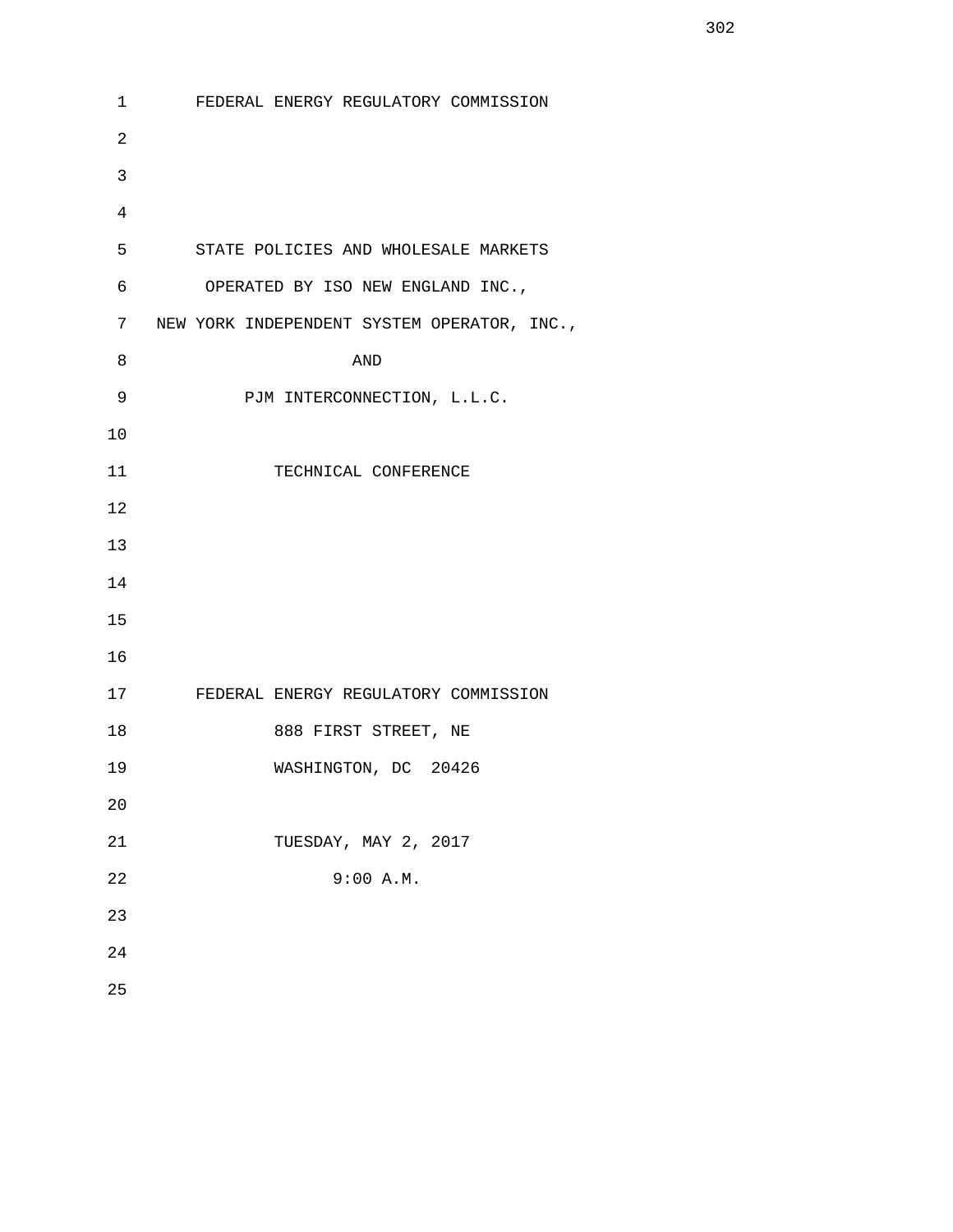## 1 APPEARANCES

| 2  | FERC COMMISSIONERS                  |
|----|-------------------------------------|
| 3  | CHERYL A. LA FLEUR, ACTING CHAIRMAN |
| 4  | COLETTE D. HONORABLE, COMMISSIONER  |
| 5  |                                     |
| 6  | FERC STAFF                          |
| 7  | ARNIE QUINN                         |
| 8  | DAVID MORENOFF                      |
| 9  | JAMIE SIMLER                        |
| 10 | AMR IBRAHIM                         |
| 11 | SARAH CRAWFORD                      |
| 12 | HELEN DYSON                         |
| 13 | DAVID MEAD                          |
| 14 | KENT CARTER                         |
| 15 | KRIS FITZPATRICK                    |
| 16 | SCOTIANA COLLINS                    |
| 17 | KURT LONGO                          |
| 18 | TRISTAN COHEN                       |
| 19 | EMMA NICHOLSON                      |
| 20 | MICHAEL P. LEE                      |
| 21 | GRETCHEN KERSHAW                    |
| 22 | MICHAEL CACKOSKI                    |
| 23 | JIGNASA GADANI                      |
| 24 | MARIA FARINELLA                     |
|    |                                     |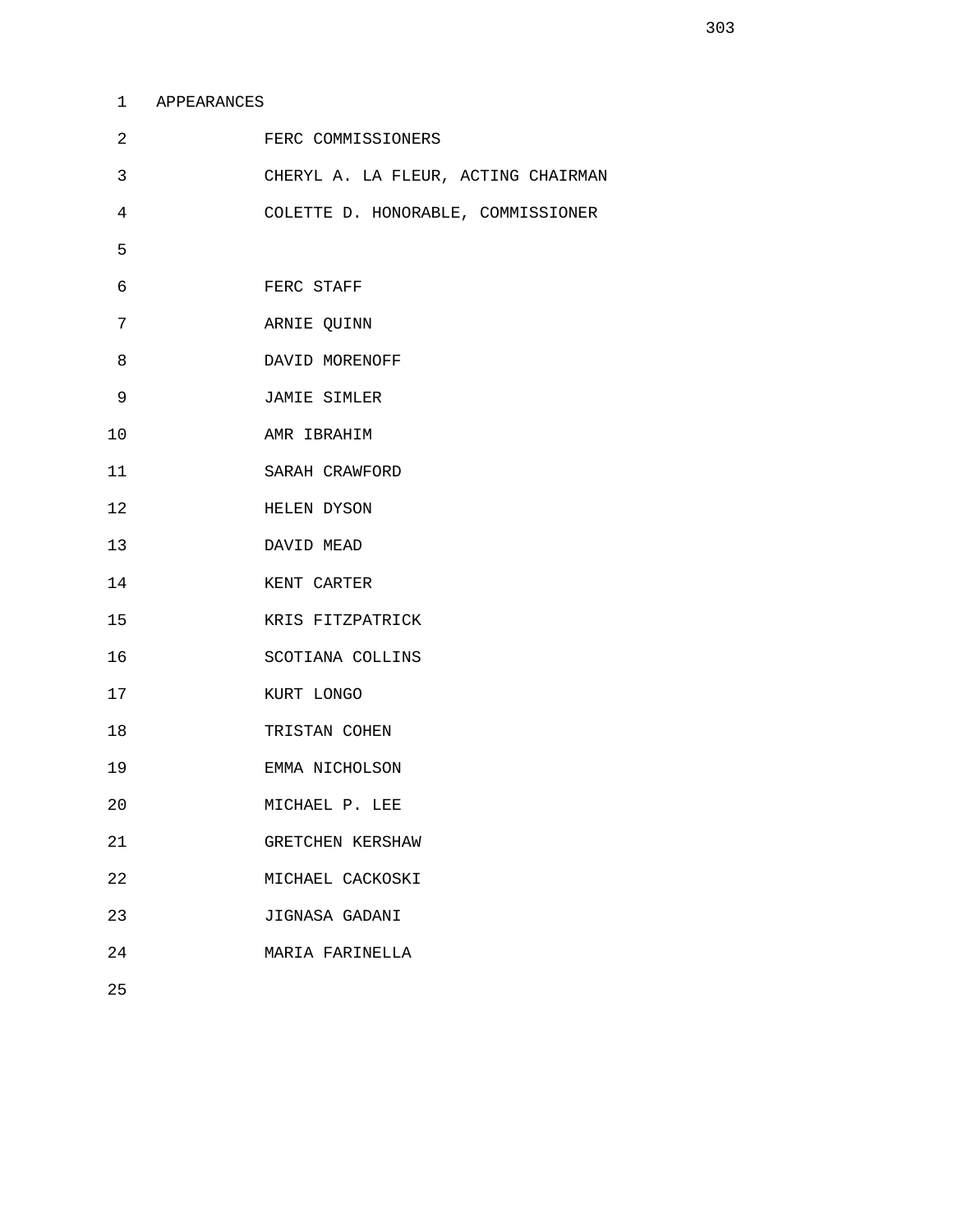| $\mathbf{1}$ | APPEARANCES -- (CONTINUED)                                   |  |
|--------------|--------------------------------------------------------------|--|
| 2            | ANNA COCHRANE                                                |  |
| 3            | CHRISTY WALSH                                                |  |
| 4            | LESLIE KERR                                                  |  |
| 5            | VALERIE TEETER                                               |  |
| 6            | JENNIFER SHIPLEY                                             |  |
| 7            | MICHAEL P. MCLAUGHLIN                                        |  |
| 8            | TATYANA KRAMSKAYA                                            |  |
| 9            | CAMERON SCHILLING                                            |  |
| $10$         | GABRIEL AGUILERA                                             |  |
| 11           | ANGELO MASTROGIACOMO                                         |  |
| 12           |                                                              |  |
| 13           | PARTICIPANTS                                                 |  |
| 14           | SESSION IV                                                   |  |
| 15           | PANELISTS                                                    |  |
| 16           | KATHLEEN BARRON, Senior Vice President of Competitive Market |  |
| 17           | Policy, Exelon Corporation                                   |  |
| 18           | THAD HILL, President and Chief Executive                     |  |
| 19           | Officer, Calpine Corporaton                                  |  |
| 20           | JOHN HUGHES, President and Chief Executive                   |  |
| 21           | Officer,                                                     |  |
| 22           | Electricity Consumers Resource Council                       |  |
| 23           | LISA MCALISTER, General Counsel for Regulatory               |  |
| 24           | Affairs, American Municipal Power, Inc.                      |  |
| 25           |                                                              |  |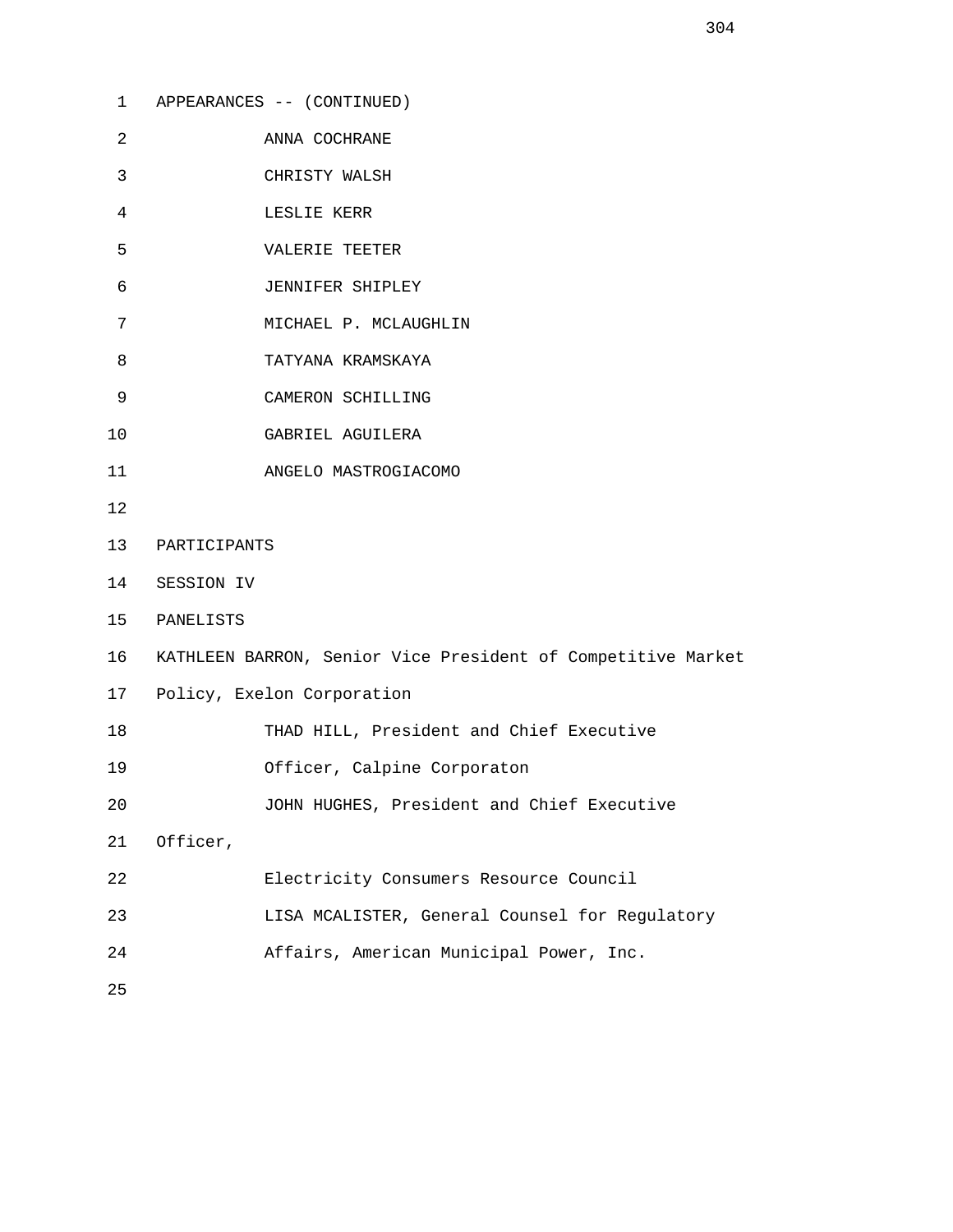1 RICHARD MROZ, President, New Jersey Board of 2 Public Utilities 3 ANDREW PLACE, Vice Chairman, Pennsylvania Public 4 Utility Commission 5 MICHAEL POLSKY, Founder and Chief Executive 6 Officer, Invenergy 7 BRIEN SHEAHAN, Chairman and Chief Executive 8 Officer, Illinois Commerce Commission 9 ABRAHAM SILVERMAN, Vice President and Deputy 10 General Counsel, Regulatory, NRG Energy, Inc. 11 MARK VANNOY, Chairman, Maine Public Utilities 12 Commission 13 14 SESSION V PANELISTS 15 PANEL 1 16 CLIFF HAMAL, Managing Director, Navigant 17 WILLIAM HOGAN, Research Director, Harvard 18 Electricity Policy Group, Harvard Kennedy School 19 of Government 20 LAWRENCE MAKOVICH, Vice President and Chief 21 Power Strategist, HIS Markit 22 SAMUEL NEWELL, Principal, the Brattle Group 23 ROY SHANKER, Independent Consultant 24 25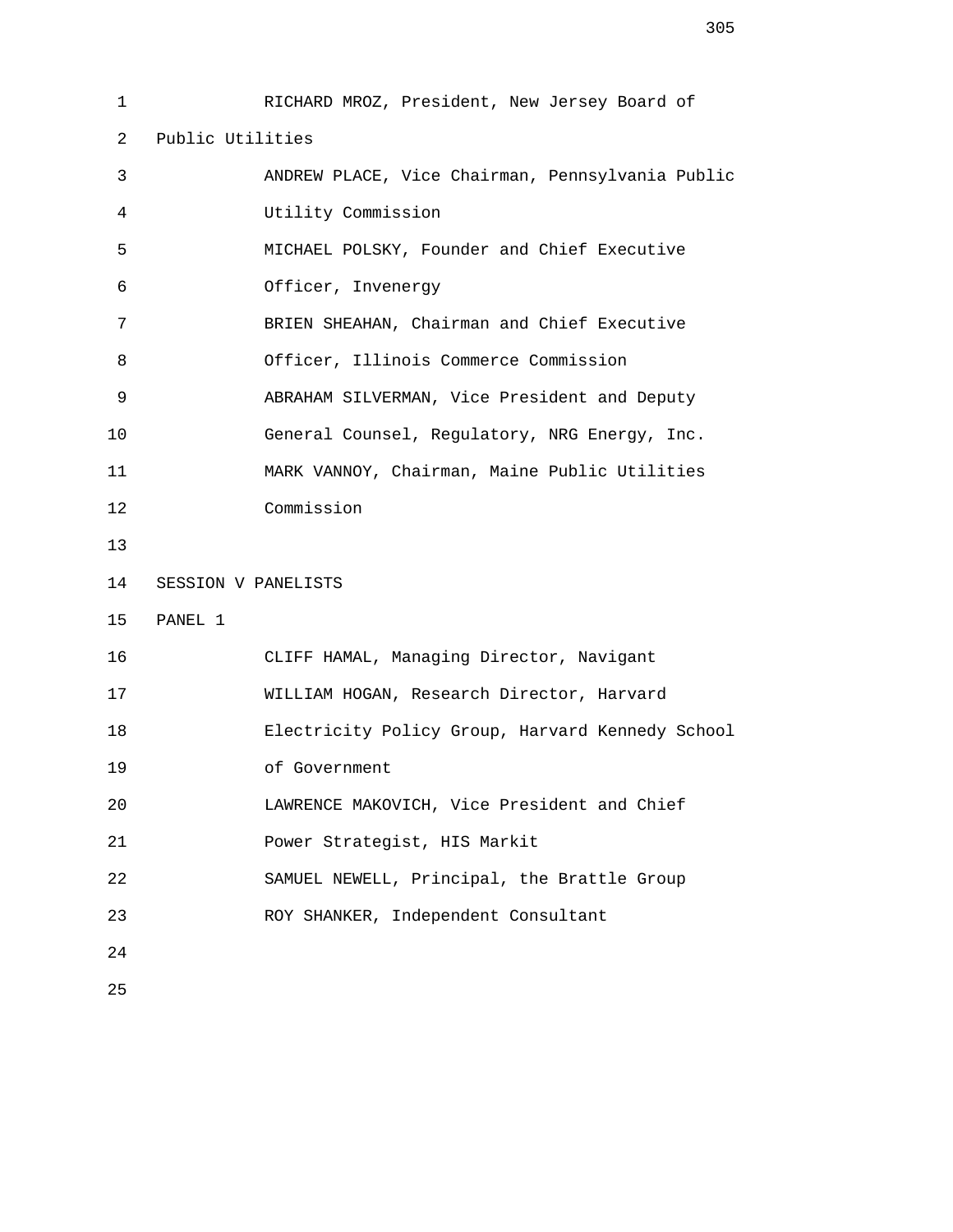1 PANEL 2

| $\overline{2}$ |      | JEFFREY BENTZ, Director of Analysis, New England |
|----------------|------|--------------------------------------------------|
| 3              |      | States Committee on Electricity                  |
| 4              |      | STU BRESLER, Senior Vice President, PJM          |
| 5              |      | Interconnection, L.L.C.                          |
| 6              |      | RANA MUKERJI, Senior Vice President of Market    |
| 7              |      | Structure, New York Independent System Operator, |
| 8              | Inc. |                                                  |
| 9              |      | ANDREW PLACE, Vice Chairman, Pennsylvania Public |
| 10             |      | Utility Commission                               |
| 11             |      | SCOTT WEINER, Deputy of Markets and Innovation,  |
| 12             |      | New York State Department of Public Service      |
| 13             |      | MATTHEW WHITE, Chief Economist, ISO New England, |
| 14             |      | Inc.                                             |
| 15             |      |                                                  |
| 16             |      |                                                  |
| 17             |      |                                                  |
| 18             |      |                                                  |
| 19             |      |                                                  |
| 20             |      |                                                  |
| $2\sqrt{1}$    |      |                                                  |
| 22             |      |                                                  |
| 23             |      |                                                  |
| 24             |      |                                                  |
| 25             |      |                                                  |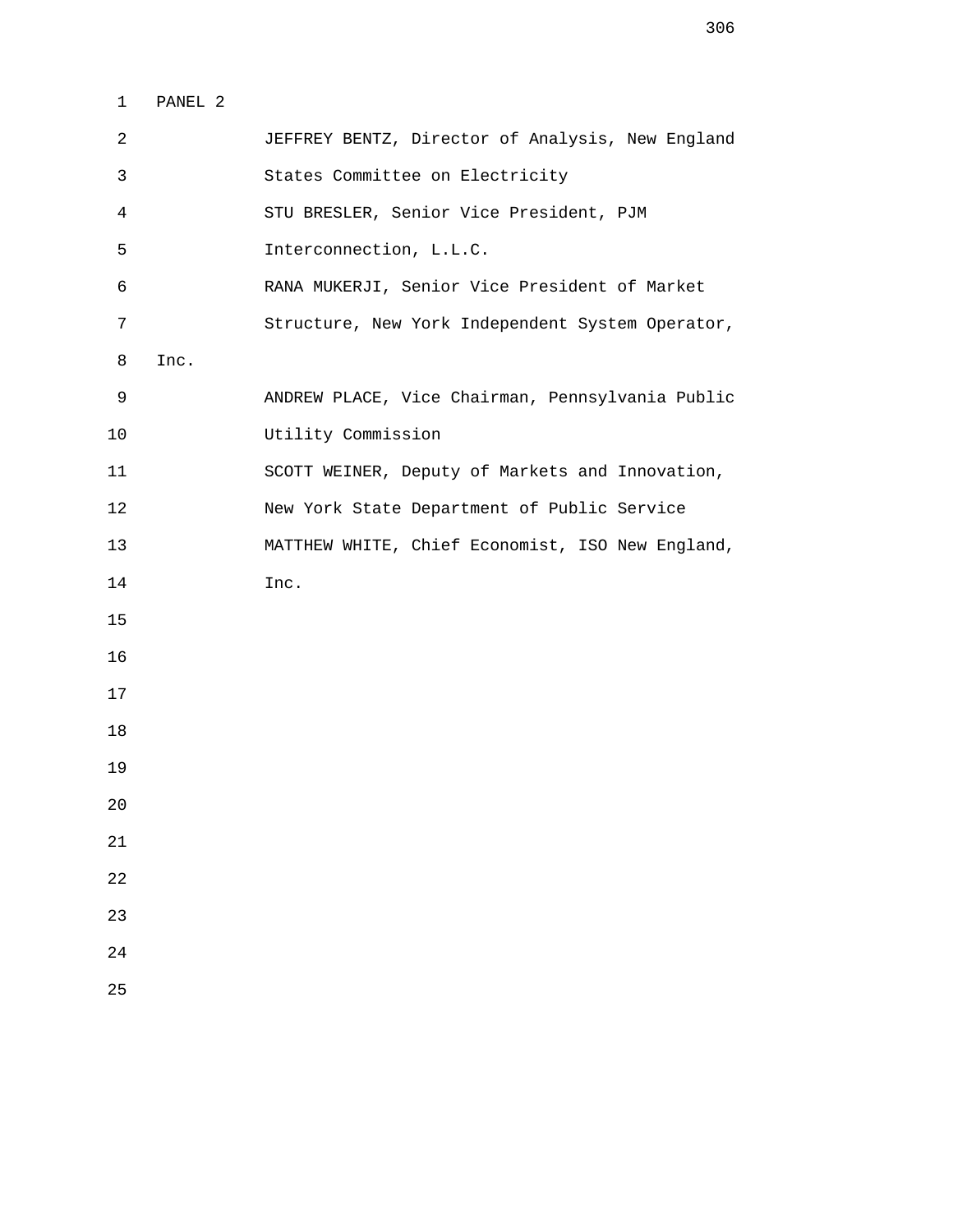2 (9:00 a.m.)

 3 MR. QUINN: Good morning and welcome back to Day 4 2 of our Technical Conference on State Policy and Wholesale 5 Electricity Markets. I would like to welcome our panelists 6 and all of our guests.

 7 A couple of housekeeping announcements to start 8 out with again today actions that purposely interfere or 9 attempt to interfere with the conducting of the Conference 10 or inhibit the audience's ability to observe or listen to 11 the Conference including attempts by audience members to 12 address the Commission while the Conference is in progress 13 are not permit.

 14 Any persons engaging in such behavior will be 15 asked to leave the building. Anyone who refuses to leave 16 voluntarily will be escorted from the building. Also a 17 quick housekeeping announcement -- yesterday at the end of 18 the Conference a few items were left behind we have a 19 jacket, an umbrella and a water bottle.

 20 If you were personally attached to any of those 21 things please see our security staff we have that. I wasn't 22 told how nice any of those three things were. So 23 Commissioners I think any opening statements? 24 CHAIRMAN LA FLEUR: I'm ready to plow in.

25 MR. QUINN: Alright let's plow.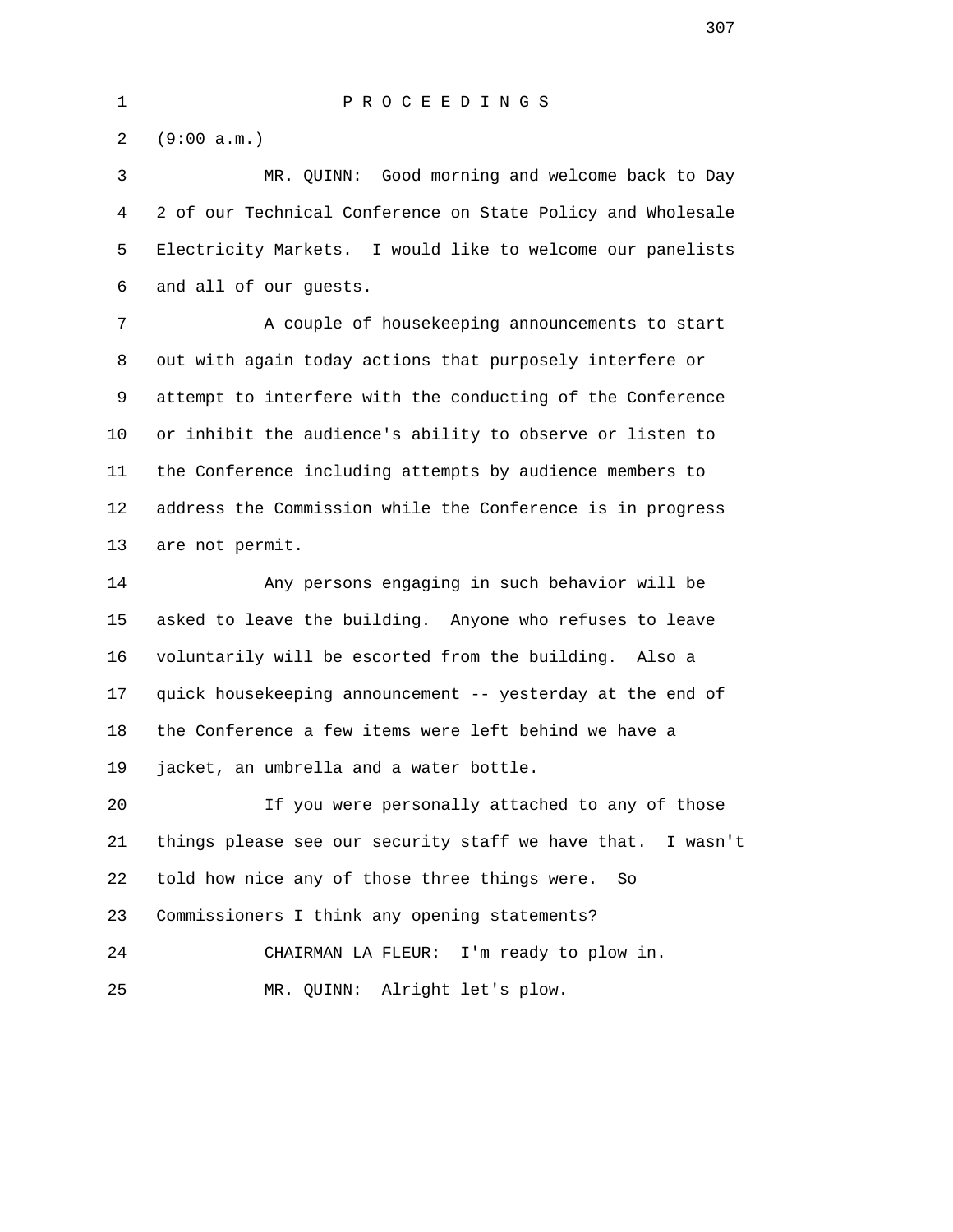1 So yesterday's conversation was regionally 2 focused -- the desire and the hope yesterday and I think 3 largely accomplished or at least I'm declaring victory was 4 to understand the objectives the states were pursuing, the 5 perspectives market participants have on that pursuit and 6 also to get a sense of urgency for whether the Commission 7 needs to take action or the Commission kind of wait and 8 allow regional conversations to continue on.

 9 Today's focus will really be on completing the 10 picture on the long-term paths forward. I think it is fair 11 to say that in pre-Conference statements and the discussion 12 we had yesterday there was -- I would say 4 or 5 broad paths 13 forward that were discussed.

14 I will try to lay those out. The hope for today 15 is to kind of walk down each one of those paths one by one, 16 understanding kind of the complete sense what that path 17 involves, what the implications of those paths are.

 18 So I think path number 1 that we heard about was 19 probably defined by no or limited minimum offer price rules. 20 So a request that the Commission roll back the minimum offer 21 price rules to either something like only those things that 22 are pre-empted under Hughes or to nothing at all.

 23 Path number 2 I think looked like accommodation 24 mostly in the way ISO New England talked about it -- finding 25 some way to allow state supported resources to get at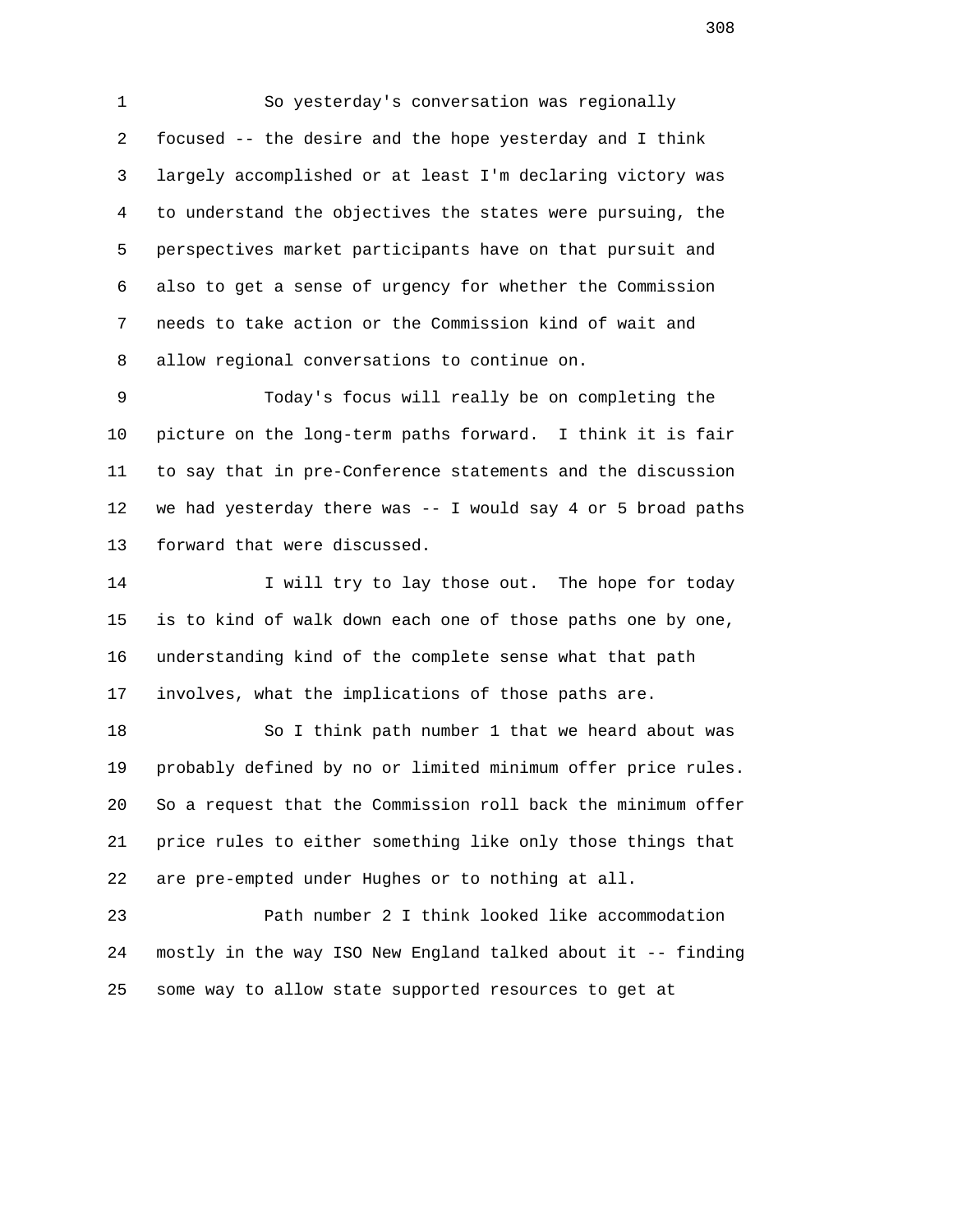1 capacity supply obligation but still reset the price in the 2 capacity market so that it reflects what a competitive 3 market would have produced, but there are probably 4 alternative versions of that accommodate or you know a 5 little bit of deference path.

 6 I think the middle path is a hybrid path that we 7 are probably on right now. It's an attempt to identify some 8 state actions that we will apply our minimum offer price 9 rule, some state actions that we won't apply that minimum 10 offer price rule -- fairly active litigation about the 11 boundary between those two points.

 12 The path -- moving along the spectrum towards 13 putting more things into the market I think we had a 14 conversation in New York and in PJM about trying to identify 15 the attribute that the state policy is targeting and seeing 16 if we can get that attribute incorporated into the market.

 17 Largely that was a discussion about environmental 18 attributes and carbon pricing. We didn't talk a lot about 19 what else happens what the capacity market rules are in that 20 situation you know whether our MOPR rules change or stay the 21 same.

 22 And then I think the extreme version you know 23 within the market is everything is either in the market or 24 there's a strong minimum offer price rule that says any 25 state support is going to be incorporated into someone's bid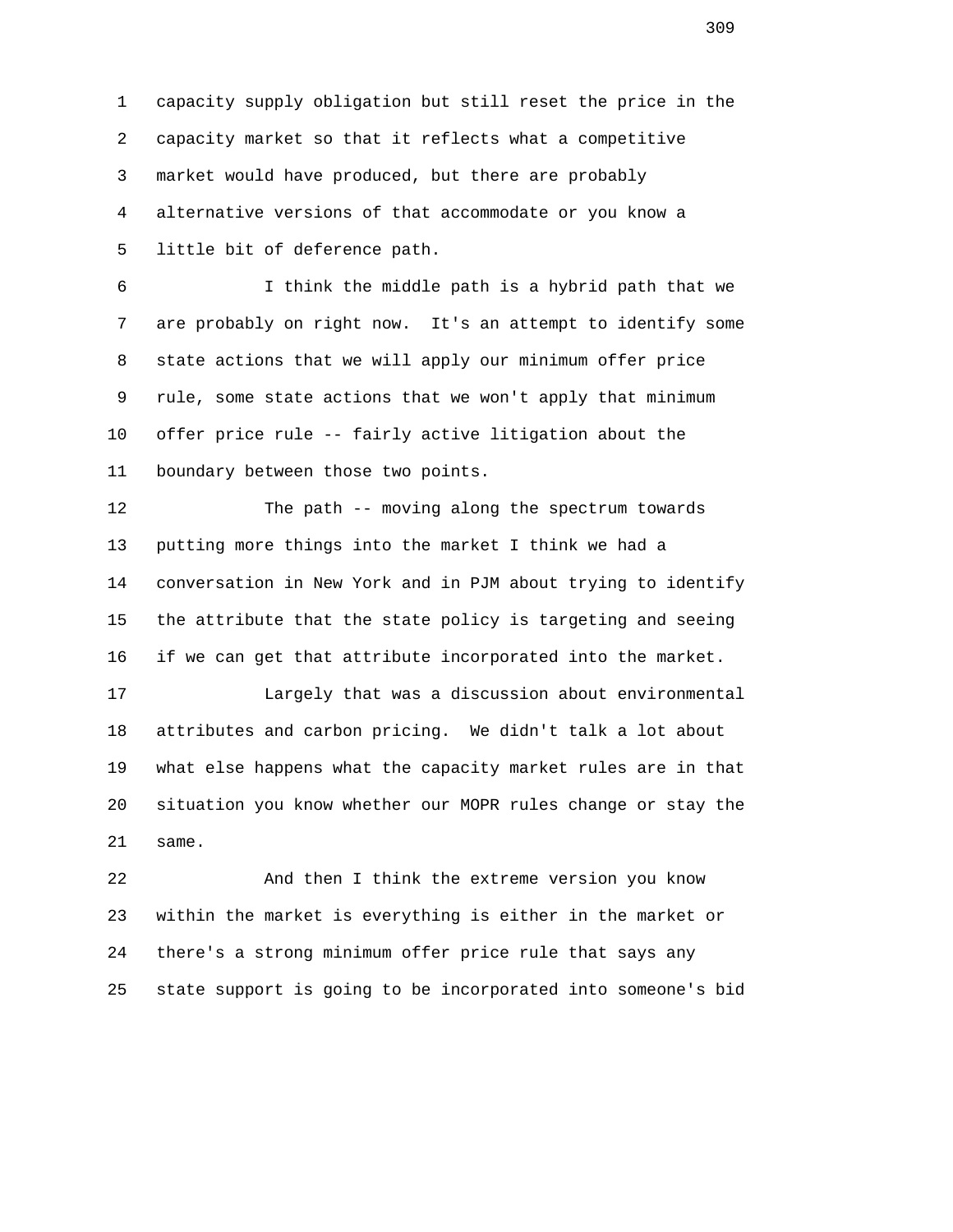1 and if you don't -- if you have got state support and we put 2 in your bid you don't clear the capacity market, you just 3 don't clear the capacity market and that is going to be 4 extreme within market path.

 5 Probably our variance along the way there are 6 probably little off-shoots of each one of those paths. What 7 we would like to try to walk through those paths this 8 morning I think they map fairly well into acting Chairman 9 LaFleur's doors.

 10 I think we would like to talk about whether the 11 two extreme versions that I laid out devolve into different 12 versions of re-regulate. Clearly that middle path is the 13 litigate door and then either side of that middle path is 14 the kind of find a negotiated way to move forward with some 15 balance between the wholesale markets and the states.

 16 So that's the plan for this morning. I was going 17 to say we are going to kind of walk through each one of 18 those paths one by one. I'm pretty sure that each one of 19 you probably have a favorite path and I imagine we will find 20 out about that as we walk along that path but we really 21 would hope to have the focus be completing the picture, 22 understanding the implications.

 23 This is a long panel it is about 3 hours. We 24 will take a break at some point. I'll target about halfway 25 through. If I or anyone up here starts to fall over we will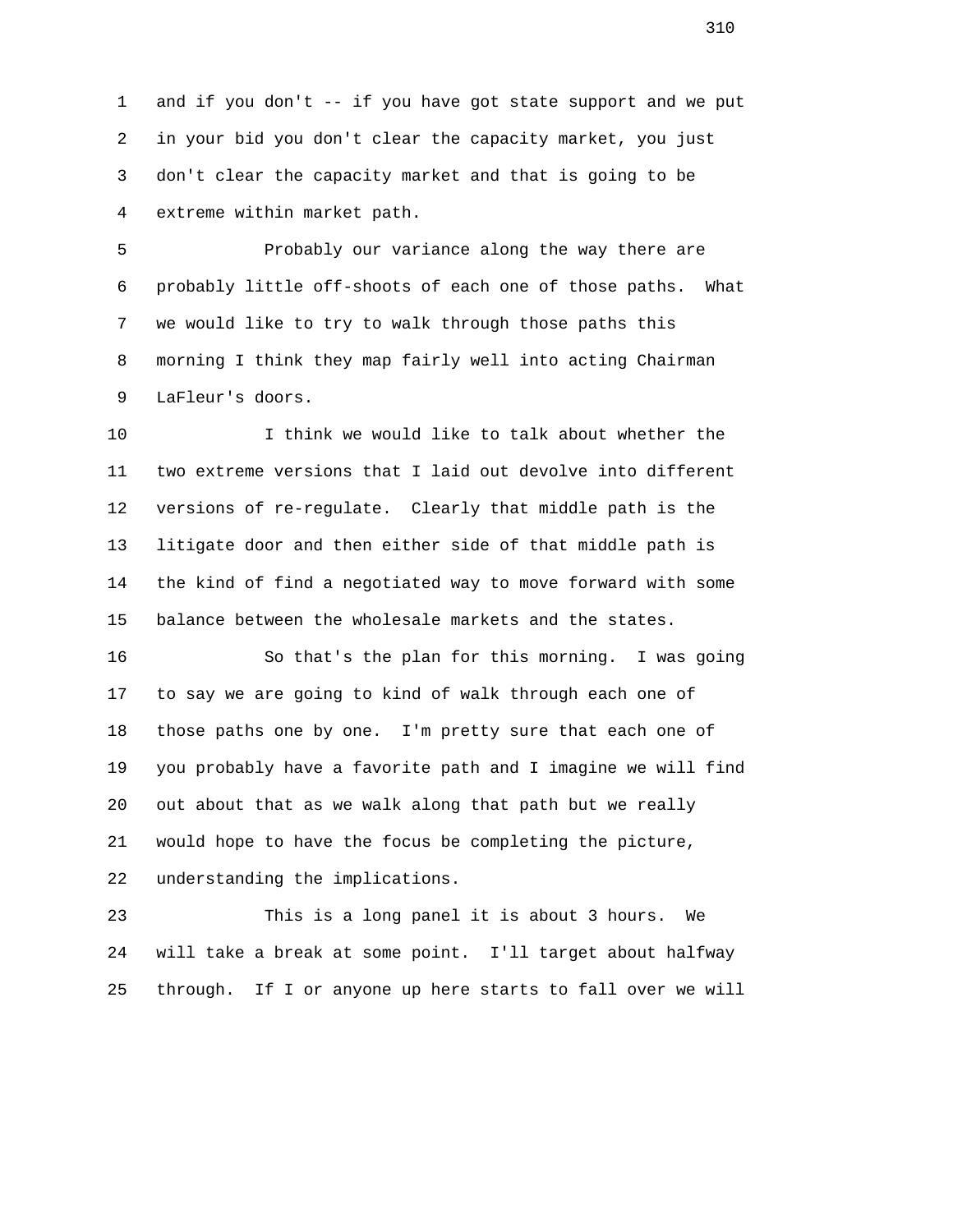1 call it a little earlier but with that we will get started. 2 So I would like to start with the extreme -- kind 3 of further along on the deference or kind of accommodation 4 side of the paths to start. So I would be interested for 5 all of your perspectives on that kind of no MOPR path. 6 So very limited MOPR, looks like pre-emption -- 7 if you go down that path do we need to change our market 8 rules? Does the capacity market stay the same? Do the 9 energy markets stay the same? 10 CHAIRMAN LA FLEUR: Arnie just to give them a 11 route should we introduce the panel for the people watching. 12 MR. QUINN: Oh I'm sorry. 13 CHAIRMAN LA FLEUR: We have a two minute reprieve 14 to answer that question. 15 MR. QUINN: That's right. I have in my notes 16 right after take a break introduce the panel. So thank you. 17 So obviously thank you to our panel for being here. 18 We have from Exelon the Vice President of 19 Competitive Policy Kathleen Barron, from Calpine the 20 President and Chief Executive Officer Thad Hill. I'm sorry 21 wow I'm off this morning it's going to be a long day. 22 We have John Hughes the President and Chief 23 Executive Officer of the Electricity Consumers Resource 24 Council. We have Lisa McAlister the General Counsel for 25 Regulatory Affairs for the American Municipal Power,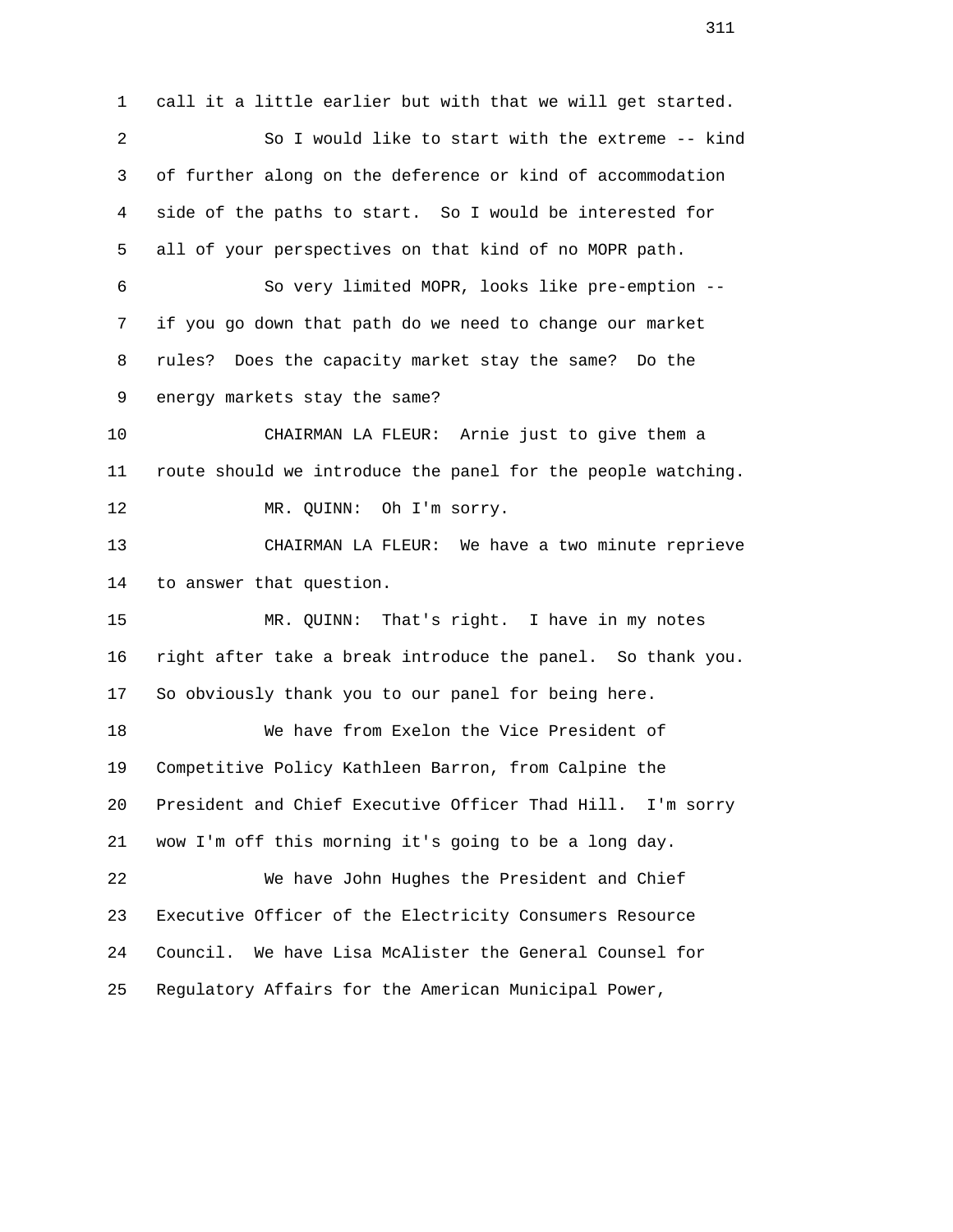1 Incorporated.

 2 We have President Richard Mroz from the New 3 Jersey Board of Public Utilities. We have Andrew Place the 4 Vice Chairman of the Pennsylvania Public Utility Commission, 5 Michael Polsky, Founder and Chief Executive Officer of 6 Invenergy.

 7 Brien Sheahan the Chairman and Chief Executive 8 Officer of the Illinois Commerce Commission. We have Abe 9 Silverman the Vice President and Deputy General Counsel of 10 Regulatory NRG Energy and Mark Vannoy, the Chairman of the 11 Maine Public Utility Commission.

 12 Alright thank you all and again I apologize for 13 not introducing you to start out with. So walking down the 14 no or limited MOPR path -- to the extent that you have 15 thought about that path we would be interested to know what 16 market rule changes you think would be necessary walking 17 down that path.

 18 I would also be interested to know what you think 19 the implications are of walking down that path for either -- 20 for the things that you are responsible for -- for your 21 business model, for the policies that your state has to set, 22 for the you know -- the business decisions you have to make. 23 And just please again as yesterday if you want to 24 talk raise your tent card. We are not going to probably 25 walk down the panel at any point we will just let folks talk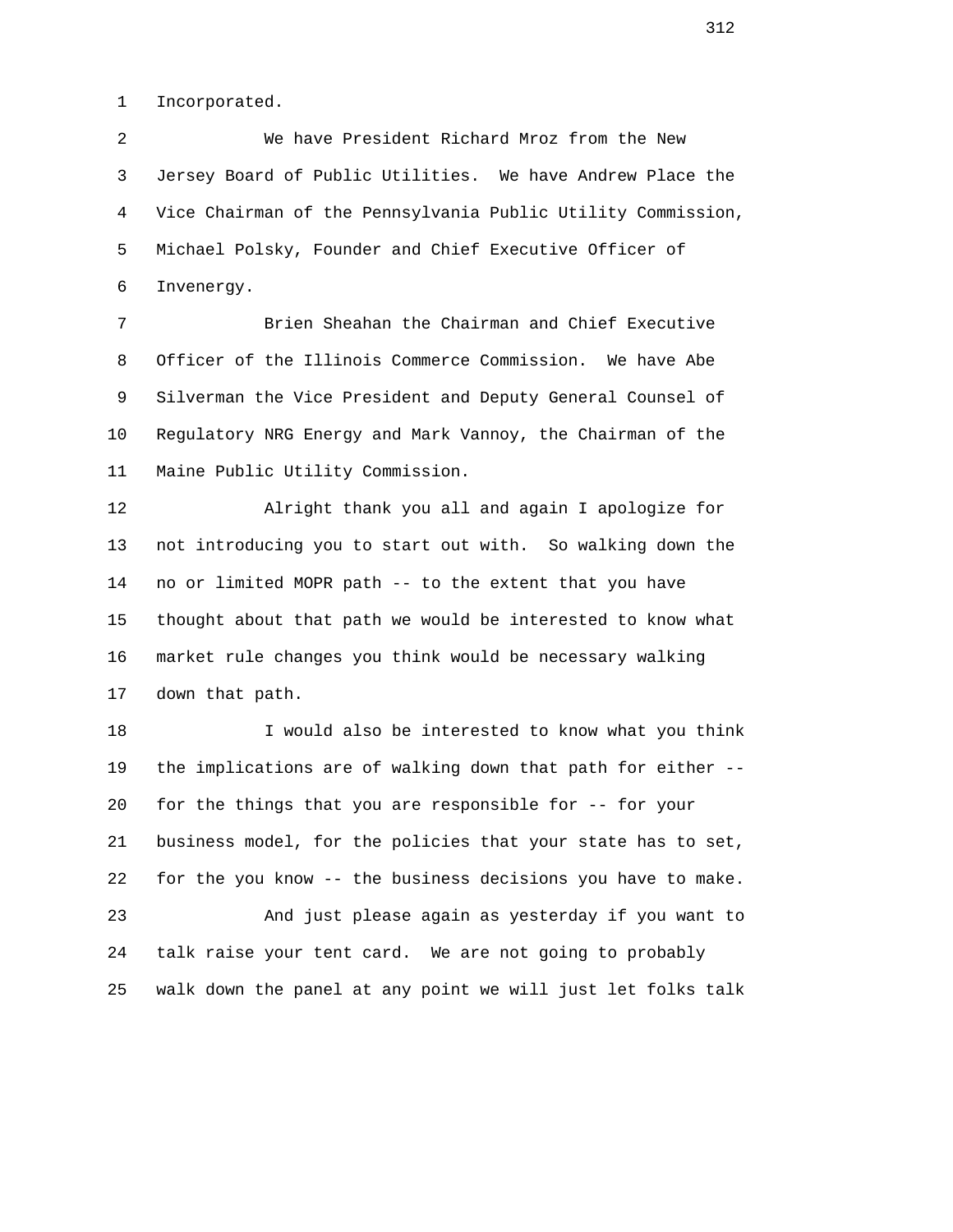1 when they think. Thad?

 2 MR. HILL: Sure thanks sorry I wasn't here 3 yesterday but I'm glad I got that right. Look you know the 4 Chairman's 3 doors I think you are asking about -- I don't 5 know if I quite have this right the door number 2 -- door 6 number 1 is where the states do what they are going to do 7 and there is some kind of accommodation made to protect the 8 markets.

 9 And door number 3 is a full re-regulation 10 recoverage of cost and there are all kinds of you know 11 issues there. Door number 2 is just you know, let it go and 12 don't worry about and there are some pretty good examples of 13 what happens in that case which I think was one of your 14 questions.

 15 You know and I'll tell you it does not work if 16 you want to have a competitive market. You end up with 17 layers of subsidies and then once subsidies help somebody 18 else you end up having to have another layer of subsidies. 19 In some ways it's not that different than what we are 20 dealing with in the wounded west.

 21 Although it was not a state action the federal 22 deduction tax credits which led to a whole bunch of wind 23 getting built, led to the nuclear issue that our friends at 24 Exelon had in the first place and their solution was another 25 subsidy. Well that will lead to another.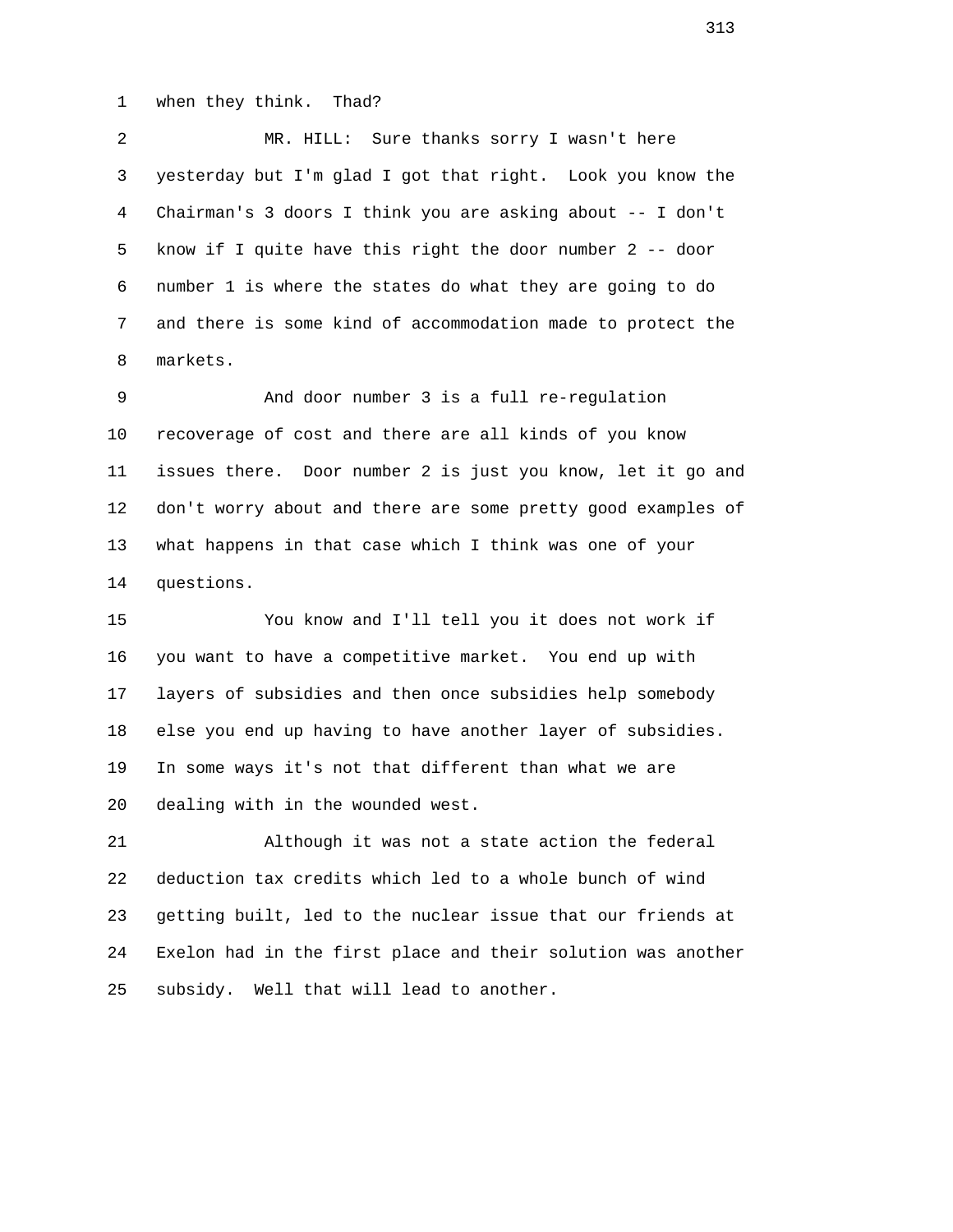1 We have seen that happen in NYISO the recent 2 capacity market clearing in NYISO's own fort you can argue 3 was at least in some way tied to the subsidies, the nuclear 4 plants in Illinois received.

 5 There are examples in different markets. But let 6 me tell you the most applicable one I think people should 7 recognize it's the State of California. I would say today 8 operates their market effectively in door number 2.

 9 And you know there has been literally there's a 10 mandate-driven effort where the state legislature or the PUC 11 under mandate passes and they procure very specifically 12 things as they do. As that happens it has caused all other 13 capital to pull back.

 14 In fact I'll tell you, you can argue it has 15 encouraged investment in the last 11 years, 10 years there 16 have been 10,000 megawatts of gas built and 20,000 megawatts 17 of renewable.

 18 However, every single one of those was built with 19 contracts at prices that sometimes are four or five times 20 above the market price. What does that drive in Pacific Gas 21 and Electric territory? Consumers pay and consumers pay 22 almost a 40 cent kilowatt hour rate. They have got the 23 highest rates in the lower 48 and they actually have very 24 low energy prices.

25 That's the definition I think of a failed market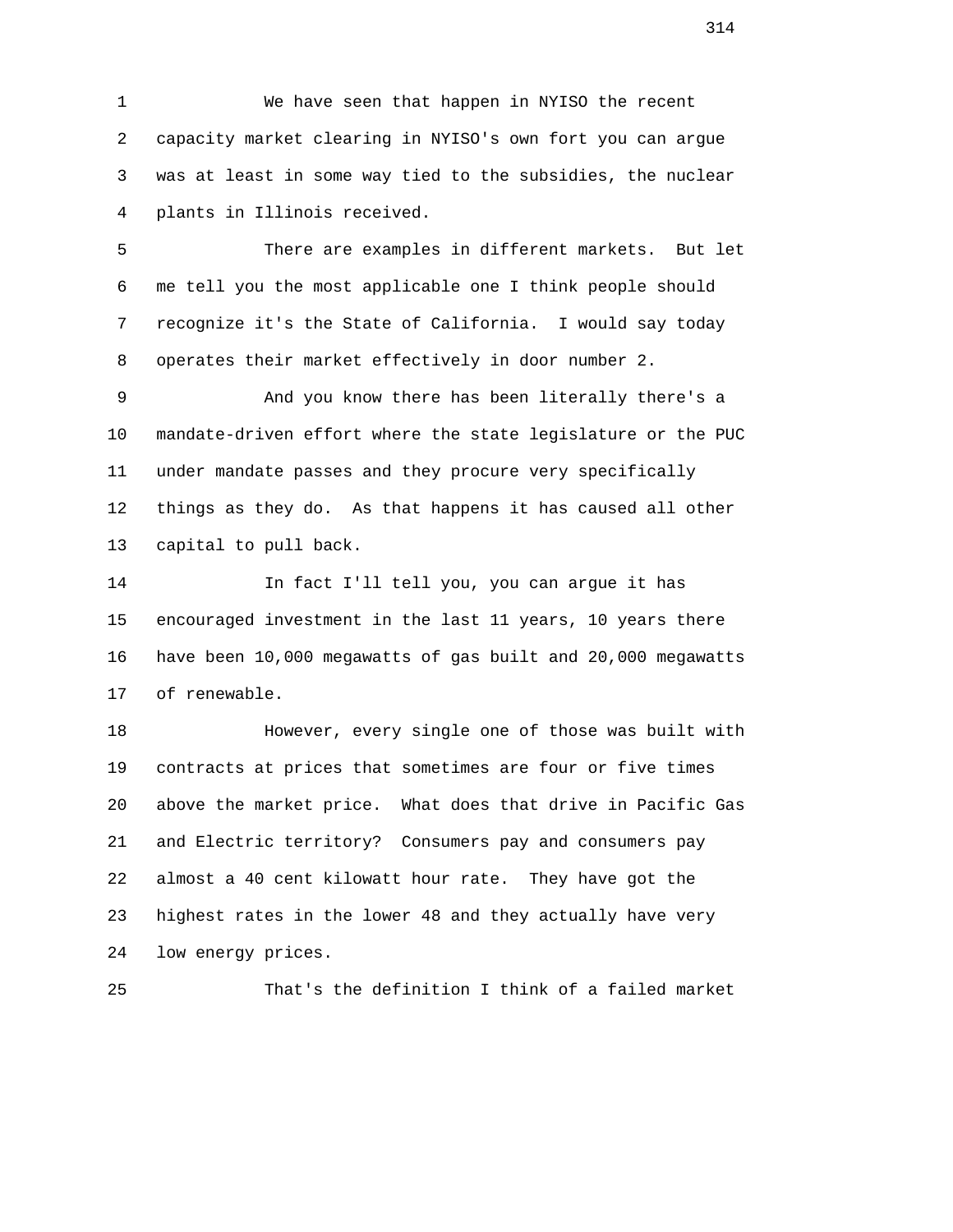1 where we have really high consumer rates and very low 2 wholesale power rates. By the way this also creates 3 liability risks. The

 4 California ISO just put out a study that they view I think 5 the number is 8600 megawatts of assets that are in the risk 6 of retirement that are actually required for reliability 7 they would argue.

 8 It creates a real issue. Finally, it creates 9 some crazy things. I will tell you right now in California 10 and this is pretty interesting -- because of the state 11 mandate to build a whole bunch of solar without any kind of 12 you know restraint there, we actually now have negative 13 prices in California in the middle of the day.

 14 The only place in California where we are 15 spending capital right now and it is pretty amazing is we 16 are figuring out every way we can to waste heat in the 17 middle of the day. Let me tell you if you haven't thought 18 about this to actually go out and get a room full of 19 engineers that have been in the power generation business 20 their entire career and tell them that the highest EPV 21 project we have a company right now is to waste heat in the 22 middle of the day because prices are going negative because 23 of the state mandate.

 24 And so you know it is a cautionary tale and you 25 can bring up Germany -- there's some others as well. But if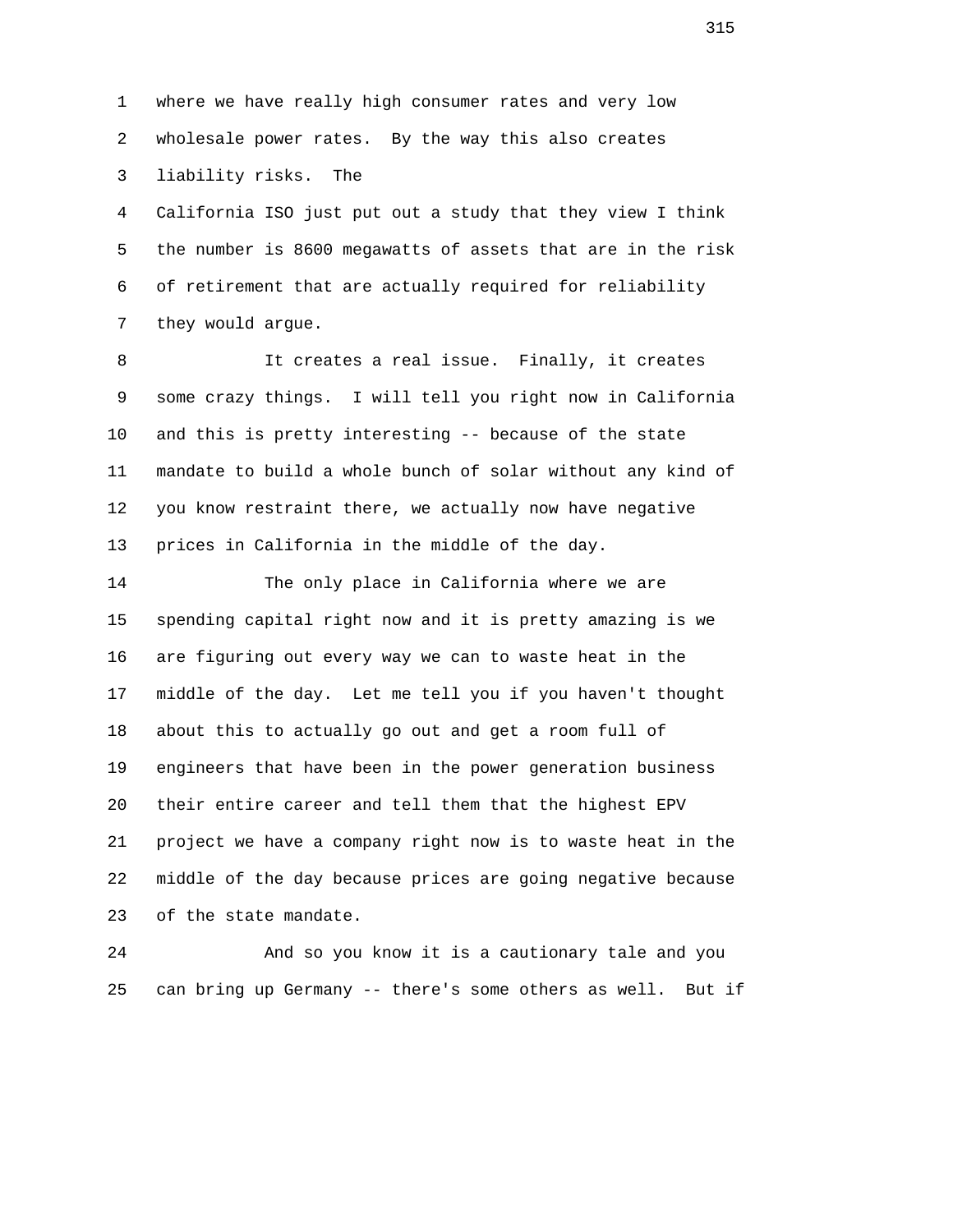1 you are going to go down the path of no MOPR and have a 2 mandate driven world where whatever happens at the 3 legislature happens, if there is not some protection in my 4 view you need to go straight to door number 3.

 5 There's retro-active rate making, there's cost 6 recovery and I think you are going to have to go that way if 7 that's actually the path you are going to pursue.

8 MR. QUINN: Lisa?

 9 MS. MC ALISTER: Thank you. Thank the 10 Commissioners for having this important event and for staff. 11 I appreciate your efforts here today. I would say that one 12 of AMP's major concerns with a type of hybrid approach is 13 that the RTO's are going to continue to be forced into a 14 reactive role where they continue to change the market rules 15 to address policies that are initiated by the state.

 16 And the results can prohibit true market behavior 17 which is really manifested by bilateral contracting where 18 willing buyers and sellers are able to get the products that 19 they are looking for.

 20 And we think that applying the MOPR to existing 21 units is really contrary to the basic economic theory where 22 existing resources, rational bid is to be a price taker. 23 And using the MOPR really takes more of the process behind 24 closed doors where the RTO's need to administratively 25 determine the price and we really think that any blanket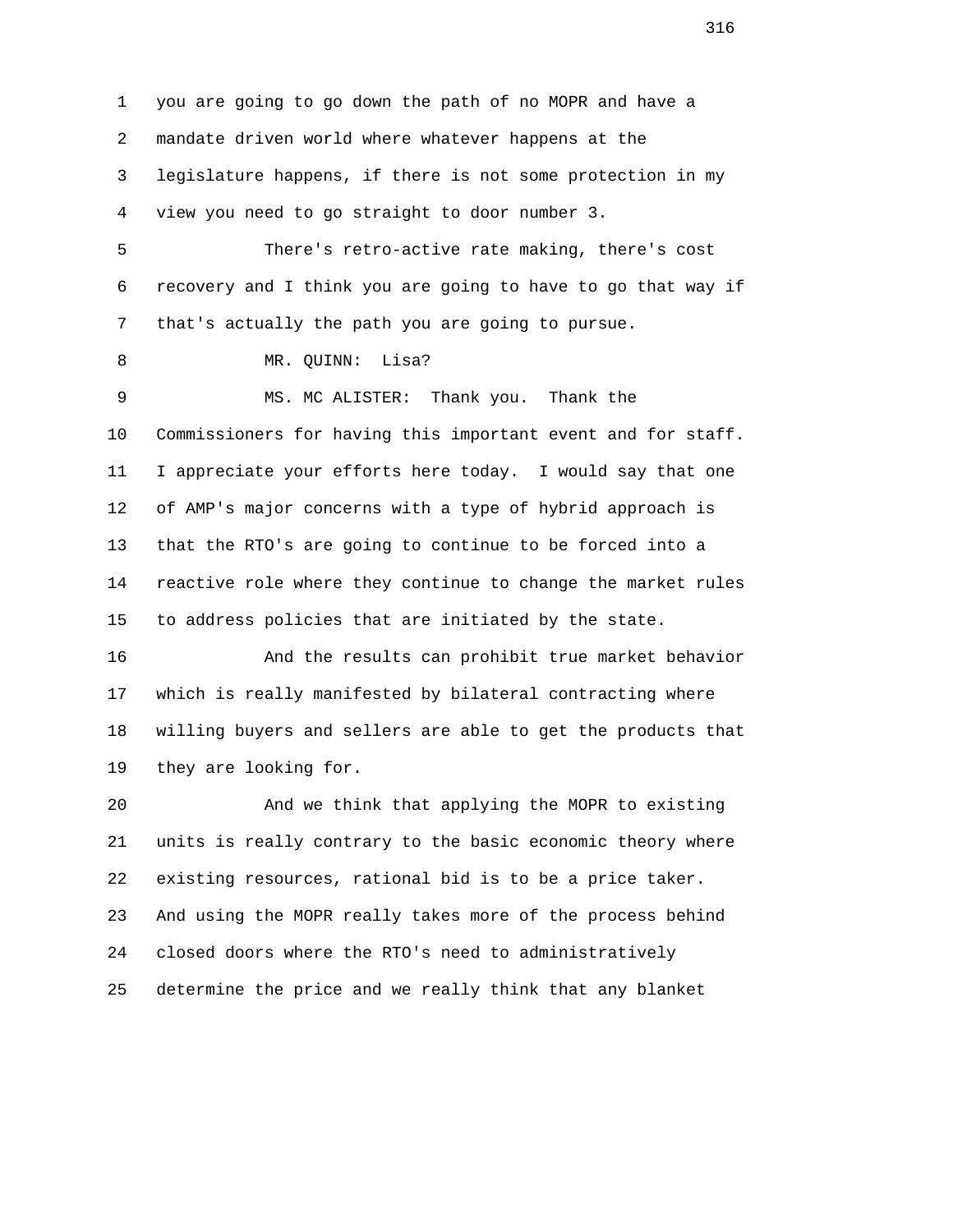1 proposal that replaces a lower cost offer with a higher 2 administratively determined offer has more to do with 3 maintaining existing solar side market power than really 4 tailoring a real solution to a real problem.

 5 And one thing that we heard yesterday and you 6 know you are in interesting times when AMP agrees with both 7 NRDC and AEP. We heard some of the value of bilateral 8 contracting and we agree with that.

 9 And under that approach we think that NRTO could 10 retain its role of developing the resource adequacy 11 requirements for its footprint. And then we are not 12 actually advocating for NYISO and PJL.

 13 I think there are a lot of different ways that 14 you can support bilateral contracting and I don't think we 15 have reached the level at detail that would actually result 16 in any kind of construct but states could have a choice 17 whether they wanted to allow the retail electric 18 reliabilities entity to enter into long-term bilateral 19 contracts to satisfy their obligations as determined by the 20 RTO's or they could continue in the mandatory construct. 21 So it is kind of a hybrid approach but I think it 22 is a lot more flexible than the current capacity construct 23 which right now really is just focused on one type of 24 resource to the detriment of all others.

25 MR. MOREHOFF: Thank you Lisa. Following up on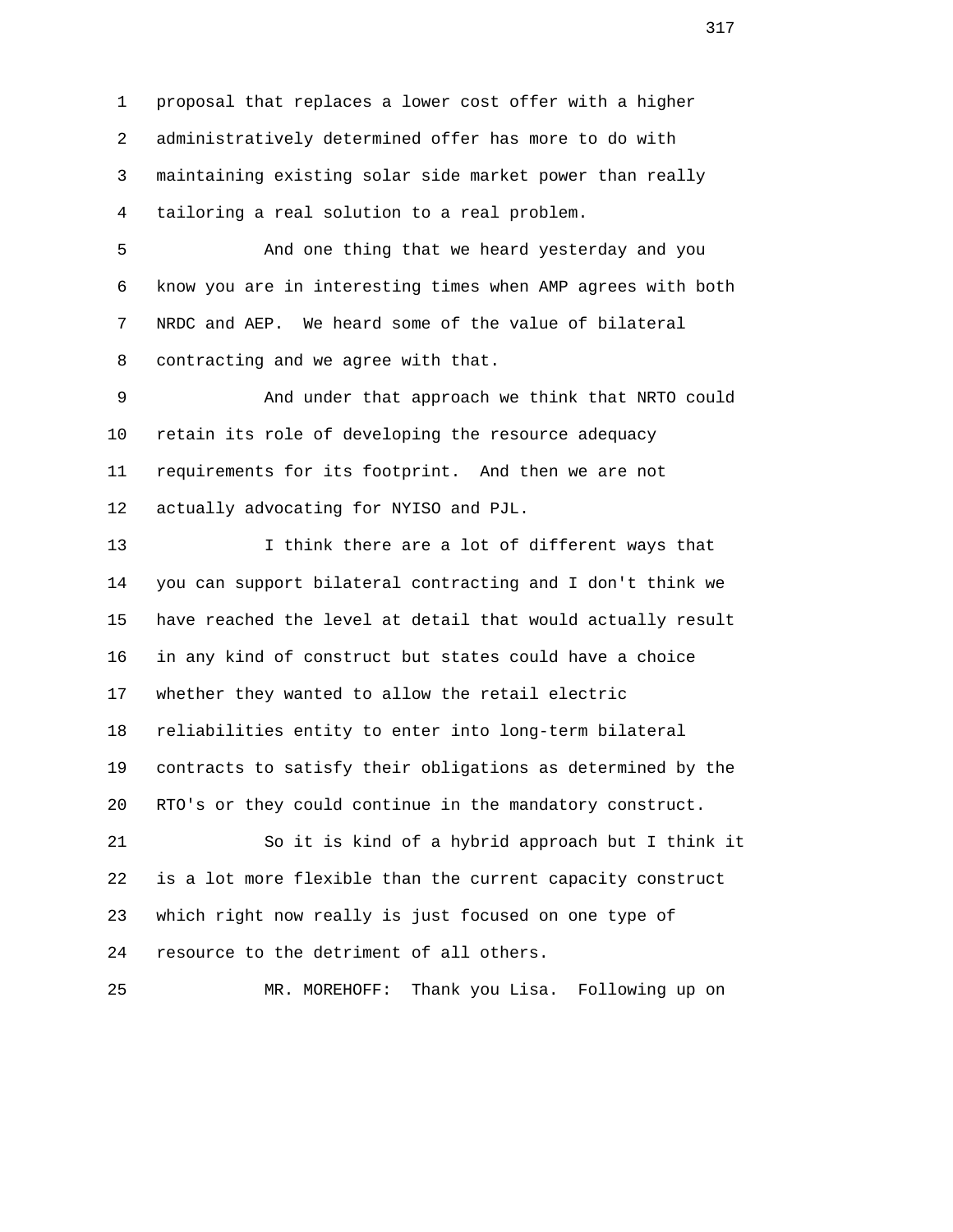1 that question the description that PJM would retain its 2 resource adequacy role under that construct, can you talk a 3 little bit more about that recognizing that we haven't 4 gotten into details at this point but relative to I think in 5 some regions I think we heard yesterday there's a view that 6 there should be a clearly defined entity, whether it is the 7 RTO or the states or the group that are responsible for 8 resource adequacy.

 9 In your description it sounded like there are 10 many entities with that role in resource adequacy. If you 11 could talk a little bit about who is accountable under those 12 circumstances?

 13 MS. MC ALISTER: Yes and one of the things that 14 we heard yesterday is how important defining the objectives 15 are and I will say that AMP is typically their ship role in 16 PJM to try to have a stakeholder process where we have these 17 important conversations and it took about 6 months just to 18 get the stakeholders to agree to have those conversations.

 19 And we are now in the process of talking about 20 the objectives. So I don't think we are there yet. I think 21 we have -- we are batting around 77ish in objectives of what 22 a capacity constrict should look like.

 23 But one of the things that we have thought about 24 is we agree that it is a federal and up-tier role to have 25 the adequacy construct or the adequacy obligation. But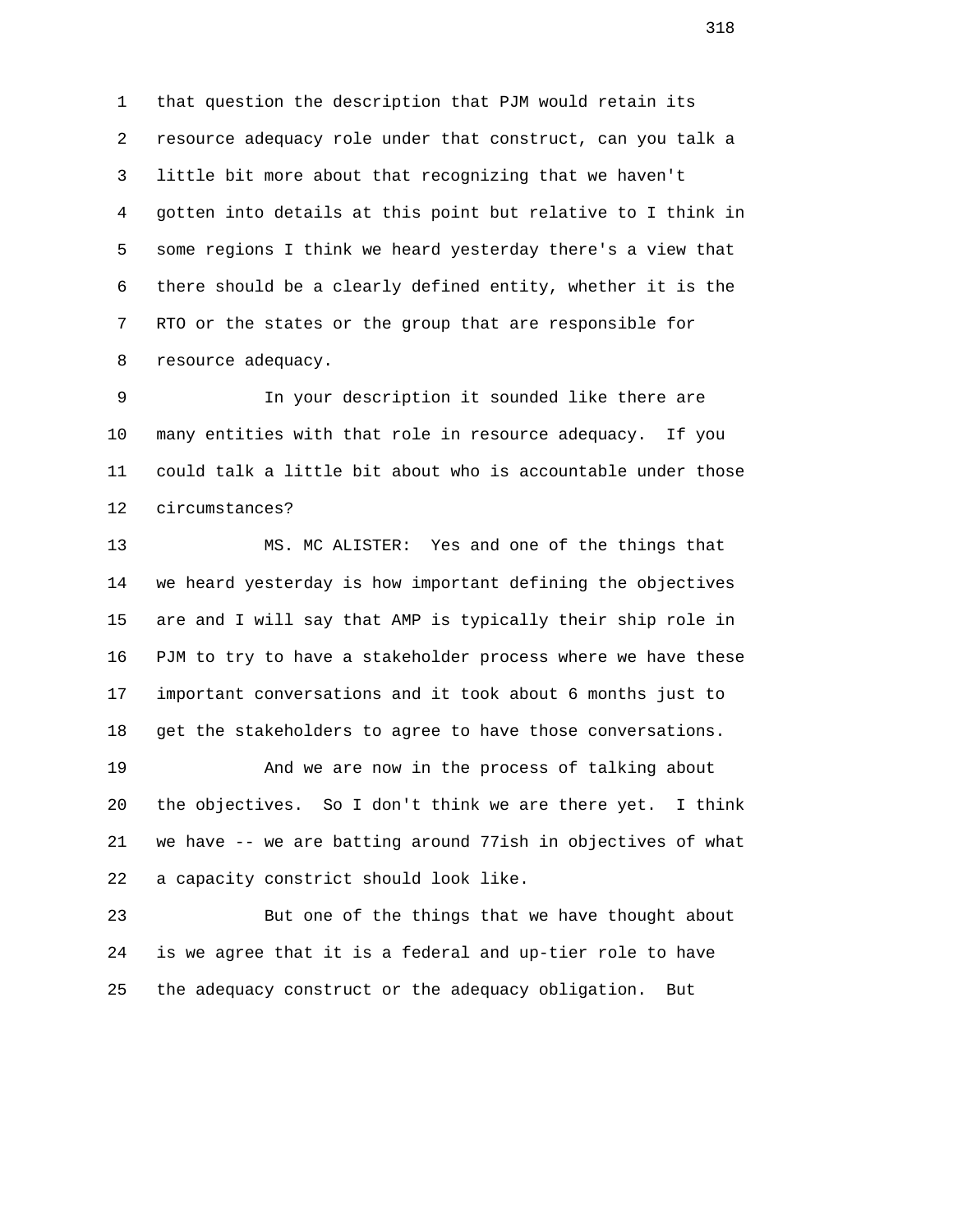1 other folks can do their part in meeting those goals so the 2 RTO's would continue their current process of determining 3 what's needed and then it would be up to different entities 4 with different responsibilities to go ahead and get the 5 resources to meet those obligations.

 6 MR. MORENOFF: Lisa to you but also to others -- 7 recognizing that there are situations already where states 8 have that kind of complimentary role -- do people have a 9 view as to whether that works better in a vertically 10 integrated construct or how does that work in a restructured 11 environment?

 12 MR. SILVERMAN: If I can I think the answer is it 13 doesn't. Coming back to Arnie's first question -- if we 14 eliminate any kind of MOPR really and what that really 15 translates as is allowing states to pursue any type of 16 objective whether it is zero energy credits, whether it is 17 renewable energy credits, whether it is dirty energy 18 credits, whether it's job externalities.

 19 And if we do that we have to recognize that we 20 will lose the benefits of competitive markets. I mean you 21 know the idea that competition drives down prices, increases 22 innovation, protects rate payers from excess costs is 23 something that's been you know really enshrined in the 24 Federal Power Act since the 1935 in fact.

25 And if we are going to move towards a system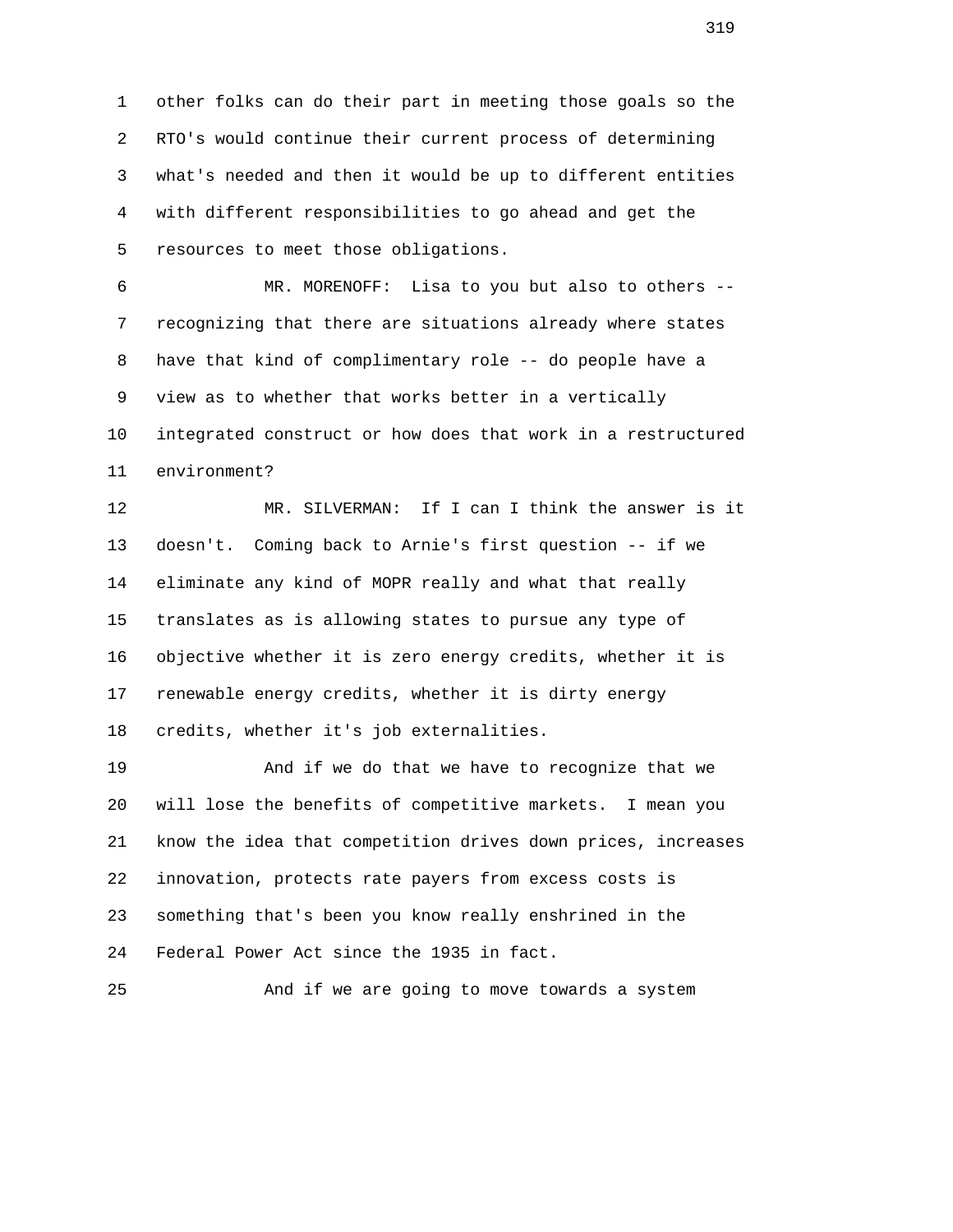1 where the states are allowed to take 20 - 40 - 50 - 60 - 80 2 - 100% of the market and insulate it from competition I 3 frankly don't know what the Commission's job is anymore.

 4 And I certainly don't see how the Commission can 5 meet its statutory obligation to ensure the captive rate 6 payers are getting just and reasonable rates if at the end 7 of the day the Commission has no role in evaluating the 8 sales of energy and things that directly affect those sales.

 9 So you know we think about where we are going to 10 end up and you know this is not an abstract concept. 11 Competition is the right way to drive down prices. And you 12 know I often hear these discussions from state actors and I 13 think why are you voluntarily signing up your rate payers to 14 pay more than the market actually wants for that product?

 15 And we can talk about how to integrate the right 16 products into the market. In fact I think Arnie sort of 17 jumping ahead to your 4th question and your 3rd and 4th ones 18 -- you know those are all stations on the road that we need 19 to go through.

 20 And ultimately you know we do want to get to the 21 point where the wholesale markets facilitate the state 22 desires to meet the environmental externalities and the 23 other externalities that they want to price into the market 24 but we can do that better through competitive markets.

25 You know I heard a lot of talk of cooperative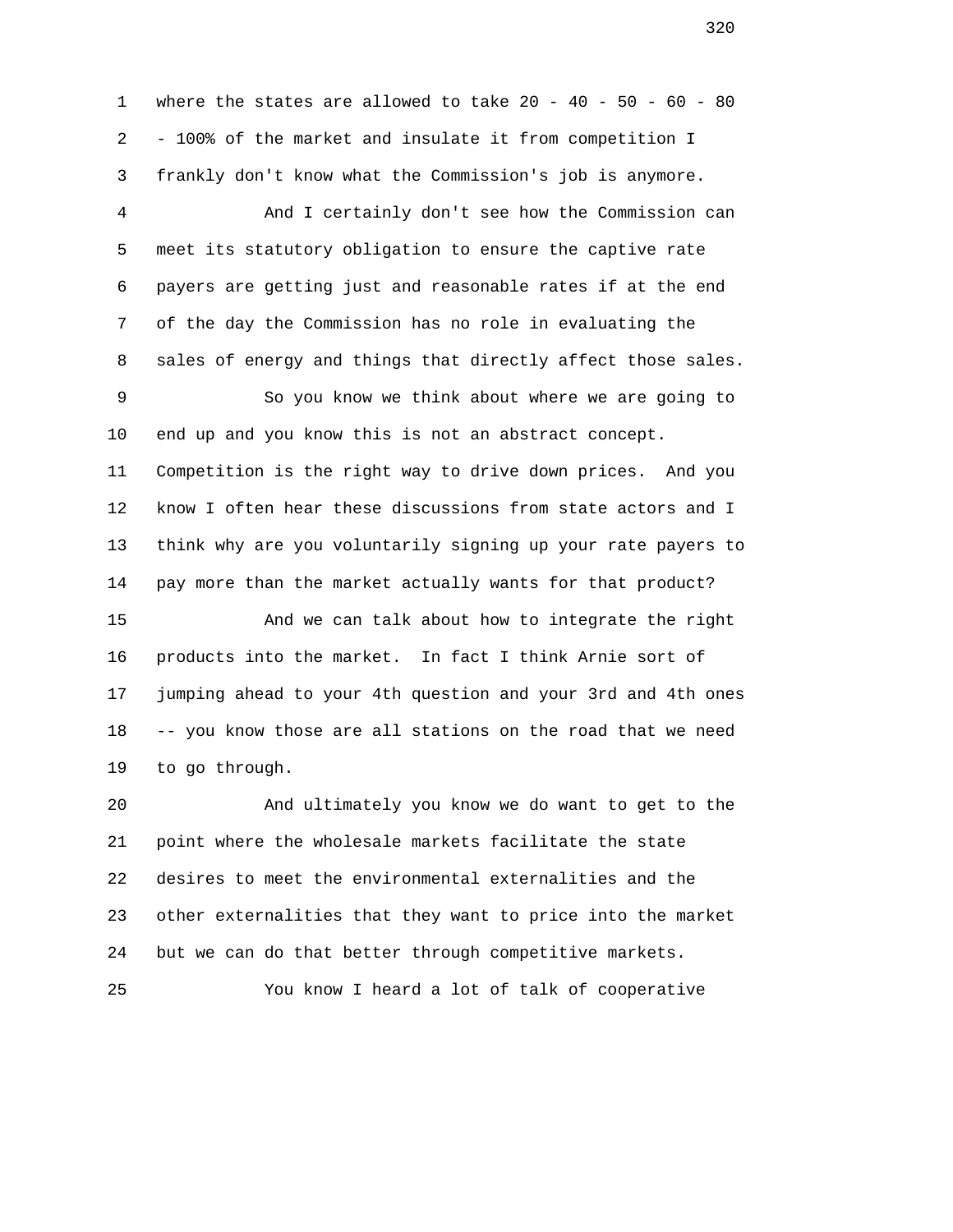1 federalism right? Cooperative federalism works when there 2 is a give and a take and a push and a pull. And thus far I 3 mean I hate to say it but I think the Commission has 4 abandoned the field. They are not pushing back and there's 5 not that healthy tension about when state programs directly 6 affect or aim at or target the wholesale market.

 7 Those are appropriate places for FERC to come in 8 and exercise jurisdiction. And you know it made sense over 9 the past decade to let the states be the laboratories of 10 democracy to pursue environmental initiatives that perhaps 11 couldn't be done at scale or you know on an economic basis, 12 but these are now increasingly mature technologies and we 13 will all be better off as a nation if we are ruthlessly 14 efficient in using the competitive market to deploy that 15 capital.

 16 And to say that FERC has no role there I think 17 really does mean the death of competitive markets and the 18 time line has to be very quick if we are going to stop that 19 from happening.

 20 MR. MORENOFF: Richard Mroz do you have an answer 21 to David's question?

 22 MR. MROZ: Without coming back to 23 the main question on the table about the different 24 constructs David to just respond to your question I'll come 25 back to a couple of things I mentioned yesterday and maybe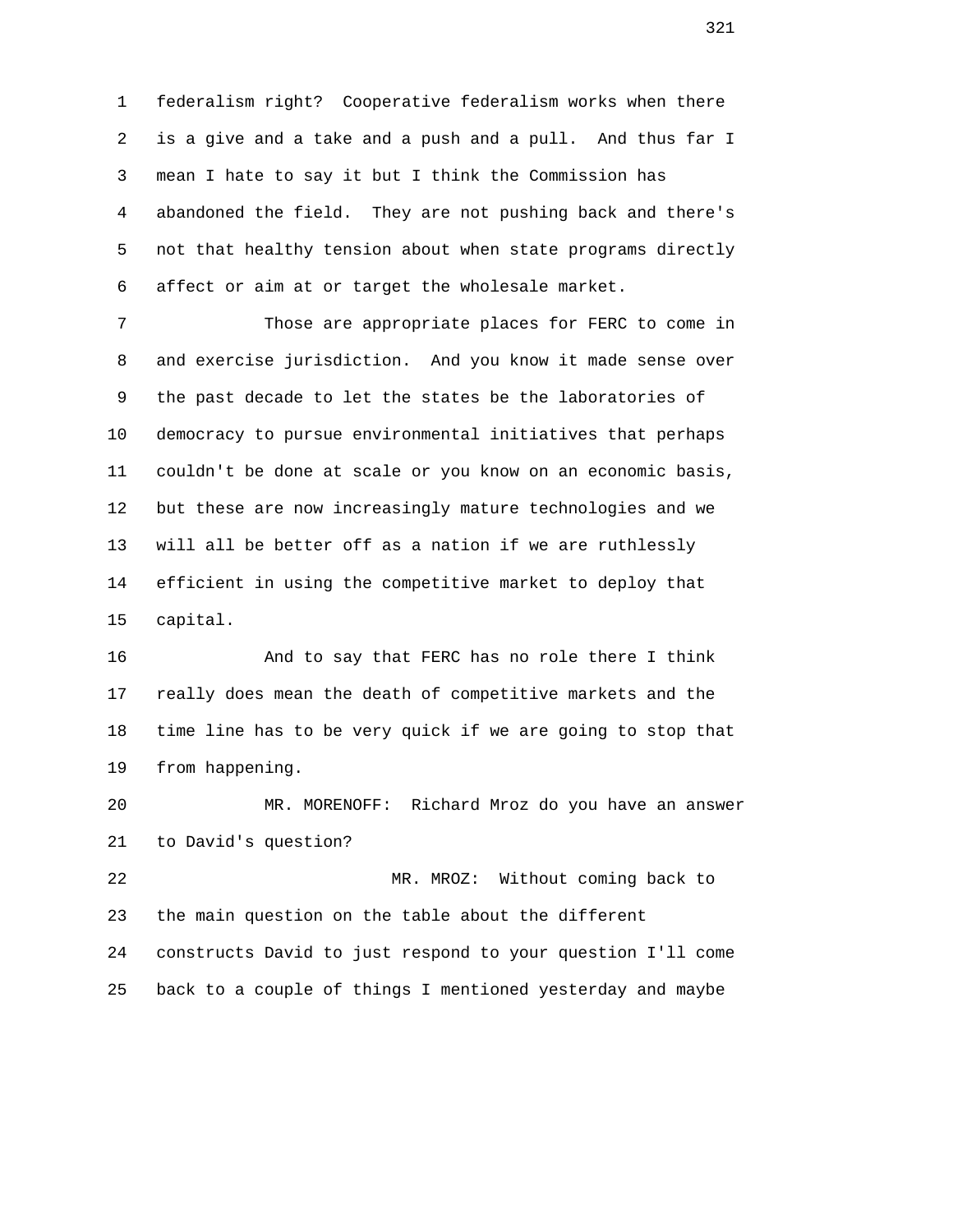1 just put a finer point to it which is that as I mentioned 2 state's Commissions find themselves in a place where though 3 we want to protect our role in resource adequacy 4 responsibilities we don't have the tools to do it and what 5 has been missing at least in PJM is that construct is how 6 the individual states and the states collectively, along 7 with PJM can ensure that those responsibilities at the same 8 time focus on the reliability issues along with the grid 9 operator.

 10 In other RTOs priced by other ISOs it's easier 11 particularly with the one state ISOs so there were some 12 commentators yesterday talking about that FERC may need to 13 look at this differently in different regions within 14 different ISOs so I just want to come back to the question 15 you just raised in reaction to that.

 16 Because in PJM we see a variety of issues that 17 are in need of attention to get to the resource adequacy 18 issues and the planning aspect going forward. States are 19 reacting to -- clearly in the various states that have 20 adopted legislation they are speaking out because they are 21 making that policy decision that they feel that there is not 22 an appropriate focus on resource advocacy of a particular 23 type.

 24 That's the reaction you are seeing and I think it 25 is a reflection to the fact we don't have an appropriate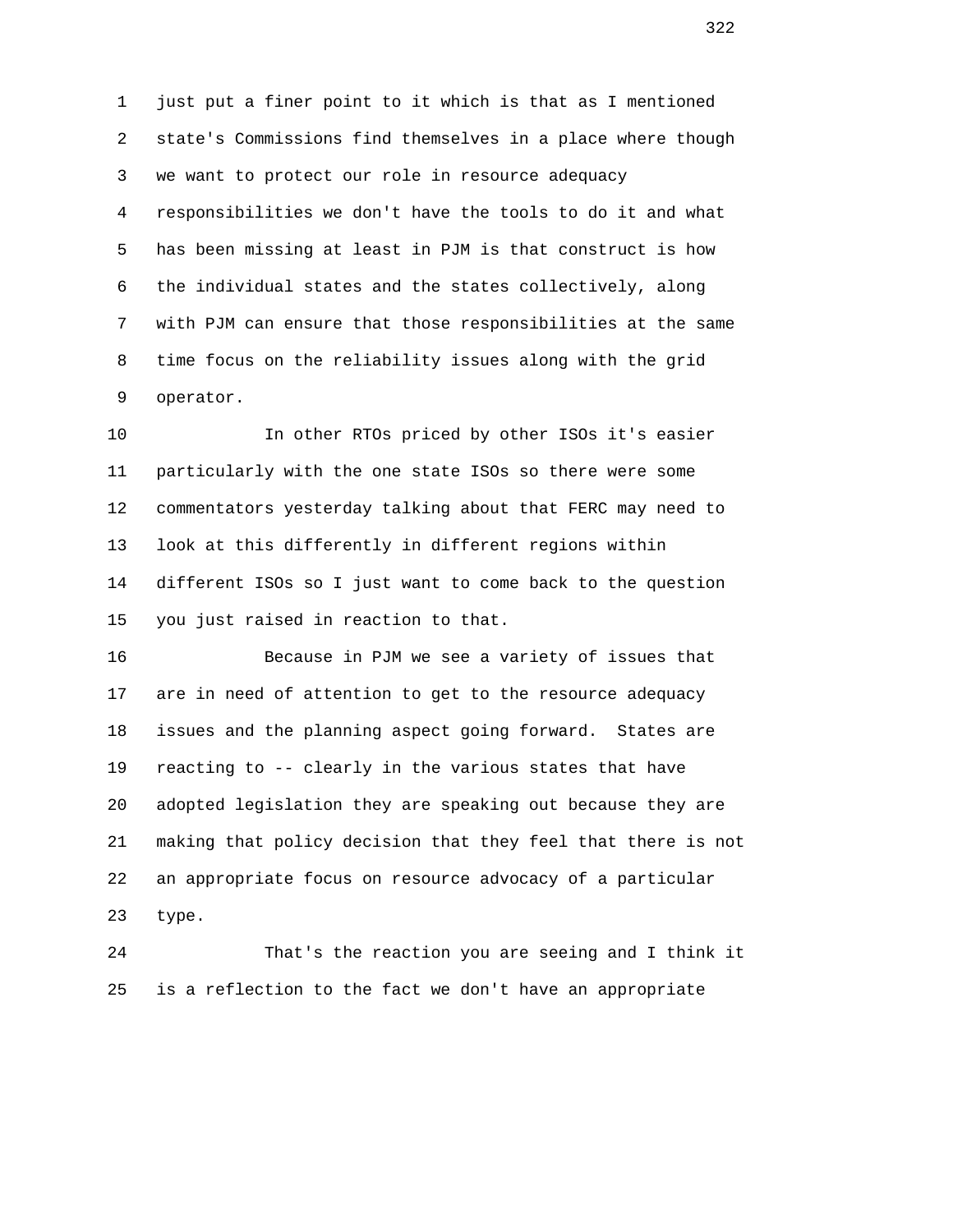1 construct to capture that responsibility and manage it.

 2 MR. MORENOFF: Thank you. A related question -- 3 if the option number 1 as Arnie describing it is in some way 4 significantly reducing the traditional tools that FERC has 5 used and therefore the ISOs have had available to ensure 6 resource adequacy. It seems reasonable that there would be 7 some sort of complimentary step to make sure that someone 8 else does have the adequate capability to do that -- to fill 9 in whatever gap there was in return for FERC having less 10 tools available there.

 11 Do you see that as something that would be 12 primarily a question of additional market rules, are there 13 additional responsibilities that would need to be done in 14 the states through legislative or regulatory action in order 15 to fill I quess  $- - 1 - -$  is there a gap and 2  $- -$  is it 16 something that could be filled through tariffs or is it 17 something that needs to happen at the state level? 18 MR. MROZ: I haven't thought through the 19 specifics of that or any particular proposal but it would 20 seem to me it probably is both. It's probably a combination 21 of efforts both here at the FERC at the state levels and 22 along with the RTOs or the ISOs that we would have to 23 undertake.

 24 MR. QUINN: John do you have a reaction to the 25 initial question or David's follow-ups?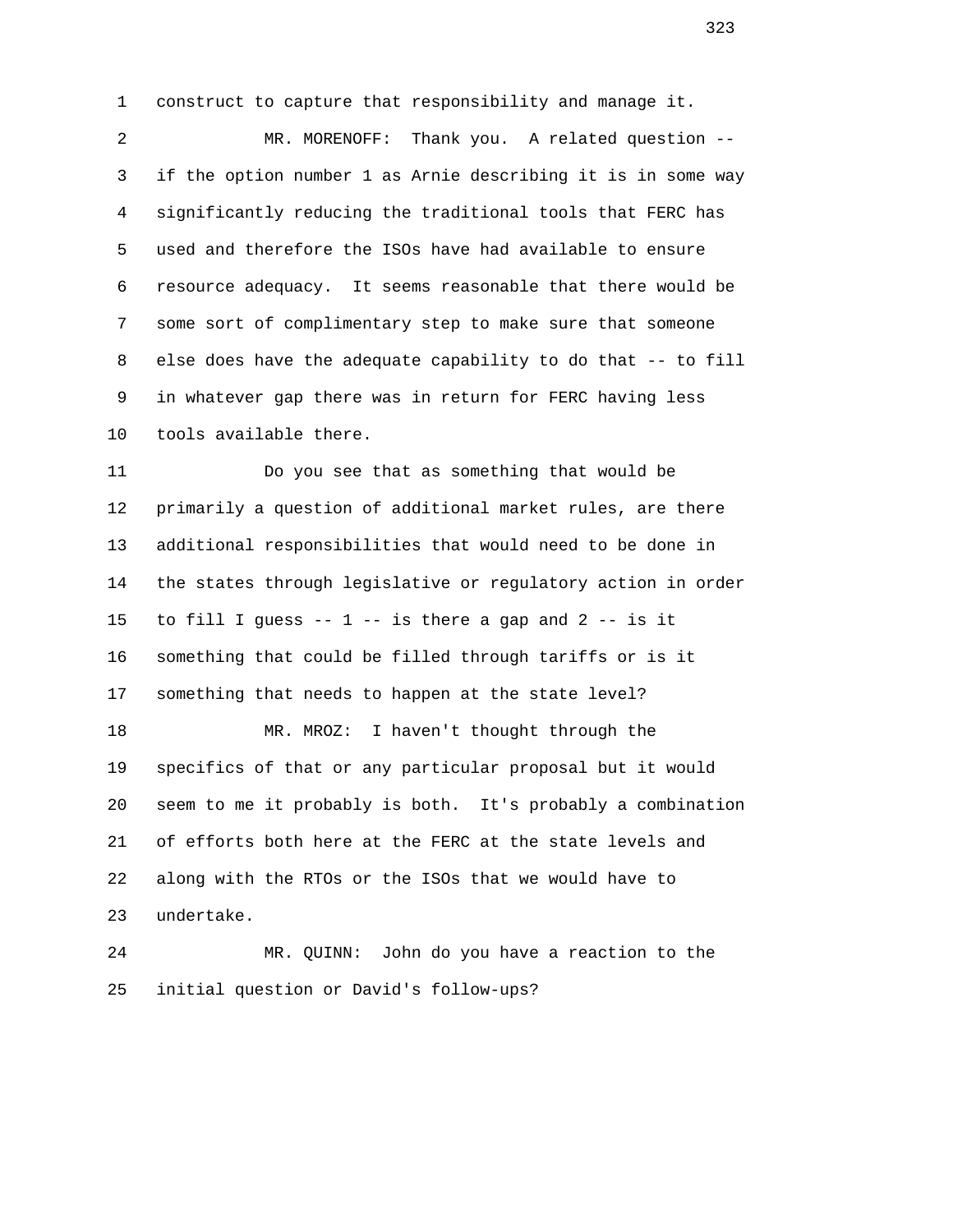1 MR. HUGHES: First I want to thank the Commission 2 and Commission staff for allowing me to participate. I have 3 the privilege of working with companies that are large power 4 buyers all over the world and all over the United States so 5 they have quite a bit of experience with all of the ISOs and 6 the different variations of ISOs and RTOs that exist.

 7 And generally there's dissatisfaction with almost 8 all of them for one reason or another and much of it has to 9 do with the way they have been implemented or continue to be 10 implemented. There doesn't seem to be a steady state in the 11 way these markets are designed which creates considerable 12 uncertainty which my members don't like.

 13 But if they had to pick one that they thought 14 that they could live with the most it's probably ERCOT. 15 It's an energy-only situation. It's more complicated 16 because unlike New York, Massachusetts and California Texas 17 is very business friendly and they welcome heavy industry.

 18 Billions of dollars of new infrastructure in the 19 form of new manufacturing facilities are being constructed 20 there. And the market down there does not get in the way of 21 doing that either with very energy intensive facilities -- 22 they consume both a lot of natural gas and electricity.

 23 And Texas and the ERCOT market, is also more 24 friendly with respect to buying the mere generation which is 25 a critical resource you know for many of the manufacturing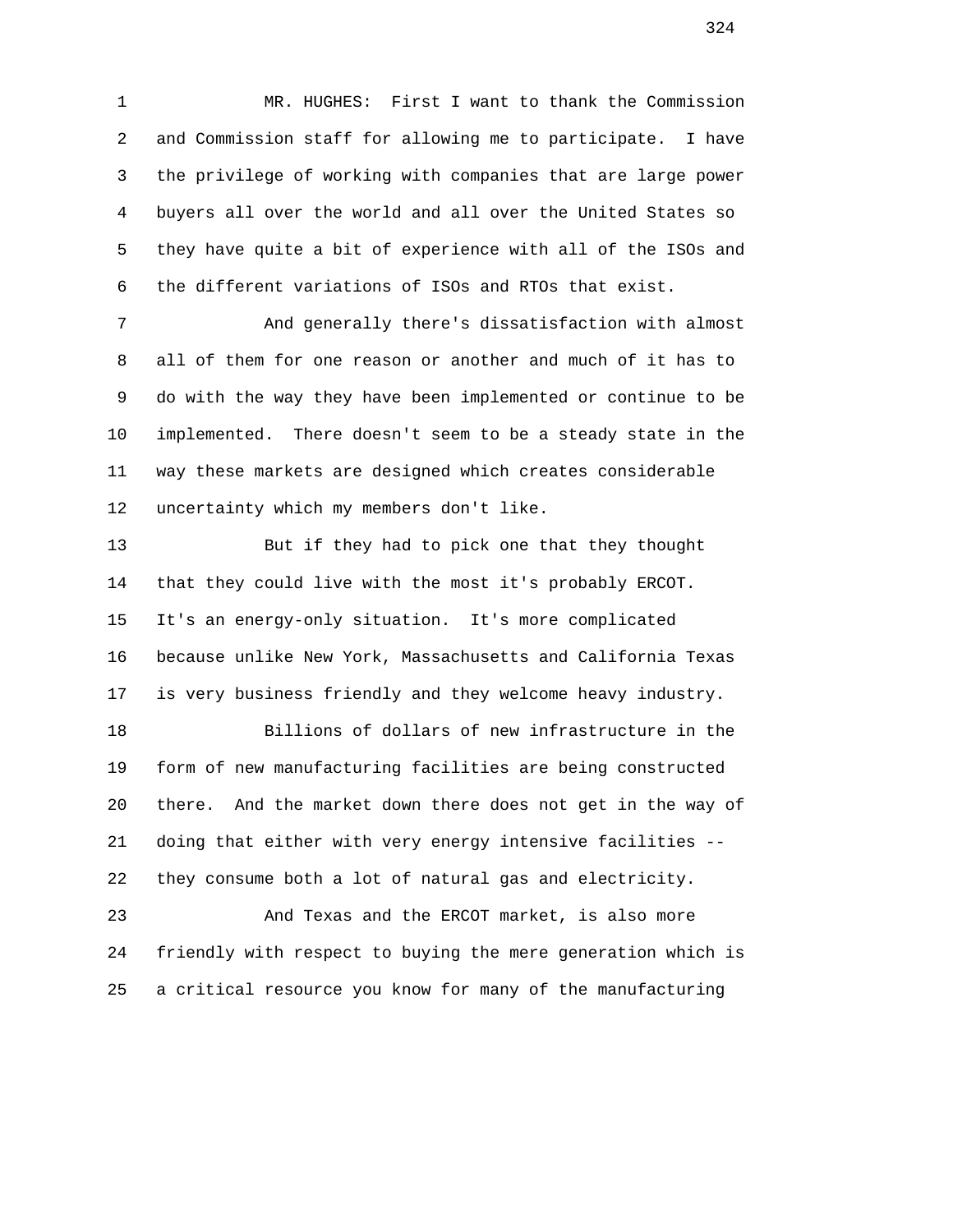1 sectors in the United States, especially those that are 2 capable of benefitting from the fracking revolution. 3 So you know I think the energy only speaks 4 volumes about what the -- what our opinion would be on MOPR 5 and that has kind of been recognized for many years as not

 6 having very much to say positively about any of the capacity 7 markets.

 8 In fact we don't like the fact that they are even 9 referred to as a market. And these are you know very 10 Frankenstein like constructions of administrative 11 procedures. They are just convoluted old-fashioned 12 regulation and then I think in some sense some of the 13 problems that are on the table here for this two-day 14 Conference are created by the fact that the capacity 15 markets, you know, don't work.

 16 And so as I have stated in my pre-filed statement 17 I think the Commission has a responsibility to undergo a 18 thorough inquiry and what's the right way to do this if you 19 can do it at all? And I had a last statement to the effect 20 that I think it is dangerous to go down the path of trying 21 to accommodate state policies in competitive wholesale 22 markets.

 23 The competitive wholesale markets if designed 24 properly will be an excellent mechanism by which states can 25 implement their policies and use that. And they not only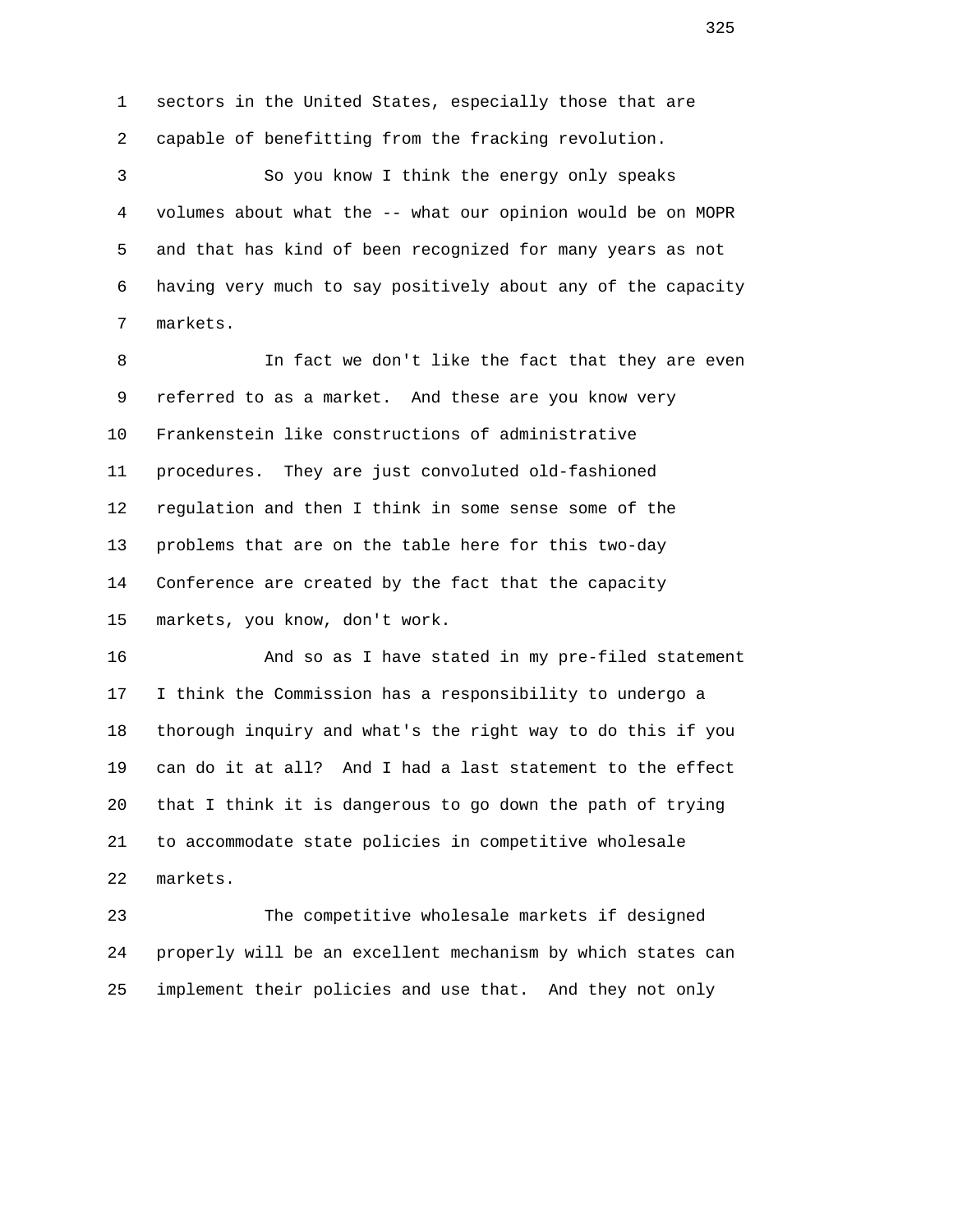1 should be encouraged to do so -- if you have the courage 2 yourself to design these markets properly you are going to 3 insist that they do so.

 4 Because otherwise I think they are violating the 5 Federal Power Act and you'd be telling. So that would be my 6 statement.

 7 MR. QUINN: Thank you, Michael then Thad. 8 MR. POLSKY: I would like to thank Commissioners 9 and the Commission for inviting me to be here. I represent 10 -- I'm a founder of a company named Invenergy. We develop 11 about 10 gigawatts of wind close to 7 gigawatts of thermal 12 plants and a number of solar as well as storage facilities. 13 I personally have over 40 years-experience in the 14 power industry. I was one of the first independent power 15 producers in this country dating back in the early '80's, 16 witnessed the creating of competitive markets and obviously

17 now I see sort of complete destruction of these markets.

 18 I wasn't here yesterday but I am sort of 19 observing what's going on here and we kind of tried to lump 20 up sort of state policies all together and talk sort of in 21 generality states do this and do that and I would like to 22 mention a couple of things.

23 1 -- when we created markets, particularly 24 multi-state market each state I remember this cost benefit 25 analysis by joining PJM I am going to save a billion dollars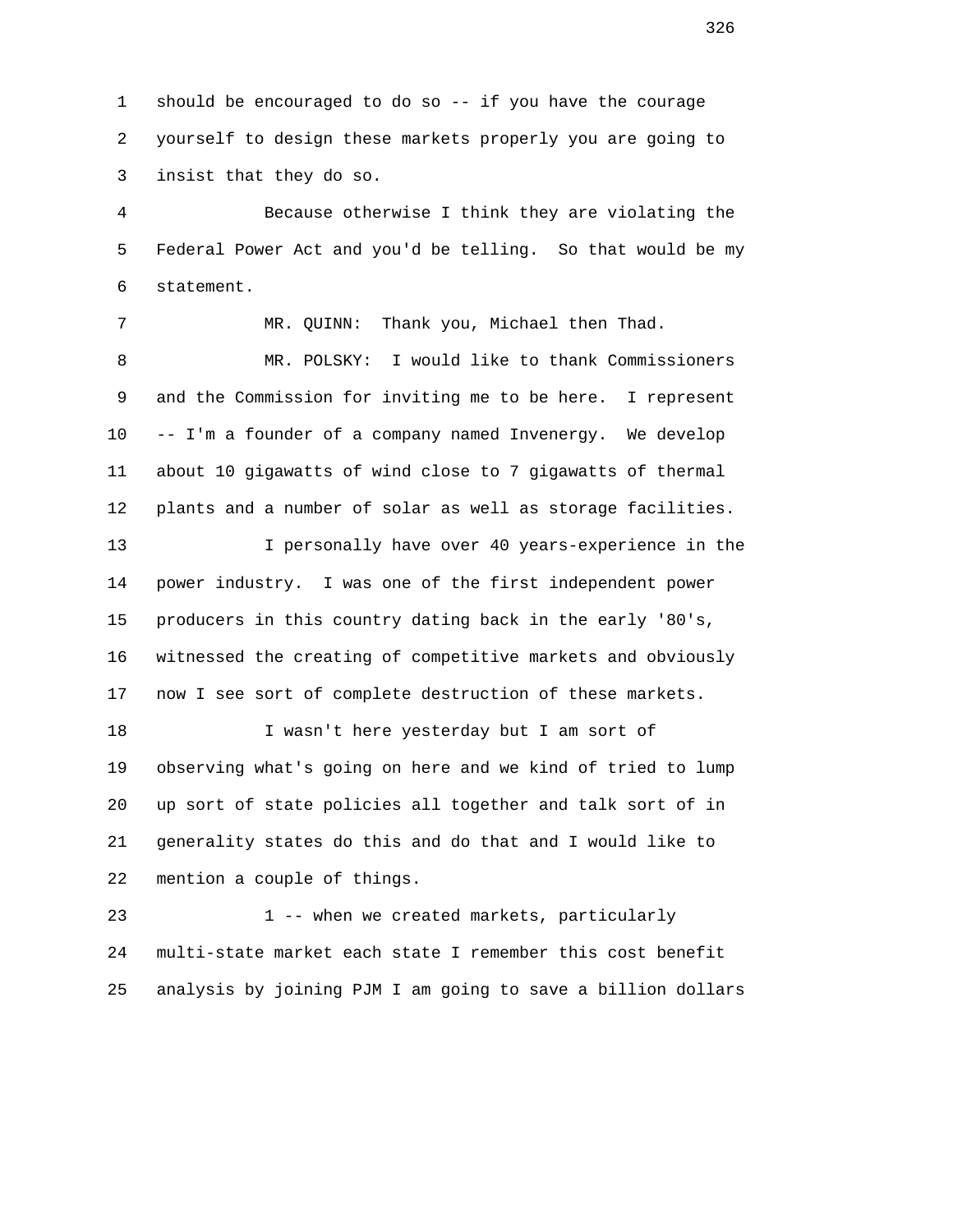1 and this is a good thing for us and we have -- we need much 2 lower zero margins because we can rely on the larger pool, 3 there are plenty of benefits there so I would join the 4 markets.

 5 So after they joined the markets after a few 6 years now each state started to come in and say do you know 7 what, we joined the market, we have all of these benefits. 8 We are not talking about this but let's tweak this market.

 9 And states can do a lot of things. They can 10 create their own tax policies, they can you know they can 11 you know deal with the real estate tax and so on but they 12 cannot directly interfere with the markets.

 13 Particularly, you know and we do a lot of 14 renewables which we rely on state RPS's for example which is 15 a competitive product and everybody competes you know for 16 the lost cost, you know in our renewable energy for example. 17 This is available to everybody okay.

 18 But there are state policies and subsidies 19 particularly related to nuclear with Exelon that given to 20 one company, to one plant or several plants and it is 21 completely anti-competitive. I mean how we can sit here and 22 say that the states can do this kind of stuff. It's 23 anti-competitive not in the electricity market, in any 24 market.

25 You can't just subsidize one particular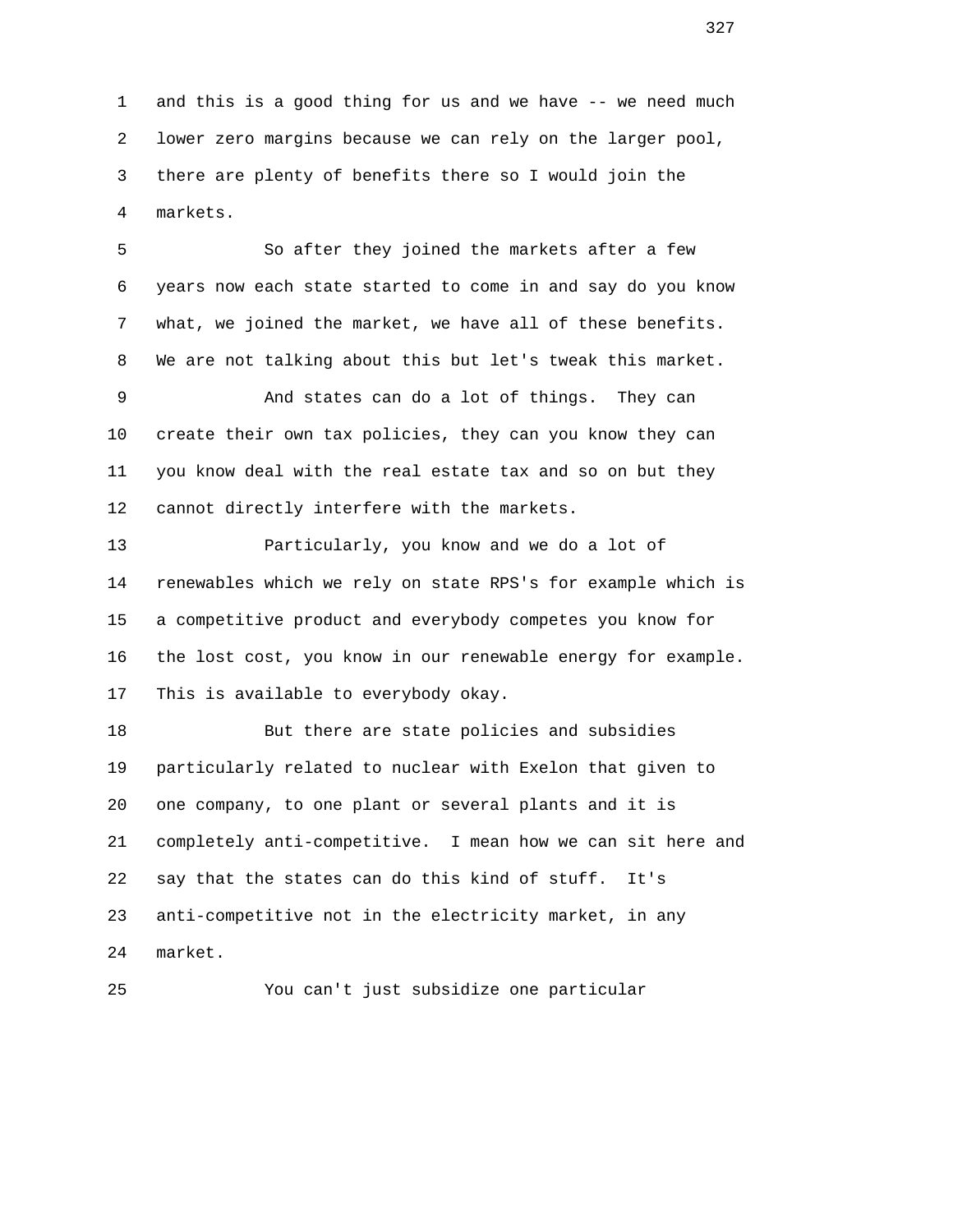1 individual company you know because they want to be in 2 business. They want to stay in the market, this is just 3 anti-competitive and we have to distinguish this kind of 4 action from generic state actions okay.

 5 And particularly, you know nobody talked about 6 you know, ZECs versus RACs. It is a completely two 7 different -- we can't lump things together we have to 8 approach this thing on an individual basis.

 9 For example RACs is a competitive product, it's 10 competitive with bid, it reduces costs to the consumers. 11 Look what happened with the renewable energy. The prices -- 12 when I started renewables in early 2000 you know prices now 13 are probably 20% of what they used to be because of the 14 innovation, because of the competitive nature.

 15 Nuclear plants -- the prices are going up. It 16 was too cheap to be there now we are talking about 40 years 17 later through subsidized plans because it is not enough. We 18 have to understand and if FERC would not interfere in this 19 we have no market.

 20 So for us to sit here and prevent -- we can 21 certainly agree how can we accommodate certain state 22 policies? There are some states policies just we can't 23 accommodate. We can't accommodate dumping power by 24 individual plans because somebody wants to provide several 25 thousand jobs in a particular state. This is just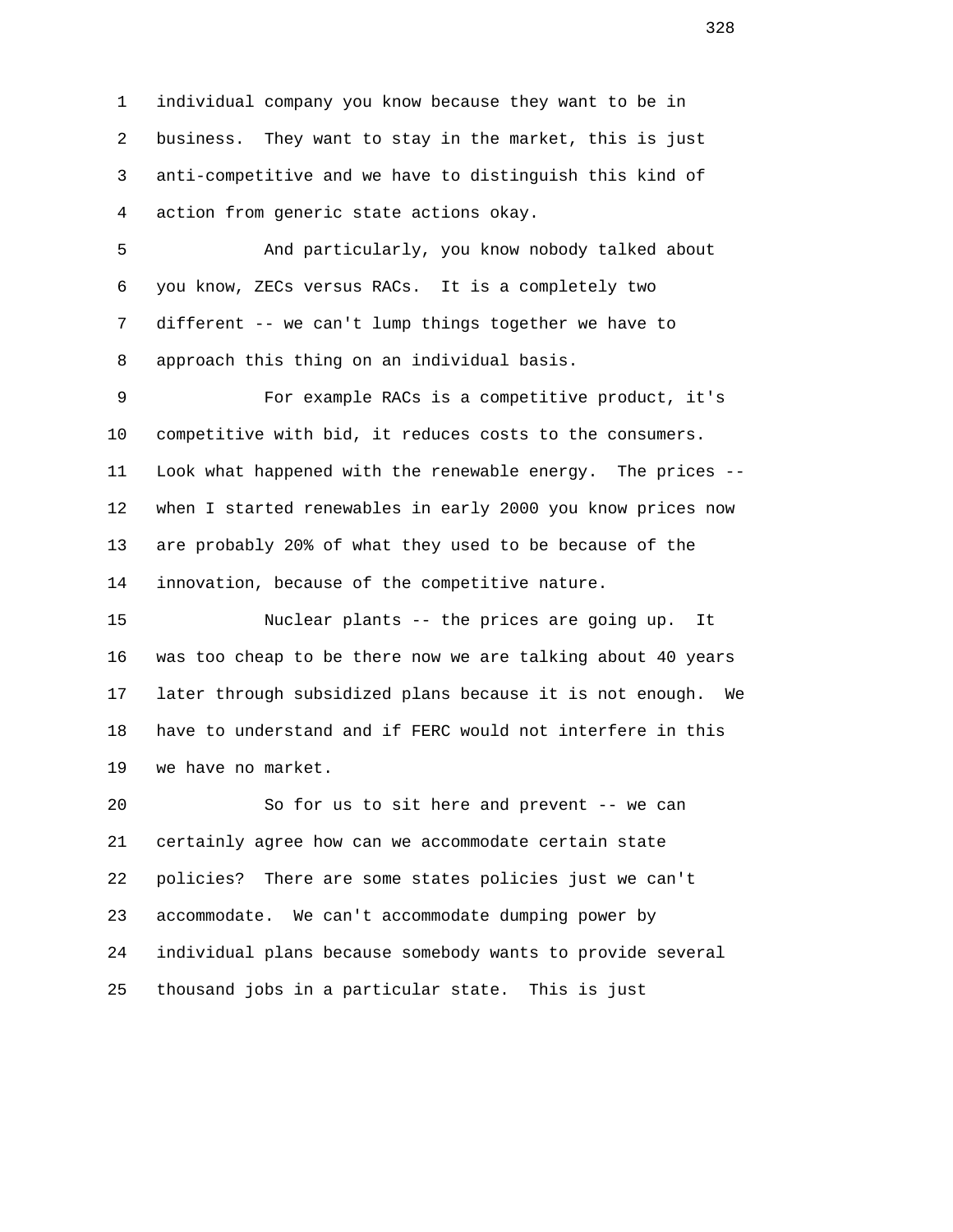1 anti-competitive as it is.

 2 MR. MORENOFF: Following up on that going back to 3 Arnie's sort of original five possible paths it sounded to 4 me like that is a -- you'd support the path 3 there would be 5 some things that we should be willing to accommodate and 6 others that we should not when there would be different 7 tools that we could use.

8 And I know we will be talking more about that in 9 some detail. I guess one question I would have for you is 10 it sounded like the distinction that you would want to draw 11 there is between anything that is company or plant specific 12 is unreasonable but something that is generic would be okay 13 even if it is generic in a way that is narrowly to a certain 14 field and therefore in some ways arguably discriminatory 15 against everyone who is not in that field.

 16 Is that a fair characterization of your position? 17 MR. POLSKY: You know states have and they always 18 have certain rights. For example they can exempt power 19 plants from paying real estate taxes located in the state. 20 They can impose sales tax.

 21 In one state you pay sales tax for the equipment 22 and other states you don't. Those are state policies but 23 completely subsidized power in percent of kilowatt hour for 24 power. You know basically what Illinois says to Exelon you 25 go sell electricity for whatever price, even if you lose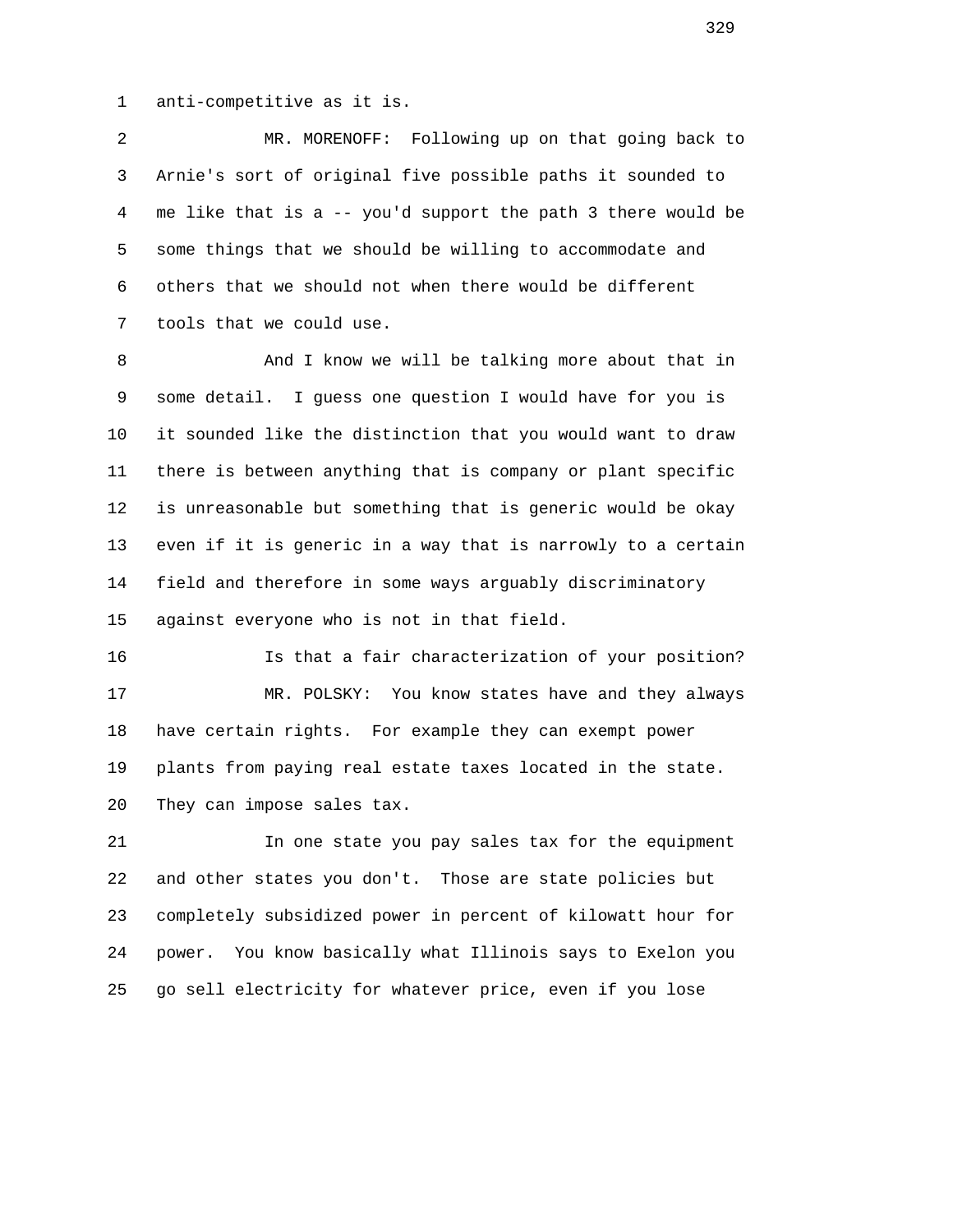1 money and I'll pay you the difference. Okay that's what 2 basically we are talking about China dumping, look at this. 3 What more dumping we can talk about than this.

 4 MR. MORENOFF: So maybe when we come back to the 5 3rd of the paths talking about ways in which we would 6 distinguish about what kinds of state policies are 7 legitimate as we talked about yesterday and which are not, 8 maybe we can come back to that in more detail.

 9 MR. QUINN: Thad, Kathleen, Mark and then you. 10 MR. HILL: Great and I think Mr. Polsky makes a 11 very good point until he spoke recruiting all state policies 12 is kind of equivalent in the discussion we were having and 13 the fact is they are not.

14 **I mean if we actually do parse this out there are**  15 environmental policies and there are other policies which 16 are meant to protect jobs. And we know that in the nuclear 17 discussions for New York and Illinois and certainly the ones 18 that are underway in the state houses in Connecticut, 19 Pennsylvania and New Jersey are subject you know -- these 20 are plants that have been fully recovered their cost twice 21 once during restructuring, a second time when high gas 22 prices -- they are asking for full recovery a third time. 23 Many of these plants are even profitable and we 24 don't have to have that debate here but certainly we feel 25 that that's the case in Connecticut. And the effort here is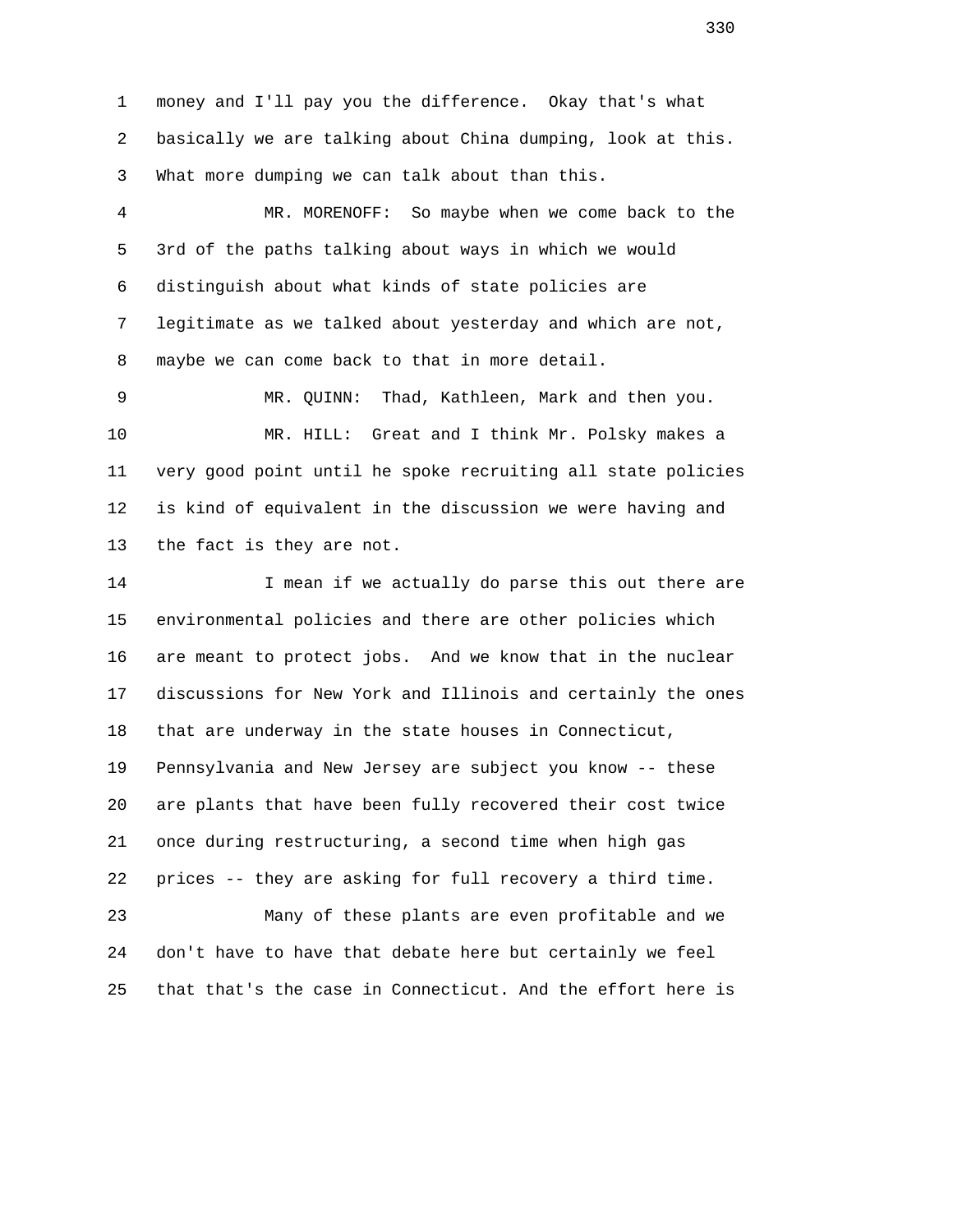1 about jobs. There have been discussions about jobs and we 2 can be cloaked in environmental and we all know and I think 3 the record will show that these were about jobs.

 4 It doesn't seem that it's in the best interest of 5 competition and FERC and the Commission having the right to 6 oversee competitive wholesale markets when one state is 7 trying to subsidize directly for jobs in that kind of way is 8 one place.

 9 Environmental attributes are different. Our 10 point on that and this gets back to your questions about the 11 hybrid approach is to price carbon. I mean it's an 12 externality -- I think that's what we are going for. I do 13 think states are trying to pick so much wind or off-shore 14 wind or so much solar, so much hydro are going to end up in 15 a very different place and we have wholesale power markets.

 16 We think the best way is to price carbon but 17 actually at least here there is an objective of state policy 18 which is environmentally driven versus ones that are jobs 19 which is a zero sum game with the states that surround them.

 20 And I think that's a distinction that has to be 21 made here on all state policies on RECs are equal.

22 MR. QUINN: Thank you Kathleen?

 23 MS. BARRON: Well, finally called on me, I 24 appreciate that. There's a lot to say and I would like to 25 get back to your first question Arnie but just on the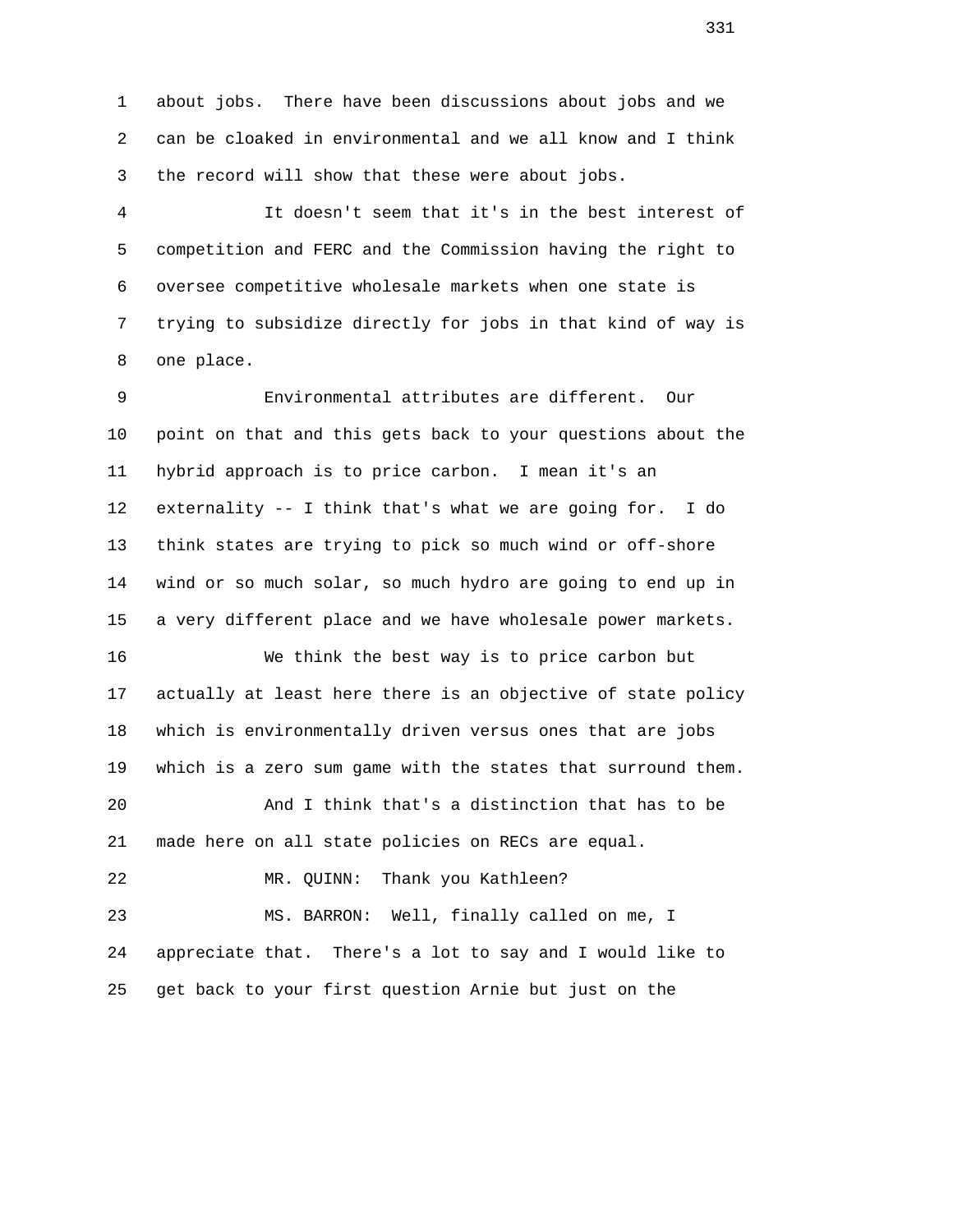1 question of are all state policies created equal -- and you 2 all know this. But obviously we have RECs, we have SRECs, 3 we have ORECs, now we have Zero Emission Credits. All of 4 these programs because they have no alternative are choosing 5 a technology and deciding that that is a technology they 6 think because it is zero carbon will displace emitting 7 generation and will de-carbonize their fleet.

 8 That is the goal of all of these programs and you 9 can look at them objectively and decide for yourself which 10 ones are lower cost and which ones are higher cost. And by 11 any measure is your emission credit programs in both New 12 York and Illinois are the lowest cost option to de-carbonize 13 the states, would not have taken the path that they took had 14 that not been the case.

 15 And you can ask Chairman Sheahan or 16 representatives from New York, they have had plenty of 17 plants retire over time that they have not stepped in to 18 support. Those are emitting plants they have let them 19 retire. They have stepped in to support a number of 20 nuclear stations because they were not suffering a little 21 bit they were at risk of retirement.

 22 They had been losing money for years, they were 23 cash flow negative and they were going to disappear along 24 with their environmental benefits. The state stepped in 25 because it was cheaper to do that than to bring on new clean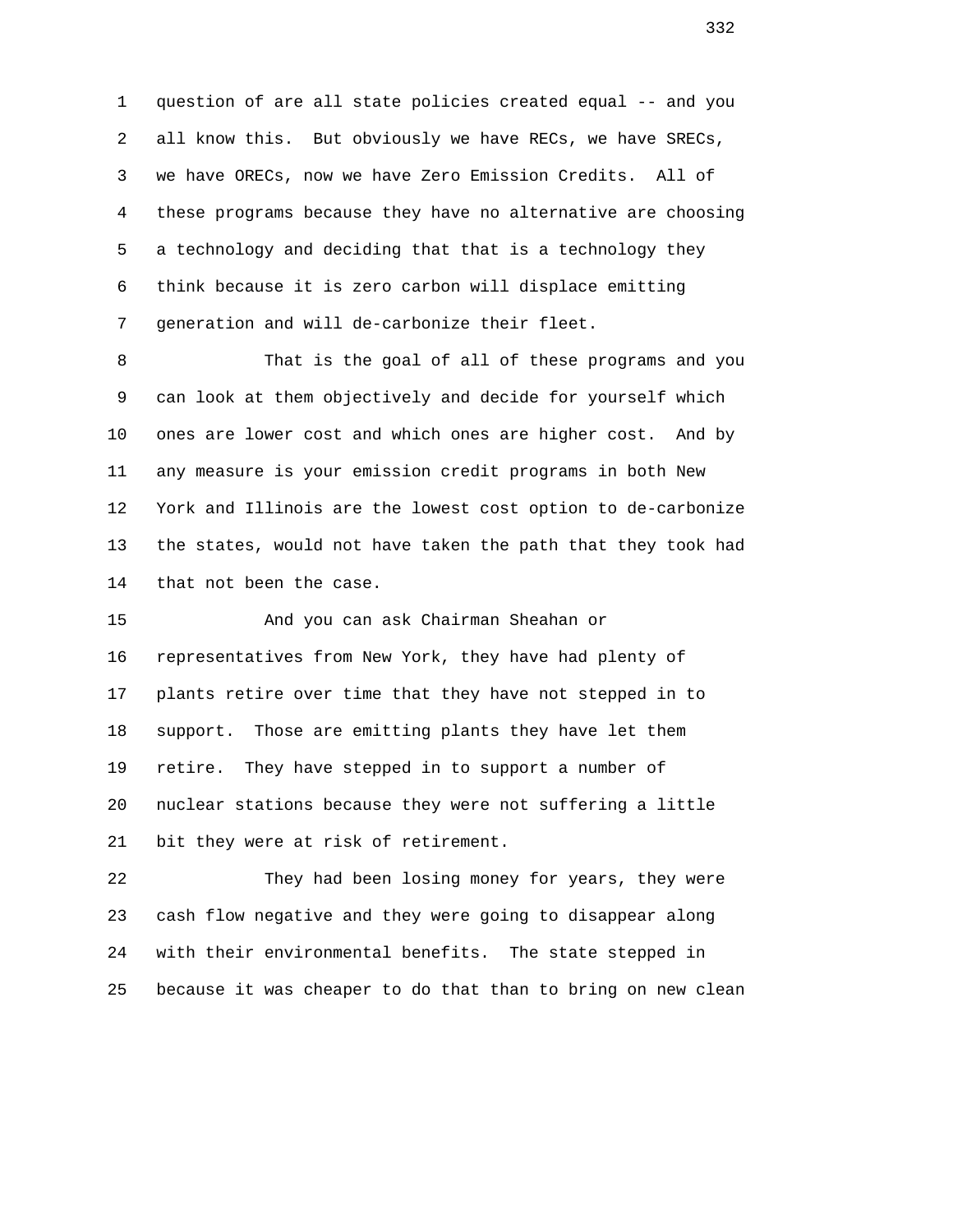1 generation.

 2 And they didn't stop at that of course they are 3 going to try to pursue new clean generation through RPS 4 programs and other mechanisms but what they did going back 5 to your question Arnie is take the guidance from this 6 Commission.

 7 And respectfully I would say we are in path 1 8 right now. The thing that we use the MOPR to address, are 9 exercises of market power where someone is pushing 10 generation into the market just for the purpose of lowering 11 the price.

 12 That is not what the states did here as I just 13 described. So what they looked at and as you know we have 14 been here talking to you about the impact of state policies 15 that I have mentioned what's been going on in California as 16 a result of a number of things that have happened in state 17 policy and through price formation.

18 And what we have gotten -- I mean two years ago 19 we had an order on a complaint that ITNY filed about an 20 emitting plant that got an RMR because it was needed by the 21 system but it wasn't picked up in the market and the 22 question was should that unit be able to bit its cost, 23 including the RMR payments into the capacity market.

 24 And the Commission -- I don't think it's fair to 25 say that the Commission has had no role. I think if you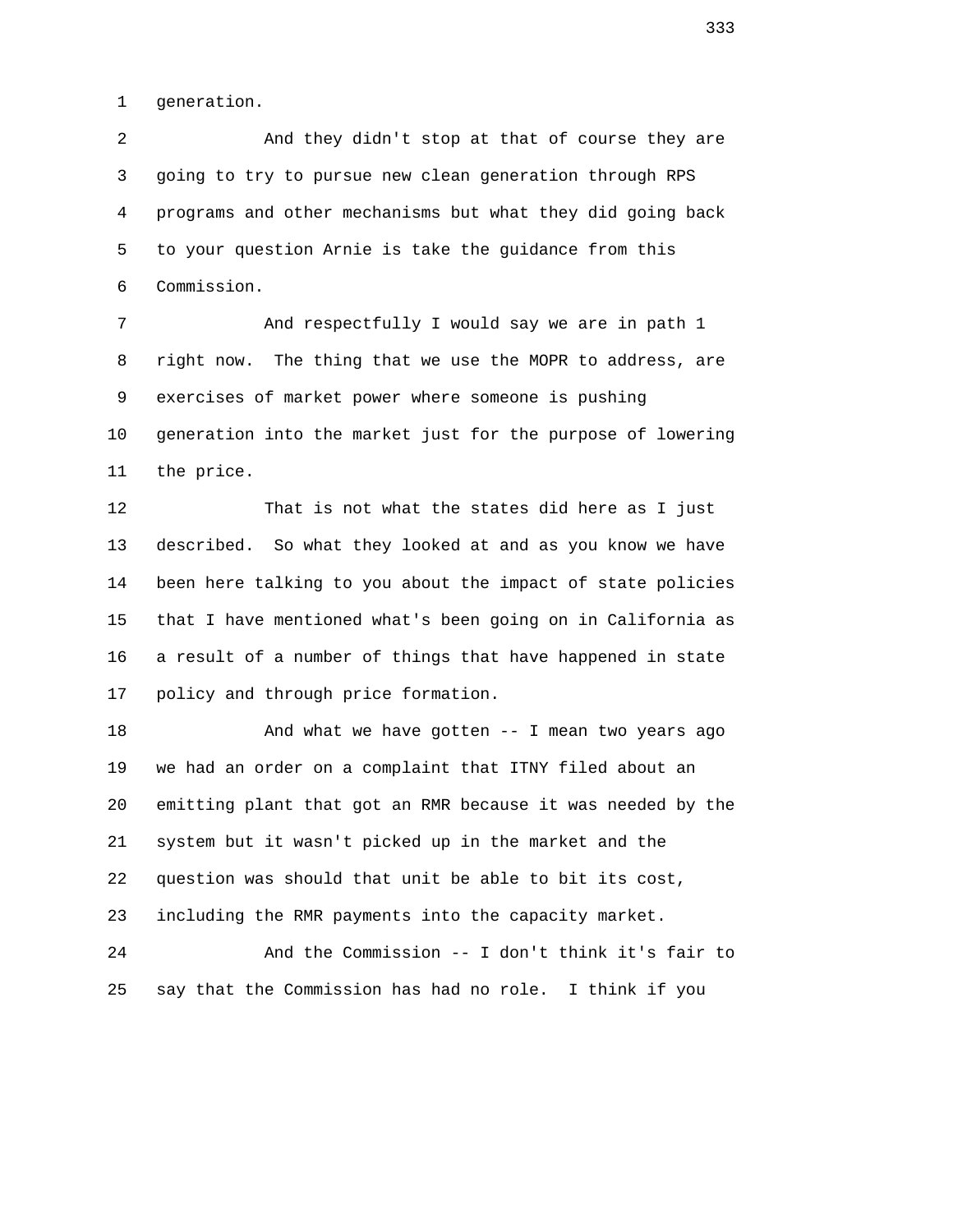1 have done what you could to be thoughtful about these cases 2 but in that case you said the market was not pricing the 3 thing that it needed through the capacity market, the RMR 4 represents something outside of the market that it was fair 5 for the generator to reflect in its bid.

 6 Similarly with an order you issued in the 7 California ISO when they asked to drop the bid floor from 8 \$30.00 to \$150.00 the Commission said, "We are going to do 9 that." Renewable units in that case have legitimate 10 opportunity cost representative reduction tax credits and 11 RPS payments that they should be allowed to put in their bid 12 and therefore we are going to drop the price war to allow 13 them to do that.

 14 So these are choices that you made to say when 15 something is not priced in the market that it is fair and it 16 is actually economically efficient for a unit to recognize 17 those costs when it is making its bit into the market. So 18 we are at path 1.

 19 And so the states that I referenced earlier have 20 taken your guidance, they have come up with a program that 21 is not keeping us true to our costs. I mean we should tell 22 the truth here, these are attribute payments in the case of 23 Illinois. It's \$11.50 a megawatt hour.

 24 If prices go down ZEC does not go up. If our 25 costs go up the ZEC does not go up, it's a capped payment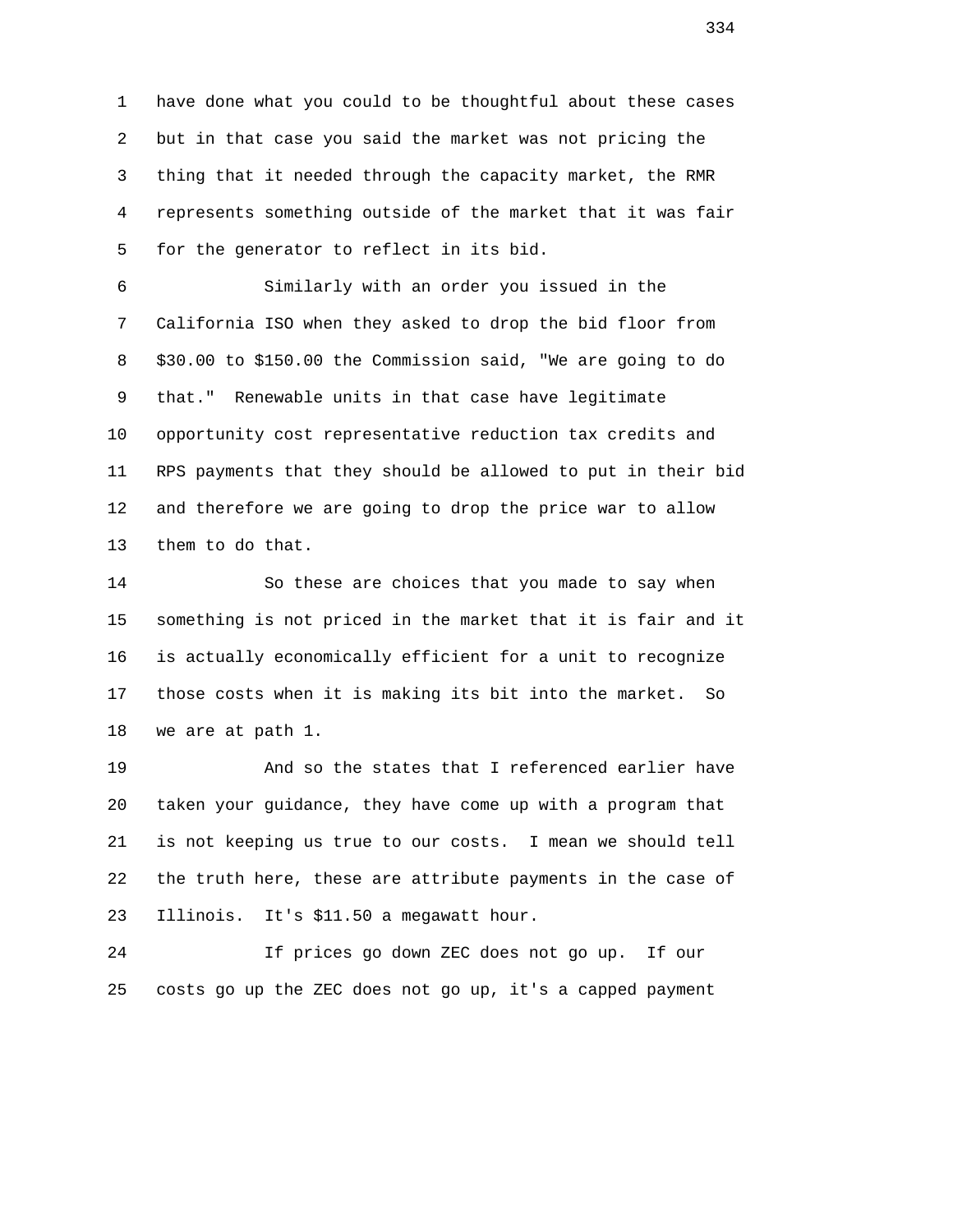1 based on the environmental value that the units are 2 providing to the state. So they are following your 3 guidance, they are doing what they could do in the absence 4 of path 4 which is absolutely as we discussed yesterday and 5 which we are hearing from a number of these panelists the 6 place we should go.

 7 We should be pricing on the attribute but you 8 can't change the rules on them in the middle of the game 9 until you are willing to go down path 4 and you know, if you 10 did go down path 4 parenthetically all the units we are 11 talking about here would be in the money so it is not 12 skewing the market to keep them going while you work on path 13 4.

 14 MR. QUINN: Going back to the question on path 1 15 though in your view markets just stay where they are though? 16 The energy markets continue to work the way the energy 17 markets worked, capacity markets continue to work the way 18 the capacity markets work or do we need to move to along 19 path 1 a residual capacity market?

 20 Do we need to change the way we do energy markets 21 at all?

 22 MS. BARRON: I don't think we need to change the 23 way we do energy markets although there are proposals to 24 address the negative pricing phenomenon which in American 25 you shouldn't be paying someone to take your stuff. So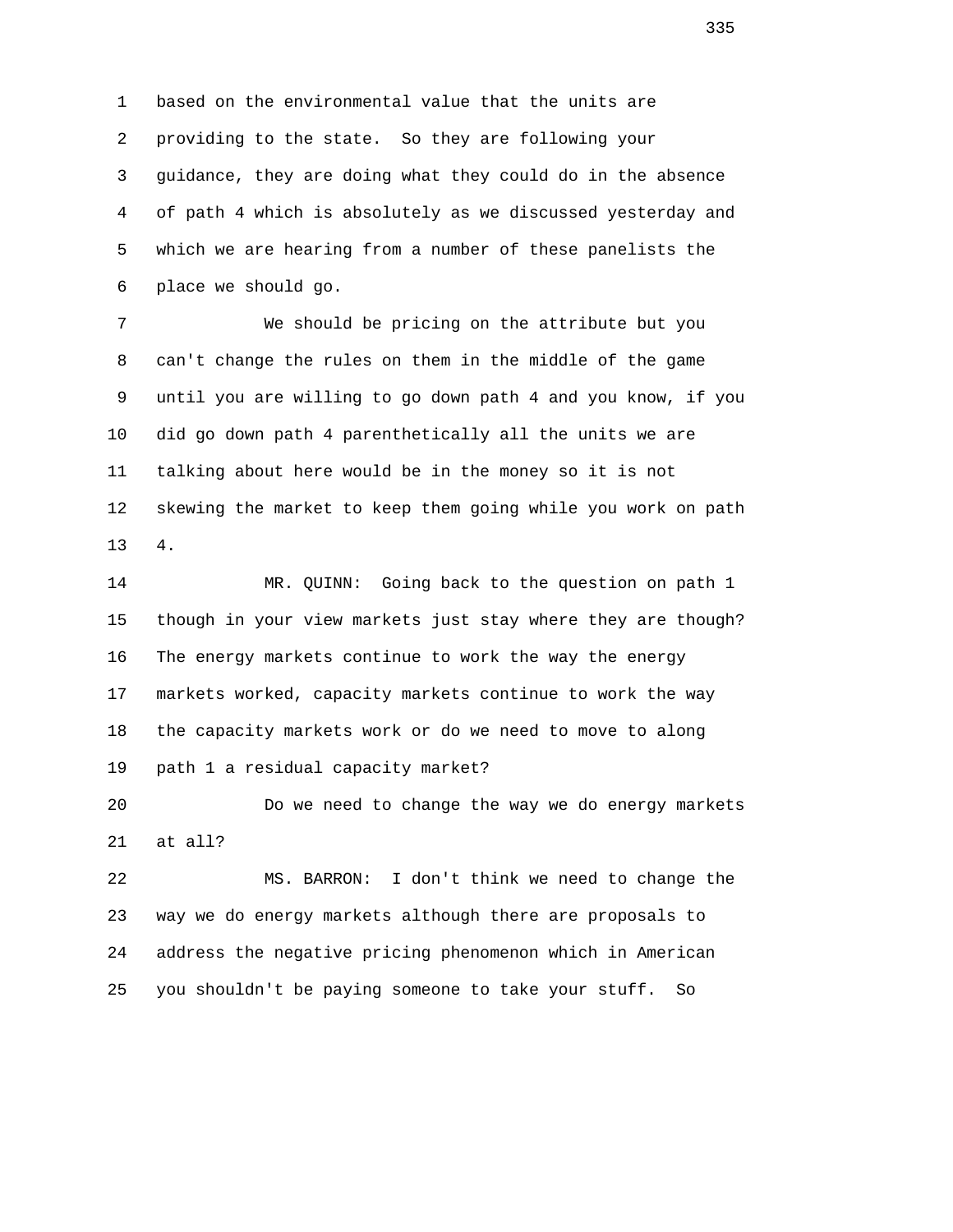1 let's fix that problem.

 2 But I think it is a fair question. Would we need 3 changes down the road in the capacity market whether the 4 kinds you heard today or others, to adjust what we define as 5 capacity or how much capacity we are buying? Those are 6 potential changes if we sometime down the road find people 7 unwilling to invest and we need to -- like New England has 8 done, add some sort of price lock mechanism.

 9 Those are all things that if you stay on path 1 10 and you decide not to try path 4 that the RTOs -- if some 11 day in the future there is a challenge in the capacity 12 market bringing in new resources which we are not seeing 13 right now. We are seeing people coming in well below the 14 cost of new entry, then it should be considered and those 15 would have to -- we would have to have those proposals come 16 forward from the RTOs.

## 17 MR. QUINN: Acting Chairman?

 18 CHAIRMAN LA FLEUR: I just want to ask a question 19 about something you said which described the program of zero 20 emissions credits as kind of a forcing function that the 21 states had to do because the markets hadn't done what they 22 were supposed to do which was price the attribute.

 23 Because today I am very focused on process you 24 know there are all of these ideas but how do we get from 25 here to here. So I guess if the forcing function is that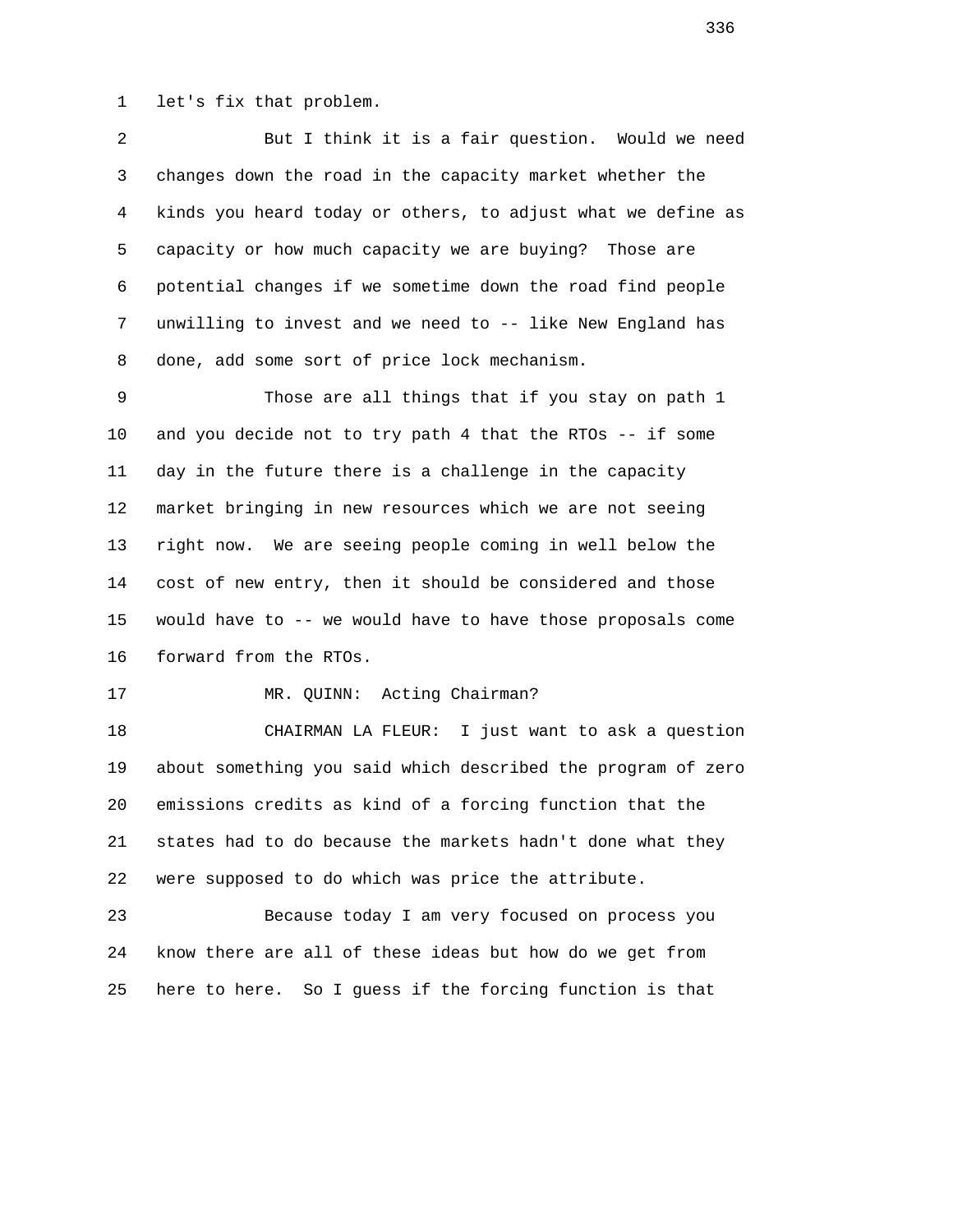1 the state doesn't like what the market is giving it, it can 2 just start doing things because it really cares and it 3 really doesn't like what the market is giving it so how will 4 we ever get on a path to preserve the market if that -- you 5 know make the market work for reliability if that's what we 6 want.

 7 Because I think the minimum offer pricing rule is 8 a little bit misnamed. It's really a question in the market 9 out of the market. How will we ever get on a path should 10 the forcing function be the other way -- assuming we have a 11 quorum.

 12 If we did something and then brought people to 13 the table to redesign the market because I'm just wondering 14 how will you ever redesign the market? I think the state 15 having the forcing power might just lead to the end of the 16 market is my concern. I mean I'm just worried how do you 17 get from that -- how do you ever get it back, does that make 18 sense?

 19 MS. BARRON: It's hard to face the mic and face 20 you at the same time. Well I tried to signal a little bit 21 of this yesterday and I know it makes people uncomfortable 22 but I don't think we restructured the markets overnight 23 without a fair amount of work going into the give and take 24 in terms of what's the benefit, what's the cost.

25 We certainly didn't move to capacity markets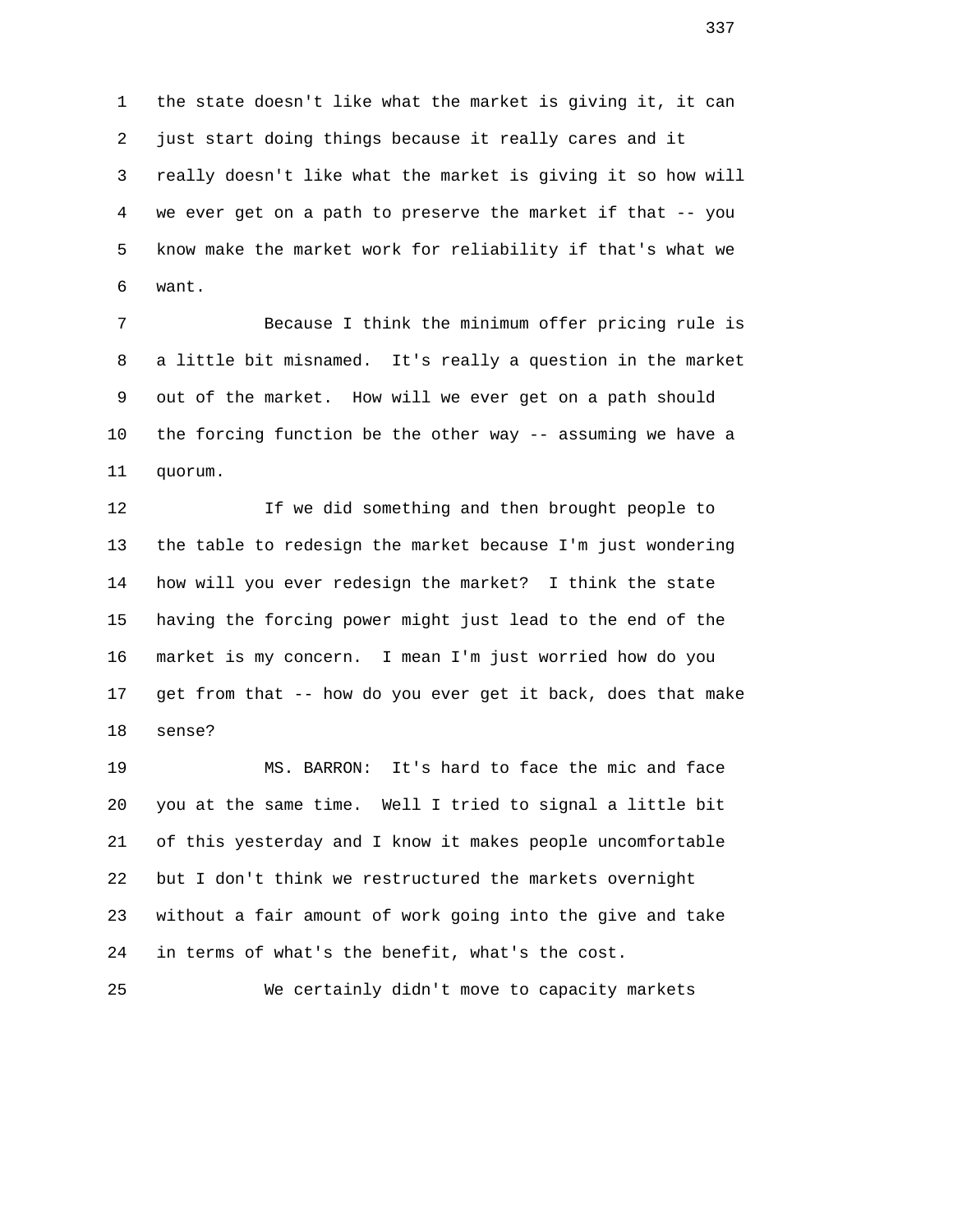1 without a huge amount of pain and suffering and an amount of 2 time that went by. In both cases the Commission was 3 involved to some extent. That's different from what we are 4 seeing now in the pending MOPR case where someone dumps a 5 complaint on you and you are just supposed to figure out 6 what to do.

 7 It obviously needs to be more comprehensive than 8 that in terms of the process.

 9 The last point I was just making though is you 10 don't have a crisis in front of you. You are hearing a lot 11 of people say that there is a crisis in front of you in 12 terms of we are not going to get investment. And you just 13 read the analyst reports about what's expected next week in 14 the PJM option.

 15 They are expecting 4 gigawatts of new capacity to 16 come in with the ZEC bill having been passed in Illinois. 17 So take your time to figure out what that process is. Don't 18 feel like you have to jump into something that is going to 19 be -- you can characterize it as a forcing function, excuse 20 me, or you can characterize it as changing the rules in the 21 middle of the game but take the time to follow that process 22 and see if you can get somewhere.

 23 You had a lot of state Commissioners here 24 yesterday talking about willingness to sit down and do it. 25 I say take them at their word.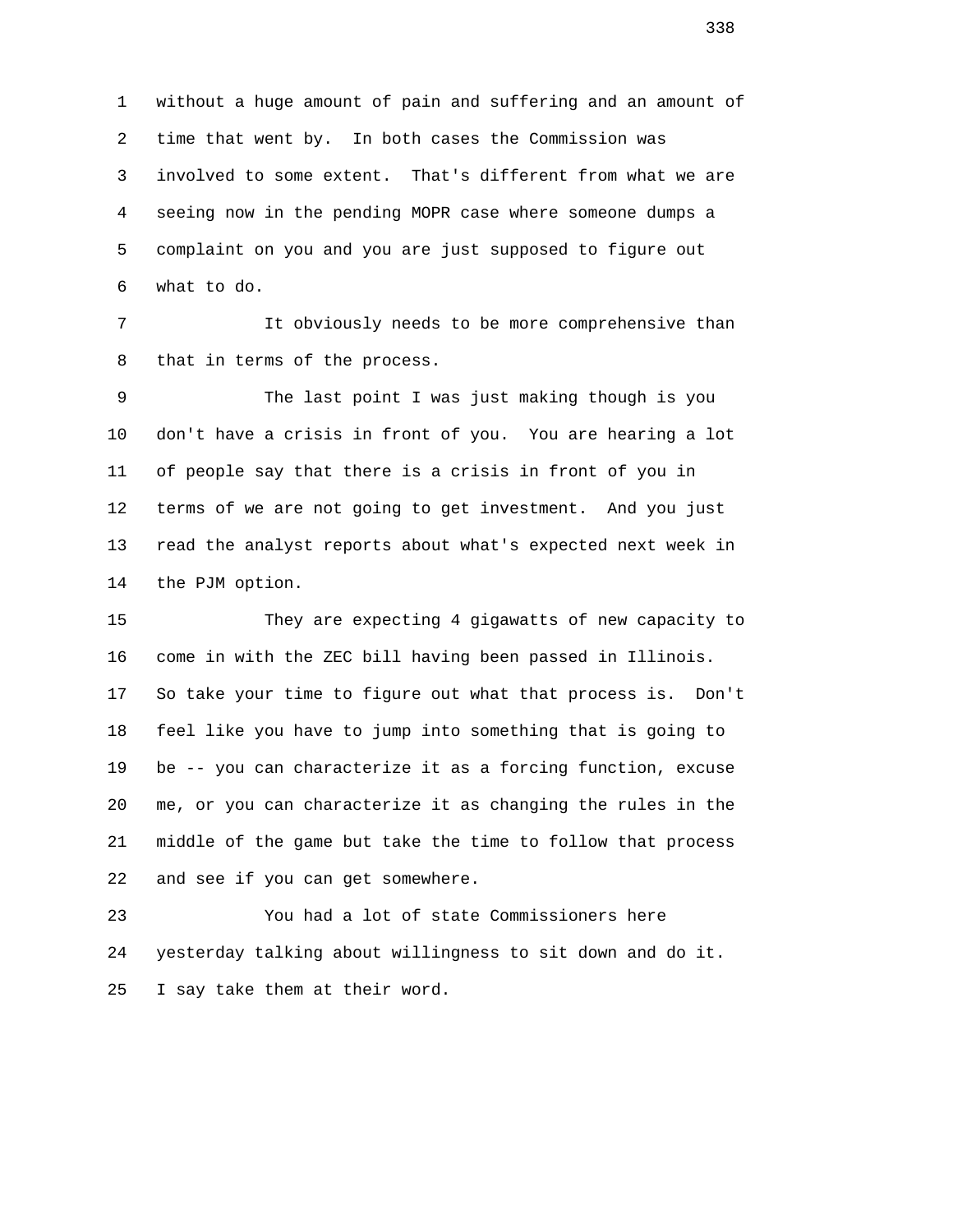1 CHAIRMAN LA FLEUR: Just a couple of comments. 2 It made me nervous in your written testimony and what you 3 just said of like you don't have a reliability problem so 4 wait until you do then do something because I feel like 5 unless -- I don't want to throw the resource adequacy ball 6 unless I know someone is -- I don't want to be Tom Brady 7 unless I know for sure someone is going to like catch the 8 pass and I'm not just going to throw an interception or 9 something. I want to make sure somebody took it you know. 10 And I absolutely agree with all of the people who 11 said talk to the states and all that. I worry -- I was a 12 little bit worried yesterday that this was going to become 13 like a 3 year NERU collaborative where like every May we 14 would be saying what state should we invite in July? 15 What are we going to do? And in the meantime it 16 would just be such a slow process. That's why I mean I 17 guess we have a disagreement on maybe on the urgency but I 18 am just worried about and I'll shut up and let you get back

19 to the questions, how you get from here to somewhere.

 20 MS. BARRON: I would say and Jaime somewhat tried 21 to go there yesterday. So what are your principles? What 22 are the things you are going to worry about first?

 23 CHAIRMAN LA FLEUR: Getting a quorum would be 24 high.

25 MS. BARRON: After that -- number 2 you have a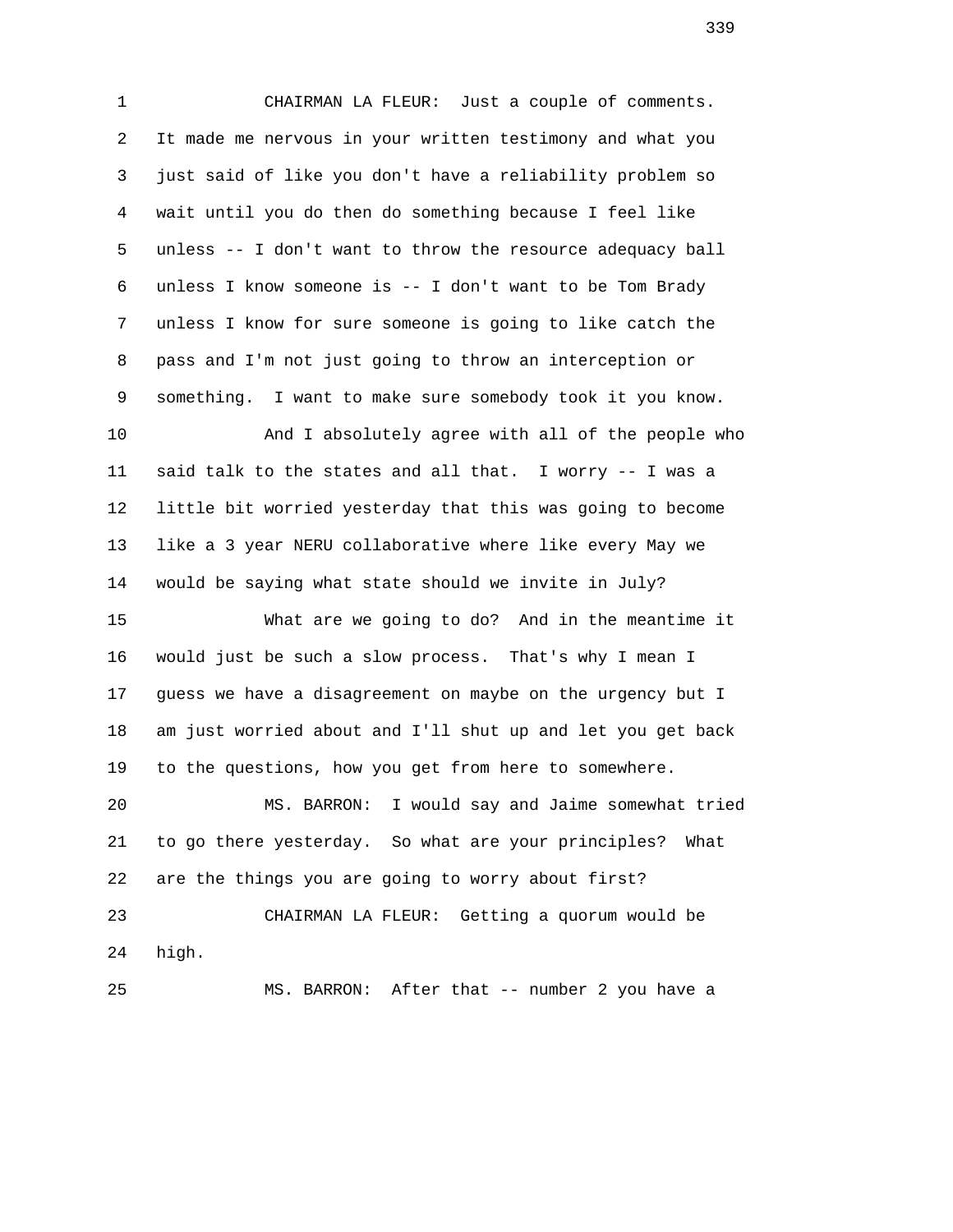1 sense of urgency on my side of the table too Chairman. We 2 would not have been in the place we were at in Illinois and 3 New York if there was not a sense of imminent danger to 4 stations shutting down but obviously the states would not 5 have taken the steps they had if they did not believe that 6 were true and that they were going to lose that zero 7 emission benefit.

 8 And so the question is should you step in to stop 9 the states from having done what we all agree would be the 10 economically efficient thing to do which will have the 11 consequence --

 12 CHAIRMAN LA FLEUR: Does you all agree with that? 13 MS. BARRON: I think if you look at the map that 14 the cost per ton of carbon abated by a nuclear support 15 program versus a wind, solar, rooftop solar program in 16 Illinois you will have the answer to that question.

 17 So the question is do you want to step in and 18 stop the states from acting in that way now which will have 19 the consequence of having the stations retire when you don't 20 have an imminent problem in front of you.

 21 And I am not suggesting that you wait until the 22 lights go out. I'm suggesting that you look forward to the 23 signals in front of you in terms of what kind of investment 24 with this program in place you are seeing and use the time 25 that you have -- not years and years to take the action that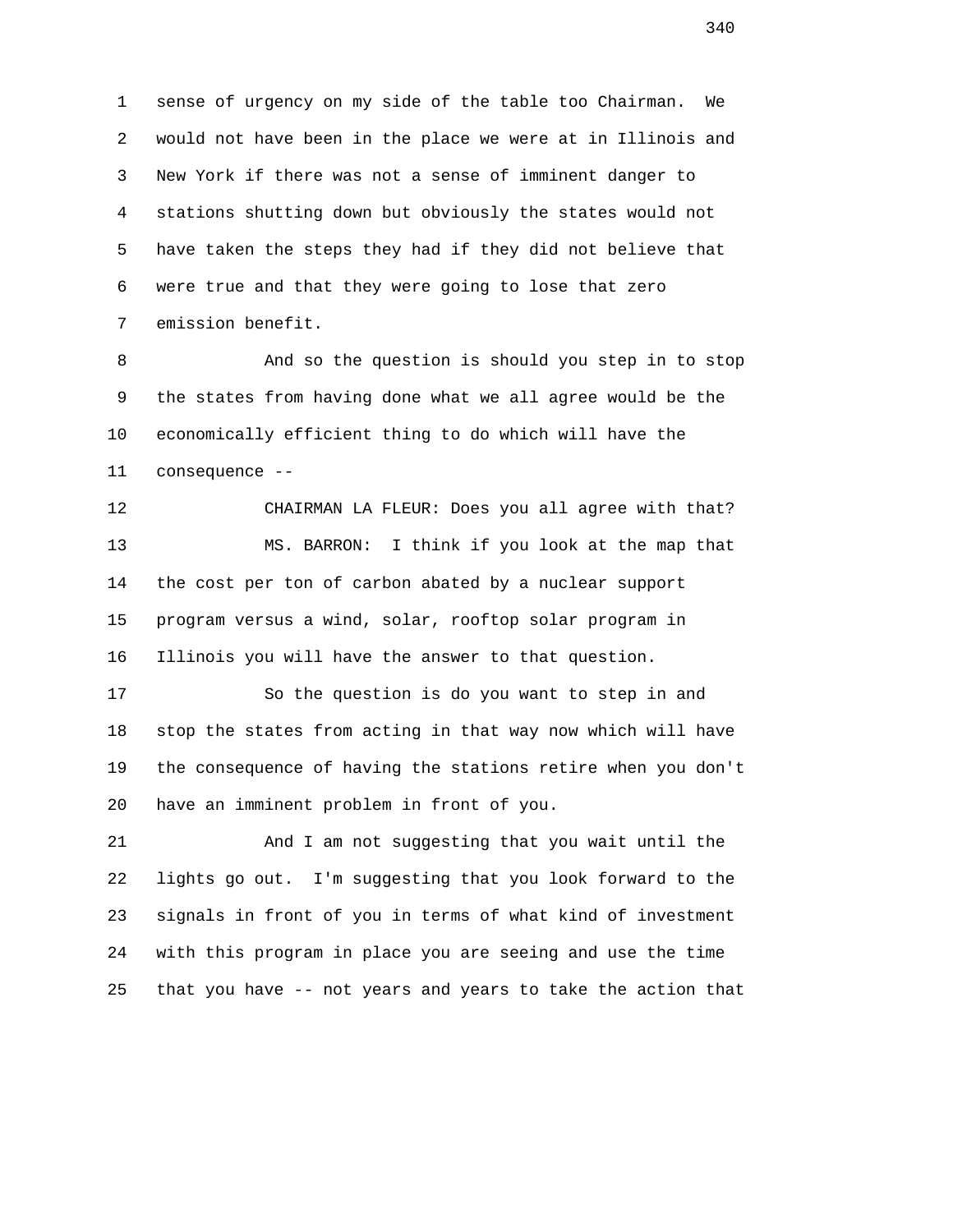1 the states are asking you to take.

 2 And if you are going to try to choose among the 3 problems in front of you don't choose to mitigate the one 4 that's the least cost alternative for customers. 5 CHAIRMAN LA FLEUR: Well thank you. The only 6 verb is what I want to do. Sometimes we have to do things 7 that we have to do, and that's why I'm hoping to get good 8 proposals. I'll shut up for a while. 9 MS. SIMLER: I've got a follow-up question for 10 Kathleen if I may. So sitting here listening to the 11 conversation it seems like there is some angst over how we 12 have managed through a transition and what steps could be 13 taken for there to be more of a comprehensive look at some 14 of the states' interest. 15 I think President Mroz you mentioned yesterday 16 that there's -- at the time of integrated resource framing 17 states sat down, you figured out what you needed and that 18 that's a little bit missing. 19 We also heard a little bit yesterday about 20 principles and having some sort of idea of where we want to 21 go and so I'm wondering Kathleen if there's an opportunity 22 for states, industry, Commission staff in the absence of the 23 quorum to try to work on the idea of what common principles 24 could be? 25 Whether that would be helpful for getting ahead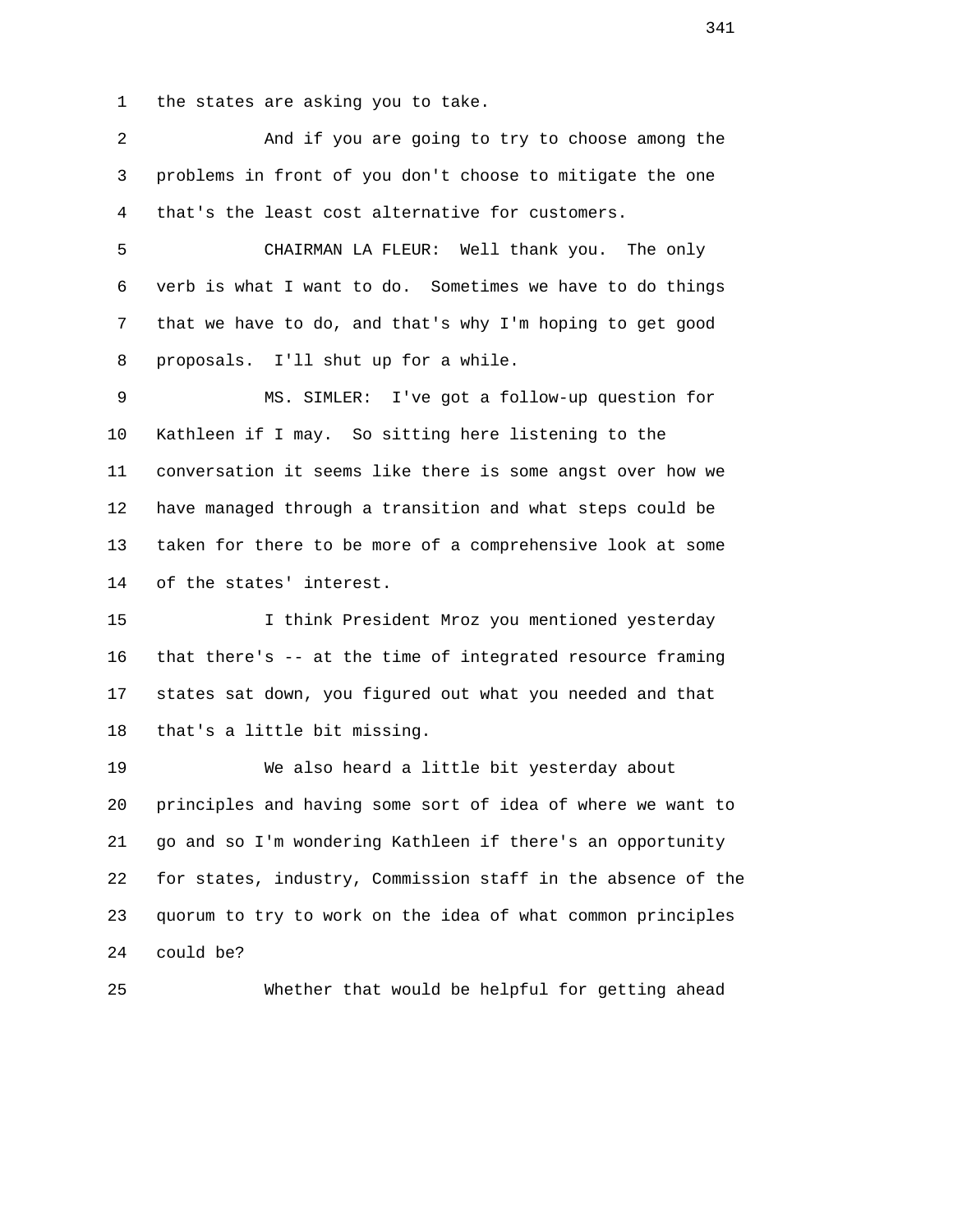1 of the acting Chairman Commissioner Honorable -- but for 2 some statement of that if anything like that would help 3 address what again -- the tension I am hearing of states 4 will continue to do what they need to do given their policy 5 objectives and FERC will continue to react unless we have a 6 way of addressing both of those things.

 7 MS. BARRON: I -- if your question is should we 8 work on some principles collaboratively to sort of guide the 9 dialogue as we go forward I think that's a great idea. You 10 know obviously there will be decisions that have to be made 11 down the road but if you can sort of put out some guide 12 posts on the front end I think that makes sense.

 13 I think the problem of course is you know, 14 getting some alignment on what all of those principles 15 should be. You laid out some good ones yesterday. Are we 16 taking into account the cost of customers? Are we dealing 17 with the service wide situation is another one that came up 18 yesterday.

 19 I would add are we acting in a way that's 20 economically efficient? Are we reducing discrimination 21 among sources of zero carbon resources that some are getting 22 support, some aren't? You'll hear some of the suggestions 23 from my colleagues in terms of what those principles should 24 be but you know I see no reason why we shouldn't go down 25 that path and try to work on something like that.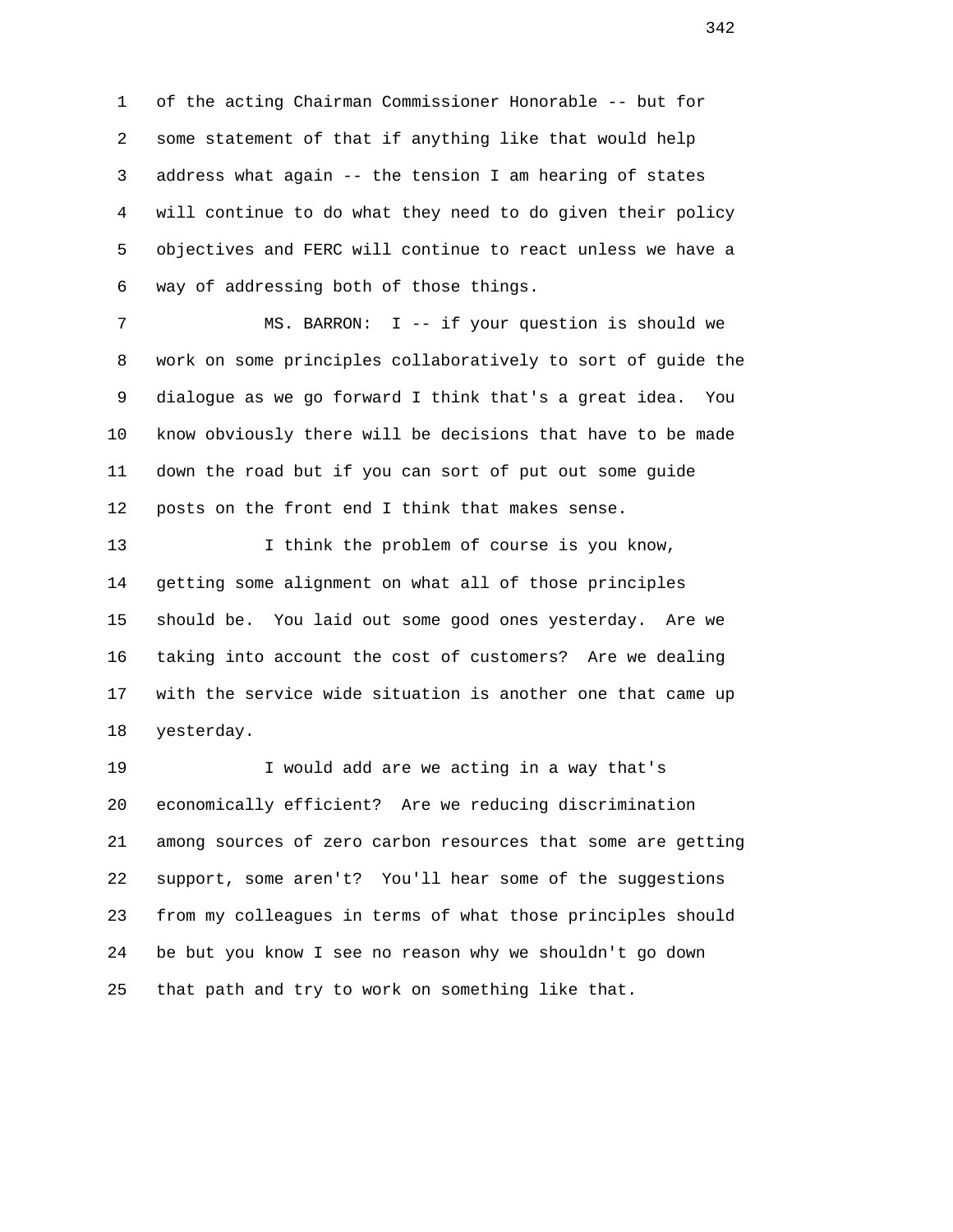1 MR. QUINN: We'll get back to the line -- 2 Chairman Vannoy?

 3 MR. VANNOY: Thank you I appreciate the 4 opportunity to join the discussion. I appreciate FERC's 5 convening the technical session. I have to go through a 6 little disclaimer very briefly. I'm Chairman of the 7 Commission, my views here are my own, they are not the view 8 of any of the other Boards or Agencies I serve with.

 9 I think it's helpful in hearing the discussion 10 that's going around the table right now and I don't want to 11 retread yesterday but in Maine's experience you know we went 12 through restructuring, we very much supported markets. We 13 had a good experience there going forward with markets.

 14 We are getting good results out of markets. I go 15 in front of our legislature every year new session, every 2 16 years and I go through this conversation on markets and the 17 importance of markets. And at the end of the session we 18 get, you know, we used to do integrated planning, we don't 19 anymore -- but that now happens at state legislatures.

 20 At the end of the session we have a lot of bills 21 that relate to the out of market purchases of various types 22 of resources for a whole variety of reasons other than just 23 carbon and I want to make that very clear -- a whole lot of 24 reasons for those other than carbon.

25 So when we talk about the no MOPR path going back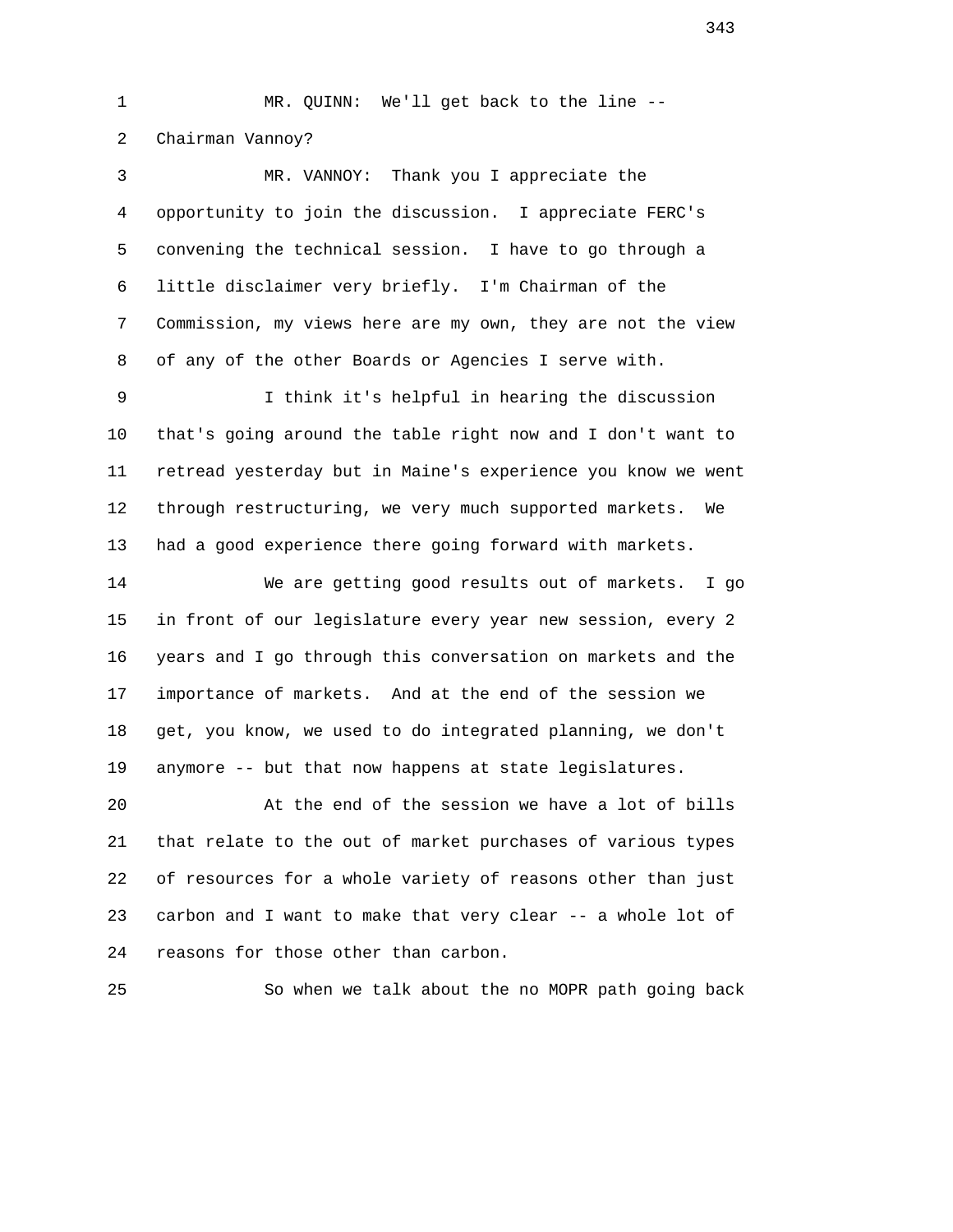1 to the question that's in front of us here I think this 2 becomes -- this becomes very integrated with how we've 3 progressed in the capacity markets today.

 4 I think we have taken a bunch of little 5 incremental steps to accommodate and I know there was 6 laughter at or I shouldn't quite put it that way, but there 7 was some laughter at bringing up the idea of an energy-only 8 market.

 9 But there are some parallels here that I think 10 are important because when you look at what ISO New England 11 has done with scarcity pricing, you know one of the 12 reactions was against scarcity pricing but if you combine 13 what we are doing with SCM penalty factors.

 14 If you combine what we are doing in reserves, if 15 you combine all of those we are approaching \$9,000 in ISO 16 New England for scarcity pricing. So there's an overlay 17 that I think is useful to think about between what we are 18 doing in a capacity market to get price signals, to get 19 performance because it was dampening performance and it was 20 dampening pricings.

 21 So I don't -- I think we have to look when we 22 look at new MOPR we have to take a deeper look at all of 23 those rules and what aspects of that we can bring forward in 24 market rule changes in the face of an overlay that we are 25 facing of legislative action and legislative action that's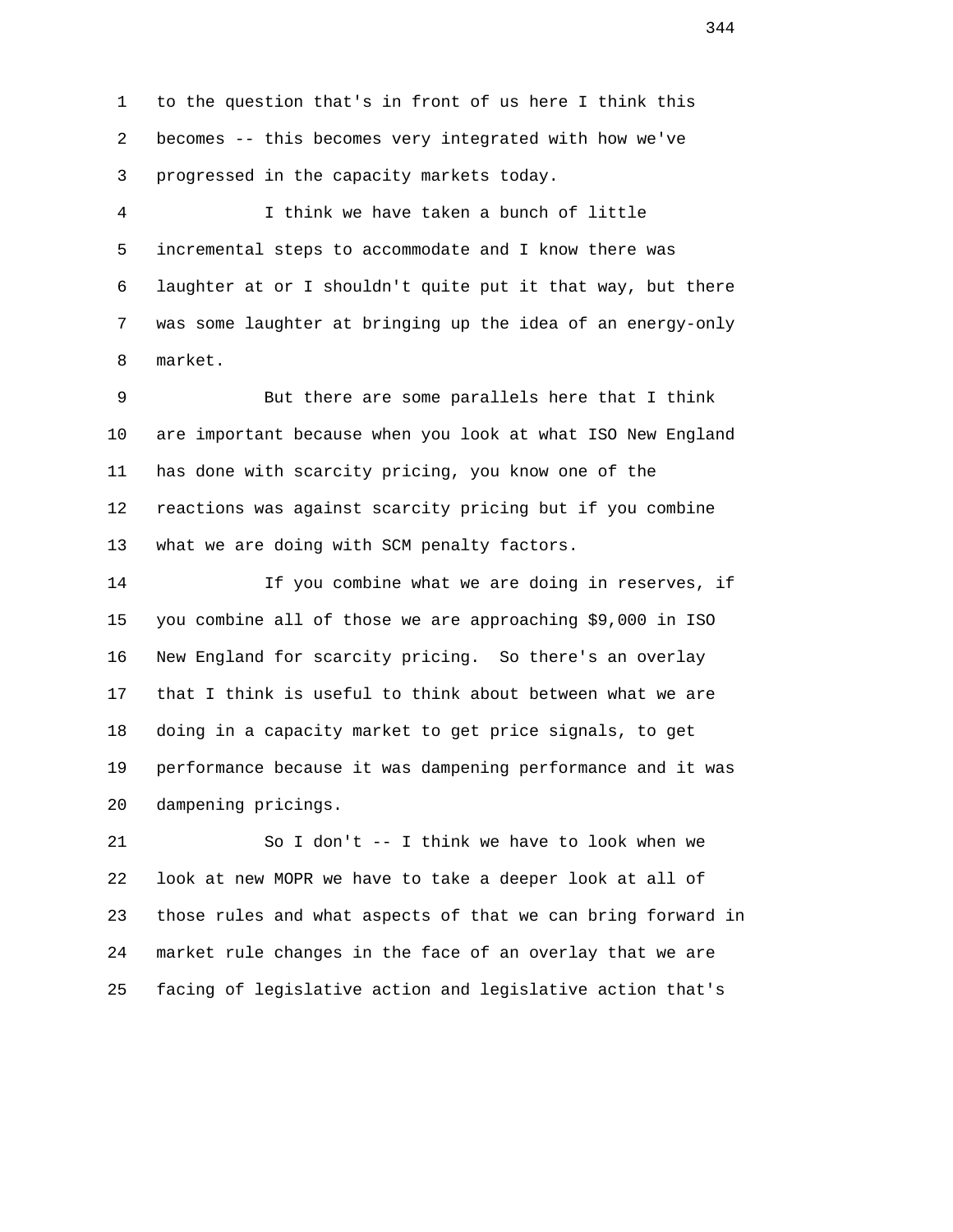1 looking at PPA's for a whole variety of reasons.

 2 When you look forward to what these markets are 3 going to look like you know we have done some studies in New 4 England -- one of the studies looked at capacity markets. 5 You know right now we are maybe 1684 capacity versus energy. 6 One of the studies looked at a future that's more 7 like 45/55 capacity 55 energy. Well that's just going to 8 bring this whole issue of how capacity markets work to the 9 forefront. And where that issue becomes I think very 10 important is when you look at price signals to the players 11 in the market and the on-going discussion between the states 12 of administrative socialization of costs we get into all 13 kinds of cost questions among the states -- how we are going 14 to divide up these things.

 15 And I think in the capacity market future where 16 you see 40-45% in that those discussions are going to become 17 even more important and so maybe part of our discussion here 18 should be focusing on what that future looks like with 19 reserves, ancillary services and more of price signals in 20 energy markets.

 21 CHAIRMAN LA FLEUR: I just want to say for the 22 record I wasn't laughing at energy only markets. I was 23 laughing when somebody said what's a good market and they 24 chose the only one we don't regulate -- I was more groaning. 25 COMMISSIONER HONORABLE: And I dittoed that. I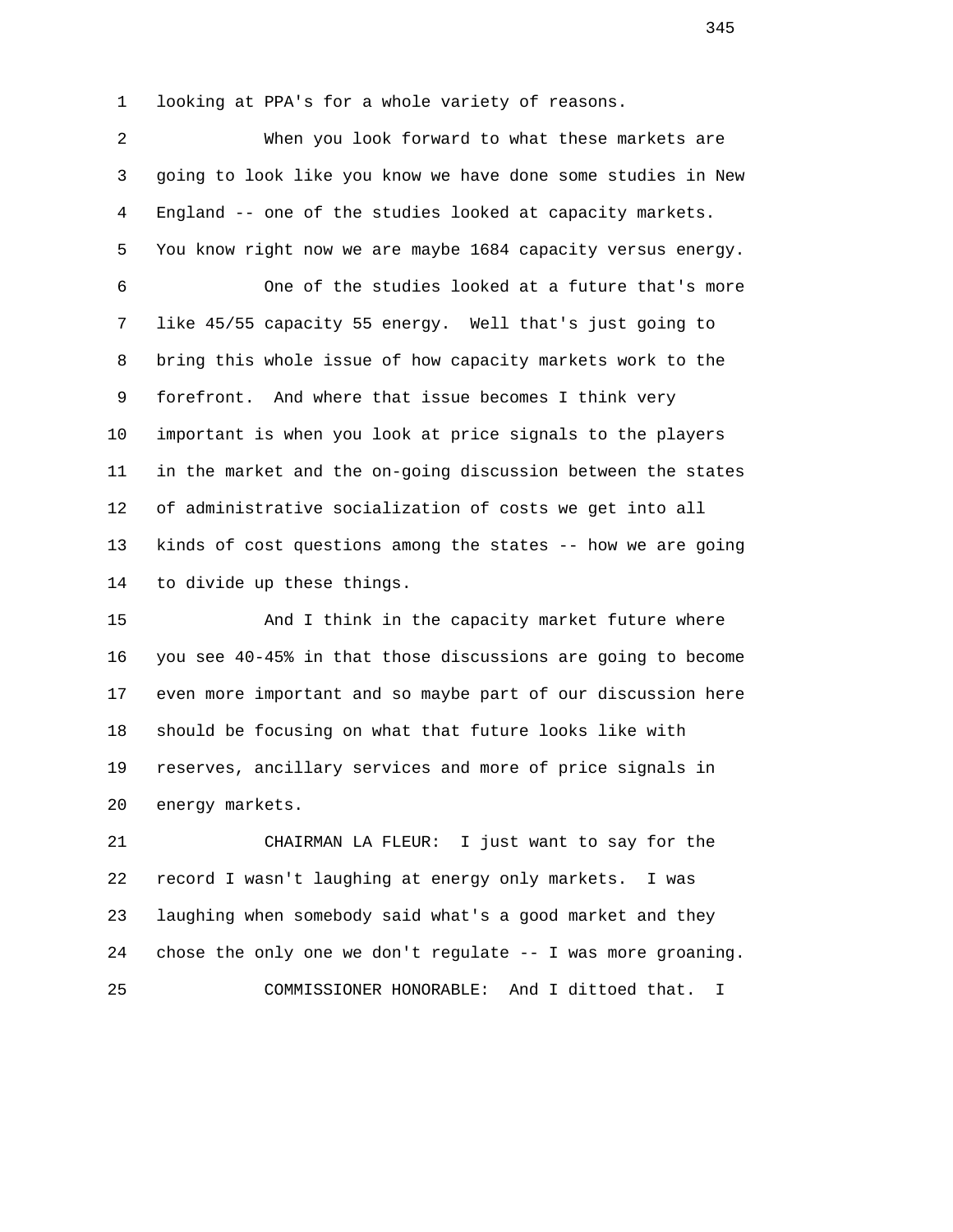1 was laughing because John would raise the one that we have 2 no jurisdiction over.

 3 MR. QUINN: I know there are other folks that 4 have comments. I would like to ask you to move on just 5 because we have a bunch of stuff that we are trying to cover 6 today. And move more toward -- we have heard a lot about 7 any accommodation is bad accommodation and we will get to 8 kind of the other paths.

 9 But for the kind of next step over where we could 10 accommodate some state actions -- we find some way to 11 accommodate some actions. My sense is from pre-filed 12 comments from the process folks have been going through 13 already that some of you that really don't like the no MOPR 14 path are a little more comfortable with the let's find a way 15 to accommodate where accommodate again is allow a resource 16 to get a capacity supply obligation so the customers get 17 the benefit of those states important resources for the 18 purposes of capacity.

 19 But when you are saying the price -- set the 20 price as though that state support can occur. So I would 21 like to kind of explore that path a little bit more, get a 22 sense for what that accommodate market design looks like and 23 if you weren't comfortable with MOPR but you are comfortable 24 with that accommodate path, what makes you more comfortable? 25 And then again a little bit on whether that's a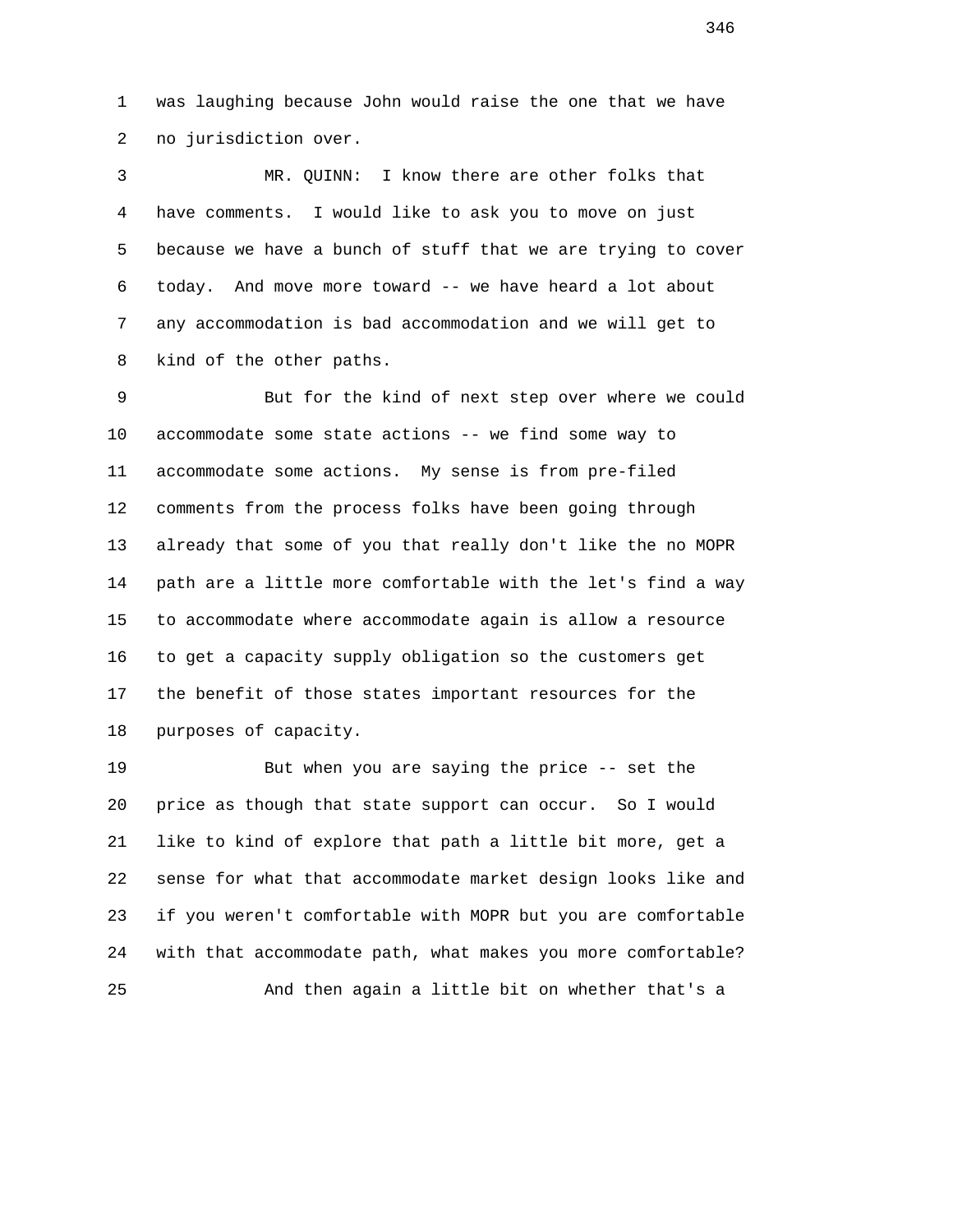1 stopping point, whether accommodate is the end of that path 2 or there's a need to move to another path eventually, Abe? 3 MR. SILVERMAN: Yeah great thank you. So we have 4 a five part policy prescription -- before I put it in 3 I'm 5 going to make it into 5. And the first is to admit that we 6 have a problem. You know this gets back to the 7 jurisdictional issue. I completely disagree with Kathleen 8 that nuclear is de facto, the cheapest source of carbon 9 abatement.

 10 I have my own numbers that show you could do it 11 -- replace all that nuclear that's at risk in New York for 12 half the price with renewables. It's 20 or 35,000 megawatt 13 hours of batteries for the same price. That's 10 billion 14 dollars of rate payer capital that we are committing without 15 using any kind of competitive process or testing it against 16 the market.

 17 So the first thing to do though is to put that 18 question where it belongs which is at the Commission because 19 I don't expect you to believe me or believe her, you'll 20 probably believe her, she probably knows more. But the 21 first thing we have to do is say that this is within FERC's 22 jurisdiction so that we can actually come in and step up and 23 say -- and look at these programs and say our captive rate 24 payers getting access to just and reasonable rates and 25 non-discriminatory, not unduly preferential.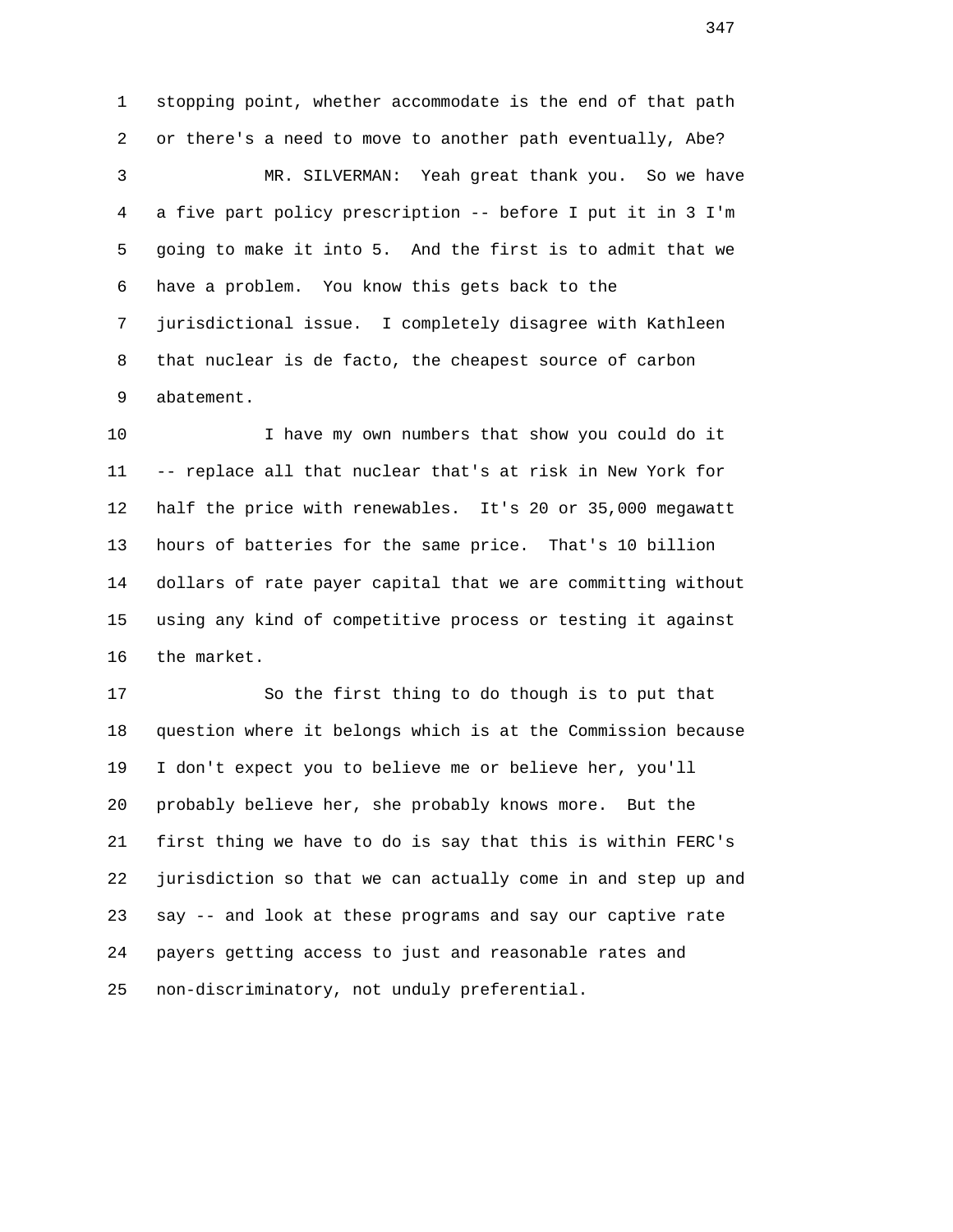1 That's not an option. That is the directive. 2 It's the Commission's duty under the Federal Power Act to 3 make that analysis. And so the first thing that we have to 4 do is look to the Supreme Court and say the programs like 5 the nuclear that target or aim at or directly affect the 6 wholesale market are within FERC's jurisdiction -- so that's 7 step 1.

 8 Step 2 is that we need like the 6 month time 9 frame or really the day after we get a quorum back to step 10 in and staunch the bleeding. The Commission needs to come 11 out very strongly and say that out of market actions will be 12 MOPR'd. That's not an end though, that's a middle step -- 13 that's the let's restore just and reasonable rates as 14 quickly as we can.

 15 I was shocked to hear the President of the New 16 York ISO say yesterday that he doesn't really think the 17 rates are just and reasonable but it is okay. We have three 18 years to work out a solution. No! No we don't. This is 19 something that needs to happen almost immediately.

 20 And I think without those kinds of actions we are 21 not meeting our statutory obligations. The third is to 22 really direct the ISOs to begin incorporating the state 23 objectives into the wholesale market.

 24 Pete Fuller, you know you are probably all sick 25 of hearing us talk about two-tiered pricing. Well that's a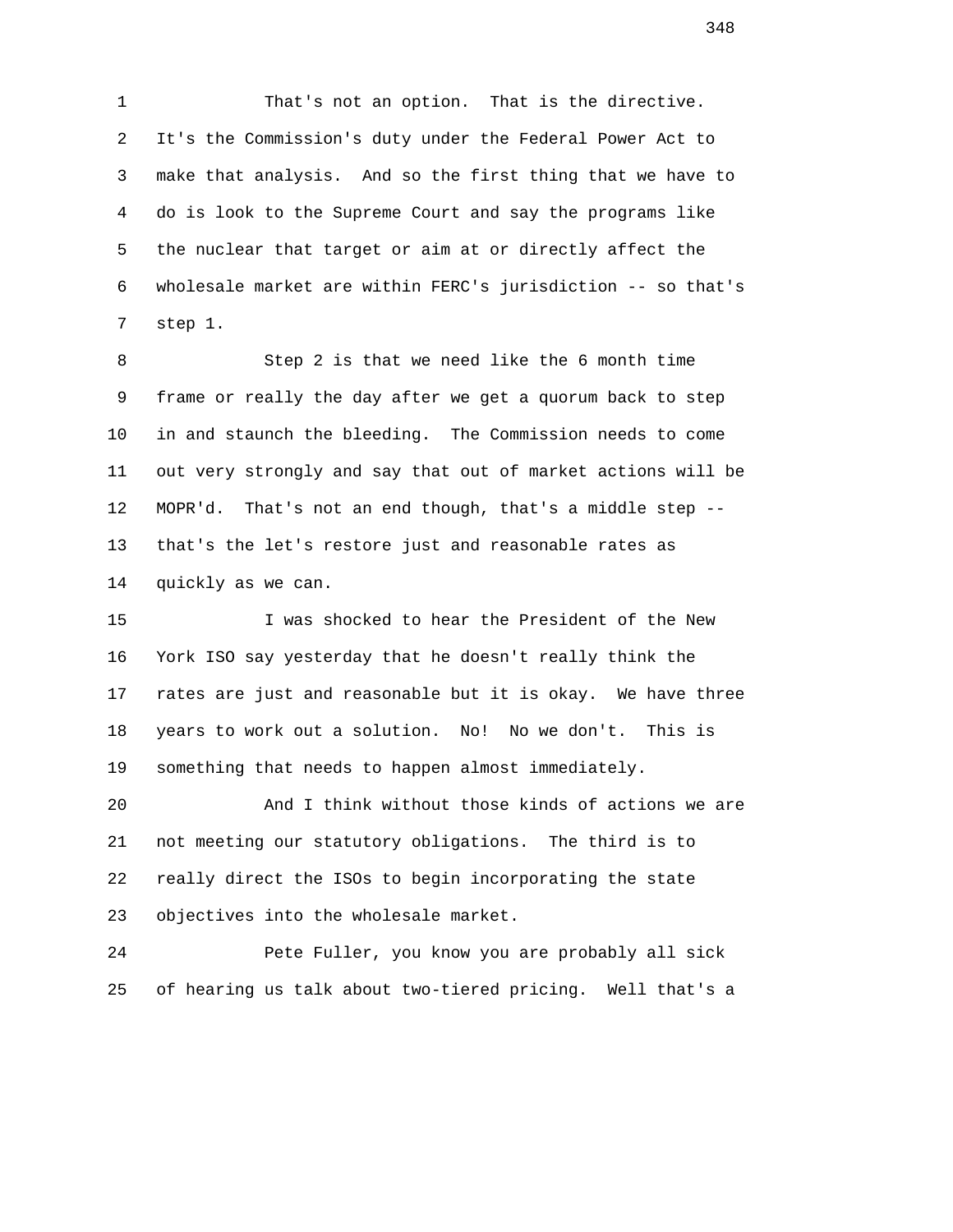1 way of protecting and ensuring that incumbents get just and 2 reasonable rates and accommodating the state.

 3 But even that's not the end of the road because 4 the next step is how do we achieve -- how do we use 5 competitive markets with the FERC oversight to facilitate 6 the actual objectives that the states want?

 7 And this comes back to the cooperative federalism 8 role that we talked so much about yesterday. We need the 9 states though to come to the table and say, "Hey we don't 10 just want that power plant, we want the attributes of that 11 power plant."

 12 And once we have identified that or translated 13 those statutory goals into a market product, we can redesign 14 the FERC market so that's the 4th step.

 15 And then the 5th step which we haven't even 16 talked about which is kind of funny is the adapt to a future 17 where 50, 60, 70% of the wholesale market is a zero marginal 18 cost resource wind, solar, nuclear are going to be on the 19 margin quite a bit if all of these environmental goals go 20 through, so that's the 5th step.

 21 So it's not one or the other, we need to move 22 through that risk but with the goal of eventually bringing 23 in those state mandates, incorporating them, putting a price 24 on them and allowing everybody to compete.

25 Because that's what we need to do to attract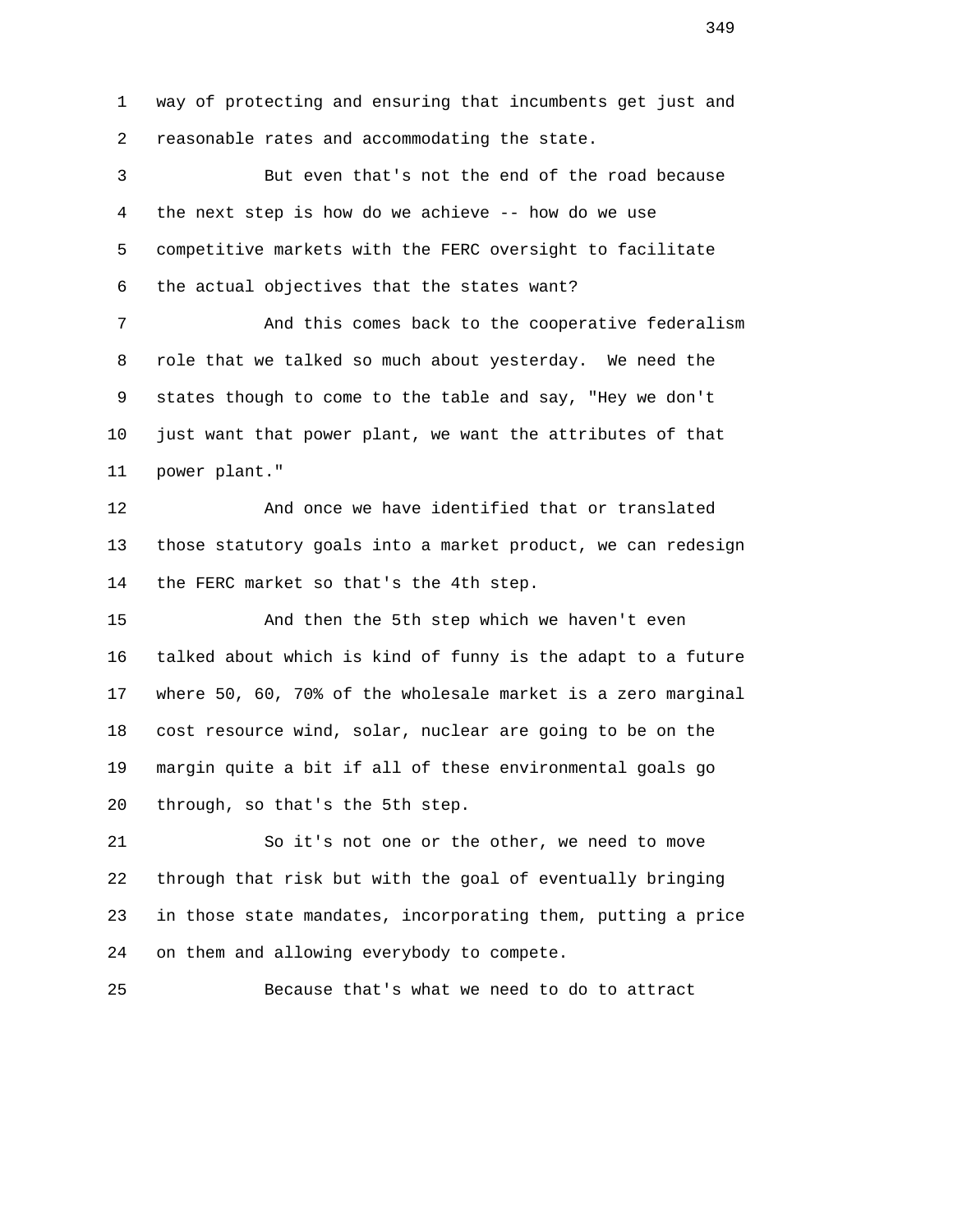1 private capital, to avoid putting burdens on rate payers and 2 having them take technology risk and risking a generation of 3 stranded cost. So you know again it's that 5 part process 4 of which the immediate accommodation is to MOPR the nuclear 5 and MOPR other resources like our own Dunkirk in New York 6 which is a fossil fuel resource that was kept around by the 7 state with a contract for jobs and taxes.

 8 And it is appropriate for FERC to come in. In 9 fact I say that it is mandatory as the Federal Power Act to 10 say that those resources are within your jurisdiction. If 11 you say it's not I just don't know where we go.

 12 MR. QUINN: Just to follow-up on accommodate what 13 I just heard you say about nuclear and your own plant both 14 of those are existing plants. Do you have a different point 15 of view on whether we are accommodating just new resources 16 or we are accommodating both, new resources and existing 17 resources?

18 And maybe this goes back to a little of the 19 discussion that we had yesterday about what role we need the 20 capacity market to play and whether the primary role is just 21 organized exit or whether it is bringing new resources.

 22 MR. SILVERMAN: Exit and entry are both two sides 23 of the same coin. You know it is the cycle of life right 24 birth and death, you need to have the two married together 25 and you need to treat them the same.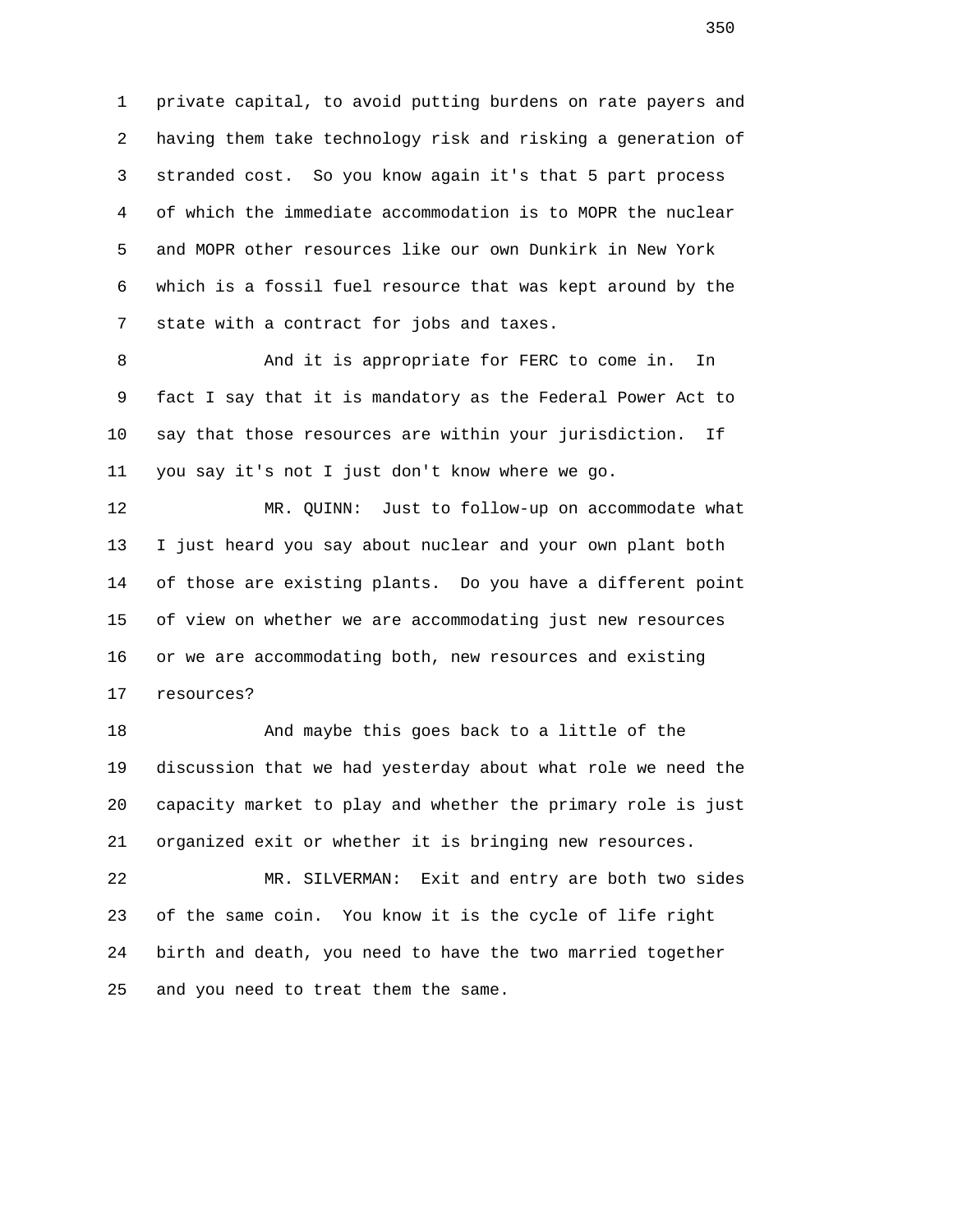1 This idea that somehow we want to get away from 2 what's a legitimate state goal -- I hate that term. I may 3 have used it in my testimony if so I apologize but it's 4 really a bad term. What we need to do is come in and say 5 that every state initiative has to be run through the 6 wholesale market in a way that respects the state's goal but 7 also meets the Commission's statutory mandate to ensure 8 just and reasonable rates.

 9 So what does that mean for a project that's being 10 kept around for either price suppression or job benefits or 11 you know it has a veneer of environmental. That needs to 12 come in and be accommodated in a way that assures just and 13 reasonable rates, both for the rate payers and for the 14 suppliers -- and unless we do that, and that's going to take 15 comprehensive reform, but that's easy -- you know that part 16 is relatively straight forward.

 17 In fact there are complaints that have already 18 been filed at the Commission asking you to do that so as 19 soon as we get quorum back I think we can do that. It's the 20 next step where we actually invite these resources in and 21 try to make them part of the market. Again I think two-tier 22 pricing does that right because it allows the resource to 23 take on a capacity supply obligation without completely 24 cratering the price so we get the benefits of competitive 25 markets.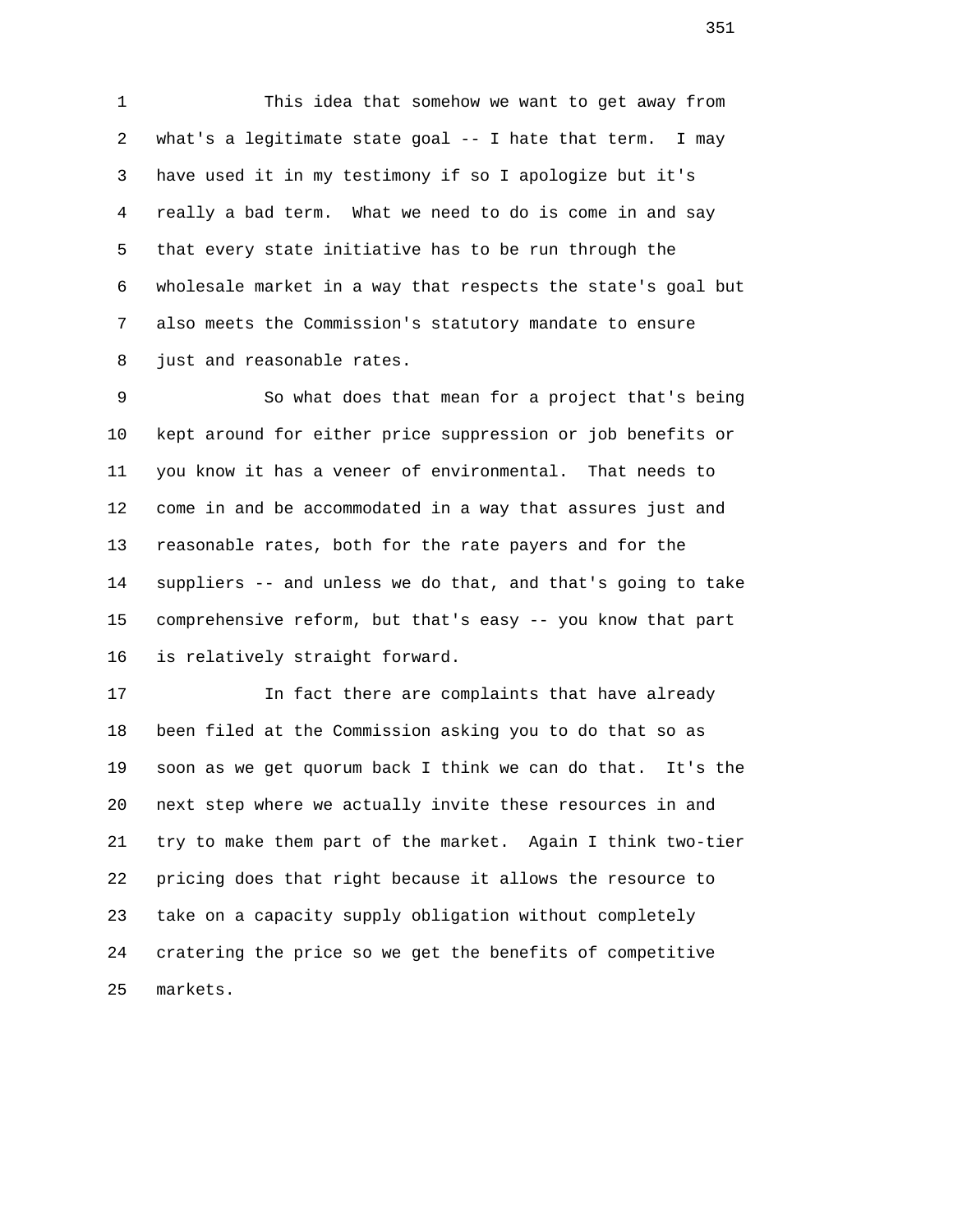1 It's true it is a little less lucrative for us, 2 we don't like it, it's a second best solution but it is a 3 marriage. It is a cooperative approach and I think some of 4 the other ideas that ISO New England has floated, you know 5 are sort of getting at that same idea. PJM is thinking 6 about something similar.

 7 And then sort of you know the next step -- once 8 we get that solved is to actually co-optimize the forward 9 procurement of all of these resources. I liked Robert 10 Stoddard, I think he is going to be on the panel this 11 afternoon, I hope he will talk more about his you know 12 integrated REC and the capacity procurement.

 13 If we co-optimize and secure for all the various 14 constraints that the states want, I think that's the 15 ultimate path forward but we have to save the competitive 16 markets first or else we are going to lose those benefits. 17 And just like the nuclear it goes away it's not coming back. 18 If competitive markets go away they are not 19 coming back either. 20 MR. QUINN: Thad and Lisa do you guys have 21 comments on our accommodate path? 22 MR. HILL: Yes and I will and I'll use the -- 23 I'll comment on New England and the draft proposal because I

 24 think that's an example of an accommodative path and 25 probably a less tangible one that's out there right now.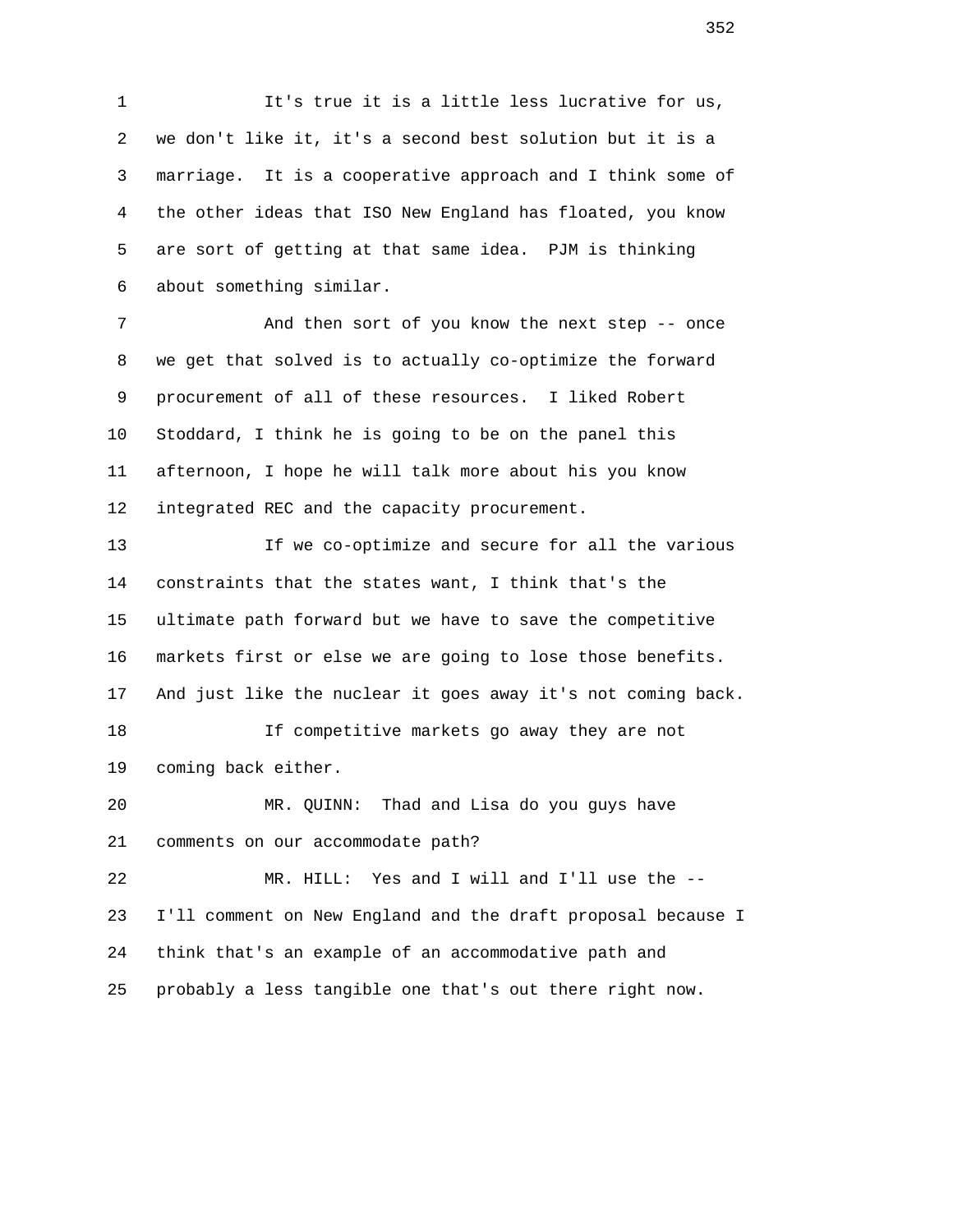1 Before I do that I do want to add though it is 2 very clear in an \$11.00 subsidy to one plant over another 3 plant and by the way we are low carbon too, we are a much 4 lower carbon than a bunch of coal plants but we are not 5 getting subsidies.

 6 I will tell you all in our sector right now 7 capital markets are not allowing any of the public companies 8 to invest one dollar in these markets because of where we 9 are. So I just want to be clear there was a little bit of a 10 case Kathleen made for what's put in place we will have time 11 to figure it all out.

 12 There is irreparable harm that is occurring right 13 now to our companies by this action where you are going to 14 keep things in the market. It is very different. We have 15 existing resources that have been planted under the same 16 rules than it is in markets where they are not.

 17 Just because Exelon was more successful in 18 Illinois than AP or First Energy were trying to save some 19 coal plants and nuclear plants in Ohio does that make it 20 right? You all have the authority as FERC it is your 21 jurisdiction and please step in. This is whims of -- you 22 had political power in one state for an existing asset to 23 save jobs and threaten jobs -- this is not about 24 environmental policy.

25 But anyway you asked about accommodated,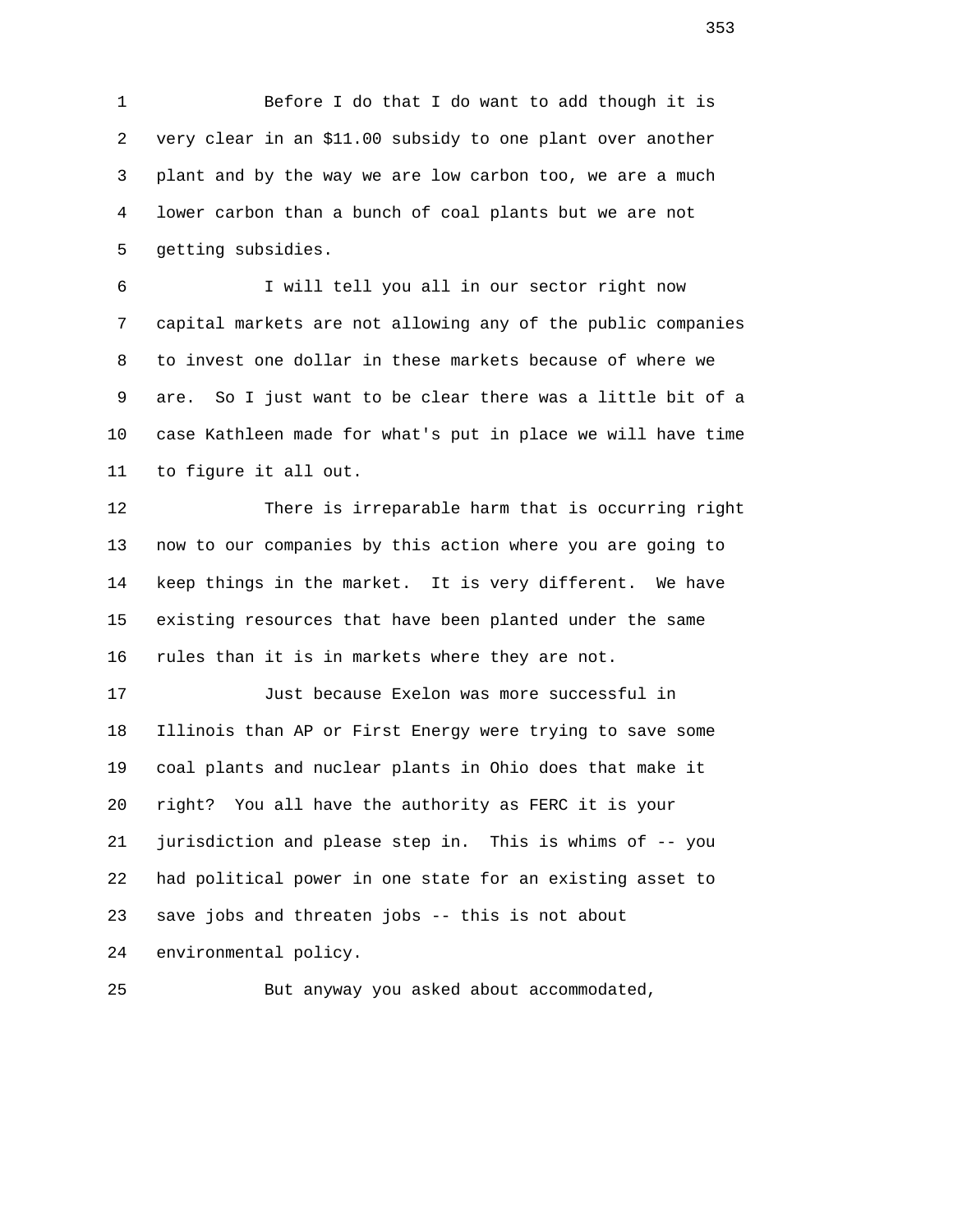1 accommodated policy let me talk about the New England policy 2 for a minute what they proposed. We thought it was a 3 reasonable step and you know the idea -- my quick 4 characteristic of what they were trying to accomplish is an 5 asset that is subsidized, has to more or less buy its way in 6 to a capacity market on a commitment.

 7 So you have got assets to retire you put it in 8 place that prevents over-build in the markets. It also 9 permits negative impact from the existing generation what 10 somebody was going to leave otherwise. So it's a pretty 11 interesting first step to begin dialogue.

 12 There are a couple of issues with it though that 13 I think we should point out practically. First off the 14 current proposal does nothing to prevent energy market price 15 discrimination. Specifically if we are talking about bring 16 1,000 megawatts of hydro in from Quebec, if we are talking 17 about 800 megawatts of off-shore wind or whatever else might 18 be talking about there is going to hammer the energy price 19 and there's no feedback.

 20 Now this gets a little more detailed and you can 21 already use it in a combined cycle reference, a number of 22 CT, there may be a feedback loop there. You can also think 23 about other energy market corrections but it is a reasonable 24 first step and you have to protect the energy market.

25 The other place again specifically where we are a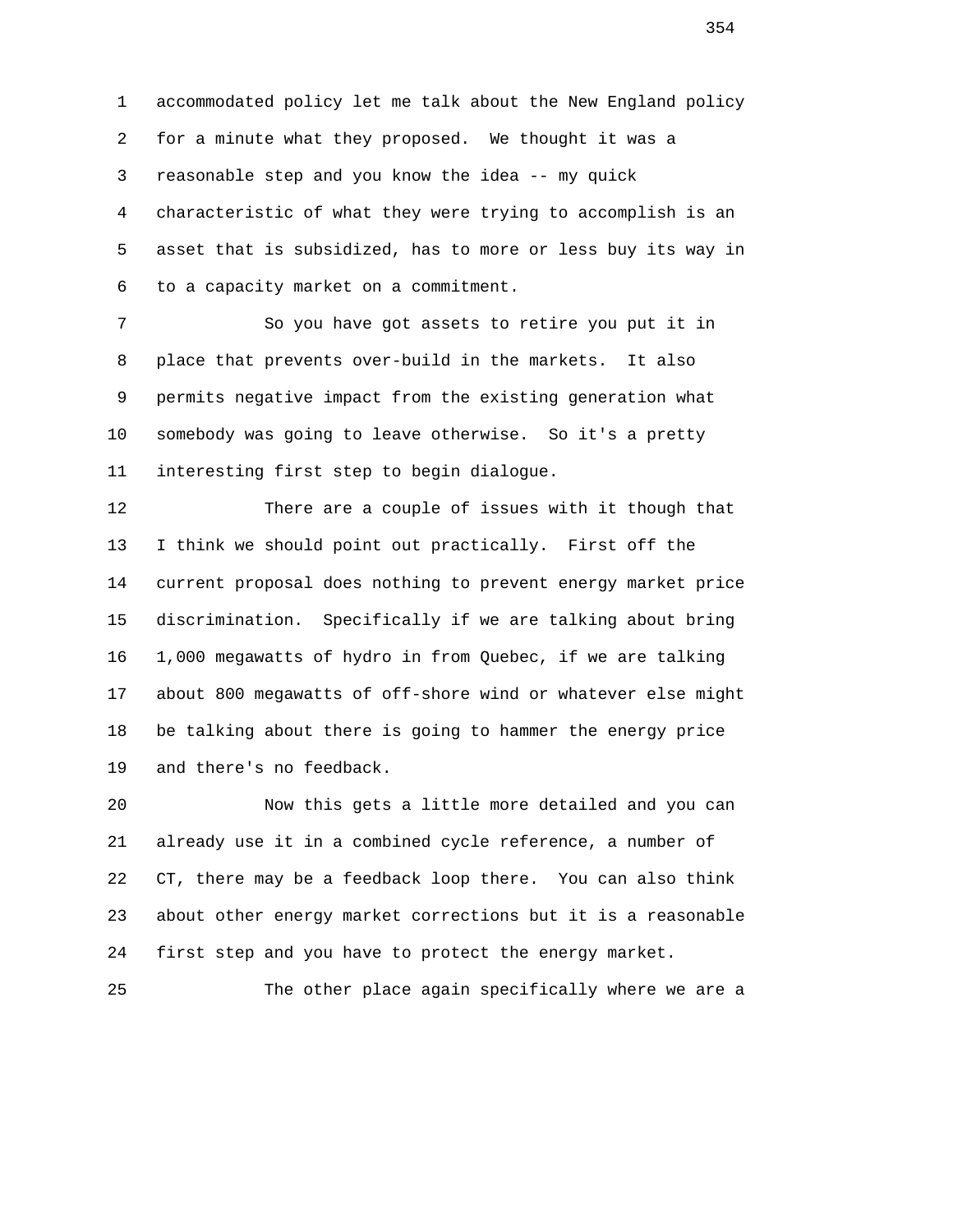1 little concerned about it is that it creates a problem once 2 you enter in you are always going to get zero if you are a 3 subsidized asset. But we actually think with those two kind 4 of points where we think there needs to be some dialogue and 5 work, it's a pretty reasonable step towards accommodation 6 which is the states are going to do what they are going to 7 do if they are willing to pay that price and we think it 8 will be a high price, but it also protects reliability and 9 it gets with my caveats in place gets you a lot closer to 10 just and reasonable than just actually going out and you 11 know effectively exercising buyer side market power and 12 crashing the market to other assets that invested in a 13 different refrain. 14 So I mean it's a place to start for sure. 15 MR. QUINN: Thank you, Lisa?

 16 MS. MC ALISTER: Thank you. So when you are 17 talking about accommodating that is the easier of the two 18 steps compared to doing something further down the line but 19 what you are essentially saying is that we are going to have 20 to make determinations on what is a legitimate versus an 21 illegitimate state policy.

 22 And I think I heard Chairman LaFleur yesterday 23 she doesn't want to be making those calls. And the other 24 step that you have to do is then you have to create a 25 construct that does fold in all of these specific things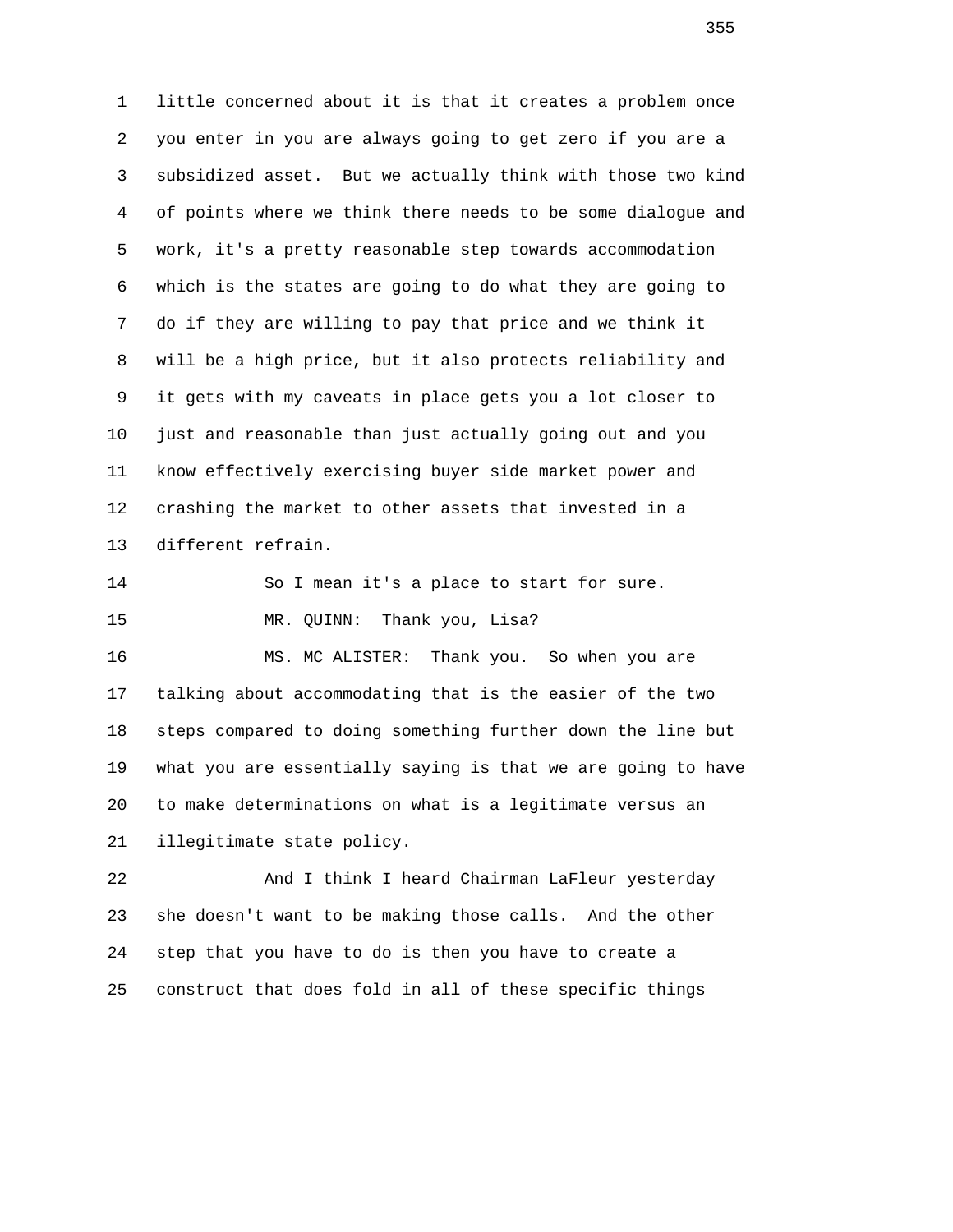1 that we want through two-tiered pricing or some other 2 mechanism.

 3 And you are making an already very complicated 4 market even more complex when I think you have an 5 opportunity to do something that is very simple and that 6 also targets and allows the states to solicit the types of 7 resources that they are looking for specifically which again 8 is bilateral contracting where you have got a willing buyer 9 and seller who are looking for particular attributes, for 10 particular resources and allow them to go out and purchase 11 that.

 12 But we heard Kathleen say that the states are 13 doing things because they don't feel like they have a 14 choice. And I agree with her. I think that the current 15 capacity constructs have gotten so inflexible that they are 16 only relying on the market designer's vision of what the 17 marginal unit is as a reference and it doesn't accommodate 18 anything else.

 19 So I think it is going to be a challenging step 20 that is going to require collaboration to get there. But I 21 don't think we should keep building on with different tweaks 22 and different fixes to make an even more complicated market 23 when we have other alternatives.

 24 And when we are talking about bilateral 25 contracting the Commission should really use as a benchmark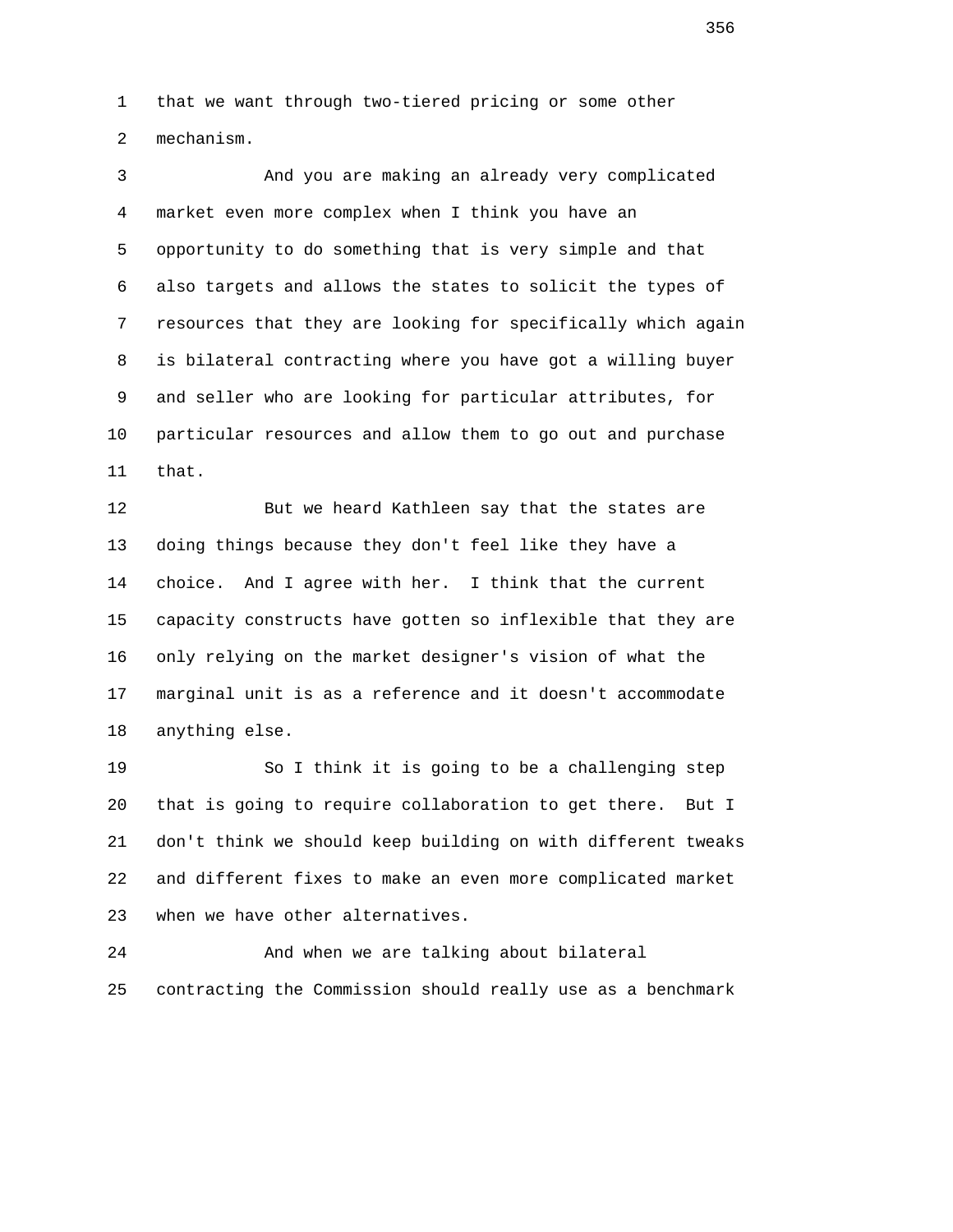1 the value of bilateral contracting that it would bring to 2 market efficiency and reliability as opposed to its 3 implications for the existing centralized capacity 4 construct.

 5 MR. QUINN: Thank you, Michael? 6 MR. POLSKY: I just want to you know echo on the 7 Chairman's comments about urgency because we you know -- I'm 8 a primary producer and private company and we will say we 9 have to eat what we kill. And what we are witnessing now is 10 destruction of the market.

 11 I know it is easy to sit here in this room and 12 sort of pretend we have a year or two or three to deal with 13 this but there are specific issues right here. I think our 14 speaker yesterday I heard say that an IPP company now a 15 fraction of what used to be and soon it may disappear 16 completely.

 17 We have a lot of issues right here and there are 18 things that are obvious okay. We don't need to do a big 19 study to understand that a subsidized single plan is just 20 not right. If this is what we have to stop today -- an 21 Exelon representative said that the lowest cost in CO2 22 compliance with nuclear plants.

 23 I'm in the renewable business. If it's lowest 24 cost let them bid. They went through legislations because 25 it is not the lowest cost. It would be the lowest cost they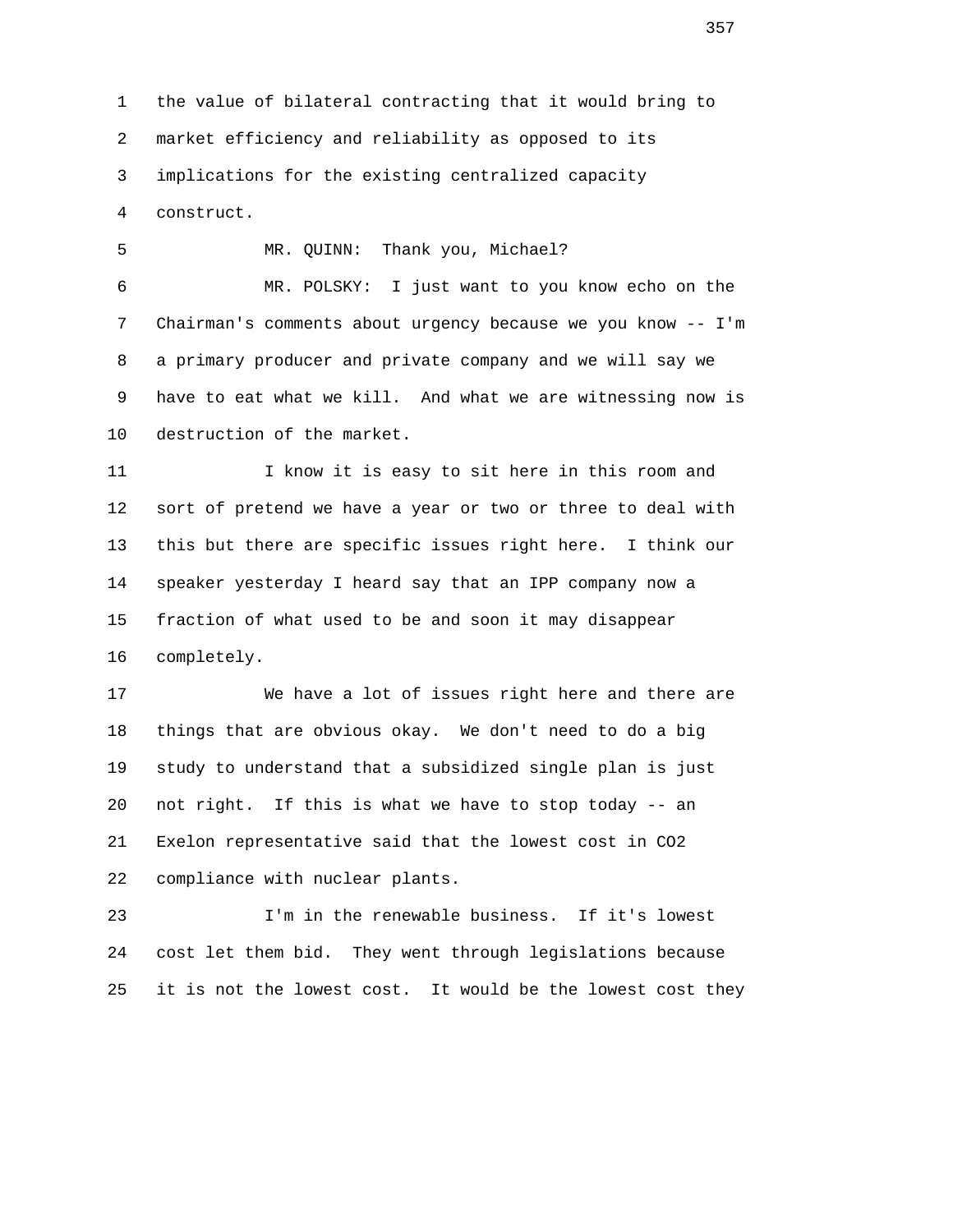1 will be open to other sources. Illinois has 136 zero 2 emission facilities. Why other people cannot bid? 3 Another thing is there are a lot of wind farms 4 right now people built, historically relied on market 5 collapsed -- a lot of those wind farms are not uneconomical. 6 What happened if they all would come to their state and say 7 we need subsidy because we can't run anymore because we have 8 to close our facilities because you know -- so what are we 9 going to do? Give them subsidies \$11.00 a megawatt hour 10 because they said the cheapest possible source? 11 I mean that doesn't make any sense. I just want 12 to urge this Commission there is absolute urgency right now 13 to deal with certain issues today you know when the 14 Commission gets a quorum and certain issues maybe later 15 because I agree with some comments that we are dealing with 16 a market that is not properly constructed in general. 17 We have zero marginal cost resources thrown in 18 together with fossil fuel resources -- it doesn't work 19 because we will see basically fuel based resources will lose 20 eventually, they will disappear. We have to deal with this. 21 But when I say there is an absolute urgency right 22 now to deal with certain issues today. Because if we don't 23 restore at least enter with confidence in markets then maybe 24 next year we don't need this Conference anymore because 25 markets would not exist.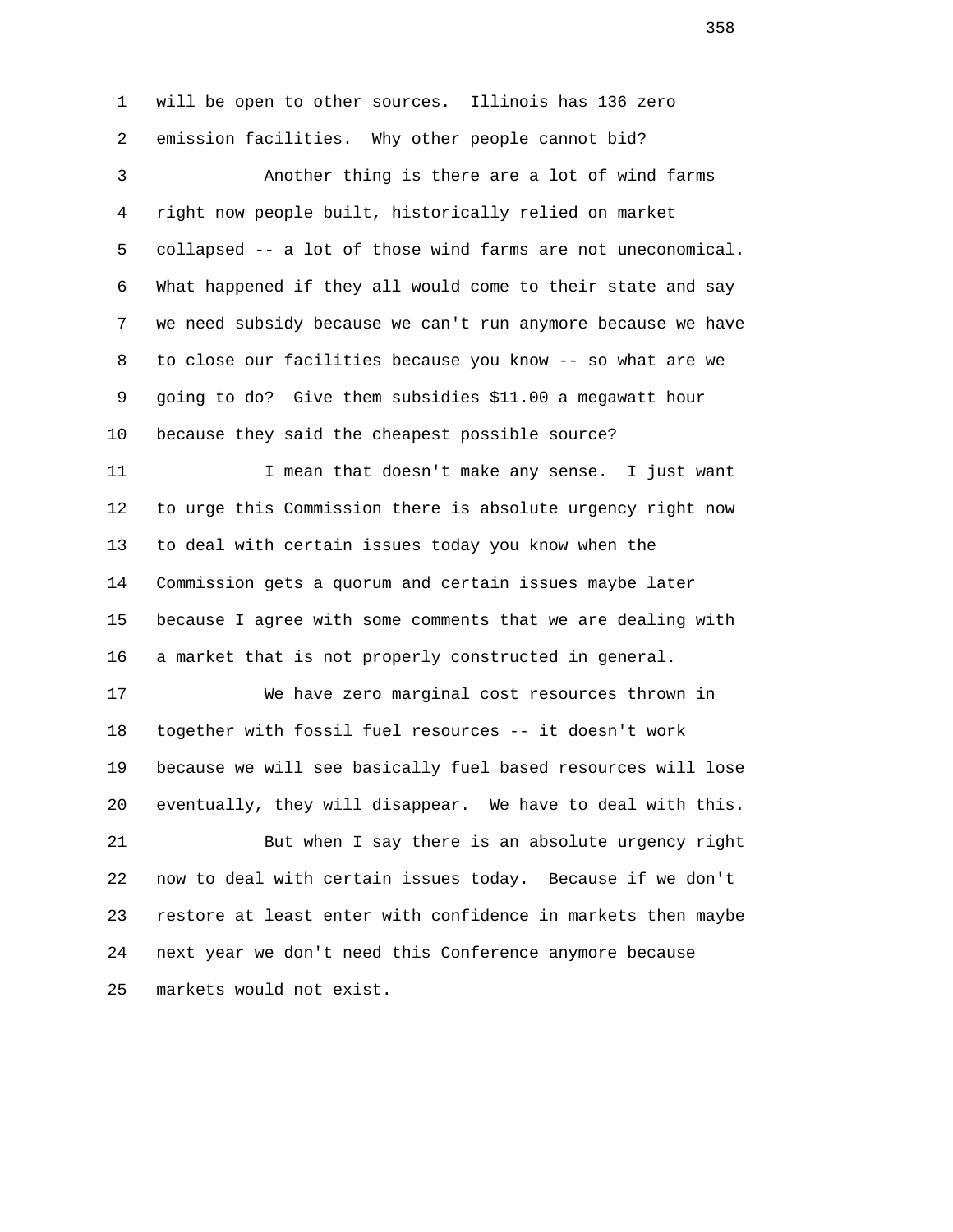1 So there is certainly an issue and again I hear a 2 lot of discussions oh let's look at this, let's look at that 3 -- you know we have to look at the issue that is in front of 4 us. Can we subsidize a specific resource or not? The issue 5 is clearly not.

 6 You know should we accommodate some state policy? 7 Yeah -- but we have to study, we have to deal with this 8 okay. But again I want to again to elevate this sense of 9 urgency because private people, companies that have to pay 10 their employees, they cannot wait that year or two years, 11 three years from now somebody will come and save this.

 12 MR. QUINN: Sir, we will let Kathleen answer the 13 question from the last version. I would love to move on 14 from the conversation about whether or not the particular 15 subsidy for nuclear is good or bad or efficient or whatever.

 16 At some point I think we hear it and we get it. 17 For the particular path -- the accommodate path we are 18 talking about I hear is that a version of an answer to this 19 thing that you are saying has an urgent problem?

 20 As a wind developer New England has got a limited 21 you know, a limited exemption for renewable energy. Does 22 accommodate help you as a developer of that resource -- is 23 that a reasonable path forward?

 24 MR. POLSKY: I feel certain state policies that 25 rely on competitive supply also rely on market to me those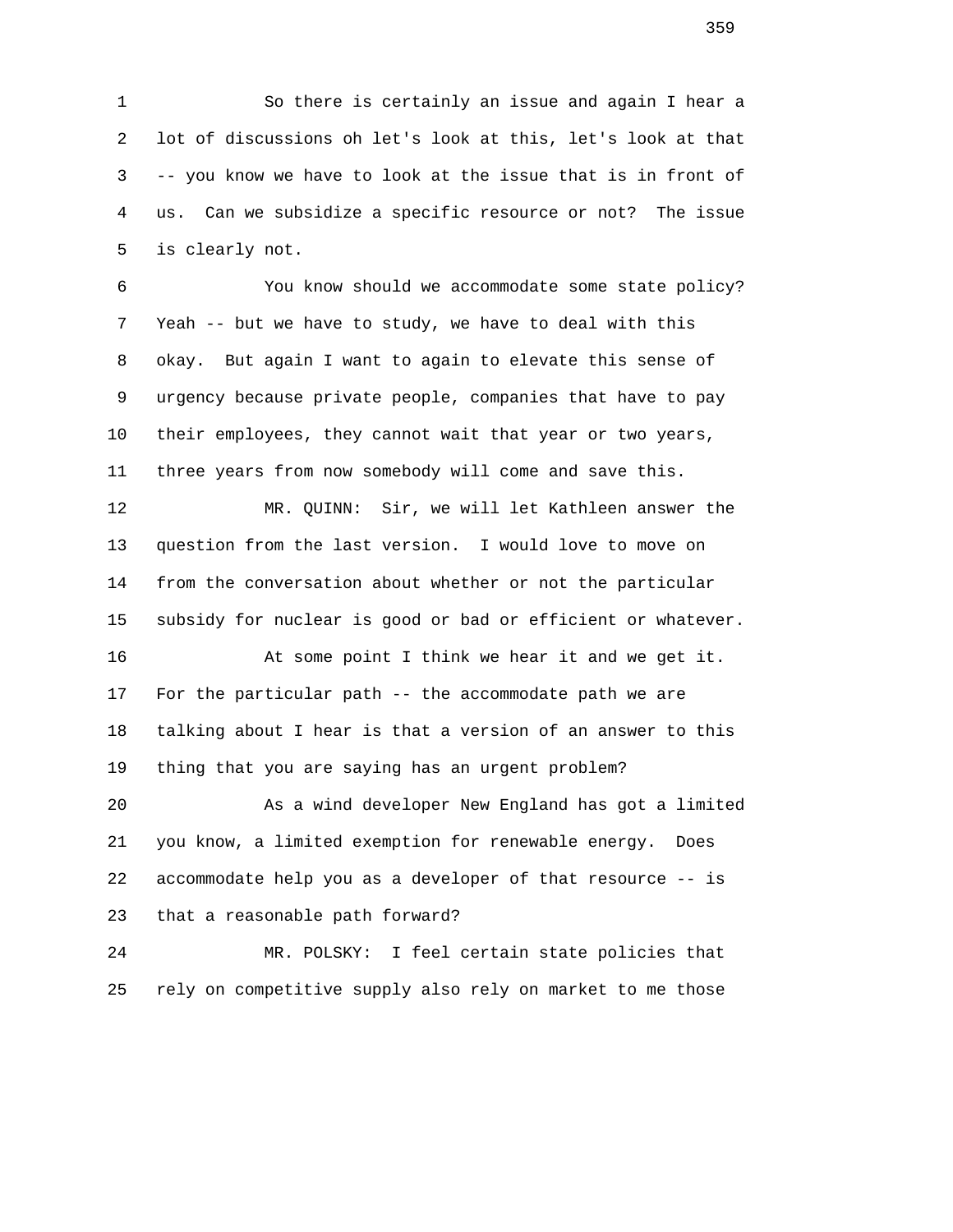1 policies are policies that can be accommodated. The 2 policies that rely simply on individual lobbying, in the 3 regional companies going out the doors are not the right 4 policies okay.

 5 So if it is a market based policy -- yes they can 6 be accommodated. We rely all the time on market based 7 policies. Even if it is subsidized policy but it is market 8 based. You know people have to compete to get something, 9 not just given to them on a silver plate.

 10 MR. QUINN: Kathleen do you want to say the very 11 brief last word?

 12 MS. BARRON: I'm grateful that you sort of try to 13 take us back to the question. Obviously it is hard to 14 compete when there is a fixed number of assets on the system 15 you know to provide existing nuclear power, so we'll just 16 let that go.

 17 You know if you have a cheap source of 18 de-privatization you only have a certain number of assets. 19 The states did what they could to pick only the ones that 20 they thought were at risk.

 21 So moving on from that point to your 22 question about accommodation I agree with what Lisa said. I 23 mean the way it came across yesterday it sounded like it was 24 like oh we will just accommodate and then we will be done 25 with this -- not from you all but from some of the speakers.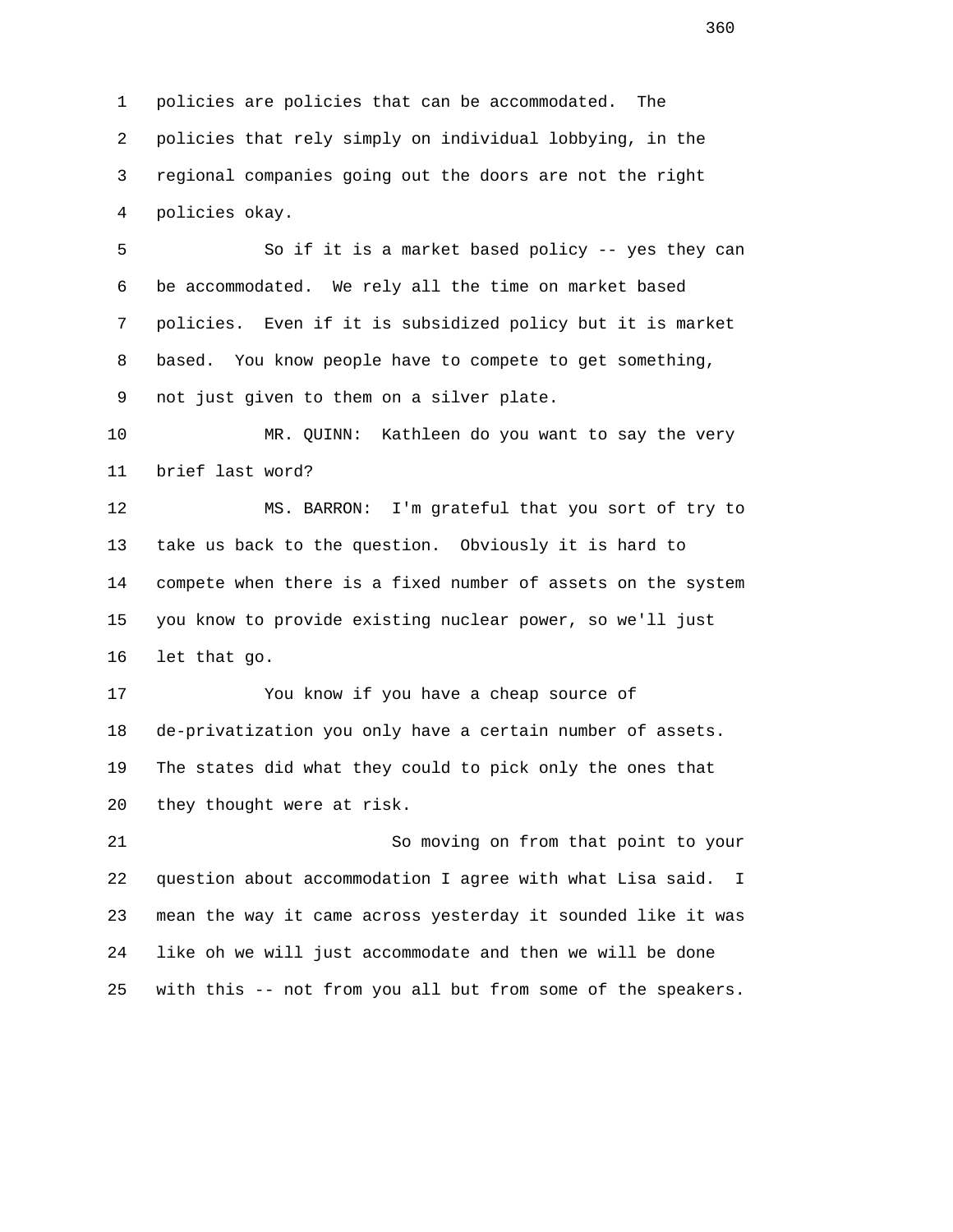2 And you still have to make the choice of which 3 subsidizes, which state policies are going to trigger a 4 re-setting of the price. You still have a minimum offer 5 price in the accommodation pathway because you are resetting 6 the price of some units that you say that you will have to 7 decide are getting some sort of out of market support that 8 makes then subject to that policy you heard yesterday. 9 There's a whole bunch of subsidies explicit and implicit in 10 the market figuring out which ones have to be subject to 11 this policy, it doesn't take you out of that bucket of still 12 having to make that choice.

1

 13 There are a couple of solutions that have been 14 offered in this vein. They all have that characteristic. 15 Some of them don't go as far as others. In other words some 16 of them would just say and I think this is true of the New 17 England proposal only resources that are going to be able to 18 be matched up with an exit resource will be able to come 19 into the market, so it is still a limiter on whether these 20 policies can be effectuated or not.

 21 And the last point is to say that the existing 22 exemption is small I'm not sure it's exactly fair in a small 23 market like New England has 200 megawatts and given the 24 capacity of valued renewables that's a pretty significant 25 opening that the Commission gave for that state policy --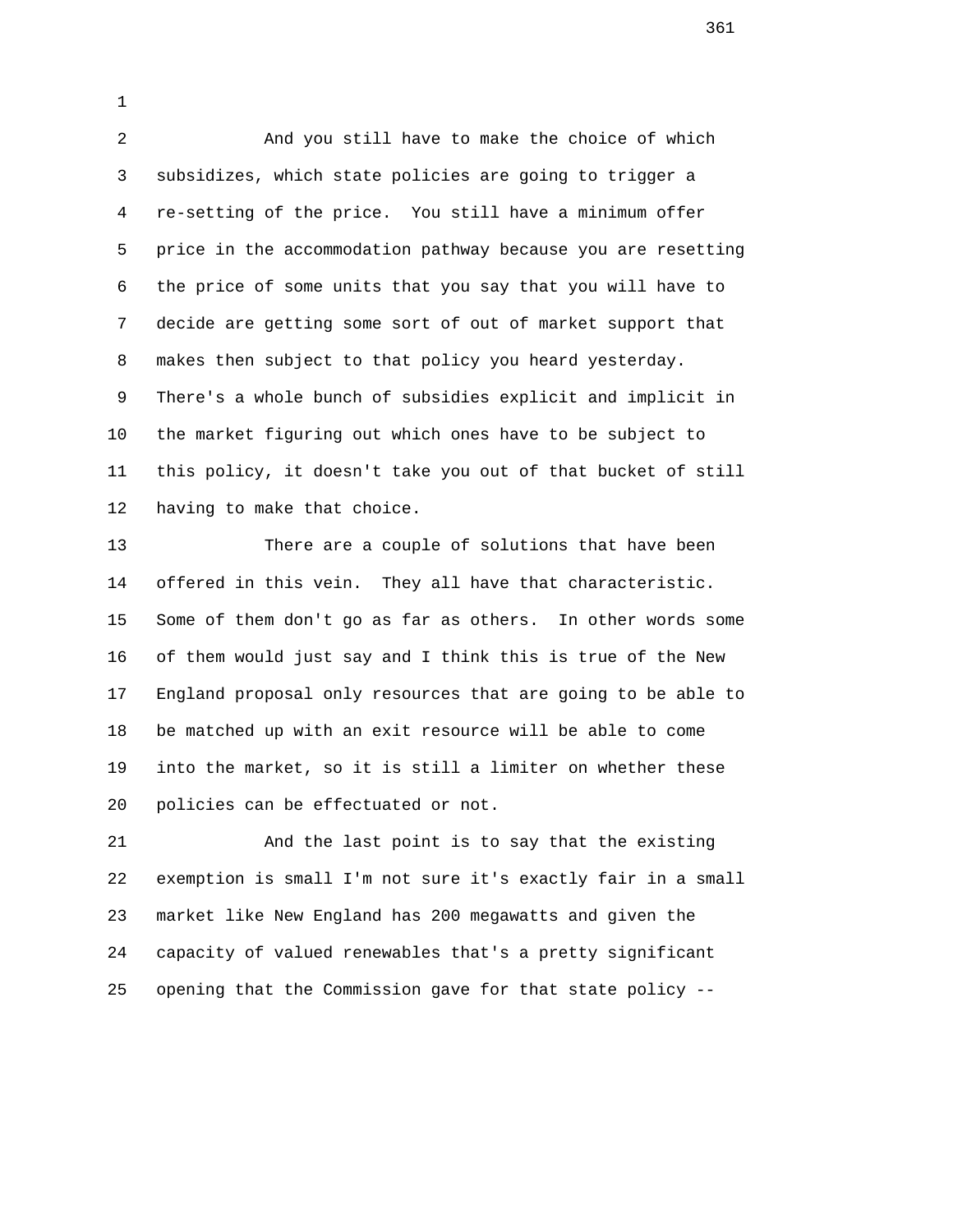1 those sets of state policies to be effectuated.

 2 And the challenge in front of you is now that you 3 have done that what do you do next?

 4 COMMISSIONER HONORABLE: Thank you. I'm very 5 interested to hear the panelist's perspectives about the 6 question that Arnie has teed up and I think really Chairman 7 Vannoy and coupled with Abe's color around we are the state 8 of clay today.

 9 The state of clay today is that state 10 legislatures are making these calls whether you like it or 11 not, whether you think it's legitimate or appropriate or 12 not, it's happening. So while we don't want to be in a 13 position at FERC of swatting down, that's really not a good 14 place to be.

 15 I think the way that we've employed MOPR has not 16 been a way that provides certainty and consistency. It 17 seems a bit arbitrary at times. So we are now at a pathway 18 -- a fork in the road, it has many forks maybe and Arnie has 19 teed up one, path 1 which is limited use of MOPR.

 20 Maybe in a way that would be consistent obviously 21 with the Supreme Court decisions in time or accommodate and 22 we have heard one example of that with the ISO New England 23 proposal. I appreciate those of you who have spoken to 24 that. If you aren't going to speak to that today I would 25 urge you in your post-Conference comments to address that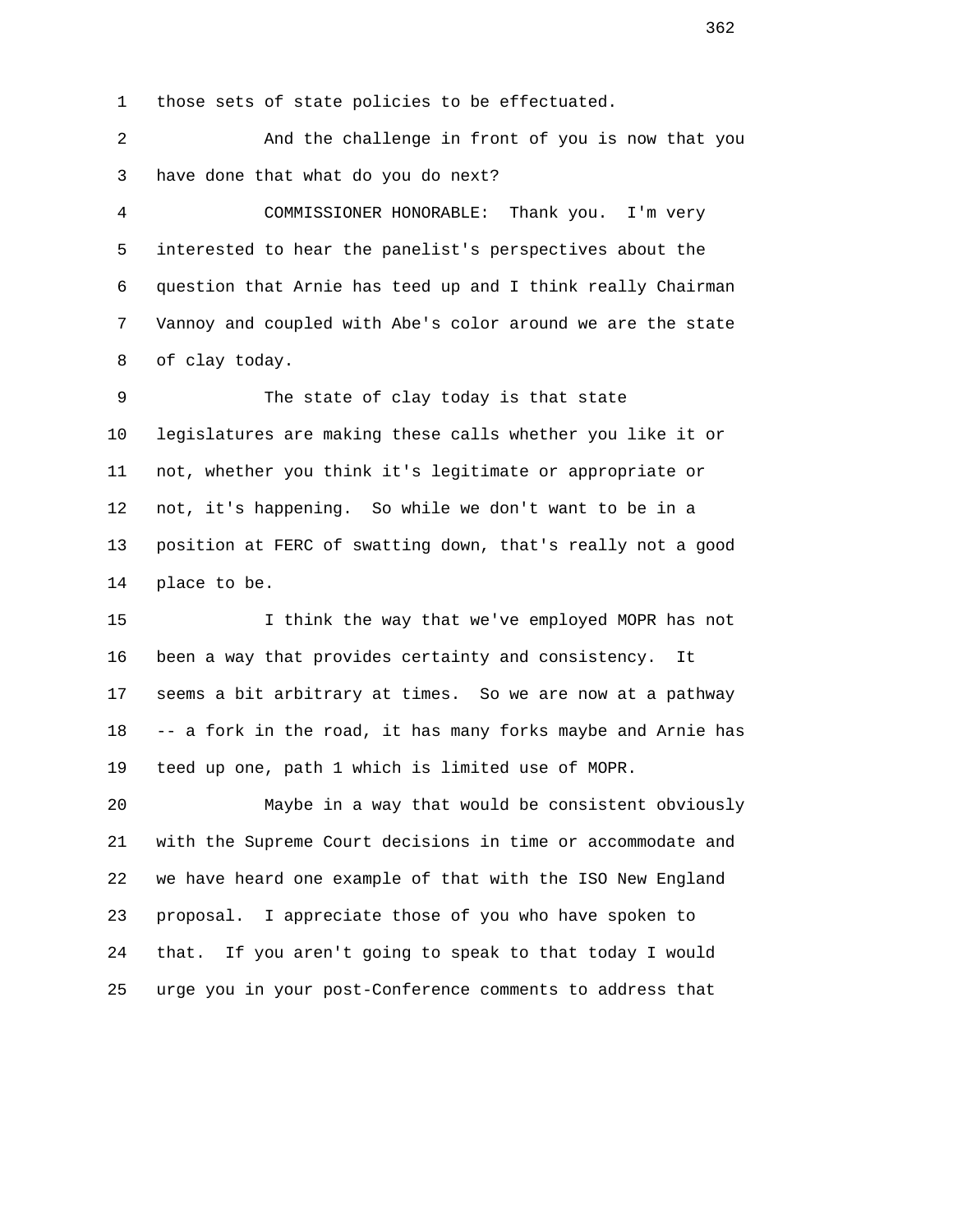1 because we have to go down one of these pathways.

 2 So we are either going to be at a place where we 3 apply MOPR in a limited fashion or we attempt to accommodate 4 the state policy that's coming down whether you like it or 5 not, whether you agree with it or not, whether it is for 6 economic reasons, whether it is for more jobs, whether it is 7 for more renewables, it's happening.

 8 Whether we are going to duke it out like we have 9 been doing here at FERC so I just wanted to ask one more 10 time, I think Arnie's been quite polite to try to keep us on 11 track -- please speak to accommodate now, this is your time. 12 We all dressed up and came to this party or file it in the 13 comments, thank you.

 14 MR. QUINN: Thanks Commissioner. You can also 15 come to all of my meetings. Alright so I think we have John 16 then Chair Sheahan I saw your card up and then Abe.

 17 MR. HUGHES: I'll speak on accommodate. 18 Accommodation works in two directions. Either FERC can 19 accommodate the state policies and open a Pandora's box 20 endlessly tweaking the market design and where we will have 21 MOPR 1, MOPR 2, MOPR A, MOPR B with unknown, unintended 22 consequences.

 23 But in the end you are probably heading south of 24 the problem because the states won't agree on anything and 25 once you allow one state to have MOPR B or something else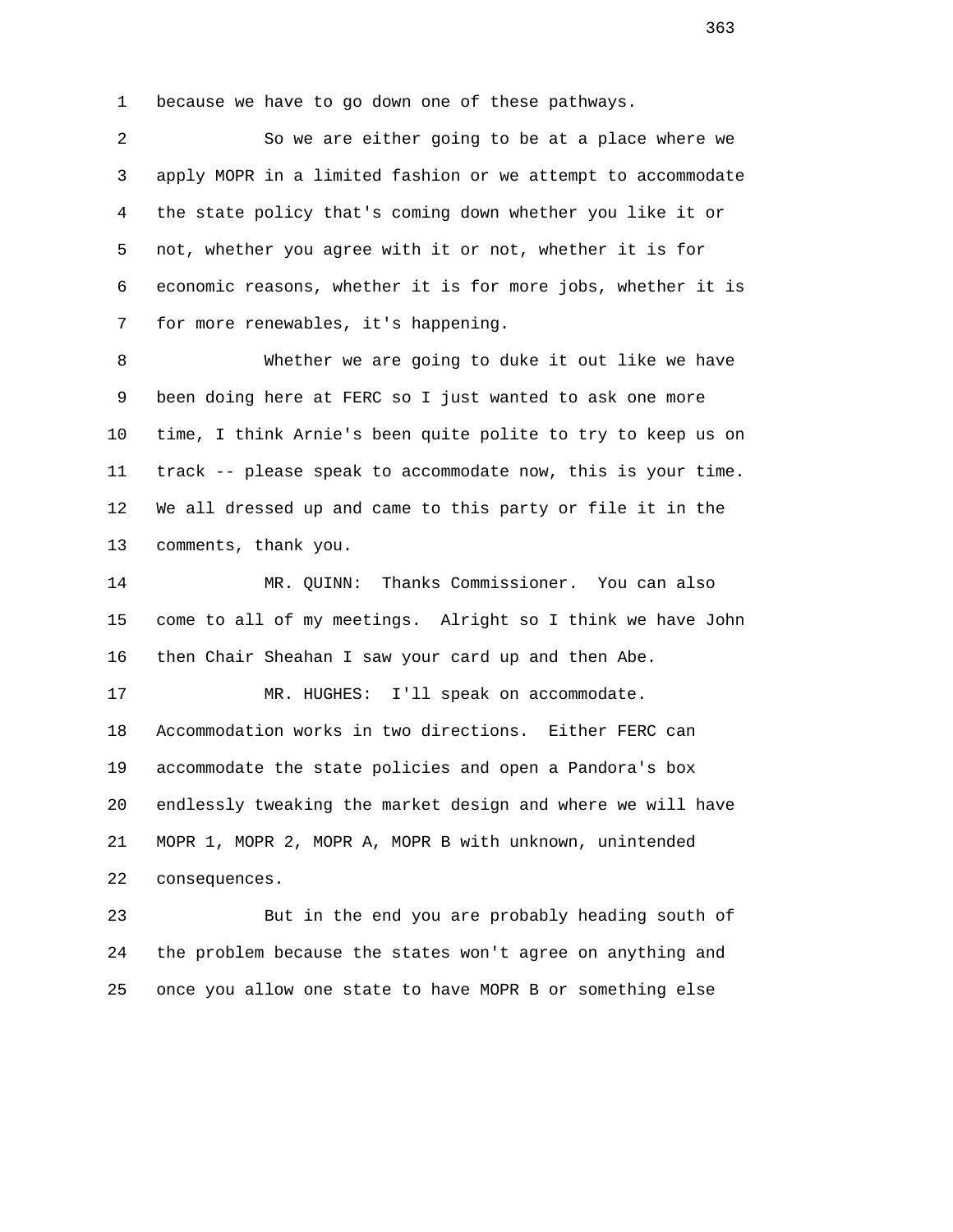1 you know another state is going to want something that 2 totally you know, contradicts what you did before. 3 And so that is just going to lead you again to a 4 Pandora's box. The other form of accommodation which I 5 support is the states have to accommodate their policies to 6 market rules established by the FERC. And this will allow a 7 simpler market design I hope that makes it more of an honest 8 competitive market rather than an administratively 9 determined one that we have today. 10 MR. QUINN: Thank you Chair Sheahan? 11 MR. SHEAHAN: I don't want to belabor this but 12 there have been a number of characterizations of FIJA and I 13 just want to make it clear for the record from the state's 14 perspective that FIJA is about energy policy. And the state 15 is acting well within its legal authority to address 16 legitimate environmental attributes of certain generation. 17 In terms of accommodation I think Commissioner 18 Honorable's comments really bear some consideration. The 19 markets don't exist because you know they have some value in 20 and of themselves. They exist because the states have 21 bought in. 22 And to the extent that the markets don't 23 accommodate the state's strongly held policy views, I think

 24 states will begin to move away from them and that's an 25 important point I think that needs to be kept in mind.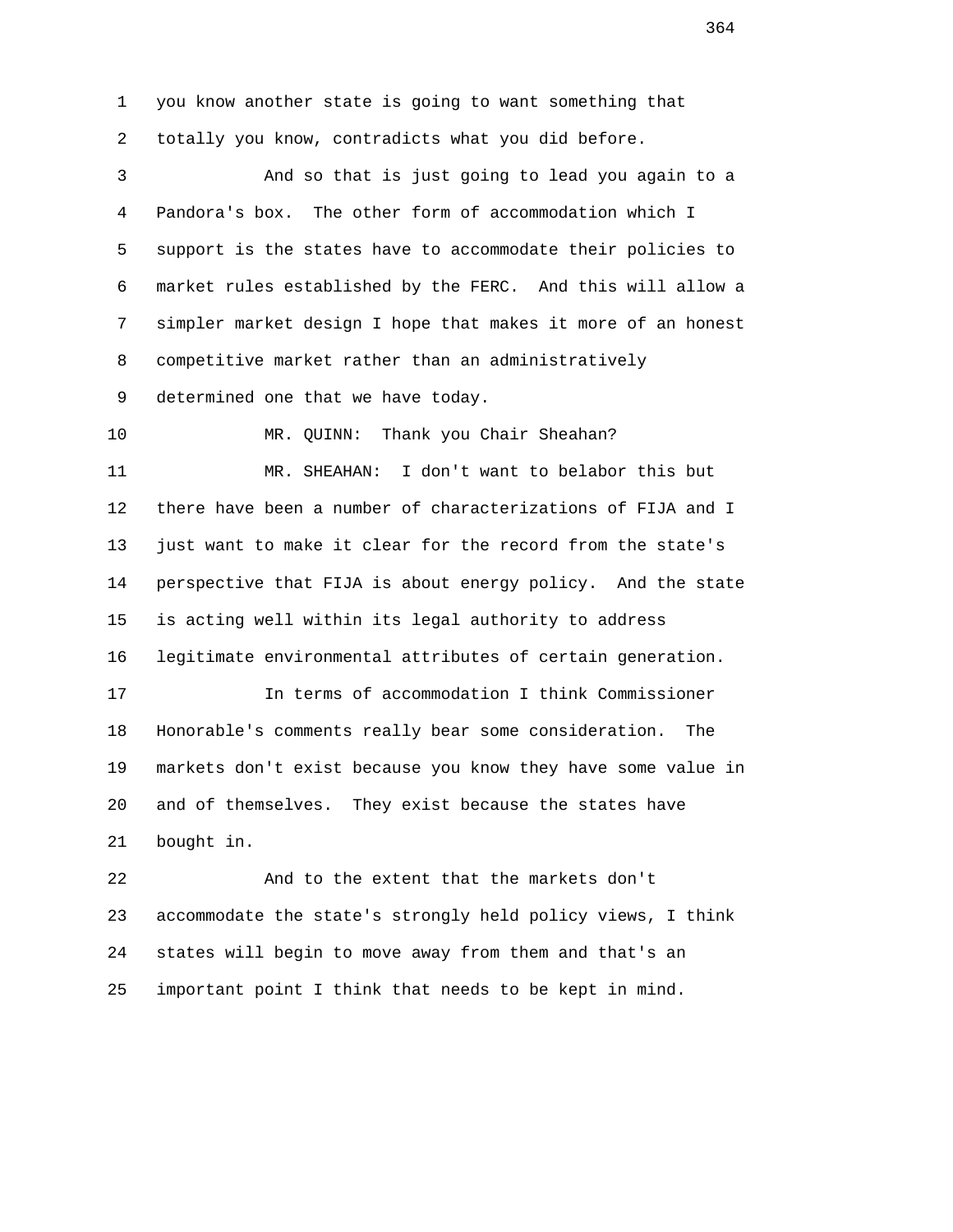1 MR. QUINN: Abe?

 2 MR. SILVERMAN: Yeah accommodate one of my 3 absolute favorite topics because we really do need to move 4 very quickly. And if there is one thing that I would urge 5 the Commission to do coming out of this Conference is tell 6 the ISOs to REC them as soon as we have quorum if not 7 before.

 8 To come in by a date certain with a plan -- and 9 you know the first iteration of the plan, the first 10 evolution of the capacity markets doesn't have to resolve 11 every problem. I really like the two-tier programs. I'm 12 very glad that New England has put forward their proposal, 13 PJM is working on it to put forward sort of their proposal 14 -- is working on it.

 15 You know I think that's great because that's a 16 first step. But we really have a time crunch and I would 17 very much like to see the Commission come out and say, "Hey 18 ISOs we want to see you come in with a -- you know do your 19 homework by next week, by two weeks -- seriously by the end 20 of the year, come up with something that you could implement 21 in the first half of 2018 for the next capacity option."

 22 And if we don't do that we really do risk falling 23 way, way behind. And you know, I like the accommodation 24 that allows a state to come in and have subsidized resources 25 that it picks, take on a capacity supply obligation which is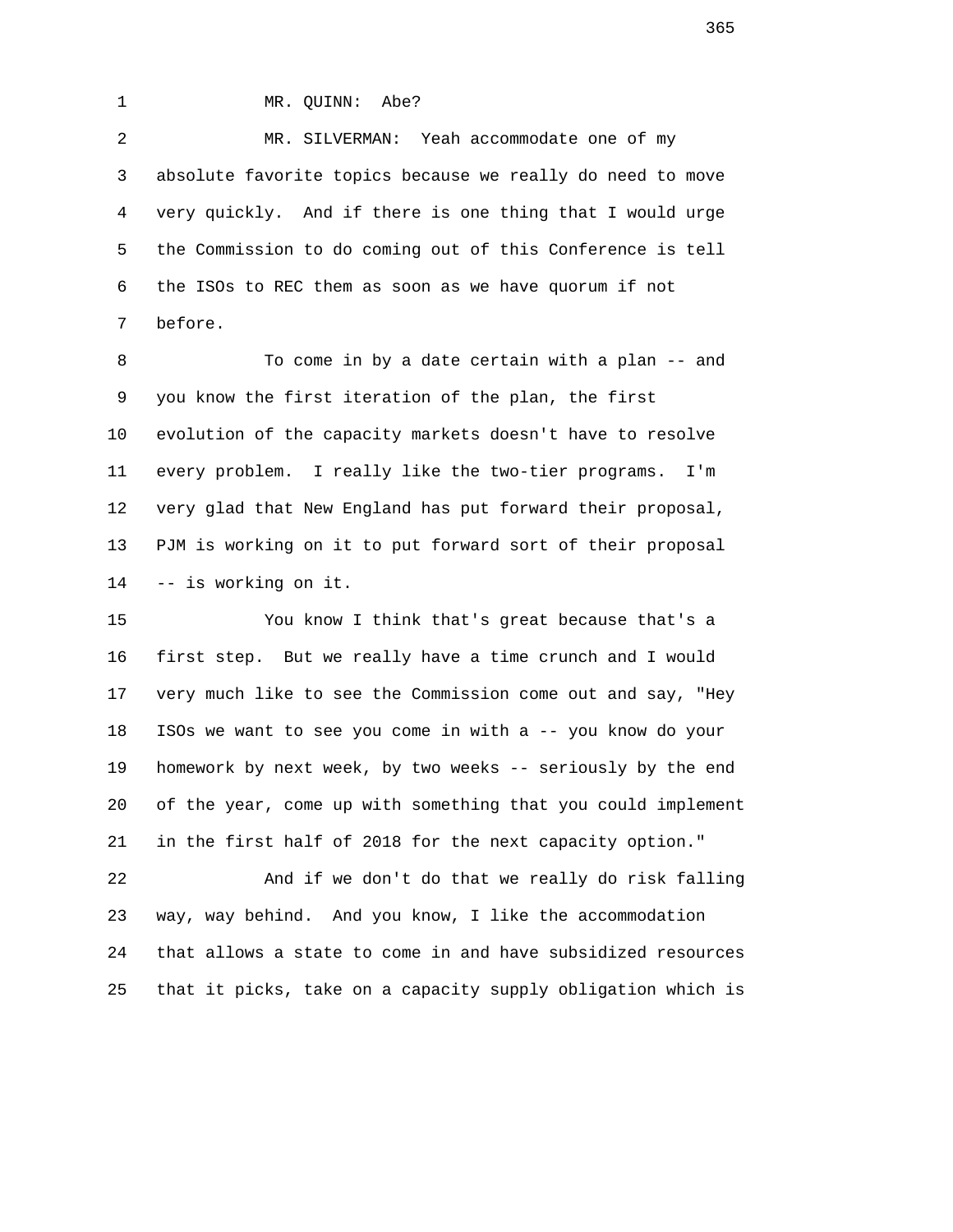1 great, that's one of their major concerns -- but then 2 recognize that that unit isn't relying on the market for its 3 fixed cost recovery.

 4 It's getting its fixed costs recovery somewhere 5 else and there's nothing inherently wrong with that but we 6 need to recognize that the rest of the players who are 7 deploying shareholder capital as opposed to captive rate 8 payer capital are relying on the markets for the just and 9 reasonable rates.

 10 And if we want to drive an investment and we need 11 to, we absolutely have to drive an investment if we are 12 going to de-carbonize the economy, if we are going to turn 13 over the existing fleet of generation in the next decade, we 14 need that shareholder money in the market.

 15 And in order to attract that money we have to 16 protect the market from you know, protect those people 17 playing in the market from the predacious effects of 18 competition against a resource that's giving it away -- you 19 just can't compete with free.

 20 So you know one of the things -- I think the 200 21 megawatt exemption in New England is respectfully a great 22 example of what not to do. Because what it does is it harms 23 every market participant and prevents every other resource 24 from getting the just and reasonable market rate that they 25 are entitled to.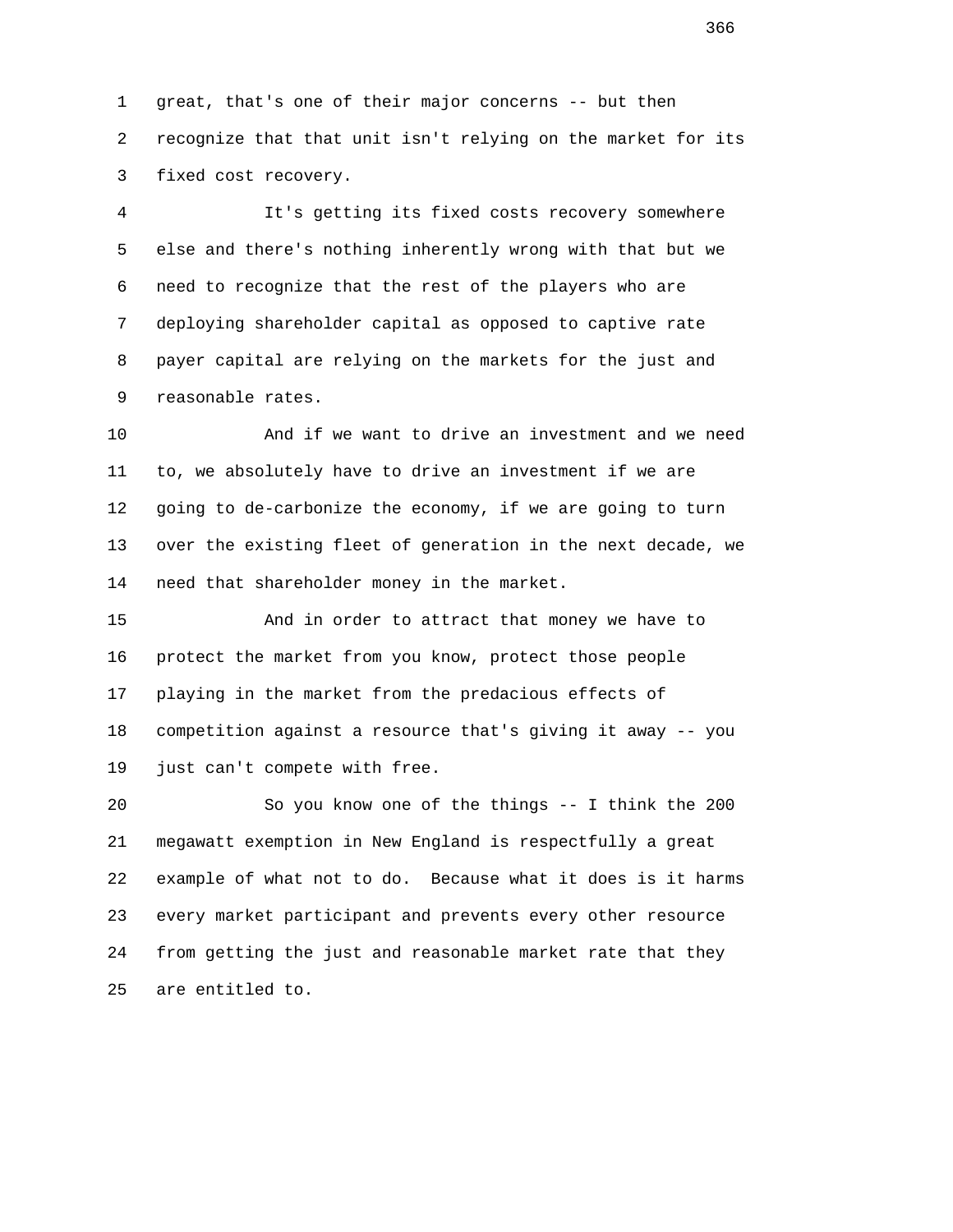1 That doesn't mean that their resource shouldn't 2 be able to come into the market through some sort of 3 two-tier pricing, but the 200 megawatt exemption 4 accommodates the states without doing anything to protect 5 the suppliers. 6 And so I think that's an example of where not to 7 do it whereas if you had a two-tier pricing scheme, the 200 8 megawatts still comes into the market over the long-term but 9 it doesn't harm the people who have deployed capital, you 10 know that has shareholder dollars at risk. 11 And it's just you can't have those two trade off 12 against each other or it will drive capital away at the 13 right time we need it the most. 14 MR. QUINN: Thanks, Thad? 15 MR. HILL: Sure I mean on some level some of the 16 questions we are talking about are being litigated and we 17 will hear from the courts on these and then the courts are 18 going to say what they are going to say. In the meantime 19 there is a sense of urgency for you all for FERC to step in 20 and fill the space. 21 Look in the multi-state ISOs -- New England or 22 PJM it is impossible, it is folly to think that you are 23 going to come up with a plan that's going to accommodate 24 every state's individual interest. You are not going to be 25 able to do it.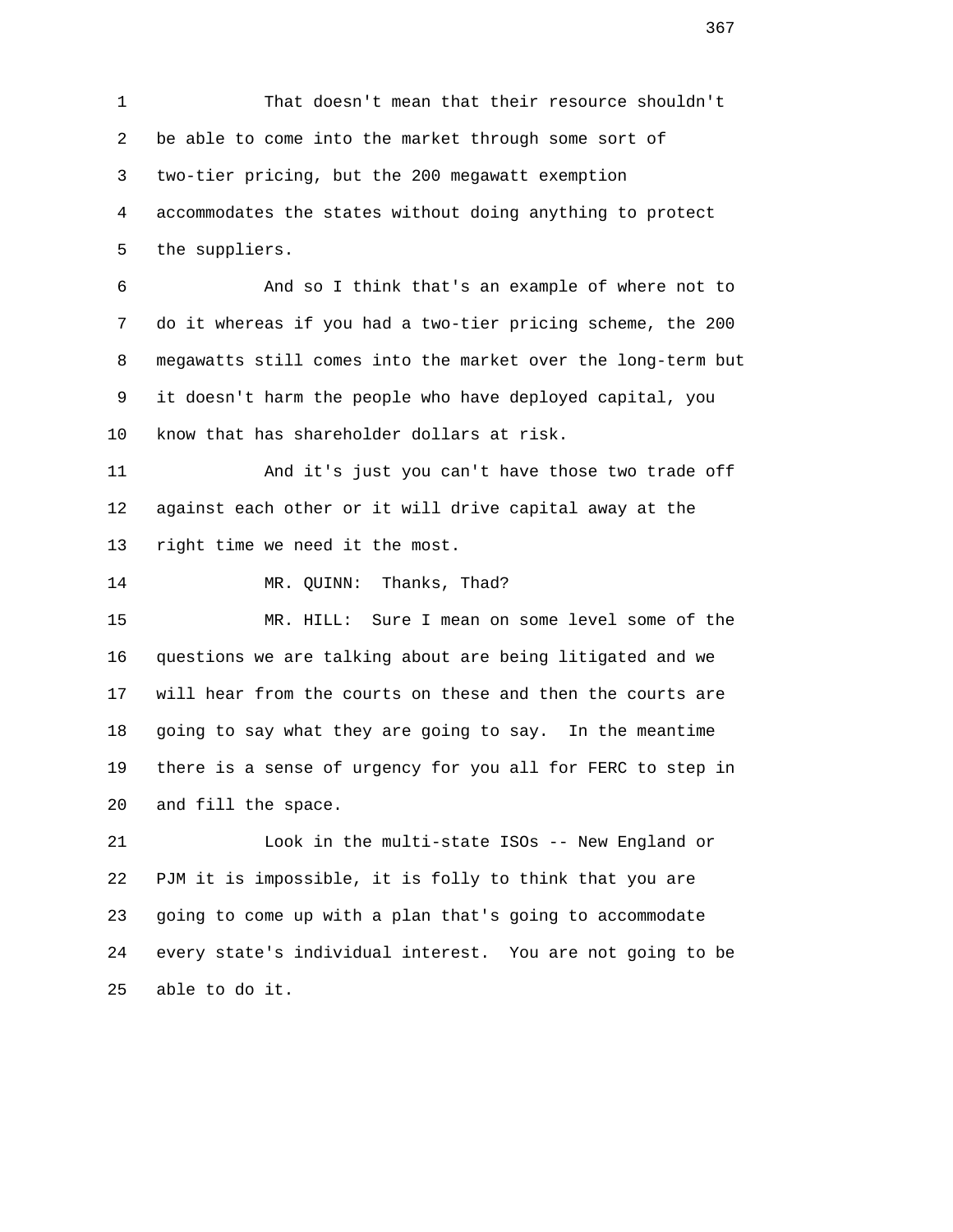1 You can make changes to the market and 2 accommodate some general themes but whatever that is is 3 going to have to be pretty firm because states are never all 4 going to be happy just like melting generators will all 5 never be happy.

 6 And so there has to be a willingness at some 7 point to step in place and you can accommodate to a degree 8 -- the states are going to have to accommodate the other way 9 around.

 10 We talked about some of the programs, a 11 two-tiered capacity market but what New England has said 12 there's some energy market ideas out there and whatever they 13 are Abe is absolutely right -- if we are going to put money 14 to work we have to get comfortable that we are going to get 15 a fair shake.

 16 And if somebody up the road that works for a 17 bigger company is getting free money from the state, we have 18 to have the ability if there's a negative impact, that we as 19 a receiver we can't invest. But I do think it's for sure 20 that you are not going to be able to accommodate all the 21 states and every wish they have, otherwise you know 6 states 22 in New England or however many states are in PJM -- 10, 12 - 23 13 thank you.

 24 13 plus D.C. you are not going to get there so 25 you are going to have to put forth a plan that works. And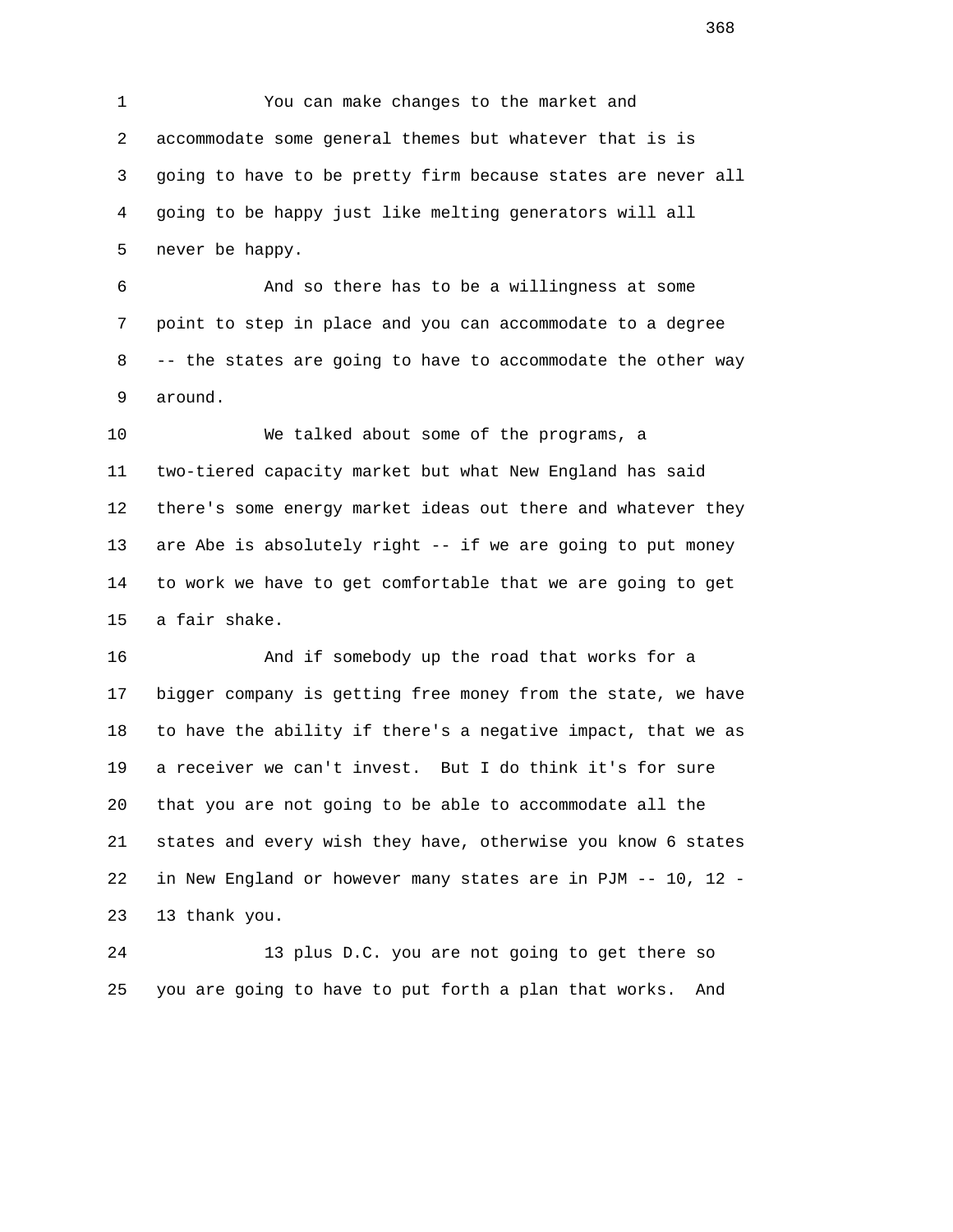1 by the way if the states ultimately don't like it they have 2 every ability to step out of the market and not you know, 3 not have to deal with a lot of these issues and re-regulate 4 the market and take over resource adequacy and then we can 5 talk about for those of us with plants in those states, just 6 and reasonable and retro-active you know rate making and all 7 of those other things, you know that's kind of door number 8 3.

> 9 But we can't stand door number 2 and the 10 discussions that we are having right now -- it is firmly 11 door number 2. Door number 1 is a better answer but you 12 can't accommodate everybody.

13 MR. QUINN: Thanks, Vice Chair Place.

 14 MR. PLACE: Yeah I just figured we are coming 15 close to your break and trying to wrap some closure around 16 this. But I don't see any -- I listened to everybody here 17 this morning, I don't see any way around I mean John's point 18 regrettably that there's a path doesn't tweak it -- tweak 19 the markets.

 20 I just think that it's inevitable that we are on 21 that path that you see what's coming from state legislature, 22 see what legitimate -- and I'm not drawing a distinction 23 between illegitimate and legitimate but there are legitimate 24 concerns from states on the legitimate attributes the states 25 want to monetize in the market.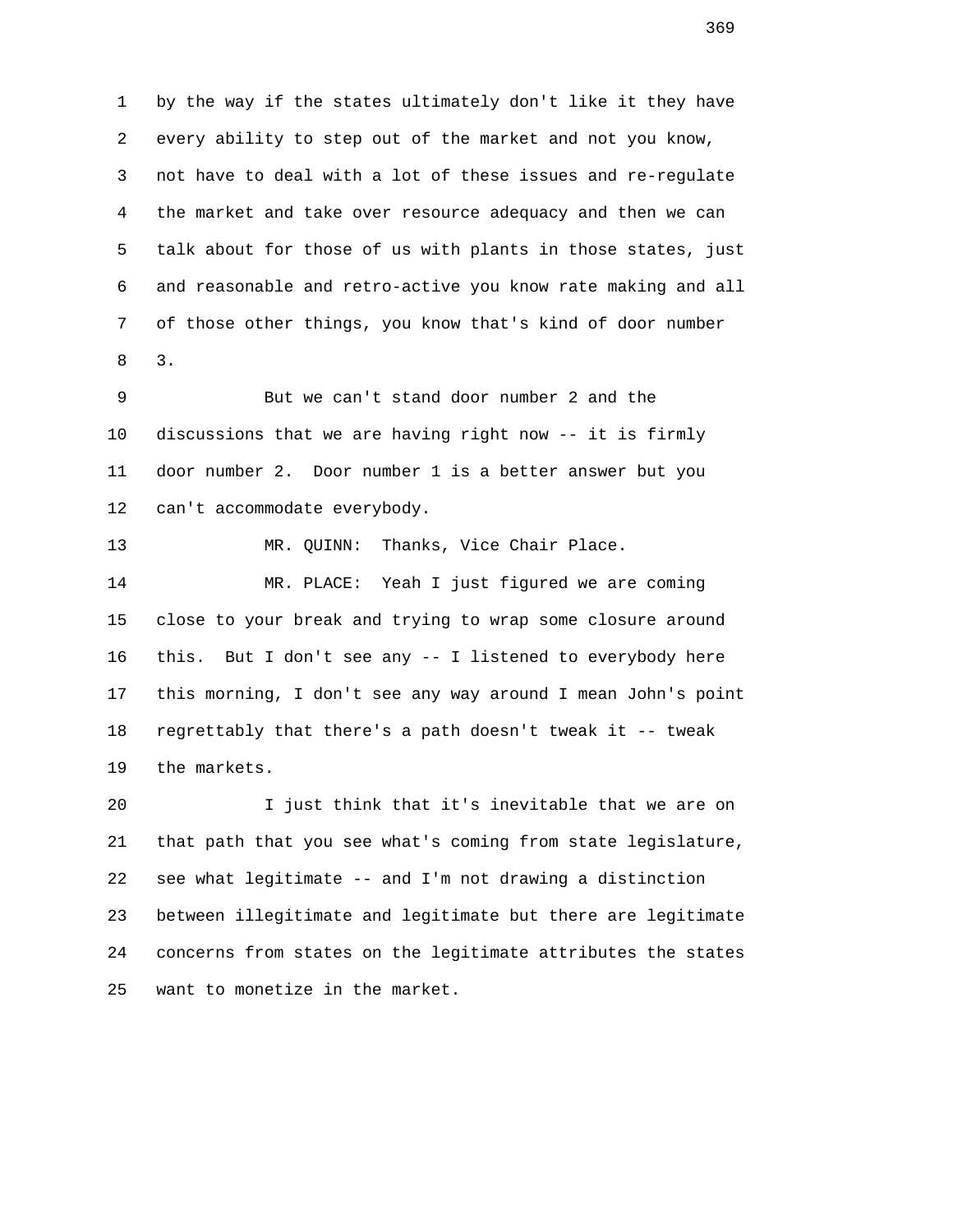1 There's no way around it. I understand that the 2 capacity market by its nature is complex today and it is 3 only going to get more complex but I don't see that there is 4 any way to turn that clock back and I think we can get to 5 your point to Thad's point sorry -- way too many people on 6 the panel.

 7 That you can get sort of generic first 8 principles, you can say alright you need -- if there's a 9 state attribute that is coming into the market that we are 10 faced with, that FERC's faced with, they say alright can we 11 fit that into a market, can you price it in the market?

 12 If you can't maybe that's the only part where you 13 say look you can't, FERC draws the line you go duke it out 14 as Commissioner Honorable pointed out.

 15 However, outside of that if you bound that point 16 but inside everything else I just don't think that there's 17 any way around not tackling this in a more complex rule in 18 the energy capacity markets.

 19 I hope that's helpful in a way but I mean I very 20 much appreciate Abe's points and I think you just have to go 21 there and there are mechanisms that you can do that don't 22 discriminate against one generation source to another.

 23 MR. SILVERMAN: And I'll just be really quick. 24 You know markets aren't broken because they don't 25 internalize for carbon. We need to ask the market to do the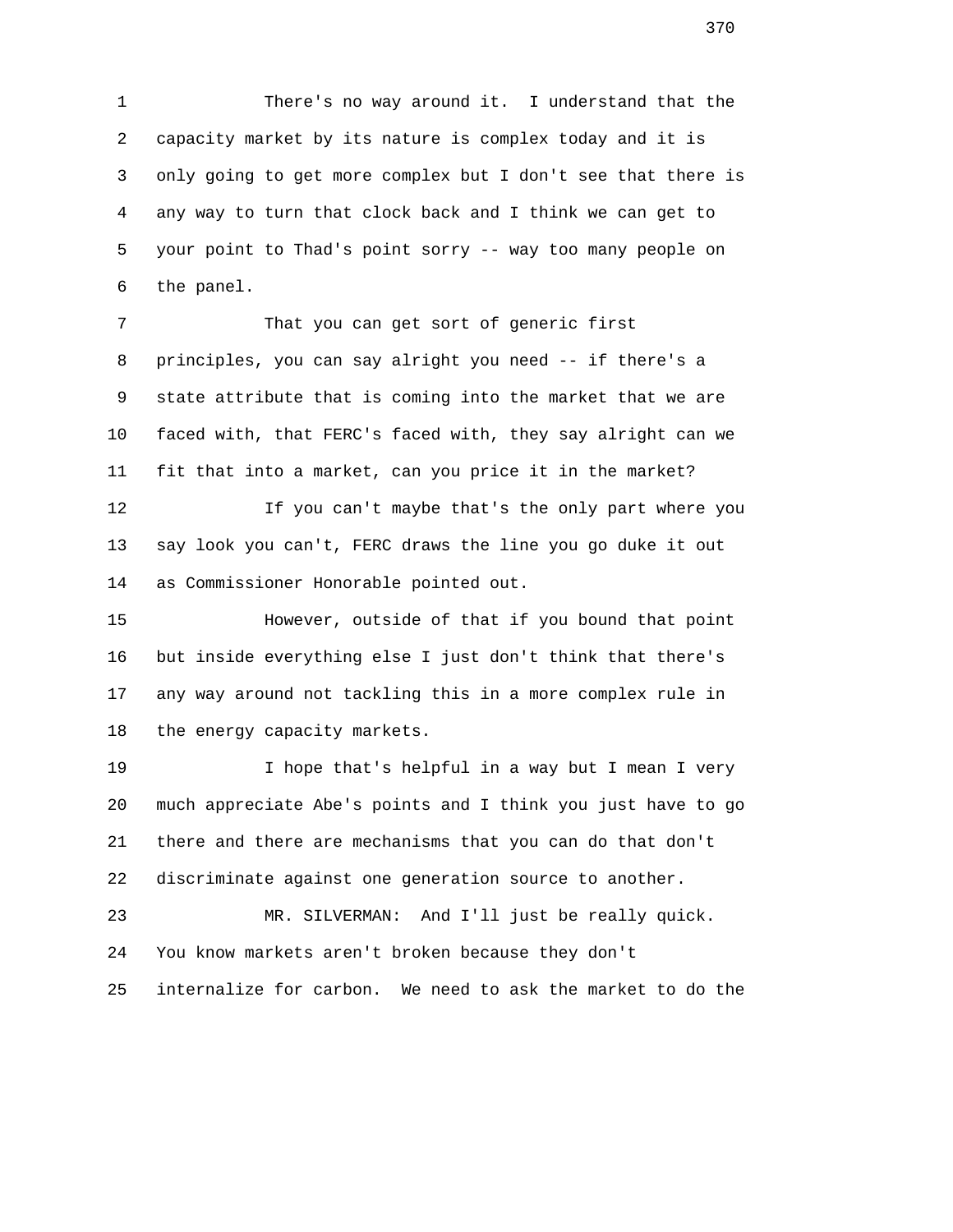1 right thing. You know there's nothing magical about the 2 existing structure we have -- it's an accident of history 3 right?

 4 So regardless I think everybody at this table 5 would agree it's not the competition isn't the best way 6 forward -- it's the national policy, it's the policy of this 7 Commission, it's everyone's competition who is not for that? 8 But it is the question of how do we design the 9 market and ask the market to solve for a changing set of 10 desires. It used to be least cost and reliability now in 11 certain states it is carbon, other states its other 12 attributes -- we need to bring them in. 13 And it's not you know again markets aren't broken 14 we just need to ask them to do something different. 15 MR. MORENOFF: Before we wrap up on path 2, I 16 wanted to go back to one of the topics with the discussion 17 of long-term contracting. Recognizing that this is not a 18 perfect parallel -- about 10 years ago the Commission did 19 several rounds of comments and what eventually led to Order 20 Number 719 having heard lots of concerns that there wasn't 21 sufficient opportunity or completion of long-term contracts. 22 Unfortunately after those many rounds of comments 23 the best thing that we could come up with was to say why 24 don't we have every RTO do a bulletin board and that will be 25 a place where people can express their views and that will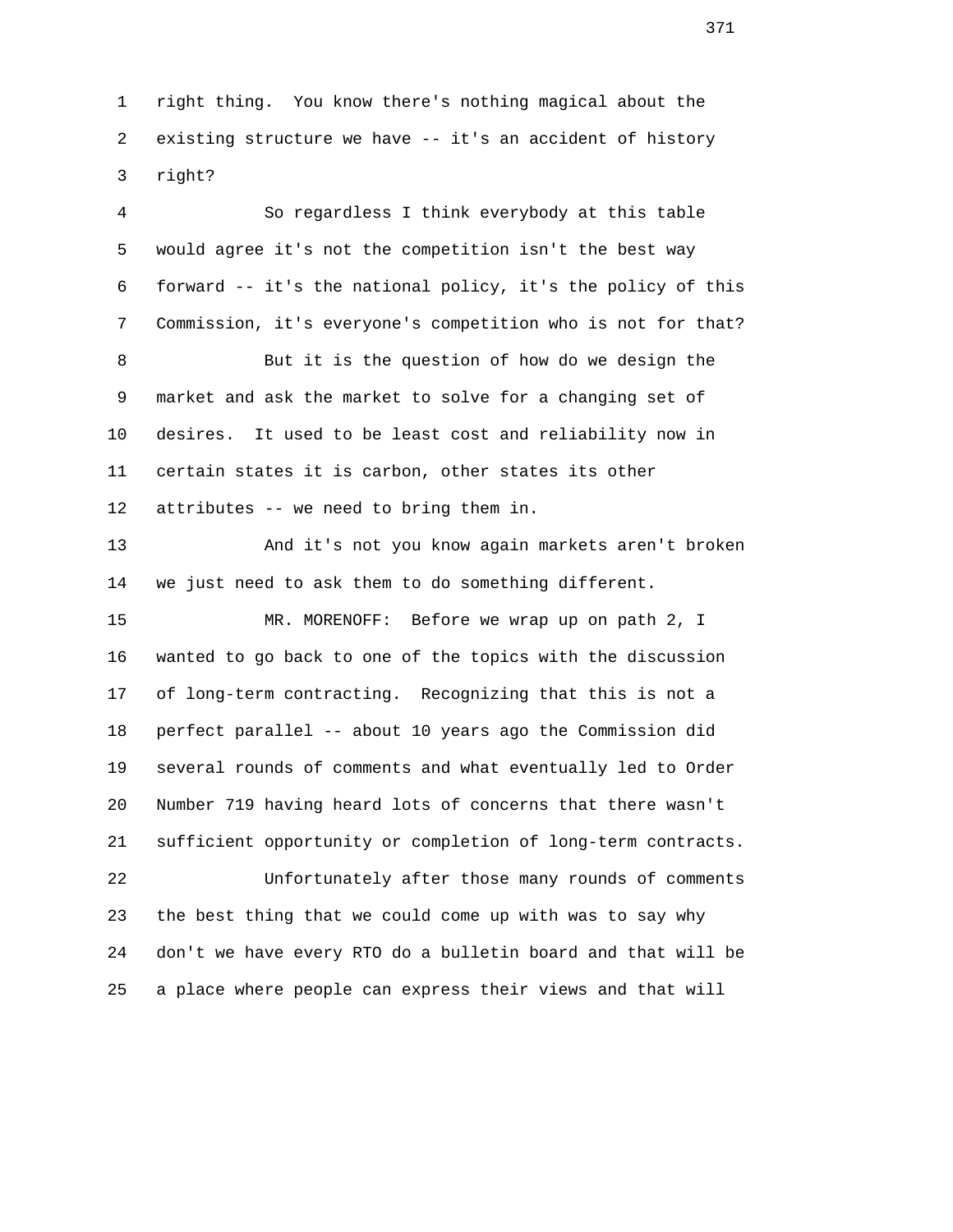1 help people come together.

 2 By the fact that we are having -- I have every 3 reason to believe the bulletin board did not fully address 4 that problem. Nonetheless, some of the speakers today I 5 feel like have said if only there was an opportunity to do 6 long-term contracting not constrained by capacity market 7 everything would be great. That to me implies a degree of 8 confidence that the problems that were there 10 years ago no 9 longer exist, have been mitigated. Can we talk a little bit 10 more about why is it that long-term contracting, if only 11 the opportunity was present we now think would be the 12 solution. 13 MR. HILL: Sorry I mean you know I don't think we 14 need long-term contracts. I mean I think you have to look 15 at the data. There have been tens of thousands of megawatts 16 through generation done in competitive markets. 17 Again, remember we have all time low cost, 18 there's no reliability problem and tens of thousands of 19 megawatts are showing up with no long-term contract. In 20 places where there is a lot of faith in the market like 21 ERCOT they are getting renewables, they are getting built 22 without a lot of long-term contracts because the math works 23 and they can compete. 24 So I don't think we need to go back to long-term 25 contracts. And if you price carbon and it happens to work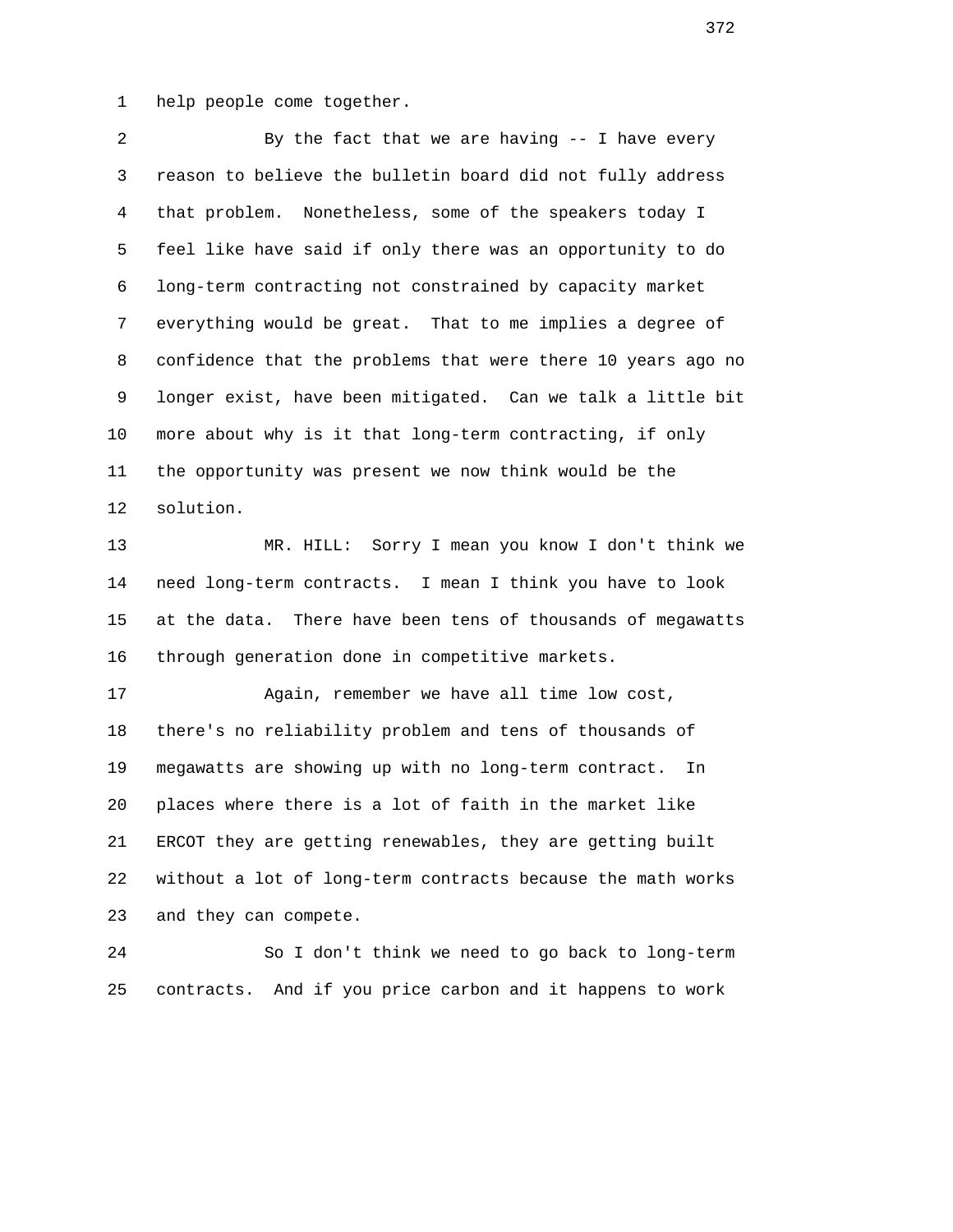1 -- some of these wind assets worked in Texas just because of 2 the market price. But if you price carbon and the price 3 signals there just like nobody needs contracts to build 4 combined cycles the investment is going to follow and we are 5 absolutely seeing that. 6 So I don't think that there's a long-term 7 contract solution. I think the data of the last 10 years is 8 absolutely crystal clear on this. 9 MR. QUINN: John? 10 MR. HUGHES: I admit that the low prices right 11 now have sort of taken interest away from long-term 12 contracts but they may not stay low. Who knows next week 13 there will be some environmental study that kills the 14 fracking revolution and I hope that doesn't happen. 15 But I think our members would like the option for 16 it and where they can exercise that option they would 17 vigorously do so. I would add though that if the prices go 18 up again and I would imagine Exelon will want to take their 19 units and put them back in the market. 20 MR. QUINN: Lisa? 21 MS. MCALISTER: Thanks, so right now PJM's model 22 accommodates bilateral contracting as long as it is for 23 existing units. For new units you could get MOPR done and 24 you are at risk of paying twice for capacity. 25 But I think one of the problems that we have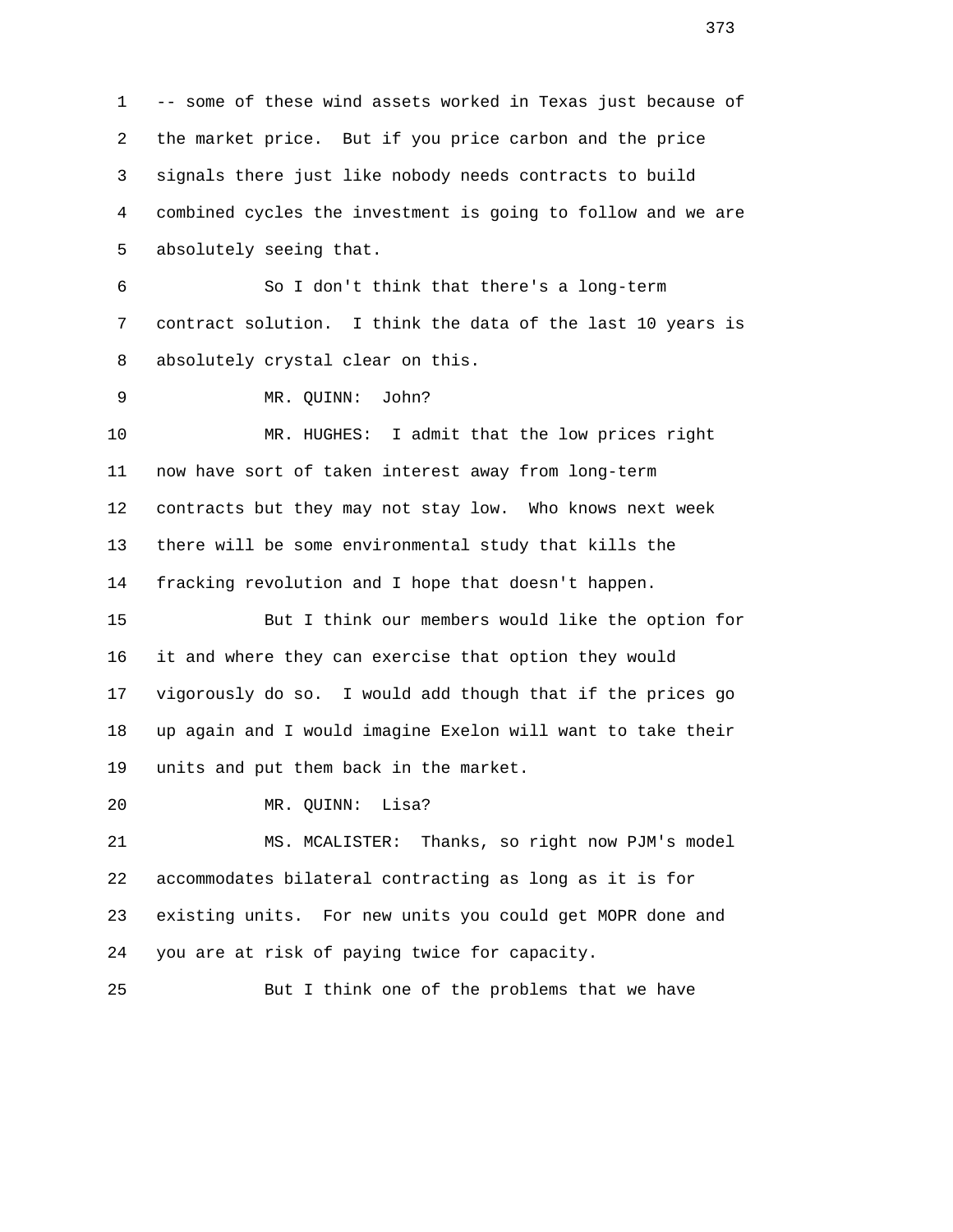1 right now is that in RPM suppliers have a choice. They can 2 enter into long-term bilateral contracts or they can hope 3 for continued intervention by PJM and FERC to make up the 4 missing money through the capacity construct.

 5 And so I think having that construct there has 6 diminished the opportunity for long-term bilateral 7 contracting and we would love to go out and do the bilateral 8 contracts but they are not available right now.

 9 If you take that away it may be that they come 10 back and there is no other opportunity but to do that and we 11 again think that would better accommodate the needs of both 12 suppliers and load.

 13 MR. HILL: Lisa, we would be more than happy to 14 do long-term contracts with any of your representative 15 entities. We do a lot of public power long-term contracts 16 so we should talk afterwards.

 17 MR. QUINN: So the Chair Vannoy, Abe and then 18 Kathleen.

 19 MR. VANNOY: Thank you so responding on long-term 20 contracting. Maine's experience hasn't been good with 21 long-term contracting. We have lost a lot of money over the 22 years in long-term contracts.

 23 But I think an interesting point on that -- when 24 I say we lost a lot of money to what? Well the reference 25 points to market so I think in our discussions of you know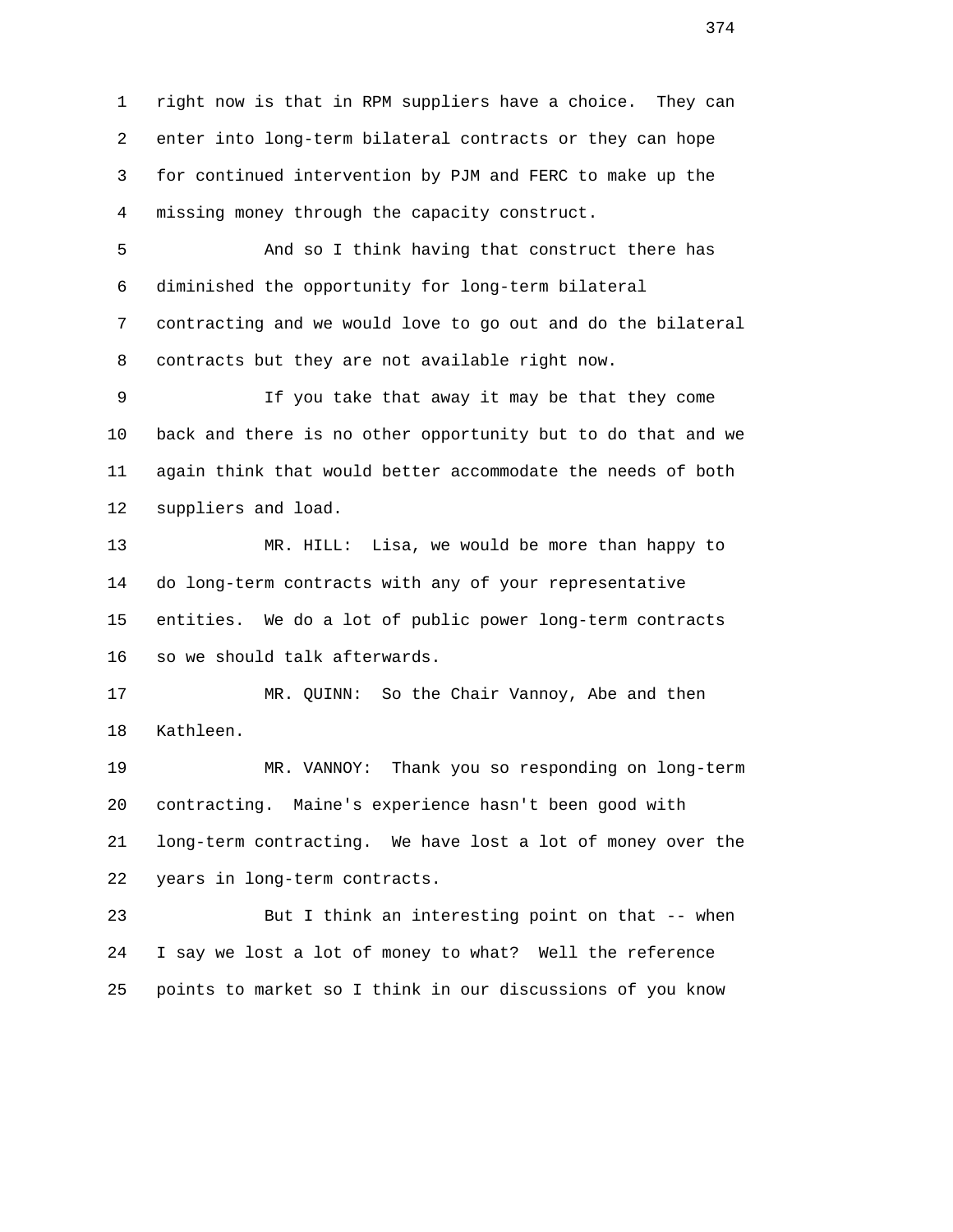1 you look at New England, maybe at Vermont for example -- I 2 won't speak for Vermont but when they long-term contract I'm 3 sure they are looking at what the market price is as to 4 whether it is a good deal or not so just and reasonable 5 rates come out of the market price. 6 Go back to -- a lot of discussion on pricing 7 carbon coming from my neighbor here. We have said 8 unequivocally in New England we are not interested in 9 pricing carbon and we are continuing with discussions not 10 along a carbon front but along other attribute lines. So I 11 just want to make that clear. 12 And then finally to clear up on the MOPR 13 exemption -- the MOPR exemption was a compromise. It was a 14 compromise on what the for a capacity market curve was going 15 to look like and part of that was the MOPR exemption. 16 MR. QUINN: Abe? 17 MR. SILVERMAN: So we actually as a company love 18 bilateral long-term contracts. We will get right behind 19 Thad and talk to you afterwards. And you know competition 20 can work in a bilateral market. I mean my company has been 21 incredibly successful in winning long-term contracts in 22 California.

 23 Now I have got to tell you they are more 24 expensive. Rate payers are paying more in California for 25 the same product. It is not just looking at San Francisco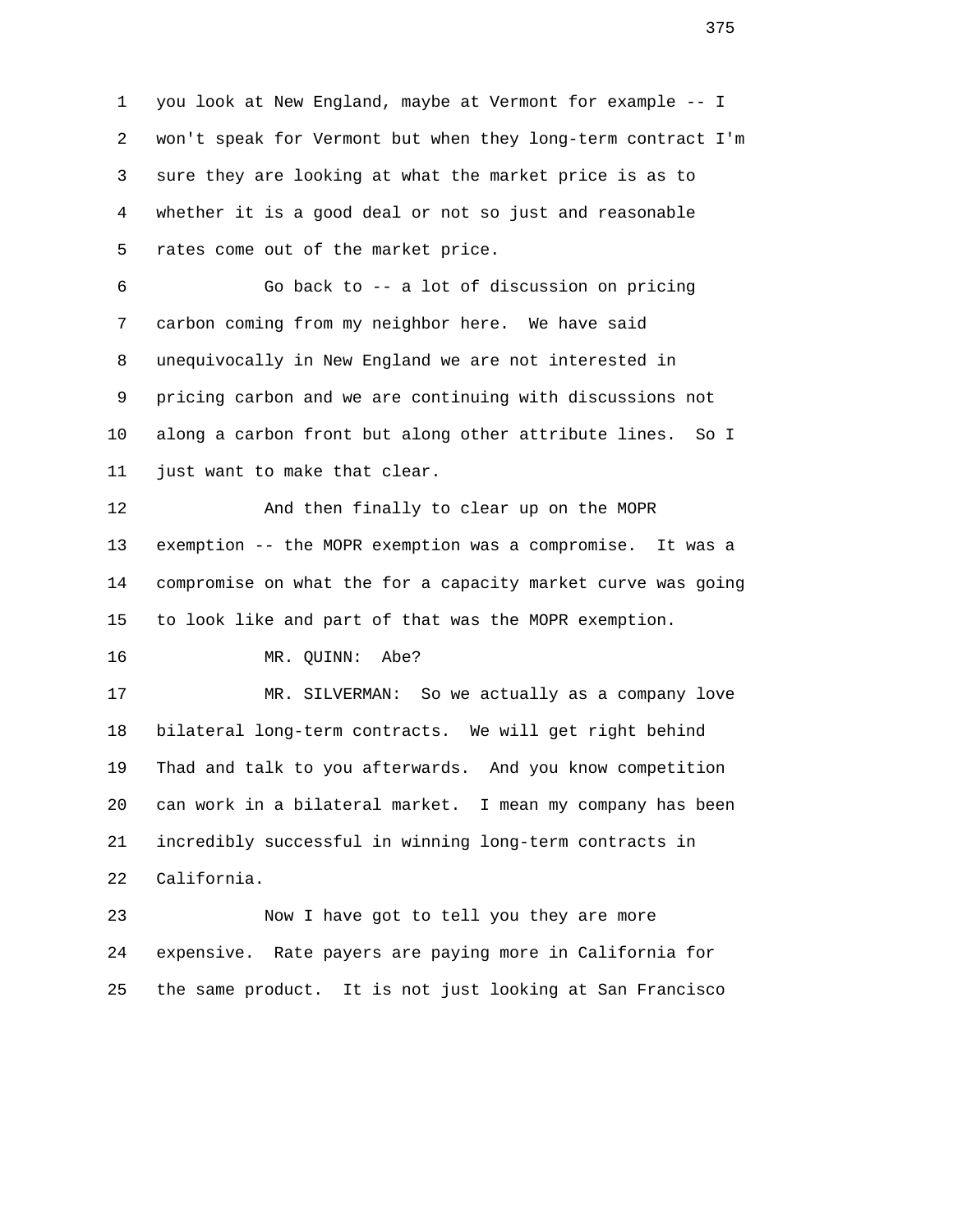1 as expensive. You know there is a benefit to the

 2 competitive market that you know has driven down prices for 3 new generation.

 4 But with that said hey, listen if you want to go 5 out and put something out for bit you want you know -- 2,000 6 megawatts of carbon-free generation in a state for example 7 -- put it out for bid.

8 And I think one of the things that you find very 9 frustrating from -- if you are sort of wondering why we are 10 all ganging up on Kathleen with generators it's not just 11 that they are getting money, it's not just that they are 12 being carved out of the market not having to ride through a 13 real downturn caused by natural gas prices which is 14 competition at work.

 15 But it is also the tenure of the contract. We 16 would love to be able to go out and get it an above market 17 contract for 10 years that would be wonderful. I mean 18 that's really something that's just not out there in the 19 market available to us under any way, shape or form.

20 But when we think about it --

 21 MR. QUINN: Just real quick is it just a 10 year 22 contract is not available to you rather than the way you 23 articulated it which was it is not a 10 year about market 24 contract?

25 MR. SILVERMAN: Not one backed by rate payers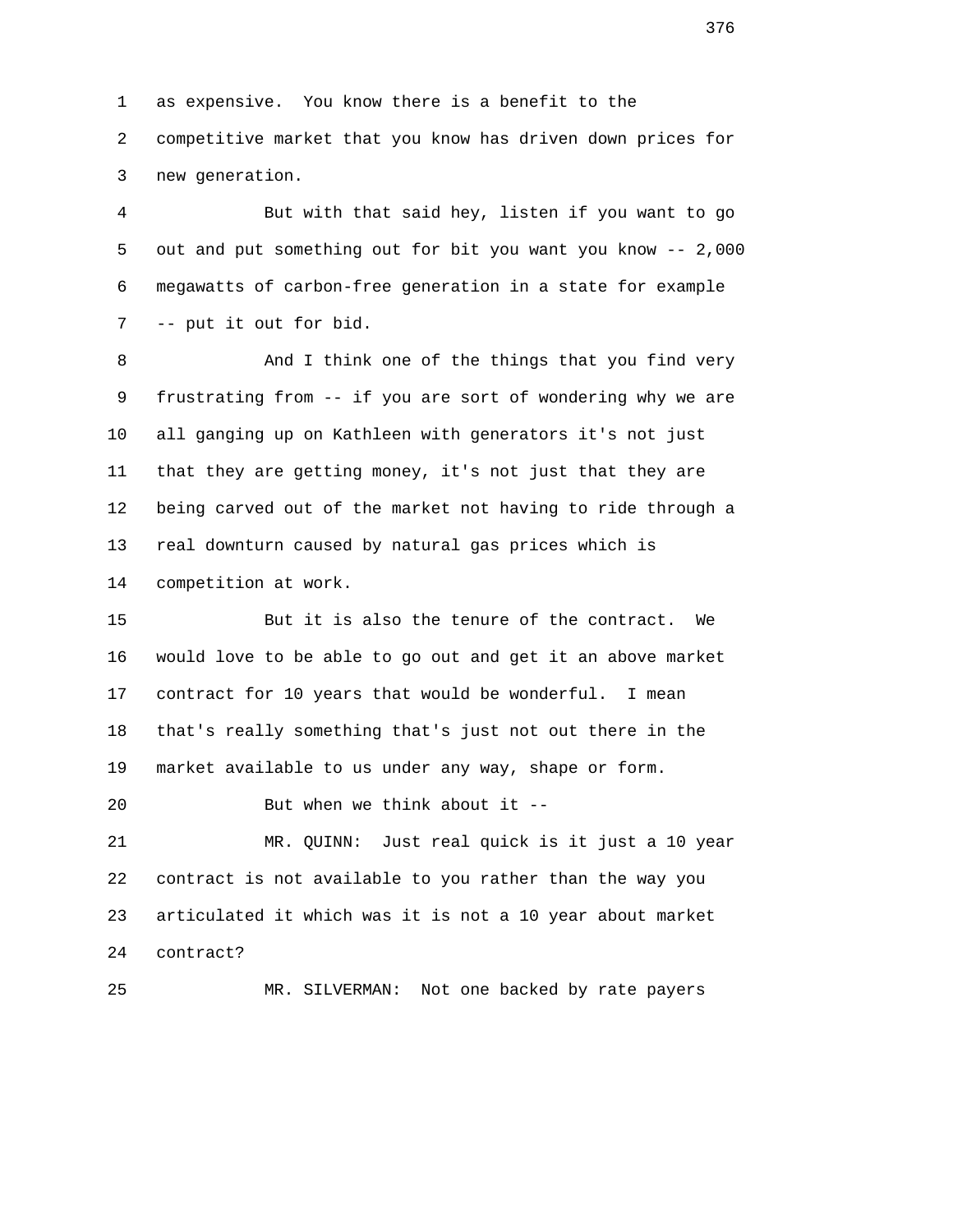1 across an entire state no.

 2 MR. QUINN: Is a 10 year contract available to 3 you?

 4 MR. SILVERMAN: It depends on the market right, 5 in California it certainly is. In fact that's the majority 6 of the new power plants that we have built out in California 7 but the renewables are having a slightly longer tenure.

8 And when we talk about a financing mechanism for 9 getting particularly new renewables, but other resources 10 build we actually don't necessarily think putting a price on 11 carbon directly in the sense of a carbon tax or something 12 else is actually the best way to incent renewables.

 13 We like the long-term contracting structure. We 14 think it has been incredibly successful at getting new 15 renewables built and that's something we will do all day and 16 all night. But the key point about bilateral contracts 17 though is we do have to make a decision about how to 18 integrate them into the market.

 19 There's nothing inherently wrong with bringing 20 bilateral contracts into PJM. Really it could exist in the 21 market today. The biggest problem that we have had is 22 something you just said though -- when you have a contract 23 -- when you have a market that is relying on bilateral 24 contracts or a footprint that's relying on bilateral 25 contracts, you need to have an effective price signal.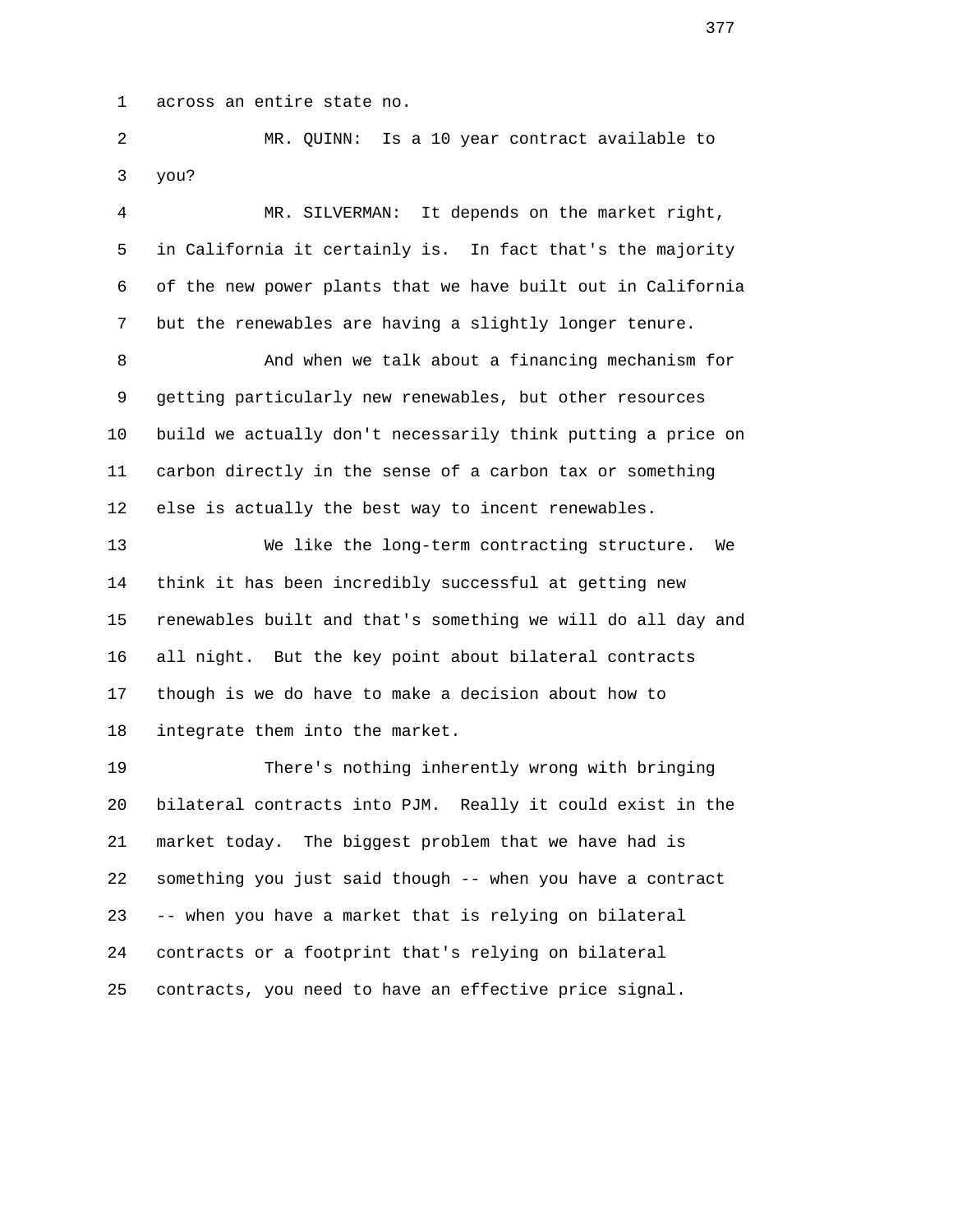1 And I know this conference isn't about NYISO 2 right now is that the market is showing an incredible low 3 price value of capacity and the bilateral contracts follow 4 that right on down. So you have to have -- even if it is a 5 residual market like NYISO you have to have a price boggy to 6 shoot at.

 7 And then people can go and make reasonable 8 estimates and enter into the kind of long-term contracts. 9 That's why bilateral contracts could work.

 10 MR. QUINN: Thanks so we will do Kathleen, I see 11 Michael and then we will take a break and come and talk 12 about the paths 3 and 4.

 13 MS. BARRON: I was just going to draw together a 14 comment both John and Abe made about the nature of the state 15 support programs related to nuclear. I think the states 16 involved were certainly smarter than me, smarter than John.

 17 They accounted for future price increases in 18 their design in the way that they developed the price signal 19 for nuclear in that to the extent market prices go up, the 20 payment from the state goes down. And they also targeted as 21 they said earlier, only the stations that they thought they 22 needed to.

 23 So in that sense they tried to draw the program 24 as narrowly as possible to be as consistent with improving 25 efficiency in the market as they could be and so I think we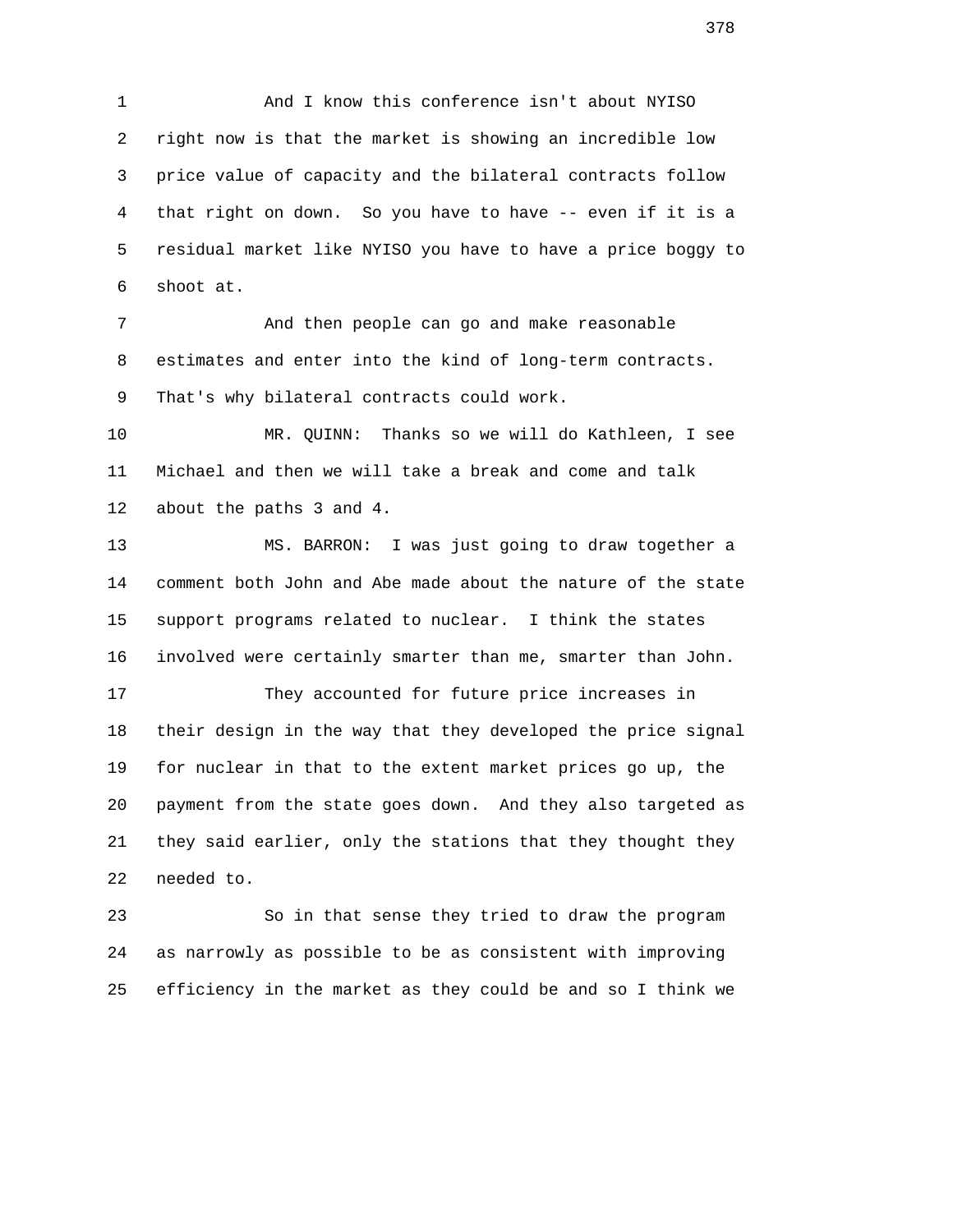1 should give them more credit for doing something that's 2 efficiency enhancing than you might have heard already. 3 And then the last point just Abe brought up 4 NYISO, NYISO is not the subject of the Conference but twice 5 over the last two days we have heard you know, this 6 contention that the Illinois program is somehow affecting 7 the outcomes and the markets are ready and there was an 8 allusion to the NYISO option that just occurred. 9 It's just that you don't really need -- you don't 10 need to take my word for it, just look at the chart that 11 NYISO has released analyzing the supply curve in the last 12 reserve option where the price cleared versus where it would 13 have cleared for example if our Clinton Station was not in 14 the market it might have gone from \$1.50 to \$5.00. 15 It would not have picked up any of the units of 16 the companies that are complaining about it today as having 17 affected the outcome. It's just not true. 18 MR. QUINN: Michael and Lisa. 19 MR. POLSKY: I just want to comment on the 20 long-term contracts. As far as renewable concerns somebody 21 mentioned some being built -- all the renewables are built 22 with long-term contracts. 23 People built renewables without long-term 24 contracts some years ago they all got killed. So in a way 25 long-term contracting for renewables is an absolute must to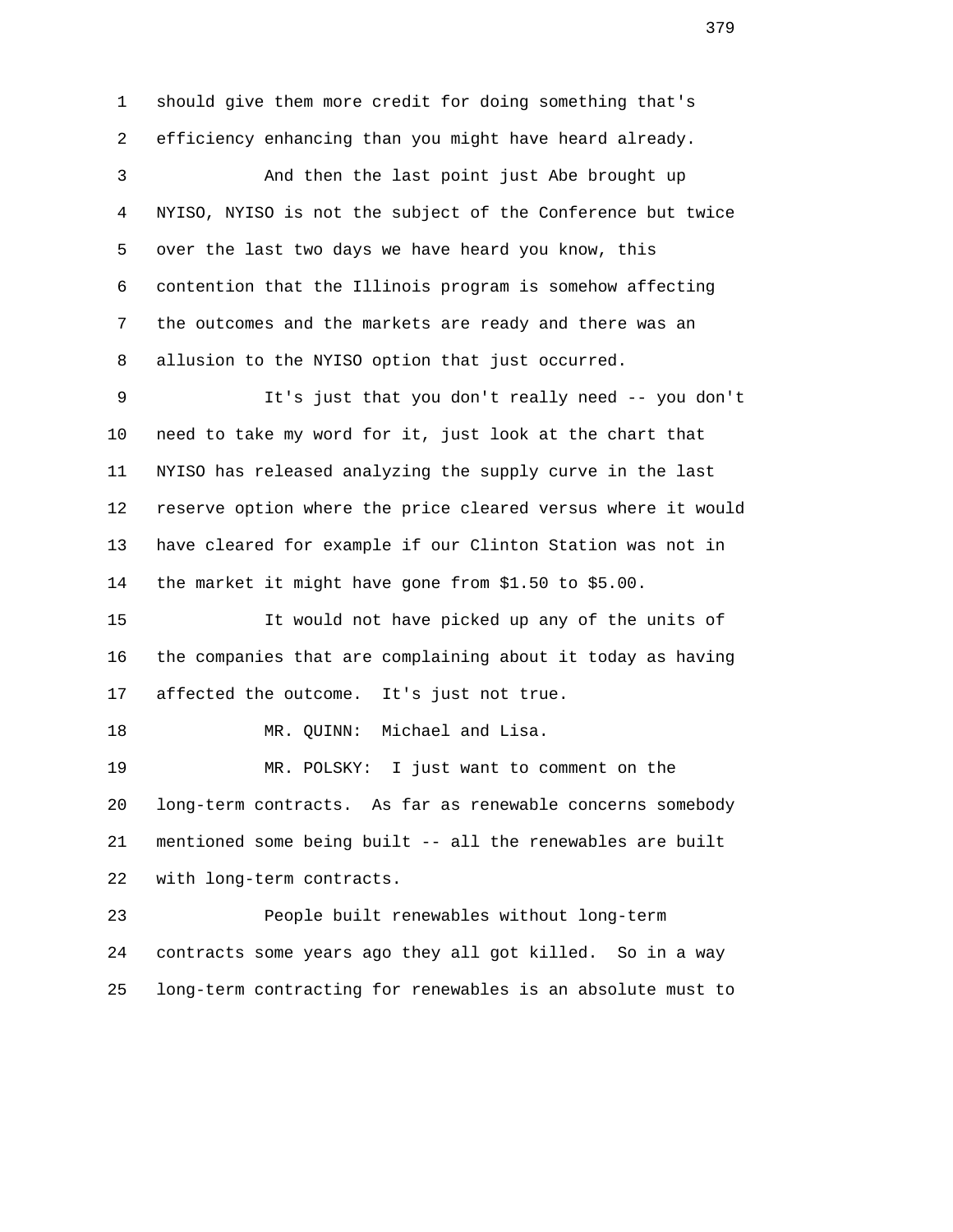1 enter the market for the new renewables.

 2 But I want to say that people think long-term 3 contracts there you go and you talk to people and they pay 4 you whatever you want -- it's a highly competitive 5 environment. This is what I want to stress here, it's a 6 competition.

 7 We can't just think okay I just went to somebody 8 and they said Invenergy is a nice company we'll just sign a 9 contract with a nice price. It's a very highly competitive 10 field.

 11 And long-term contracts now -- probably the lower 12 price in the renewables at least that even market -- people 13 don't sign long-term contracts until it beats forward market 14 curve. So long-term contracts are not a present to somebody 15 you know at bond market prices.

 16 So all the CNI's -- commercial industrials they 17 look at the long-term contracts and they look at the forward 18 curve and decide below the forward curve not what Kathleen 19 just said pay the premium. They want environmental 20 attributes, they want a long-term contract and they want it 21 below market price okay?

 22 So it's not really -- but the key is again to 23 distinguish is the competitive nature. Nobody signs 24 long-term contracts without competition. So this is a key 25 issue here.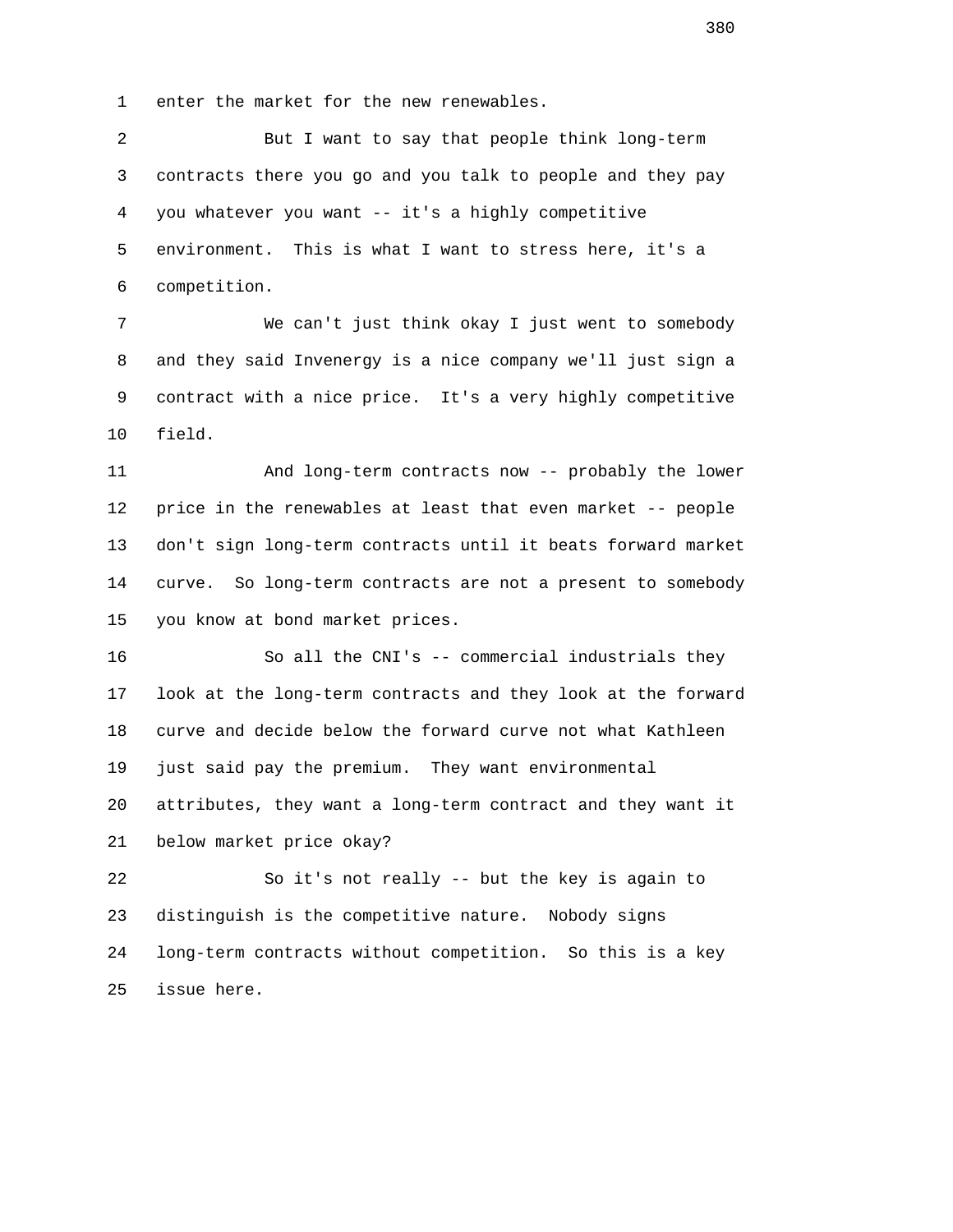1 MR. QUINN: Lisa?

 2 MS. MC ALISTER: Thank you I agree. I'm not 3 saying that long-term contracting is a gift. I think it is 4 a competitive environment but I did want to respond a little 5 bit to the market signals.

 6 I agree everybody is looking at the forward 7 curves to sign long-term contracts but the current capacity 8 construct, while it provides some price signal, it is a 9 one-year price signal that's very volatile and it is not 10 used as the basis -- at least from AMP's perspective for 11 entering into long-term decisions.

 12 For example investing nearly 3 billion dollars in 13 350 megawatts of undelivered hydro which we did -- we have 14 also invested in solar. We have got 80 watts that just came 15 on line, it's the largest commercial solar operation in 16 Ohio, in Bowling Green, Ohio.

 17 We made those decisions in concert with our local 18 municipalities on the basis of having a diverse supply and 19 all of our members' preferences and to avoid the volatility 20 and the pricing structures that we have been talking about 21 today, so thank you.

 22 MR. QUINN: Thank you. Alright so if we could 23 take about a 10 minute break, back here at about 5 minutes 24 to and we can wrap up within market solutions.

```
 25 (RECESS.)
```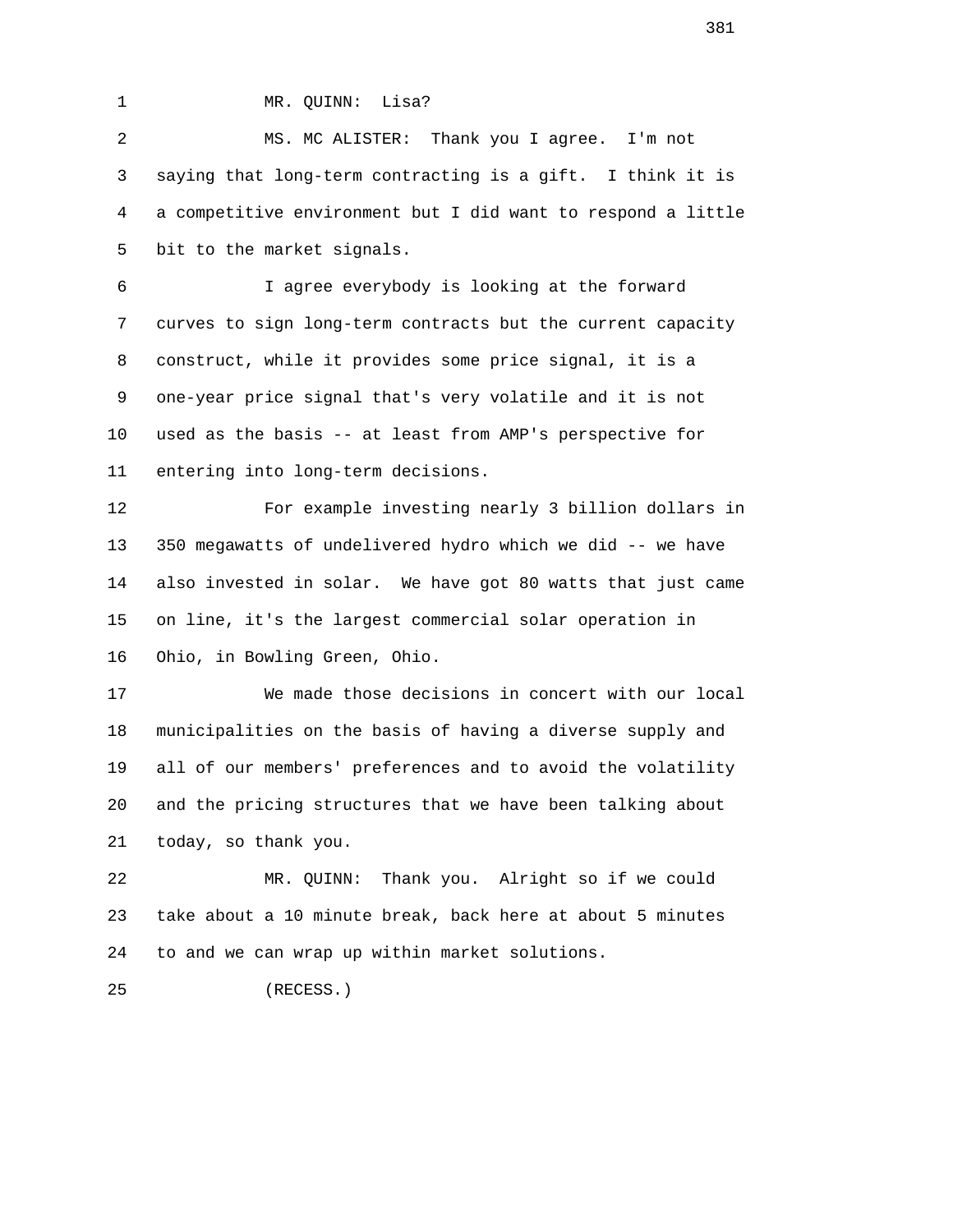1 MR. QUINN: Alright we are going to get started 2 because we have a limited amount of time and we have a 3 decent amount of ground to cover. Alright I would like to 4 get started. I'm going to start regardless of whether 5 people are sitting down.

 6 So I'll remind the panelists if you are not in 7 your seat the old saying is that if you are not at the table 8 you are on the menu. It might be appropriate for the one 9 seat that's empty. I hope none of this is being 10 transcribed.

 11 So what we have got left for the last hour is a 12 discussion I think we are going to skip over our middle path 13 if you remember the framing is path number 1 -- limited or 14 no MOPR; path number 2 -- accommodate state policies by 15 allowing resources to get a capacity supply obligation but 16 set the price as though no state support existed.

17 **Path 3 -- you know we talked about being kind of**  18 the status quo. I think we have a pretty good sense of what 19 the status quo looks like. We live and breathe our status 20 quo so I don't think we are going to spend any time right 21 now on the status quo given where we are.

 22 Path 4 and Path 5 are what we would like to talk 23 about in the remaining hour. We would like to give our 24 Commissioners plenty of time to ask questions so we are 25 going to try to spend about 20 minutes each on those two

 $\sim$  382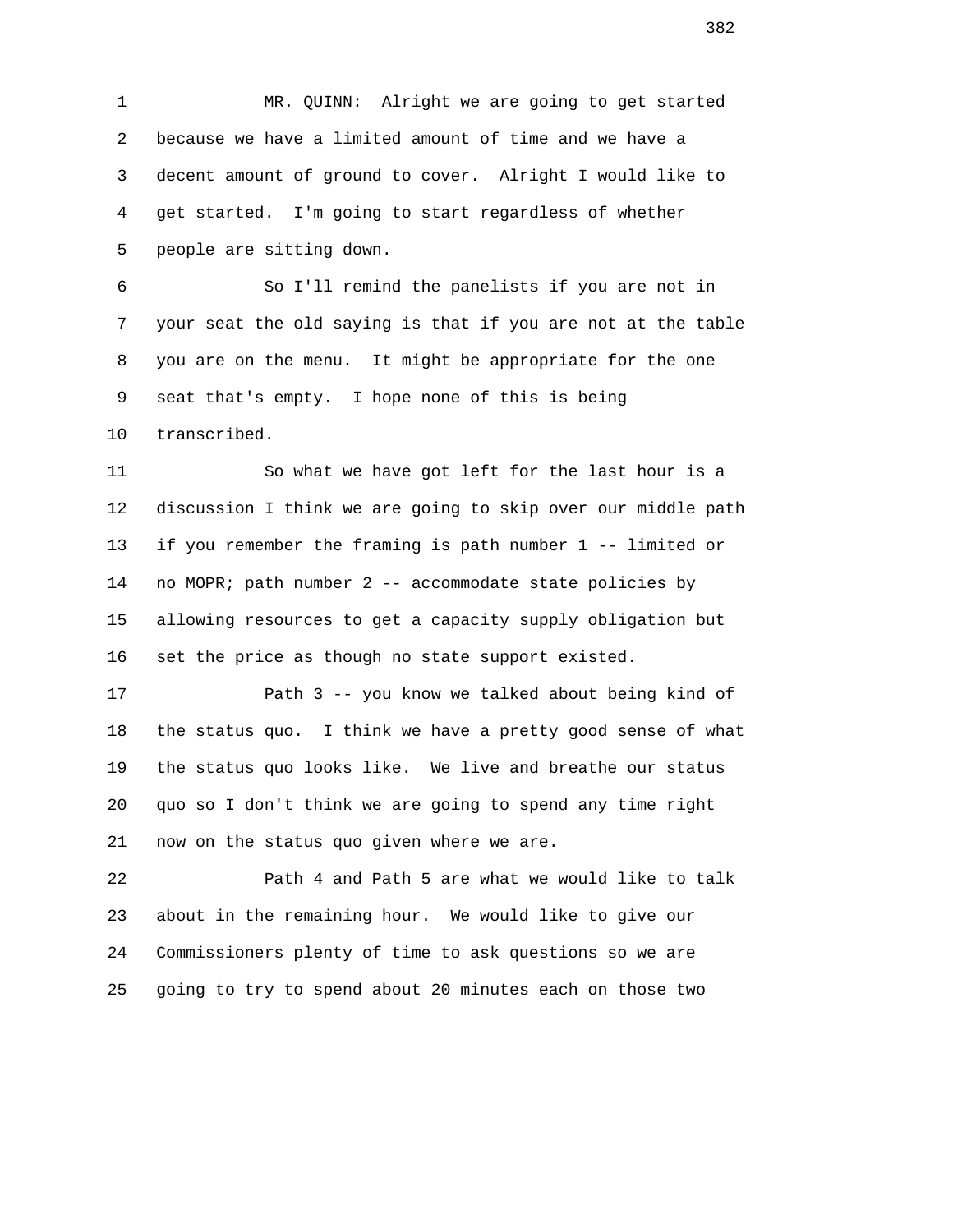1 paths.

 2 Path 4 is the bring it into the market path. I 3 think in New England that path was described as achieve and 4 we had some discussion with PJM in New York yesterday 5 specifically of a version of bring it into the market which 6 was carbon pricing. So that will be the discussion about 7 Path 4.

 8 Path 5 is it has to be in the market and if it is 9 not in the market it is going to get a very strong minimum 10 offer price rule. Because we have such a limited amount of 11 time it would be wonderful to spend zero of the 40 minutes 12 on whether or not Exelon has a good or bad deal from any of 13 the various states.

 14 So if you all promise not to take shots at 15 Kathleen I will promise not to call on Kathleen to respond 16 to those shots. So Path 4 I think we have talked about, you 17 know, bringing the state objective into the market to the 18 maximum extent possible.

 19 So I think what we would like to talk about is 20 what is it, what policy objectives are we attempting to 21 bring into the market. What we have mostly talked about are 22 environmental benefits but it would be good to know whether 23 we are talking about something other than environmental 24 benefits -- that we are trying to price into the wholesale 25 market.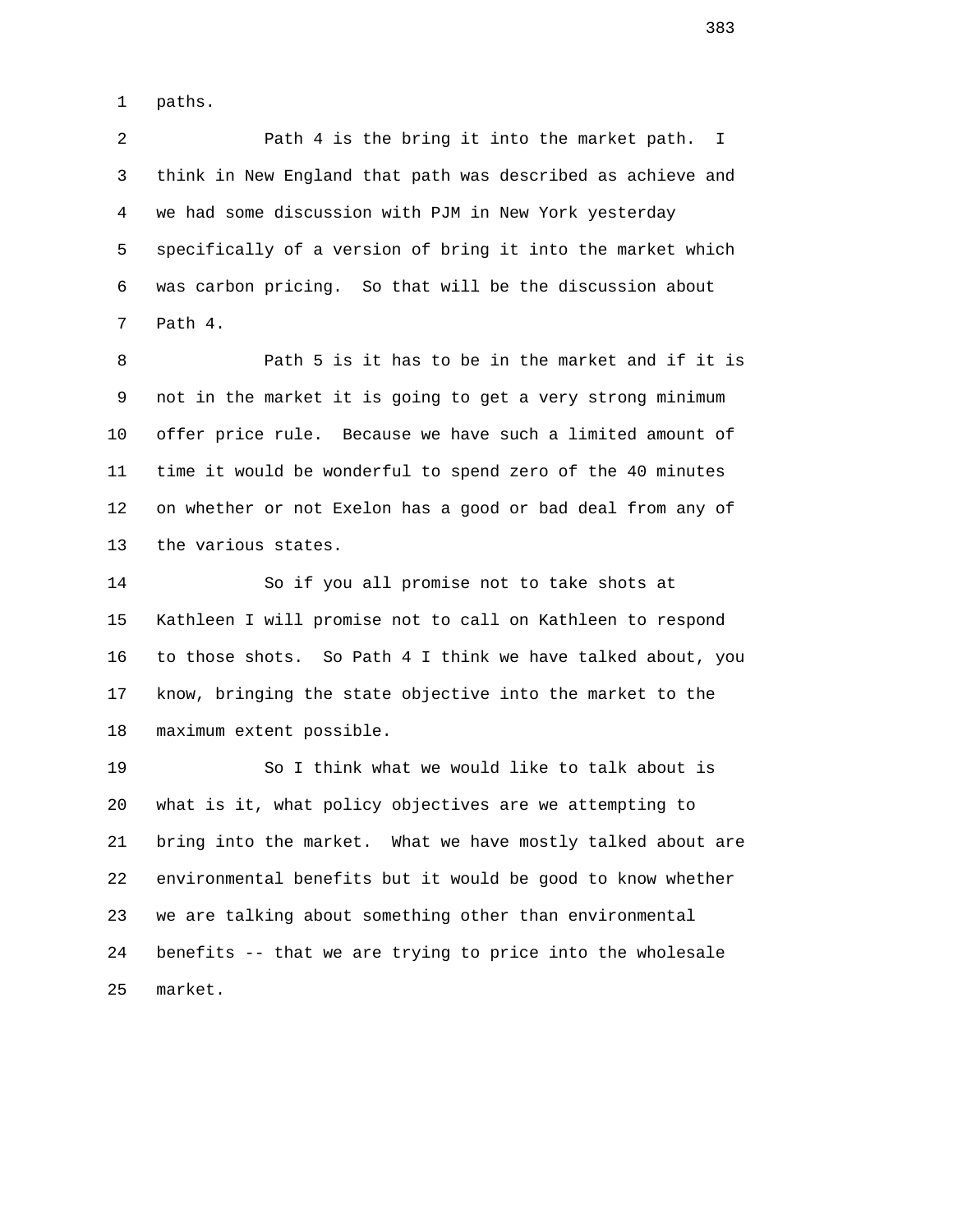1 I think that we would like to understand from the 2 states how that works -- from your perspective and we heard 3 a little from Chairman Vannoy of whether that's a realistic 4 thing or not. So we would like to hear from the states 5 whether that's a realistic path forward.

 6 Then I think we'd really like to hear what people 7 think we are doing with the rest of the state policies, the 8 state support that we haven't brought into the market. Are 9 those things still subject to the MOPR? Are those things 10 something that we no longer attempt to address through the 11 MOPR because they are fairly small?

 12 So that's the kind of path -- the time we would 13 like to spend about the next 20 minutes, President Mroz? 14 MR. MROZ: Yes to your question. You know from 15 my comments yesterday, from my pre-filed comments that it 16 has been my opinion that the state issues, the state 17 attributes should be brought into the market.

 18 I -- there's been a lot of discussion about the 19 state attributes being particularly focused on environmental 20 attributes, that is a policy decision that many states have 21 made. I have raised both in our state for discussion with 22 my colleagues in other states, with the FERC, with staff and 23 the Commissioners I have raised this with the industry that 24 I do believe that there are also other factors that go to 25 reliability, that go to the related issues around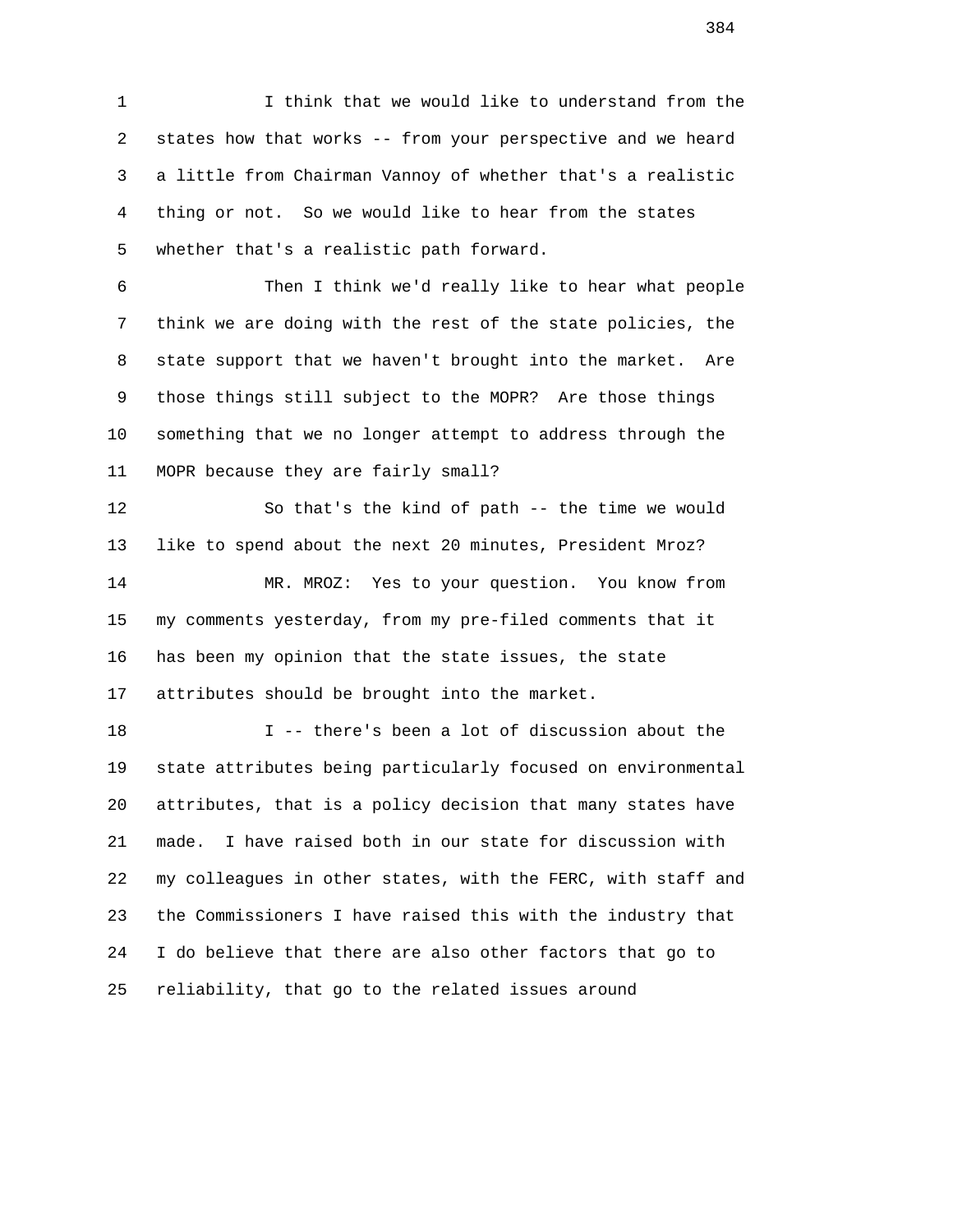1 infrastructure -- I mentioned this yesterday that could 2 otherwise if particularly in a state like New Jersey if 3 nuclear facilities close that there are assets that will be 4 in my words, stranded.

 5 There could be other costs associated with the 6 replacement of generation. It would have to replace those 7 units that then fail so in my mind and Chairman Vannoy 8 mentioned that there are attributes other than environmental 9 that need to be brought into this discussion. I believe 10 they do.

 11 And as I mentioned yesterday I comment PJM for 12 the effort it has started to undertake to try and begin to 13 anticipate what those related costs are. And I do believe 14 that that is something that was not really focused much 15 attention on here in the last 24 hours but I do think it's 16 part of the equation.

 17 I think it's something that should also be 18 considered lest we have generation units that fail and as I 19 say ultimately the consumers are going to have to continue 20 to pay for infrastructure that is being built now or that 21 will have to be built before those units close.

22 MR. QUINN: Thank you, Michael?

 23 MR. POLSKY: We use the foreign market and what 24 market means we have to define its competition. If there is 25 no competition there's no market. So I just you know, there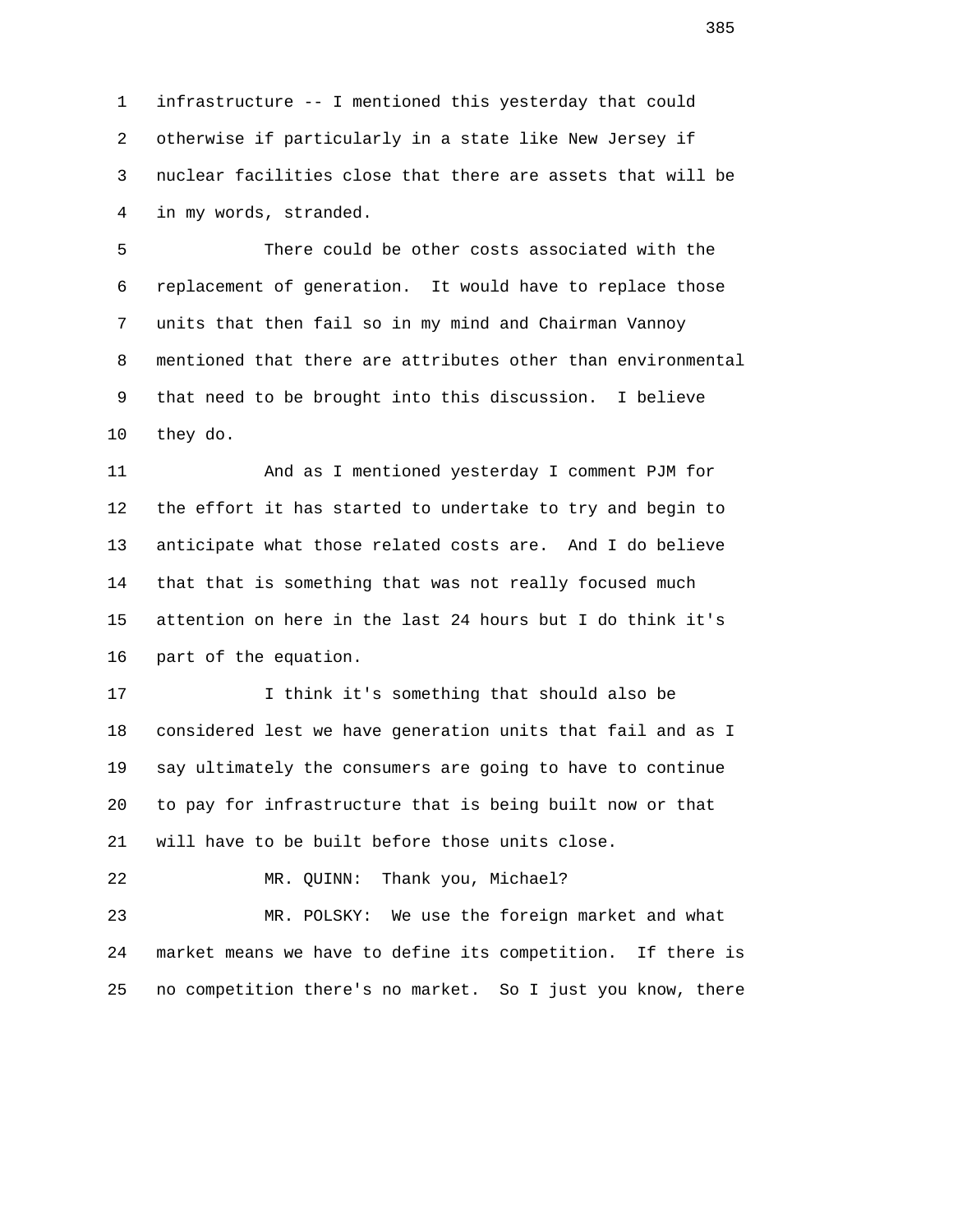1 are certain state policies like environmental specifically 2 like RPS for renewables okay.

 3 There are 30 states that have RPS's. The whole 4 renewable industry exists because of state policies on 5 RPS's. I want to be clear that with no RPS's there would be 6 no renewable in this country at all or maybe very little. 7 And the whole technical improvements and price 8 curves we see because of the amount of deployment but it is 9 a market competitive strategy. What states come with a 10 policy in this market go fulfill this policy. So whatever 11 policies it has to be market compatible. 12 It's not about clean by the way, it is just how 13 the world works. You have to have a policy that is market 14 compatible. So if the state has an environmental policy 15 fine then here's the policy and you market go to fulfill 16 this policy, that's what you know regulators do or 17 legislators. They come up with a policy and have market 18 fulfill. 19 But there are clearly not market compatible 20 policies. If policies are not market compatible they should 21 not be allowed, no matter what, how you color it okay. So

22 that's the fundamental principal here okay.

 23 Is the policy market compatible or policy market 24 destructive, okay? And I think this has to be a guiding 25 principle here. How this policy -- but definitely my view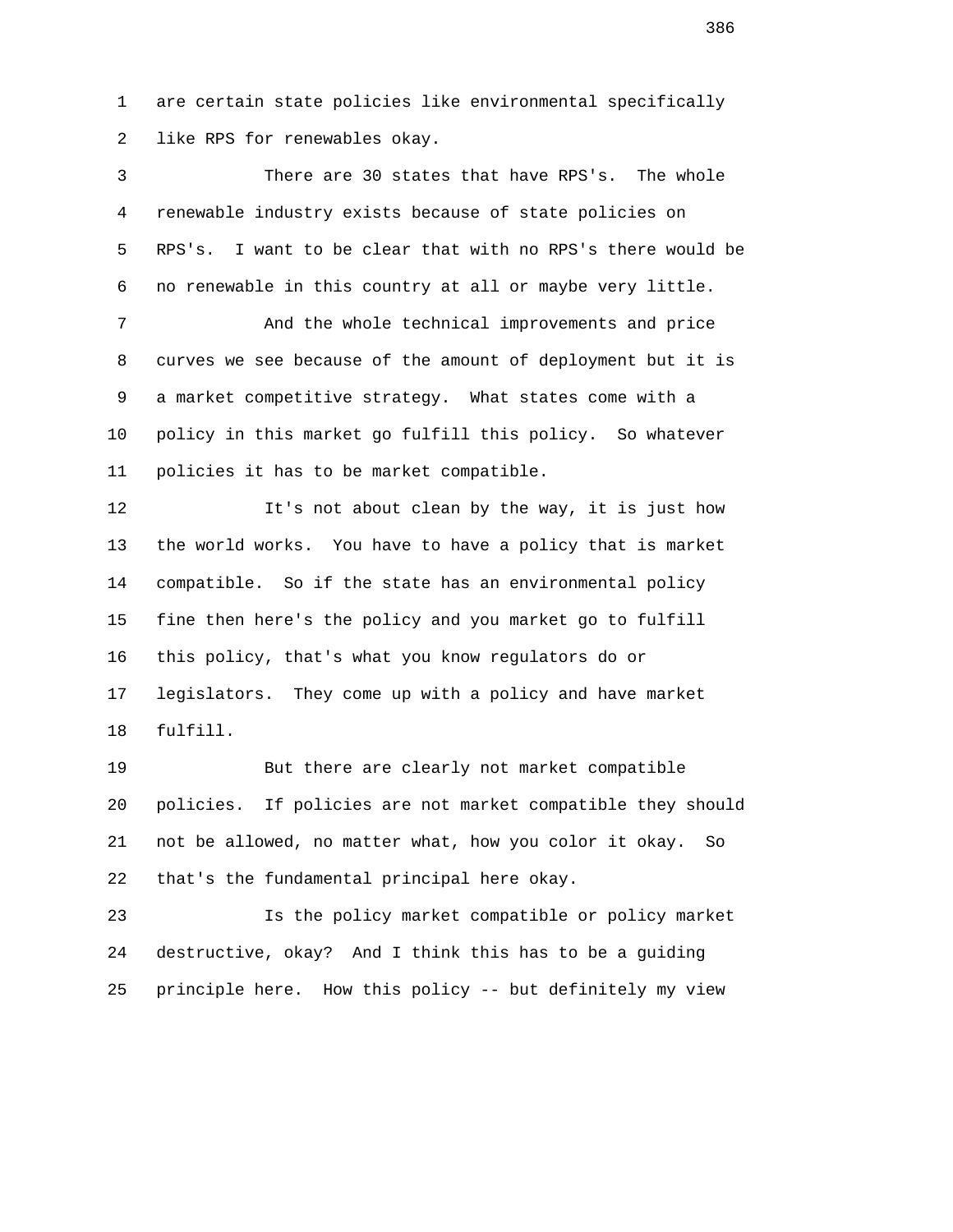1 states have to have the ability to effectuate policy okay.

 2 But if we know clearly that policy is to save 3 jobs, nothing to do with environment then it is not a 4 policy. This is not a policy, this is just individual 5 action that interferes directly with the market.

 6 Let me tell you one more thing okay -- we as an 7 independent producer we have to rely on market signals to do 8 business. We don't do business in isolation just by saying 9 I'm going to build solar in New Jersey, I'm going to do this 10 here -- we have to rely on market signals.

 11 So the recent RPS everybody knows there is an 12 RPS, there is what duration what the length and market is 13 fulfilling. But if policies are known it could change 14 tomorrow because some states come up with a strange policy 15 to support something and then there is a complete collapse 16 of the plans that we were preparing and other people 17 preparing to do.

 18 This is just not market compatible policy. And I 19 think in my view FERC has to give clear signals what a 20 market compatible policy is or what not otherwise we will be 21 here every year at this Conference. Maybe today Exelon as 22 opposed to Shell, tomorrow it will be somebody else at this 23 Conference and we will be continuing to talk about this. 24 We have to attack this issue up front. What is

25 -- market compatible policy and what's clearly not market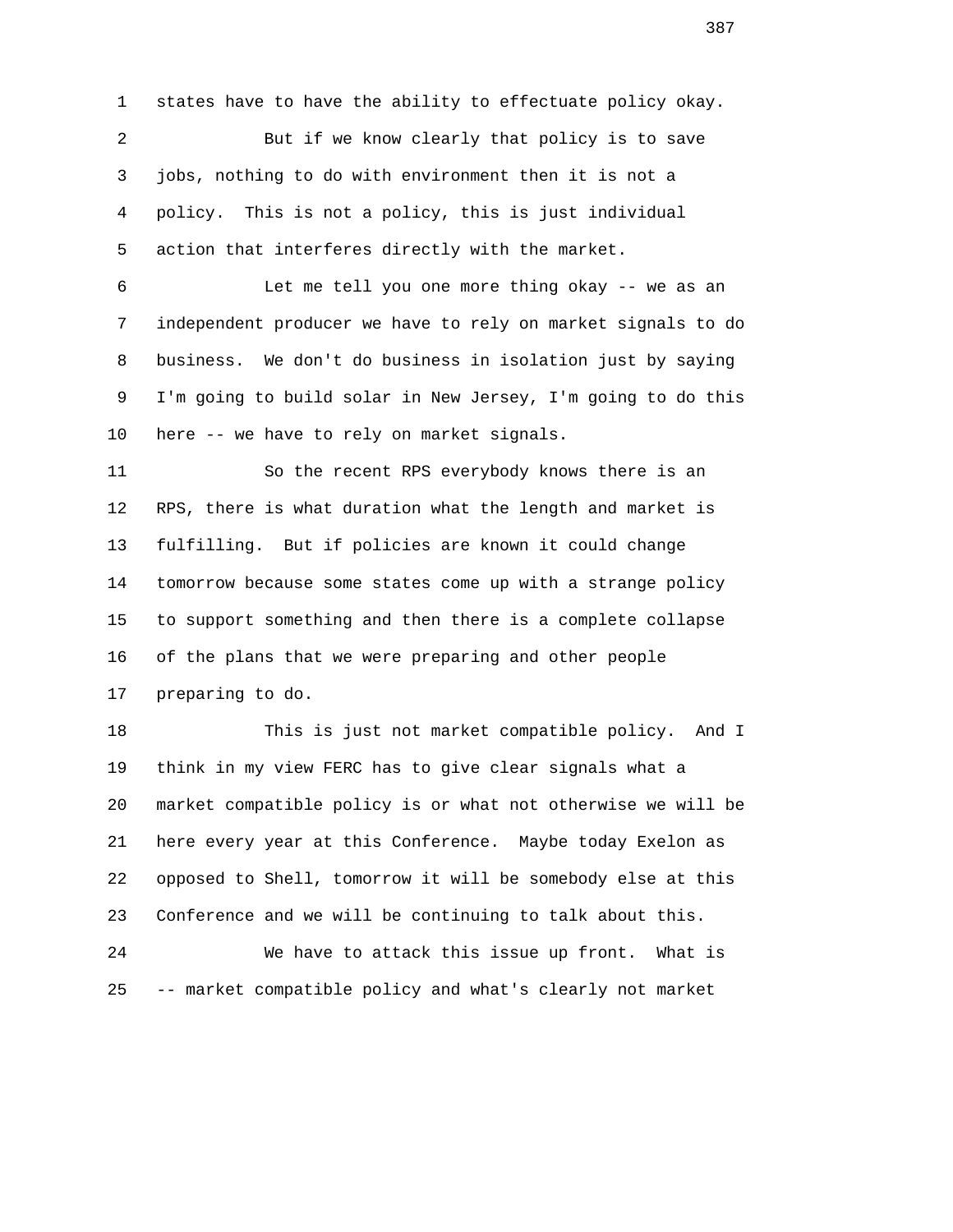1 compatible policy.

2 MR. QUINN: Thank you Lisa?

 3 MS. MC ALISTER: Thank you getting back to your 4 question about bringing attributes into the market. I think 5 of the two wholesale markets, the energy markets are better 6 able to value or select additional attributes.

 7 And as a result of our last Technical Conference 8 on this issue in 2013 I think the Commission has done a very 9 admiral job of working on price formation issues and we 10 think that's a good direction to head.

 11 And there are going to be new technologies with 12 different operating parameters and capabilities that we are 13 going to have to address -- distributed resources, energy 14 storage and we shouldn't lose sight of improving the current 15 price formation processes regarding transparency of operator 16 decisions, modeling all known constraint and more accurate 17 price formation rules during periods of transmission 18 congestion and volatile fuel prices.

 19 And we would also comment PJM on their efforts to 20 help come up with solutions to these problems and we look 21 forward to working with them on this.

 22 CHAIRMAN LA FLEUR: I had a question about -- I'm 23 sorry I'm having a senior moment the gentleman from 24 Invenergy Mr. Polsky and Abe both talked about having as a 25 distinguishing when we look at state policies whether they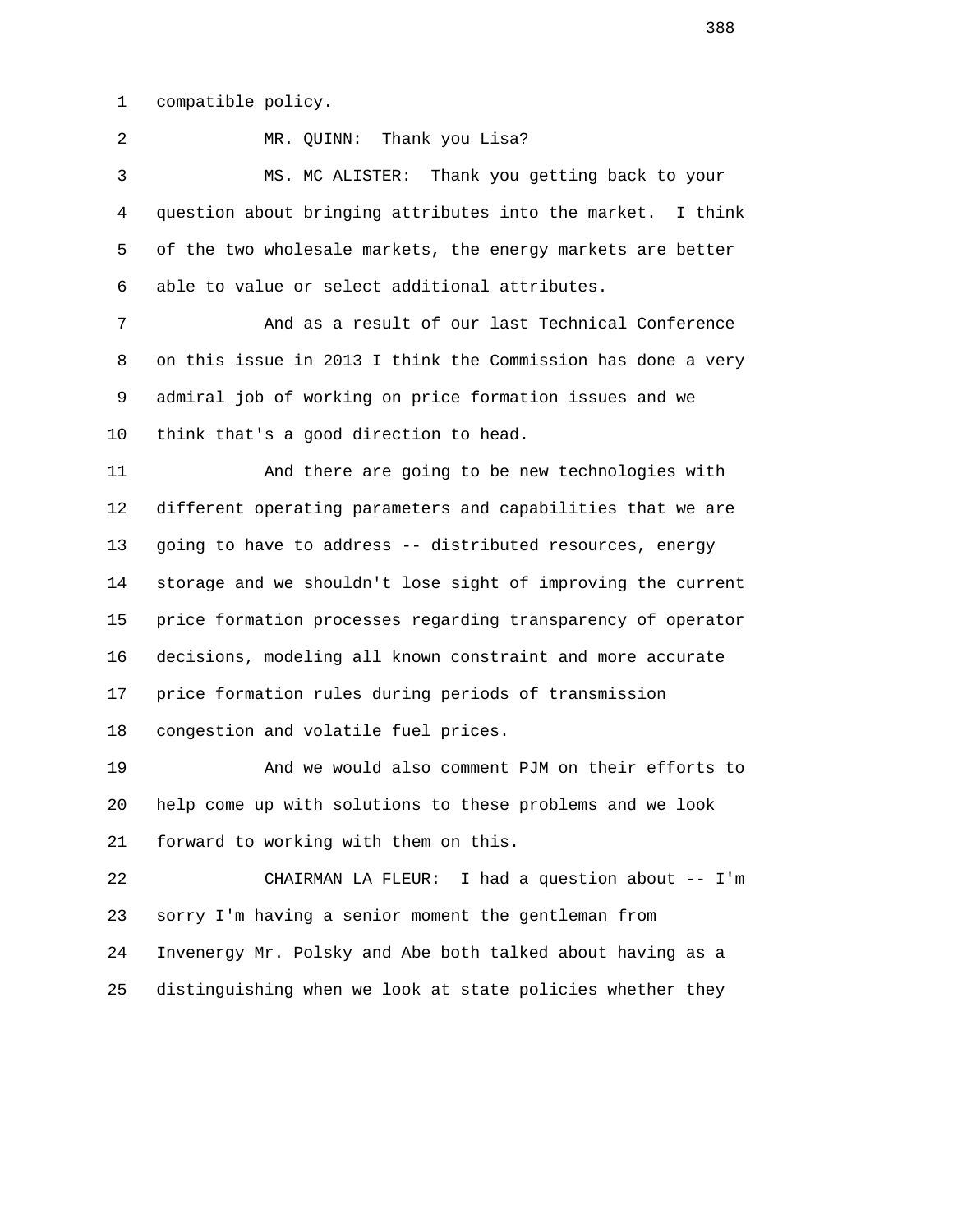1 are set up open to all market competitive or not which 2 sounds a little bit like the concept of when we talked about 3 whether you take the production in tax credit in the case of 4 MOPR.

 5 Well if it is open to everyone in the technology 6 as opposed to specific, whether that's a good rule or not I 7 think that was the rationale. So are you saying that that 8 would be a determinant of whether something got repriced -- 9 like as long as it was done in a competitive bid in some way 10 it wouldn't get repriced but it would get repriced if it 11 didn't?

 12 Is that the proposal? And could you expand a 13 little bit on how we might decide if something is market 14 competitive because that's I think dare I say a fresh idea 15 that came in.

 16 MR. POLSY: I'm not sure I'm 100% clear on your 17 question and what it would mean to price but what I was 18 trying to say here is that obviously we have to be 19 realistic. If state has certain right to accommodate 20 certain policies let's assume that okay. Because if we 21 assume states have no rights for anything then we don't have 22 to talk about it.

 23 But if states have certain policies -- let's say 24 environmental policies and as long as this policy is a 25 clearly defined policy that fulfills through market work

<u>389</u>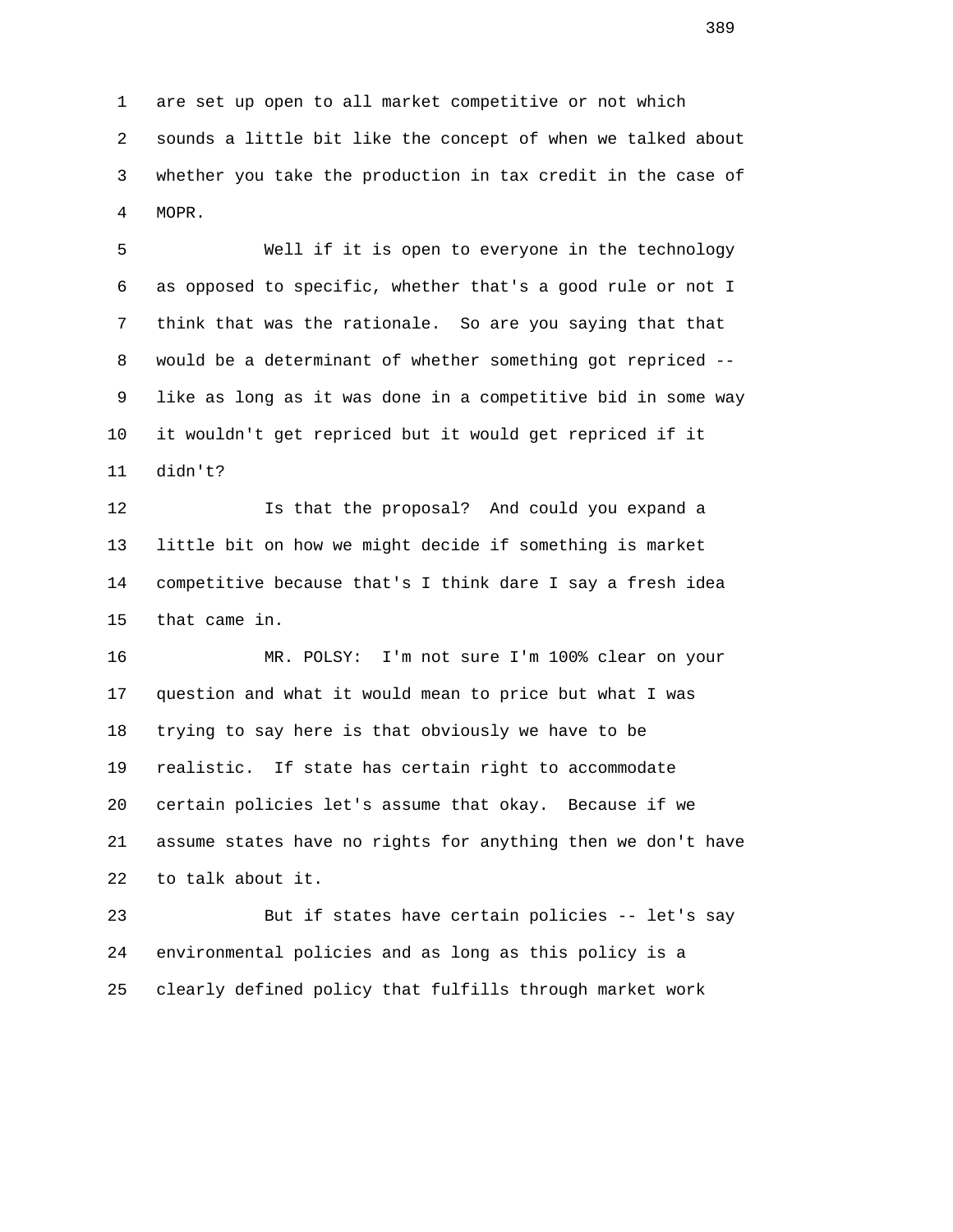1 forces okay then in my view this policy is market compatible 2 compared to policy that is simply I'm just going to give a 3 handout to this particular member you know because of what 4 their resources are, which is not fulfilled through market 5 forces.

 6 CHAIRMAN LA FLEUR: Can I start with the 7 preposition that states do have rights and let's assume all 8 state legislation is valid. It's not my place to say it's 9 not. What I have to decide is does it affect the just and 10 reasonable price or not, that's my only job -- not to be a 11 judge of the states.

 12 So I thought when I heard -- maybe it was when 13 Abe said it before you are saying it's been through some 14 kind of competition whether it is a bidding for bilateral or 15 whether it is an RPS renewable portfolio standard or 16 something else that everyone was eligible for -- that's a 17 proxy for just and reasonable solar.

 18 You don't need to re-price it or what were you 19 saying. Like how would you do that?

 20 MR. POLSKY: Okay in my view yes if it went 21 through a competitive process okay and you know generally 22 competitive process always works okay and in this particular 23 case it would not need to be repriced.

 24 MR. SILVERMAN: Yeah and I think there's a couple 25 of different ways to skin the cat right, there's not one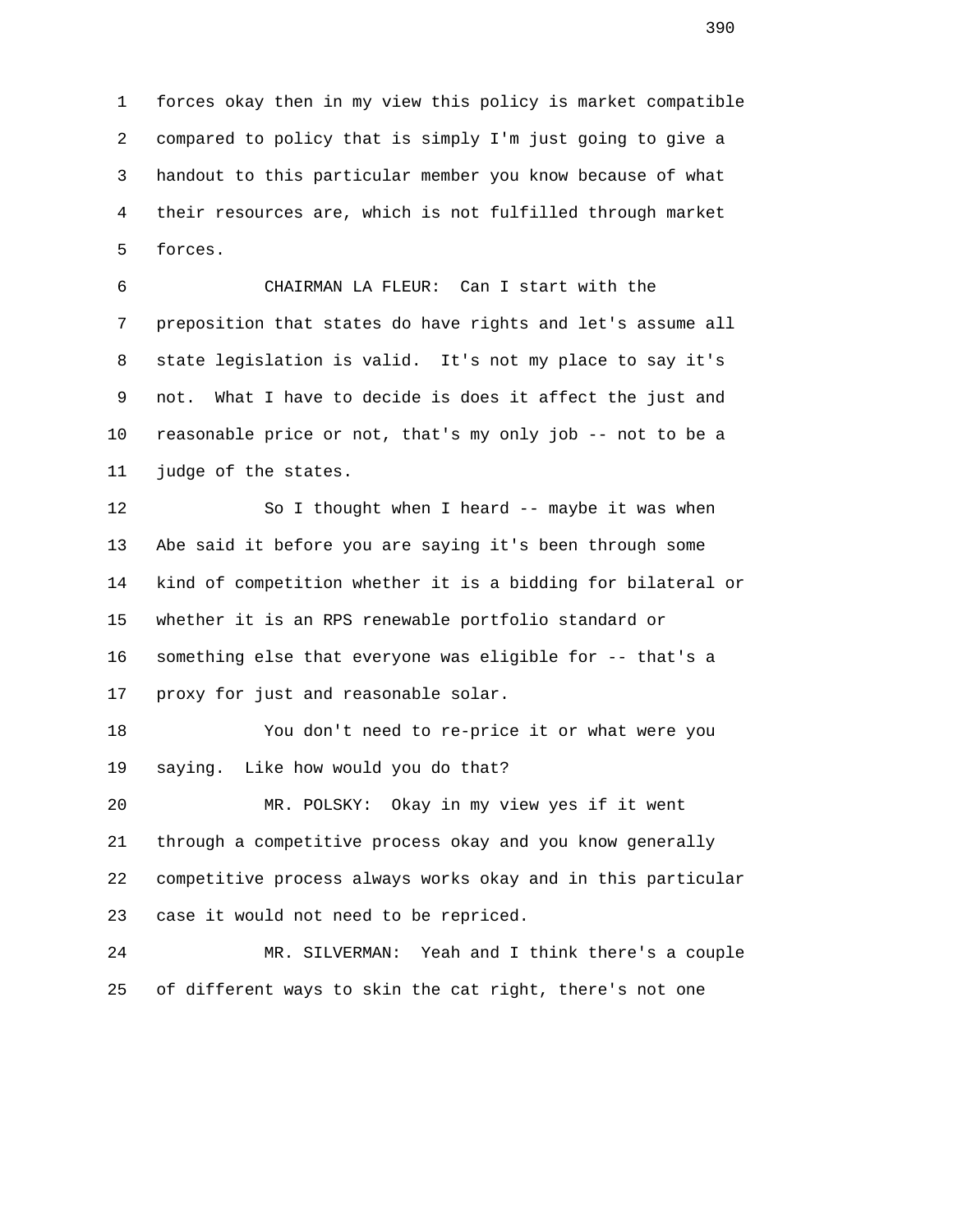1 size fits all. I mean Chris Wilson as far as I can tell is 2 probably the world's foremost leading expert on Edgar but I 3 mean that is a place where the Commission has come in before 4 and talked repeatedly about whether a solicitation is 5 non-discriminatory, whether it should be you know allowed to 6 be passed. 7 CHAIRMAN LA FLEUR: Sorry I didn't hear the word. 8 MR. SILVERMAN: The Edgar -- 9 CHAIRMAN LA FLEUR: Oh Edgar, yeah. 10 MR. SILVERMAN: And so I think you could you 11 know, if the Commission wanted to could go in that direction 12 where they come in and say you know make a case by case 13 determination. 14 Is this is a competitive process? I mean I have 15 to say you know the beauty of the Federal Power Act is that 16 99% of the time you know it when you see it and you can 17 spill 300 pages of testimony on a very simple proposition. 18 Is it competitive and open to all parties and identify a 19 competitively neutral product? 20 Either yes or no you know, you kind of recognize

 21 it very quickly. So that's one way to go. One of the 22 things I really like about some of the two-tier pricing 23 schemes or the New England scheme that they have talked 24 about is that they are almost independent of intent so we 25 can get out of the business of policing whether the state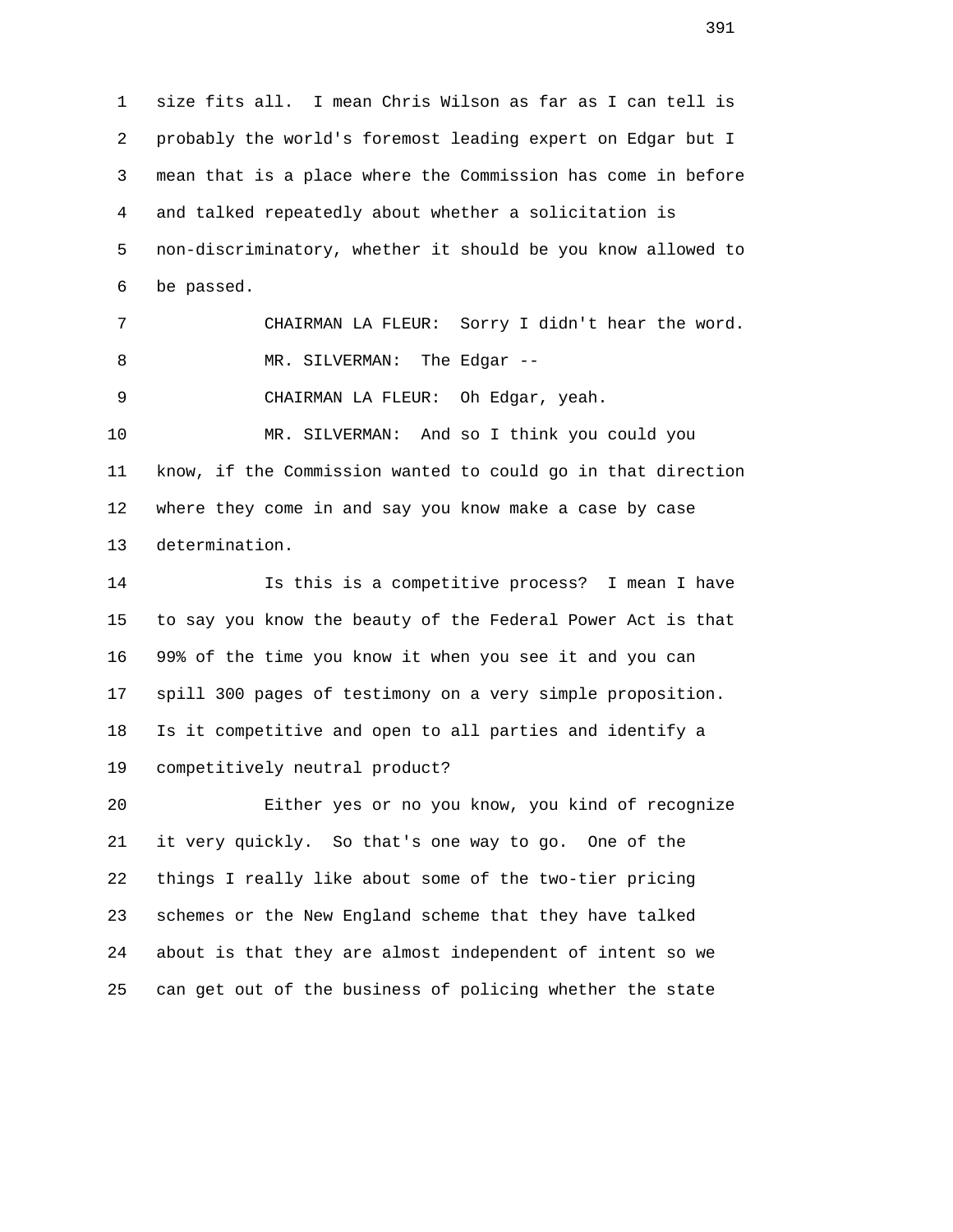1 action is legitimate or within their sphere and we protect 2 just and reasonable rates, both for the suppliers and also 3 frankly for customers because you know they are able to take 4 on --these resources are able to get some market revenue 5 against the fixed cost that the rate payers would otherwise 6 be paying and use that as an offset.

7 And I like it because it does have that -- you 8 know you take intent simply out of the question entirely.

 9 CHAIRMAN LA FLEUR: Did you have that as a MOPR 10 exception in PJM for a while then everyone came it and 11 wanted it changed? Like if states did a competitive bid it 12 didn't face a MOPR?

 13 MR. HILL: No I think with all due respect to my 14 colleagues here I generally agreed with almost everything 15 they said earlier. You know there's a clear Supreme Court 16 case Abe zeroed that this is not the case.

 17 A state can go out and do a process however 18 competitive the process and then the result of that is 19 effectively exercised in the market by your power, by your 20 side market power excuse me.

 21 We have an 8-0 Supreme Court decision so that is 22 not the case. There's a much higher standard than is the 23 process competitive. It is whether or not it is going to be 24 just and reasonable to the others. The state going on and 25 doing an RFP to bring in a new power plant is going to crush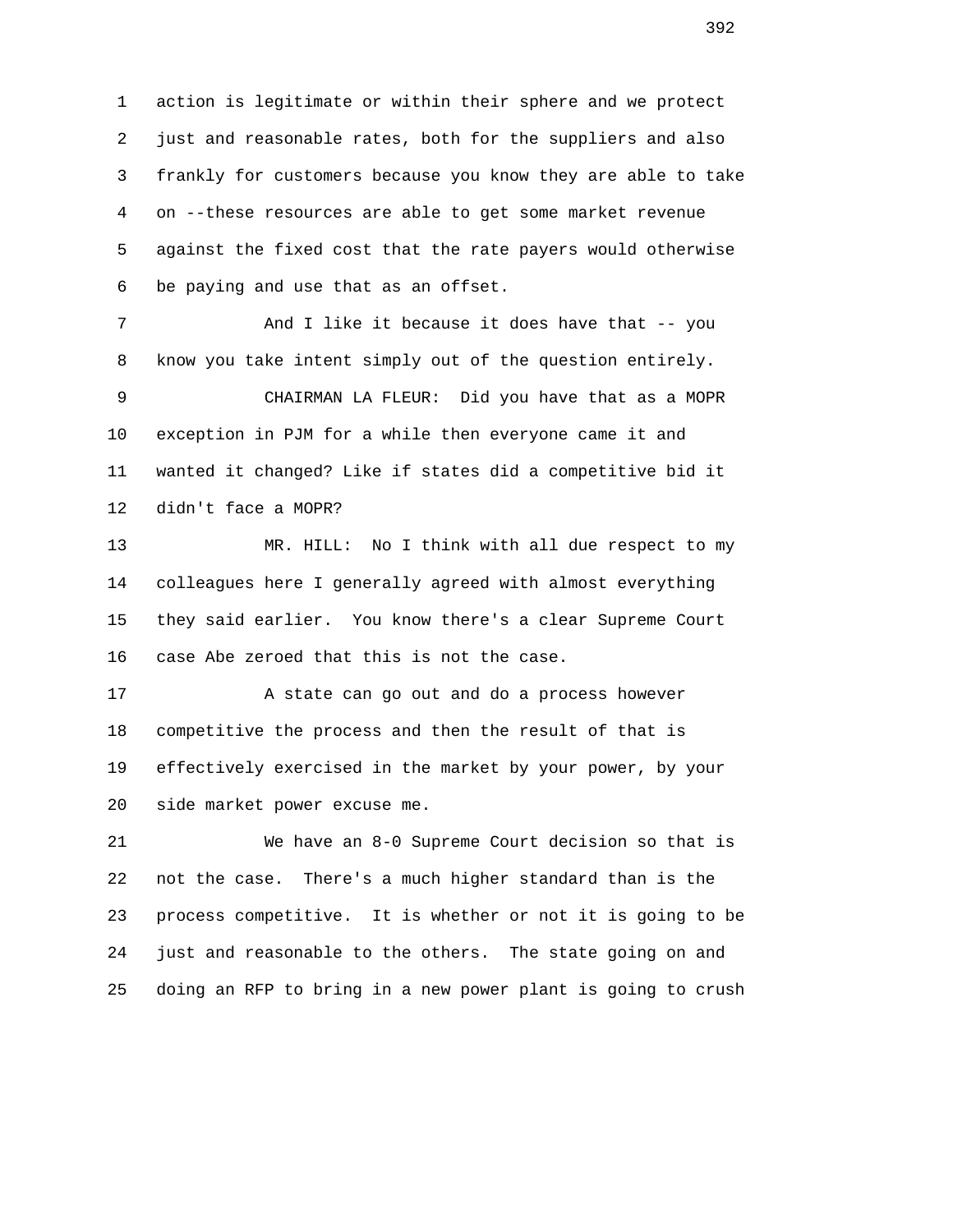1 prices to everybody else, especially if that is the intent. 2 It doesn't matter how competitive that process is.

 3 CHAIRMAN LA FLEUR: So there are two things. One 4 is how the state chose which is what you are talking about 5 but there is also how does that scheme -- whatever it is, no 6 matter how competitive it was, fit into the other states 7 that might have not -- I mean that's what you are worried 8 about crushing prices "for everyone else" that's the other 9 people who aren't a part of that same system.

 10 MR. HILL: That's right. I mean I think this is 11 the concept of what can you price and this gets to one of 12 the things that hasn't been mentioned although it was 13 mentioned yesterday by Mr. Ott is the energy markets.

 14 So we can talk about pricing carbon right and 15 environmental attributes. The energy market is being 16 subject in almost every single market to massive impacts by 17 out of market subsidized resources.

 18 And it wasn't as clear as what was going on in 19 New Jersey and Maryland and its kind of impact and this is 20 why you know everybody is picking on Kathleen as who is 21 responding to this in some ways.

 22 It doesn't mean that I'm not going to pick on her 23 but --

 24 CHAIRMAN LA FLEUR: Pick on this point. 25 MR. HILL: Yeah exactly. No I'm not -- she's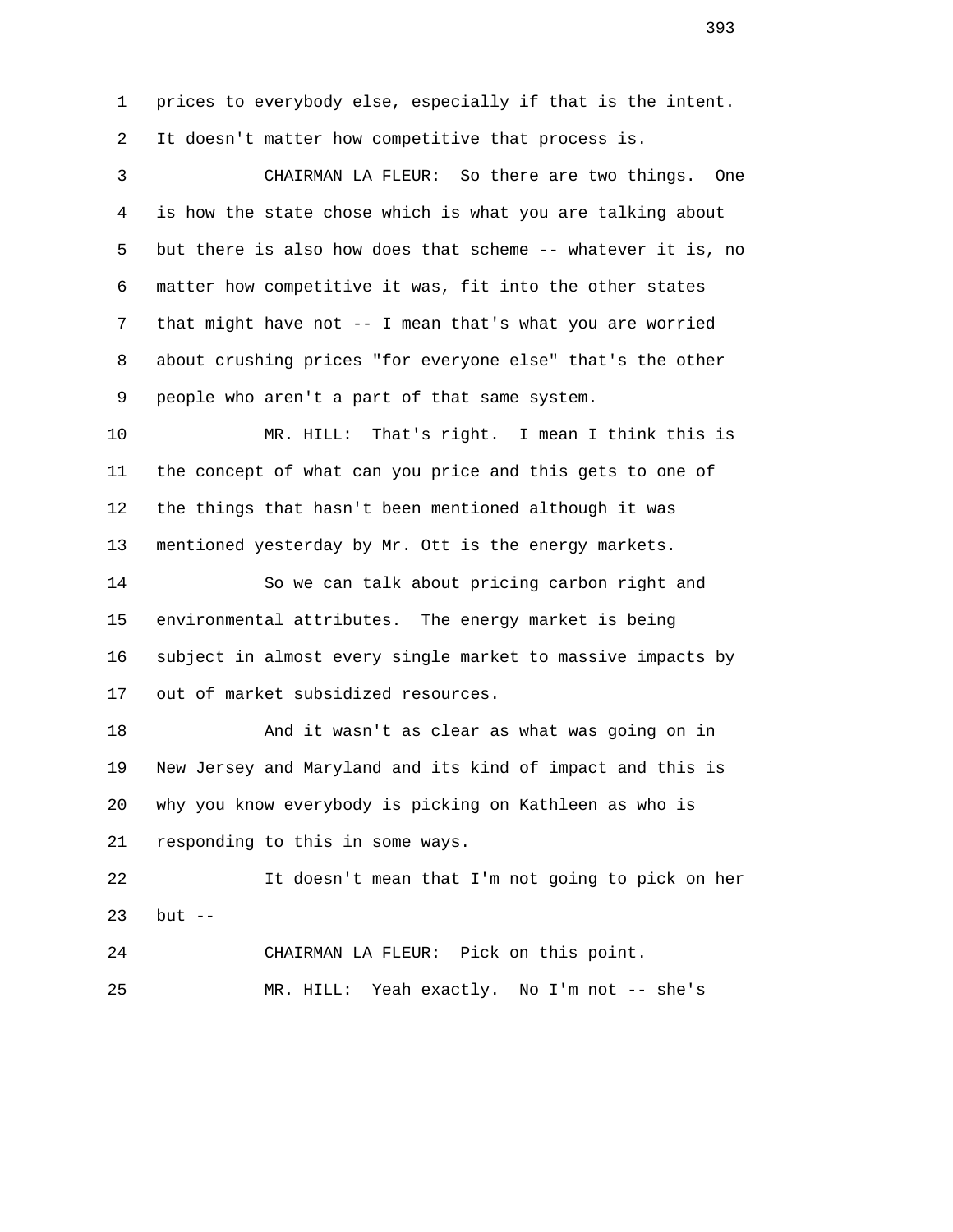1 good. But the reality of it is is that there are major 2 distortions to the energy market that are going to drive 3 some bad outcomes. And we have to recognize when there are 4 negative marginal cost resources out there we need to think 5 about what it is that we can do for the energy market.

 6 And by the way when prices are pricing negative 7 which they do sometimes, there are a bunch of resources that 8 are actually on the grid that are positive marginal cost 9 resources, they have to be there. And they hadn't got 10 lifted, they are there -- we are jacking the prices for all 11 of them which is impacting the forward markets and we have 12 to bump some wind down when there is a little over wind 13 chain and that is hurting forward markets and hurting the 14 ability for transparency.

 15 So I would argue you know carbon would be a good 16 thing for the states with no attributes. Energy price 17 formation I think is probably failing us generally right now 18 given all of these distortions and I think this gets a 19 little bit at the you know, competitive processes you still 20 have to be careful about it.

 21 The third attribute which I don't think needs to 22 be priced and I will go the other way just to kind of 23 directly answer your question is there has been talk of 24 resiliency and there has been talk of reliability and there 25 has been talk of -- although I haven't heard it explicitly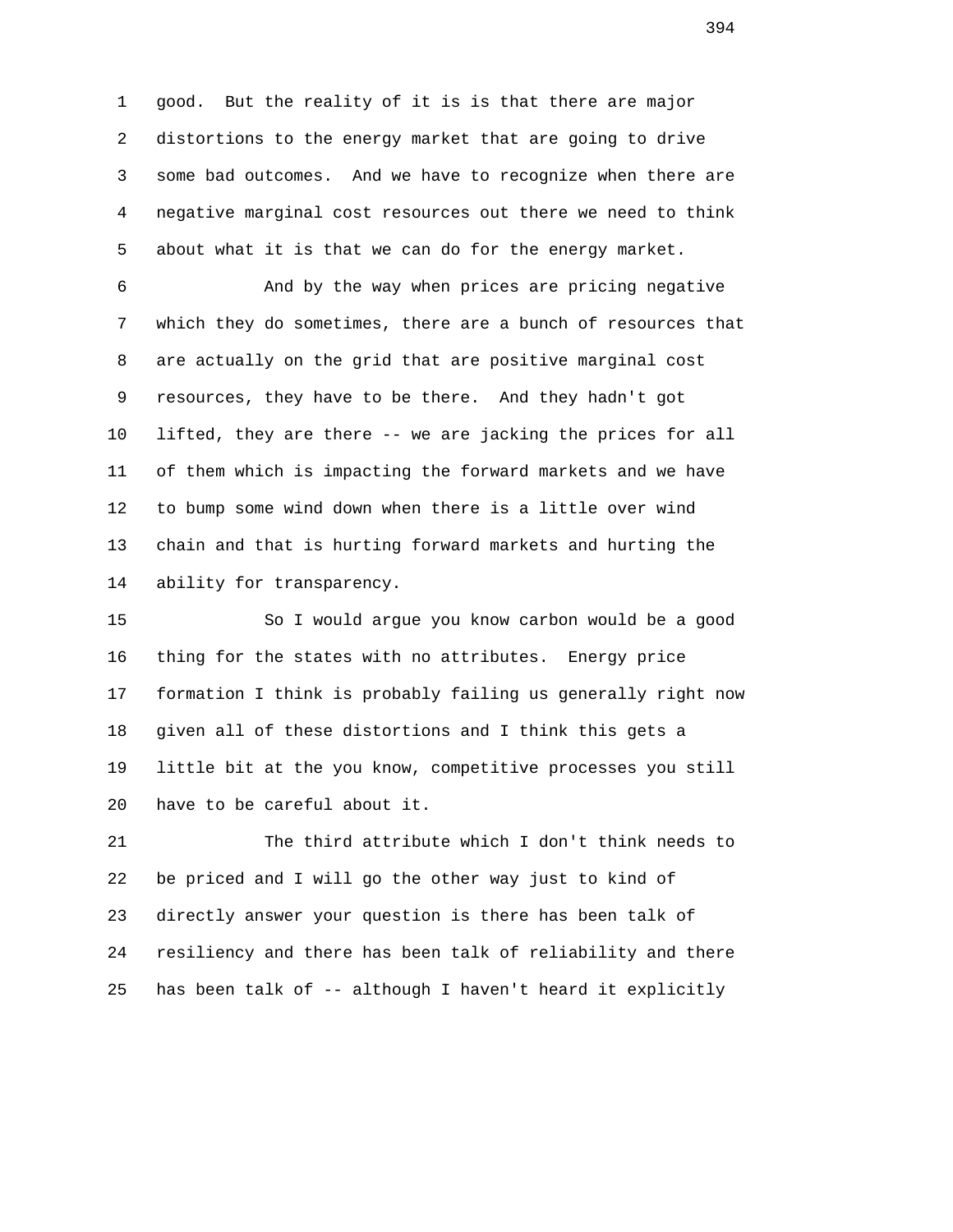1 today diversity of resources.

 2 That job belongs to the RTO. That is the raison 3 d'etre, that's all the French I know, that's the reason for 4 being. And you know it's their job and if the states -- 5 that is the RTO's job and if the states actually think that 6 they are failing there they have the option to leave, but I 7 don't think that you can actually -- when we talk about what 8 you are going to -- the deal that is going to get cut to use 9 their term if you are going through door number 1 or 10 whatever you agree to the attributes of some hybrid 11 approach, I don't think that's got to remain with the RTO 12 then a far better place and then you state to decide, is 13 there too much gas or what do they do when it is cold out or 14 whatever the mights might be.

 15 So it's a price environment -- carbon if you want 16 it we have to get energy markets right and I think there is 17 some real need for innovating thinking there but the rest of 18 it I think the RPO's have and I think they have done a great 19 job.

 20 CHAIRMAN LA FLEUR: Well isn't that the markets 21 first name reliability? Isn't that what it's called 22 reliability pricing mechanism?

 23 MR. QUINN: Right, so I think I've got Abe, John, 24 Chair Vannoy and Vice Chair Place and then Kathleen.

25 MR. SILVERMAN: Great thank you and you know Thad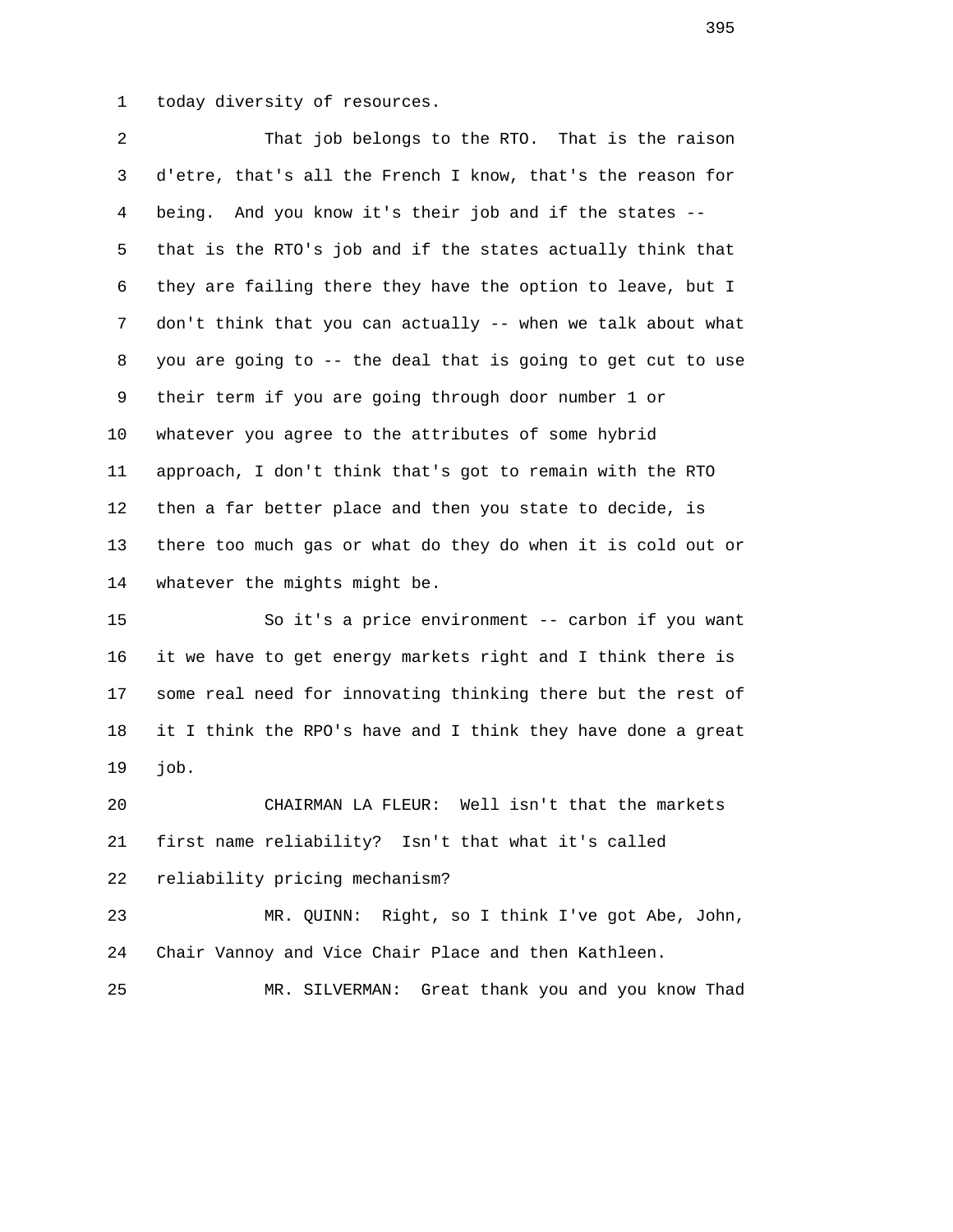1 I mostly agree with what you are saying but when we talk 2 about whether we are going to accommodate the resources you 3 know I do think that we should get beyond this idea that a 4 state is right or wrong in most cases.

 5 You know that's not to say there is not a 6 spectrum. Clearly I think if we had a jobs program 7 masquerading as an energy bill that that would be a problem. 8 I think you know as we get closer and closer to the 9 environmental attributes that a state is looking for I do 10 think they have a role in setting those and then markets 11 should accommodate them.

 12 This all comes back to duel federalism versus 13 cooperative federalism right they are a little bit different 14 and the Federal Power Act has kind of evolved over time. 15 But so when we look and we say what these markets should 16 accommodate a state environmental program, a state and 17 environmental goal should be first on the list of things 18 that the federal government recognizes. That's the heart 19 of it.

 20 That to me is the heart of the cooperative 21 federalism, but we need to do it in a way that also meets 22 the other parts of the Federal Power Act and that is first 23 it is a jurisdictional product in some cases. I mean you 24 know nuclear comprises virtually 100% of the supply stack at 25 Illinois.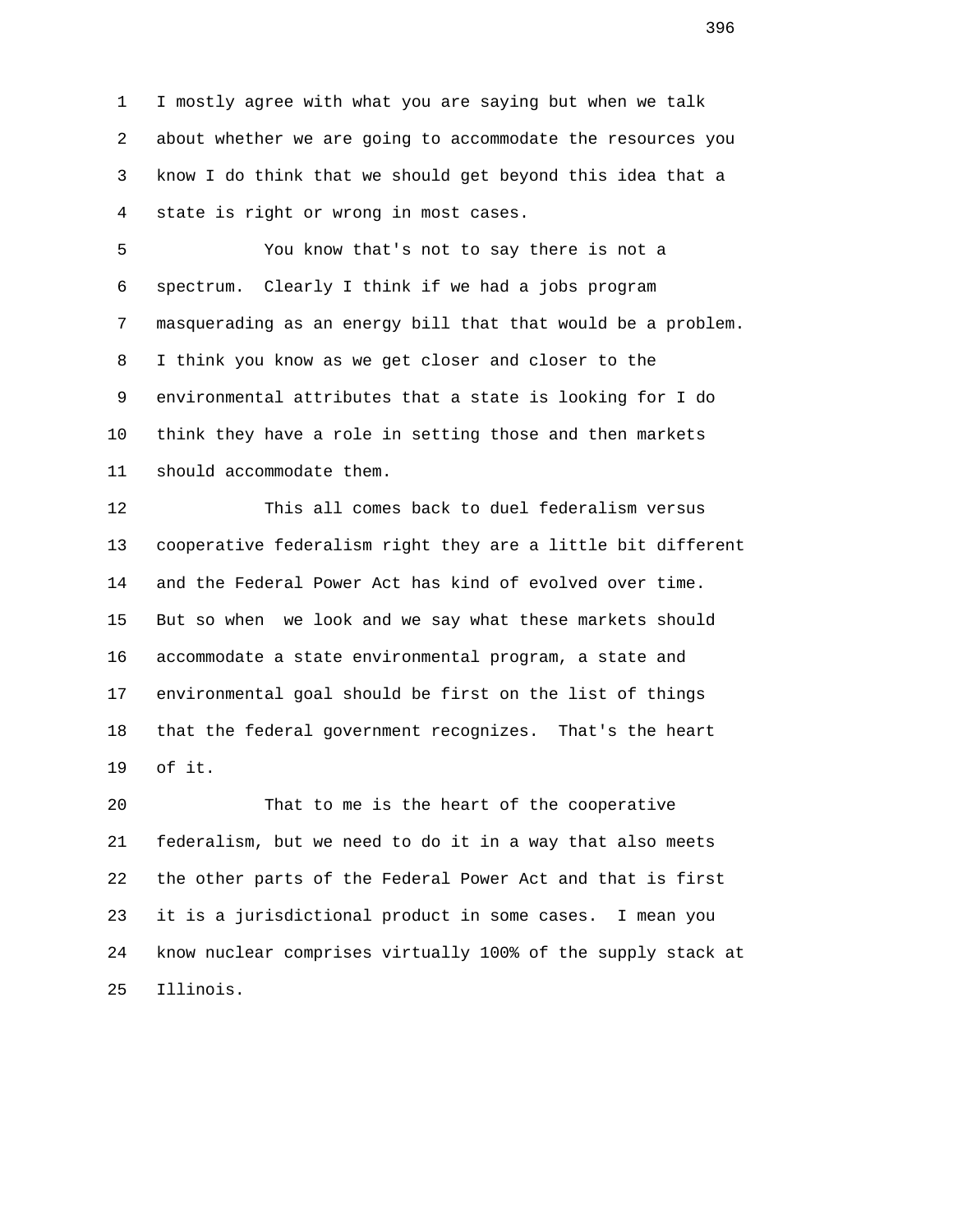1 Would we really say that a state can come in and 2 you know wind or anything else and take 100 -- carve 100% 3 out of the wholesale market and say it doesn't affect or 4 pertain to the wholesale market?

 5 And unless you could say yes to that question 6 it's FERC jurisdictional and so I think the Commission's 7 role here is the same regardless of whether the state 8 attribute is you know, if zero carbon or some sort of lower 9 emission it needs to step up and provide the platform for 10 just and reasonable rates.

 11 Amazon for clean energy, right? Nobody would say 12 that going to the grocery store where you have one grocery 13 store in the middle of nowhere with no competition is going 14 to get you a just and reasonable price for brownies right?

 15 No, you are going to go and you are going to shop 16 at a super store, you are going to go online and compare 17 prices -- I don't know why brownies, it just is. So when we 18 think about these programs and really only FERC could play 19 this role. Only FERC can set up the apparatus that allows 20 us as a society to get the best possible competitive price 21 for the environmental attributes we are looking for.

 22 And so if the state comes in and says we want a 23 hard carbon target of certain emissions or they say we want 24 5,000 megawatts of clean energy or they say you know, any 25 other kind of you know competitively neutral goal I think it

<u>397</u>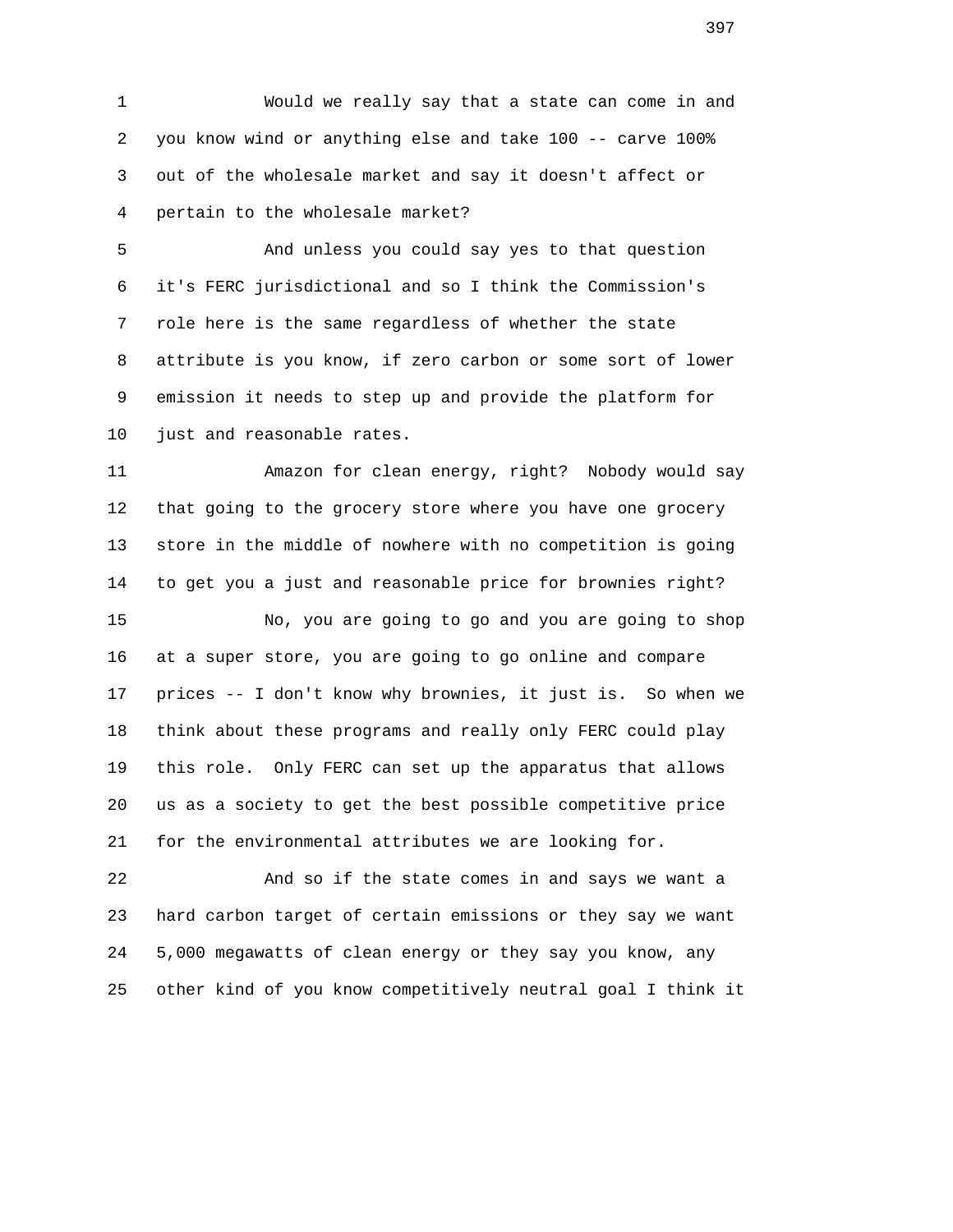1 is incumbent upon the Commission to come in with oversight 2 to make sure that the rates are just and reasonable and 3 accommodate that.

 4 You know it is security constrained, economic 5 carbon dispatch if we have to. Certainly we can design a 6 capacity market that has the various you know, various 7 tranches of different product.

 8 Those are the kinds of things that I think we 9 need to do but the base principle has to be don't destroy 10 the competitive market so that the resources that are 11 counting on the competitive market for 100% of their fixed 12 cost recovery need to be you know, treated and given just 13 and reasonable rates. It's not an option that's what the 14 Federal Power Act commands.

15 MR. QUINN: Right, John?

 16 MR. HUGHES: Thank you. I like Michael's 17 description of market compatibility and maybe we need a 18 market compatibility test to screen attributes. I think 19 attributes have to be germane to the business of wholesale 20 electric market.

 21 I get really nervous when we try to drag in 22 attributes that are outside the market. We are going down 23 the slippery slope of really heavy duty command and control 24 regulation and big government that I don't think people 25 benefit from notwithstanding the intentions behind the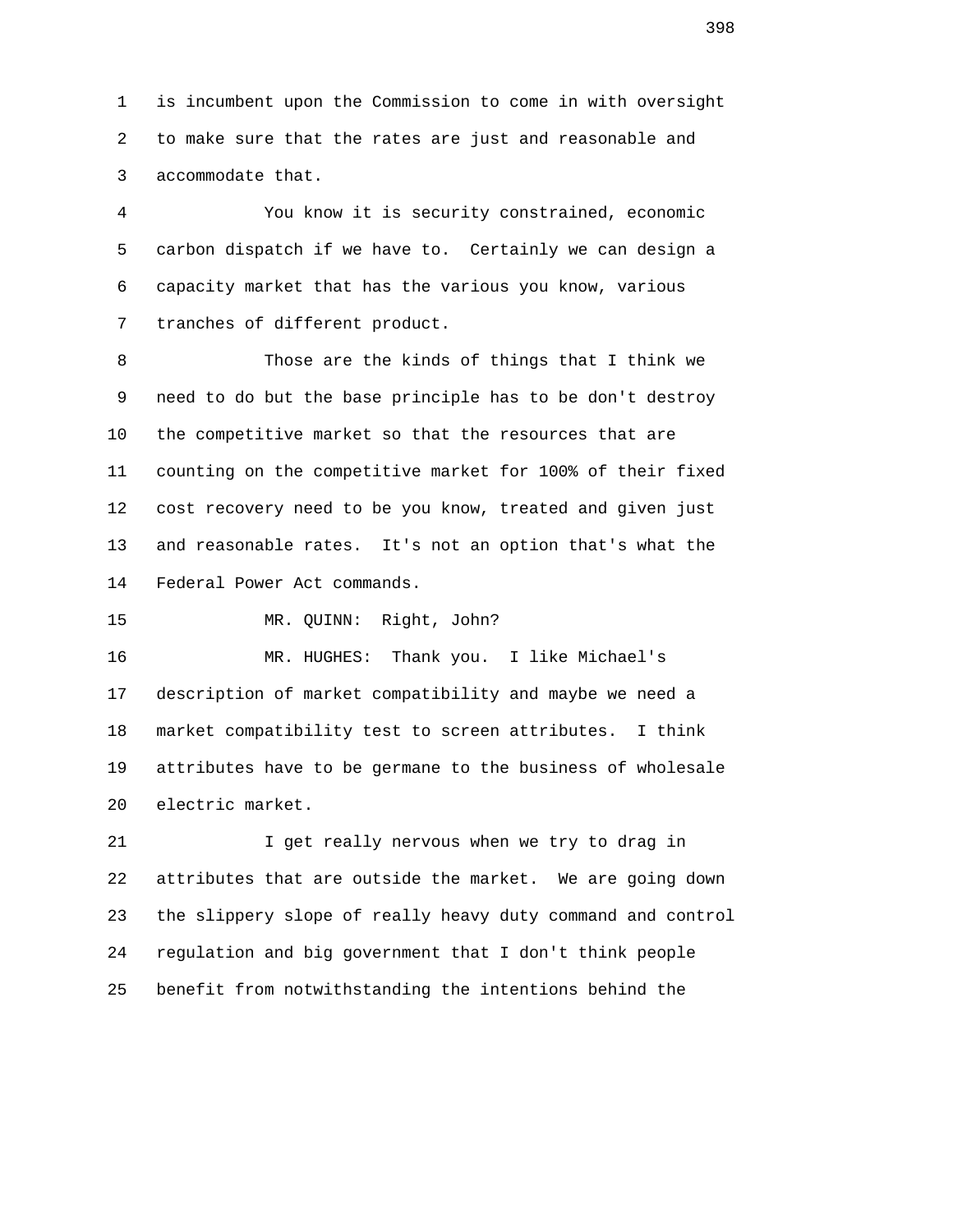1 politicians that want to do it.

 2 MR. QUINN: Thanks, Chair Vannoy? 3 MR. VANNOY: Thank you. I want to take the 4 discussion back to the attributes and I think as we move 5 down this path that we are on, go back to an earlier comment 6 was that all public policies are not created equally I think 7 the same can be said about electrons -- all electrons are 8 not created equally.

 9 Our market rules have to adapt to the necessary 10 attributes to provide that reliable service that we are all 11 looking for. I think PJM has taken a shot at some of those 12 in their generator reliability attribute matrix. I think 13 some of those attributes that are listed on that matrix are 14 important ones that we should be focused on.

 15 And as we -- you know the reality is as we move 16 to more power electronics, less inertia on the system all of 17 those things are going to affect reliability. Physics are 18 not going to follow some market rule that we have created 19 and we have to be cognizant of that as we go forward.

 20 So I think we would all benefit in our ISOs from 21 a real honest discussion about the real technical issues and 22 the type of attributes that we need to ensure reliability. 23 When you look at -- carbon has been talked about a lot. 24 I want to respond to that very briefly. When you

25 look at ISO New England and carbon, pricing carbon in our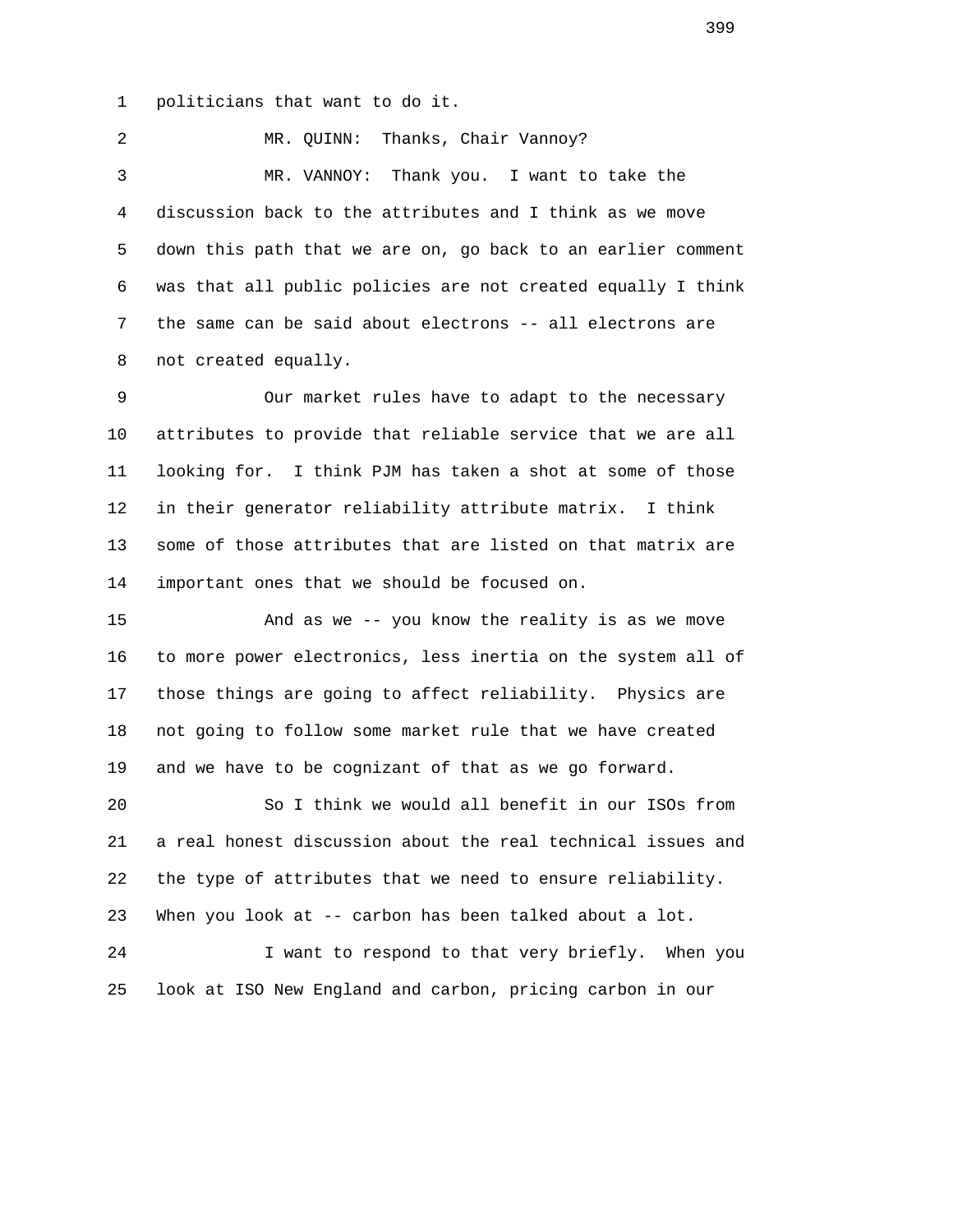1 market -- we are one of the lowest carbon intensive markets 2 in the country yet when you look at all in delivered prices, 3 transmission distribution, generation, various state 4 policies and you look at average prices across New England 5 we are the highest.

 6 So when you move to put let's call it a \$10.00 7 price on carbon in the market -- what does that result in? 8 We have a flat supply curve, it is not going to change the 9 dispatch but it is going to increase rates to customers by 10 half a billion dollars.

 11 So we have to be very careful about what 12 attributes we are looking at to go back to the point of 13 reliability and address the point of reliability in those 14 attributes.

 15 MR. QUINN: Thank you, Vice Chair Place? 16 MR. PLACE: Thank you. Yeah I'm not sure I'm not 17 going where Chairman Vannoy is on the carbon price but if 18 you return revenues back to the states in a mechanism I 19 would argue for benefitting when you do low income support, 20 avoid being aggressive it is not a net loss.

 21 But President Mroz started this -- yes I think 22 you can and should and must or have to or it is already 23 happening, integrate state policies into this market. But 24 if it is distorted the rule is as Abe was pointing out is it 25 distortive or not?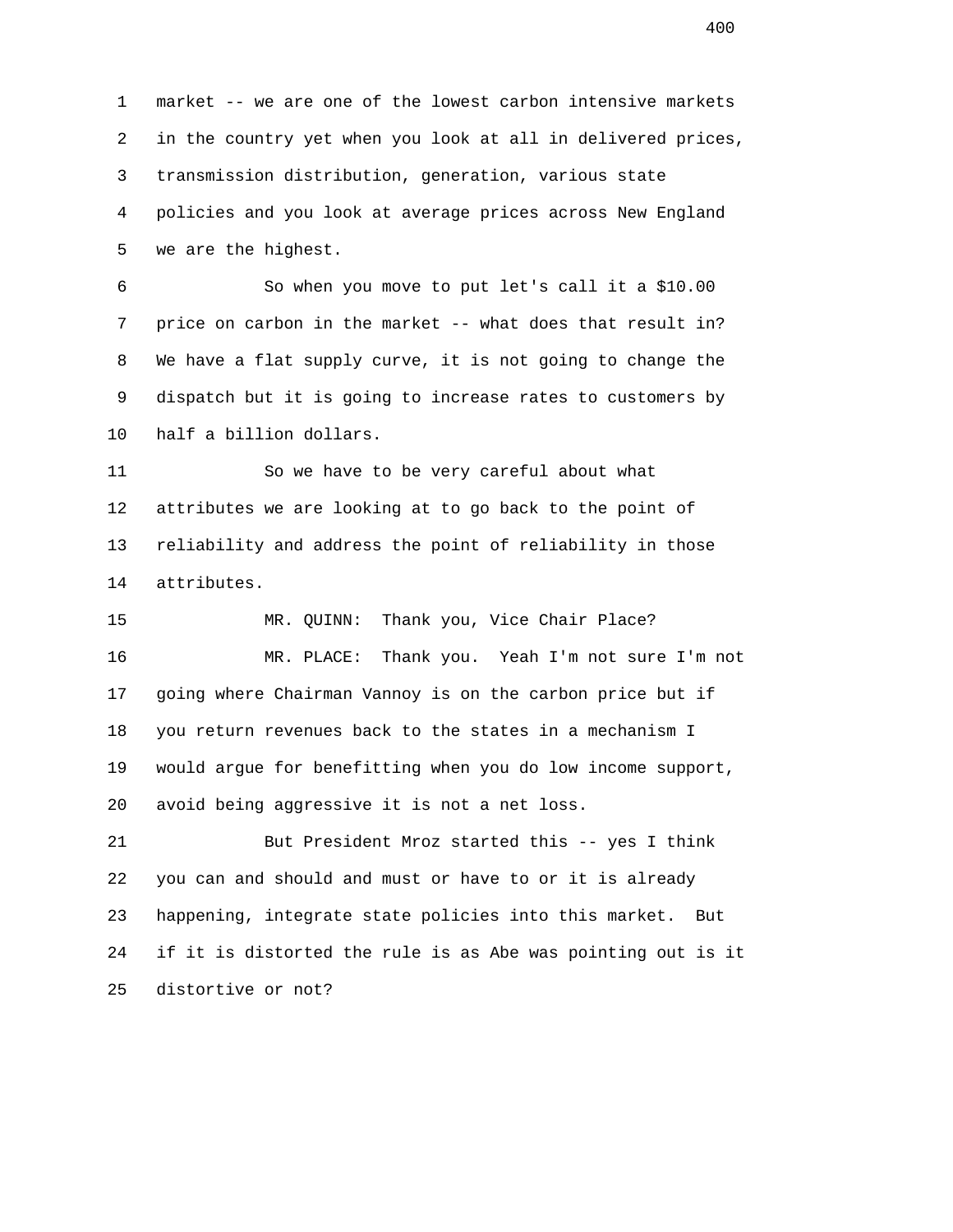1 You know it as you see it. Case by case I think 2 we can handle that, I think we can know which bucket these 3 lie in. Yes you are going to introduce some more complexity 4 however it is not undoable it is not unmanageable and from 5 my perspective thinking about the carbon issue, you can't 6 integrate carbon into that in a technology neutral, source 7 neutral way that is not distortive to the market.

 8 But if you do have policy to that deflected a 9 little bit over to the question of size I don't think it 10 matters whether it is small or large, you just come down is 11 it distortive or it is not distortive. In some ways the 12 cows have already left the barn, the milk is already spilled 13 and a lot of these policies in the market and you can say 14 that to date as Andrew Ott said yesterday much of this has 15 been non-substantive.

 16 But we are getting to the point where it is 17 substantive. So really I draw the line okay if it is 18 not-substantive let's not waste our time arguing about it 19 but by and large much of this is going to be substantive. 20 And just ensure that we have mechanisms whether it is MOPR 21 or whether it is the two-tiered market price signal you can 22 get there, you have to get there. I think we can do it and 23 it is -- we can do it in a way that doesn't crush the 24 market.

25 MR. QUINN: Thank you Kathleen?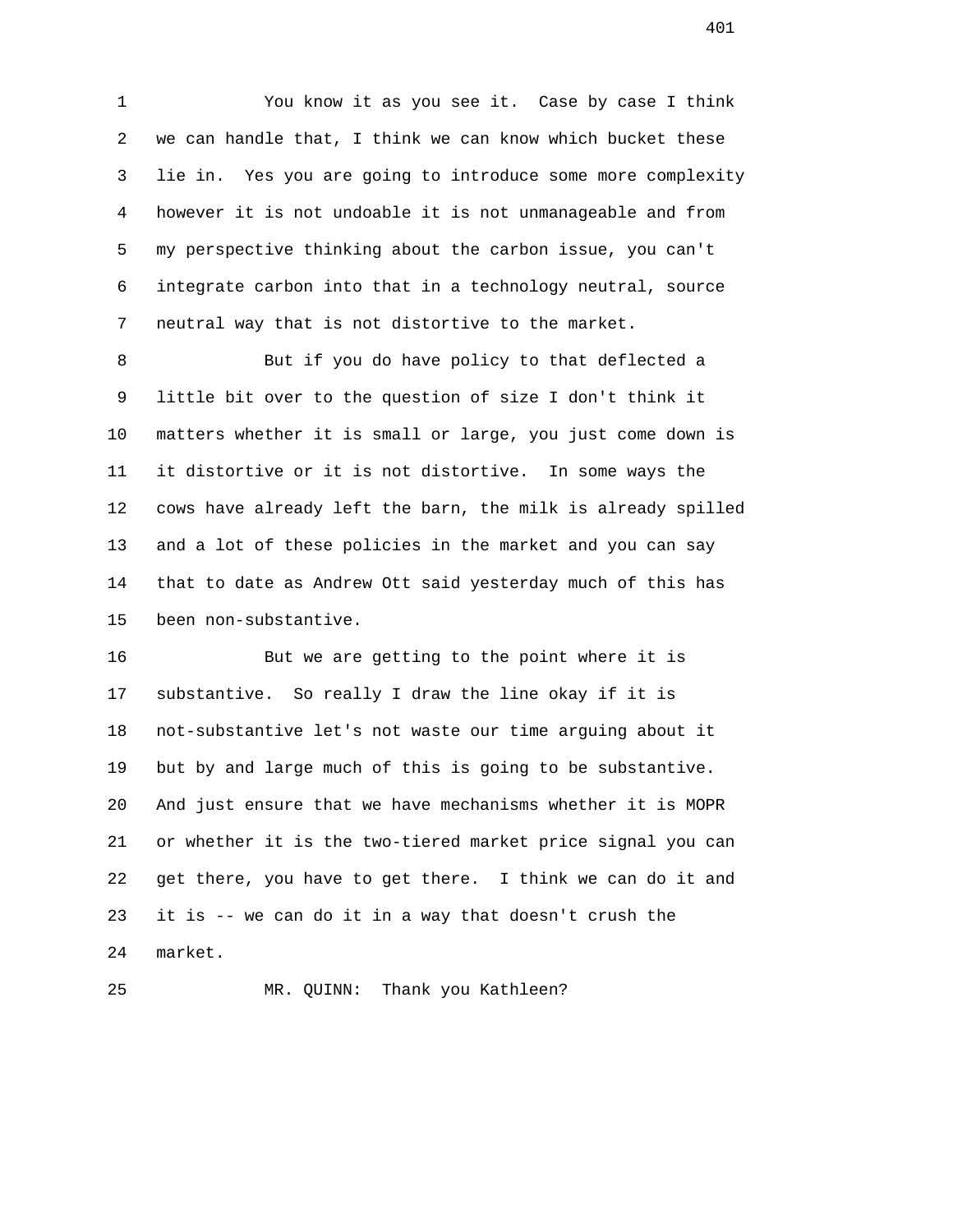1 MS. BARRON: Thank you. I'll pick up on 2 something Thad said earlier about energy market price 3 formation. Because obviously the way we decide energy 4 markets already we have decided which attributes matter to 5 us and which ones don't.

 6 And I thought it was pretty striking what Andy 7 Ott said yesterday when he was speaking. He said -- he was 8 describing the problem negative pricing and the fact that we 9 have inconsistency in terms of environmental policies 10 throughout the large PJM footprint that are devaluing 11 nuclear stations.

 12 And he said we have tried to politely ignore the 13 problem but it is no longer ignorable. And so you see PJM 14 coming forward with both a proposal to work on changing the 15 way we are pricing energy and that's what Thad was eluding 16 to as well as should we try to be pricing in other 17 attributes including carbon which clearly in PJM would 18 change the dispatch.

 19 I mean that's why Calpine has long been in favor 20 of carbon price because it has efficient gas resources that 21 would benefit from that model. But you know, either of 22 those two paths you know the one nuclear plant in PJM that 23 has some amount of state support if it gets picked would be 24 economic. So there was a statement that Abe made before the 25 break that you know FERC should take action to mitigate all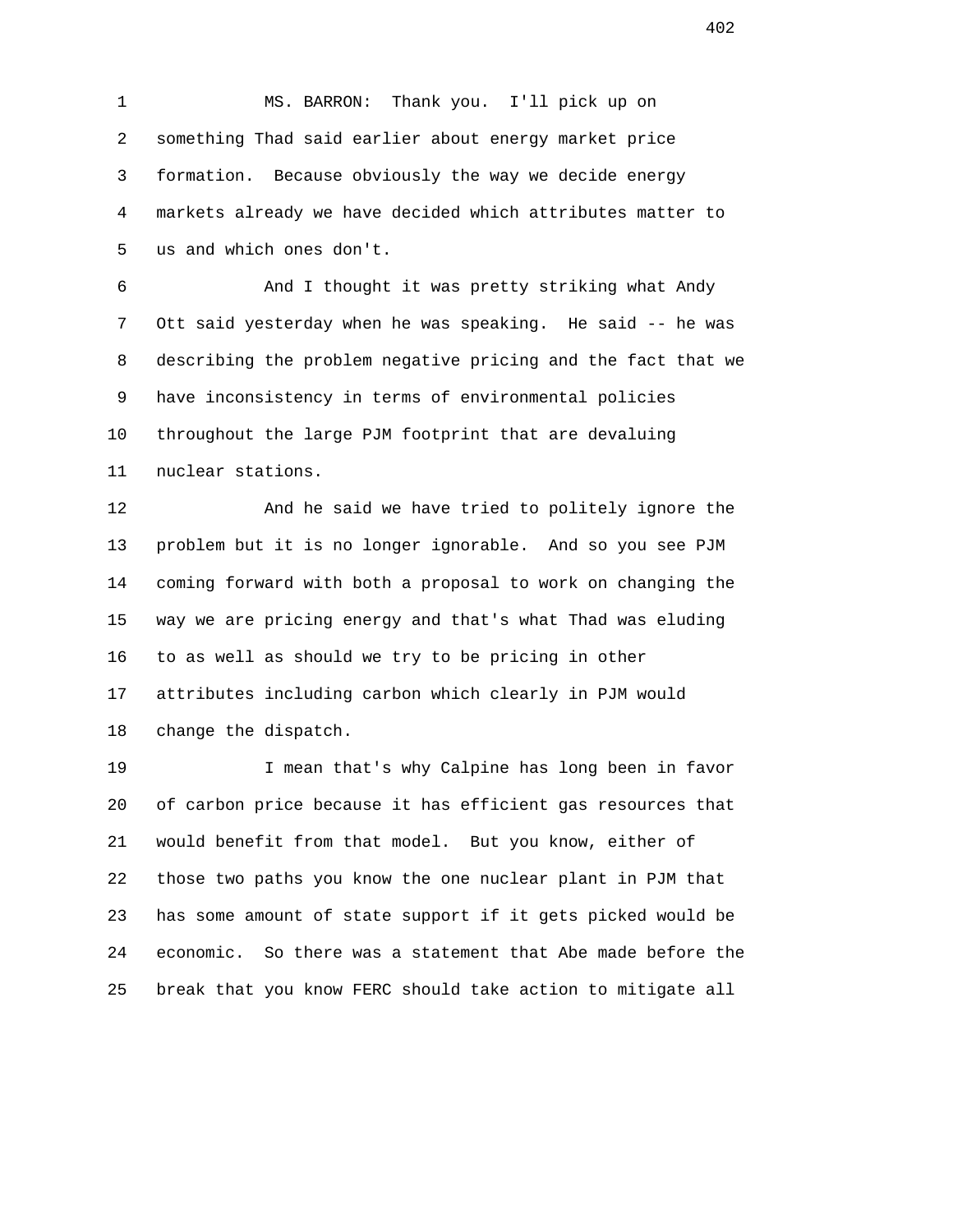1 state actions. We don't want to have to determine which 2 ones are bad and which ones are good.

 3 The only thing you have in front of you is a 4 complaint that is targeting at that one nuclear plant in PJM 5 that could get a state's support payment. So you don't have 6 in front of you something to do what you have been hearing 7 about today and I just want to keep that in mind.

 8 The complaint chose not to address this bigger 9 issue it just chose to target that one station and I just 10 wanted to make sure that you know, if we are going to take a 11 step back we really do take a step back.

 12 CHAIRMAN LA FLEUR: We do have cases in front of 13 us about MOPRs for existing resources. They aren't all just 14 the complaints. We have a bunch of those things.

 15 MR. SILVERMAN: And if I may just real quick, 16 when I said all resources I'm talking about if we have a 17 two-tier pricing scheme that is going to accommodate such 18 resources. I'm not talking about under the existing 19 structure, so if I was unclear about that.

20 MR. QUINN: Chair Vannoy?

 21 MR. VANNOY: Yes thank you. One other area on 22 reliability and kind of the urgency of the discussion that 23 we are having here today -- when you look at ISO New 24 England's regional energy outlook they didn't put this issue 25 as their number one issue.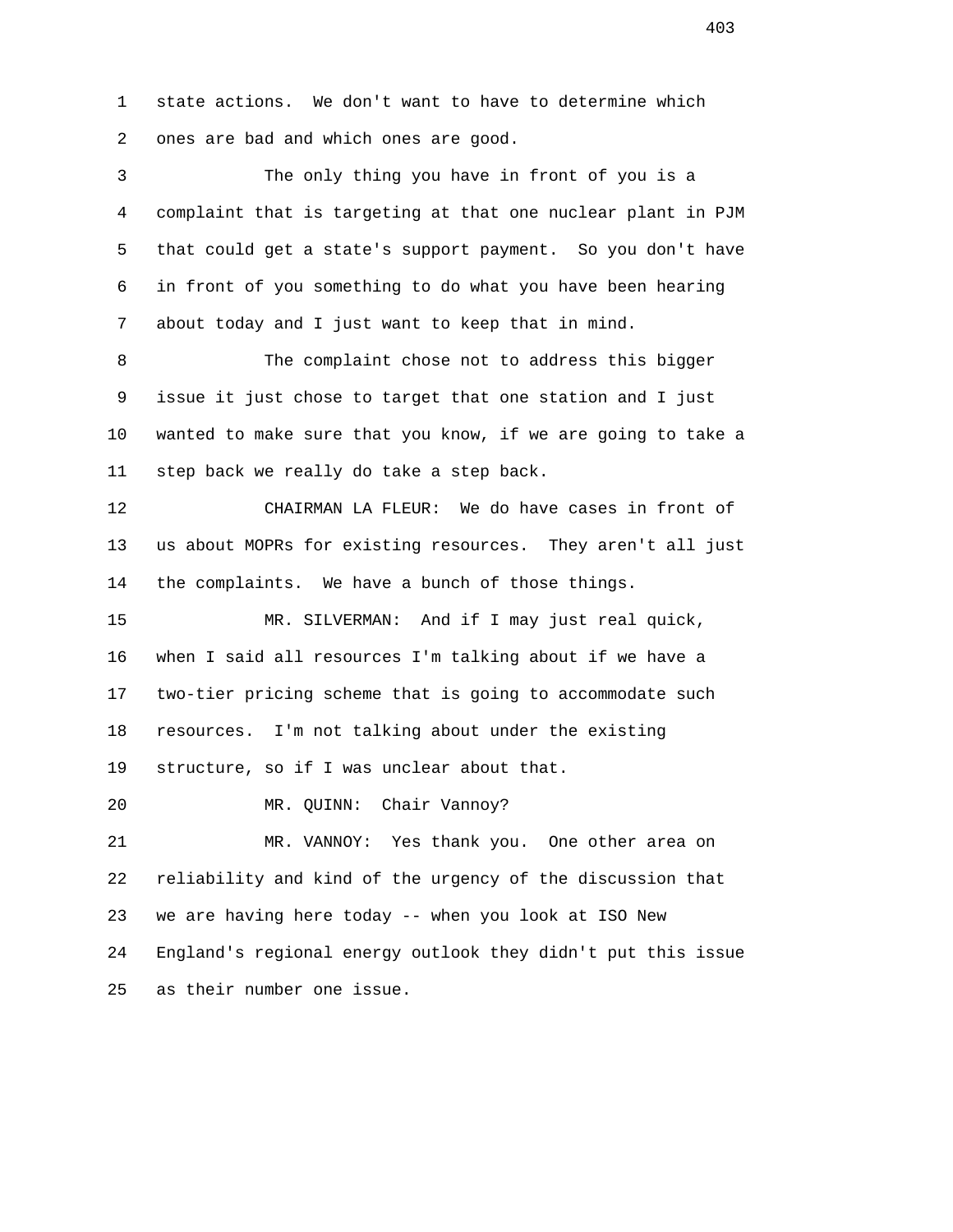1 The number one issue in New England is fuel 2 scarcity or fuel supply, fuel security -- those questions. 3 So when we look at attributes maybe that's another attribute 4 we need to be looking at. And you know the way we respond 5 to that right now is we are burning oil during winter 6 reliability programs but that's not exactly where we want to 7 be.

8 So we ought to be moving forward in that area of 9 fuel security and maybe that gets wrapped into these 10 discussions. And we have been at this for some time. Going 11 back to the urgency question I'm hearing from other 12 panelists that this needs to be solved immediately.

13 I think we are working on it, we are moving 14 forward and we are taking steps.

 15 MR. QUINN: Thad you have another word and then 16 we are going to move on to path 5.

 17 MR. HILL: Okay while to your point I think the 18 most urgent thing other than the one plant in Illinois, that 19 Kathleen referenced and I'll try to play nice Kathleen. The 20 MOPR getting a plant one -- it is incredibly destructive 21 when you are a public company and you depend on public 22 investors to be able to invest your money and set your calls 23 to capital when you have this going on.

 24 Even one plant that people think is a trend is 25 unbelievably destructive. Real quickly and this is to the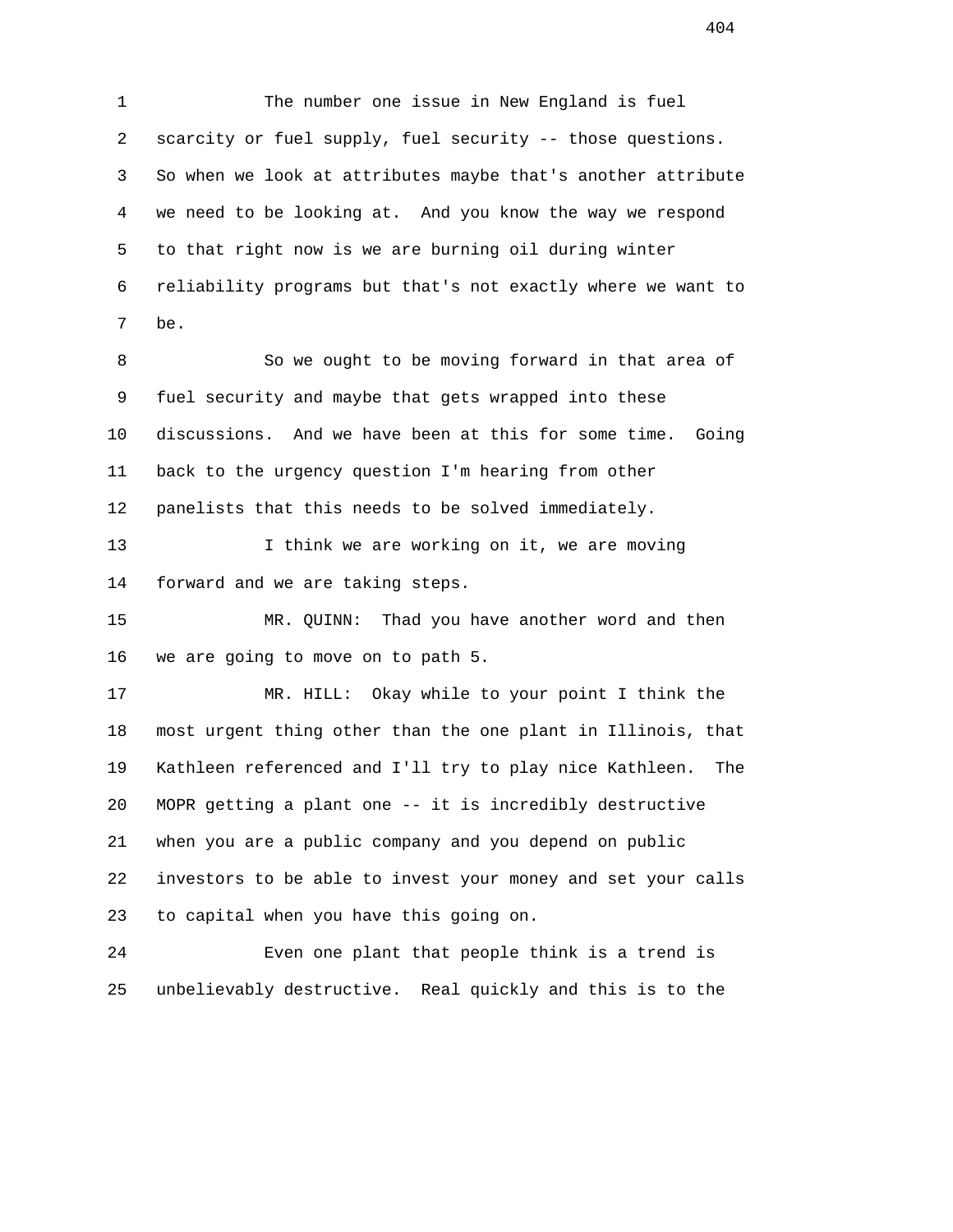1 attributes. Whether it is fuel supply or diversity supply, 2 my point is and I hope I was clear about this. I think that 3 whatever the issue is that it is up to the ISO. 4 My only point was I don't think they need to 5 accommodate states, I think it is their job on reliability. 6 I think there are a whole bunch of attributes which the ISOs 7 should take into account. 8 It's just that we need to make sure they get it 9 right. On my point I just don't think you know whatever 10 passes our state legislature when it gets to reliability 11 that seems pretty clearly in the ISOs camp. 12 MR. QUINN: John real quick. 13 MR. HUGHES: Very quickly some of these 14 attributes are really under the purview of NERC and NERC has 15 standards dealing with security and many of its various 16 forms. And so I think part of this discussion we need to 17 look at the appropriate form for trying to internalize these 18 attributes and not assume that it is always going to be done 19 by tweaking the energy market. 20 MR. QUINN: I just want to see if we can spend a 21 tiny bit of time on path 5 because I think we have heard 22 folks ask us to kind of push to an extreme that says 23 essentially if it is not in the market, if it can't be 24 brought into the market whatever the attribute is, if it is 25 a reliability attribute, if it is an environmental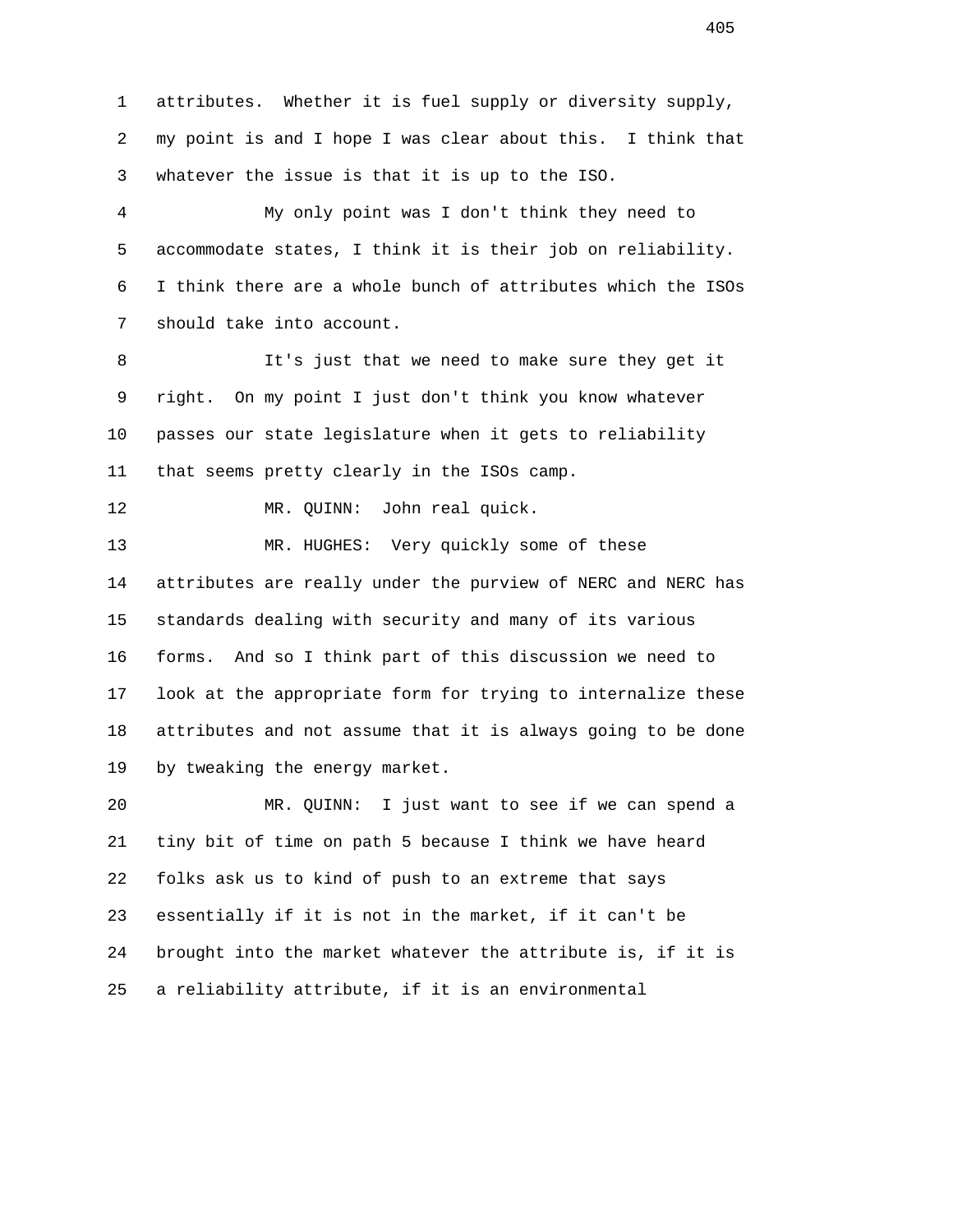1 attribute, if it is something else, then that resource, that 2 support is subject to a very strict minimum offer price 3 rule.

 4 The resource is repriced as it enters into the 5 market. If it doesn't clear the capacity market it doesn't 6 clear the capacity market. That's just the deal and so I 7 would like to see whether I can get any of you to take the 8 bait on whether that's a good path forward, that's a 9 sustainable path forward, if that path you know lands at a 10 place where we still have a set of states that are willing 11 to have the utilities participate in the wholesale energy 12 markets or not.

 13 And especially from our state representatives 14 whether that path is a path, John?

 15 MR. HUGHES: Again quickly if it preserves 16 competition and results in the lowest possible rates to 17 customers do it.

18 MR. QUINN: Michael?

 19 MR. POLSKY: When we created competitive markets 20 all states they thought that they were doing exactly what 21 you just said they are doing. They thought they would join 22 in the market and they relinquished to markets a lot of 23 things that they were doing the states okay.

 24 Only after that they started testing things to 25 try to see how much they can get away with and that's why we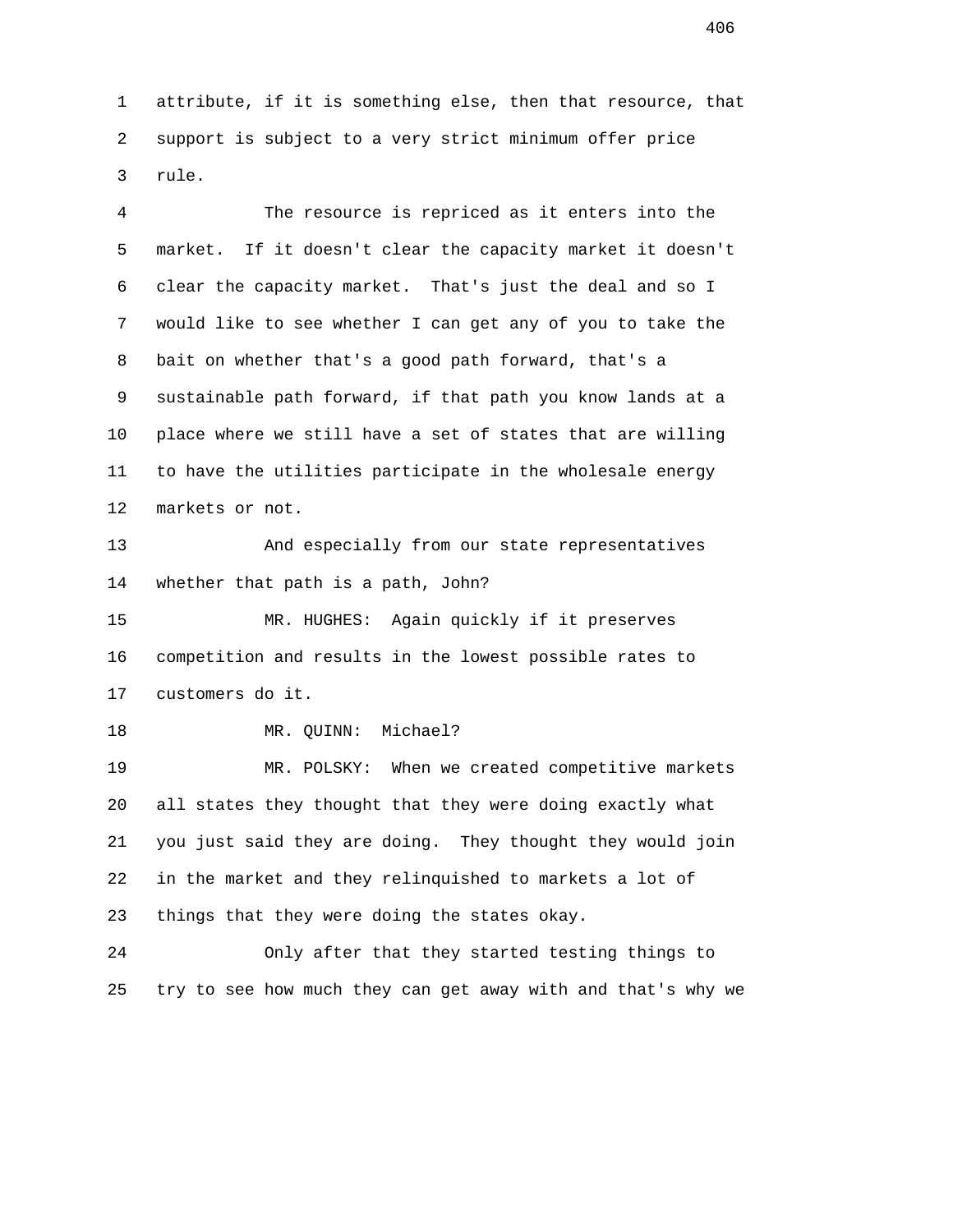1 are sitting here. Okay people already forgot why they 2 joined the market. So in reality in my view that was the 3 intent and that's why it stayed during the markets because 4 they thought that markets now will play that role and states 5 would only deal with issues that really were the prerogative 6 of the state itself.

 7 So I think unfortunately that's kind of how it's 8 evolved and that's kind of happened historically. I mean 9 people tried to get away as much as they get away with and 10 nobody in their right mind in early 2000 would have thought 11 the states could support this plan or that plan.

12 12 It was not even thinkable okay. Now we are 13 sitting with issues 15 years later presumably thinking we 14 are a free market country you know, trying to support the 15 regional units okay. I'm not picking on Exelon, I mean 16 that's how we roll.

17 So what you said --

 18 MR. MORENOFF: Michael I apologize for 19 interrupting but because the time is tight and because that 20 is getting dangerously close to the same conversation we 21 have had I am going to cut that off. I want to focus a 22 little bit more specifically on the question about the 23 implication of if we are not talking about that specific 24 example but a broader range of state policies that would 25 all be subject to the MOPR.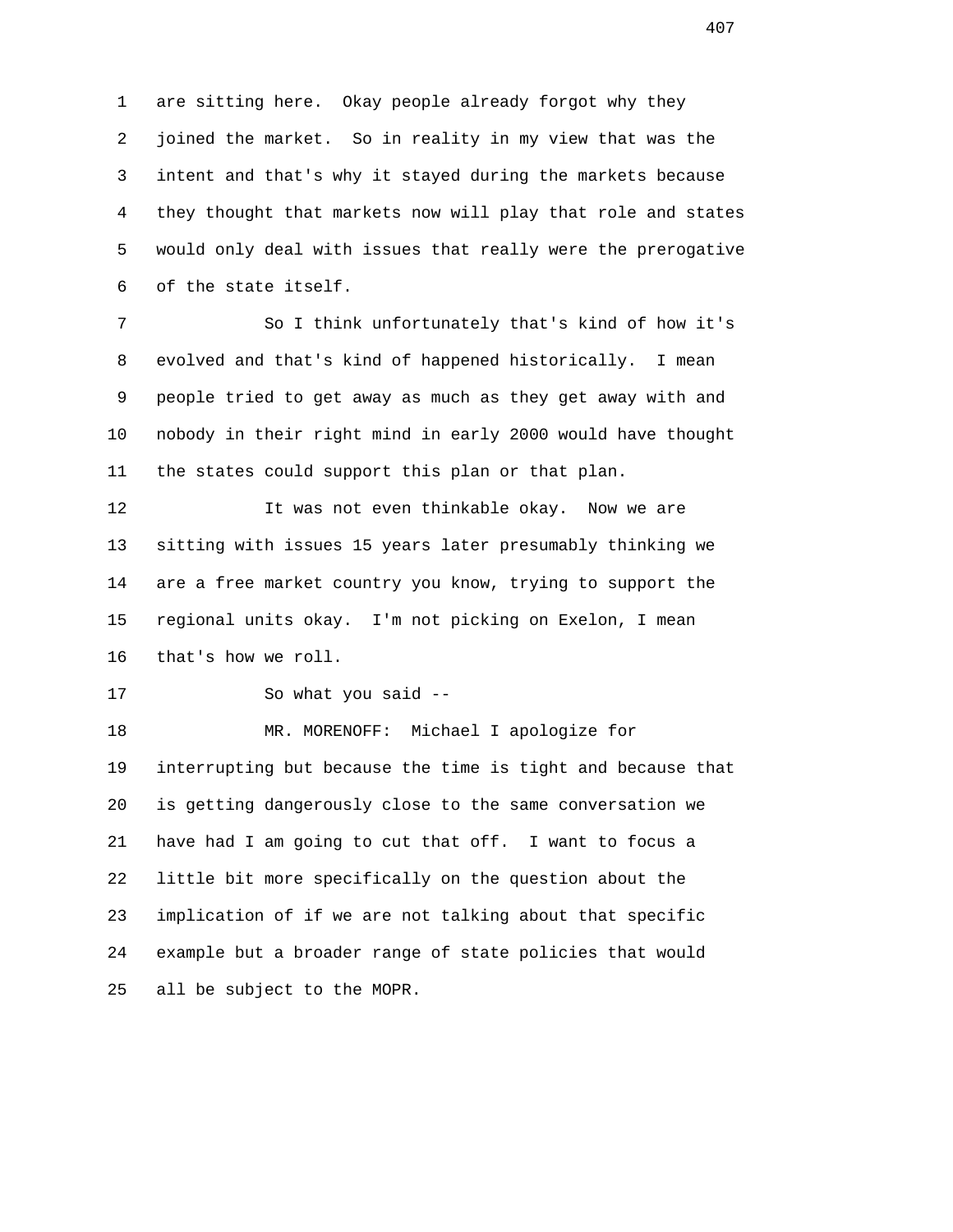1 On one hand what does that do for competition and 2 then I think as Arnie had eluded to from the state's 3 perspective we had several people observe that states always 4 have the ability to direct their utilities to leave the RTO, 5 to leave the market is a long-term sustainable path if FERC 6 is going to MOPR all state policies from the states' 7 perspective. 8 MR. POLSKY: Are you asking me? 9 MR. MORNOFF: Probably the state folks but if 10 other people want to weigh in, Chair Sheahan? 11 MR. SHEAHAN: You know I would just say that 12 whether it is the RPS I thought it was interesting to hear 13 Andy yesterday talk about the fact that it is just not 14 significant enough for them. Kathleen mentioned it again, 15 Vice Chair Place I think kind of touched on that -- you know 16 we are engaged in Illinois in our utility of the future 17 discussion next grid where we are going to kind of take this 18 on.

 19 There's a lot of momentum in Illinois we have a 20 very aggressive RPS. And so very quickly you know those 21 environmental attributes in particular are going to have an 22 impact on the markets and to the extent that the markets 23 don't respond to state priorities.

 24 I think the door that states will head for has 25 the word exit over it.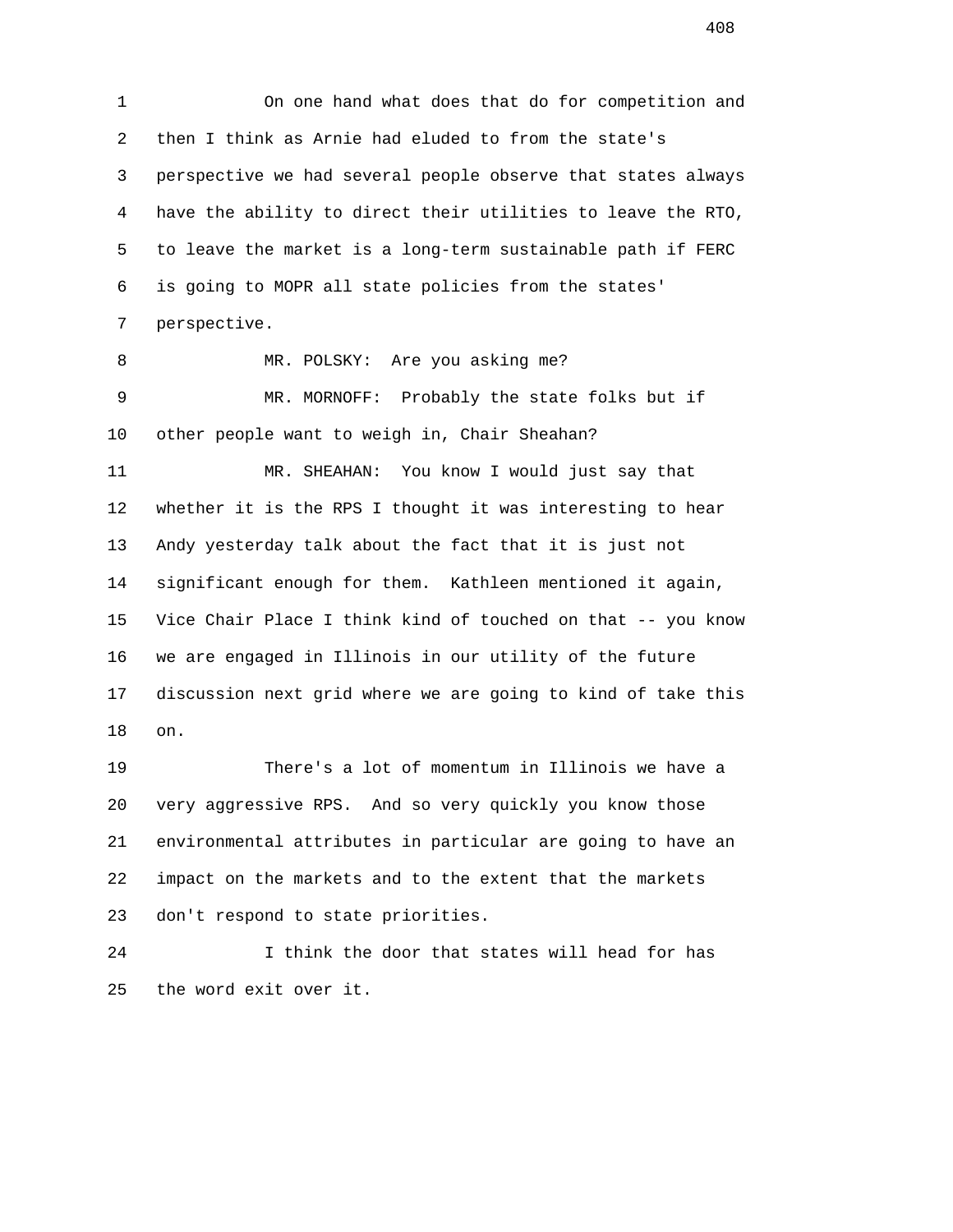## 1 MR. QUINN: Chair Vannoy?

 2 MR. VANNOY: Thank you. I think the key here is 3 confidence in the market from both sides and I think as you 4 walk down one path where you MOPR everything out you are 5 going to see states that don't have confidence in the 6 outcomes because I mean we have this in New England where 7 states are purchasing long-term contracts.

 8 They are going to have excess capacity that their 9 consumers are paying twice for. It shows up in their retail 10 rate, it is not a good situation. On the other hand you 11 have other states who are concerned about the socialization 12 of the costs of other policies. So there's a conflict there 13 that is brewing so that takes us back to accommodation-type 14 things and I think when you look at what New England did in 15 the MOPR exemption, we looked at what the RPS was across the 16 states, we had a very tailored, very restrictive approach to 17 that MOPR exemption.

 18 That's working for us now. It took a number of 19 years we are now into this IMAPP process, we are working 20 through those details, we will continue to work at.

 21 CHAIRMAN LA FLEUR: This path 5 which is MOPR 22 everything -- is there a difference between things states 23 are doing to bring in new resources you know where we have 24 the New England plan?

25 Maybe what the states want above all is for it to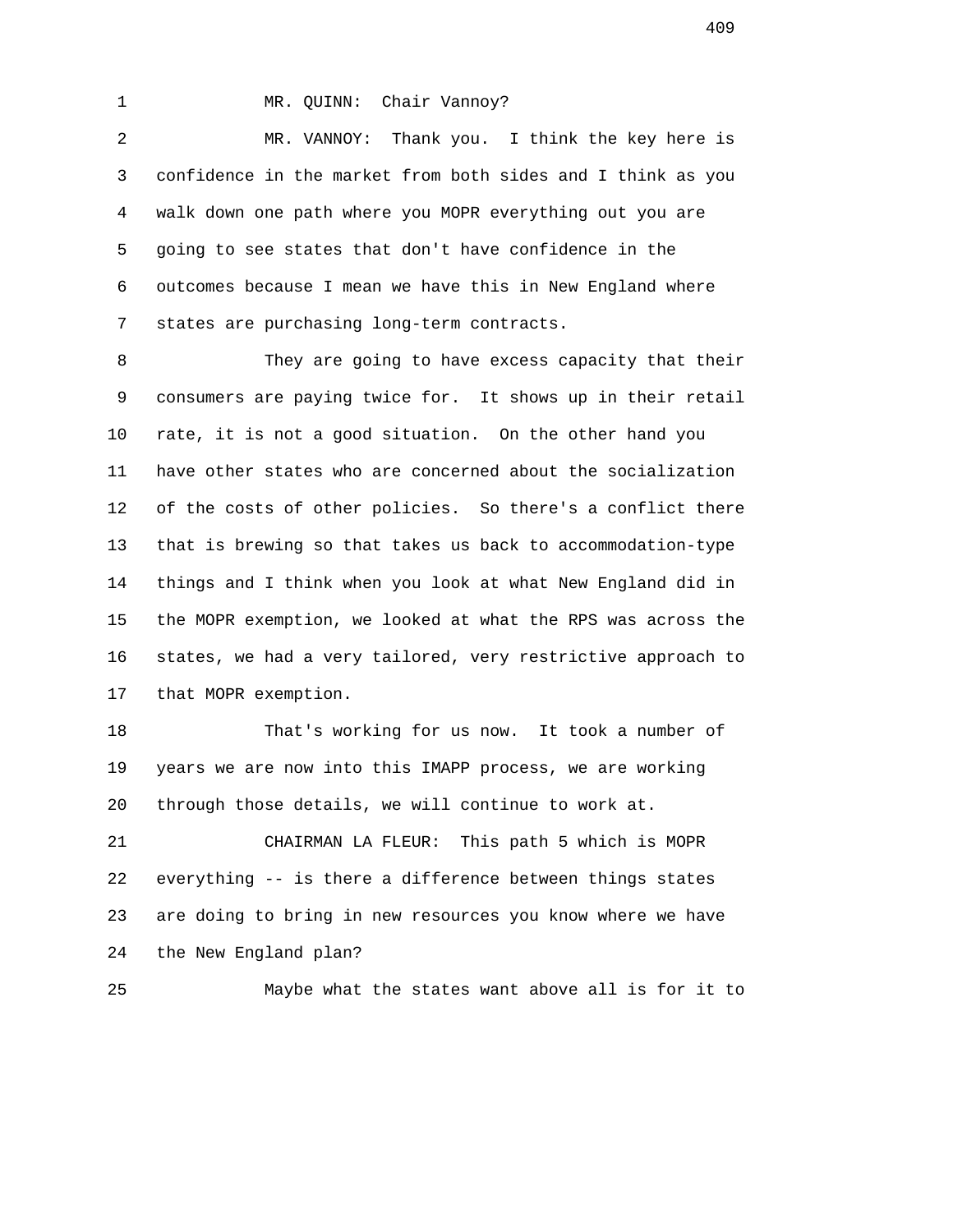1 get a capacity award because it is getting revenues anyway, 2 were things that were done to support existing resources 3 which seem -- I mean those just seem to be two different 4 buckets in terms of accommodate and I would welcome any 5 comment on that. 6 And I'm not trying to get into what we are trying 7 not to talk about but just in terms of structural. Is that 8 the same thing or -- 9 MR. SILVERMAN: Mike do you mind if I take that? 10 No I don't think they are the same thing. I think the 11 Commission should be very highly skeptical when a state 12 steps in to prevent efficient entry. 13 I don't think the Commission should ever rule out 14 any possibility that there is a competitively neutral you 15 know, reason to prevent efficient entry XR Mars would be a 16 classic example. 17 But I think the Commission should you know put on 18 its reading glasses when it sees a case like that and be 19 highly skeptical whereas new entry is a little bit 20 different. 21 CHAIRMAN LA FLEUR: But you said they are two 22 sides of the same coin so the state is bringing something in 23 that wouldn't have bid in, isn't that a little bit of it? 24 MR. SILVERMAN: It is a little bit of the same 25 coin but it is also different. I'll try to walk through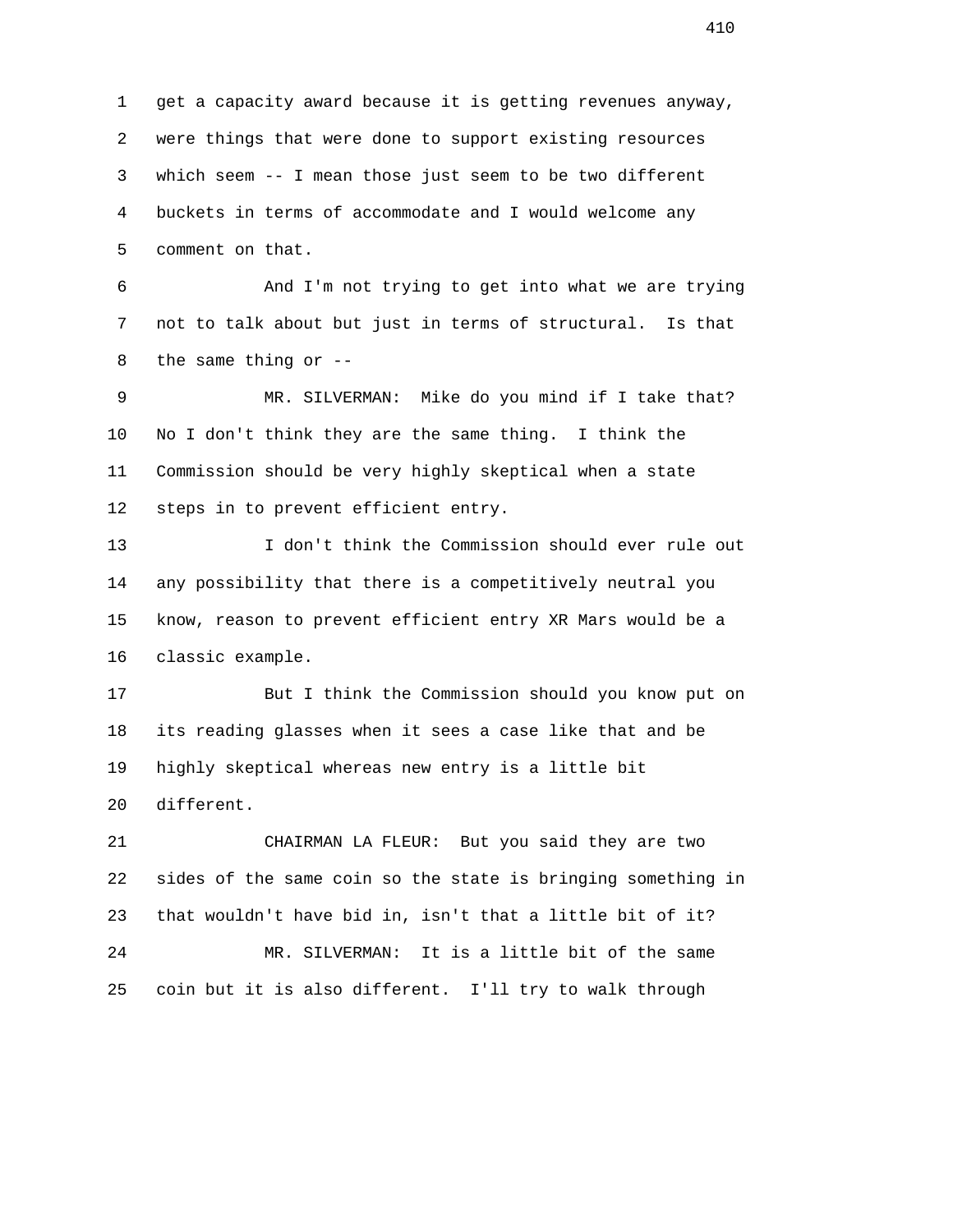1 this mine field. But I mean I think you have to recognize 2 that there are you know, there are very reasonable -- there 3 are a lot of reasons why a state wants to bring in new 4 entrants.

 5 I think environmental -- I mean we have a 6 pressing environmental problem that we have to address. And 7 so if we sort of put it in the face of do we want to prevent 8 states from bringing in and solving environmental problems 9 in a way that is not least cost for consumers, in a way that 10 requires a state to come in and purchase 100% of its 11 environmental attributes outside of the market, pay twice? 12 12 I don't think that's A -- politically sustainable 13 or B -- frankly just and reasonable. I think a much better 14 question to ask is how do we facilitate, how do we use the 15 power of competition overseen by FERC to procure what the 16 state is looking to procure at the least possible price? 17 And again you know uneconomic entry versus 18 uneconomic retention -- in some ways they have the same 19 impact on the market but I think this is just one of those 20 places where the Commission is going to have to make a call 21 and say that uneconomic retention is probably a bad thing 22 and probably needs to be MOPR'd because it is such an easy 23 and direct way to adversely affect and really crater the 24 wholesale market. I don't know if I would thread that

25 needle or not.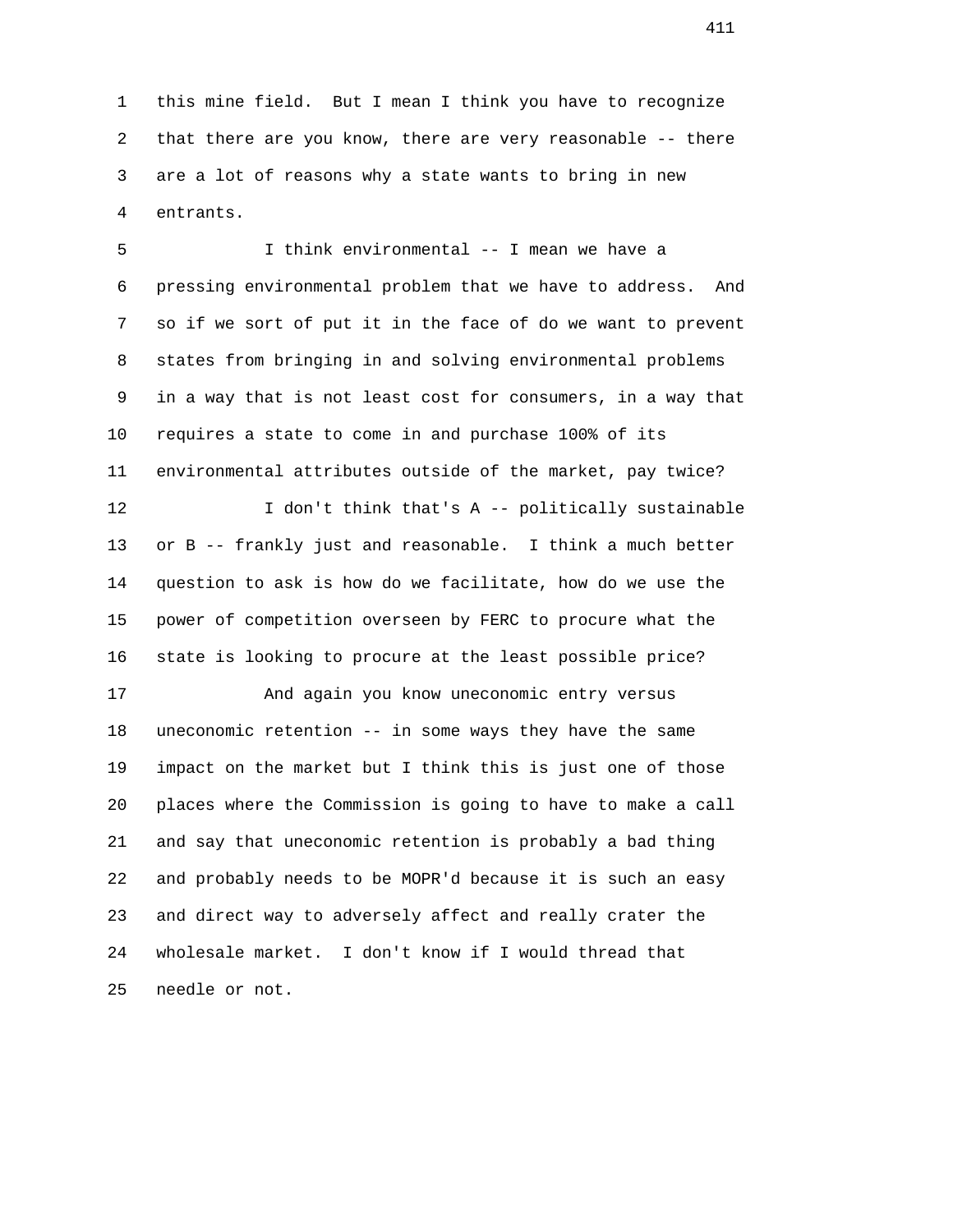1 MR. PLACE: Yeah thanks I'm just not sure you are 2 threading the needle on that one but I do appreciate the 3 effort. But I just can't draw a distinction between new and 4 existing and say that that is a hard line.

 5 If you care about -- again that's why I come back 6 to the efficiency and the elegance of a carbon price. Then 7 you are saying alright that's an attribute we want and 8 whether it comes from -- Kathleen out here, a nuclear plant 9 or an off-shore wind turbine in Lake Erie.

 10 I'm agnostic about that and I'm not sure I could 11 say this is this and this is that. I think they are both 12 sides, they are both sides of the same coin thank you.

 13 MR. QUINN: Lisa do you have a response to the 14 acting Chairman?

 15 MS. MC ALISTER: I do thank you. I think we are 16 not in favor of broad application of MOPR period. But I 17 think you can draw a distinction between new and existing 18 for what at least PJM's MOPR was initially based on and 19 that's to prevent market-side power.

 20 And it was targeted to natural gas units that 21 could be constructed within a time frame and of such a size 22 that they could enter the market within that three year 23 window and actually have market power.

 24 And I think long-term if you are going to do 25 broad application of MOPR, what you are going to do is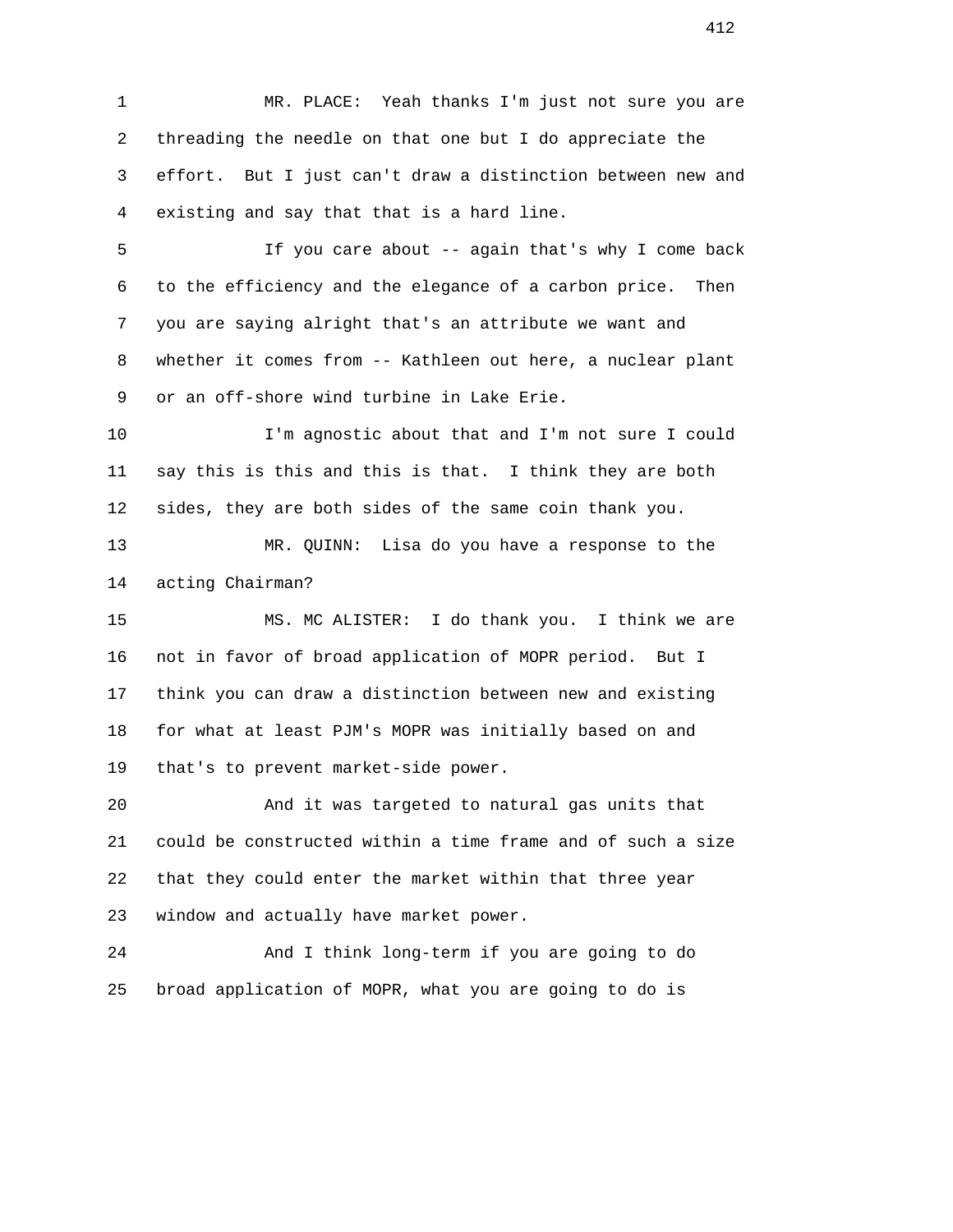1 introduce a lot more uncertainty into the market because 2 resources are not going to know whether they are going to 3 clear or not or if they are going to get MOPR'd.

 4 And I think that's actually very damaging excuse 5 me, to the competitive market. And I do want to be clear 6 that we are in favor of competitive markets.

 7 We are better off since Order 888 and I think it 8 is legitimate for customers to want what they want and the 9 market should accommodate that. It shouldn't say no we are 10 going to choose for you not because we know what's better 11 for you but because we have such a fragile construct that we 12 can't accommodate anything else.

13 MR. OUINN: Thad?

 14 MR. HILL: And I just needed to speak because 15 Chairman LaFleur just called Abe being inconsistent and I 16 said something a few minutes ago that could be and I want to 17 -- I'm scared to death to be inconsistent.

 18 What I said a few minutes ago I said that before 19 the break we were supportive and thought that the New 20 England idea was a step in the right direction. The reason 21 we said that -- because I do not think there's a difference 22 at all between new or somebody leaving.

 23 What I will say is the markets are very different 24 than the realities on the ground are. In New England, the 25 threat, the price formation and reliability if it were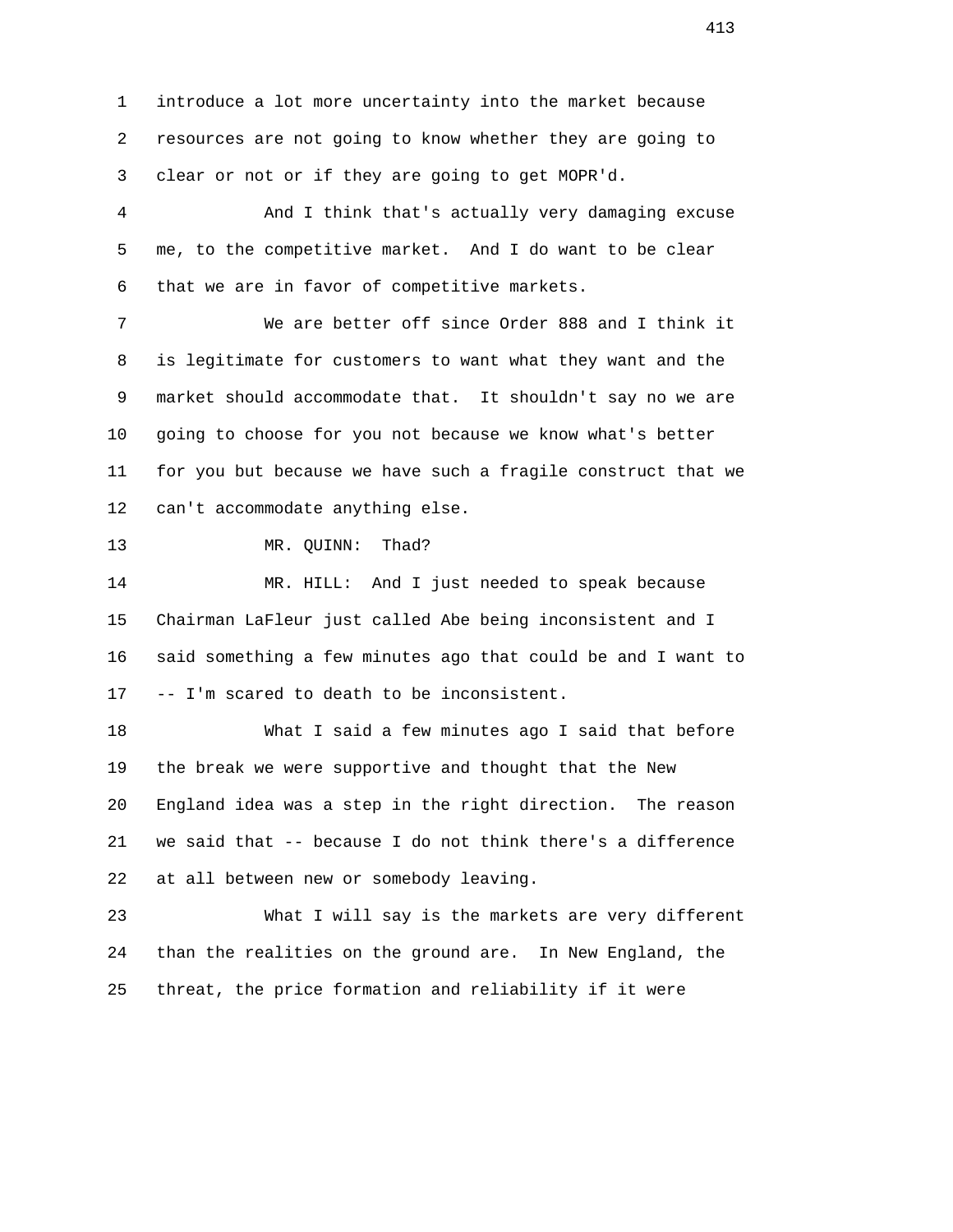1 allowed to go directly to number two is new entry.

 2 Yes, I know there's the Dominion plant in 3 Connecticut but I think everybody in this room knows they 4 are making money and they are not going to retire anyway 5 regardless of what happens in Connecticut probably.

 6 In PJM the threat isn't as much new entry as it 7 is assets leaving. So while you know I think they are 8 exactly the same thing you know, the fact that New England 9 policy deals with one and we may work with it as a matter of 10 accommodation, the fact of the matter is economically it is 11 exactly the same thing.

 12 And I think the policy you know, outside of any 13 kind of regional practicalities -- what's doable needs to 14 treat them all the same and I would say by far the most 15 serious issue out there, whichever of these options is your 16 door number 2. If you are actually going to subsidize 17 resources and not have defense of price formation of the 18 remaining assets we are going to subsidize another layer and 19 another and we cannot go down that corridor whatever the 20 right answer is.

 21 MR. QUINN: Alright Commissioners I'll turn over 22 the questions to you.

 23 COMMISSIONER HONORABLE: I want to thank you all 24 this has been an excellent panel. I don't know where to 25 begin. We have asked a number of questions throughout. Let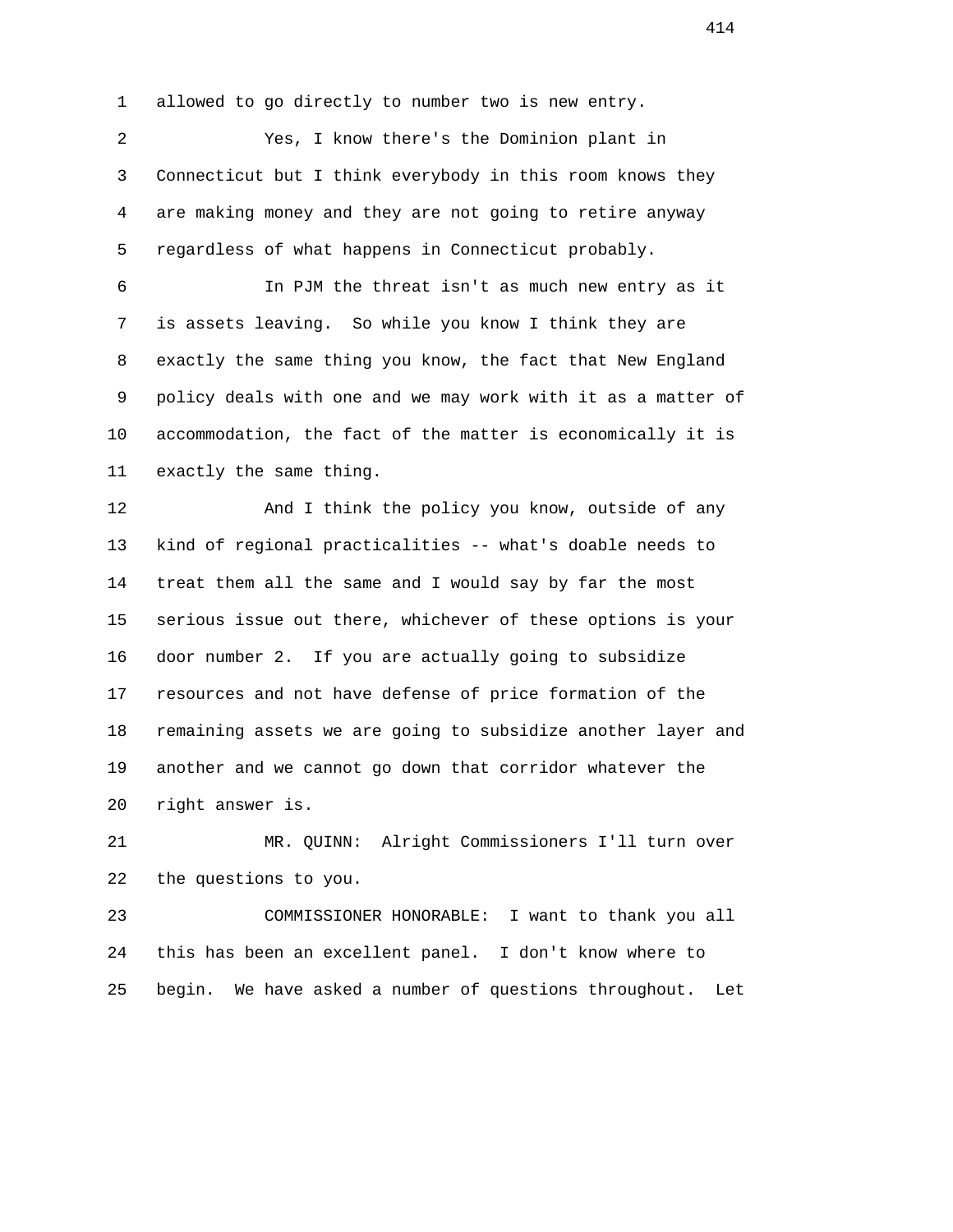1 me ask you this because you have really tried hard. At 2 first you didn't try very hard but once we cornered you, you 3 started trying to take on some of these paths.

 4 Now I want to ask you to go even deeper now 5 because -- and I appreciate your candor and I think through 6 it we are really trying to crystalize and synthesize what 7 the future looks like for competitive markets.

8 And taking into the account the reality of state 9 action -- so it seems that through our discussion we 10 probably and I want you to challenge me on this if you don't 11 agree. I know Abe will. We are probably not headed down a 12 path 1, probably I'm thinking about the consensus here that 13 I am hearing today.

 14 Probably not a path 4 or 5 -- and I'm going to 15 tell you why I am undergoing this exercise. You are scaring 16 me a little bit because you are either talking about path 2 17 that's fine. It would encompass a two-tier option process 18 much like the ISO New England substitution option effort. 19 But what is scaring me is that some of you are

 20 still talking about path 3 which I think is where we are 21 today in many respects. So tell me now am I drawing this 22 too narrowly to constraint it to path's 2 and 3?

 23 I want to walk away from this and feel like we 24 have gotten something done and I need you to tell me if I am 25 wrong to think that the consensus of grounds -- well maybe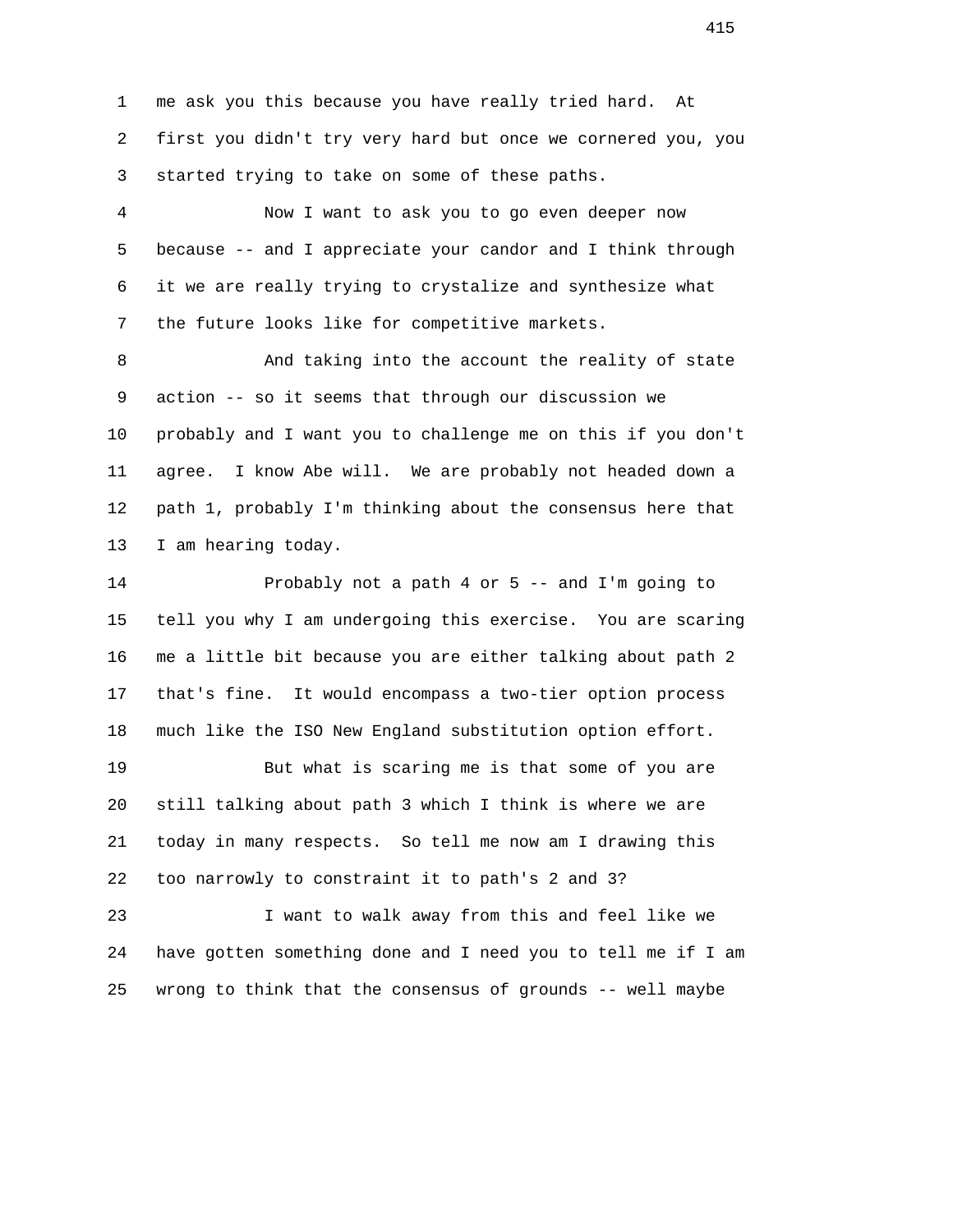1 consensus is too strong of a word is focused too narrowly on 2 path 2 or 3 or if you think that's about what you have heard 3 here as well, Vice Chair Place?

4 MR. POLSKY: Thank you.

 5 COMMISSIONER HONOPRABLE: Oh I'm sorry Mr. 6 Polsky, okay now I'm sorry. I thought you had your tent 7 card up and it was Mr. Polsky's tent card. I know who you 8 are.

 9 MR. POLSKY: Commissioner I feel path 3 do 10 nothing is just too settled. It is just not -- I mean what 11 we will see you know complete market disintegration or 12 massive bankruptcies or things like that.

 13 It is just not -- if anybody in this room feels 14 that this is a sustainable path they are just playing with 15 fire. Because whatever actions we see today there will be 16 more actions not like we will stop today okay this is the 17 stop we will see no more actions, no new interferences.

 18 So to me path 3 is just an academic exercise to 19 see how long we will stand up before we fall down. So to me 20 now path 2 the reality -- I kind of agree with you that and 21 we went through this and sorry I just want to talk about 22 stranded costs.

 23 Remember we went -- when states went through 24 deregulations they recognized that plants are uneconomical 25 and the rate payers Exelon recovered billions of stranded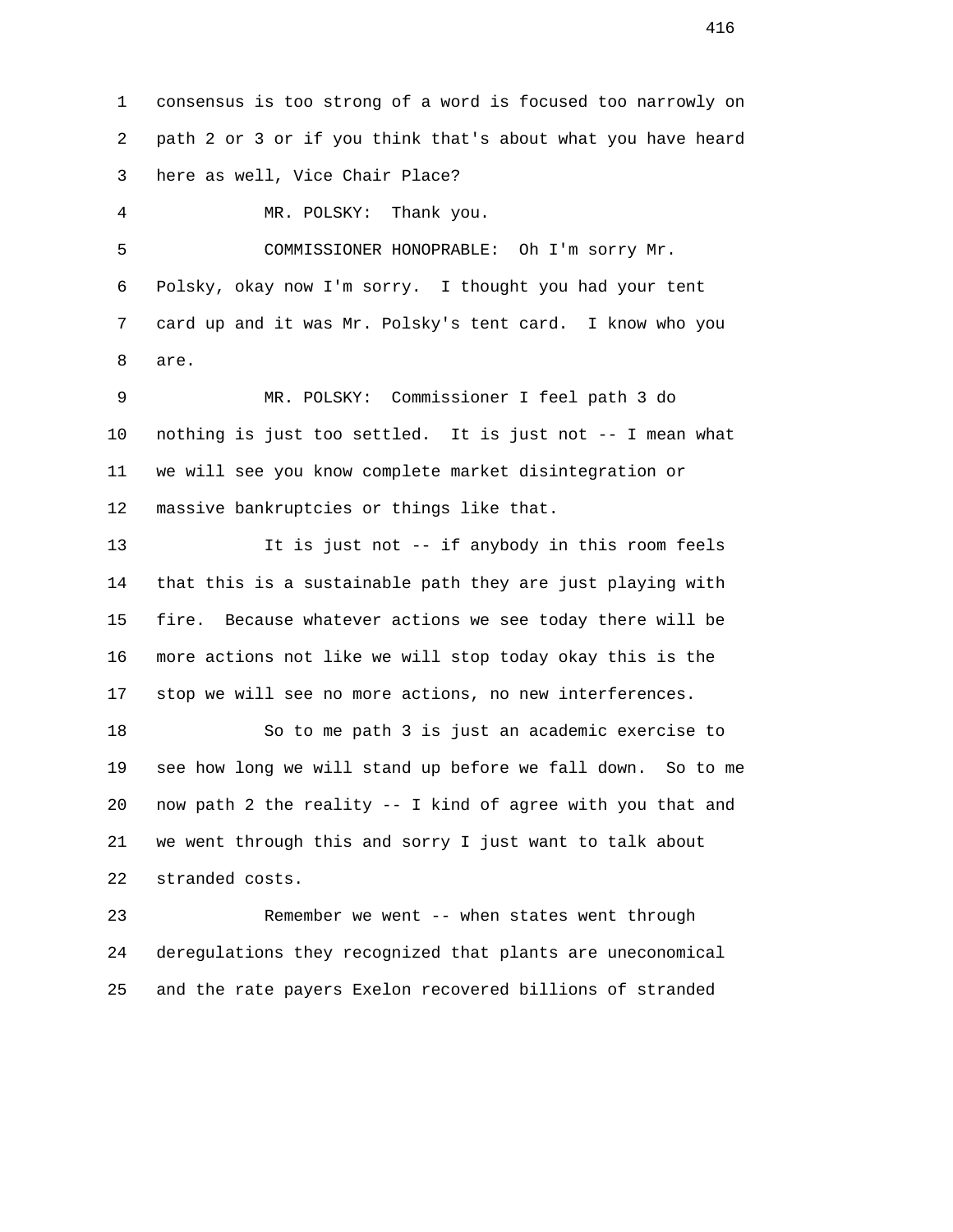1 costs for their nuclear plants. A lot of plants in New 2 England recovered so states recognize that they are not 3 competitive resources so therefore let's put them there, 4 let's recover the costs and let them deal with the 5 competitive markets. 6 Now we come back and we try to forget what we 7 have done before and go the next round on the same thing. 8 So this is to me this is kind of repeat of the same things. 9 COMMISSIONER HONORABLE: Yes it's insanity. 10 MR. MORENOFF: Again with apologies and 11 particular concerns we are not have more conversations about 12 the Exelon nuclear plant, thank you. 13 COMMISSIONER HONORABLE: But let me say this I 14 agree with you. Doing the same thing over and over and 15 expecting a different result is insanity. And path 3 could 16 be status quo which I hear so many of you saying is 17 unacceptable. But then the reason why some of the 18 discussion is making me a little unsettled is because you 19 are also attempting to pass judgment on whether certain 20 state policies are legitimate, whether they should be 21 included, whether it is a jobs plan masking as an energy 22 plan. 23 I heard my friend down at the end of the row say

 24 so we are going to have to get on the same page. But I 25 agree with your point and I want to go on then to Abe?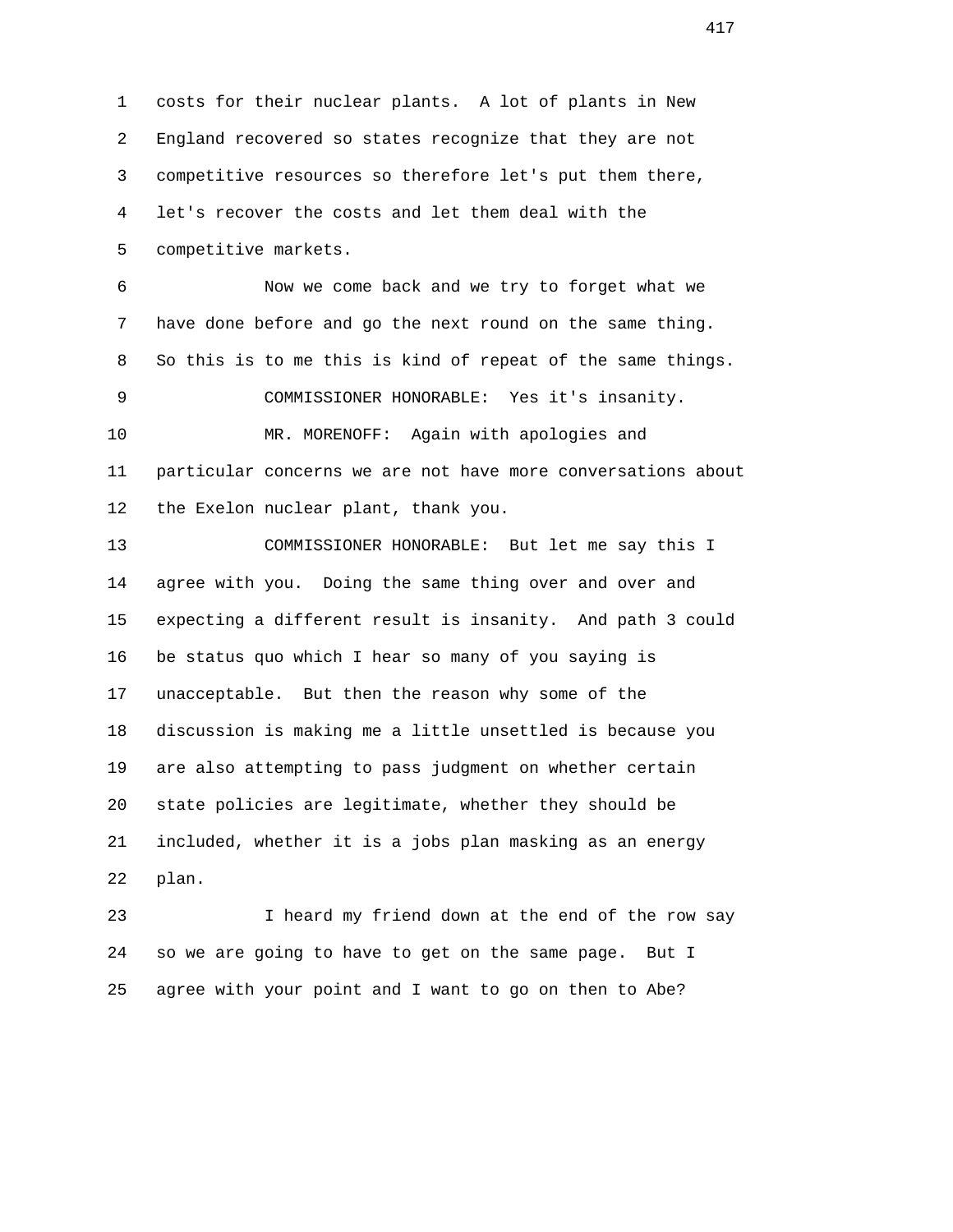1 MR. SILVERMAN: Yes so you know I actually have a 2 slightly different view of path 3 I think. To me path 2 is 3 the 6 month to a year time frame where we begin to 4 accommodate state efforts to come into the market.

 5 And I think what exactly that looks like is going 6 to be different in every market. I think the substitution 7 effort in New England is a great first step. I personally 8 like the two-tiered pricing scheme. PJM has another 9 variance and each market really I think if they are not 10 doing it with expedition you know and real concern they need 11 to be doing it and I would love to see a statement coming 12 out of the Commission or Commission staff or individual 13 Chairman and Commissioners.

14 CHAIRMAN LA FLEUR: Chairman.

 15 MR. SILVERMAN: Yes thank you. Saying that we 16 all expect the ISOs to come in with a baked proposal you 17 know the day we get quorum back to address these incredibly 18 important issues and it has to be now.

 19 Now longer term and I do see these very much as 20 you know steps right. We have the staunch the bleeding MOPR 21 stuff which is already pending. We have the ISOs out there 22 trying to develop some sort of accommodation for states that 23 ensure just and reasonable rates for existing supply and 24 load you know that's going to be sort of the next evolution. 25 But then the third evolution which is actually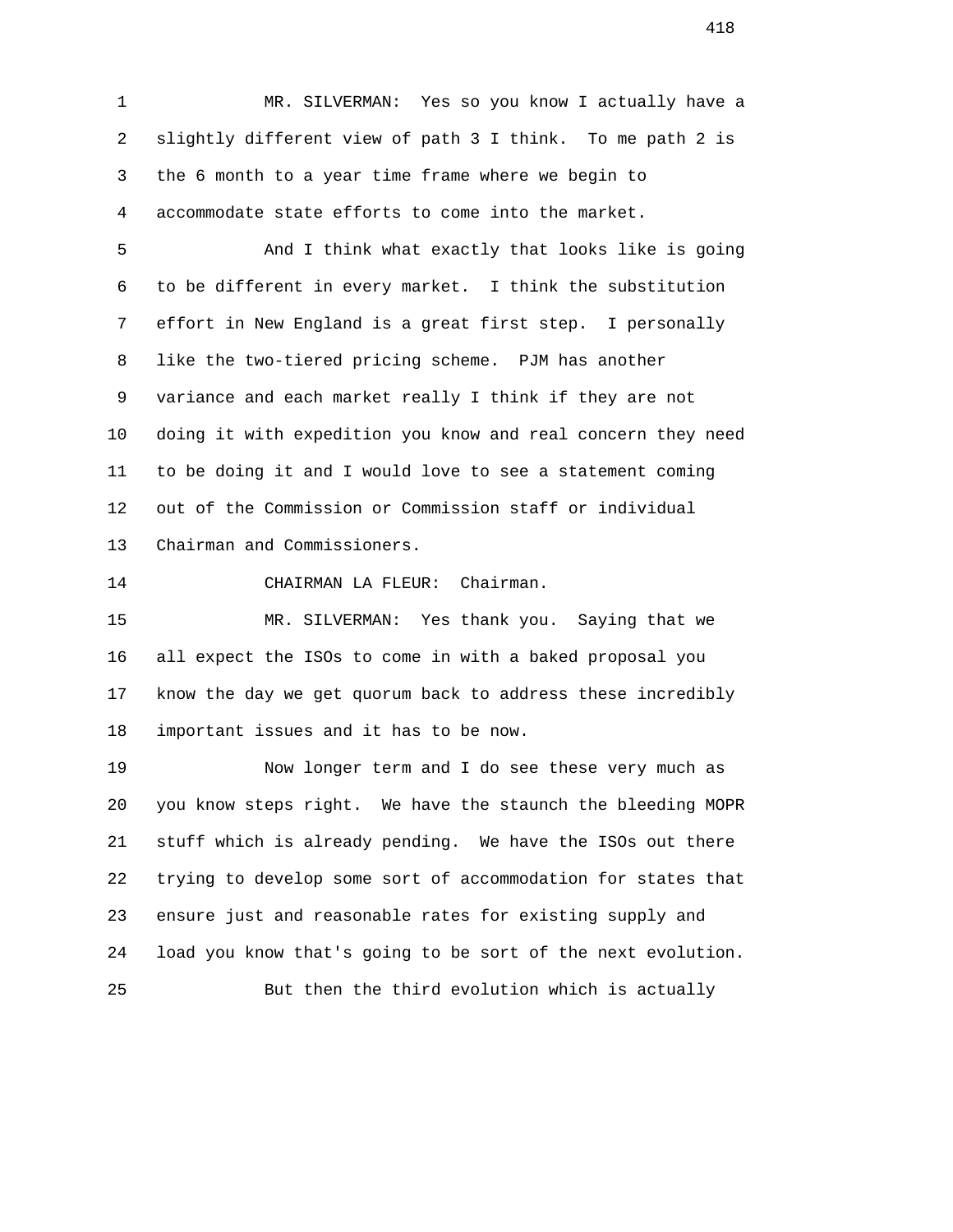1 how I see path 3 is identifying the market attributes and 2 then having the Commission -- four is that four? Well I 3 actually thing that is the ultimate end goal has to be that 4 step 4 where we do identify the market attributes and bring 5 them into the market.

 6 So again we are doing it you know, buying things 7 in bulk is always cheaper. Buying them where we have a 8 competitive market is always going to be the right way to 9 go. So again you know there's that path we are on now that 10 is more accommodate but then the longer term has to be to 11 that facilitation of buying things cheaper.

 12 COMMISSIONER HONORABLE: Very helpful, thank you. 13 MS. BARRON: Yeah I was just going to jump in in 14 defense of path 4. I mean as I count the heads on this 15 table I think you have a majority of people including the 16 state Commissioners, including importantly states that have 17 not taken action yet who are asking you to take path 4 or to 18 consider path 4.

 19 COMMISSIONER HONORABLE: Do you all agree with 20 that by nods of heads, okay very good.

 21 MS. BARRON: Expressing their willingness to work 22 on path 4. So you know I don't know why the suggestion is 23 that path 4 needs to be down the road in 5 years when we 24 figure it out kind of path. Why we don't have the urgency 25 about path 4 when we all know that we have been facing these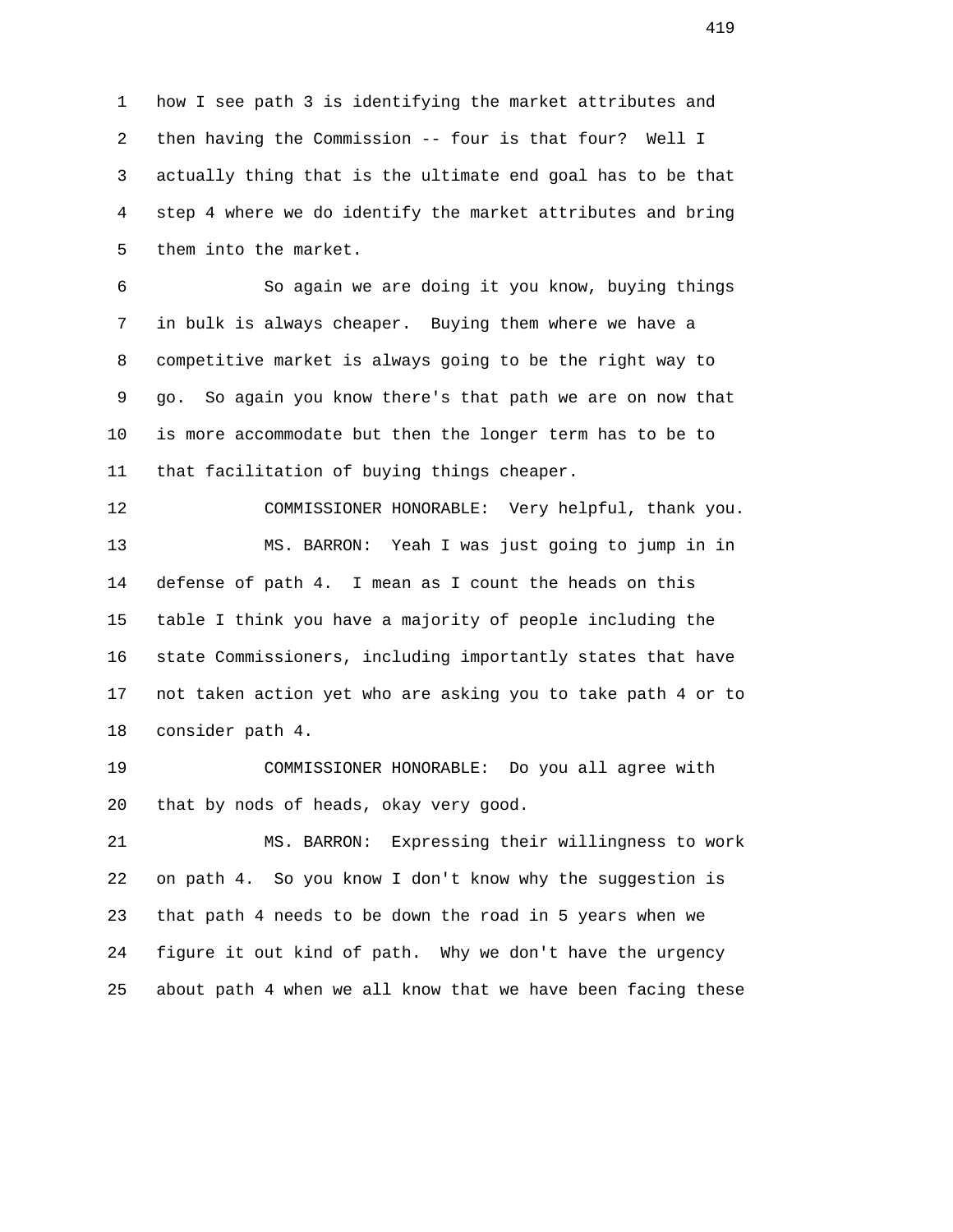1 problems at least from the perspective of our fleet for 2 years.

 3 We have been losing money for years so let's put 4 a time clock on that, let's work on that. That was in PJM's 5 pre-filed comments their first initiative. Let's work on 6 that with the same amount of expedition that we want to 7 apply to some of these other things.

8 MR. QUINN: Thad?

 9 MR. HILL: Well I was just going to echo that. I 10 mean path 4 it may be what the army of one, and a Commission 11 of one soon but there will be a -- you are FERC and you do 12 have the ability to regulate and this is yours right?

 13 And path 4 is what we should all aspire to I 14 think because competitive markets want and as Abe said let's 15 price the things. Now if states are going to do things 16 outside of this and the courts let them, then you shouldn't 17 let it impact price right? And that's within your control 18 as well which is maybe that's a hybrid afforded to but it is 19 only a failsafe.

 20 Our aspiration should be we price what's valuable 21 and the market works.

 22 COMMISSIONER HONORABLE: Thank you that's very 23 helpful and what I hear you all saying is we are not picking 24 one path and it's that path alone, we can work on things 25 simultaneously, we can have aspirational goals and then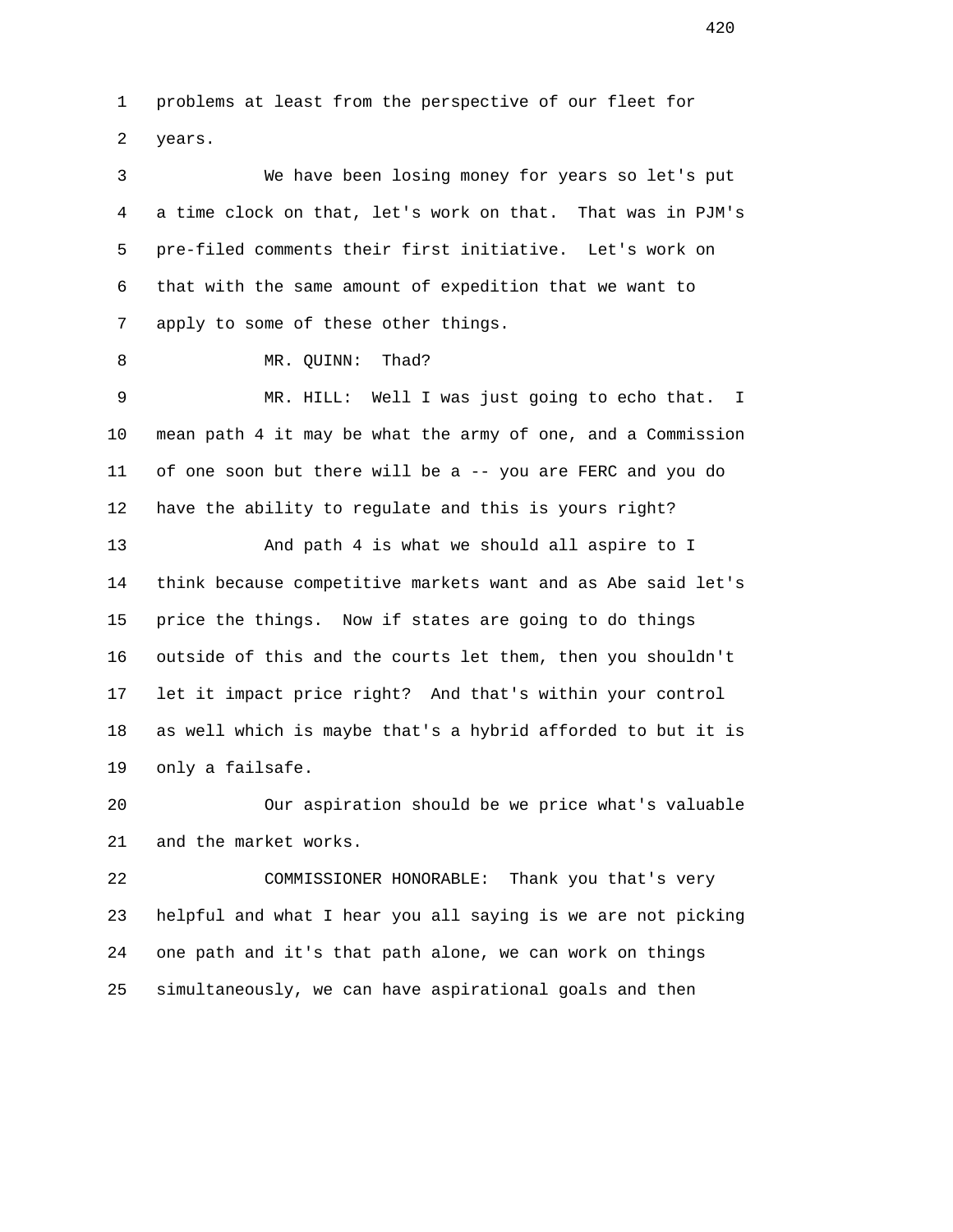1 bring Abe and Kathleen on the same page maybe.

 2 MR. MROZ: Commissioner Honorable I would agree 3 and the status quo is just not sustainable. I think that 4 and commenters mentioned this yesterday you have got the 5 industry and the markets potentially now chasing the next 6 subsidy that comes from a state.

 7 The concern is it will continue to de-stabilize 8 the market, that's not good for anyone. It's not good for 9 regulators, it's not good for the industry certainly and you 10 know I am struck by reading the analyst reports you know 11 weekly.

12 12 It seems like they pay more attention to what any 13 particular state is doing or what a particular legislature 14 is considering more than they are looking at the underlying 15 fundamentals of a company.

 16 So it is that which if you take action which I 17 think that this conference has shown that there is a 18 willingness to do something will be received very well 19 across the board from industry, from the regulators and as I 20 have said we would look forward to working with the ISO, 21 with our colleagues in the other states and the industry to 22 try to work through a solution in one of these that does 23 build these attributes, all of them hopefully into the 24 market.

25 MS. MC ALISTER: Thank you. I'm not sure that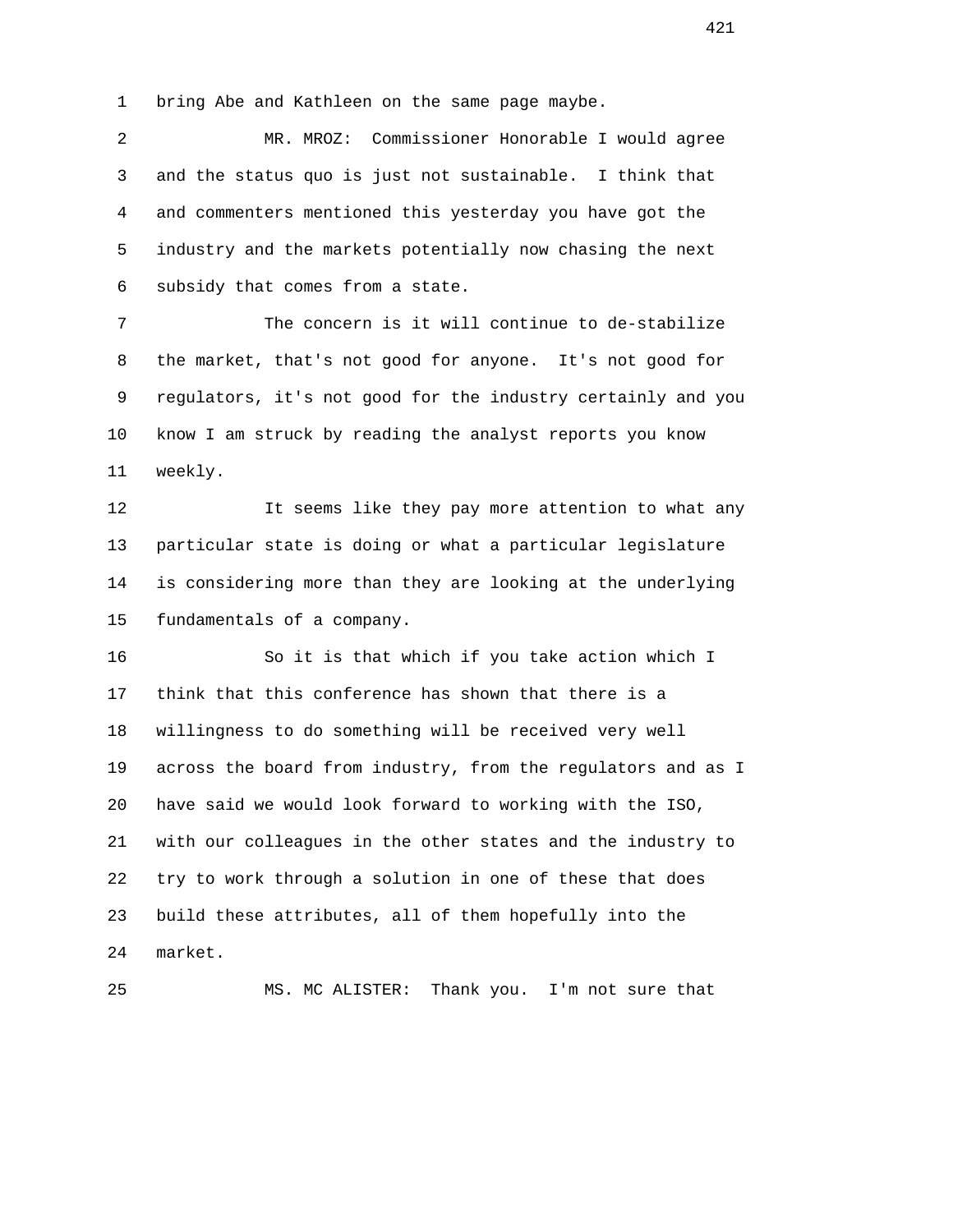1 our proposal fits neatly into any one of those five buckets 2 specifically but I do agree that we need to do what we can 3 through the energy markets but then we also need to 4 compliment that with the capacity construct that supports 5 and encourages the use of bilateral contracts for those 6 attributes that cannot be priced into the energy markets.

7 COMMISSIONER HONORABLE: Thank you.

 8 CHAIRMAN LA FLEUR: Thank you. It would be more 9 of a comment and people can reply in their written comments 10 because I know we are trying to get to lunch although if I 11 see cards pop up right away -- if Colette is only a little 12 bit uncomfortable she is way less uncomfortable than me or 13 whatever you said.

 14 COMMISSIONER HONORABLE: I'm being careful I 15 don't want to scare people.

 16 CHAIRMAN LA FLEUR: I was just kidding but it is 17 -- we are in an uncomfortable place. So I am just trying to 18 think through not what path I would go on if I were -- if I 19 saw Professor Hogan coming and I was writing an article 20 saying this is what we should do but kind of what we 21 actually have and what we can do with the tools that we 22 have.

 23 I'm assuming we have a quorum and what we can do. 24 And the re-regulator changed the regulatory compact I don't 25 think is something we can do unless a state wants to take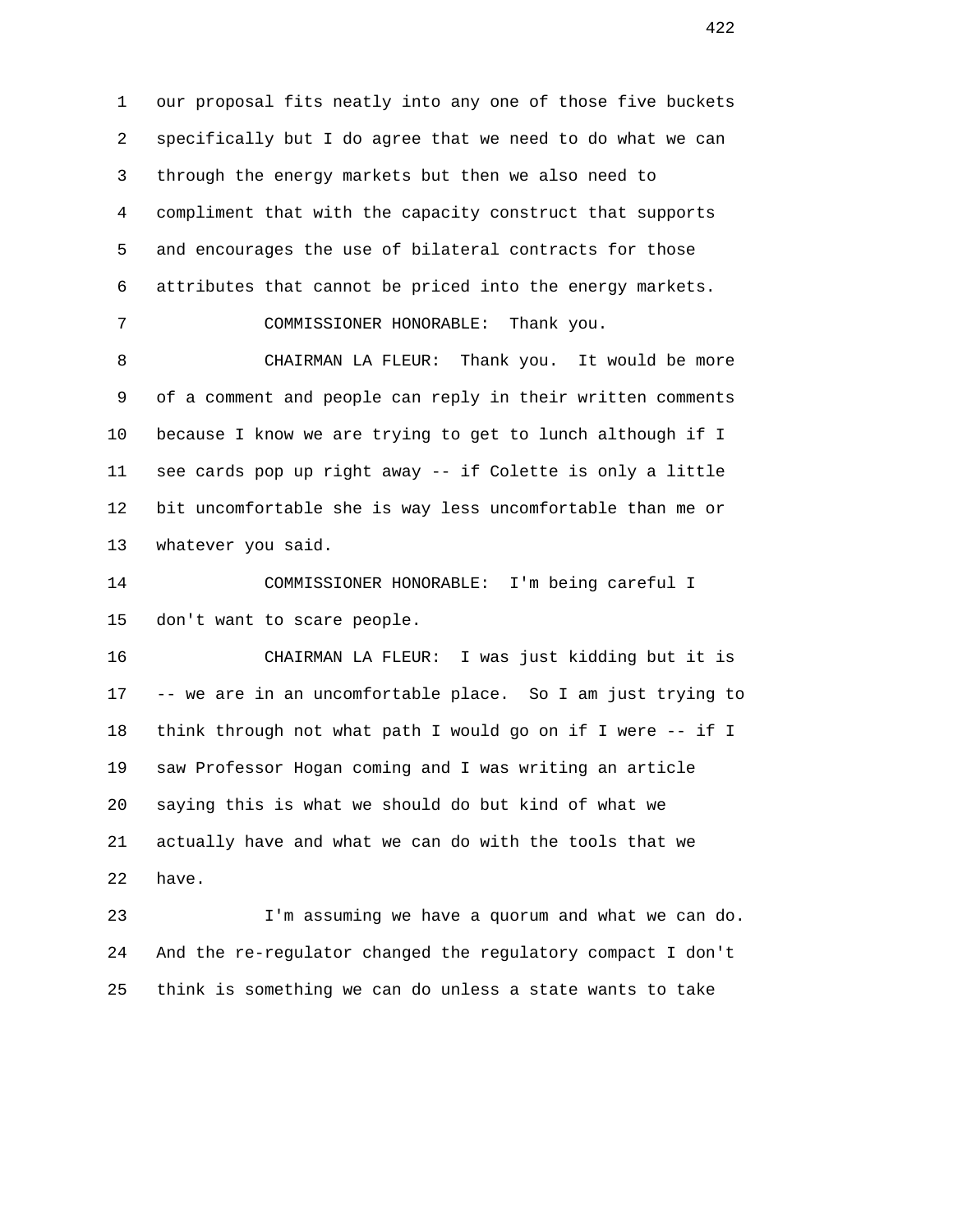1 it. That's Tom Brady throwing you know the incomplete pass. 2 Somebody has to catch it and I haven't heard anyone yet say 3 -- I mean that they wanted to.

 4 So that means we still have the responsibility 5 under the Federal Power Act to make sure there is a just and 6 reasonable wholesale price in these markets that even if we 7 don't like the status quo are the status quo.

8 And so thinking of what FERC can do as a forcing 9 function beyond a little on the complaints which could push 10 the ball but I don't think anyone thinks okay there, we are 11 done, everything is good now, people are happy.

 12 It seems to me if you make us make up a thing it 13 is going to probably be an "accommodate" because we cannot 14 tell the states what we want them to achieve. We heard from 15 New England loud and clear -- don't set goals for us FERC.

 16 We are on a path, we are working on something, 17 don't make up what you want us to do and it's possible we 18 could kind of look out and look at the different states and 19 craft something brilliant but it's really if we are trying 20 to achieve something -- if we are trying to achieve state 21 policy, we need the states to tell us what that policy is.

 22 So in terms of what's actually before us and what 23 we can do other than order somebody else please work on 24 this, it's really I think right now in the hands of the 25 states if we are going to get to an "achieve" define what it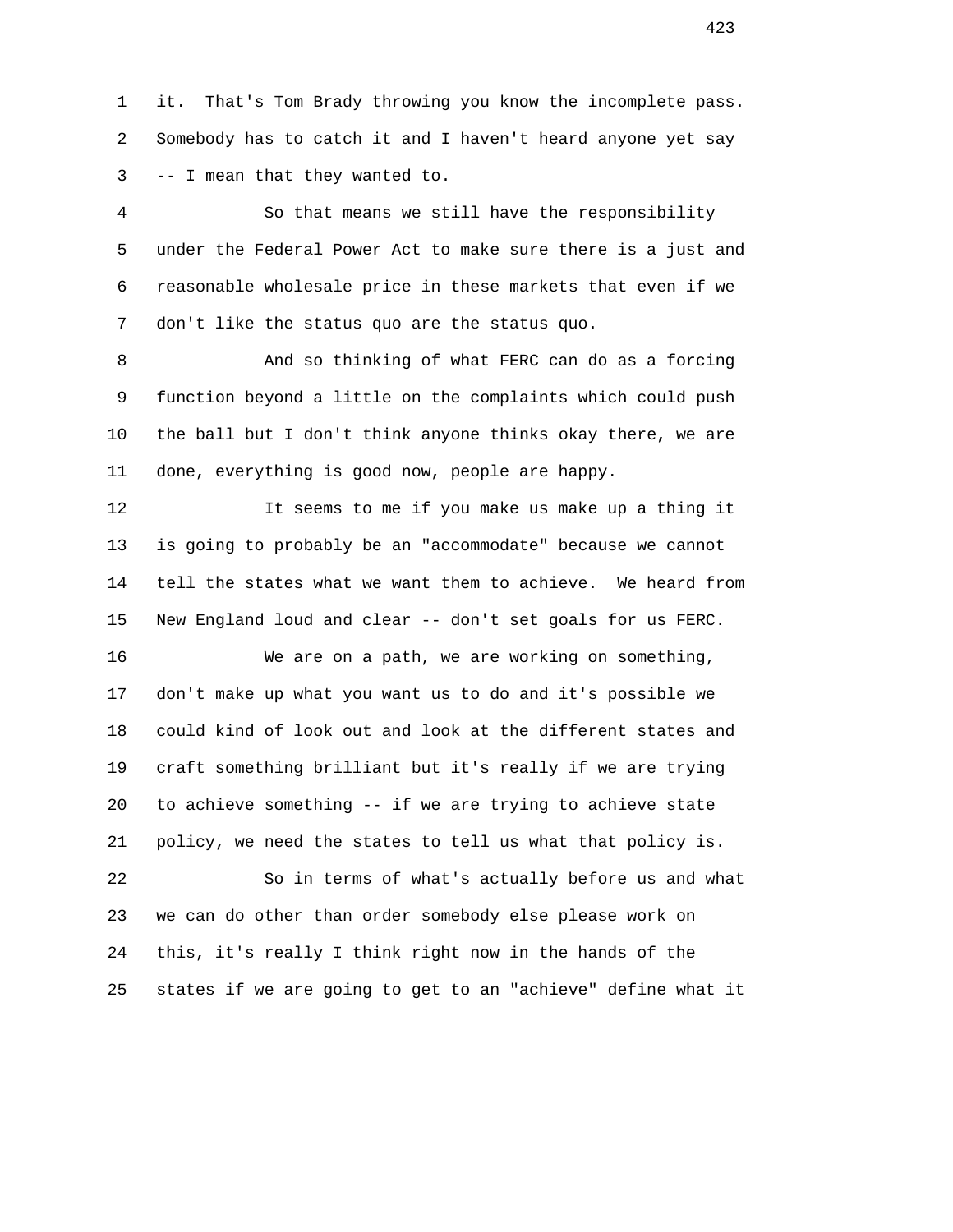1 is we are trying to achieve.

 2 Either for states to agree, okay there's an 3 environmental attribute and once you agree you can price it. 4 If it is resilience, if it is environment I mean it might 5 not be perfect but markets work if you set the parameter. 6 But I don't think we FERC -- unless I'm mistaking 7 something can just make up an achieve solution that is 8 likely to be sustainable in these big multi-state markets. 9 So we are going to have to act once we have a quorum but I 10 think we are going to need proposals coming in if we are 11 going to get out of the accommodate path because I just 12 don't see a lot of other -- I just unless somebody can tell 13 me something easy, that's just what I have heard the last 14 day and a half.

 15 So I think we have to do what we have to do. We 16 have dockets pending we have to decide them, we have to do 17 things, but if we are going to get to some new place it is 18 going to take other people to tell us where they are trying 19 to go, am I wrong, does anyone want us to decide a design 20 and achieve, you know -- Colette?

 21 COMMISSIONER HONORABLE: And we also heard you 22 loud and clear. I know someone mentioned yesterday you 23 don't want a top down approach. You don't want us to try to 24 figure this thing out and it will have greater buy-in and 25 greater success if it is developed and coming up.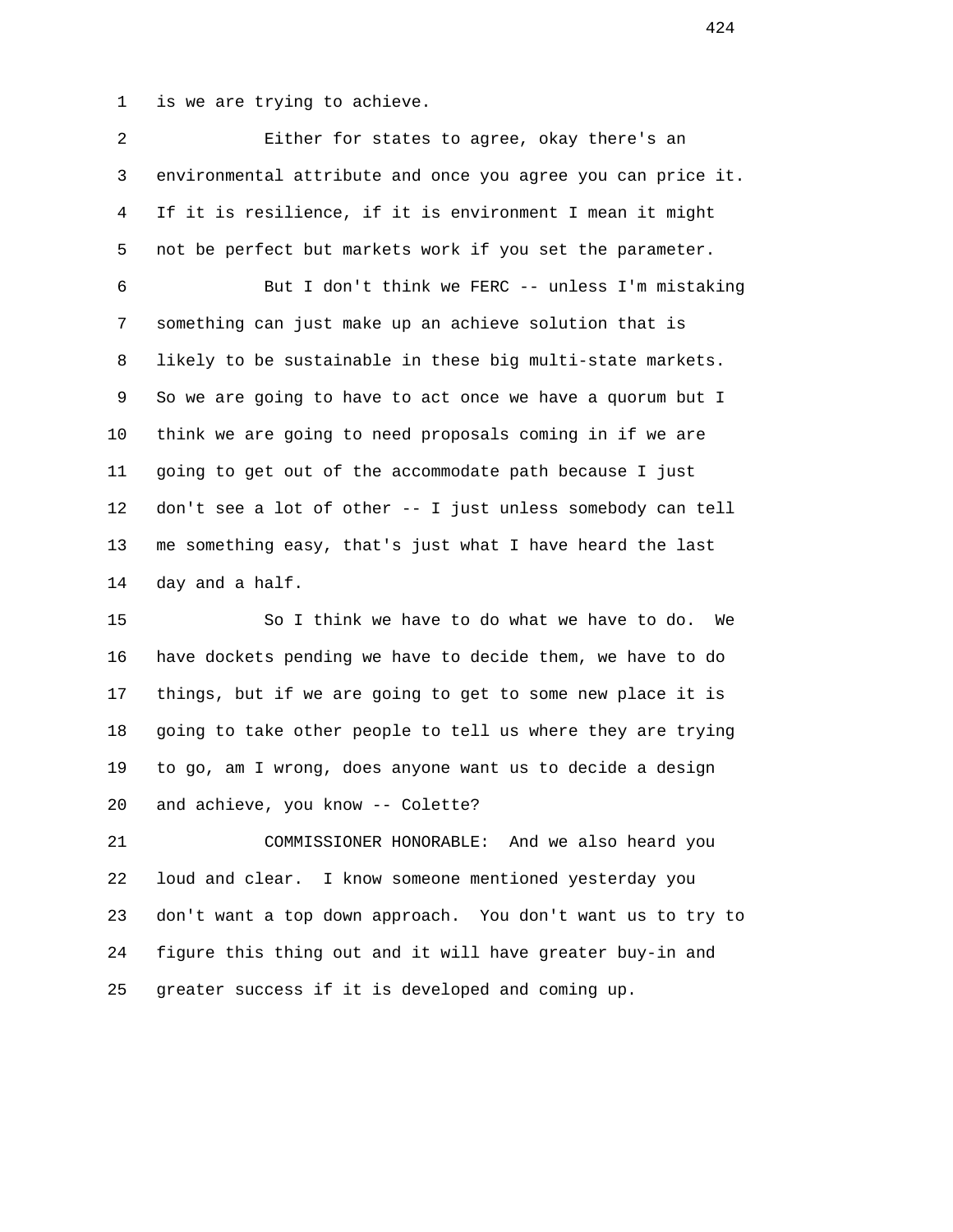1 MR. QUINN: Matt White had his card up after 2 Commissioner Honorable, maybe go to Matt first.

 3 MR. WHITE: You're very kind. I wanted to offer 4 a clarifying observation that I believe dovetails on your 5 most recent comment Chair LaFleur. This is regarding the 6 path 4 which was the incorporate the attributes that states 7 design to the market the so-called achieve thing as it was 8 called in New England.

 9 More so than any of the other paths that you have 10 put on the table Commission staff, in our experience in New 11 England this path incorporates views and perspective that 12 are so divergent they are almost impossible to call the same 13 path.

 14 Many people as you have heard in the last two 15 days in New England have viewed that really as some form of 16 carbon pricing, whatever it is -- cap and trade whatever. 17 Others view that as either not what they view as path 4, 18 simply not on the table as you have heard from Chair Vannoy.

 19 But have articulated visions in which path 4 20 would be what in my words I would characterize as the ISOs 21 being authorized to administer little more than an RFP for 22 specific resources in specific locations in chosen amounts 23 by a state and quantities by a state with performance 24 standards selected by an entity other than the ISO.

25 So yes it becomes an administrative agent of an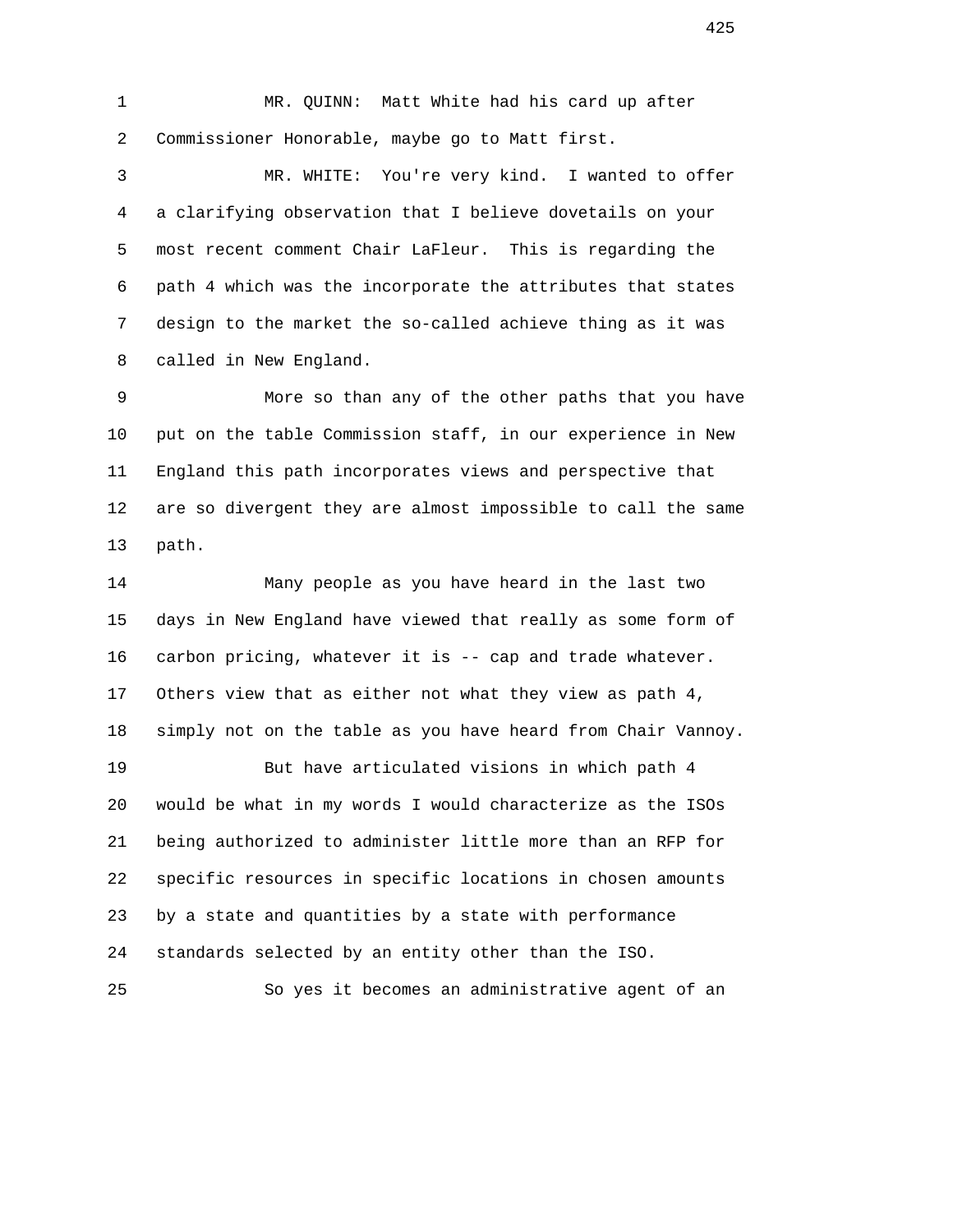1 RFP they might otherwise conduct on their own behalf. I 2 don't want to take a position on either of those two -- of 3 course as an economist I have my views but I will leave them 4 for the moment.

 5 But rather in the vein of the clarifying comments 6 you asked of us to point out that agreement that you may 7 hear among stakeholders that incorporating the attributes is 8 a desirable path, may mask very substantial differences in 9 what they actually envision much more so than on any other 10 paths we have seen. And that divergence of views, because 11 it may surface later may make moving down this path a much 12 longer and more difficult process.

 13 And that's at least a reflection. It's my 14 personal view of one of the things we have learned as the 15 ISO observing the process and doing it over the past year.

 16 CHAIRMAN LA FLEUR: Thank you for marring my 17 momentary optimism with reality.

18 MR. WHITE: Sorry it's for a reason. 19 MR. QUINN: So I guess we will probably just wrap 20 up for lunch then. I want to say thank you to the 21 panelists, this has been a three hour juggernaut. It's been 22 a really good conversation we appreciate all the 23 perspectives and look forward to what comes next, back at 1 24 o'clock a very hard start at 1 o'clock with people in their 25 seats.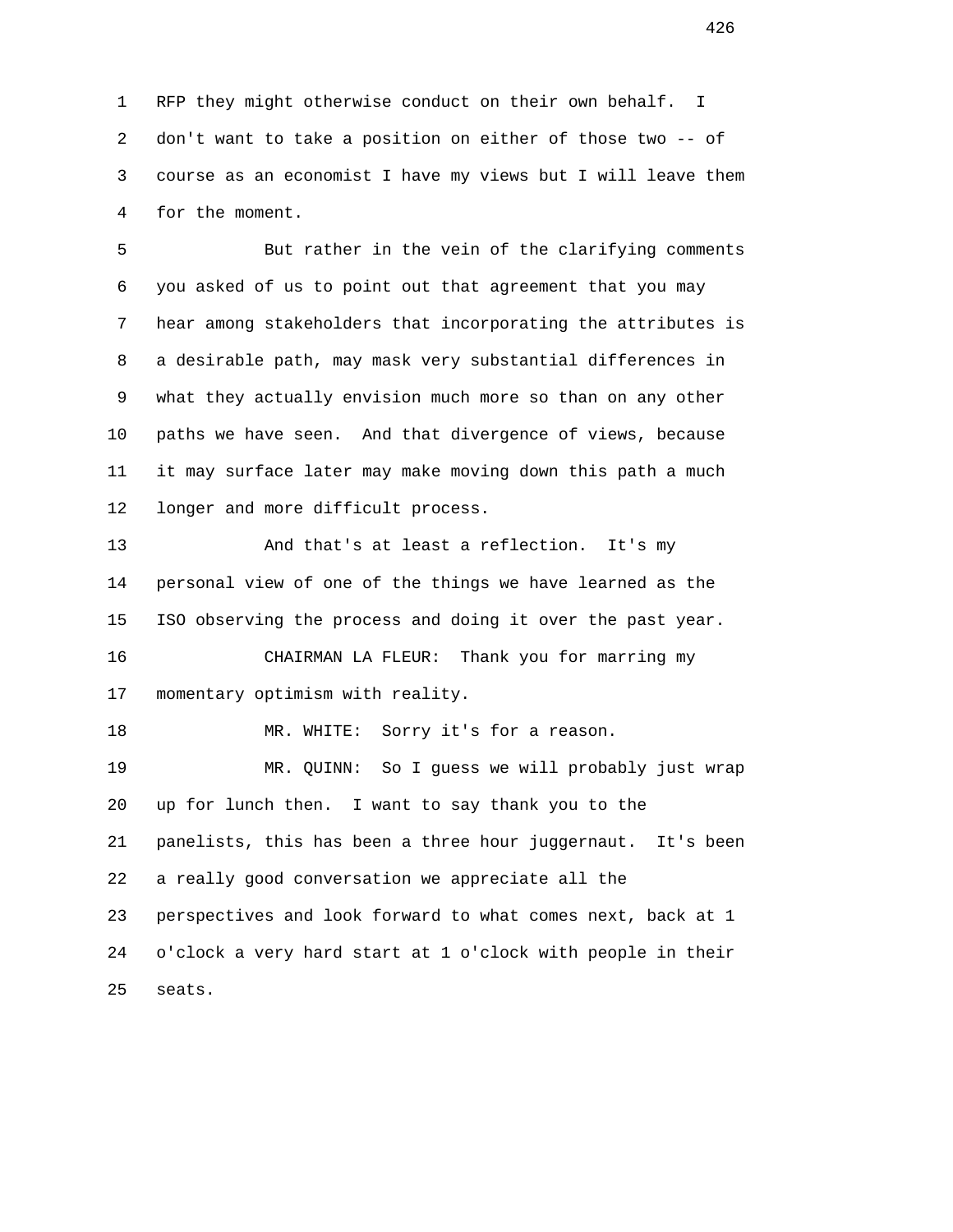1 2 3 A F T E R N O O N S E S S I O N 4 CHAIRMAN LA FLEUR: Okay we are going to get 5 started in a minute. If folks could take their seats, wow 6 it feels awesome to sit at the Commission table again but I 7 am only here for 2 minutes to introduce a special guest. 8 We are very honored to have with us this 9 afternoon Congressman Joseph Kennedy from Massachusetts. I 10 am very proud to say he is my Congressman but that is not 11 why he is here. He actually volunteered to come and speak 12 with us about the capacity market. 13 As you may or may not know, Congressman Kennedy 14 and his energy advisor Eric Finns could undoubtedly ace a 15 quiz of everyone on Capitol Hill about how the ISO New 16 England markets work. 17 CONGRESSMAN KENNEDY: It's an important caveat 18 compared to everyone else on Capitol Hill. 19 CHAIRMAN LA FLEUR: I won't say how he came to 20 know that but it wasn't all a great experience but 21 Congressman Kennedy was first elected in 2012. He is in his 22 3rd term and he is very happy to say for some time has been 23 a member of the Energy and Commerce Committee and the Energy 24 sub-Committee where we are extremely happy to have him in 25 that role.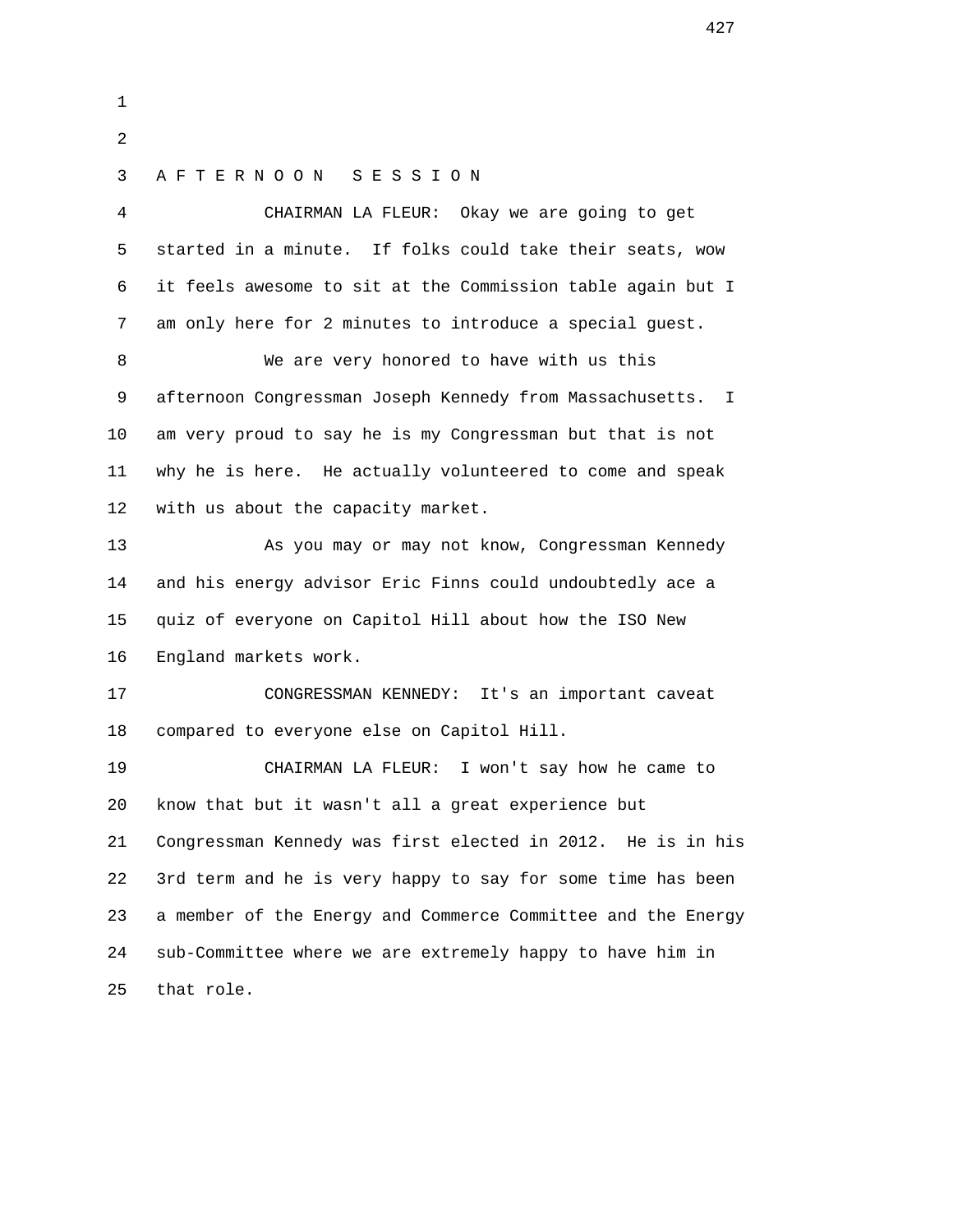1 And I want you to give me help in welcoming him 2 to the Commission, thank you.

 3 CONGRESSMAN KENNEDY: Madam Chairman thank you 4 for the kind introduction, thank you for having me here 5 today. Thank you for allowing me to stop by. Any pothole 6 requests or trash removal or snow removal or anything else 7 that is necessary Tom and I will pass along to the mayor 8 most rapidly.

 9 Commissioner Honorable -- thank you both for 10 hosting this important Technical Conference and for your 11 service at FERC. You have both been a constant source of 12 guidance as I have tried to focus on energy issues in 13 Congress and I appreciate your responsiveness and your 14 support.

 15 I also want to thank Director Quinn as well for 16 the opportunity to speak at the Conference briefly before I 17 have to run off to vote. To all of the other participants 18 gathered here today I commend you for being here at this 19 Technical Conference to review the interplay between 20 organized markets and state level policies by providing 21 critical oversight of RTO and ISO structures you can 22 identify their influence and shaping and meeting state 23 energy objectives.

 24 But more than that, you broaden this debate to 25 ensure that these markets are not only benefiting generators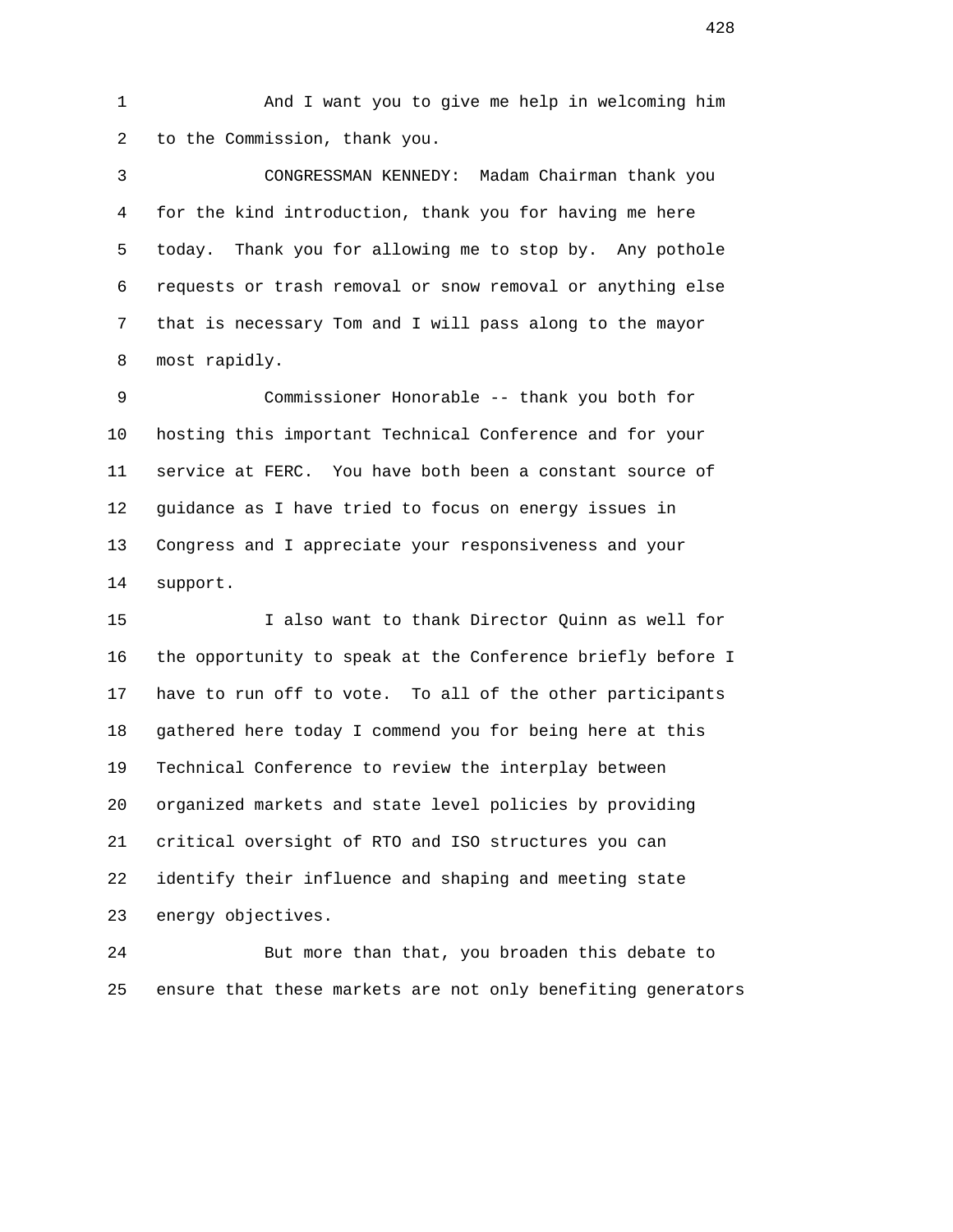1 but also consumers as well. As the Chairman mentioned a few 2 years ago a power plant in my district abruptly closed due 3 to dramatic increase in capacity rate prices in New England. 4 In the years since that announcement I have met 5 with many of you and many stakeholders back home in 6 Massachusetts to analyze our regional energy markets and to 7 try to understand the process by which the rates consumers 8 see on their month's bills comes to pass. 9 As many of you know I have become deeply 10 concerned about that process. If there is one thing that I

 11 have learned in Congress is that the more complex a system 12 becomes, the more likely that someone is being 13 short-changed.

 14 And I fear that is the reality facing us today. 15 Everyone in this room would agree that oversite of energy 16 markets is a challenge. The highly technical rules and the 17 economic theories that underpin these structures are 18 difficult for market participants to understand, let alone 19 members of Congress or the general public.

 20 Another challenge is the relationship these RTOs 21 have to the federal government. Their actions effectively 22 carry the weight of federal pre-emption causing courts to 23 provide more deference than they would if these 24 organizations were truly independent.

25 Finally, I did a long-standing view at FERC that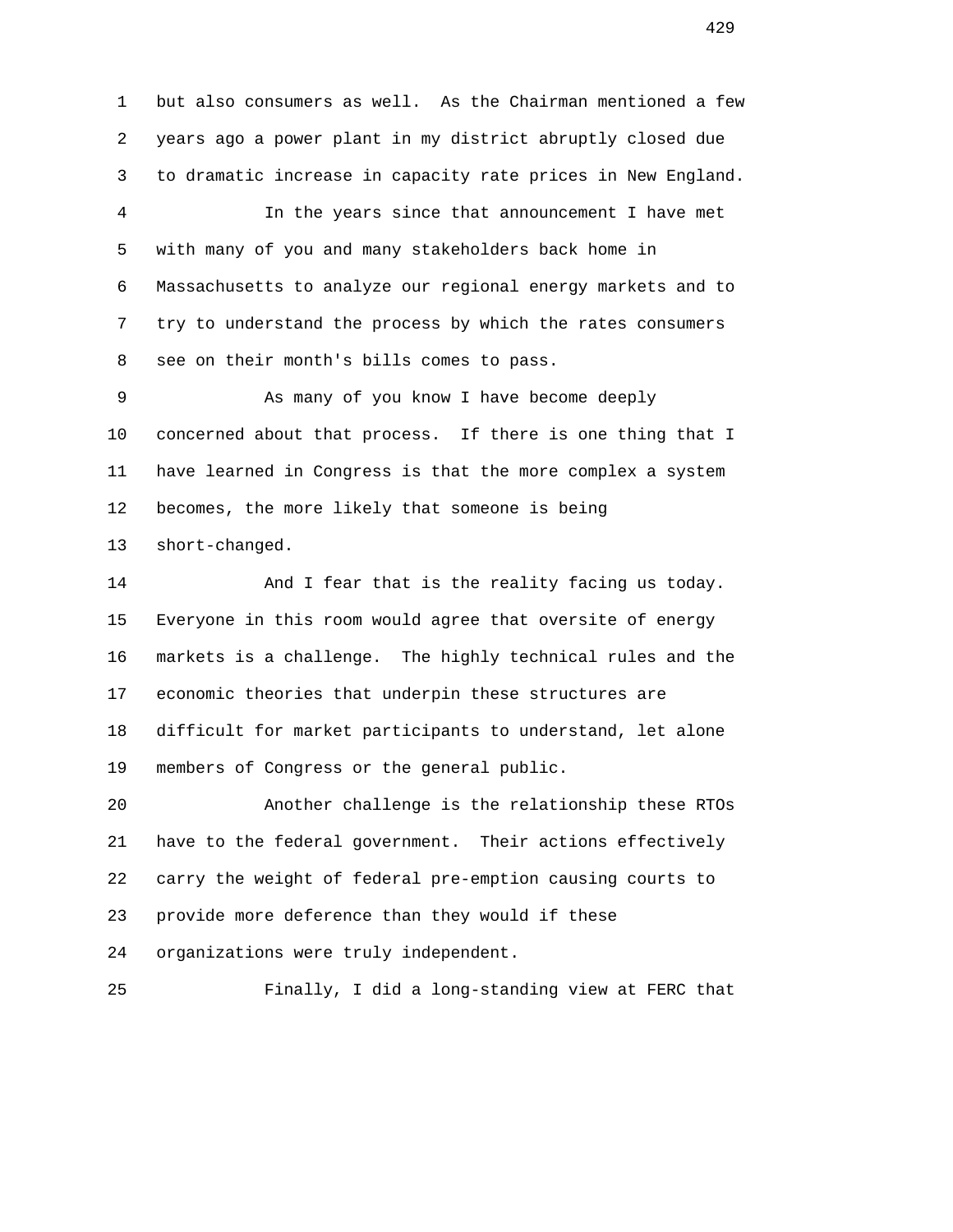1 it holds the responsibility to ensure well-functioning 2 markets. I believe, however, that too often in recent years 3 this Commission's debate over just and reasonable rates has 4 focused too much on market participants at the expense of 5 the consumers who are left with the bill.

 6 And that's why at today's Conference I am asking 7 you to broaden your focus beyond solely tweaking the market 8 rules and instead -- leverage your unique experience and 9 expertise into the deeper reforms that I believe are 10 necessary. After all one of the purposes of this Conference 11 is to determine whether state objectives and policies can be 12 achieved through existing market mechanisms.

 13 From my first day in Congress I have shared your 14 frustrations with our country's lack of a cohesive energy 15 policy. That failure continues to have a profound 16 consequence at the regional, state and local levels.

 17 In making policy choices, decision makers must 18 take into consideration issues ranging from reliability to 19 capacity and new generation. But going even further 20 decisions must factor in resource diversity, environmental 21 impact, jobs and most importantly cost to consumers.

 22 Debate over market structures is only one piece 23 to this puzzle and it is certainly not the only way to meet 24 these goals. The question of accountability and oversight 25 is an important one to answer and Congress we tried to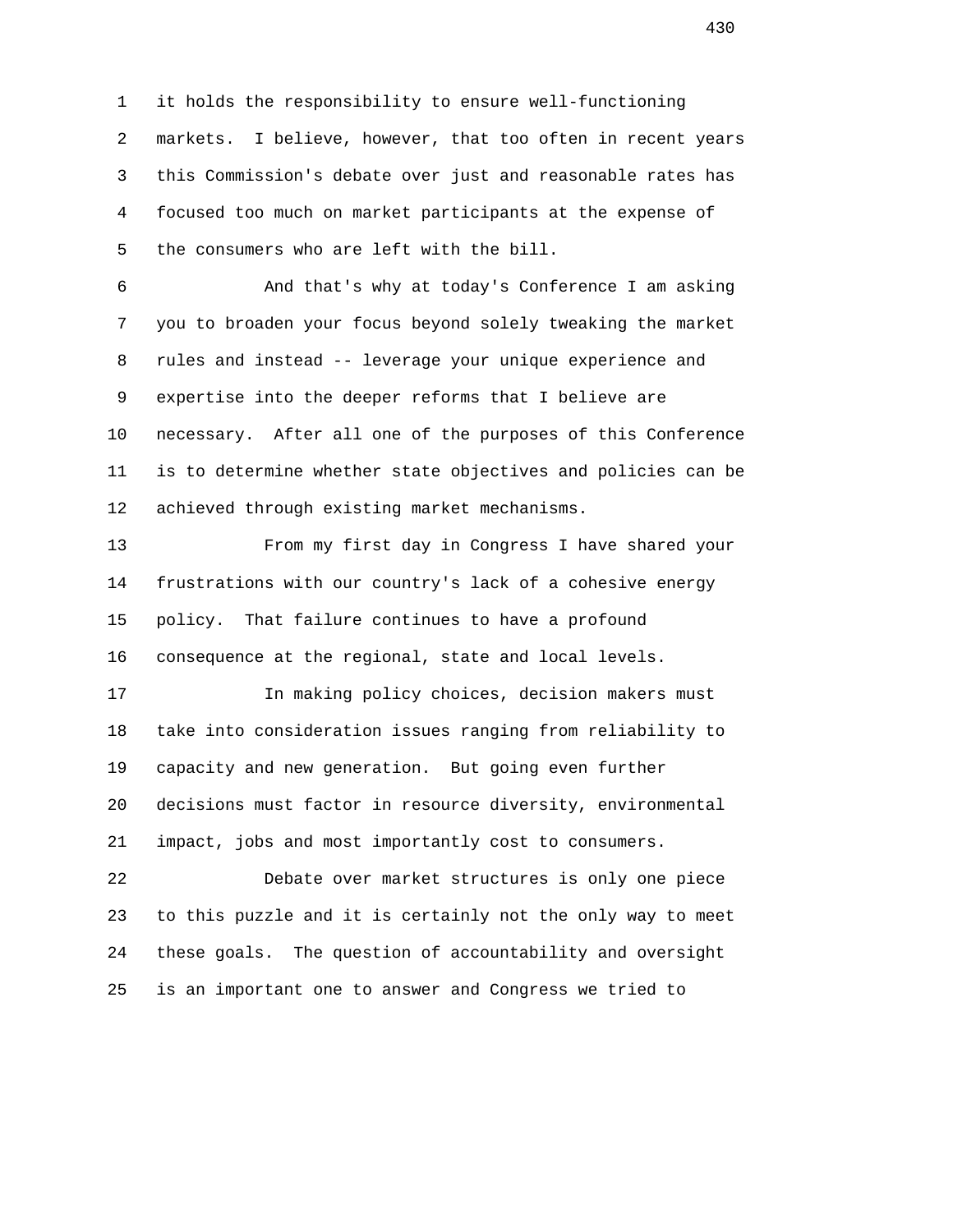1 address this piece by piece.

 2 For the second year in a row the House passed a 3 bill that I wrote to ensure judicial review of rates that 4 take effect by operation of law when FERC does not act. 5 Whether they are deadlocks like there were three years ago 6 or cannot acts due to a quorum like the unfortunate 7 situation we find ourselves in today.

 8 I have also pressed both the last administration 9 and the current one to take action so that we have a fully 10 functioning Commission. More to the point and this is where 11 I'd ask all of you to come in -- we cannot afford to delay 12 these efforts any longer. We cannot continue to make the 13 system more complex without solving the underlying problems 14 of cost, of resource diversity of a liability infrastructure 15 and our environmental responsibilities.

 16 I urge you to think big and to look forward to 17 working with you all on the path ahead. Let me just say in 18 addition to those prepared remarks this is one of the most 19 complex areas of regulation that I have certainly dealt with 20 in my four plus years in Washington.

 21 Madam Chairman you were very kind to say that I 22 understand it. The best thing I can do is hire people that 23 actually do when luckily I hired one of them that did and 24 he's dived into these issues with an awful lot of your help. 25 Congress's role in some of the oversight of this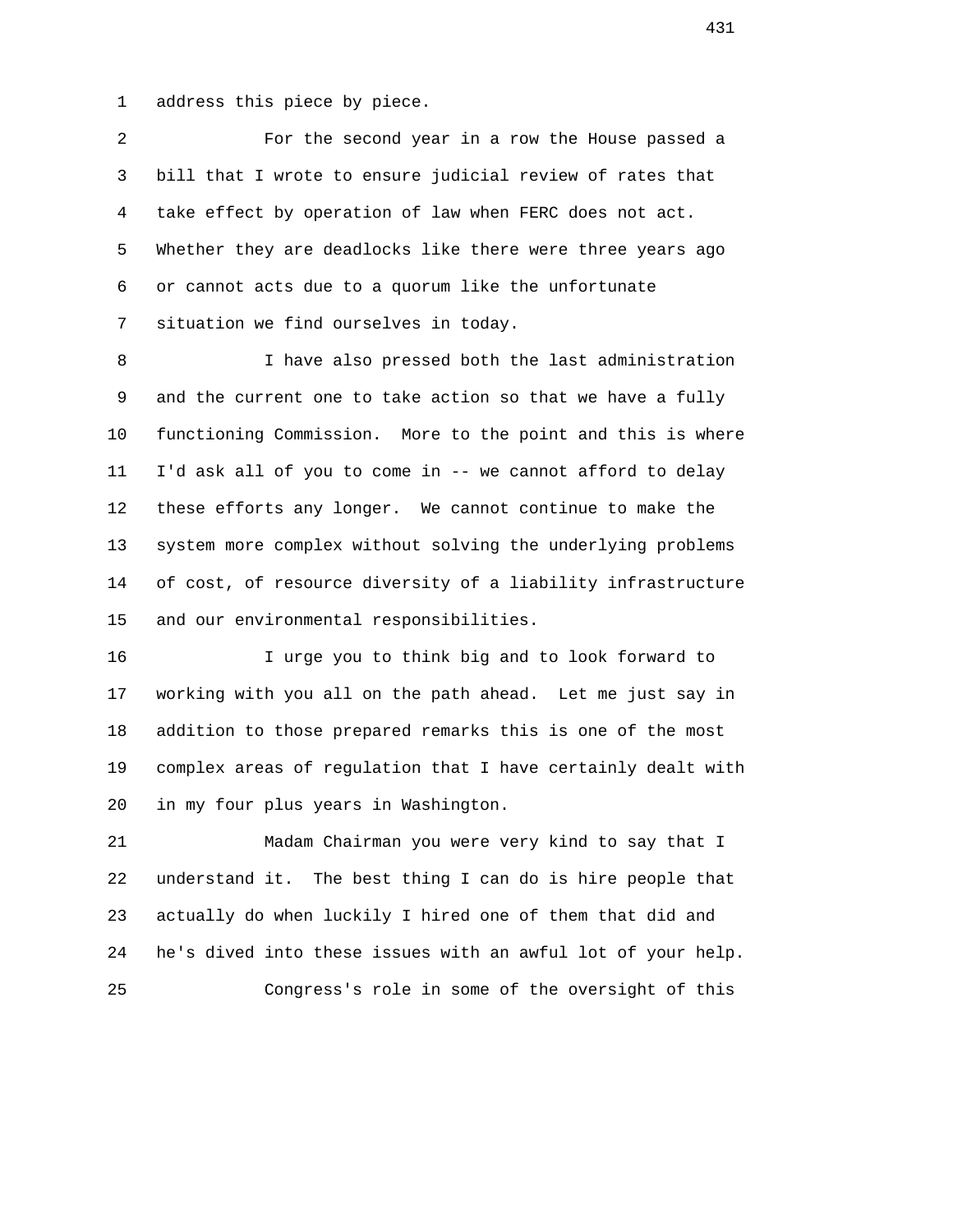1 area can get confusing and challenging even amongst my 2 colleagues. I again would double down and ask for all of 3 you here and the organizations and companies and entities 4 that you represent to try to help us understand how we work 5 our way through some of these challenges because an example 6 of my home state in Massachusetts the discussion we have on 7 our energy infrastructure and debates there I think could 8 use more full-fledged understanding of the benefits and 9 drawbacks.

 10 Yes we would all -- in the words of one of my 11 colleagues, love to be in a world where energy is clean, it 12 is available, it is cheap and it is far away. We are not 13 quite there yet and until we do there are trade-offs we need 14 to make. I'd ask your suggestions and your support and your 15 voices to help make sure that our public has an informed 16 debate as to these trade-offs as well.

 17 Because at this point I will tell you we don't. 18 And we will keep trying to do what we can but we need your 19 help with it too so thanks very much.

 20 CHAIRMAN LA FLEUR: Well thank you so much for 21 reminding us of that and I think that will set us in the 22 right direction, thank you.

 23 MR. QUINN: Alright welcome back from lunch. I 24 appreciate all of you taking the time to come and meet with 25 us and talk about the issues that we have in front of us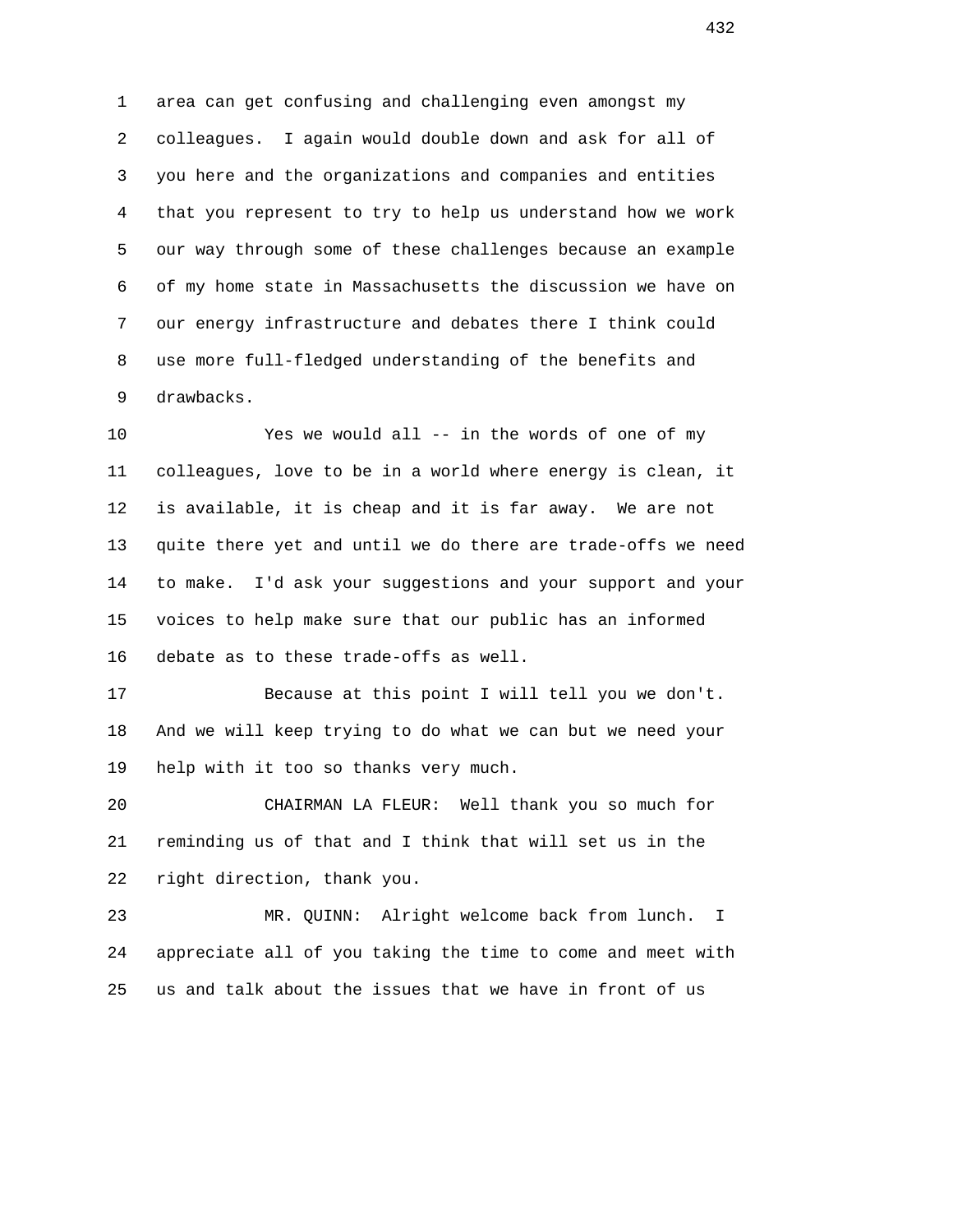1 during this Technical Conference.

| $\overline{a}$ | I will make sure I introduce the panelists. We               |
|----------------|--------------------------------------------------------------|
| 3              |                                                              |
|                | have Cliff Hamal the Managing Director at Navigant. We have  |
| $\overline{4}$ | William Hogan, Research Director at the Harvard Electricity  |
| 5              | Policy Group and the Harvard Kennedy School of Government.   |
| 6              | We have Lawrence Makovich of HIS Markit, Vice                |
| 7              | President and Chief Power Strategist. We have Samuel         |
| 8              | Newell, Principal from the Brattle Group. I have Roy         |
| 9              | Shanker and Independent Consultant.                          |
| 10             | We have Robert Stoddard, a Senior Consultant at              |
| 11             | Charles River Associates, speaking on behalf of the          |
| 12             | Conservation Law Foundation and we have Susan Tierney,       |
| 13             | Senior Advisor at the Analysis Group.                        |
| 14             | Welcome all of you. Again thank you for joining              |
| 15             | us.                                                          |
| 16             | So the purpose of this panel is to discuss                   |
| 17             | potential solutions for sustainable wholesale market designs |
| 18             | that both preserve the benefits of regional markets and      |
| 19             | respect state policies.                                      |
| 20             | I think I stole that language directly from the              |
| 21             | We don't expect the panelists to give us detailed<br>Notice. |
| 22             | market designs but would rather like to focus more on the    |
| 23             | principles and the objectives one would follow in designing  |
| 24             | those markets to address the central question in front of us |
| 25             | how we reconcile state public policy with well-functioning   |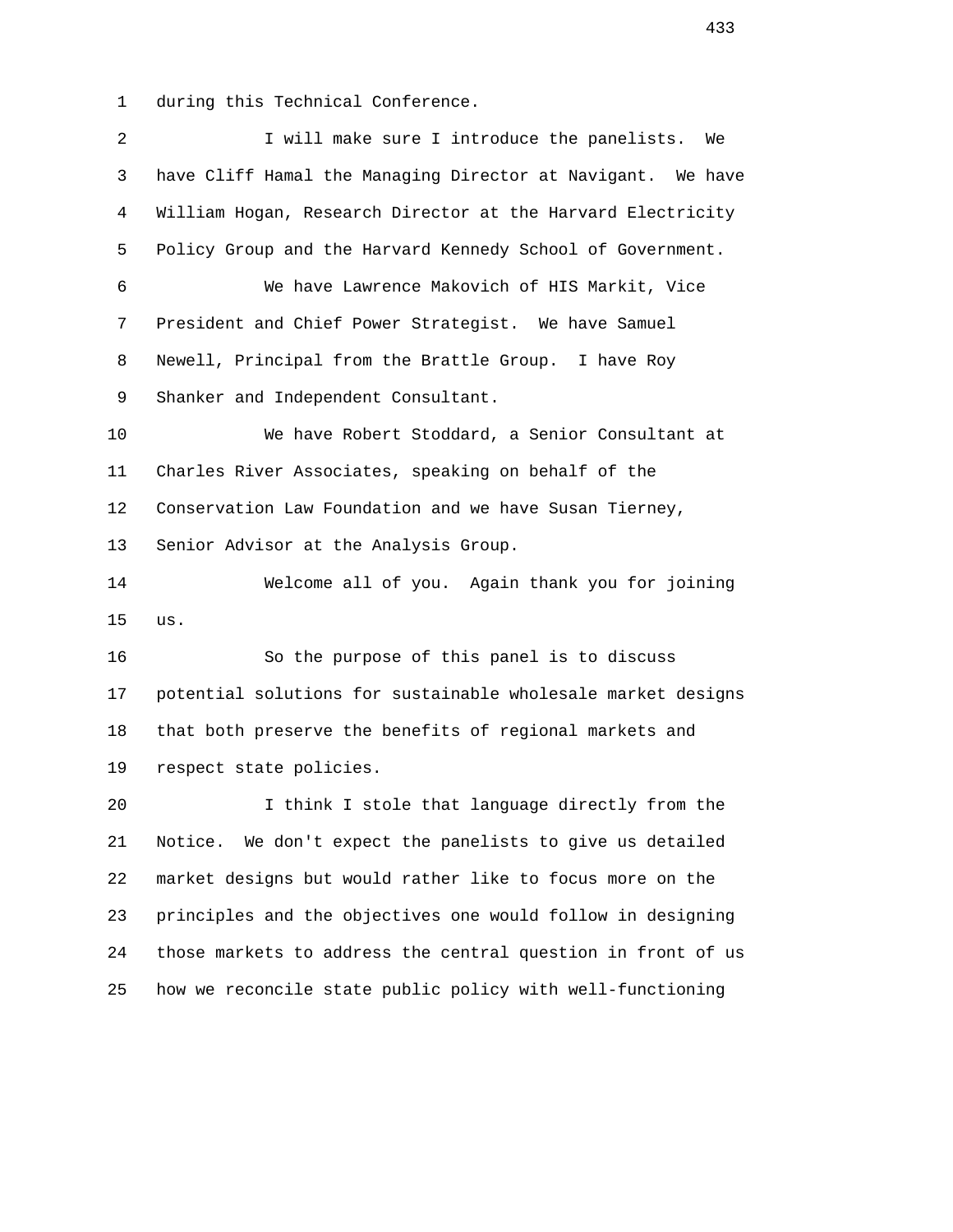1 wholesale markets.

 2 Again I think just to set the stage and provide a 3 little bit of context for all of you, I think the morning 4 conversation was very much focused on us having a complete 5 understanding of the potential paths forward.

 6 We had our 5 paths that translated into 3 doors. 7 In choosing amongst the 5 paths or the 3 doors we are going 8 to have to use some set of principles and objectives and one 9 of the things that I think we have heard throughout the 10 Conference is that one of the things the Commission could do 11 is articulate that set of principles or that set of 12 objectives.

 13 So I think that would very much be something we 14 would like to get out of this discussion -- is your point of 15 view on all of those things. I'll appreciate that is 16 complicated by the fact that for most economists there's one 17 principle -- economic efficiency. Just do the thing that it 18 economically efficient, now we are done.

 19 So we have written down our principle and we 20 should walk away. We might now have that option available 21 to us and so to the extent that the option that all of you 22 would think is the obvious economically efficient answer to 23 the extent that it is politically difficult to get there, we 24 will need a set of complimentary objectives.

25 And so I would encourage you to kind of engage in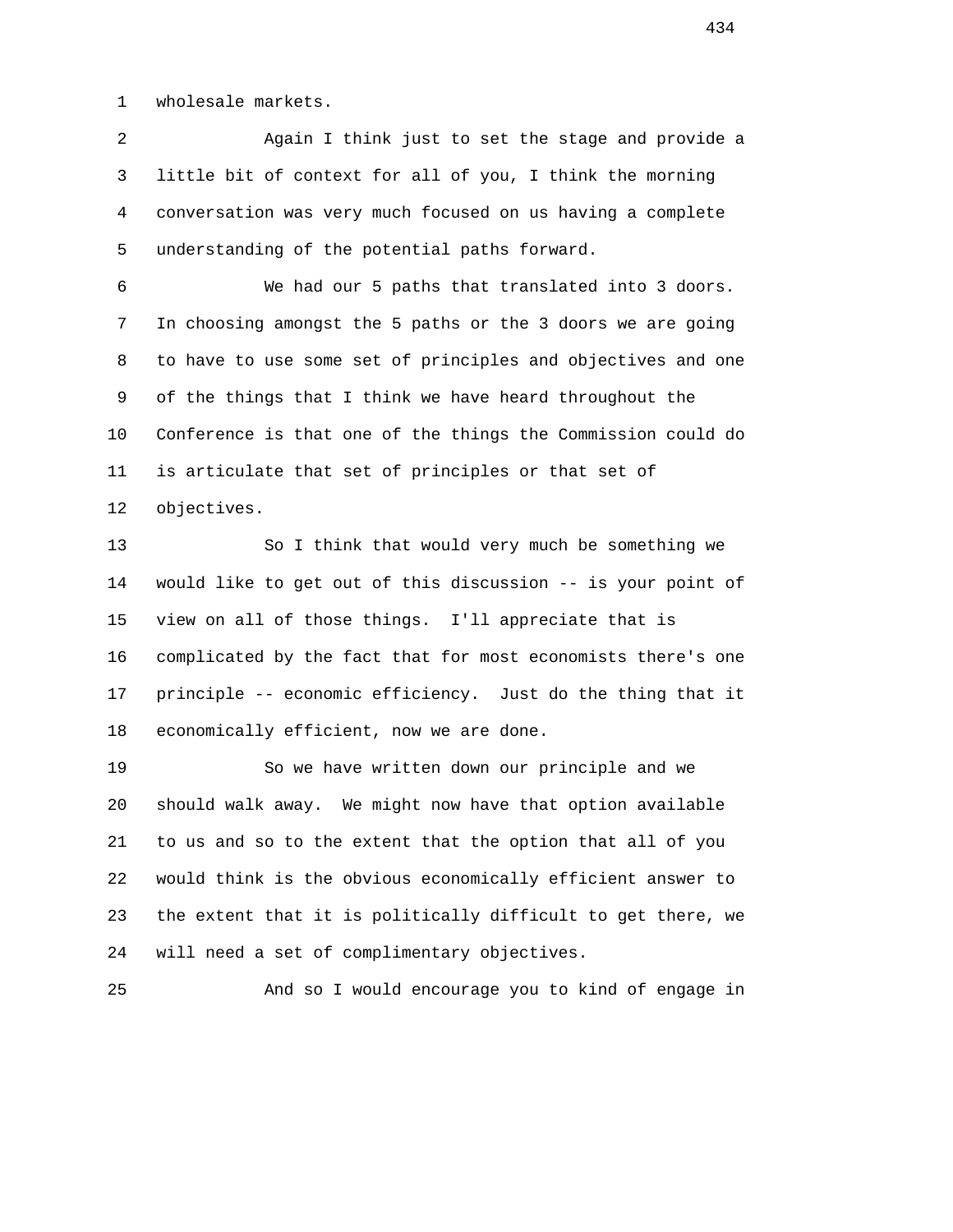1 the question on that basis as well. I think we would like 2 to start though to kind of not backtrack but address one 3 question that came up at the end of the last panel.

 4 As we talked about our 4 or 5 paths, path number 5 4 was the let's try to integrate as many of the objectives 6 and policies the states are attempting to achieve out of 7 market actions into the wholesale market.

8 And we had some discussion about what it is -- a 9 realistic expectation that could be brought into the market. 10 I think we would like to start with all of you on that 11 question before we jump to principles and trade-offs and 12 objectives.

 13 Do you have an opinion on what should, can be 14 brought into the markets? And yes the rules today will be 15 if you have something to say put up your tent, I'll try to 16 keep track of who asks to go first.

 17 MR. SHANKER: I think Mr. White's comment from 18 ISO New England settles 4. It sounds great until everyone 19 writes down their list and then you find a mutually feasible 20 set of conditions and I think it is misleading and it would 21 be a mistake to try and generically suggest that we follow 22 that in terms of guidance from the Commission.

 23 Because I think to some extent you have heard 24 time is of the essence for a lot of people and just sorting 25 that out to come to that conclusion or to the deliver the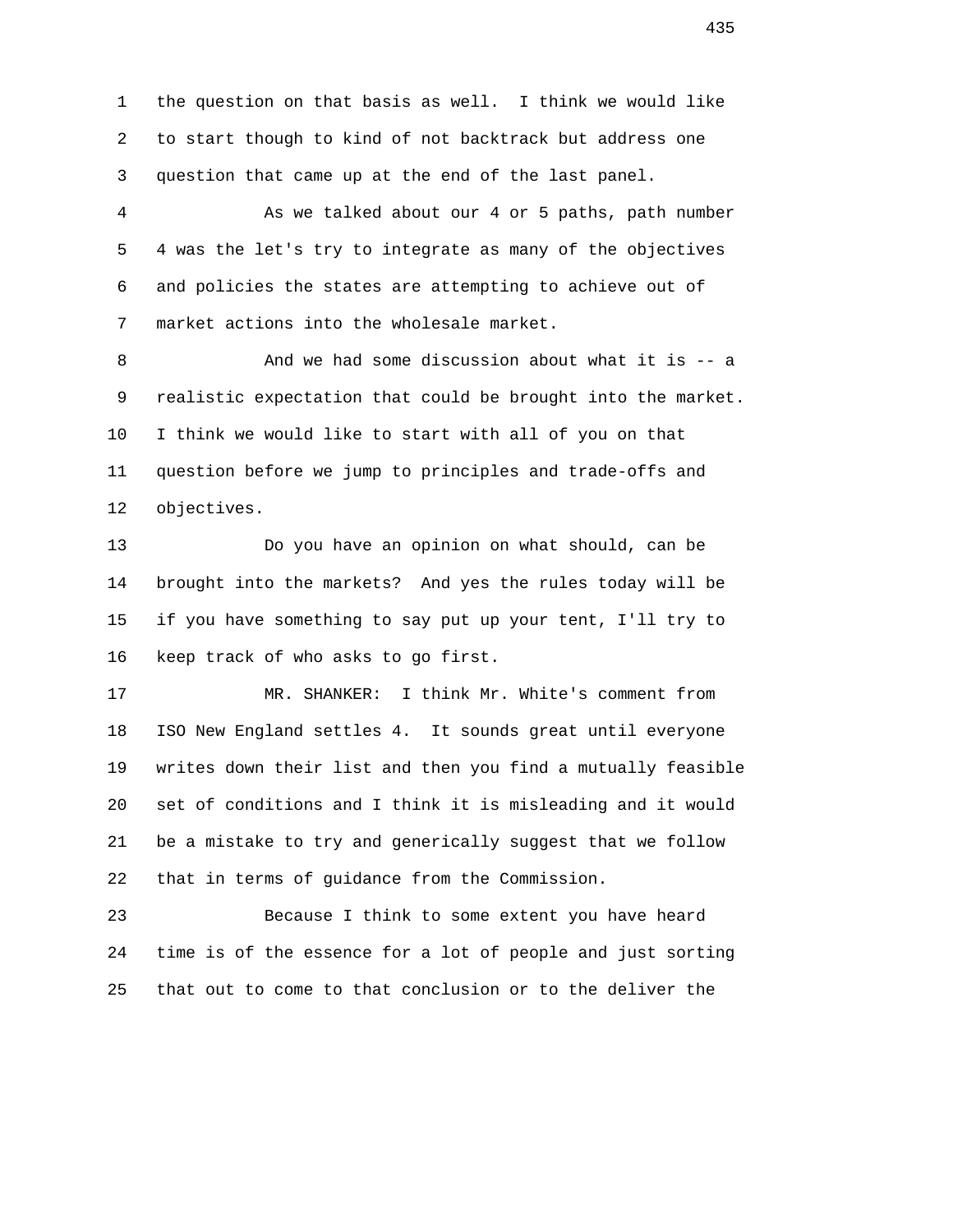1 stakeholder process is a year, maybe a little bit more.

 2 Number 5 was the one I was personally more 3 interested in because in part it would answer that 5 is in a 4 way in response to your request about what to do. I think 5 it's within the Commission's jurisdiction and that doesn't 6 mean not as an actuary but I think you have the capability 7 to take actions to internalize much of what we were talking 8 about today, particularly in terms of what I would think are 9 the most obvious and transparent externalities we have been 10 talking about with respect to the carbon.

 11 We would have an interesting discussion about 12 what's the right value but that there should be a value is 13 almost a credibility test on the legitimacy of a lot of the 14 actions that you are seeing in front of you and a reasonable 15 effort.

 16 I would rather see the effort go into three 17 months of fighting about what is that number and how to do 18 it in a matter, staying away from taxation, but as a matter 19 that's fairly straight forward. We know how to design it, 20 we know that we will have some surplus funds. We will have 21 the usual argument about who gets those but we will pass 22 through just as you said a high degree of efficiency and do 23 away with hopefully almost all of the legitimate concerns 24 that you have seen expressed.

25 I think with that you are certainly going to have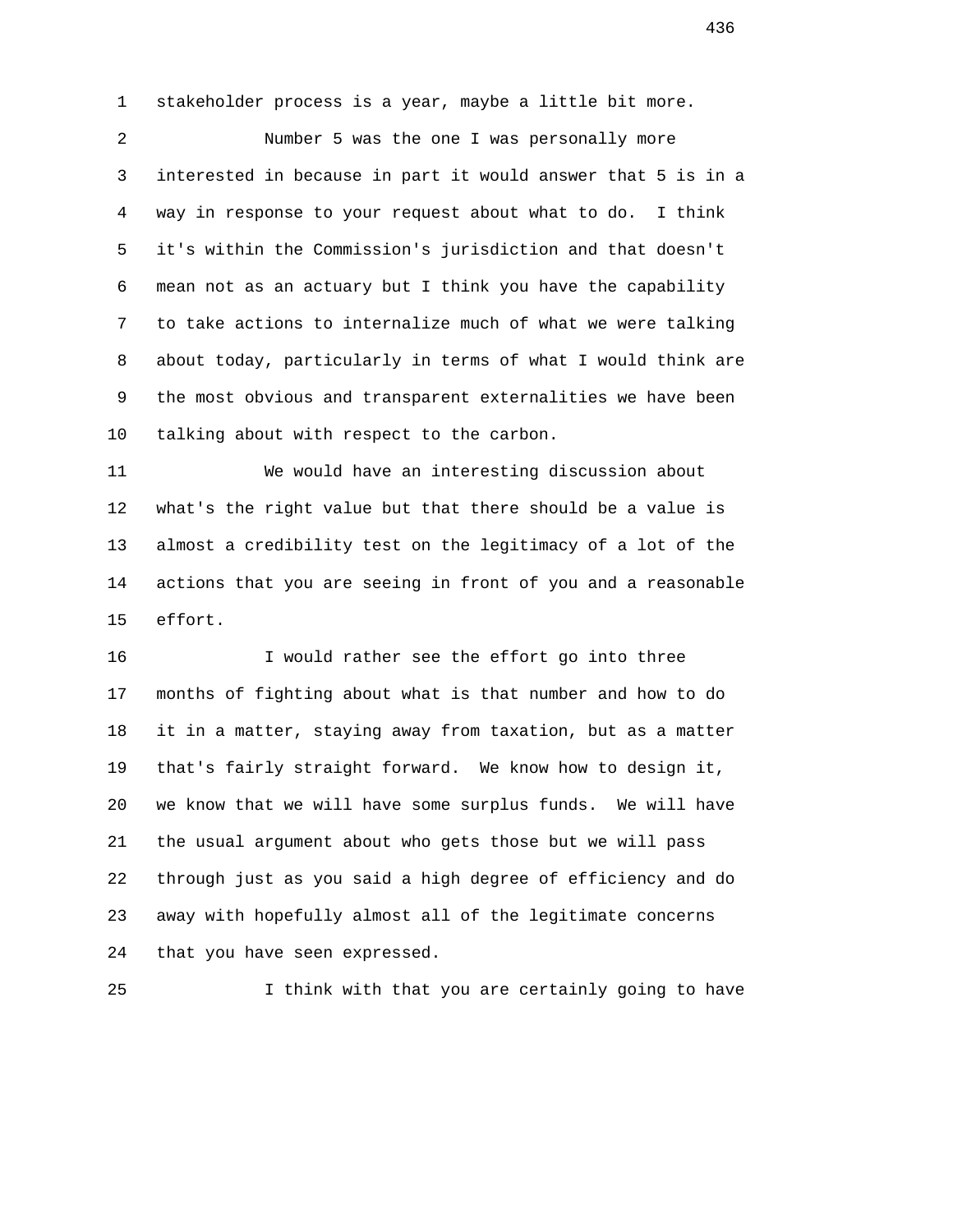1 to have the ability to sort on some of the more questionable 2 aspects and so a MOPR-type mechanism does come in. I would 3 hope, if everybody is being straight-forward and saying it's 4 de-carbonizing, we put in an adder, we are done the other 5 would go away.

 6 But this is sort of like a safety net and I don't 7 think you can avoid it. And I know that we heard expressed 8 by the Commissioner from Maine that you know, no way carbon 9 maybe will leave and from my perspective and again I'm 10 speaking solely for myself, is if someone wants to leave or 11 isolate themselves from the market, you know which is 12 another alternative they should do that.

 13 And it shouldn't be perceived as a threat. I 14 testified in Maine when they considered leaving ISO New 15 England and they did the balancing and they said gee are we 16 really willing to give up all the good things to have more 17 independence about state policy and the way transmission was 18 being allocated.

 19 I think every state can make that decision. The 20 legal play that goes with that decision -- I don't know that 21 I know exactly the details of how it would work. Certainly 22 something like an FRR alternative than PJM is viable and so 23 yeah I think you can have a hard criteria and I also think 24 it is out the outlying of what I would recommend would be my 25 recommendation on how you would proceed.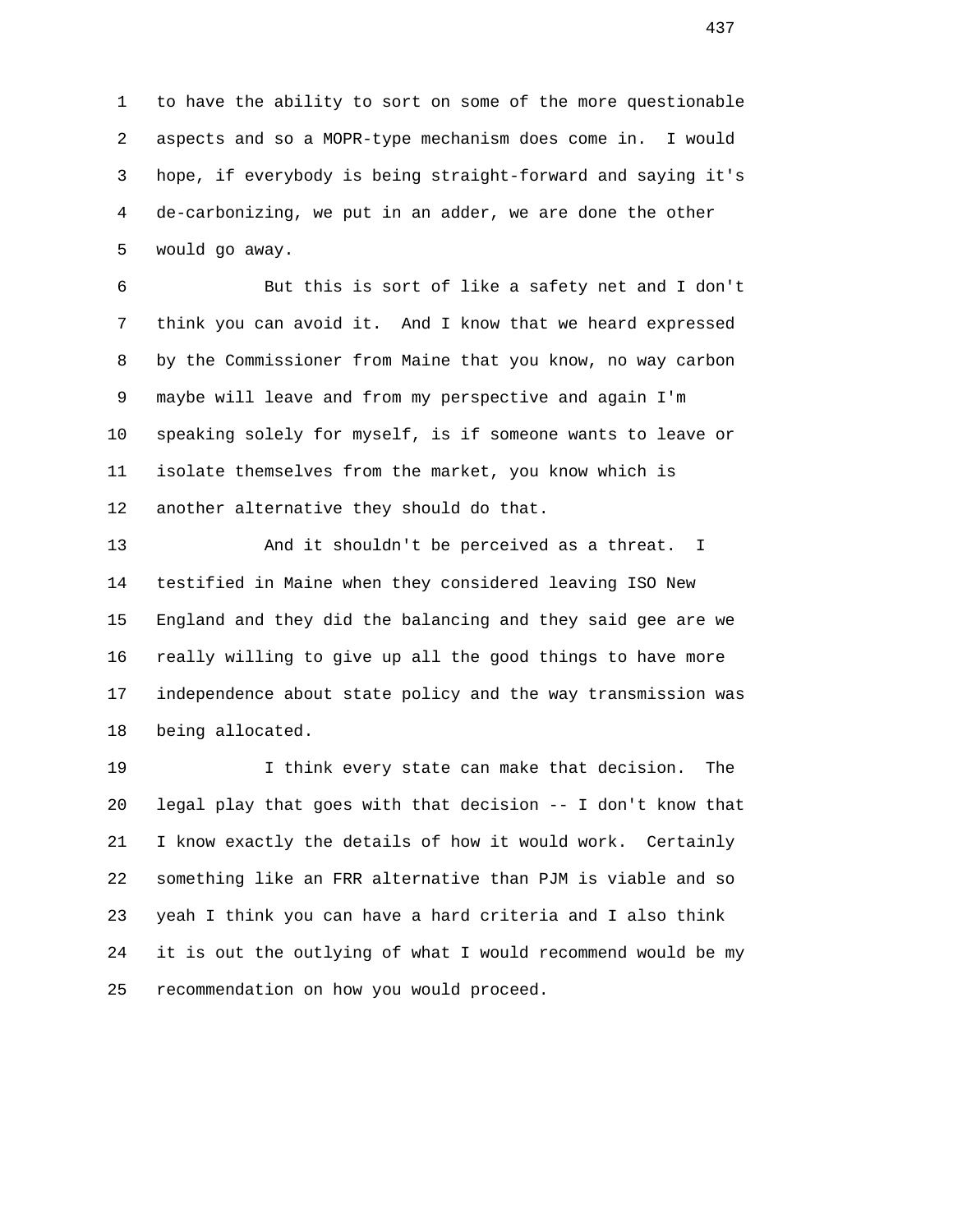1 MR. QUINN: A follow-up question on that and it 2 goes to your question about what you would have to deal with 3 minimum offer price rules for the other things. I think in 4 some of the discussions we have heard is that for carbon 5 pricing, for some levels of carbon pricing you will get a 6 certain set of carbon-free resources that are supported by 7 you know something that is a price around the social cost of 8 carbon, about \$40.00 or something like that.

 9 But there are another set of resources that are 10 also carbon emission free that you would need a much higher 11 carbon price for. To the extent that you -- markets decided 12 to have a carbon price or a carbon adder but there were some 13 carbon emission-free resources that didn't -- were still not 14 economic based on that price, would you suggest that those 15 resources continue to be subject to a minimum offer price? 16 Would you try to accommodate those resources in

 17 kind of the way ISO New England has talked about 18 accommodating other state policies so do you think once you 19 have identified the environmental attribute you price that 20 and any action that focuses on resources that would fall 21 into that category should be subject to a strict MOPR? 22 MR. SHANKER: I think if I understand your 23 question I think it's the latter. The argument presumably 24 would fall out of the price is too low. So instead of

25 \$40.00 it should be \$60.00 and if that doesn't satisfy the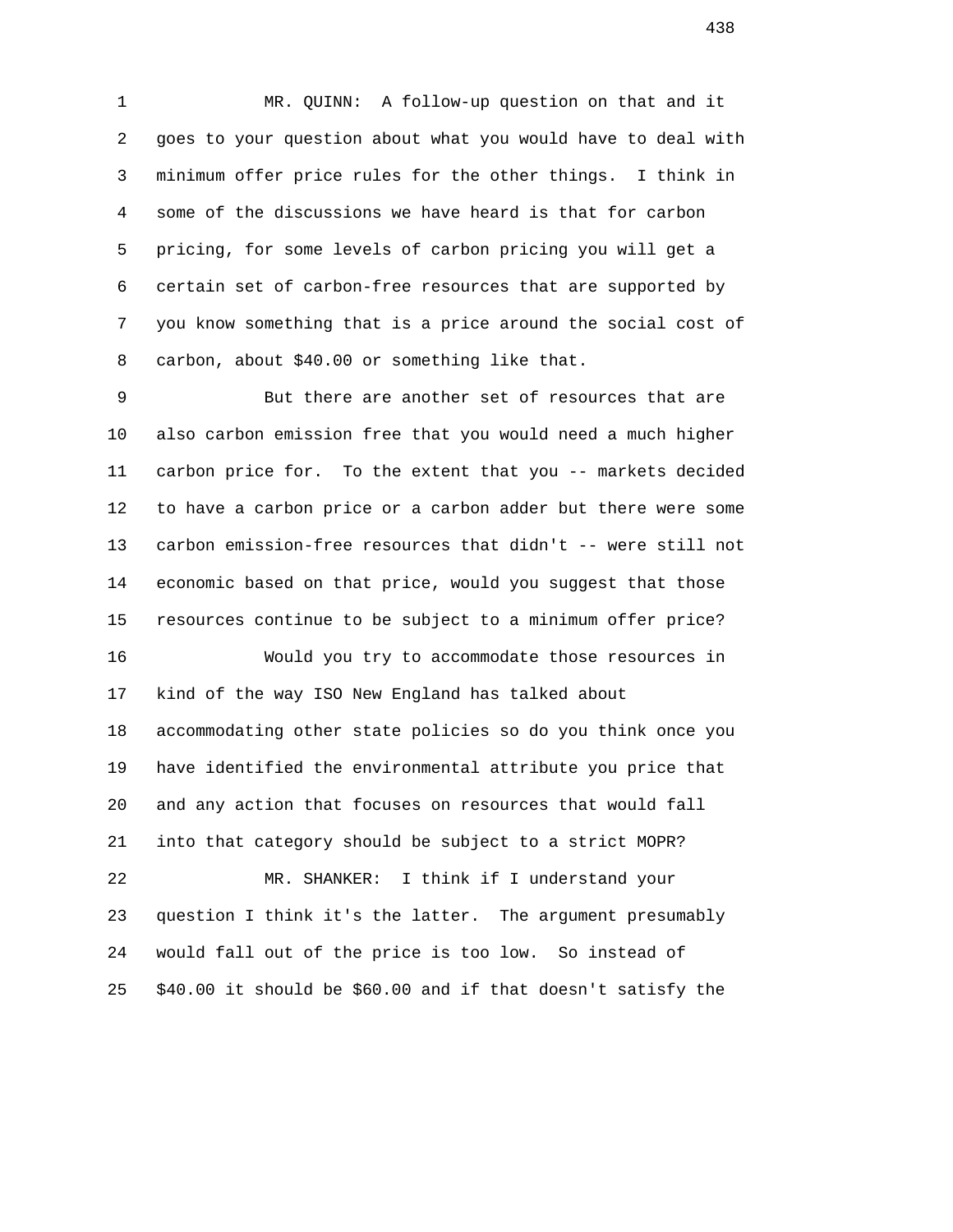1 requirement for the resource then we sort of agreed that if 2 it is too expensive, then it is too expensive.

 3 And, the fact that somebody was circumventing 4 that with a side payment then you are into the land of 5 MOPRs. But part of the debate of setting that number is to 6 make people happy that we are getting the right balance of 7 the resources.

8 MR. QUINN: Bob?

 9 MR. STODDARD: Thanks, my friends call me Robert 10 by the way. So let me start with a pragmatic point which is 11 we would need to move fast. And that by definition means we 12 need to have consensus.

13 13 If we end up with half the states in New England 14 disagreeing about what we have done, it is a very long road 15 to the Supreme Court and that's where it is going to go. So 16 our goal has been as a pragmatic point of view of how to 17 move forward quickly is to try to get a broad consensus 18 amongst the states that what we are putting on the table -- 19 what the policies we are responding to are the policies they 20 have implemented.

 21 Or at least the reasons of why they implemented 22 the policies -- as I said in my pre-filed comments I think 23 most of the particular decisions getting made in the law are 24 the result of an over-arching goal. This is clearest in 25 Massachusetts. They say we want to achieve a certain carbon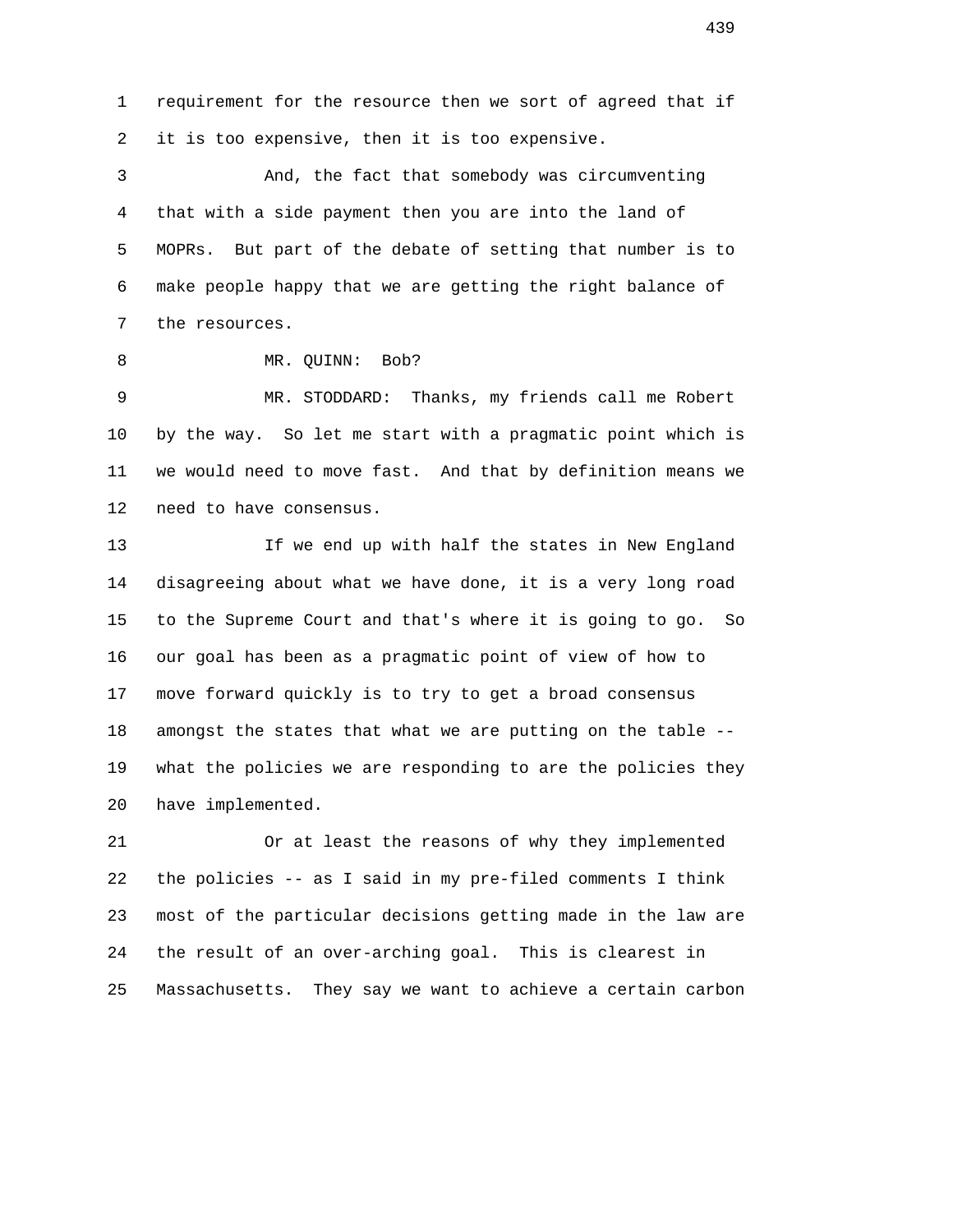1 reduction -- oh and by the way since there is no mechanism 2 outside of Massachusetts to achieve that we are going to 3 make up our own mechanisms and we are going to do this 4 action and this action and this action in support of the 5 big action.

 6 And has Abe Silverman said this morning, 7 ultimately we have to set up the markets to achieve the 8 policy goals. In which case hopefully the policy makers 9 will set the policy goals but not fret about the 10 implementation.

 11 They will have confidence that the markets the 12 ISOs are setting up can meet those goals. So I think the 13 answer to the question of what should the policies be that 14 the markets support are the policies the state's request.

 15 Now at least in New England almost all of these 16 have at their root environmental protection. And so I think 17 the carbon attribute is important or some other measure of 18 the carbon attribute in my pre-filed comments I lay out a 19 particular mechanism.

 20 The key about that mechanism is it answers the 21 last follow-up question you gave to Roy which is, what if 22 the price we set isn't high enough. Well the point of using 23 markets is that we don't set the price, we have suppliers 24 who offer resources they could bid in.

25 We have demanders in this case, the states where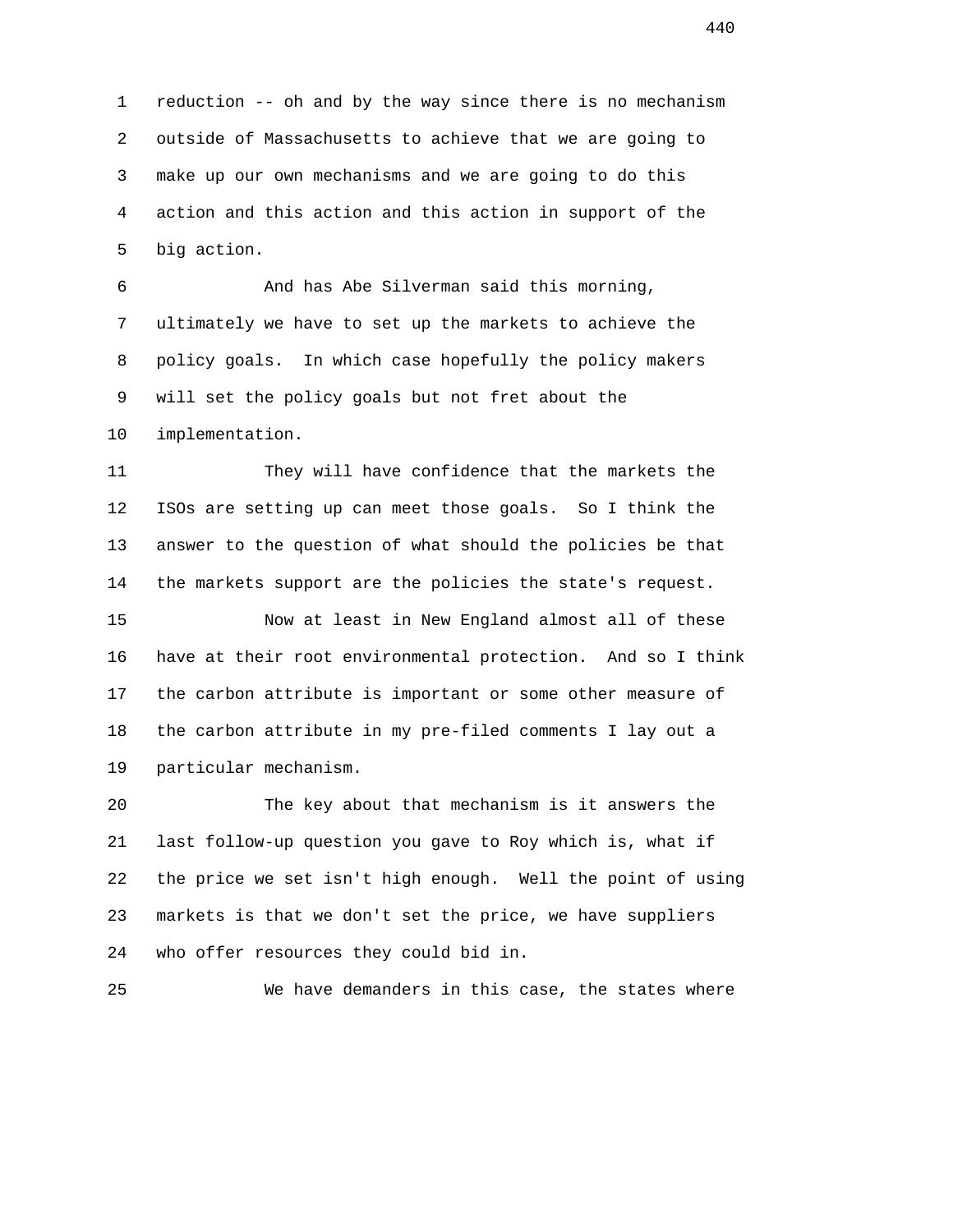1 their entities, the utilities saying, here's what we want 2 and oh by the way here's how much we were willing to pay for 3 it and that creates a demand curve against which there is a 4 supply curve and the market tells us what the price is.

 5 So it would be a way of revealing implicitly a 6 price of carbon abatement in each market depending upon its 7 particular solutions, technologically and the appetite of 8 the states to buy that.

 9 That's the great advantage of using markets. 10 Just as a side note and then I'll turn it over to the next 11 speaker. I do want -- we keep focusing on a capacity market 12 as where things are broken or where there could be problems 13 -- the energy markets are really where we should be very, 14 very concerned.

 15 All of these out of market long-term contracts 16 not only affect capacity prices but they also render huge 17 swathes of the market insensitive to the L&P's that are 18 coming out of ISO New England.

 19 And those L&P's are supposed to drive the 20 efficiency of the dispatch, tell people when there is too 21 much power, tell people when there is more power needed and 22 provide the right incentives for resources to choose what 23 kind they are, when they operate and what their maintenance 24 schedule is.

25 So we are really defending the energy market and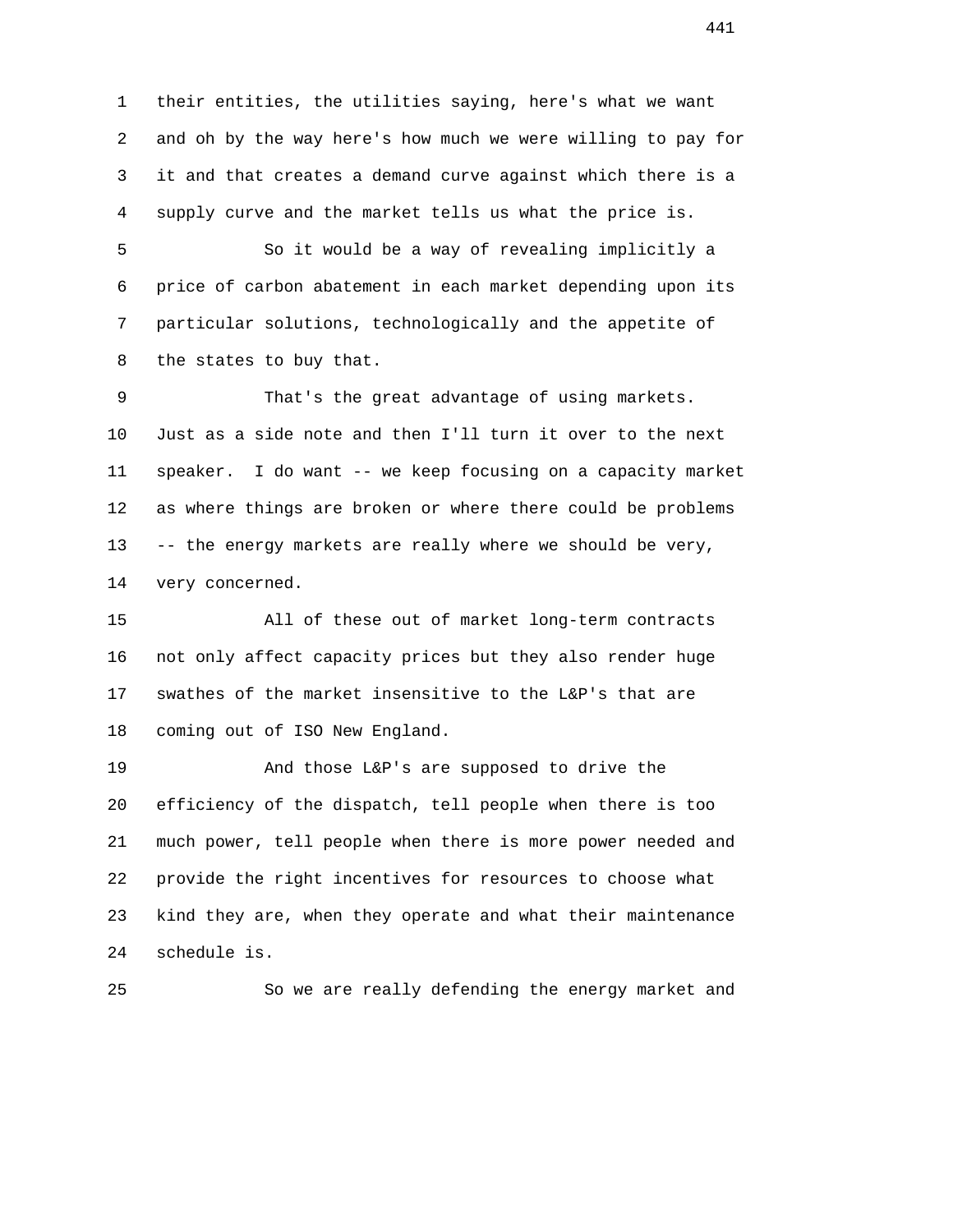1 the capacity market which is always intended to be a 2 follow-on residual market to that is a natural follow-on to 3 it.

 4 MR. QUINN: Thank you, Sam? 5 MR. NEWELL: Thank you Arnie and FERC staff and 6 thank you to the Commissioners for having us here. Arnie 7 you asked about path 4 integrating as many of the objectives 8 as possible into the markets. I like that path because we 9 have seen that centralized markets have worked very well to 10 meet the needs they were designed to meet at lower than 11 expected cost, spurring competition and innovation. 12 And it would be nice to continue to rely on that 13 and get those benefits going forward. Now when you asked 14 about as many objectives as possible I think the states have 15 a lot of objectives. There is one that stands out as by far 16 the most transformative for relative to the current fleet 17 and relative to the current market design and that is 18 de-carbonization. 19 That is with some states aiming for 80% 20 de-carbonization within one investment cycle from where we 21 are today. So to me that is the one to focus on the most 22 and it is also the one that I think is most readily 23 integrated into the wholesale markets.

 24 And we have seen -- there are several approaches 25 some of which have already been tried and succeeded in other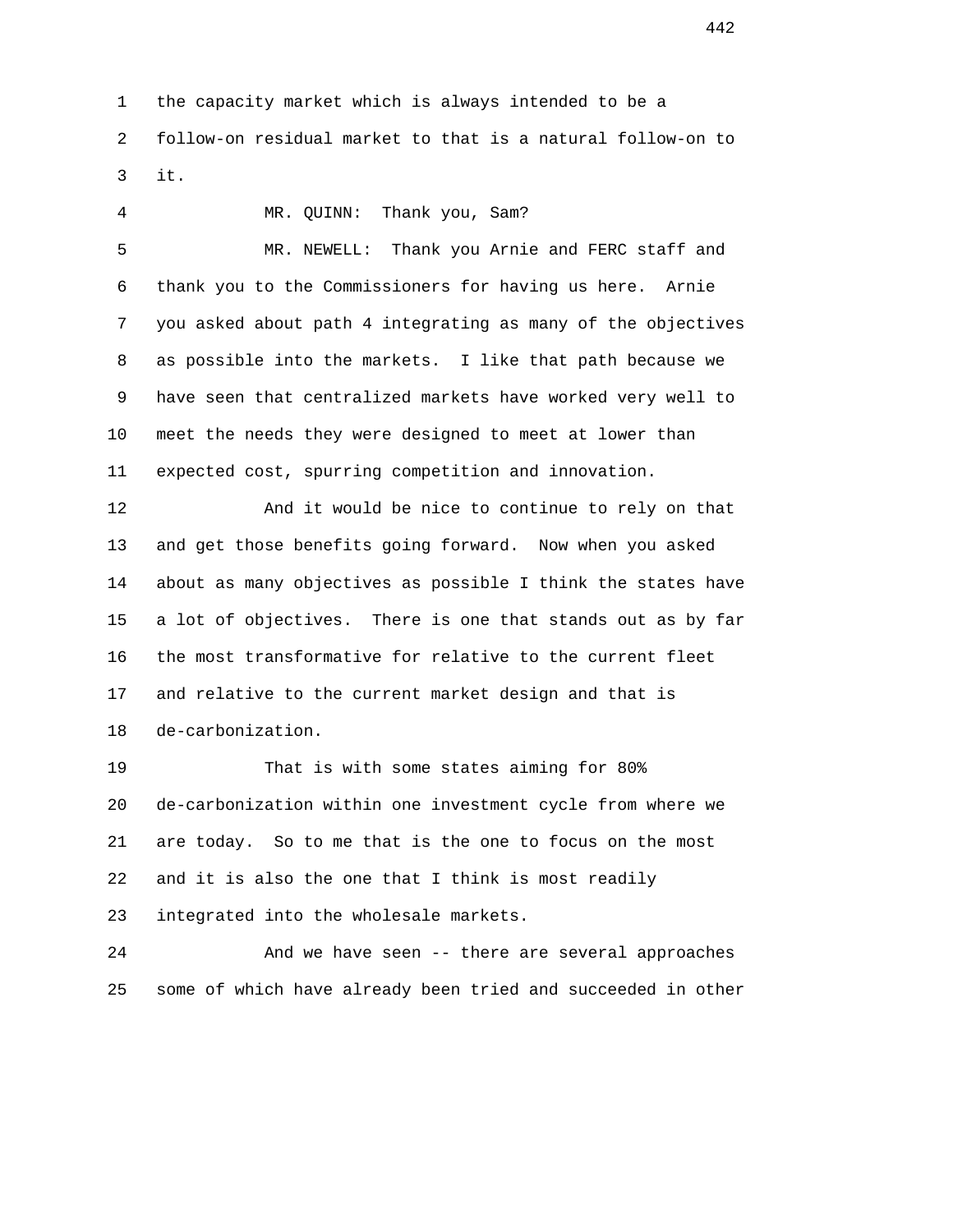1 forms. We have talked about carbon pricing and that is the 2 most market based with the -- you know sharpest locational 3 signals, given rise to the broadest competition.

 4 I think the economists tend to like that one the 5 most. And I think it is practical and in our preliminary 6 work with New York ISO shows that to be very promising. And 7 another approach is with clean energy markets, something 8 like RPS but hopefully broader based technology neutral and 9 perhaps with enhanced product definitions like the ones that 10 Robert described in his pre-filed testimony.

 11 So now you asked also whether there's a need for 12 MOPR, I suppose not everything falls under that. If it is 13 at all within markets you don't have to worry about MOPR but 14 what if some of it falls outside of that is it a higher 15 implied cost of carbon abatement?

 16 And I do think you still need some kind of MOPR 17 but I would rather see something more in the direction that 18 ISO New England has proposed that doesn't just outright 19 exclude or pretend that those resources aren't there. So 20 that's what I like about their approach.

21 MR. QUINN: Thank you, Cliff?

 22 MR. HAMAL: Thank you and I really appreciate the 23 opportunity to be here today. It's quite an honor. Your 24 question about integration of the markets embeds a question 25 of what's the market. Is the market the FERC jurisdictional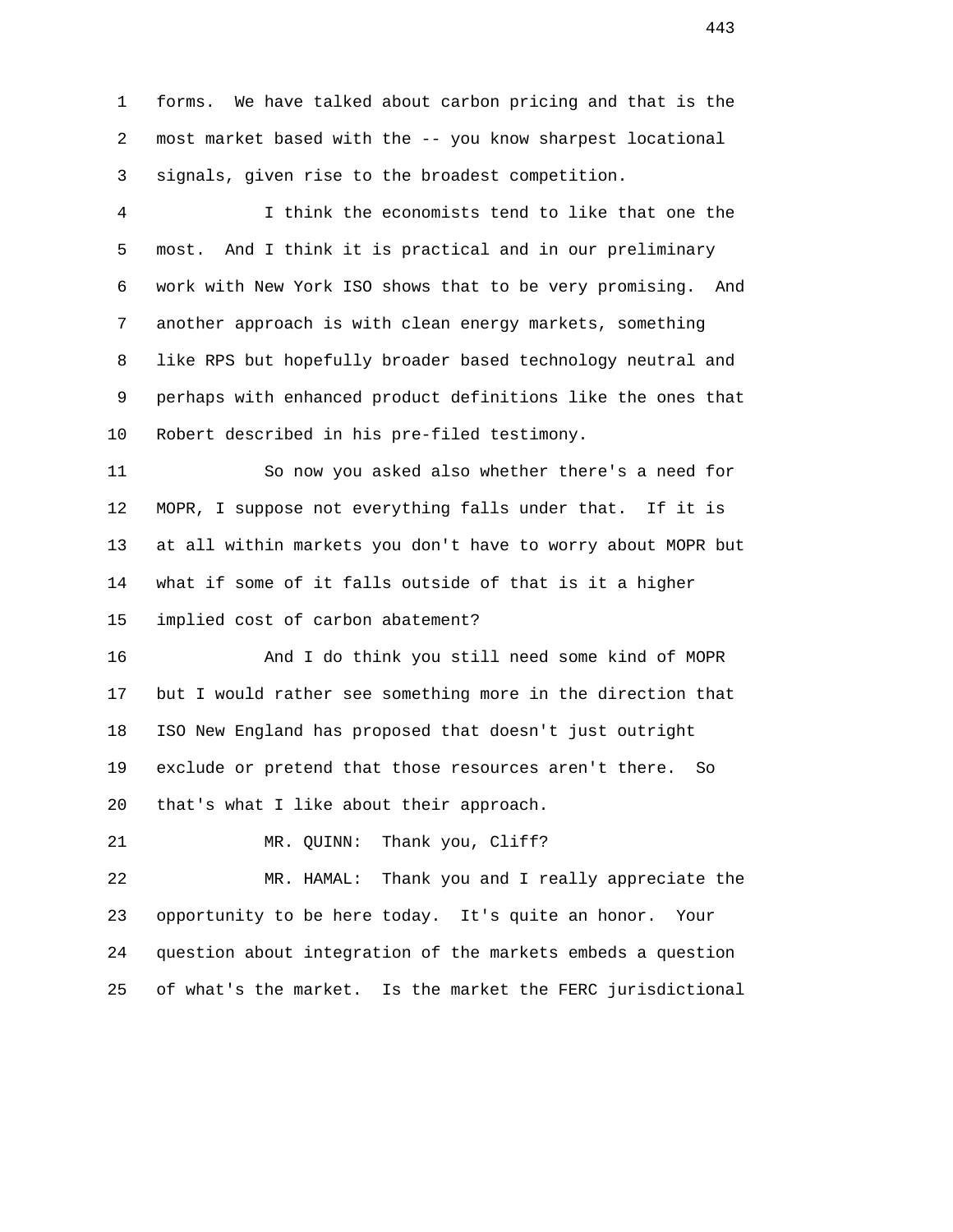1 RTO run markets or is it other things like RGGI and 2 renewable energy credits and other things that go outside? 3 I believe people will respond to all incentives 4 and I use the term liberally -- markets is anywhere that 5 money is changing hands to create incentives. So I think we 6 need to be really clear about that in what we are trying to 7 accomplish within that and where it has to fall. 8 And I'll get back to how I feel about whether it 9 needs to be FERC jurisdictional or not and fall within ISOs. 10 But the second thing is -- I mean I'm a fan of carbon taxes. 11 I think they would be an efficient way to accomplish a lot 12 of good. The price is really high. 13 We talked about \$40.00. When you multiple that 14 by all of the carbon and talk about how much money is moving 15 around and where are those revenues going to go this is 16 going to be you know quite the food fight with a lot more

 18 So it sounds great and an economist -- and I'm on 19 board. I think it is a great way to go but there is a lot 20 at stake if you start doing that. Cap and trade can work, 21 it's got other problems -- I don't think it works as 22 efficiently.

17 people involved than we have here currently.

 23 But I don't think it accomplishes everything the 24 states want to do. I think it is really clear that the 25 states want to promote carbon-free but they also want to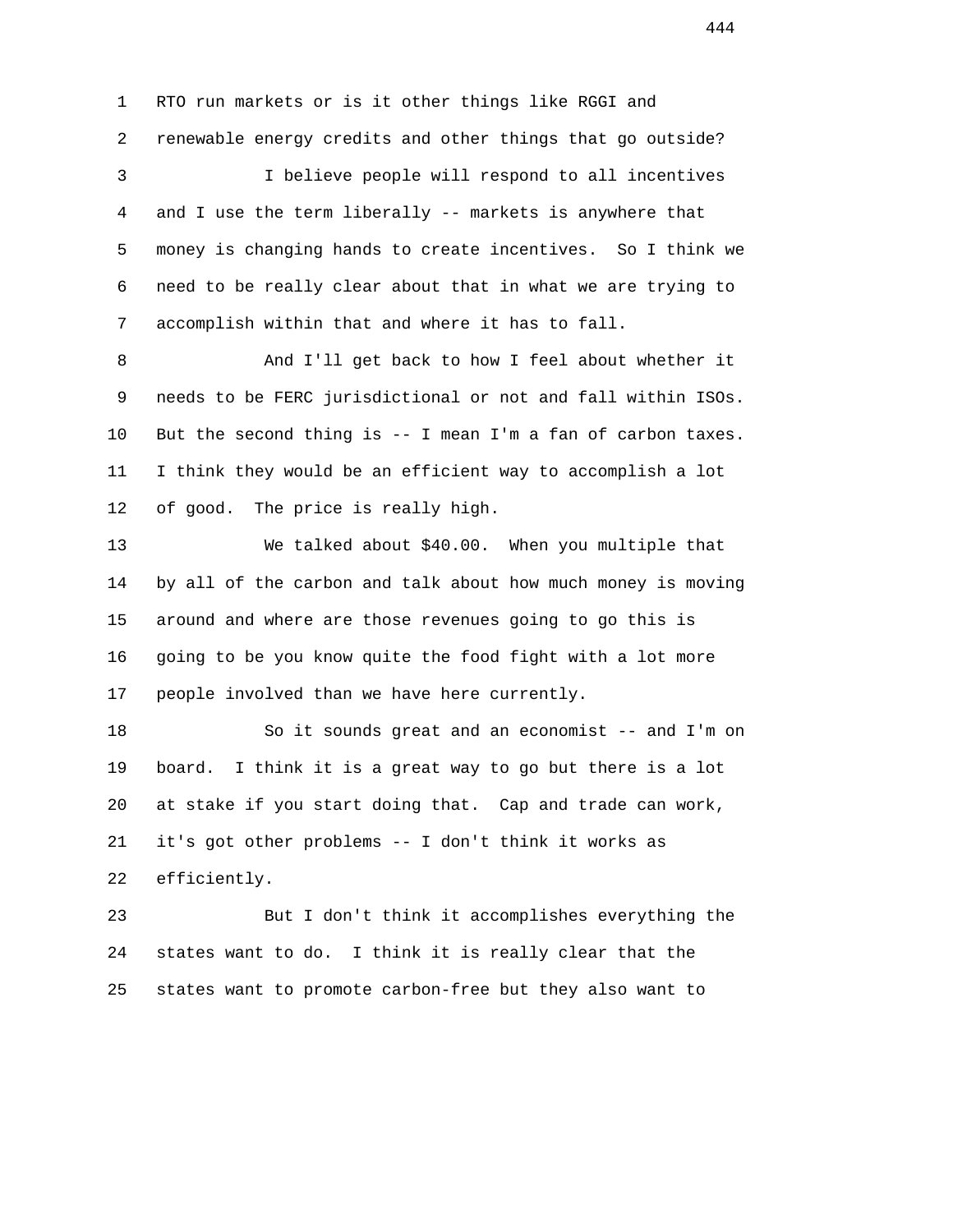1 promote you know innovation and technology. No one is 2 building off-shore wind because they think that's the 3 cheapest place to build off-shore wind.

 4 Arguably they are doing us a favor by developing 5 a new technology which shows great promise down the road. 6 This industry has had a huge history of that. It also has 7 had a huge history of failure in that regard. It's a mixed 8 bag but that is part of what the state's objectives are 9 trying to accomplish so I don't think merely putting a price 10 on it will get there.

 11 If we try to bring it into jurisdictional markets 12 cleared by the RTOs I think it is going to be really 13 complicated. You know I just think we have a -- I don't, I 14 have great doubts about the capacity markets as they are 15 today. I think rolling in another element, trying to 16 determine what to do with multi-year elements, locational 17 issues, quality issues joint optimization is an exponential 18 complicating factor which is going to lead to a lot more 19 hearings and disruptions in continued process with that.

 20 And last time you questioned about MOPR, I'm not 21 a fan of MOPR either but if you think of MOPR as a way to 22 keep prices up for the rest of generation then it doesn't 23 matter if we got there through a carbon price or something 24 to motivate new generation or not -- we are going to have 25 those same problems.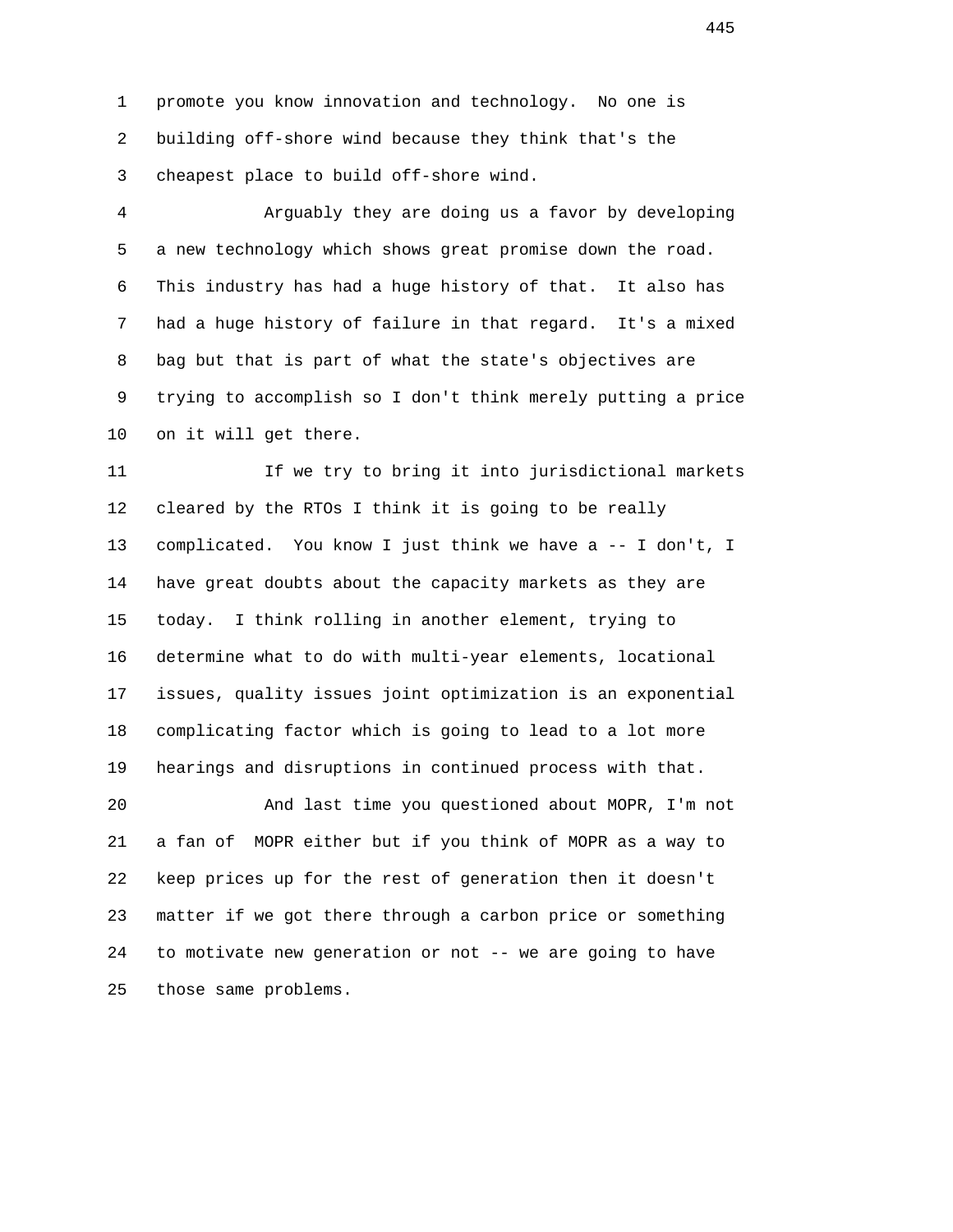1 We have to decide what that is about. Do we want 2 to have just markets clear and let those prices go down 3 because we get really aggressive on carbon or not? And I 4 think it is a struggle when you deal with the MOPRs. 5 MR. QUINN: Thanks, Lawrence? 6 MR. MAKOVICH: Your question has to do with 7 trying to price things like flexibility and the CO2 profiles 8 of generating resources and things like resiliency. And I 9 think you know all of this is pointing to the fundamental 10 root problem here, is that we have got state interventions 11 that are distorting the market prices, both capacity and 12 energy and to the extent that our market outcomes are moving 13 further and further away from what are efficient 14 well-structured market outcome would look like then you are 15 going to have to start to respond and try to price things 16 that you would have had in a well-functioning power market 17 outcome. 18 So if we didn't have these distortions I think

 19 what you would find is that between the capacity and energy 20 prices you would get a nice mix of fuels and technologies 21 and a resilient power supply portfolio.

 22 And I think that a competitive market does 23 deliver flexibility in the investment profile. But to the 24 extent that the distortions are moving us off of that we are 25 going to have to start to try to compensate by pricing for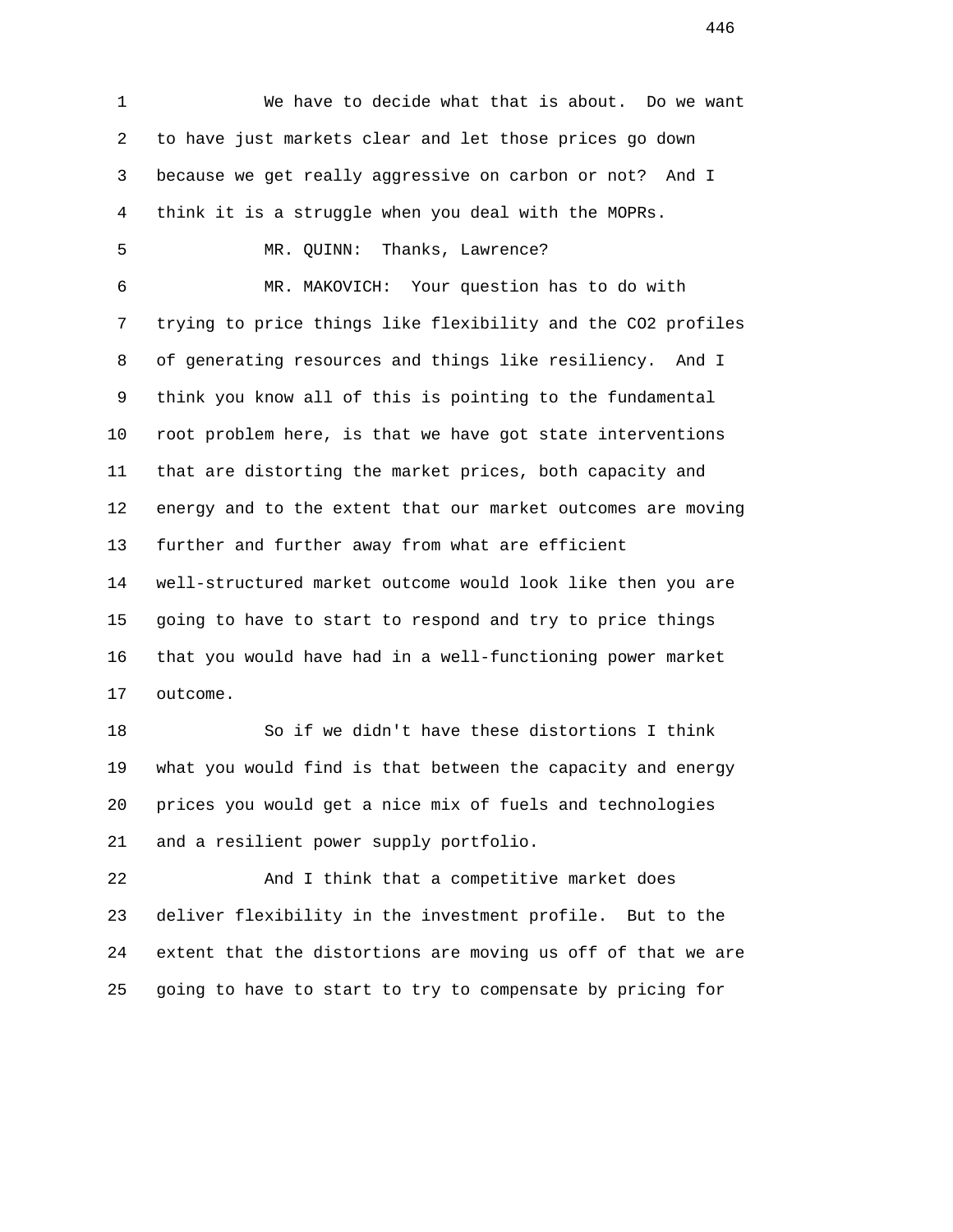1 the things we know ought to be there and the problem is that 2 these distortions are going to get bigger and bigger and it 3 is going to be more and more difficult to properly price 4 more and more of these attributes that we are losing.

 5 MR. QUINN: Can I ask a follow-up real quick? I 6 think the degree to which there is a distortion or that we 7 are creating a need -- we are creating a system need based 8 on a distortion I think might go to one perspective.

 9 Is what you are saying that -- I'm trying to 10 verify that to the extent that we just have a state policy 11 of renewable portfolio standard that works outside of the 12 market but brings on a set of resources with a certain 13 operational characteristic, that regardless of what we do, 14 that need exists and so we are going to have to price that 15 flexibility or if it is ramping or whatever it is.

 16 Are you suggesting that we wouldn't have that 17 need if we could just stop the policy on the front end? You 18 know ultimately is that the goal is to kind of prevent 19 things from happening so that we don't have associated needs 20 that have to be priced?

 21 MR. MAKOVICH: Right so the example being we have 22 state interventions to mandate subsidized wind and solar. 23 And the intent there is to reduce the CO2 profile of the 24 power supply. The consequence of this though is to suppress 25 wholesale prices and to disproportionately reduce the cash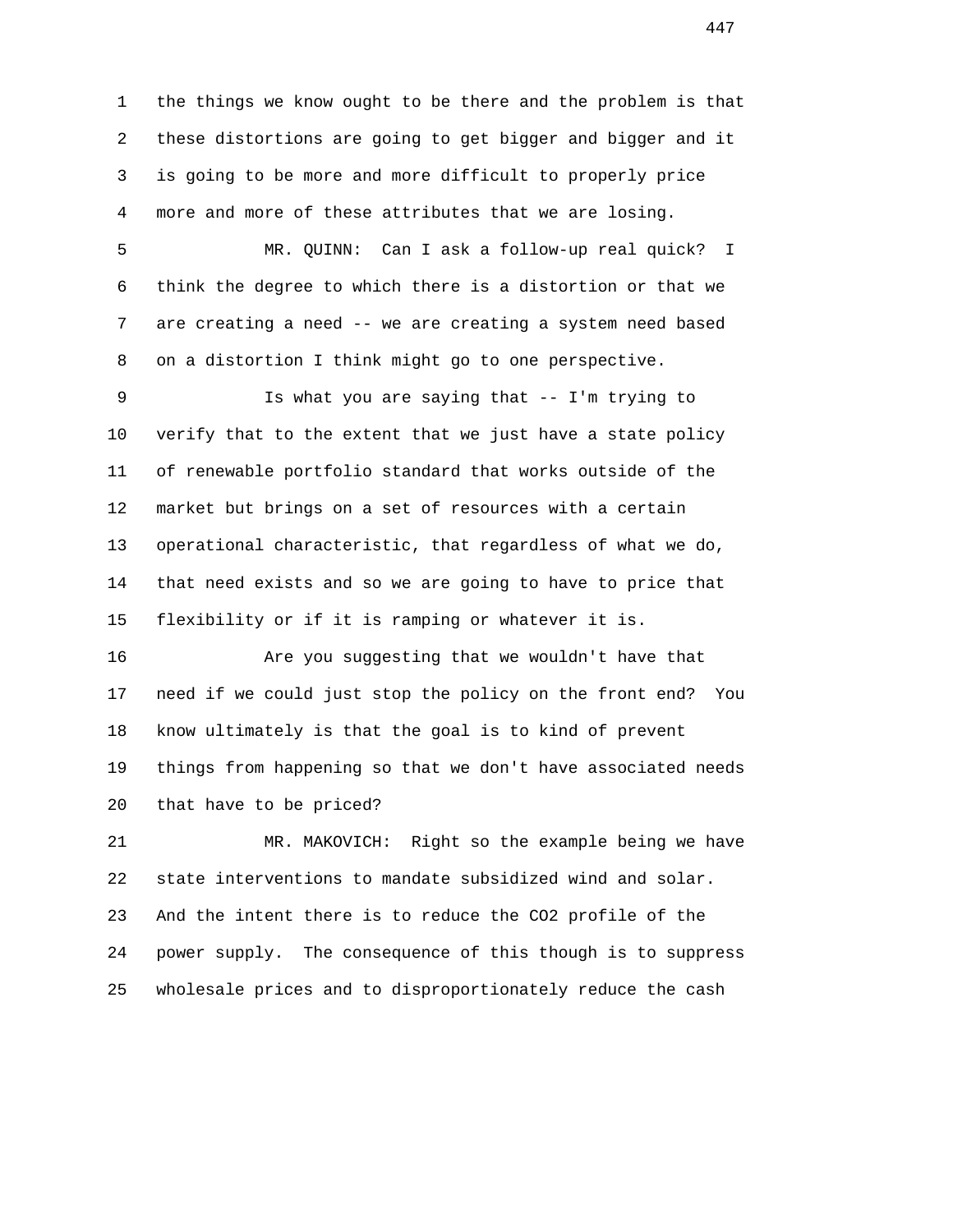1 flows to base load generation.

 2 So the consequence of this state intervention is 3 to lead to the closure of premature, uneconomic closure of 4 baseload power plants. When those happen to be nuclear you 5 end up with the perverse result of you are not making a 6 trade-off between the state objective of reducing CO2 and 7 having a less efficient market, you have got both bad 8 outcomes.

 9 The market is less efficient and with the closure 10 of the nuclear units you are not reducing CO2 which is then 11 creating the rationale for you know, a well-functioning 12 marketplace that does internalize a CO2 emission charge, 13 those nuclear plants would be economic and run.

 14 And having done analysis of this I can tell you 15 that if New York were to move forward with a price on CO2 16 emissions and no subsidies we wouldn't be talking about the 17 need to pay nuclear units to keep running, the market prices 18 would keep them running.

 19 And so you end up moving down this slippery slope 20 as Bill Hogan said in his filed testimony subsidies beget 21 subsidies and that these subsidies to keep the nuclear 22 plants running are the result of the dislocations we have 23 created in the markets from the subsidies on the renewables. 24 MR. QUINN: That's helpful, Sue? 25 MS. TIERNEY: Well first of all I just want to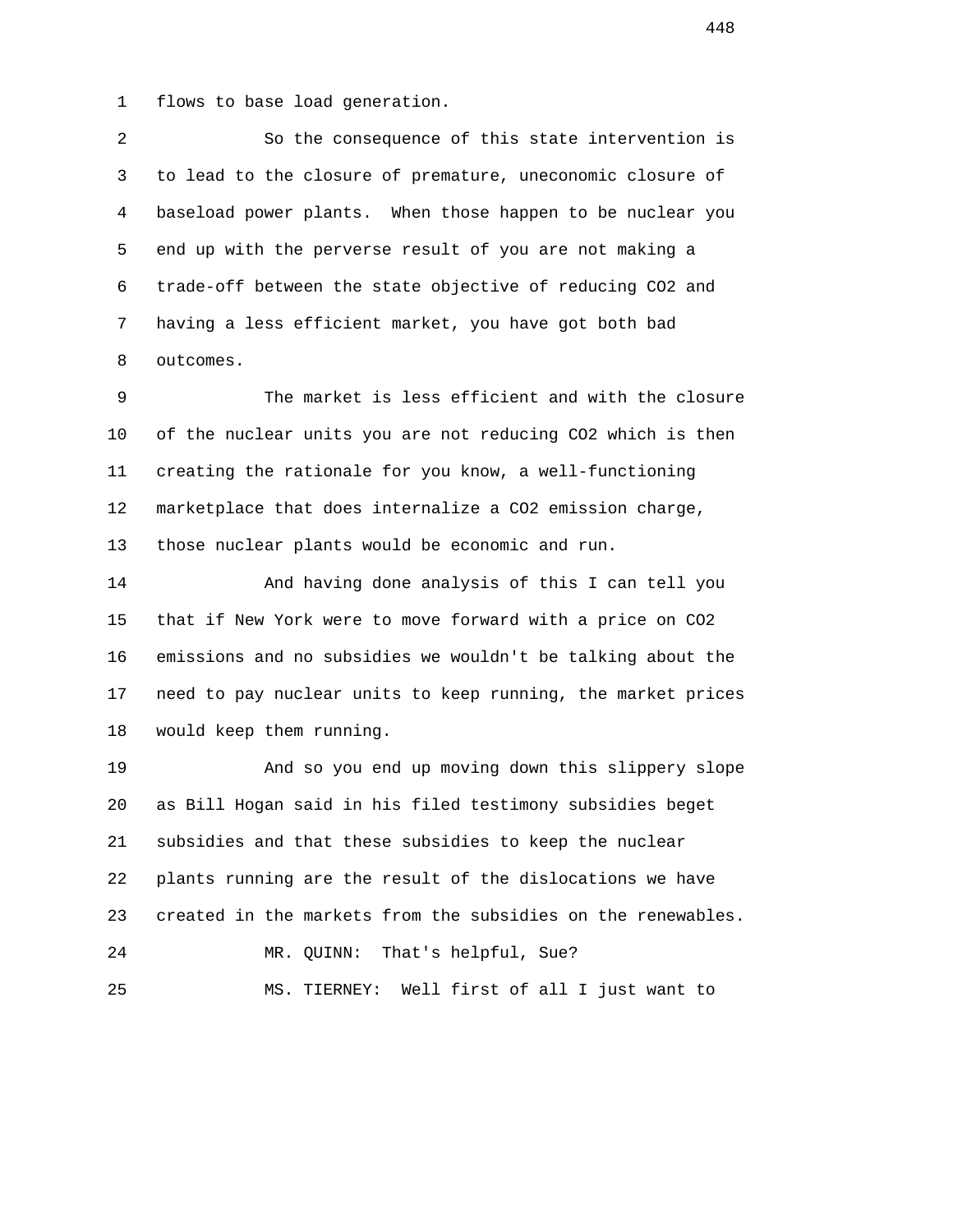1 pay homage to the fact that I bet this is the only federal 2 building in Washington DC where there is a discussion of 3 carbon pricing and de-carbonization, so very good folks, we 4 like it.

 5 UNIDENTIFIED SPEAKER: And solar panels. 6 MS. TIERNEY: I want to agree with a couple of 7 statements that I have heard and then plant a flag in 8 disagreement on some others. Where I agree is that I do 9 think that the issue is urgent of addressing the -- I kind 10 of called it in my comments the nibbling away of the markets 11 by a lot of different pieces.

 12 Such as those players who don't get to 13 participate in one of the special deal aspects of the market 14 is one in which I just don't think it's sustainable 15 financially and you have heard that. I think that the -- 16 all of the markets do need attention.

 17 Even though it is an urgent issue I do think all 18 of the markets need attention and that is not a fast thing. 19 And by that I simply mean certainly the price formation in 20 energy markets continues to be not perfect for many reasons 21 that have been said over the course of the two days.

 22 Capacity markets are administratively determined 23 really and they are suffering from the problems and even 24 ancillary services are probably incomplete in terms of the 25 product categories that we need in a changing world.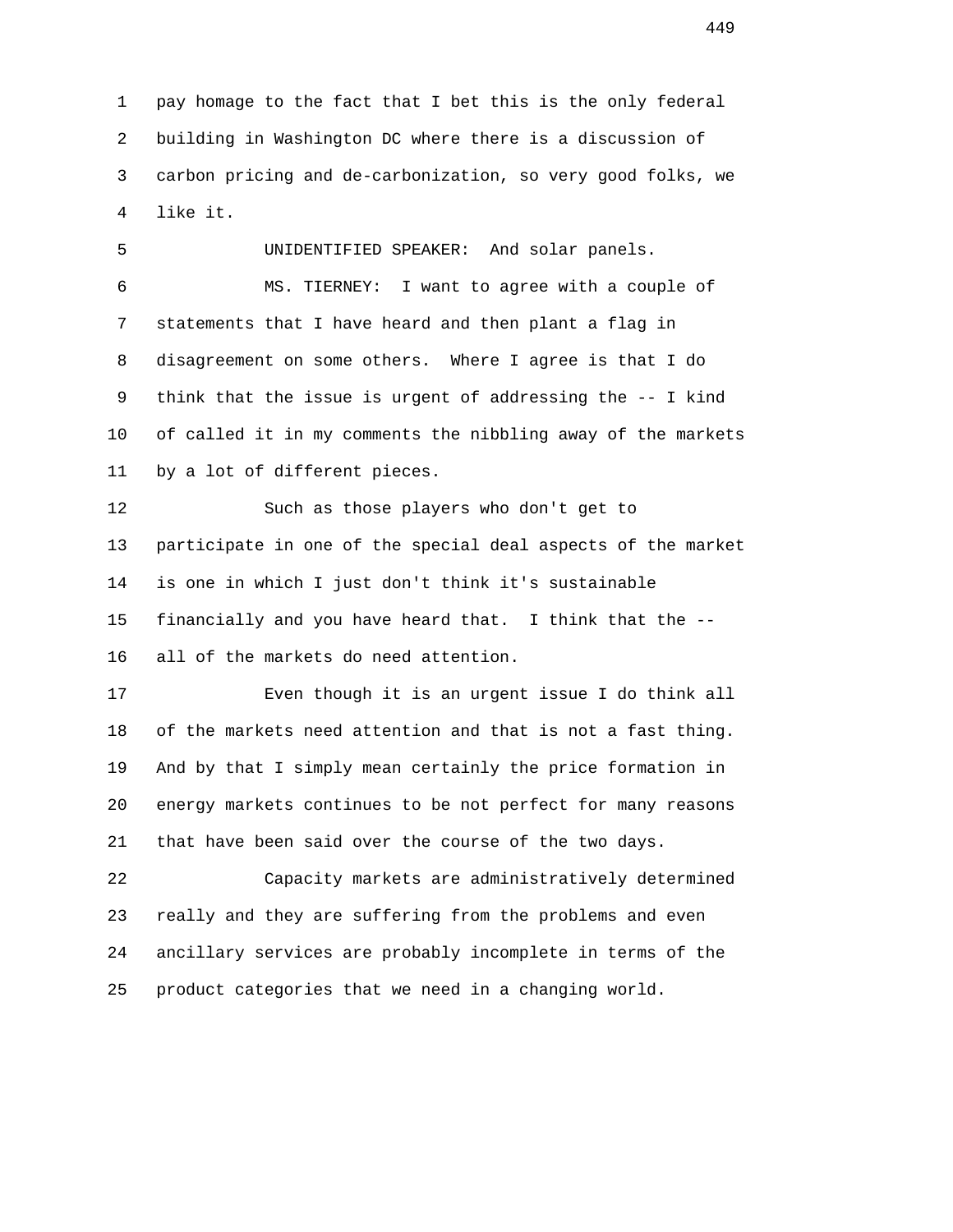1 So I do think the urgency of the problem is 2 mismatched with the complexity of the task. Systemic to 3 your question Arnie about whether there are preferences from 4 a principled point of view between number 2 and number 4, my 5 personal preference is number 4 is more elegant.

 6 It allows for pricing rules to play their role in 7 markets. It allows for a dovetailing in a way that certain 8 things like the RGGI program today dovetails with the 9 Federal Power Act authorized markets.

 10 So I think it is more elegant but I do think that 11 even if this particular group is talking about carbon and 12 I'm the first among them to talk about the need for markets 13 to reflect the impacts of carbon on the economy.

 14 I think that it is a very slippery slope about 15 where are you going to set the line about the attributes? 16 So if some -- you know, thermal plants need water, some 17 states might have a free water supply. Every plant needs 18 land whether it is rooftop or other real estate so we all 19 know that lots of states and localities use land as 20 bargaining chips for economic development.

 21 So I can see that even though that's a very 22 elegant solution and we might vote to start with our urgent 23 big one soon I think there will likely be practical problems 24 associated with defining the attributes.

25 And that of course presumes that push comes to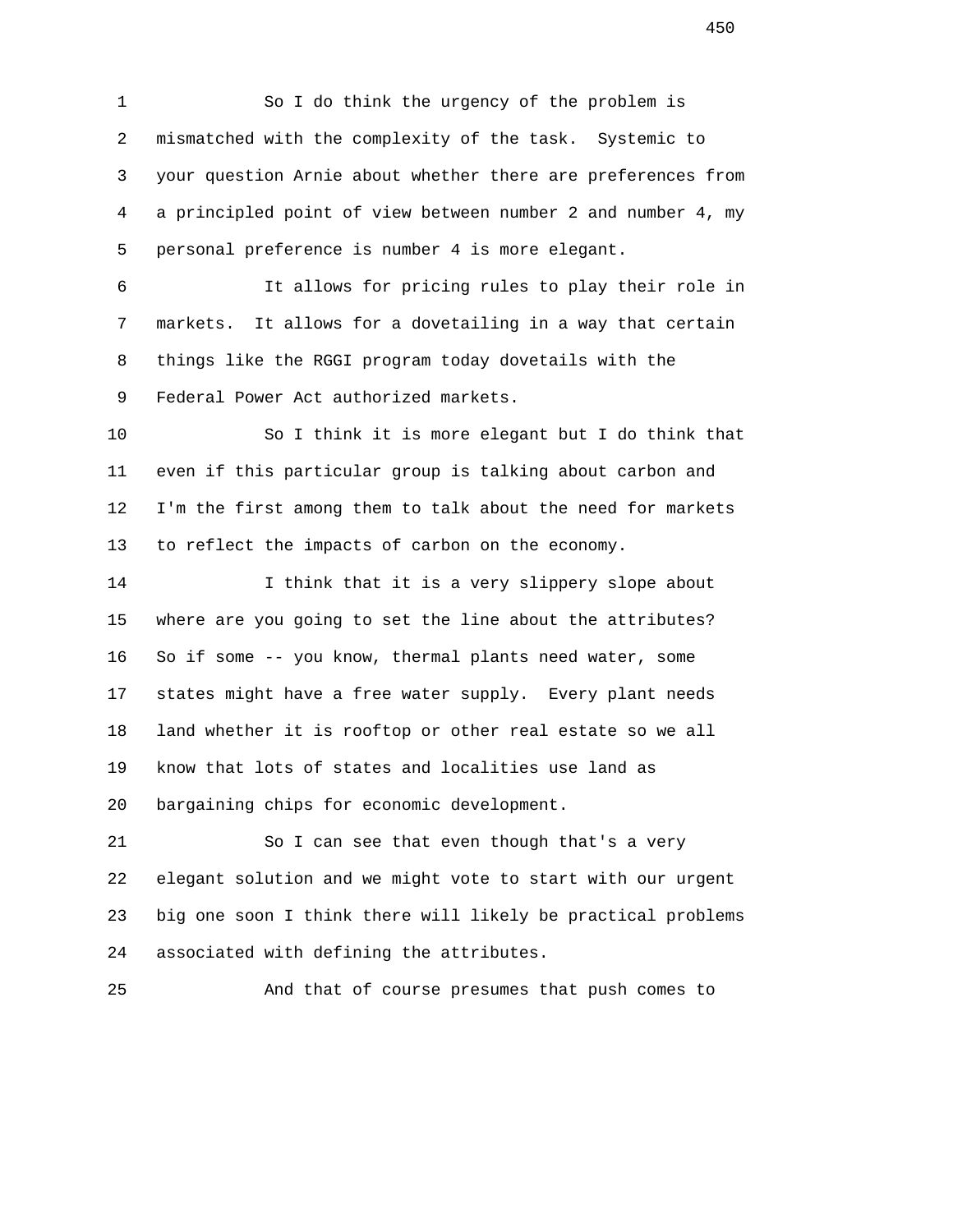1 shove and the states can't agree in a multi-state RTO that 2 the RTO would file something affirmatively under its own 3 powers to do so.

 4 So although I love that one it strikes me that 5 number 2 may be the practical place where FERC ends up. The 6 Chair, the acting Chair, the forever Chair who has had two 7 Chairmanships over her career -- her suggestion that number 8 2 might be a place where FERC ends up because of the 9 difficulties of having a federal preference forced on a 10 region.

 11 I think that's probably true. So I think that's 12 where we end up. I think that number 5 -- I actually 13 thought that Roy described number 5 as actually number 4 so 14 I am a little confused at what number 5 is anymore but 15 number 5 I think will surely lead to states opting out. I 16 absolutely believe that that's the case.

 17 Number 1 is just not going to happen for good 18 reasons and number 3 is death. Death by little shark bites. 19 So I think number 2 is where you need to go and then to 20 potentially use the forcing function of asking each RTO to 21 come in to how they want to address this particular problem 22 of nibbling away at the markets.

23 MR. QUINN: Thank you, Roy?

 24 MR. SHANKER: Yeah. One clarification that I 25 think a couple of things may have gotten partially jumbled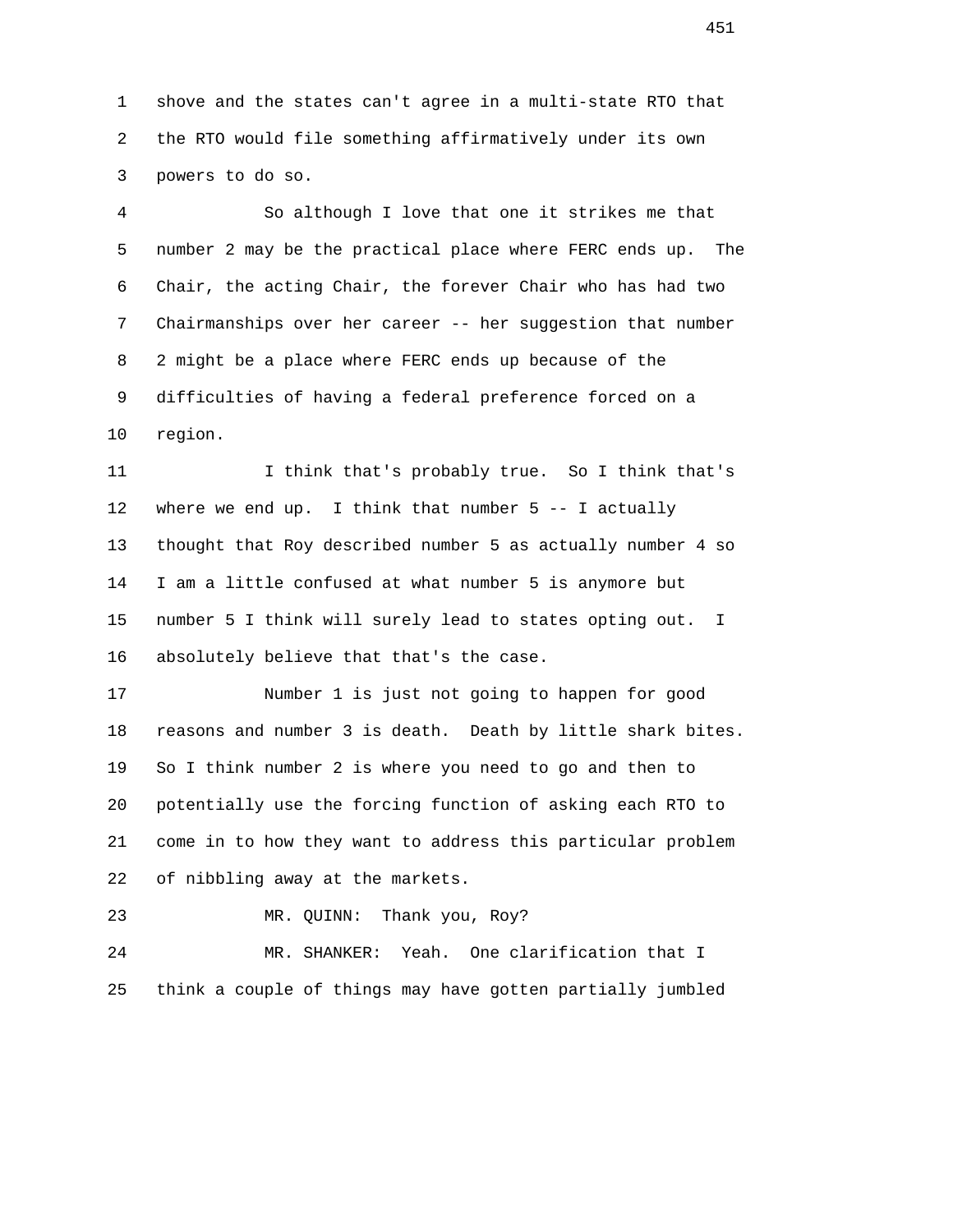1 listening to Cliff's comments. I think uniformly we have 2 talked about some sort of an adder we have been talking 3 about it based on a relative carbon intensity in the energy 4 market.

 5 The reference -- subsequent reference at least on 6 my part to whether there was a MOPR wasn't that the 7 implementation of what we were talking about was in the 8 capacity market is that the likely manifestation of somebody 9 trying to sneak around would be captured in the capacity 10 market construct.

 11 So that's the safety net and I think I got the 12 impression, I'll let Sam speak for himself, I got the 13 impression we were talking about the same and I think maybe 14 that wasn't clear to Cliff.

 15 The second thing is coming back to Sue's comment 16 if number 2 -- if there's a Commission mandate, I'll put it 17 that way, and that's the starting action and the difference 18 between what I was thinking was 5 maybe I'm mis-numbered is 19 that I am suggesting that the Commission come forward with a 20 mandate that's broad, uniform, as broad a footprint as they 21 can, maybe all of the RTO's.

 22 And the difference between that and what Sue was 23 saying is each of the RTO has come forward under a 24 Commission mandate and tell me what you are going to do -- I 25 don't know that there's that big of a difference. The place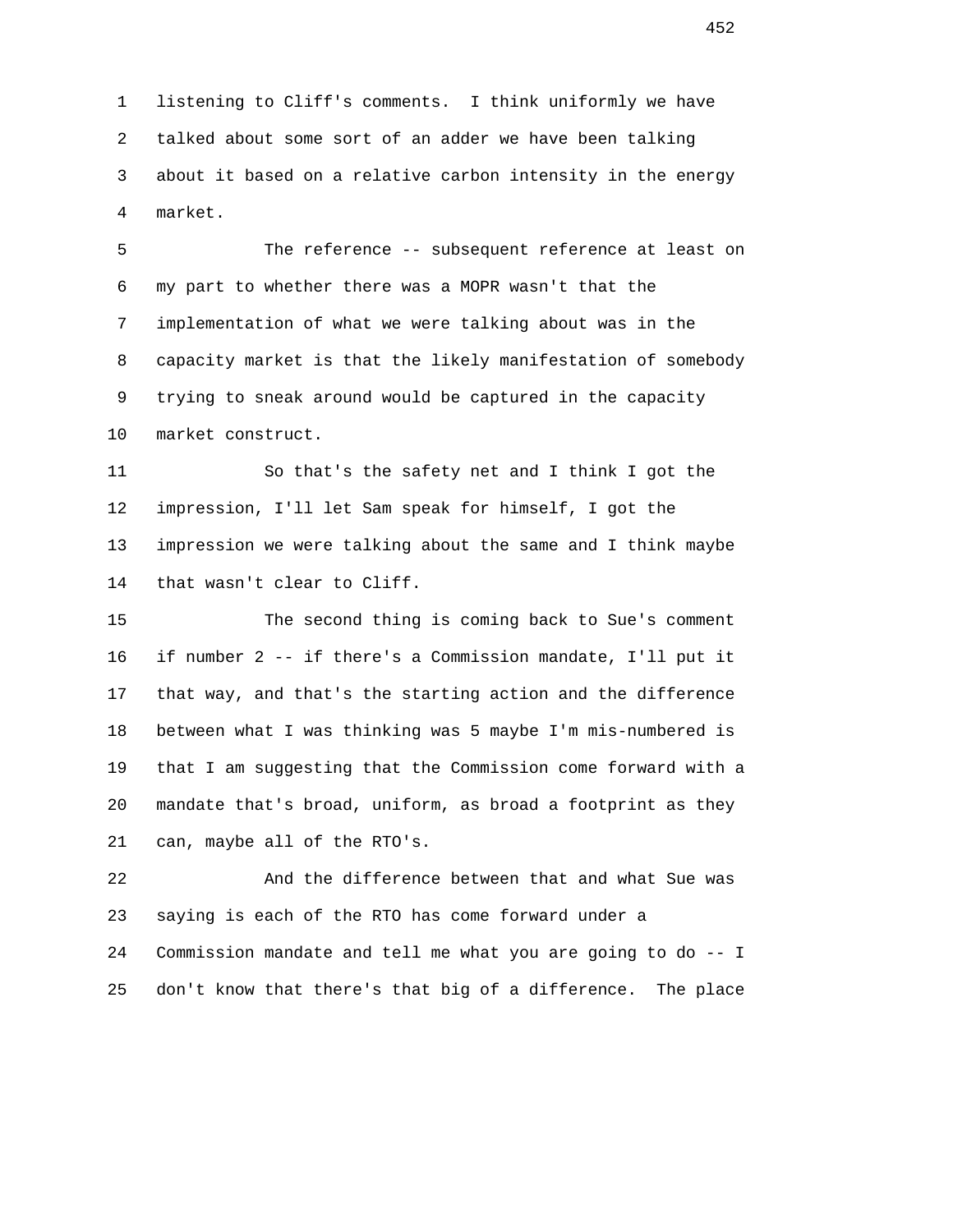1 where I would become worried to the extent there was a 2 difference is the tar baby of the stakeholder process. 3 I think and again I'm wearing my consultant hat, 4 not legal hat, I think you have authority to mandate both. 5 I don't think that's in doubt. There are parallel type 6 attribute and even financial actions associated with 7 attributes under different conditions in the existing 8 tariffs that don't look too much different -- they function 9 differently but they encompass the same regulatory reach I 10 think as an adder. 11 So I think you can do it and if you did it and 12 come back as a compliance filing then maybe I wouldn't see a 13 real big difference between somebody else does it a little 14 this way versus that way. 15 If the mandate is let's be congenial about this 16 and have a year and a half of everybody pre-positioning 17 their litigation or two years of litigation positions in the 18 stakeholder process then I want number 5 if it is a mandate 19 and that's the distinction. That is what I was trying to 20 get to. 21 MR. QUINN: Thanks, Bill and then Cliff. 22 MR. HOGAN: So A politically pragmatic when you 23 started off by saying I couldn't appeal to efficient markets 24 because that's completely off the table and I've been sort 25 of recovering for that for the last hour. And it reminds me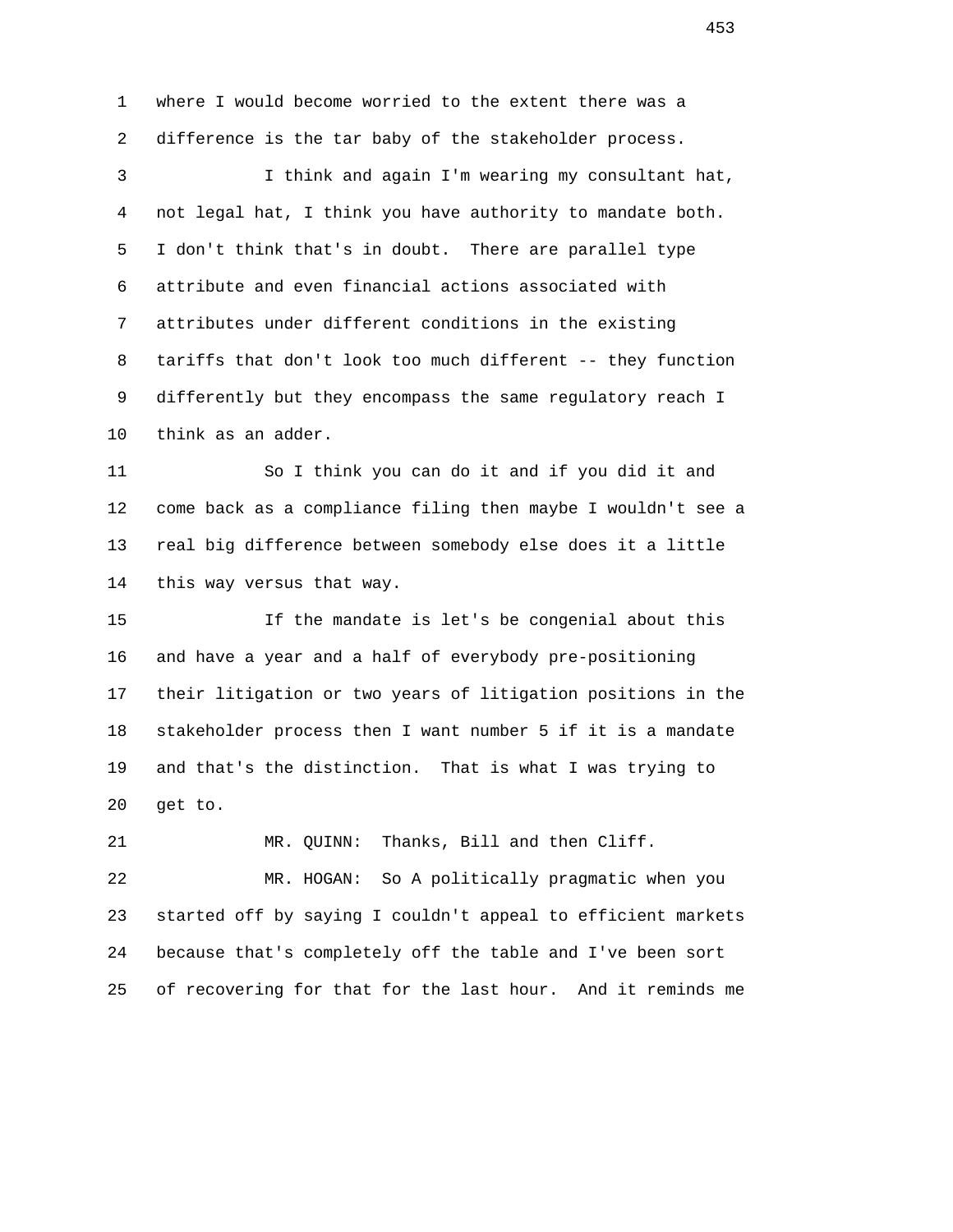1 I think I was sitting where Sam was sitting about a dozen 2 years ago if I recall and I went through a diagnosis and I 3 said the problem was fundamentally if you don't have 4 efficient markets because you don't have appropriate 5 scarcity pricing, you have the real time market and that's 6 the thing which is causing all of these other things to 7 happen.

 8 And you ought to fix that first that's the most 9 important thing and there was a lot of good conversation. 10 And the response actually from Andy Ott I believe at the 11 time was this is a really good idea. This really makes a 12 lot of sense but we are really busy and as soon as we fix 13 the capacity markets we are going to take this up.

 14 And now one of the regrets I have over the last 15 many years is I haven't been more aggressive about saying 16 this is really a dereliction of duty on the behalf of the 17 Federal Energy Regulatory Commission and if you don't get 18 these real time markets to be efficiently designed and have 19 appropriate scarcity pricing, you give people the right 20 incentives and quit socializing the cost of all of the 21 components that go into it, this is a problem you have 22 created for yourself.

 23 Okay so and that is what I think is the most 24 important think that the Federal Energy Regulatory 25 Commission should be doing. That will not solve all of the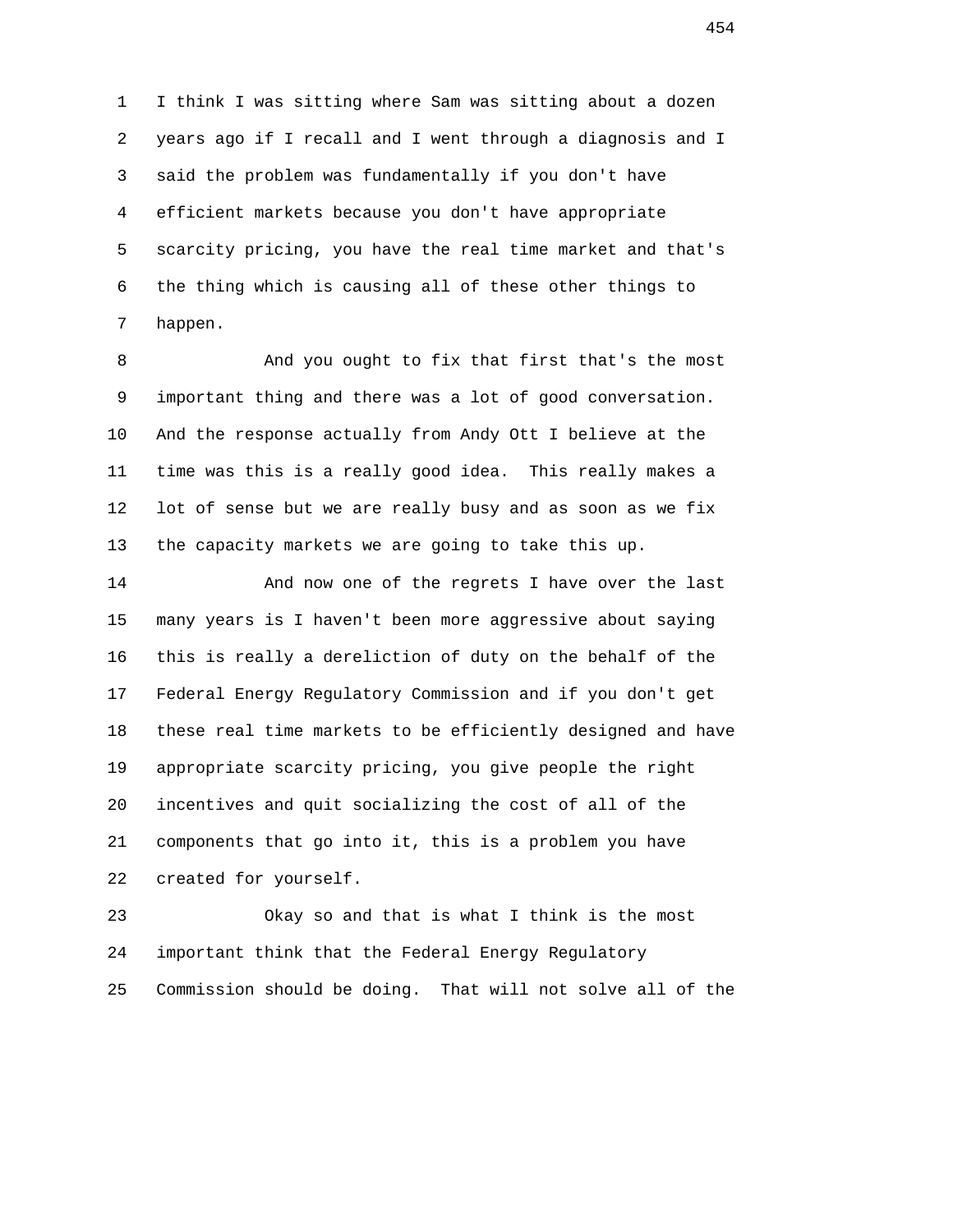1 problems that you are talking about here today. But it is a 2 big job so it is not like that's an easy thing to do as 3 evidenced by the fact that we are still having this 4 conversation and I am reminding you of what I said 12 years 5 ago, that's a difficult thing to do.

 6 But it would work in the right direction and it 7 would get you going so that some of the things that are 8 going on here would be either not a problem or less 9 problematic. Now it won't solve the problem of people who 10 want to do things which are fundamentally inconsistent with 11 the efficient market and they just insist on doing it and 12 they have the capability to do it.

 13 But at least if you had an efficient market and 14 you had the things priced properly and got rid of some of 15 the socialization, the people who were making those 16 decisions would be bearing most or all of the cost 17 associated with doing that.

 18 And if they choose to do something which is in my 19 view not in their interest then they are absorbing the cost, 20 that's much less of a problem than if they are doing 21 something and then fobbing the cost onto everybody else in 22 creating all of these cost socialization problems.

 23 So I'm happy to talk more about specifics. I 24 listed some in my prior comments but I really do think that 25 if the constraint here is that we have to accommodate all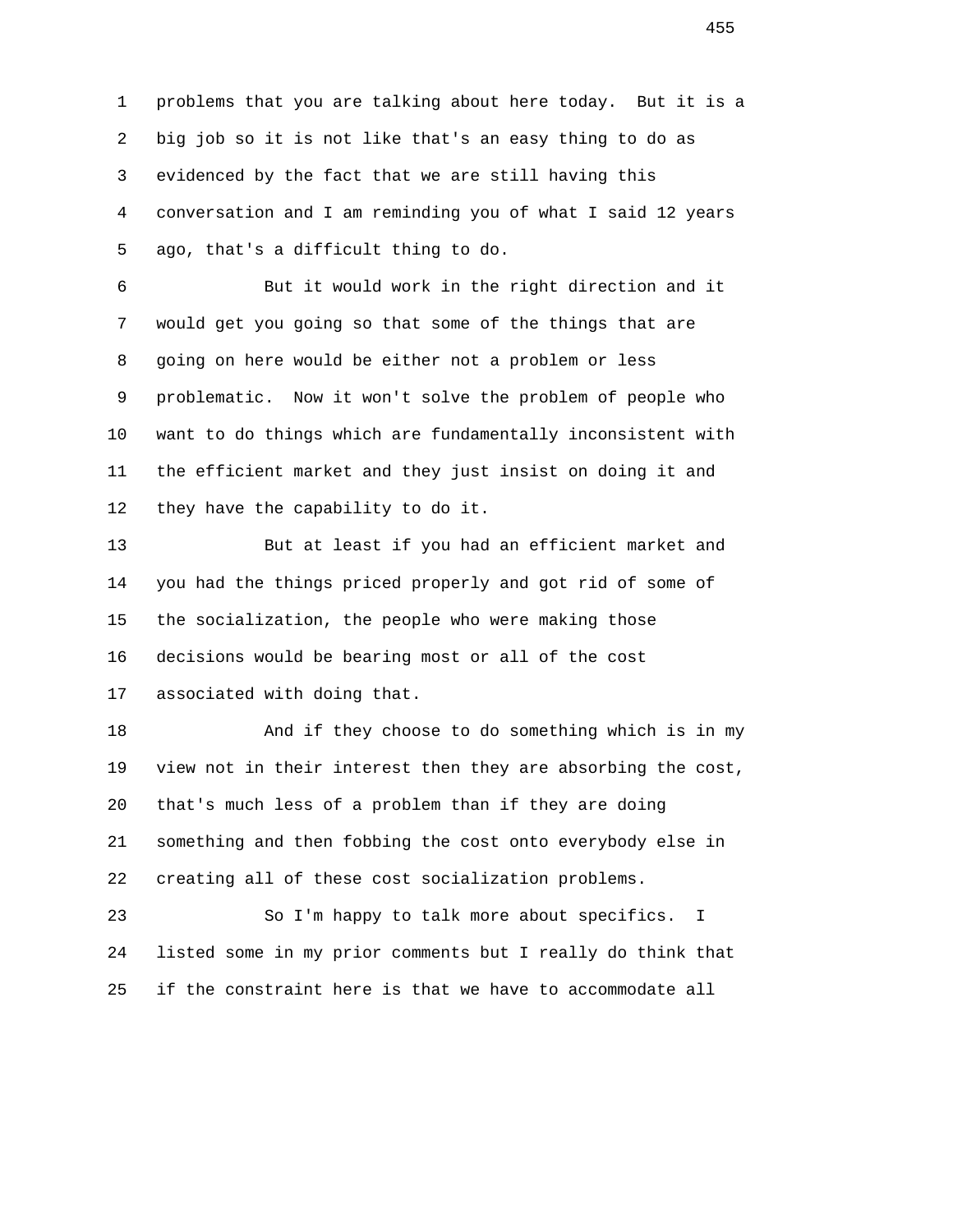1 the states and make everybody happy, we have to make 2 capacity markets work, we don't have the time or the 3 attention to focus on the things that make efficient markets 4 the fundamental of efficient markets.

 5 If we are going to have consideration of 6 re-introducing contract paths and bilateral contract actions 7 and firm capacity all the stuff that we spent almost two 8 decades explaining why that doesn't work and proving it in 9 practice that it doesn't work.

 10 If we are not going to do that I don't know what 11 to do. I mean this is just -- and you can't solve all the 12 problems of the country. Now I am in favor of a carbon 13 banana is that what it is -- I can't use the word, the "T" 14 word but I am definitely in favor of a carbon banana and if 15 we can do that I stand on my choice of words.

 16 But that seems to me to be arguably not under 17 FERC's jurisdiction. I don't know if you can pull it off 18 I'll be there with you at the barricades if that is what you 19 want to do. But I do think that there are things that are 20 under FERC's jurisdiction that I discussed in my written 21 comments and that's what we have talked about before.

 22 And I'm not smart enough to figure out how to 23 make capacity markets work without people gaining. So I 24 don't know how to do it. My goal is to make them irrelevant 25 and I think that should be your goal too.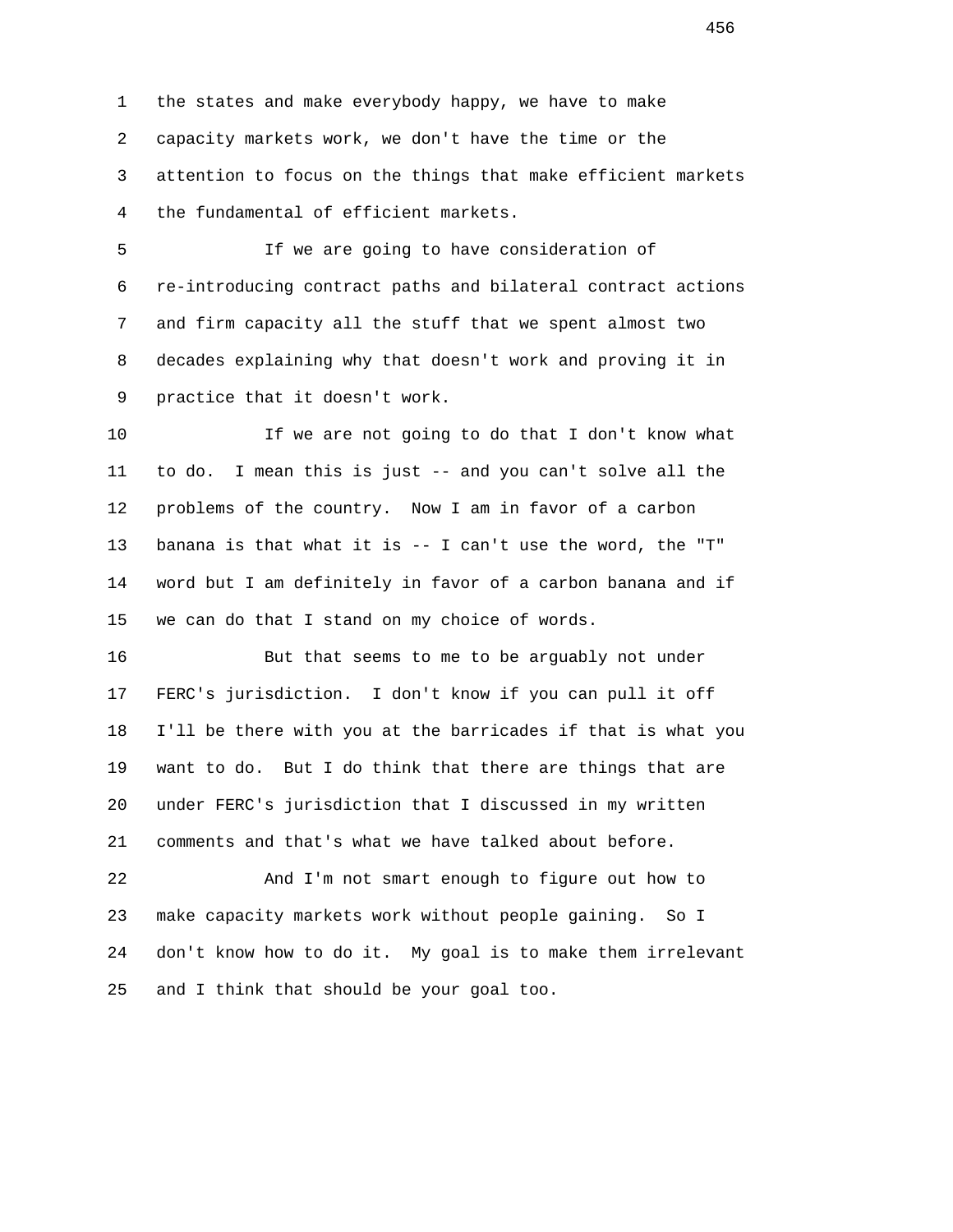## 1 MR. QUINN: Chairman?

 2 CHAIRMAN LA FLEUR: Dr. Hogan I want to ask a 3 clarifying question. First of all I said I was depressed 4 yesterday that based on Sue's testimony there was something 5 we neglected for 3 years but now that you brought up 6 something you testified to 12 years ago. I understand I 7 think why fixing scarcity pricing and I think we have tried 8 to do some things on price formation, obviously not enough 9 for what you said.

 10 I understand why that's important but I think I 11 want to understand you said if we got that right then if 12 people made uneconomic decisions in the market they couldn't 13 put the money on other people.

 14 I know they wouldn't have uplifts socialized but 15 how would that help with somebody who wants to buy off-shore 16 wind if the market is in conflict. I don't think I 17 understood your comment.

 18 MR. HOGAN: This is what I'm not saying and it is 19 very important because it is part of this political issue. 20 I'm not saying things that everybody is going to be happy 21 who is outside of whoever is doing this. So if you are 22 subsidizing uneconomic resources and dumping into the market 23 the people that are competing with that are going to be 24 unhappy.

25 The incumbent generators and the other kinds of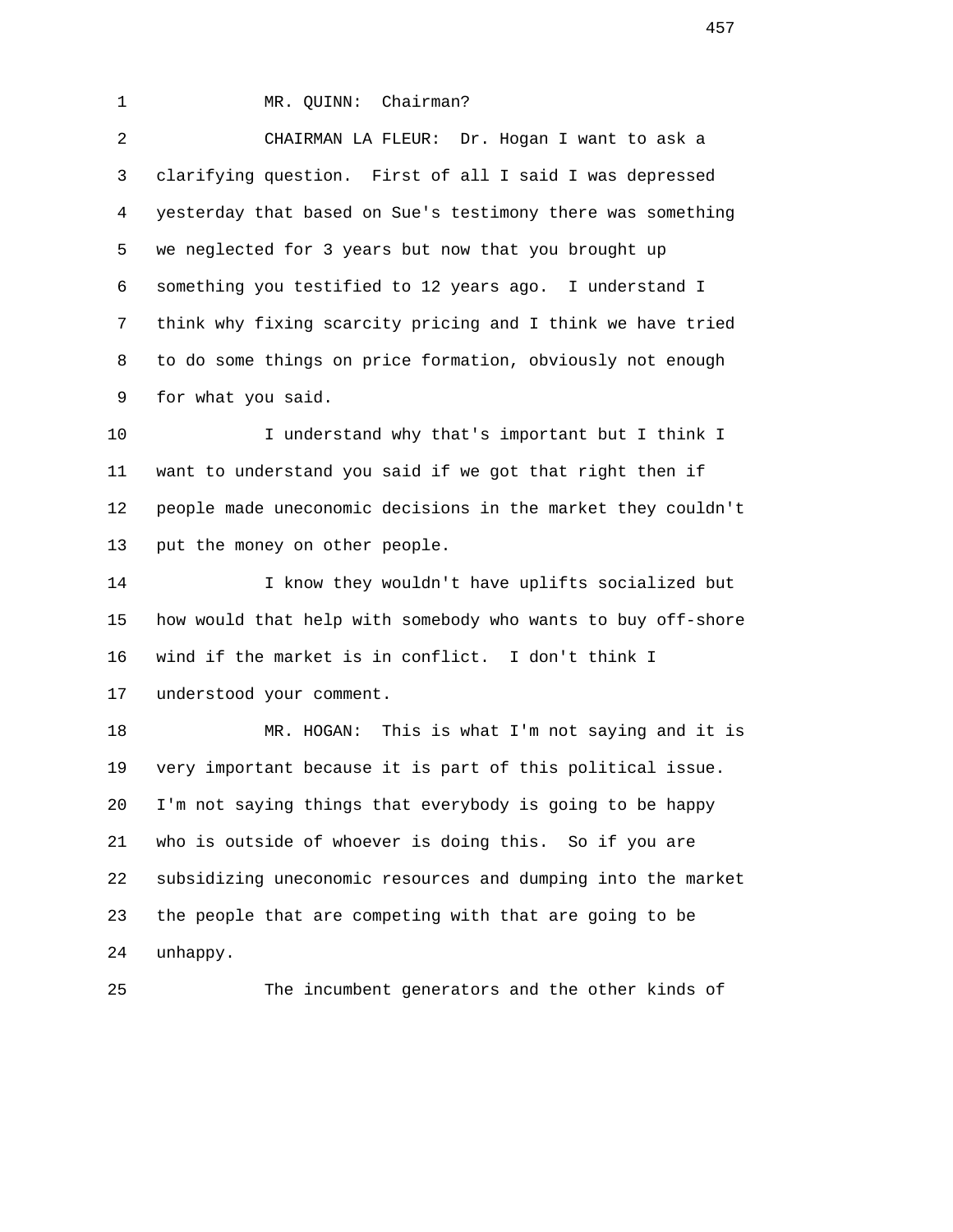1 things -- but the loads who are outside of that region are 2 going to be delighted because prices are going to come down 3 because of the subsidies that are taking place and causing 4 the whole thing.

 5 So at least you would want that to pass the test 6 that if somebody in a state does something which increases 7 the overall cost of the system that they incur at least that 8 much cost themselves.

 9 And if they want to and they are prepared to do 10 it or nobody is paying attention or something like that, I 11 don't know how you can stop that. I mean if they are 12 prepared to absorb it -- but what we have is built into this 13 system is all of these subsidy mechanisms where they are 14 shifting the costs on to other people.

 15 So I mean and I have listed off some of them and 16 we can talk about more, which they are out there. And I 17 think if you could fix the problem so at least you have in 18 the idealized market case we had efficient pricing -- that 19 used to be the old joke, where's the best place to have your 20 -- to be a consumer and it is right on the edge of an RTO 21 but on the other side right so you get all the benefits but 22 you don't have to pay the costs.

 23 And I think it really is structured just the way 24 that people want to take advantage of things then they have 25 to absorb those costs and they don't get to participate.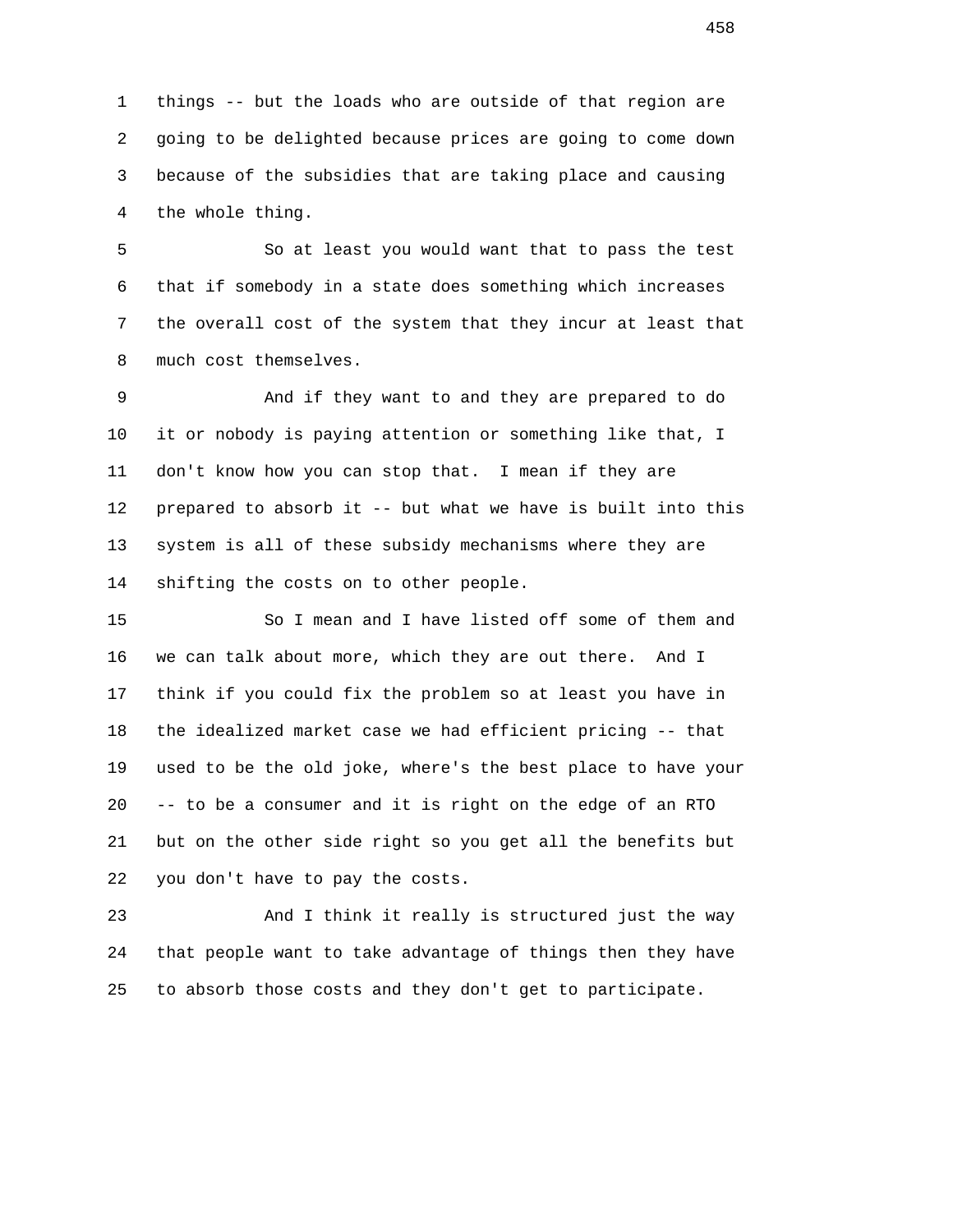1 So should subsidized resources be participating 2 in the capacity market and not getting the double payment 3 problem? No. Why do we have capacity markets -- trying to 4 correct a defect in the energy market because we don't have 5 enough scarcity prices?

 6 Now should we pay people who are making the 7 problem worse so we get them in on the deal too? The answer 8 is no. They just shouldn't be there. Now I'd also get rid 9 of the capacity market but that's another important more 10 complicated conversation.

 11 But I think that's the thing to focus on and 12 despite the politically unpragmatic you know and foolish 13 plan, this kind of attitude that I have now evidenced in 14 violation of the structures I think that's where you should 15 be concentrating your attention.

 16 And it can be done and I would describe that 17 elsewhere. I'm happy to talk more about my list and adding 18 to the list of things that you should do but that's where I 19 would focus.

 20 MR. QUINN: Cliff did you have anything? 21 MR. HAMAL: I'll pass. Roy mentioned my -- but 22 it seemed so long ago.

23 MR. QUINN: So Sue then Roy.

 24 MS. TIERNEY: I really hesitated to put up my 25 card to talk about scarcity pricing in capacity markets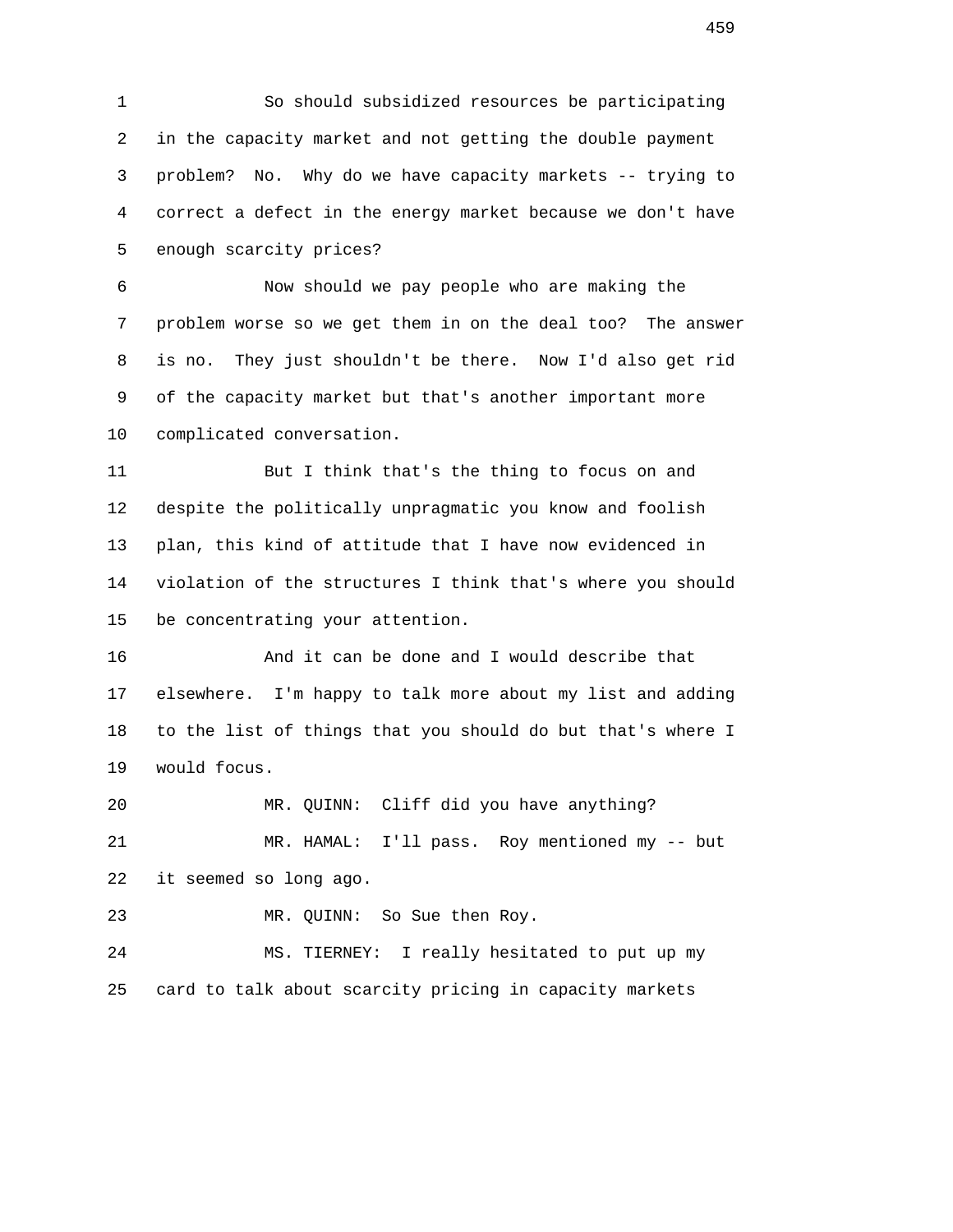1 because I respect Professor Hogan so much as one of the 2 biggest brains I have ever met. And that was actually 3 honest.

 4 But 12 years ago I wrote a piece in which I said 5 it is really a theoretically desirable place for electricity 6 markets to move toward scarcity pricing. For all the 7 reasons that Bill has so wisely written about but at that 8 time I wrote and I feel even more strongly now that those -- 9 I don't understand how they have been politically 10 sustainable in Texas.

11 I suppose because they have not had the pattern 12 of scarcity pricing that caused the Governor to call the 13 Commission to say cut it out. I think that scarcity pricing 14 that we see or we see symptoms or expressions of scarcity 15 pricing when for example in New England natural gas becomes 16 unavailable and prices spike to the marketplace and every 17 Governor sends their Commissioners to the legislature to 18 talk about how they are going to fix that particular 19 problem that's just been encountered in the marketplace.

 20 So as much as I think it's my right brain is 21 supposedly the logical one I don't know. That logical side 22 of my brain says absolutely that is the right way to go. I 23 think that we will find ourselves here addressing the 24 fallout of scarcity pricing if you spend a ton of time on 25 that and not addressing some of these other issues, that is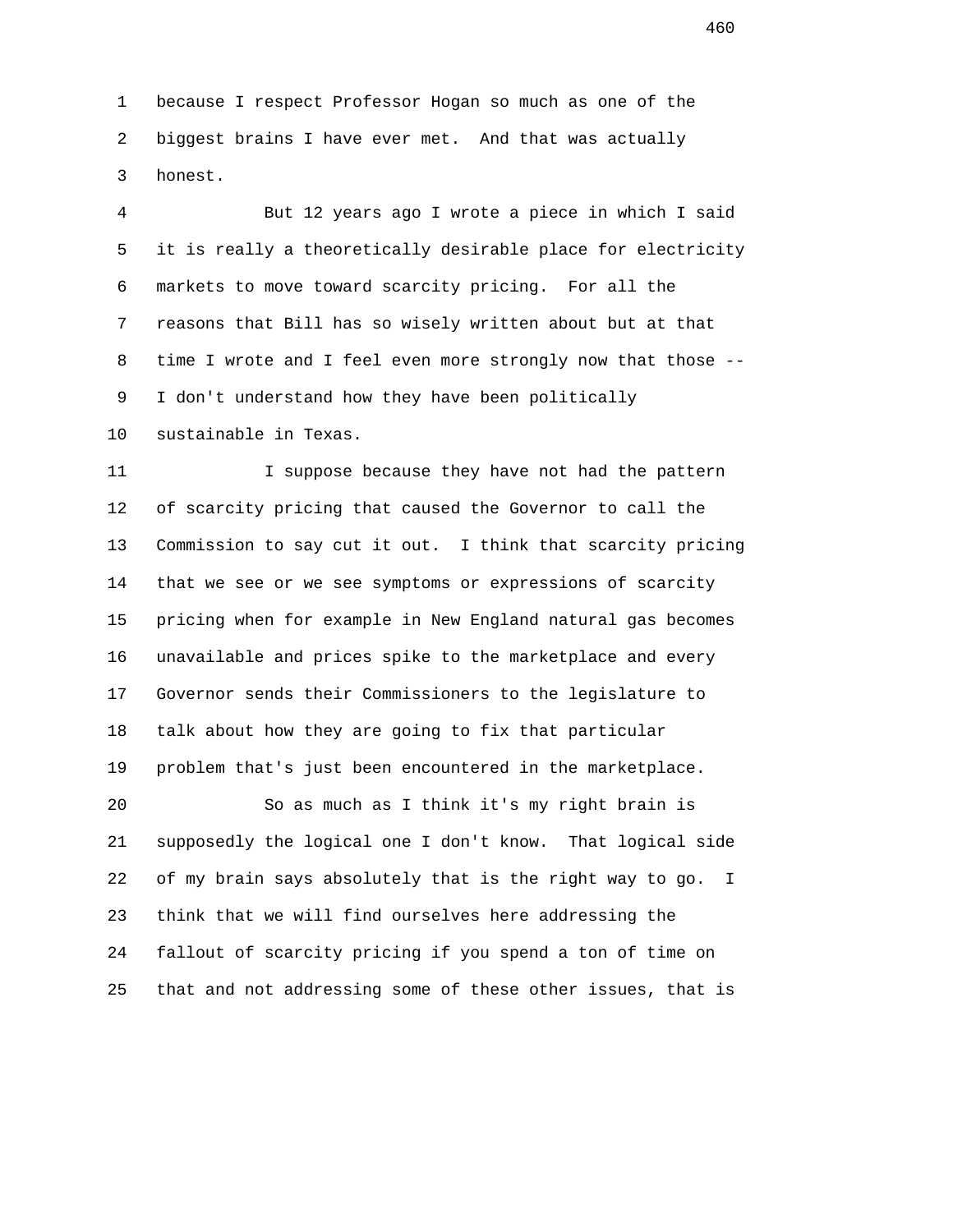1 not a fast exercise.

| 2  | And I am not smart enough to figure out how we               |
|----|--------------------------------------------------------------|
| 3  | are embarking on a world that will be I would expect much    |
| 4  | lower carbon that includes resources with high fixed costs   |
| 5  | and almost no variable cost. So scarcity pricing in that     |
| 6  | kind of a world and lead times for excuse me -- getting      |
| 7  | resources into the market is causing my brain to fritz out.  |
| 8  | MR. QUINN: So we will do Roy and Lawrence then I             |
| 9  | think we want to move on to kind of talking about principles |
| 10 | and objectives.                                              |
| 11 | MR. SHANKER: Capacity scarcity and energy only               |
| 12 | -- I think this is one of the few areas I sort of disagree   |
| 13 | with Bill. The starting point is reliability and input and   |
| 14 | output -- ask that question.                                 |
| 15 | And if you say that it is an input you have a                |
| 16 | capacity market. You may not know that you have it and you   |
| 17 | may not realize that you have it but even in Texas there     |
| 18 | will be a point which I think Brattle was a good example,    |
| 19 | somebody continually takes a look at do we have adequate     |
| 20 | entry, is the penalty factor high enough?                    |
| 21 | If it isn't high enough do we adjust it and                  |
| 22 | that's because if it is not high enough and we are not       |
| 23 | getting entry we are concerned about reliability and that's  |
| 24 | because reliability is an input.                             |
| 25 | And so one form directly or indirectly you have a            |
|    |                                                              |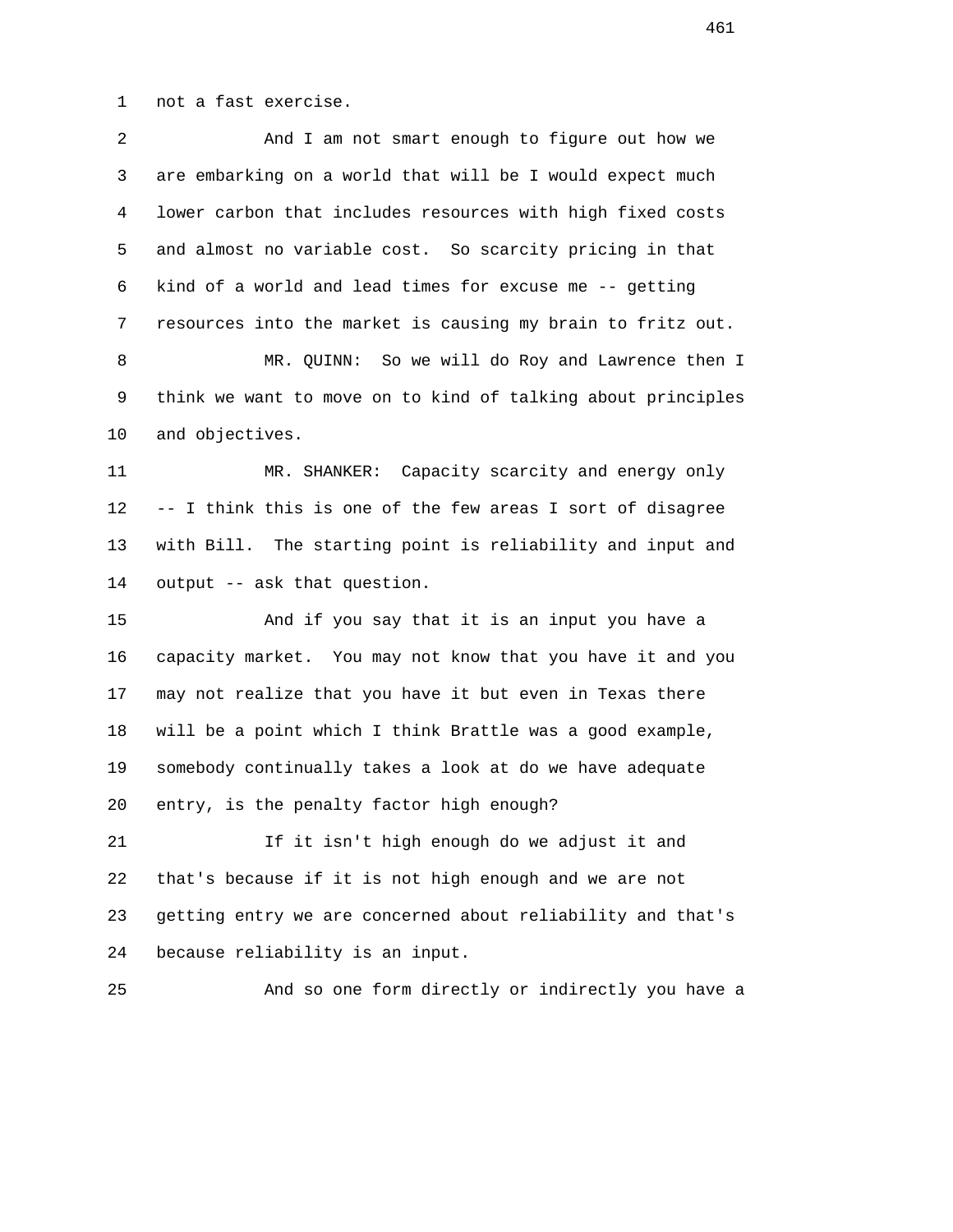1 capacity market. If you say it is an output then you ration 2 in some fashion based on price and we don't worry about any 3 of this and I don't know a market that has those properties. 4 So the distinction is how fine is the detail in 5 which we are resolving how efficient in terms of the 6 argument I think both Sue and Bill might hear the same 7 argument and come out in a little different place. 8 The more detailed, the finer the resolution is 9 the higher the efficiency. But there shouldn't be the 10 perception that there is not a capacity market, there is. 11 The second thing again I'll stretch when Bill 12 suggested that the carbon adder and I really mean adder 13 because I'm looking at this in the context of a mechanism 14 that creates a surplus because of the way charges are 15 applied and money goes back out. 16 I don't see any reason that we cannot -- we 17 differentiate between units like PJM versus New England and 18 forced a 4D versus ICAP. You know we differentiate and 19 compensate units differently based on start-up, run time, 20 minimum run and cool down. 21 We have differentiation between whether they can 22 be fast or slow ramping, give them different regulation 23 signals. PJM has adders in a different way just to be

25 limited resources they get an opportunity cost to ration

24 clear, I'm not saying they are the same. Based on emission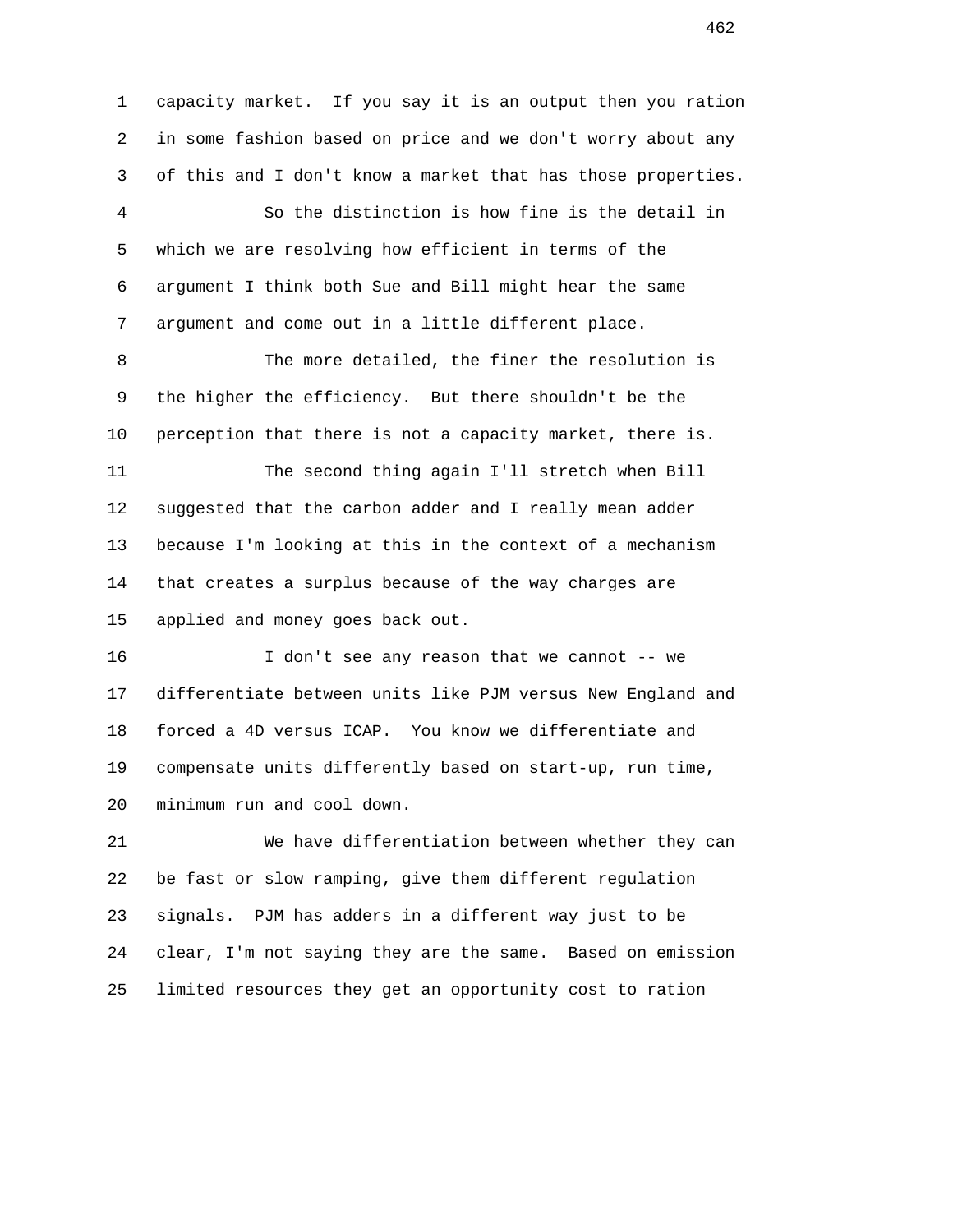1 their output.

 2 I'm not sure where an attribute distinction that 3 can be monetized is clearly once we agree on the price on 4 the intensiveness of carbon it looks to me just like all of 5 those other things and so I wouldn't see that and I would 6 encourage -- you know I am sure you are going to get lots of 7 comments and we have no loss for legal advice here. 8 I would encourage you to pursue that to pin it 9 down because it is so powerful a tool here that to not be 10 100% convinced that you couldn't do it would be a big error. 11 I believe you can I don't think there's any problem at all. 12 MR. QUINN: Thank you, Lawrence? 13 MR. MAKOVICH: I think there's a couple of 14 principles here that bear you know focusing on and the first 15 one is that I think there is general agreement that if you 16 have got electricity markets and you are trying to 17 incorporate state policy objectives of reducing CO2 that the 18 proper way to do that, the most efficient way to do that is 19 to use cap and trade or set the price, an appropriate price 20 on CO2 emissions. 21 That will alter the marketplace but it will not 22 distort it. And I think it's really important then to try

 23 to anticipate whether you think that the proper market 24 structure, a well-structured power market is an energy 25 market with the operating reserve demand curve or whether it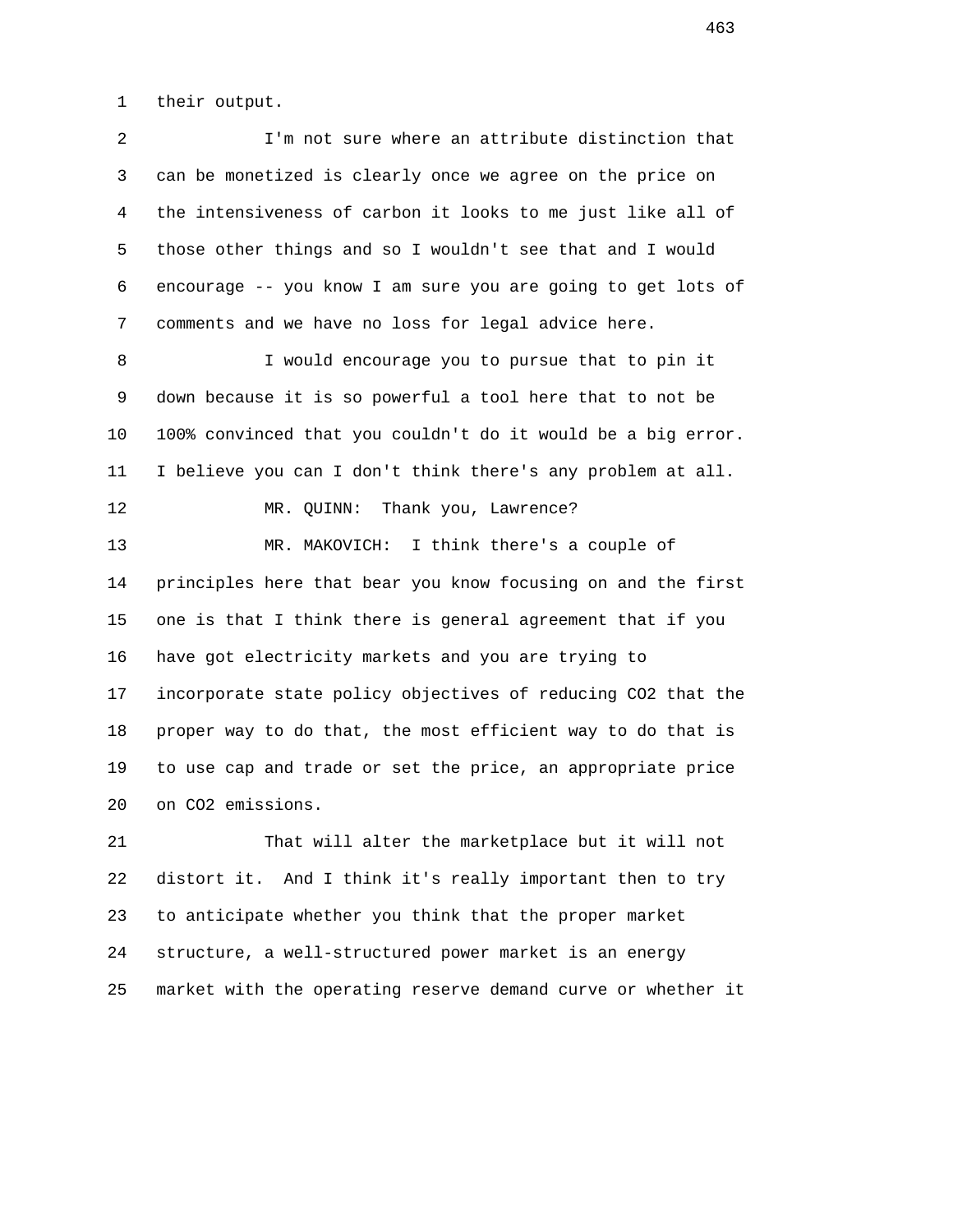1 is an energy market with an associated capacity market.

 2 Either way if you have as a benchmark what that 3 outcome is going to look like with an efficient carbon 4 price, then you have got a basis to make some judgments when 5 you have got people coming to you because you know you have 6 distortions creating in either of those cases, episodes of 7 increasing duration of negative prices.

 8 Because you have got these policies that are 9 distorting things so I think whichever marketplace you think 10 is well-structured, analyzing that with an appropriate CO2 11 price has got to give you the proper grounding to make a lot 12 of the decisions that you have got ahead of you.

 13 MR. QUINN: Thank you so I want to move on to a 14 discussion about principles or objectives that we would use. 15 Potentially choosing amongst the various paths we could go 16 but it might also be that it's important as we talk about 17 some of the proposals that we have heard for accommodating 18 states if we accept that it is going to be difficult to 19 achieve within our markets.

 20 We are going to give up on Roy's admonition that 21 we figure out for sure that we can't do it. But if we 22 accept that we are trying to accommodate state policies with 23 you know, some manner of letting them get a capacity supply 24 obligation but then setting a price so that you almost 25 ignore that state support -- or some other form of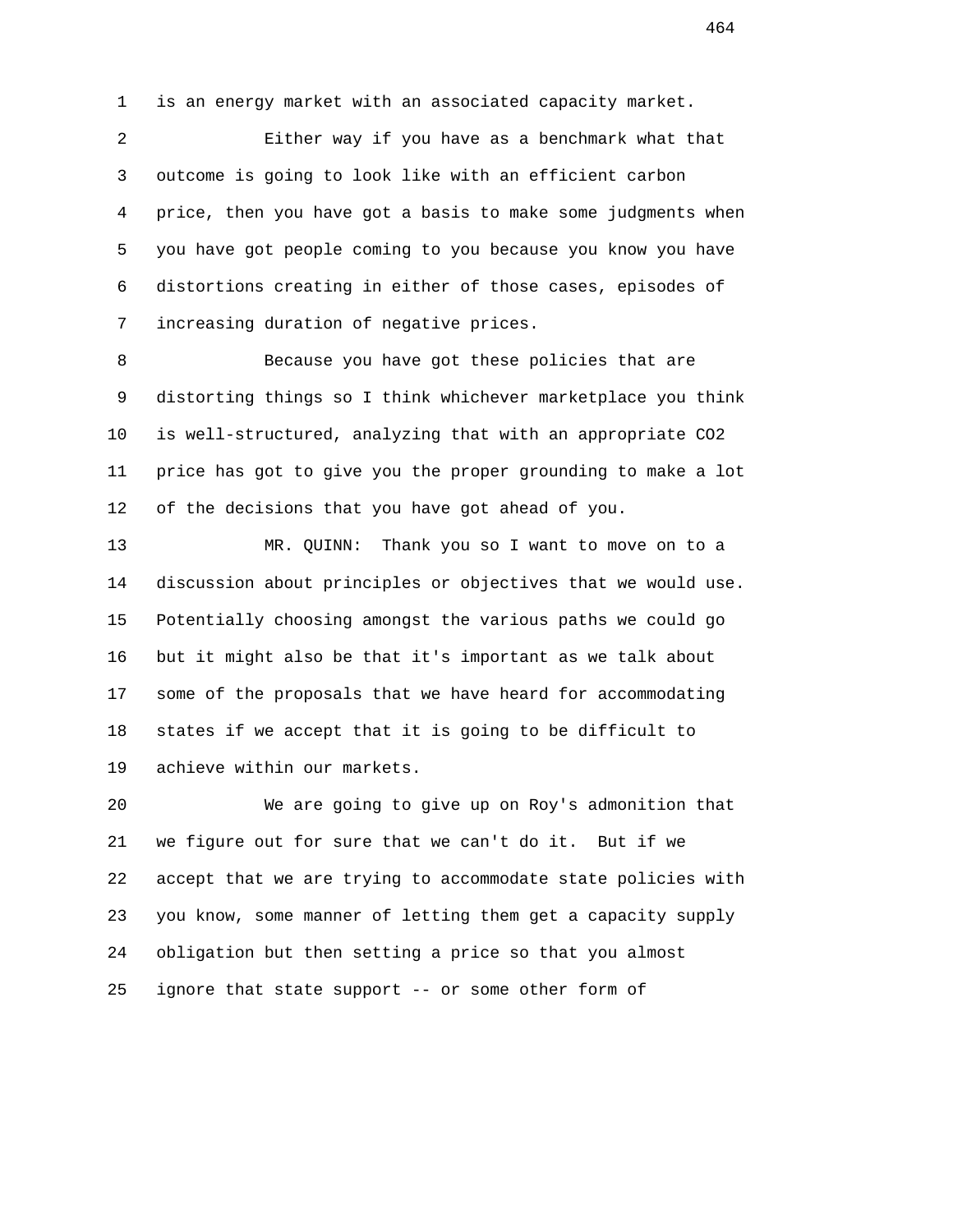1 accommodation.

 2 What kind of principles would we use in thinking 3 through proposals like that and just to provide some basis? 4 We had a couple in the pre-filed comments, sets of 5 principles that we heard from various folks. David Patton 6 set out a couple of principles I think premised on the 7 believe especially in ISO New England that the focus of the 8 capacity market really was to organize exit because most of 9 entry was going to come from state supportive resources.

 10 So his principles were things like prevent the 11 credibility of the market by protect -- the credibility of 12 the market by minimizing our official surpluses. Prevent 13 the inefficient entry of new conventional resources given 14 the entry of subsidized resources and then minimize excess 15 cost to be borne by RTO customers.

 16 NRG also had a couple principles. I'll read them 17 out again this is just mostly to kind of ground the 18 discussion -- allow state backed resources to take 19 obligations on the capacity market consistent with their 20 ability to support resource adequacy while recognizing the 21 fixed cost recover for those resources is coming from 22 outside of the market.

 23 Insure that resources relying on market revenues 24 are able to access sufficient clearing prices to maintain 25 reliability and apply reliability must-run contracts.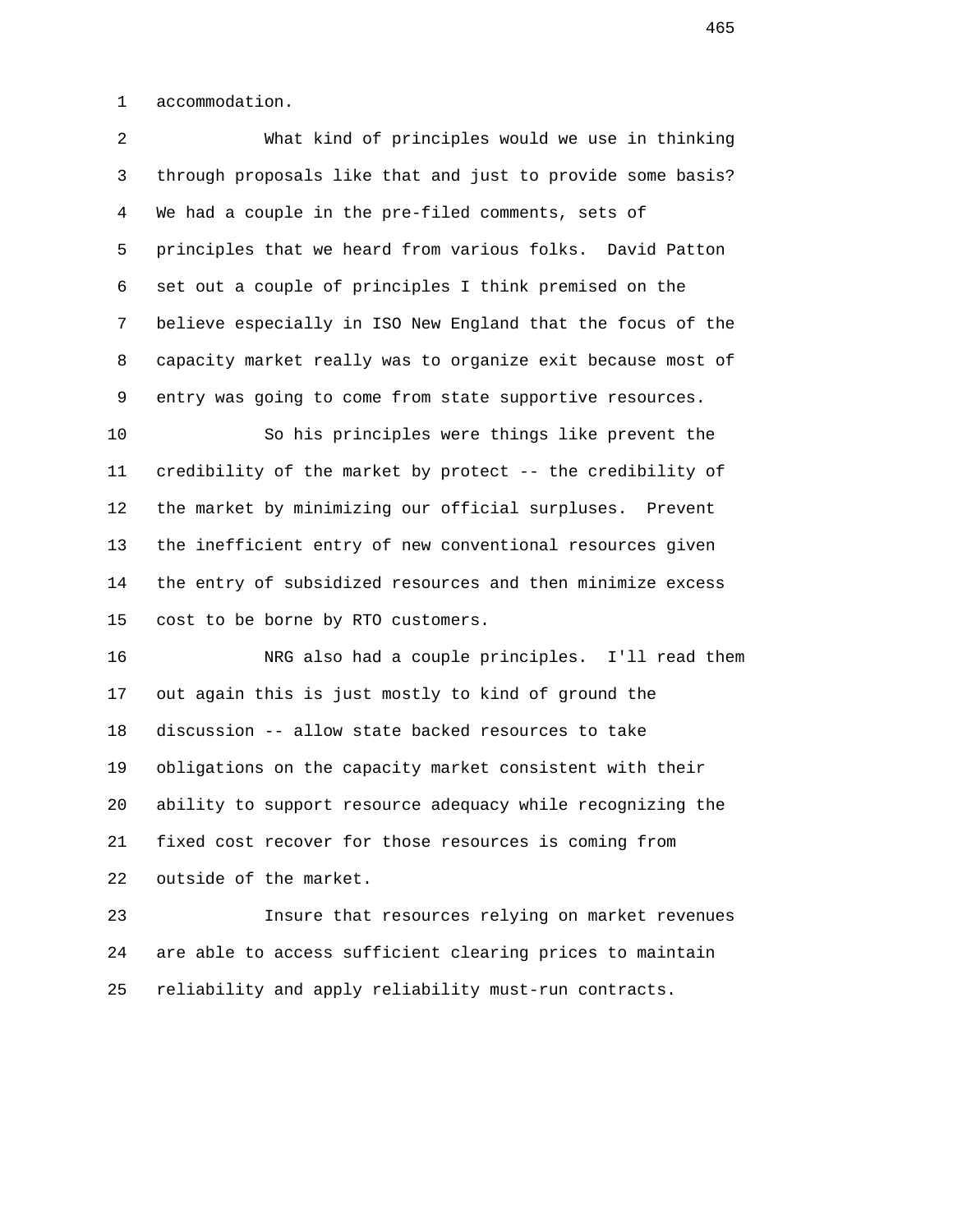1 Insure that all resources being counted for resource 2 adequacy have comparable if not identical performance 3 obligations and create financeable capacity market structure 4 that continues to incent investment when and where needed to 5 support resource adequacy, even as state sponsored 6 resources proliferate.

 7 So I guess our question to you is do you have a 8 similar set of principles that 1 -- you know the Commission 9 could use as we evaluate different proposals and including 10 proposals that would ask us to accommodate state policies if 11 they are not going to be incorporated into the market? 12 MR. SHANKER: You are not going to be happy with 13 the answer. We are here because those questions were asked 14 repeatedly PJM what is it now 11-12 years ago, same in ISO 15 New England about the same time frame in the capacity 16 markets.

 17 Each of those markets came out of the 18 administrative law judge decision's age with I thought 19 excellent orders. Each was directed into settlement. Each 20 went through a settlement process where the types of 21 questions you are asking were addressed.

 22 Each was watered down and distorted, biased, 23 damaged enormously by the compromises. Now I have to say 24 that we would still be here on the environmental RPS type of 25 distortion regardless but we would have been here with an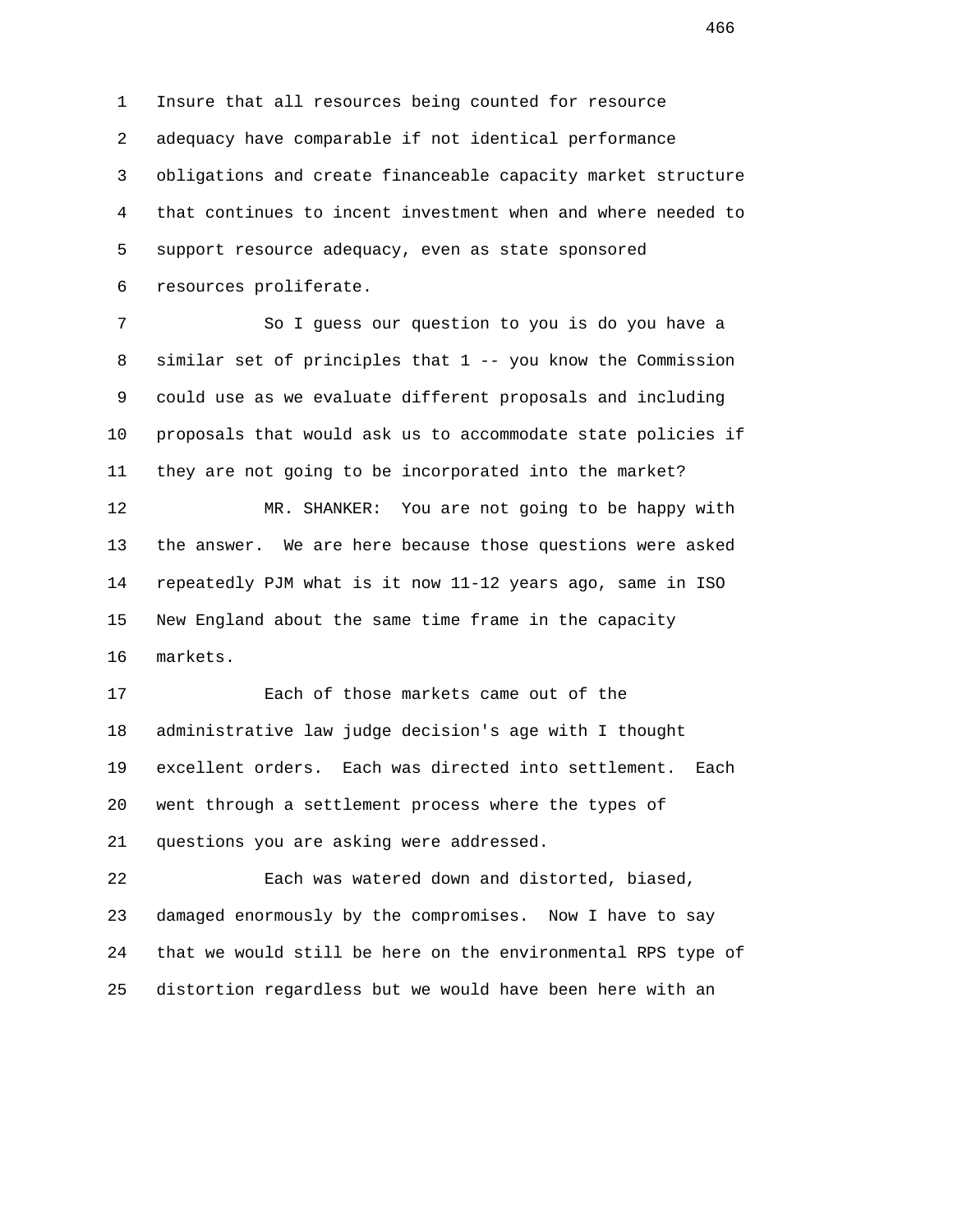1 industry that was financially much, much sounder and 2 probably much more willing to adapt if not adapt itself. 3 I put the number in PJM of a transfer close to 4 Joe's here he will understand the cases that I am referring 5 too, but between 15 and 100 billion dollars over the last 10 6 years that got transferred between suppliers and load. 7 And that's a lot of money and it would have 8 changed the entire face of the industry. It would have 9 changed the cases in front of you in terms of re-regulating 10 and fights over exit and ability to adapt to environmental 11 controls. 12 And part of this was a huge set of bad 13 compromises. Dr. Bowring talks about underpayment in his 14 comments, I know you have all read them. It is worth going 15 back in the state of the market reports -- there are numbers 16 linked to his general statement. 17 And in pretty much each case you can link it to a 18 compromise and so the general principles I said before are 19 the ones that I would stick with. And I know this is so 20 politically incorrect to stand in front of the Commission 21 and I know the Chairman is probably out but the reality is 22 you are here to be making some very hard decisions now and

 24 accommodate which is I think we have called the alternative 25 in the face of a lot of things that we understand and know

23 whether you agree with me or not trying to punt to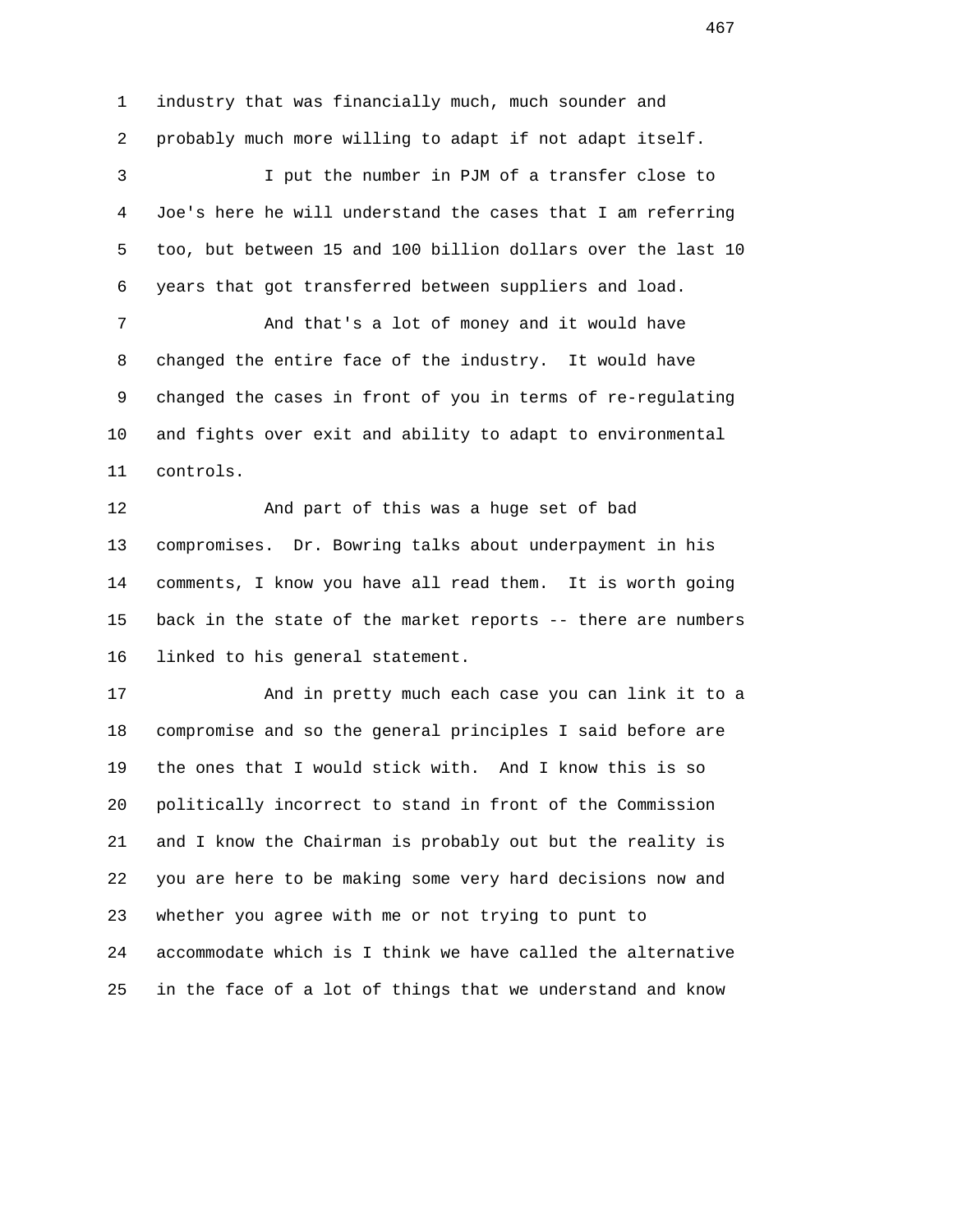1 not to be correct.

 2 If we had our druthers we would not do, it is a 3 big mistake.

4 MR. QUINN: Bill?

 5 MR. HOGAN: When the Clean Power Plan was first 6 published, you remember the Clean Power Plan, so when it was 7 first published I actually wrote a paper which was in the 8 Electricity Journal and I will submit it again for the 9 record again if necessary.

 10 But the purpose of it was to address the question 11 about how to deal with carbon in these organized markets and 12 the mistakes that you could make and what to do and what not 13 to do. And it laid out the carbon tax as the economic goal, 14 this is the efficient way to do it and if we could do that, 15 that would be terrific and would fit and everything would 16 work fine.

 17 And it went through a series of alternatives that 18 are approximations of that which went from the good to the 19 bad to the ugly and then down into -- and the last one on 20 that list as I recall was environmental dispatch, where you 21 change the objective function for costs of CO2 emissions.

 22 And that creates havoc in the system. So I think 23 there are a lot of things like that -- where it is just 24 understanding how the system actually works and making sure 25 when people propose things you compare it and the message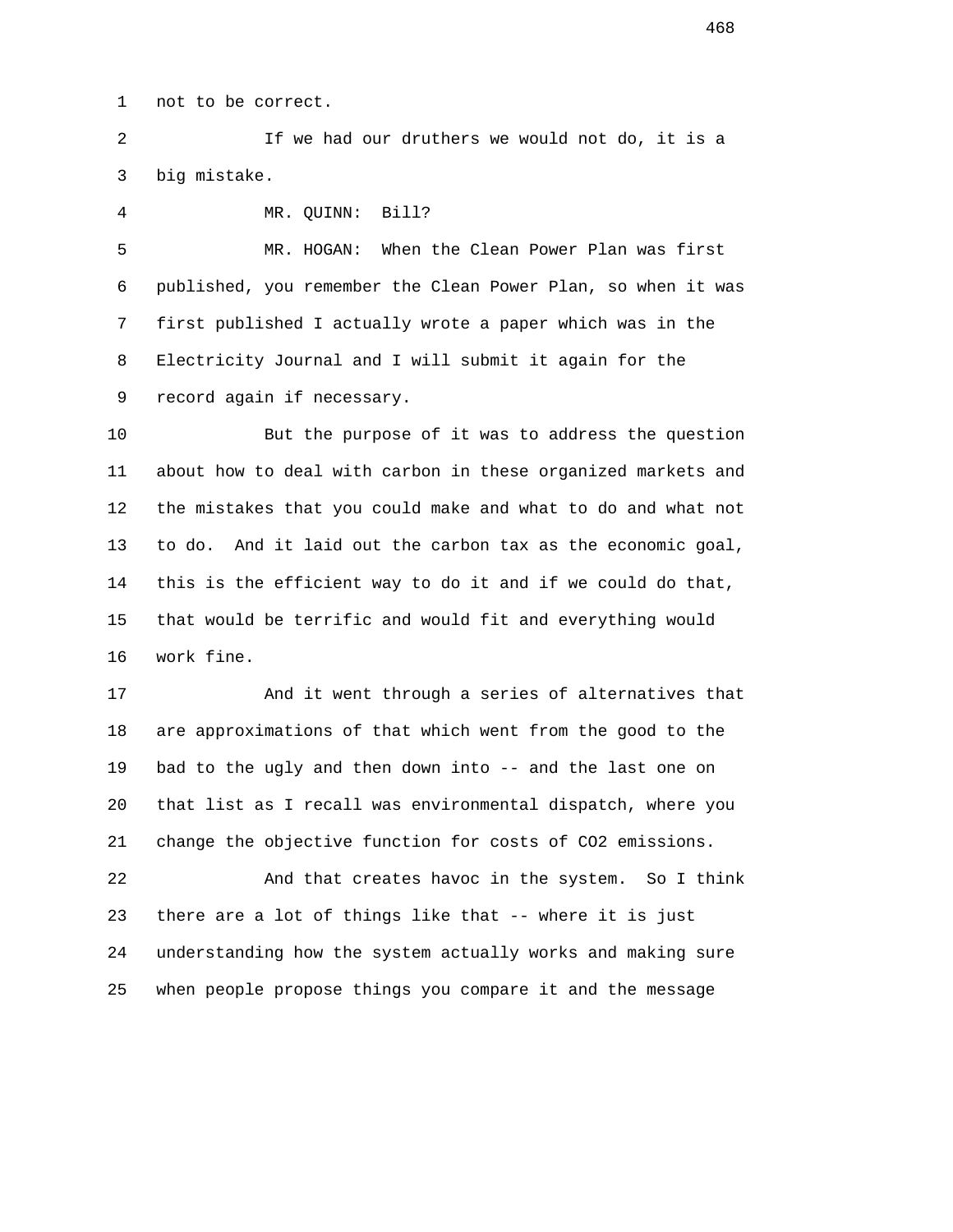1 here is to compare it against the economic thing that 2 actually works which is the carbon tax idea.

 3 And then if you are going to do something which 4 is not that but you have to check to see how close it is and 5 how far away you are and what some of the problems are going 6 to be.

 7 CHAIRMAN LA FLEUR: It is awesome having you guys 8 here by the way. I want to ask a somewhat provocative 9 question that was provoked by something Roy said and Sue as 10 well. I mean obviously we don't live in a politics free 11 world.

 12 Part of the reason Representative Kennedy became 13 so interested in this issue was because of a spike up in the 14 capacity market that affected his constituents. But there 15 has been several references in your pre-filed testimony to 16 the problem of the stakeholder process as a market design 17 mechanism -- is there something you think we can or should 18 do differently?

 19 I mean we have kind of assumed that this is the 20 way it has to be and I don't mean by that Cheryl LaFleur 21 gets out her pen and designs a market. I know I am not 22 capable. But some other method or something because I mean 23 that's just a question honestly.

 24 COMMISSIONER HONORABLE: Let me add on, I can't 25 allow Cheryl to be on that island alone because I think by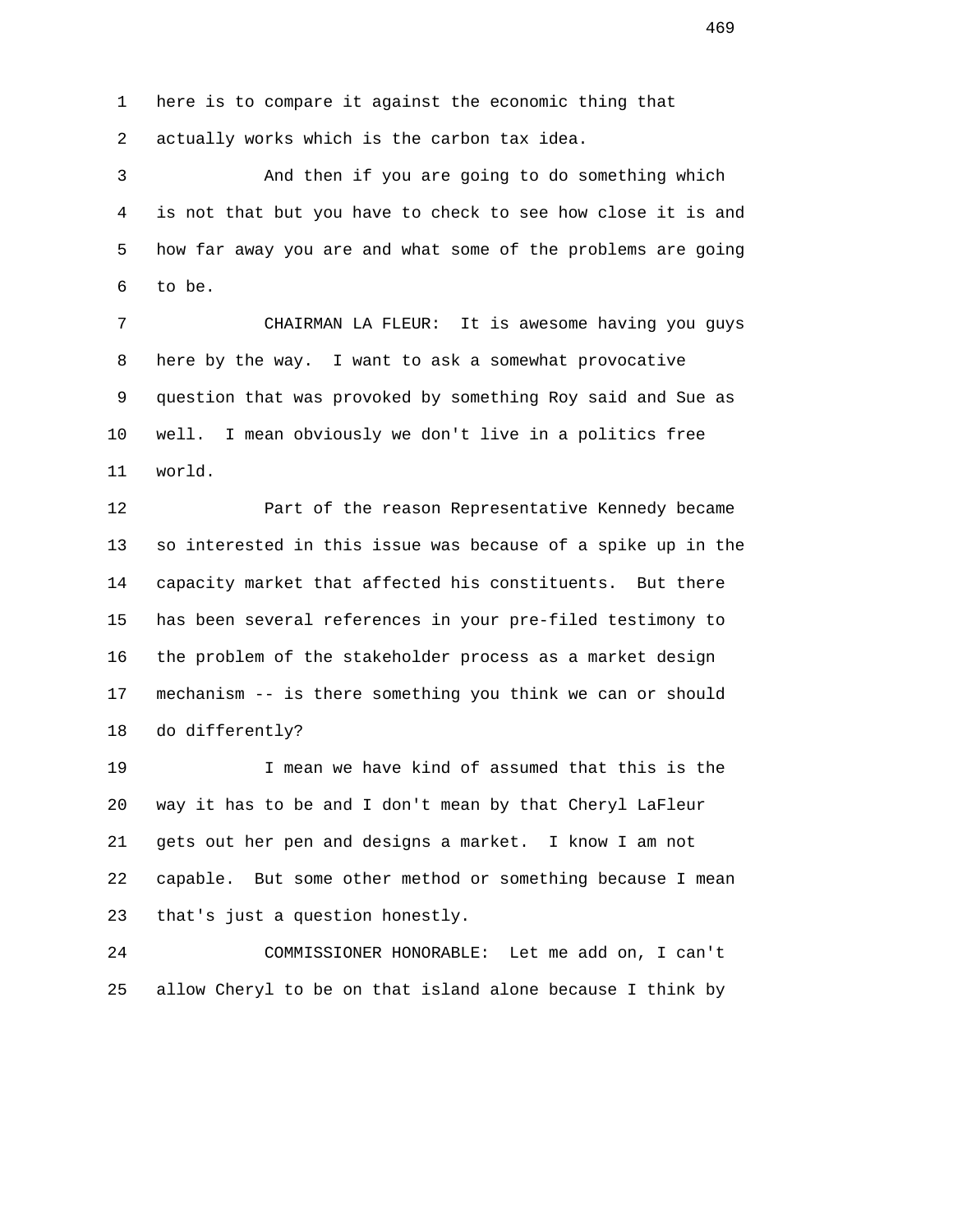1 my comments I have made very clear over the course of 2 yesterday and today that I think in the short term that path 3 2 is the correct one.

 4 So I take to heart your comments Roy and Sue. I 5 think in a Utopic world 4 would absolutely be a path that 6 would be a viable one if there could be consensus. I have 7 to say that for the record I think my comments have made 8 that clear but I don't want Cheryl to be out on an island 9 alone. We have to find a pragmatic pathway forward and we 10 appreciate your expertise in helping us carve that out in a 11 way that demonstrates our political courage.

 12 MR. MAKOVICH: Well actually in answering the 13 question that you both posed you do have I think a 14 fundamental principle which is that compromising negotiation 15 among stakeholders is not always going to give you the best 16 answer. And so FERC needs to be a check on that and in 17 particular I think to Arnie's question about what is the 18 principle -- the principle is you want to keep markets 19 demand driven.

 20 And what I mean by that is you ought to keep in 21 mind the principle, the objective of using markets in the 22 electricity sector is to minimize the cost of giving people 23 the electricity they want when they want it, internalizing 24 a CO2 cost and maintaining grid security.

25 Now everybody might not accept that but we do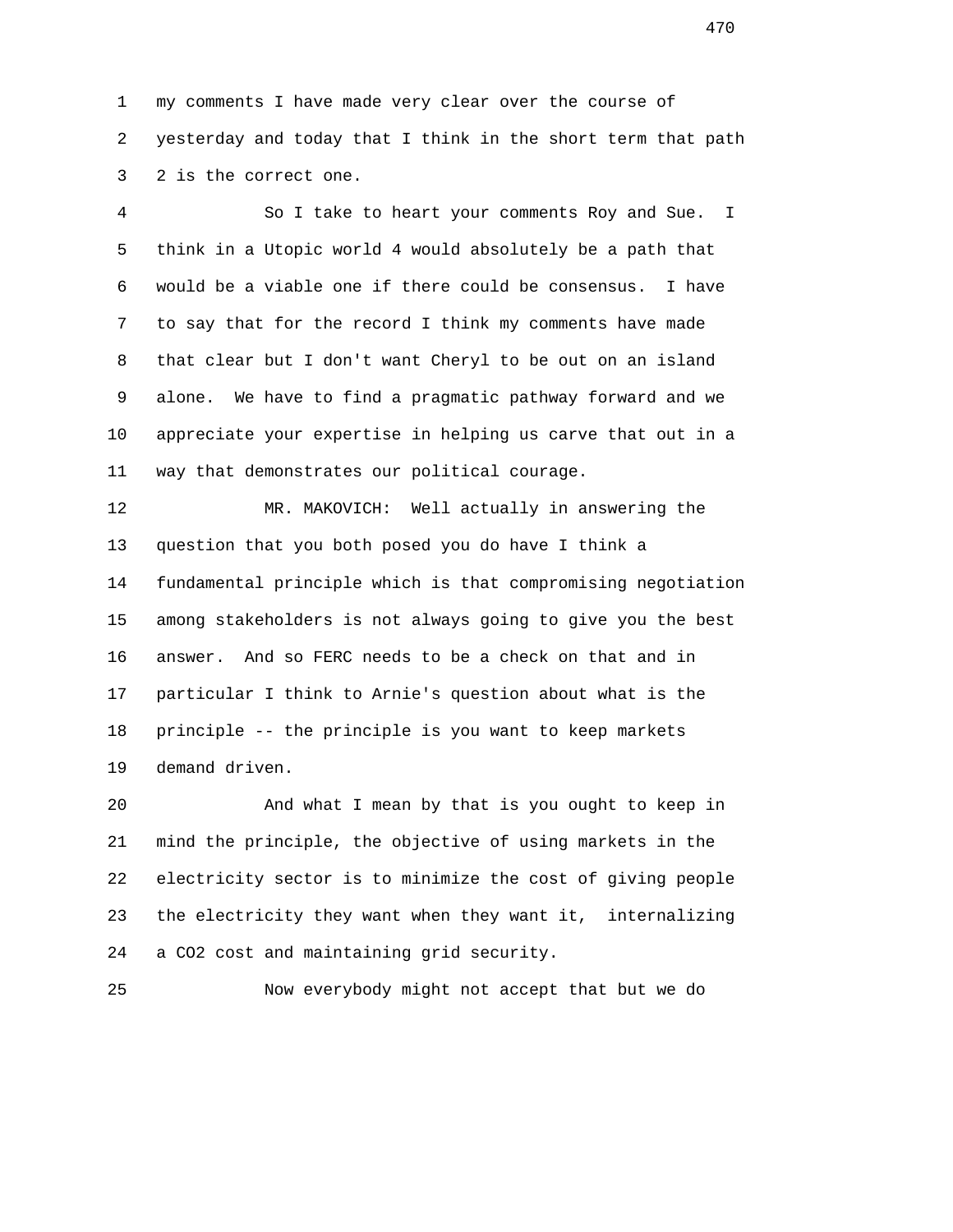1 have a threat here where we are going to violate this 2 principle because when we have states that are mandating 50 3 or 80% renewables and they are starting to use the market 4 instead of it being customer driven it is now supply driven.

 5 That we are going to be using market forces to 6 set prices to equilibrate electricity production that's not 7 giving us the power when customers want it and use prices to 8 reshape customer demand in order to align.

 9 And if we lose sight of the fundamental principle 10 these markets need to be demand driven, we are going to 11 undermine support of the markets because it is not 12 ideological it's very practical.

13 MR. QUINN: Thanks, Cliff?

 14 MR. HAMAL: Thank you. I would like to address 15 the Commissioner's questions and then return back to where 16 we were with the question you had. But with respect to how 17 we develop options -- I struggle with that.

 18 I personally believe that we should move much 19 more toward a bilateral market and allow people to contract 20 for individual attributes of capacity that matches what they 21 need, that has the characteristics, including duration to 22 get what they want to accomplish.

 23 It's a bit complicated thing. I'm not going to 24 try to explain that here. But I have talked to a lot of 25 people about it and on an individual basis you can make some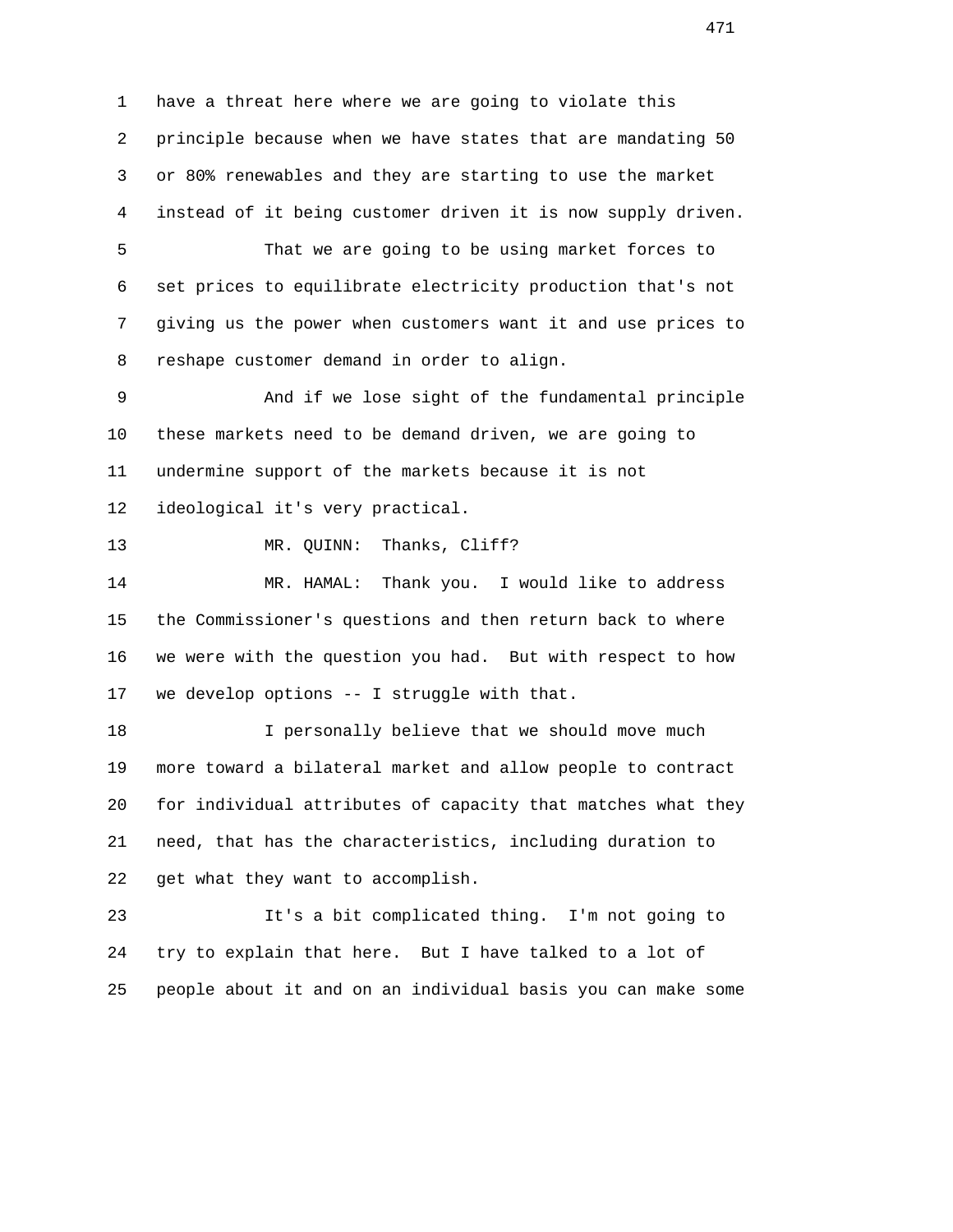1 mileage and get some understanding of it.

 2 But whenever you enter into one of these 3 stakeholder agreements and I have been involved with PJM and 4 New England -- everyone sitting around tables much larger 5 than this one, politely talking across a very large room, 6 interested in moving incrementally forward. 7 It's hard to address the kind of sweeping change 8 that Commissioner Honorable was mentioning at the opening of 9 this hearing. How do we get something different? And you 10 know you pose an interesting question I hadn't planned on 11 addressing, but if the Commission established ways for 12 people to debate, really, truly different options and bring 13 them forward without the Commission's endorsement. 14 But here's a different way of looking at it. I 15 would like to see my ideas pushed forward and others as 16 well, but to articulate them, to develop them with some 17 depth I think may be a way to get out of that you wouldn't

 18 get from the stakeholder process so that's one suggestion I 19 have.

 20 The question we started off with was about the 21 objectives and the principles that we would have for 22 developing a market going forward. I start with presumption 23 and we are assuming that we are in the world today states 24 and federal -- states have objectives that are legitimate 25 that lie outside of what the Commission can deal with but we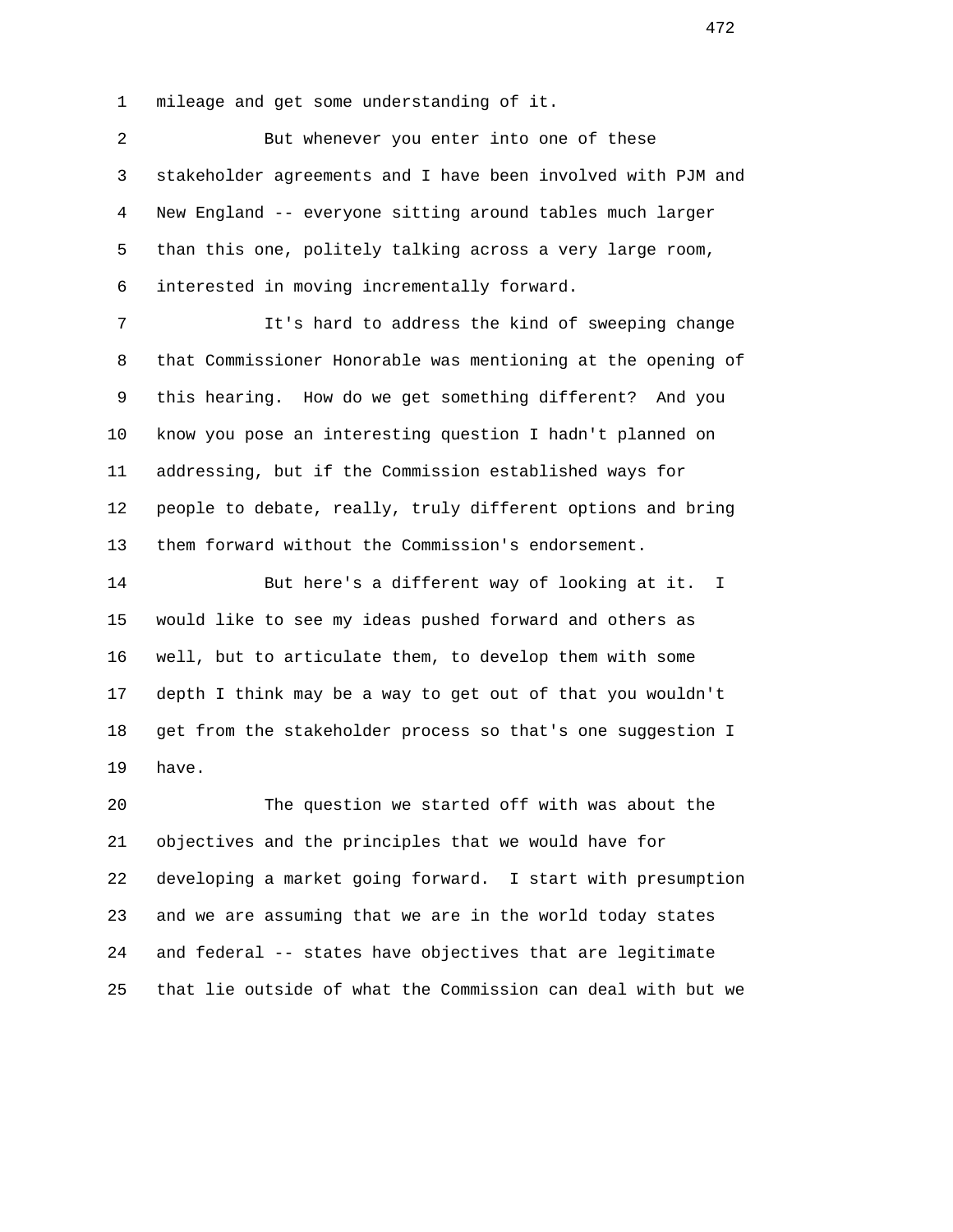1 are trying to incorporate them into the market.

 2 Most of those are environmental -- that's what we 3 have been talking about all the time. It's really 4 interesting about the environmental objectives is in this 5 case the benefits go beyond the state boundaries. I mean 6 arguably they go all over the world, arguably they are part 7 of trading the momentum around the world to get people to 8 make changes from places we don't even know how to get to.

 9 But what we really have is an interest that 10 someone is willing to step forward to take change to deal 11 with additional cost for a better world, environmental 12 benefits. I think one objective should be that we shouldn't 13 in the federal market -- in the wholesale markets do things 14 that penalize those entities the customers that are going 15 out of their way to begin with to take extra cost actions to 16 try to create these environmental benefits.

 17 We shouldn't penalize them and that's what we are 18 doing. I mean I just find it really frustrating. We in New 19 England as I understand it I am not involved in the New 20 England process but they are going to spend the extra cost, 21 then they are going to have to buy their way out of that 22 through some secondary market that I don't understand very 23 well so it is the second time that they have to pay.

 24 And then as a result they are going to get extra 25 retirement so the prices go up overall so they have to pay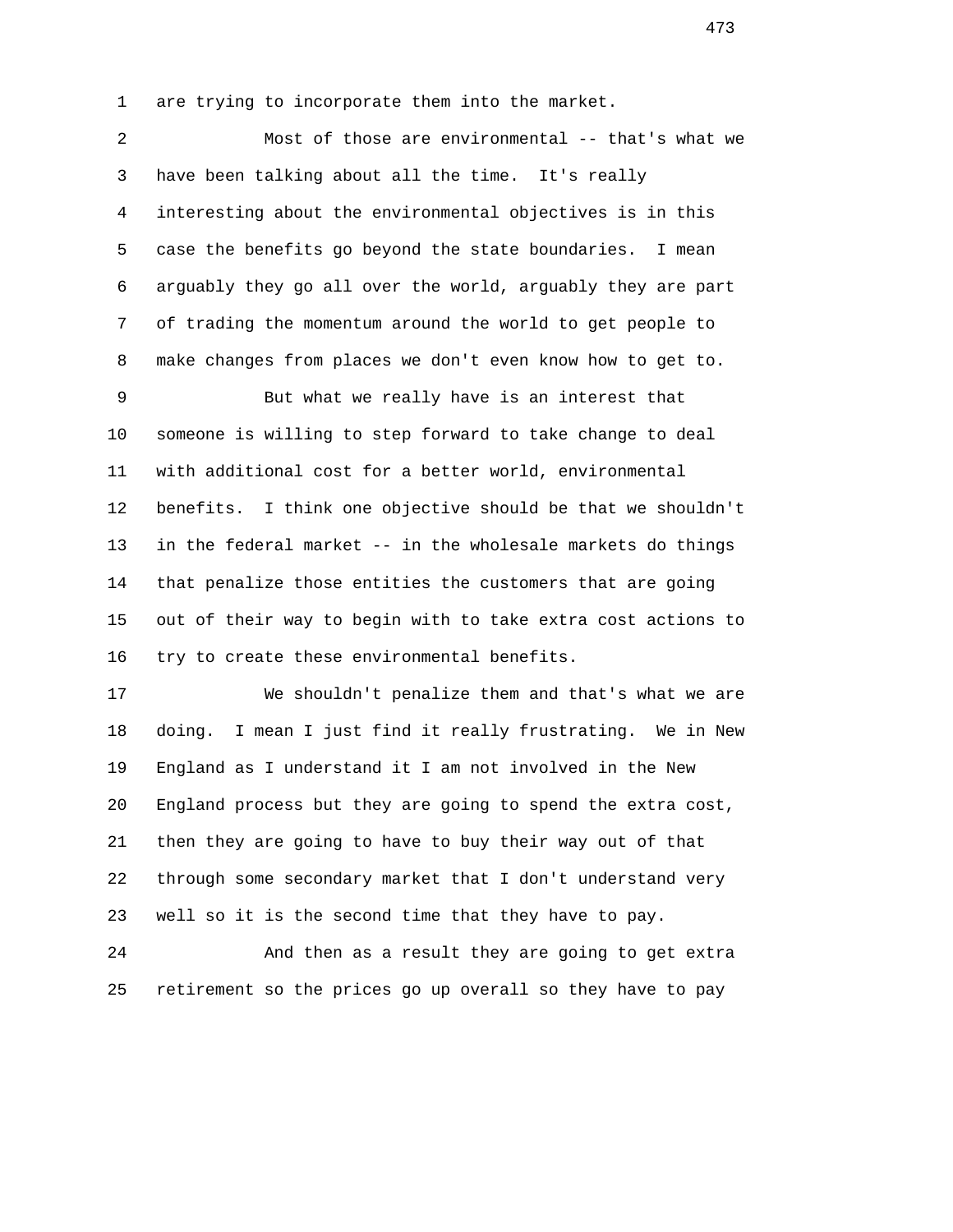1 three times. This is how we reward people who are taking 2 these extra environmental actions. So that's my objective. 3 I don't think that we should make it more expensive to take 4 these environmental decisions and strategies that some 5 states have wanted to take.

 6 MR. QUINN: Thank you, Robert then Sam. 7 MR. STODDARD: Thanks, as to the stakeholder 8 profits I really wish I had the magic answer to that but I 9 don't. I think the challenge of forces fundamentally 10 everyone has the right to appeal to the courts and so 11 getting their buy-in to a design before it comes to the 12 Commission and then again I think the Commission's expert 13 review and improvement of final tariffs you know a hard look 14 at the final tariffs to make sure what is there is just and 15 reasonable and not unduly discriminatory is the last check.

 16 But the stakeholders will always be with us. To 17 return to the question from Director Quinn though how should 18 we accommodate? Sorry I am going to give the hard answer -- 19 minimally. States have taken some actions that are on the 20 books already. We have to recognize that they are there so 21 we should do what we can to make sure those disrupt the 22 markets in as small a way.

 23 And I would join with people from this morning 24 saying that the Commission should require every RTO to file 25 in short order a plan to do that.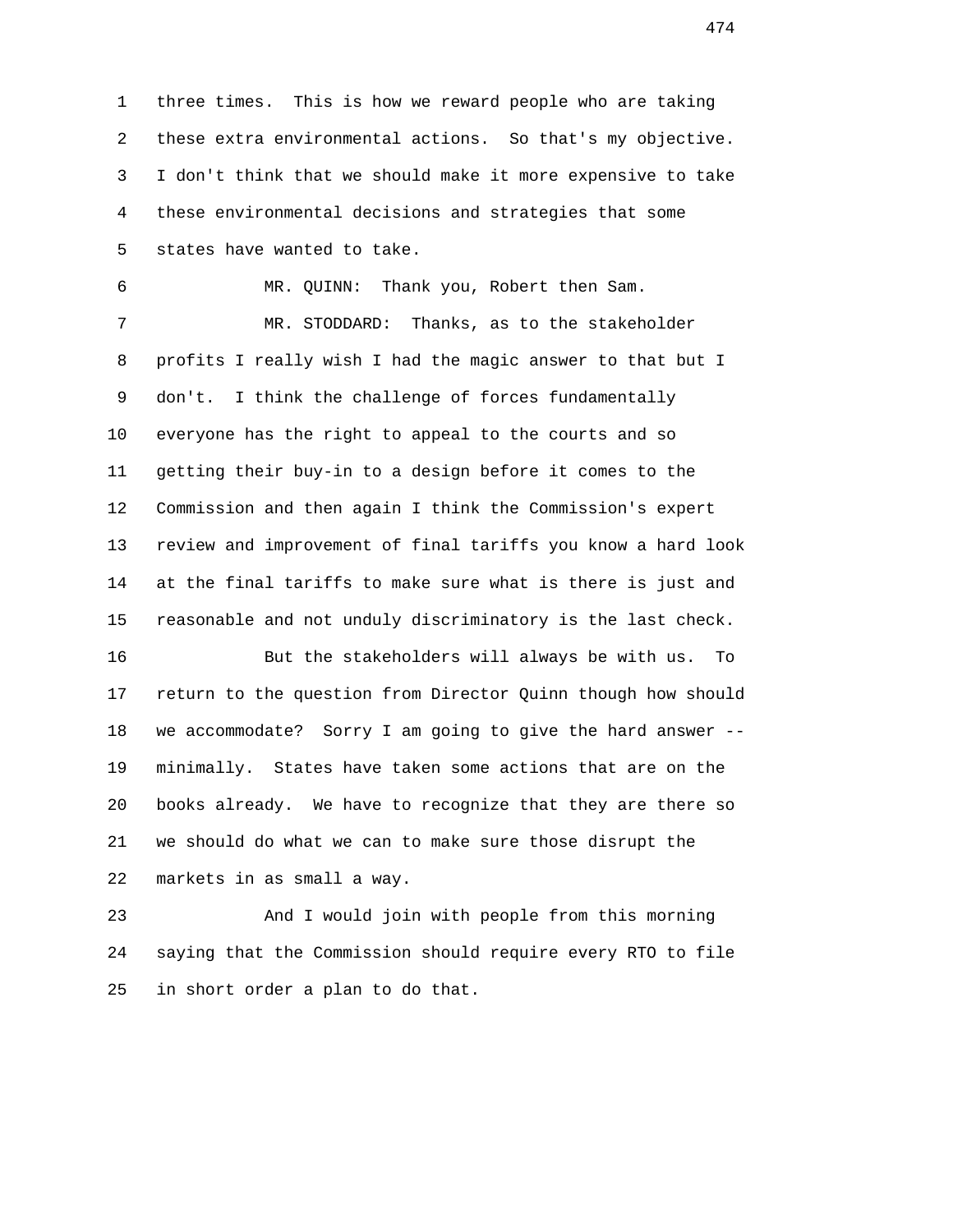1 But if we have to move past that -- if we built 2 in permanent accommodations then we are going to have a 3 death by a thousand cuts as Dr. Tierney described. We are 4 going to eventually un-structuring the market and having 5 more or less everything procured by rate payers through 6 designs and lose all of the benefits of competition we have 7 had.

 8 The RTO markets will just become residual, 9 marginal trading operation and that's not going to achieve 10 the benefits that Order 888 and the subsequent orders 11 anticipated. So I think what you should be focused on after 12 you accommodate existing action is giving the states the 13 market-based tools to achieve their policy goals within 14 broader markets.

 15 I don't think they have to be FERC jurisdictional 16 markets. For instance I think it would be possible to build 17 on RGGI as a way of -- and establish carbon pricing. When 18 Chairman Vannoy said Maine doesn't want carbon pricing -- 19 Maine already has carbon pricing.

 20 And we have a mechanism to do that. So it may be 21 possible to re-work some existing things. It may be 22 possible for regions to work collaborative if they don't 23 like federal jurisdiction over their policies.

 24 But let's give the states market based tools that 25 then can be recognized as part of the market and not distort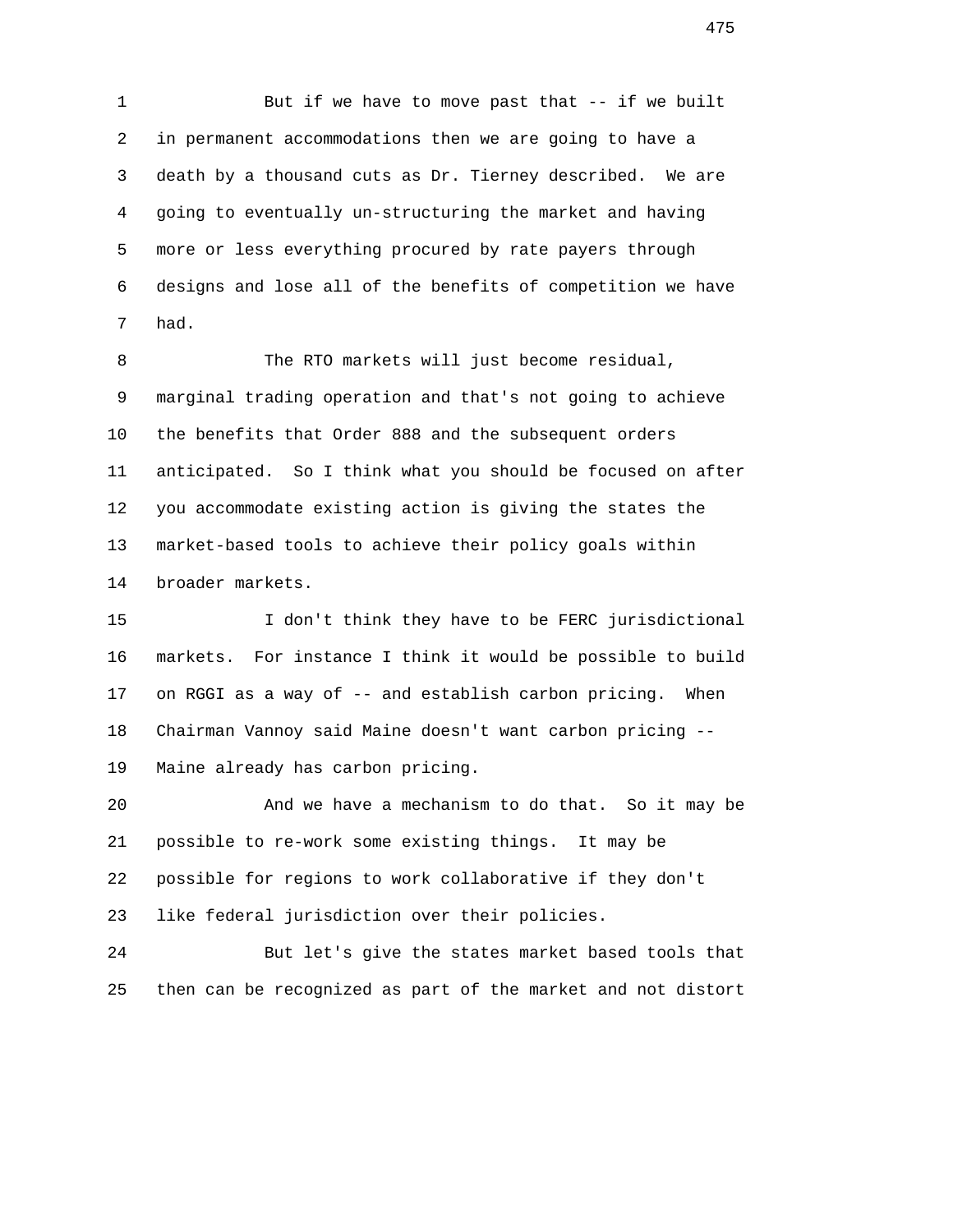1 the outcomes.

 2 MR. QUINN: So I'll kind of ask a follow-up on 3 that. Is that partly advice to call the bluff? I think 4 what we heard in the morning panel was you know the harder 5 we push to say you can do it within the markets, markets we 6 regulate or some other market.

 7 But if you don't do it that way we are not 8 accommodating. The harder the states -- the more the states 9 believe that the policies and objectives they are pursuing 10 are integral to their mandate, then we start to ask them to 11 make a decision.

 12 Do you continue to pursue your policies that you 13 believe strongly in, believe are a core part of your 14 mandate? And then we heard yesterday kind of a reminder 15 that often these policies are coming down from state 16 legislatures. So are we asking them to choose between that 17 and the wholesale market or is your belief that faced with 18 that choice they will choose the wholesale market because 19 that evidence suggests that it provides so many cost 20 savings that we can call their bluff and they will come our 21 way?

 22 MR. STODDARD: Well first let me try to 23 distinguish as I did in my first round of comments that I 24 think there is a difference between the policies of the 25 states we want to be carbonized and implementation methods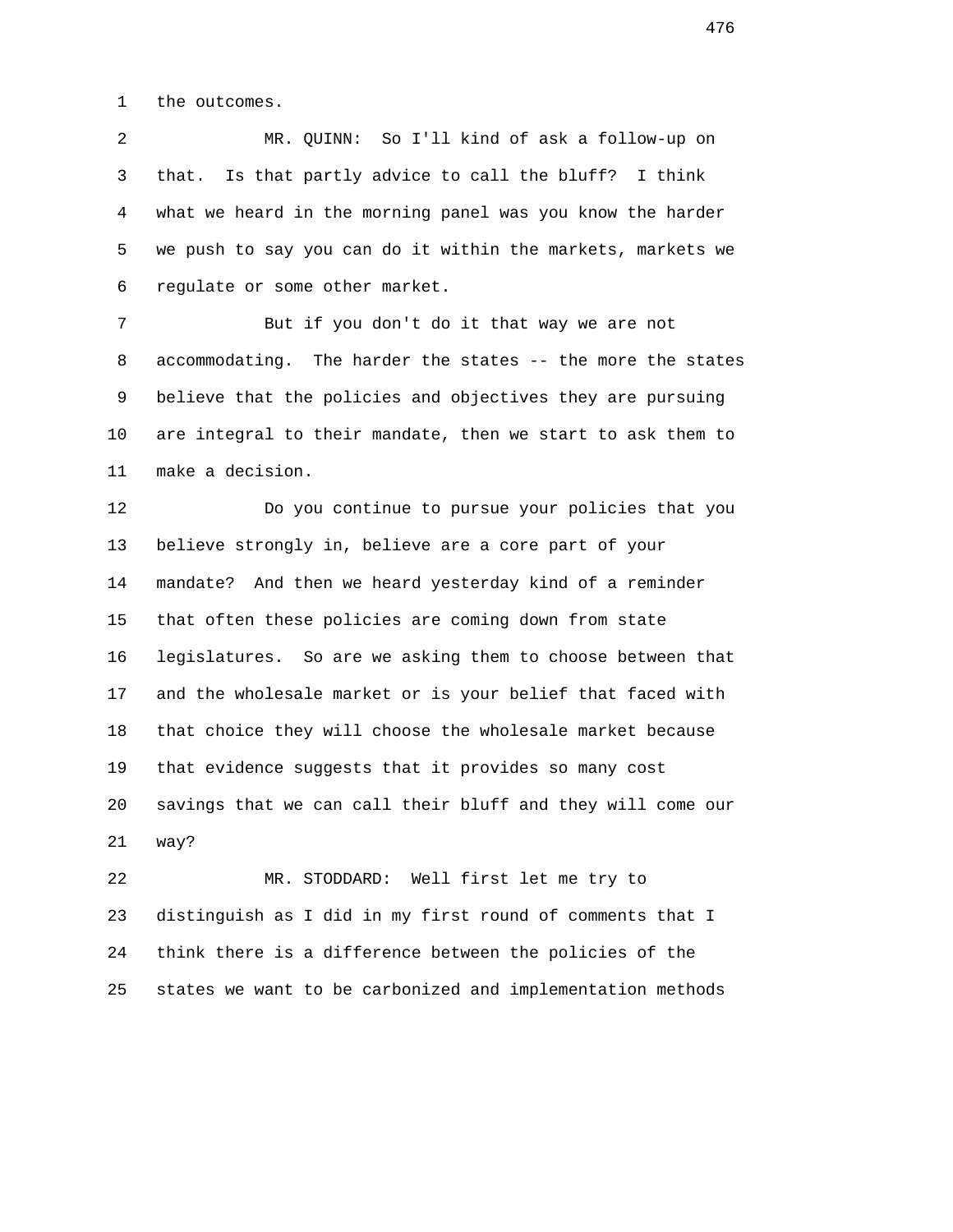1 to achieve those policies.

 2 What I meant in my statement is that if there is 3 a method, the 2020 process is underway in the Tri-State RFP 4 is underway. We have to figure how to put those into the 5 markets in the least damaging way. But if we gave states 6 the policy -- this market based mechanism to achieve the 7 bigger policy goal of carbon reduction that many of the New 8 England states have, or RPS standards that all of the New 9 England states have -- then what we have heard in private 10 discussions with regulators and legislatures, they would be 11 happy to not have to administer complex RFP's and develop 12 rules around that.

 13 That's putting a cookie jar out that legislators 14 are all too happy to you know, start moving particular funds 15 around. Let's give them an efficient mechanism to achieve 16 the goals. That's my position. So I think this calling the 17 bluff maybe overly harsh.

 18 Having said that like Dr. Shanker I was 19 testifying in front of Maine about their decision about 20 whether to leave ISO New England -- and the alternatives are 21 really hard. You have to pull back the entire restructuring 22 including putting everything back on rate base, everything 23 back on rate base and now you are negotiating getting 24 merchant plants back on rate base which is going to be a 25 long and hard discussion.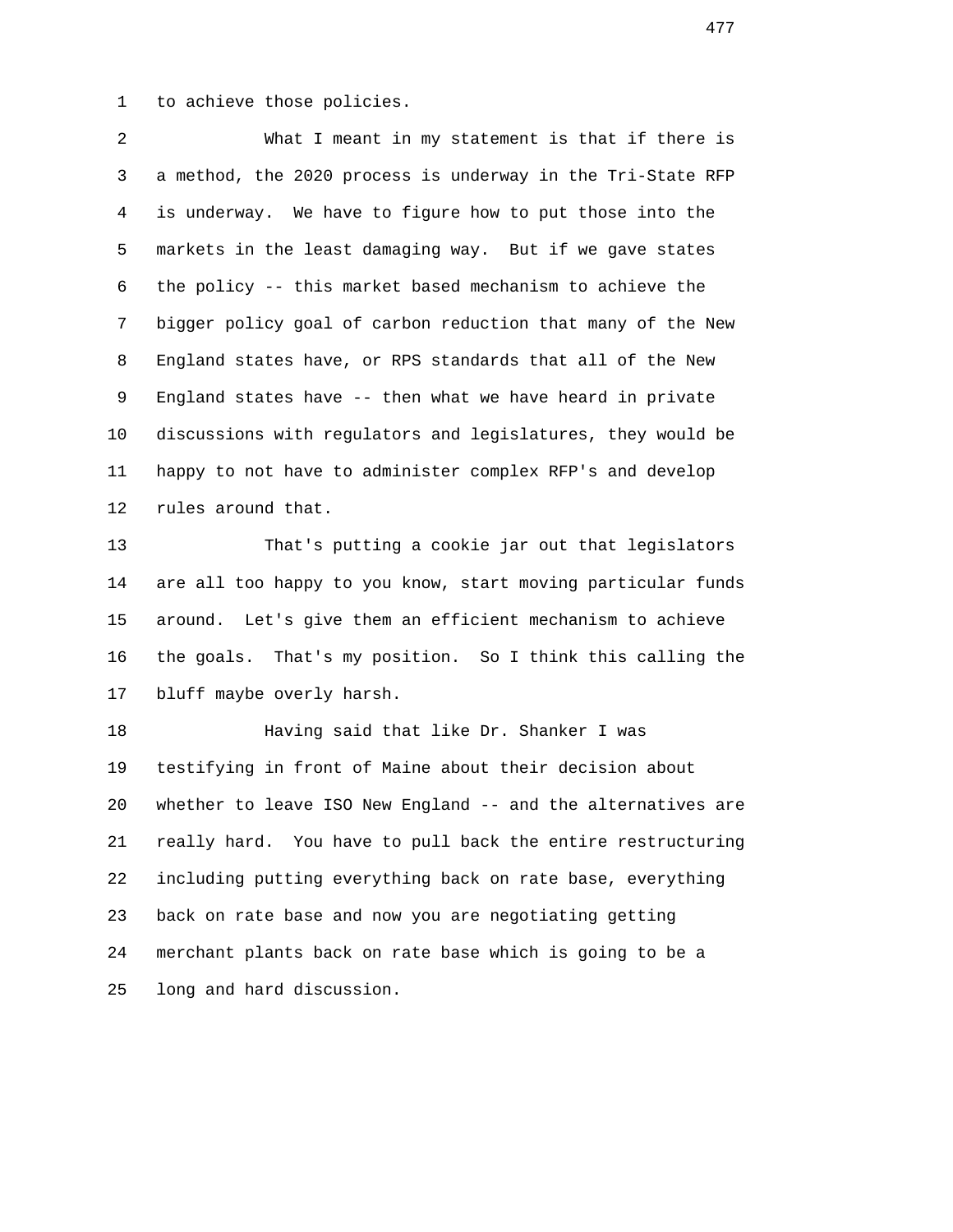1 So I think once you look at this you have the 2 option of having a market and a quasi-market as one of the 3 RTO's commented yesterday, the market is a better option but 4 now we just need to make sure that what's happening in those 5 markets does not result in unduly discriminatory rates and 6 achieves the state policy goals.

7 1 I think by and large they are consistent. 8 MR. QUINN: Thanks for that clarification, Sam? 9 MR. NEWELL: Thanks Arnie. So first I would like 10 to address Chair LeFleur's question about the stakeholder 11 process. I have to tell you how impressed I have been by 12 the stakeholder process as a model of democracy and how much 13 we debate these small points that don't seem to be debated 14 over much larger policies.

 15 So democracy is hard -- I don't mean within FERC 16 I mean nationally and I mean democracy is hard and 17 inefficient but you know I think it is the best and I 18 actually thing this dialogue has already done quite a bit of 19 good.

 20 I'm hearing you know, having all the parties 21 start to recognize all the needs of the other sides. I'm 22 hearing suppliers that recognize the reality of state's 23 needs and that the future will look very different from the 24 present and NRG's filing that had this picture that looks 25 very different from today of a clean energy future.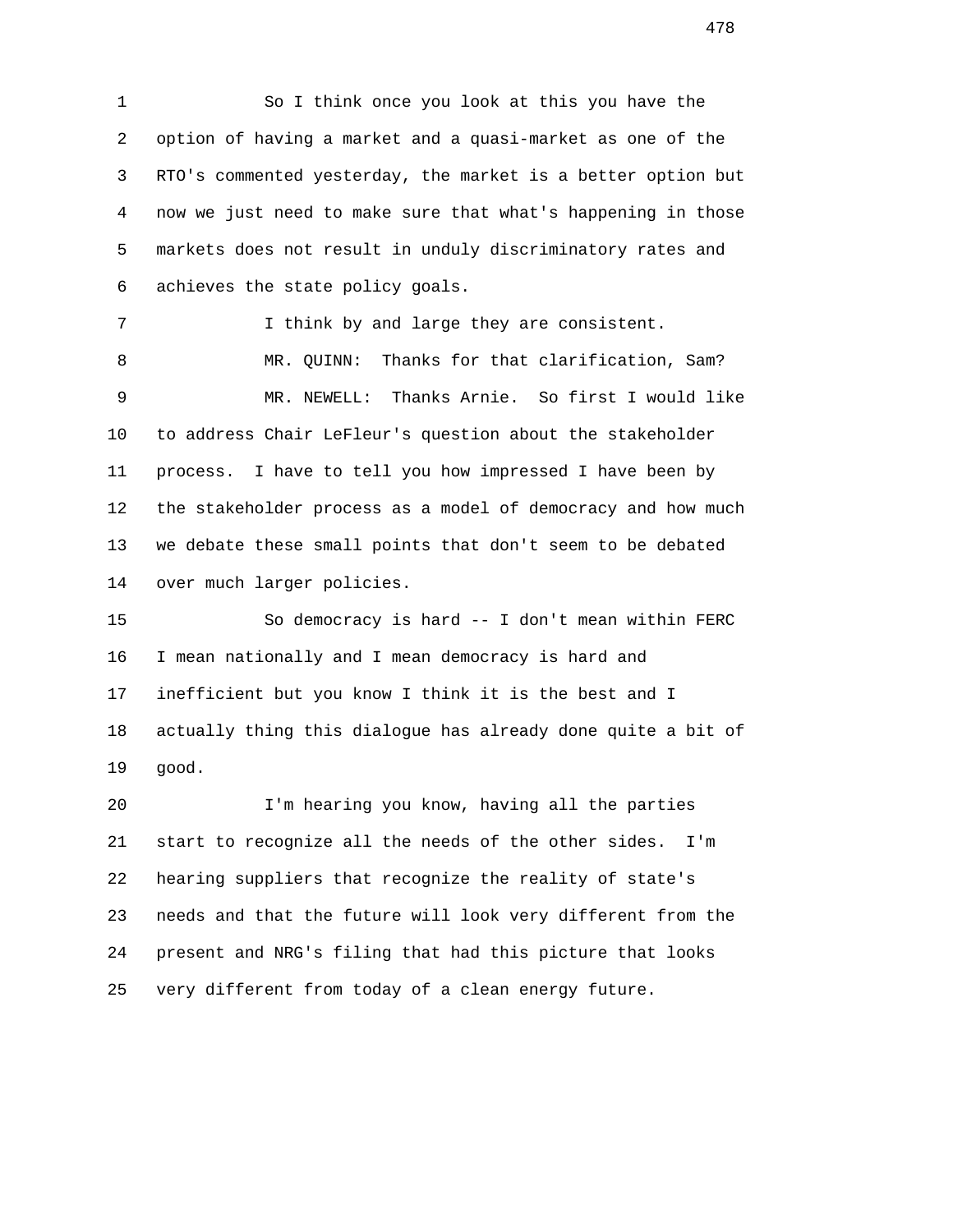1 I think I'm hearing states start to move towards 2 understanding and maybe this is hopeful thinking that the 3 market already does solve what some of their objectives are 4 and as for their other objectives like de-carbonization they 5 probably have to do a better job sharpening what their 6 objectives are and articulating them so maybe even a market 7 approach could hear them.

 8 Maybe that's wishful thinking. Maybe you need 9 something a little more to compel faster action. You know I 10 don't know about that but I urge not too much frustration 11 with the stakeholder process just because it's somewhat 12 slow.

 13 And you know I hear a lot of words that it is 14 dire. I agree it is very important with the challenges that 15 we face to set up something that works better.

 16 CHAIRMAN LA FLEUR: I wasn't really worried that 17 it was slow I think that's inevitable with the number of 18 parties, it was the comments made by a couple of your 19 brethren and sister that the compromises then get built -- 20 some of the compromises make economic trade-offs that then 21 get built-in and need other things to fix for them.

 22 It was problems expressed with what comes out of 23 the process in terms of you know, whatever, choose your 24 clich you know a camel is a horse, I'm a committee or 25 whatever. Not the slow-ness I can accept that processes are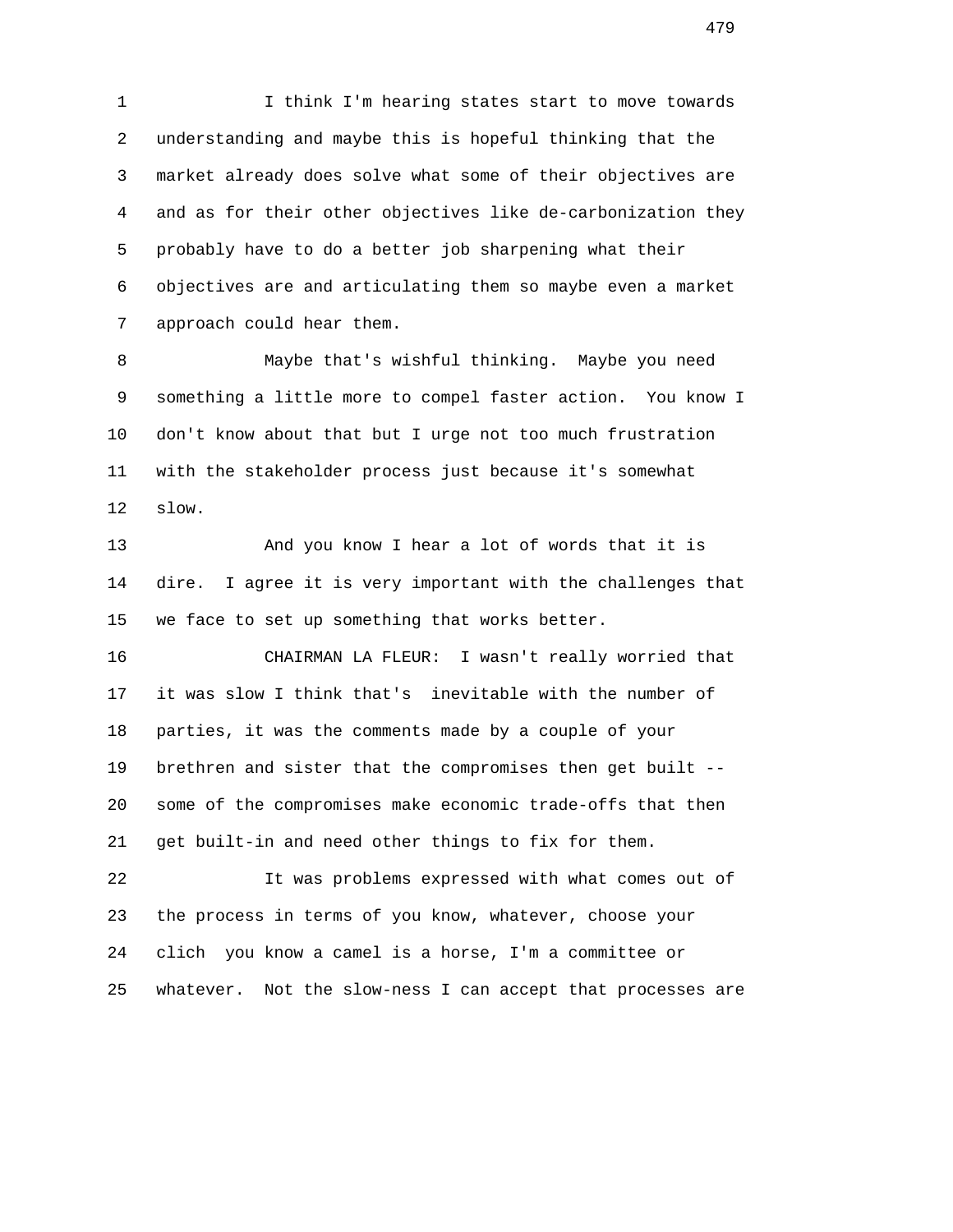1 slow.

 2 MR. NEWELL: And I too don't have a silver bullet 3 for you on those. But I would like to come back to Arnie to 4 your prior question on some principles around accommodate. 5 The first thing I would say again re-emphasize that the sort 6 of achieve idea and bringing some of these objectives into 7 markets is the best and I hope where we are headed 8 long-term.

 9 But in the meantime those take longer to put in 10 place so in the meantime we have and we will probably 11 continue to have procurements and financial support 12 sometimes that are outside of the market. And then what do 13 you do about that and I think that's what you are asking 14 what are the principles for that.

 15 The first thing I would say is to recognize all 16 of the value that those resources provide. So if they 17 provide -- recognize the REC value and recognizing the ZEC 18 value or some other equivalent -- because with that in mind 19 and against Larry's benchmark of a carbon price they may be 20 economic.

 21 The second is to you know there may be resources 22 that don't pass that test but even then not to ignore the 23 value of capacity that they incidentally provide and 24 therefore over-build I just think that's wasteful and it is 25 not sustainable.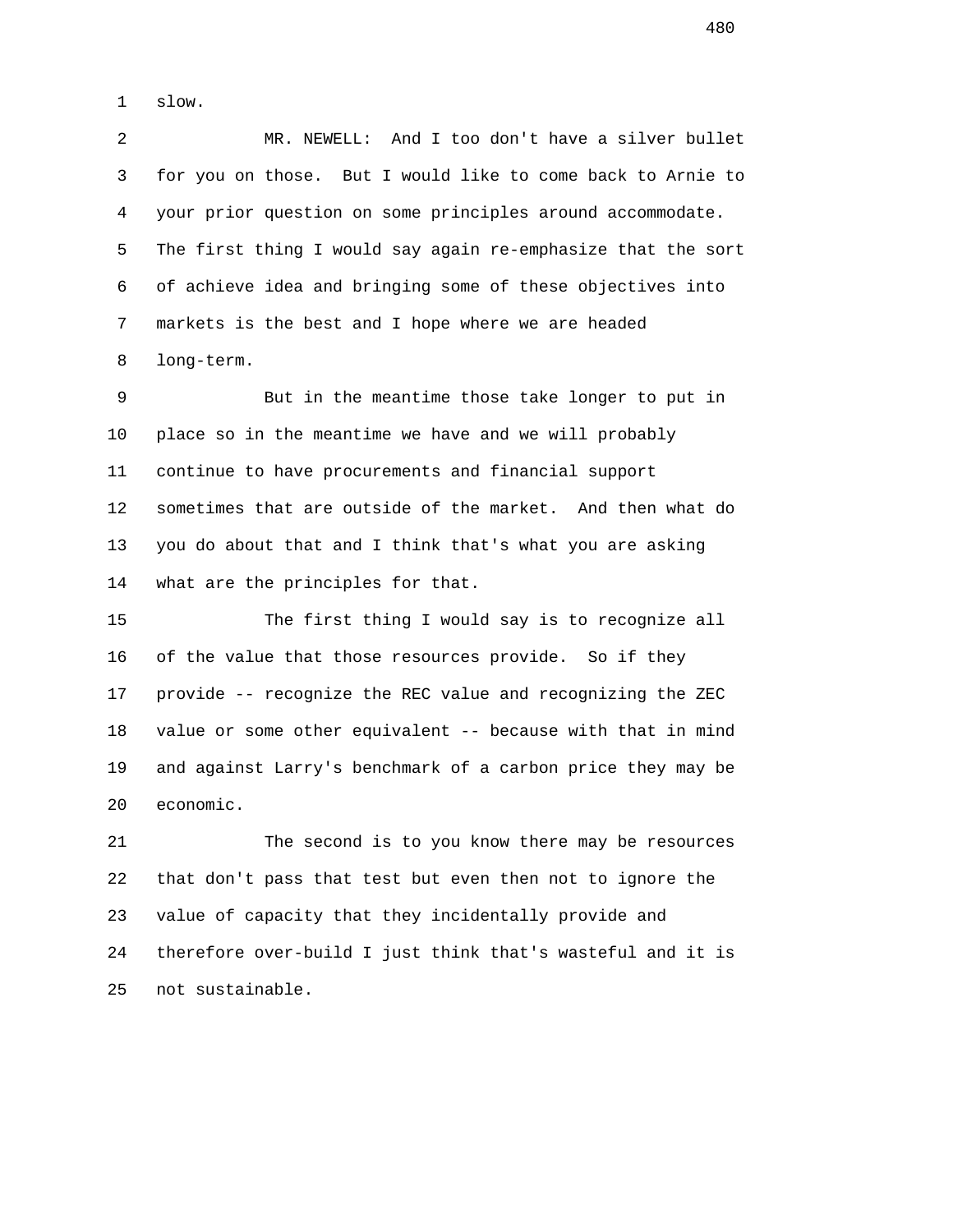1 So to the extent that we have a lot of investment 2 in clean energy resources you need less other -- other 3 resources. There was a very important question that Chair 4 LaFleur that you asked yesterday which is -- Is there going 5 to be so much investment in clean energy and all of these 6 special resources that there is just not going to be a need 7 any more -- I don't remember if you called it in-market 8 investment, but something to that effect.

 9 CHAIRMAN LA FLEUR: Something that no one wants 10 to subsidize.

 11 MR. NEWELL: And I think that's a really key 12 question and I think the answer to that is there will still 13 be a need I'm quite sure and for that reason it's very 14 important that you have good price formation and let's not 15 that's in capacity, the energy markets, the ancillaries, 16 that's really important.

 17 I also think about the regulatory risk that 18 investors perceive if you know if these other resources are 19 able to come in you know, not just part of a long 20 well-defined path towards de-carbonization but sort of 21 haphazardly. I think it just creates huge regulatory risk 22 that states might intentionally reduce the price that it is 23 just you cannot predict the future price based on 24 fundamentals.

25 So I do think you need some mechanism in place.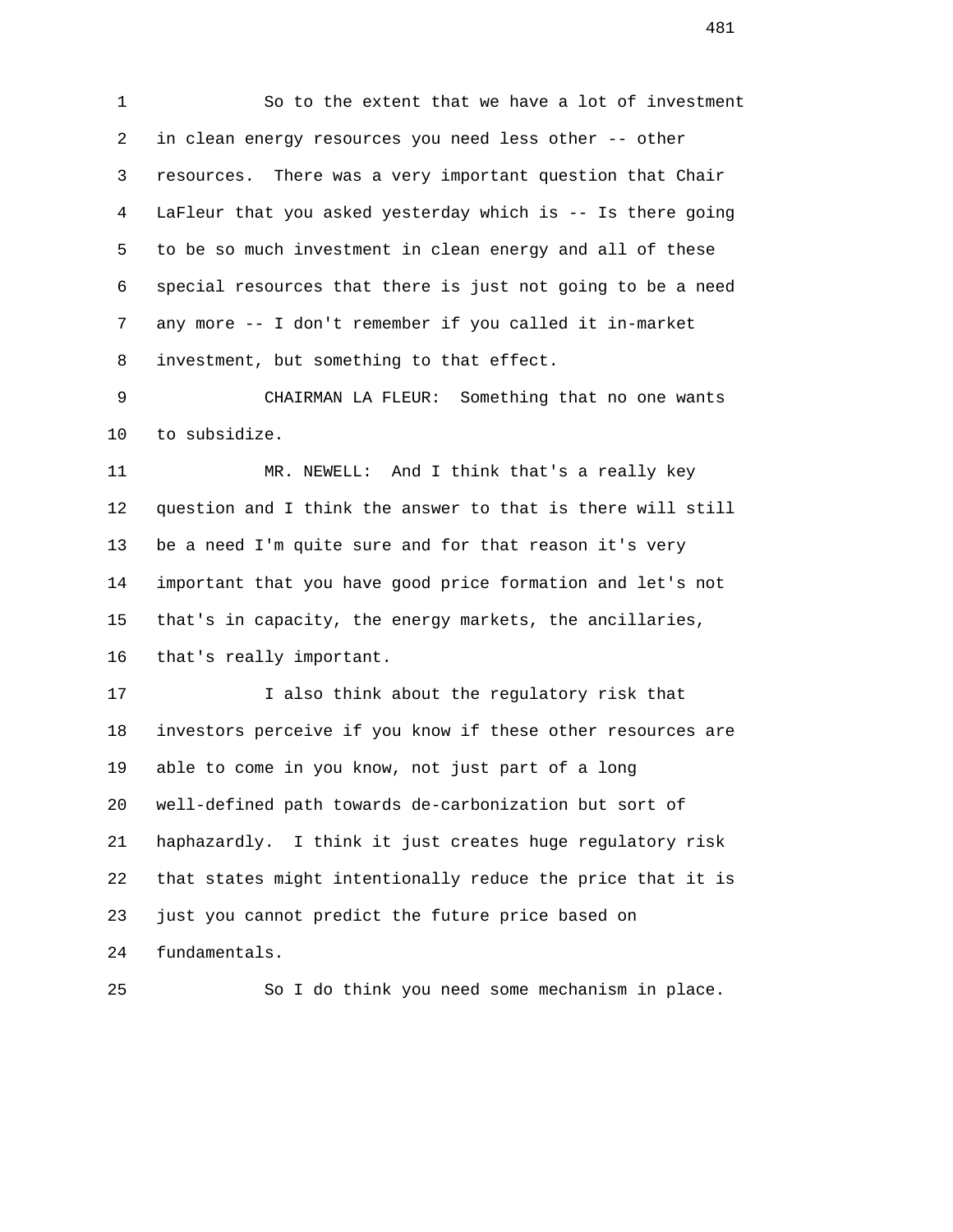1 But again I think I hope for a future where we move more 2 towards the in-market approaches and that becomes less 3 important.

 4 MR. QUINN: Thank you so we have Roy and then 5 Sue.

 6 MR. SHANKER: Yes I wanted to respond to the 7 Chairman's question. Over 22 years I probably have averaged 8 about two stakeholder meetings a week aside from having a 9 real job. And so it's a given what you said about the time 10 and process.

 11 But it doesn't have to be and it should be of 12 some concern because stalling is a business tactic within 13 the stakeholder process it does not exist. If you said you 14 had to do A, B, C, D and you knew it always was like that I 15 would agree with you that's life.

 16 But it isn't and it is able to be manipulated for 17 better or worse. The ability to actually do something 18 constructive when there is a winner or a loser or a transfer 19 of funds in a zero sum game is almost impossible.

 20 The voting structures are strange and I think you 21 may have even had issues brought forward to you about voting 22 structures so I don't want to get into that kind of level of 23 issue. And then there are procedural objective functions on 24 the parts of the RTOs which are to close some things out.

25 I have been amazed between this is right and this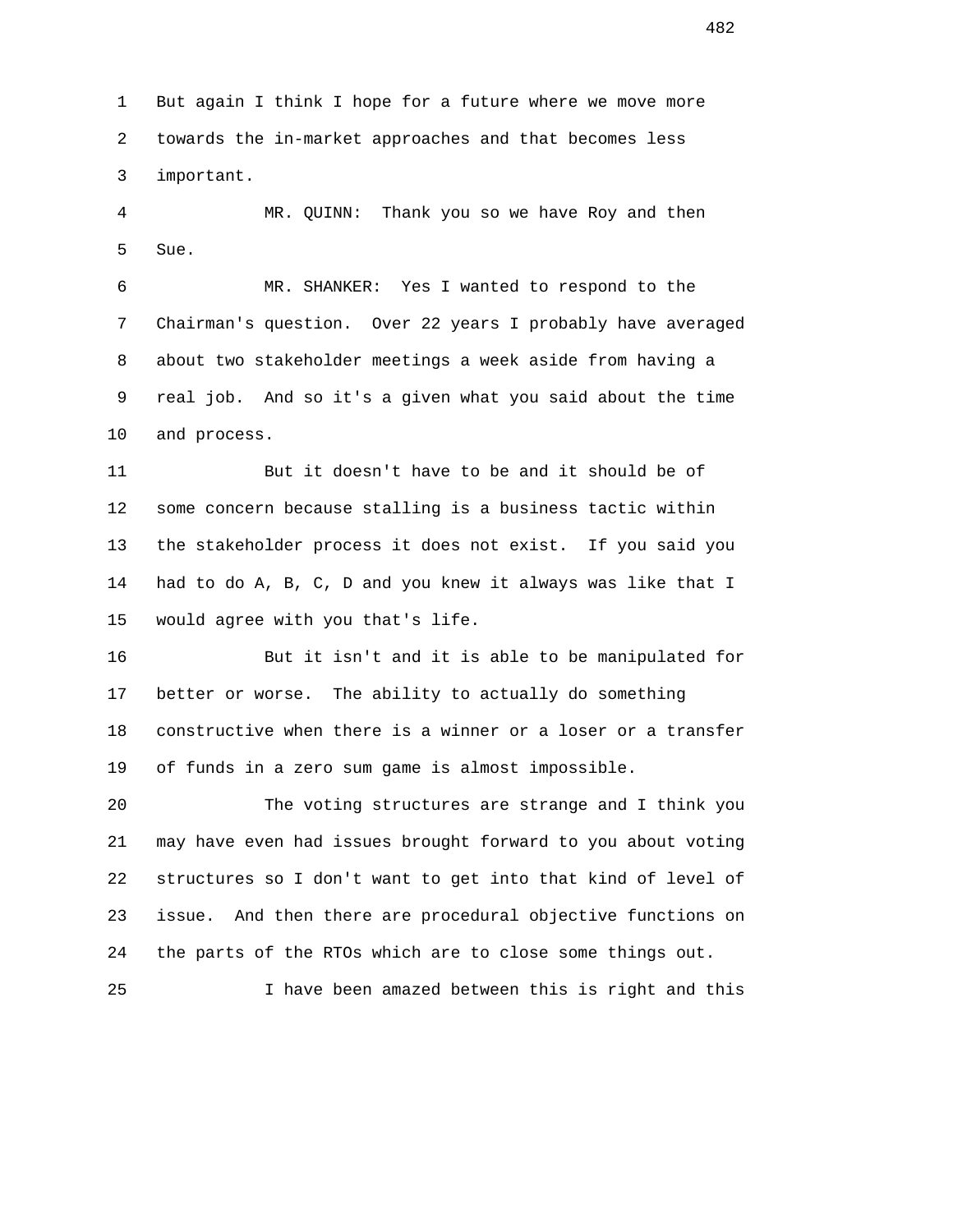1 is wrong and the RTO, at least in my view in general has 2 come out on the right side, not always and said I'm pretty 3 intractable about this and we are going to move forward and 4 that's how we are going to push the process.

 5 PJM probably has more of a voting process that 6 prevents that than elsewhere. But I have also been amazed 7 that there is also an institutional scorecard probably, 8 maybe even down to how well you have done as a coordinator 9 of committees as to whether something gets done which may 10 lead to compromises in of itself that are bad.

 11 And it is all over the product. I mean it really 12 -- the spectrum is sort of shocking when you look back at it 13 over time for both good and bad and I don't know if I can 14 explain each piece. I know PJM as I look around is Vince 15 Dwayne still here? Afterwards if he is he might -- somebody 16 or actually Ed Tatum I know is one of the resident experts.

 17 We are reviewing in PJM the enhancements on 18 process again I think is up for consideration and that's 19 more -- it gets it to you faster to then go forward with the 20 process that Robert described and that would be a good 21 thing.

 22 CHAIRMAN LA FLEUR: So do you think we should set 23 tighter deadlines for things?

 24 MR. SHANKER: Yes unambiguously that's a no 25 brainer.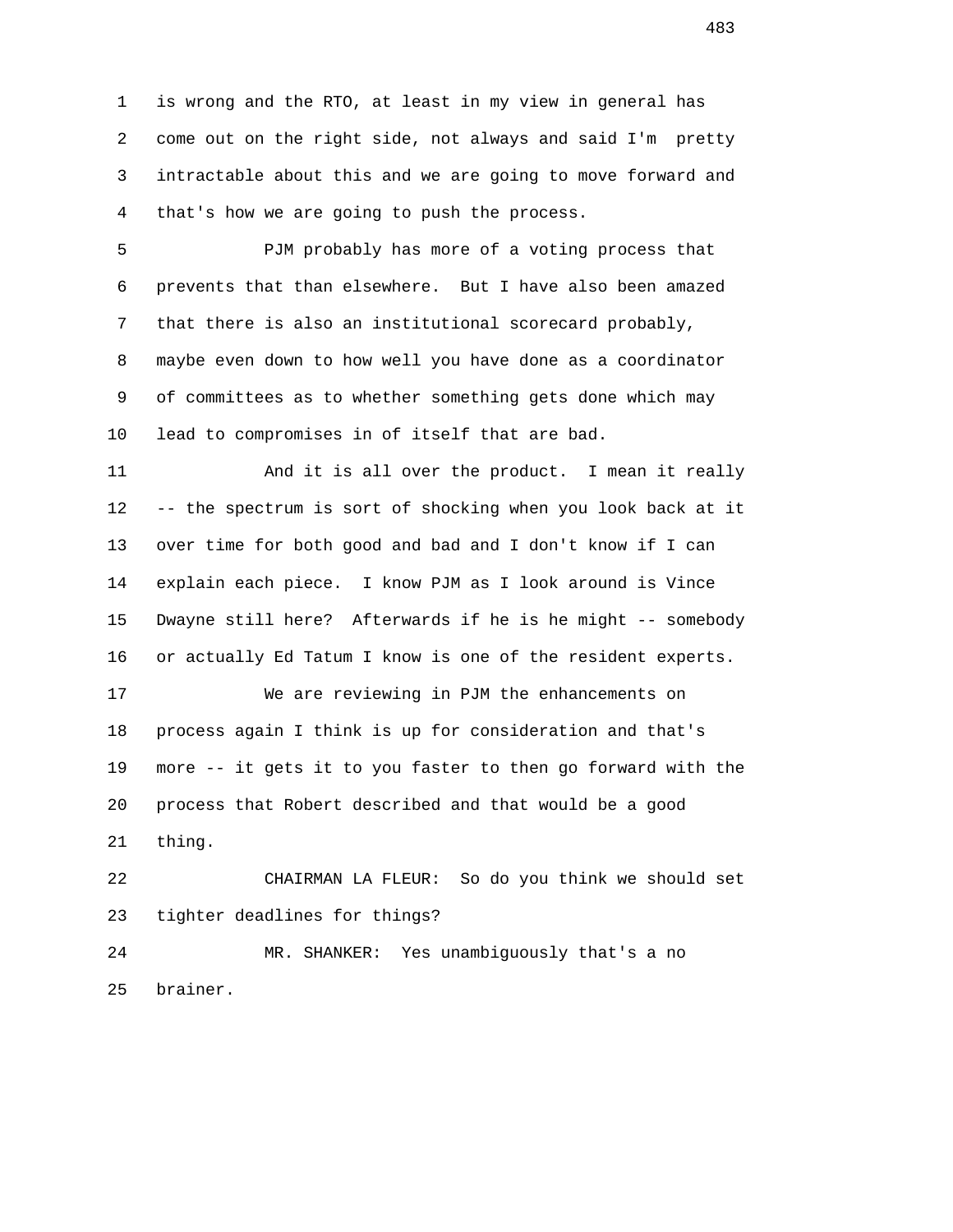1 MR. QUINN: Sue?

 2 MS. TIERNEY: First comments on the stakeholder 3 process. It shouldn't be a surprise that we have market 4 rules that are not perfectly economically efficient because 5 we use legislatures to come up with designs. And by that I 6 mean stakeholder processes are weighted voting legislatures. 7 And of course the RTO can at the end of the day 8 put in their own file and ignore so to speak, some of the 9 stuff that comes out of the stakeholder process. But I

 10 don't know that you have a choice for all the reasons that 11 people have said. It's an imperfect system. I do think 12 setting deadlines would be really helpful.

13 13 I have often admired the SPP stakeholder process 14 that carves out certain aspects of deference to states on 15 things that are really political decisions. And they say 16 okay these are really about allocation of goods in the 17 system so that they don't have other weighted voting on 18 there.

 19 So there could be some process design issues but 20 I think you have to have it. A tighter process would be 21 helpful because then people have to get off the can. On the 22 principles point I guess I would say a couple of things. 23 Let me just start by recalling that we often talk about 24 whether the states are going to leave the wholesale market 25 -- FERC regulated wholesale market.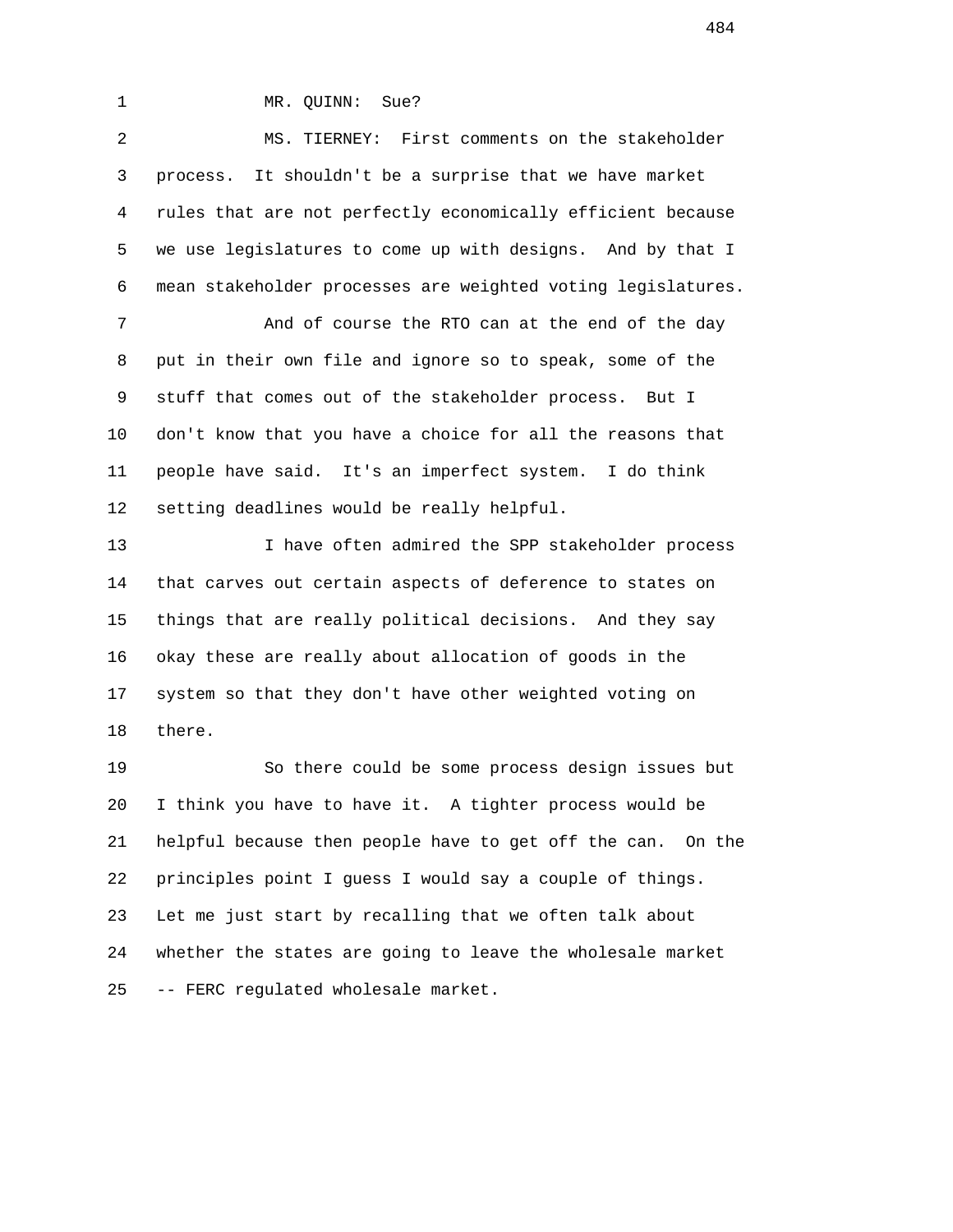1 But I think there's an important distinction 2 between leaving the resource adequacy portion of the 3 wholesale market and the rest of the market. And we know 4 that every other RTO deals with resource adequacy 5 differently than these three RTOs.

 6 So when we think about whether states might get 7 so fed up with one or another of these paths that they would 8 leave, then think about whether or not they are leaving 9 resource adequacy or whether they are completely leaving the 10 wholesale market and going back to full regulation.

 11 California is virtually a contract market now and 12 certainly the state has resource adequacy but they operate a 13 security constrained economic dispatch. And so maybe I'm 14 assuming that when states talk about what the like about 15 wholesale markets it's that -- it's the operation issues and 16 less excitement about the resource adequacy piece.

 17 And if that's the case then I wonder if you could 18 think about if states are going to leave then if they want 19 the benefits of the economic efficiency of security 20 constrained economic dispatch then you know they are either 21 all in or all out.

 22 I don't know if you can do that because otherwise 23 they are just picking and choosing of things which they can 24 do, which I think they can do. So on the principles I 25 definitely think that you would want to have consistent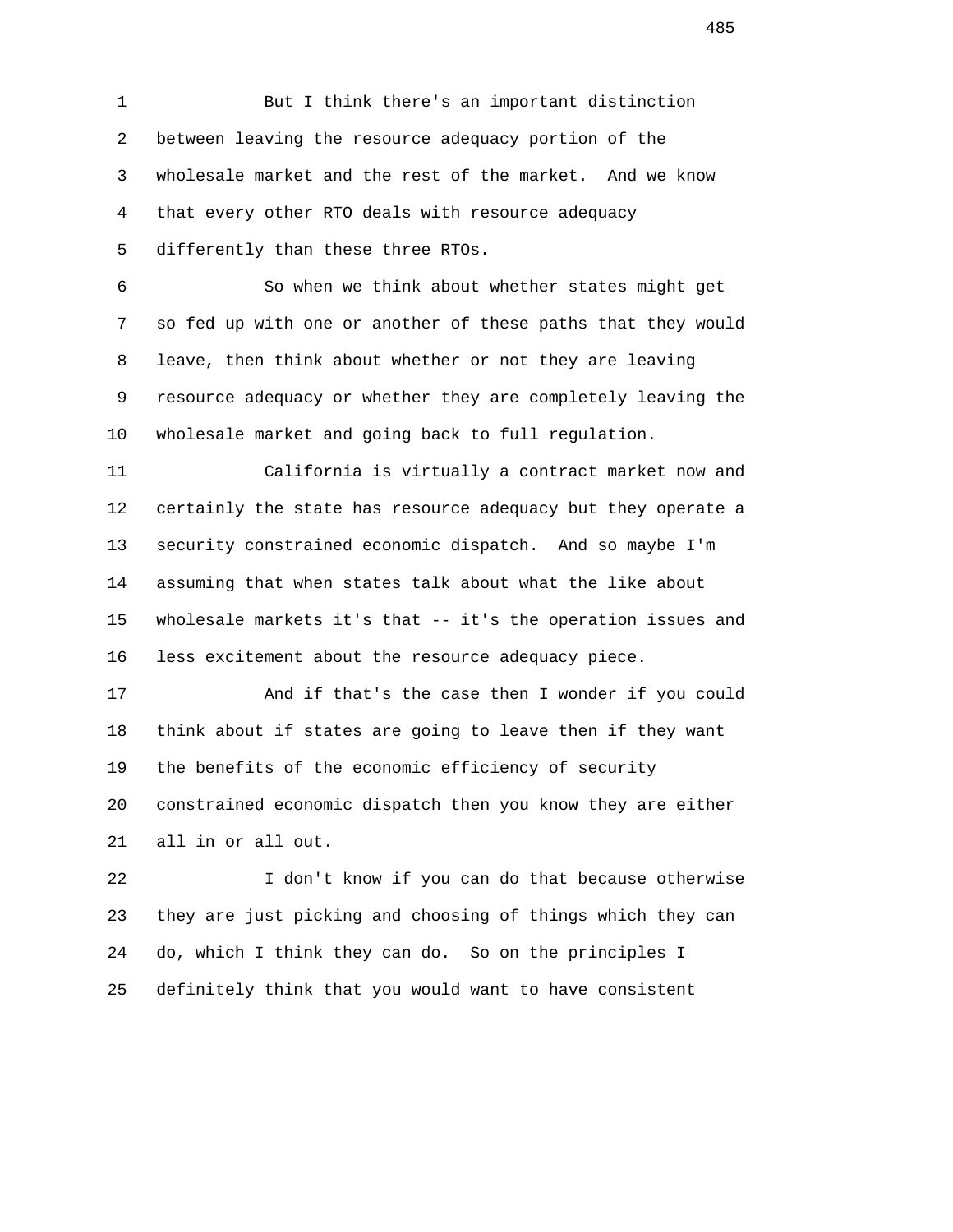1 performance obligations that are technology neutral, that 2 you just insist on that so that if somebody has to meet the 3 test of being available on call or whatever it is that you 4 don't care whether it is renewables or nuke or anything 5 else.

 6 I would really try hard to address this problem 7 of minimizing artificial surpluses. I think that we really 8 see that profoundly with many of the state bilateral 9 contracts and I think the ISO New England is trying hard to 10 figure out a way to make it more orderly to address that 11 problem but I also think that the way it's proposed at least 12 based on my understanding today is it could definitely -- it 13 will surprise me if state legislatures and regulators will 14 be patient for the orderly exit portion of that proposal.

 15 So I think that that just needs more work to 16 figure out how to dovetail that with state's imperatives 17 from their own political point of view. And I thoroughly 18 believe that the principal of allowing efficient price 19 formation in the markets where there are market participants 20 without a state backed contract or a state ordered contract 21 is really important for various reasons.

 22 MR. QUINN: Thank you. So I think I want to move 23 on to one last question before we turn it over to the 24 Commissioners. I think it follows up on the question that 25 acting Chairman Lafleur asked about process and using the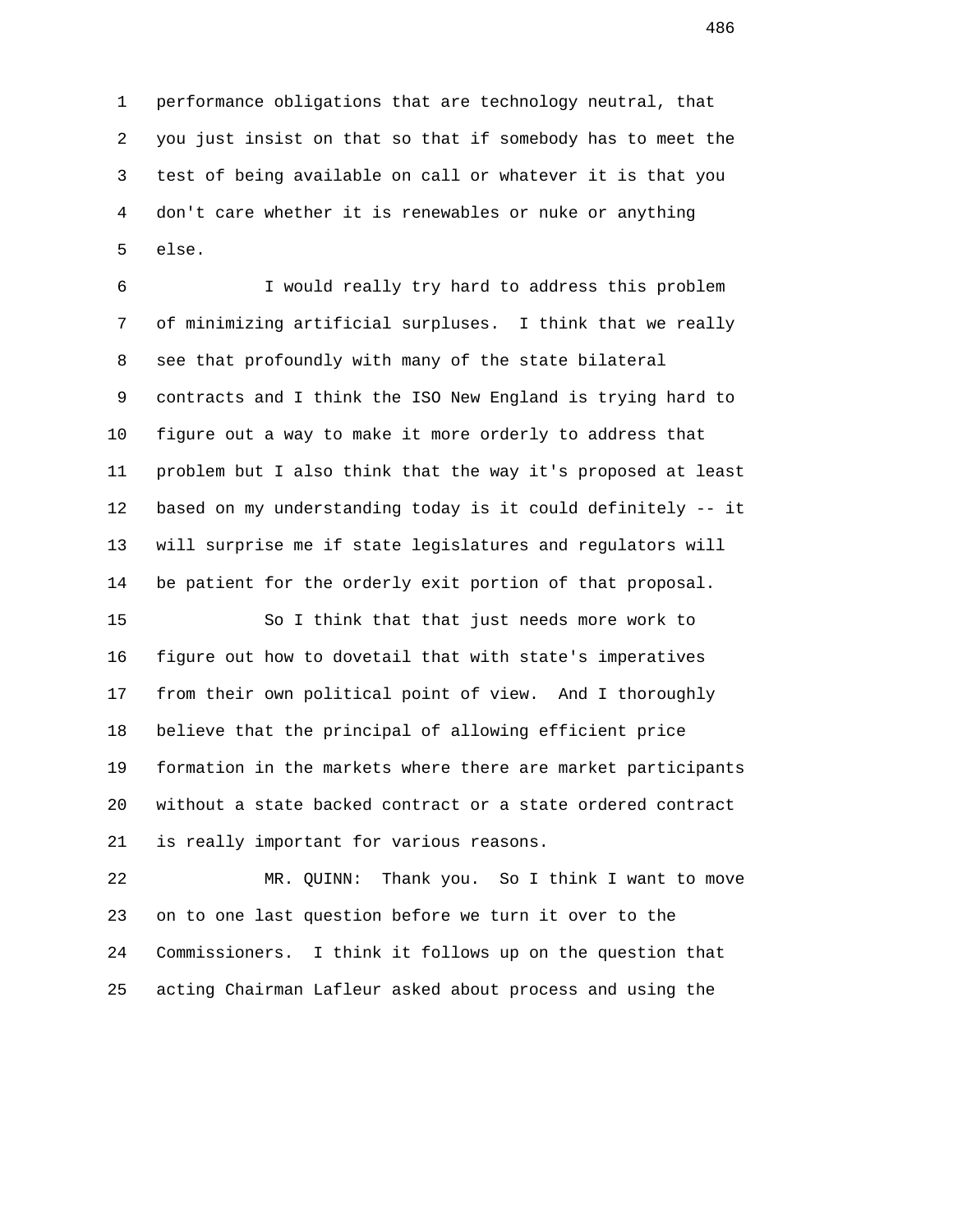1 stakeholder process and to think some of you talked a little 2 bit about the time that it takes.

 3 A number of other panels have talked about how 4 urgent it is that the Commission provide guidance or take 5 action or you know what deadline we set for that stakeholder 6 process and I think we have heard a variety of answers from 7 -- it's all going pretty well, you know we will get to it 8 when we get to it to the town is burning down and you are a 9 couple of minutes late.

 10 So I would love to get your perspective on you 11 know how much time we've got. Is the market burning down or 12 do we have a little time? And maybe we can go a little bit 13 to some of the discussion about accommodate versus move 14 things within the market.

 15 If the town is burning down accommodate becomes a 16 more active priority. If we have plenty of time we can 17 spend that time to find the within market solutions. So 18 yeah and again appreciating this might not be the same 19 answer in all three of the regions that we are addressing in 20 this Conference, I would love to get your perspective on how 21 fast the Commission or the ISOs need to move, Roy?

 22 MR. SHANKER: I'll try a couple things for PJM. 23 I think Andy spoke yesterday about 10,000 exit, 10,000 entry 24 which might sound healthy but what if the distortion said we 25 didn't need either, status quo would have been good enough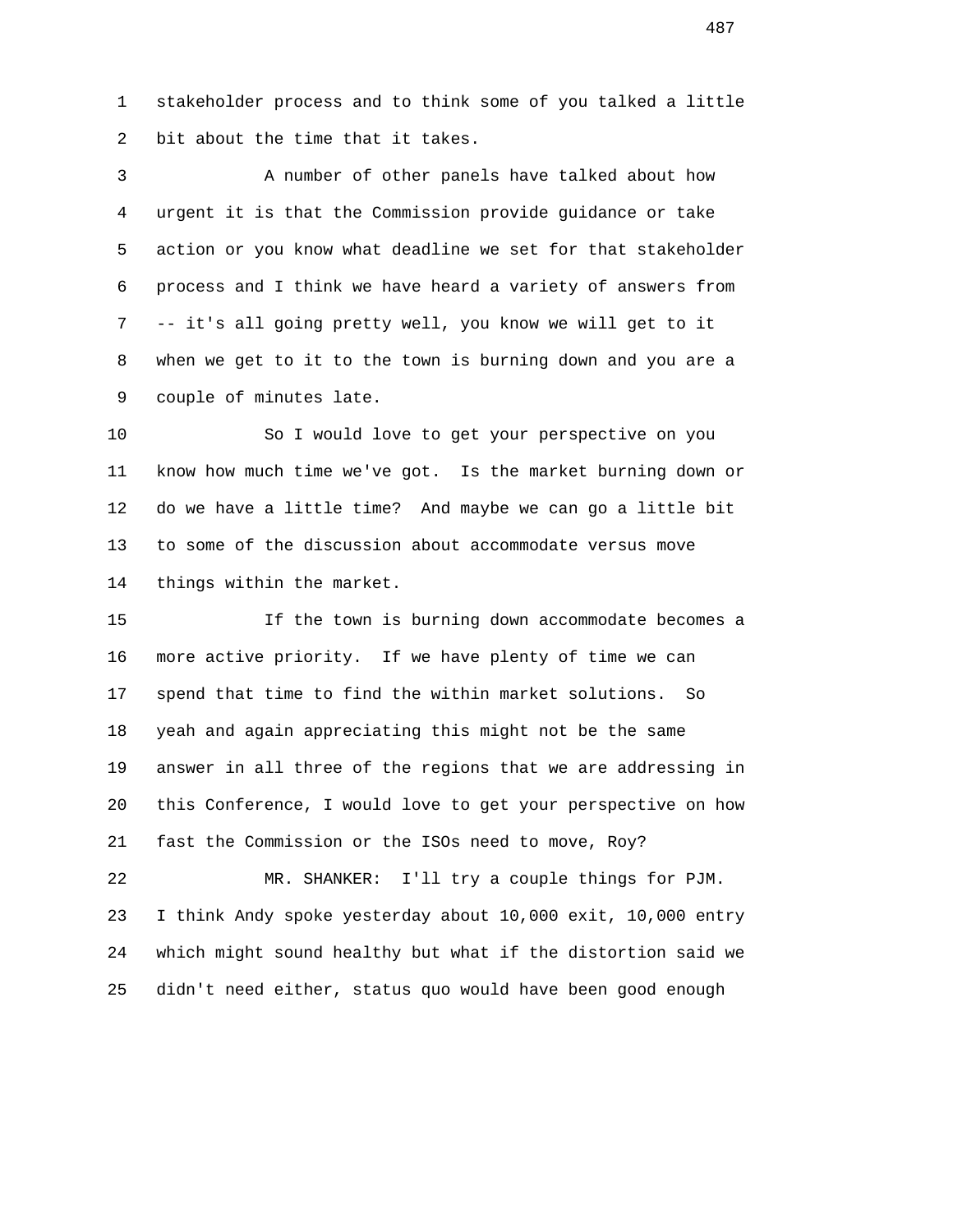1 and we churned 10 billion dollars of capital for no reason. 2 I think part of Larry's comments about well you 3 know we heard a lot of comment about Exelon and the payments 4 and ZECs and I won't go into the details. But my 5 observation is pretty much the same as his that with a 6 rationale carbon pricing the issue would go away. 7 So however that plays itself out then those units 8 would be economic is what I am saying. We are swinging 9 either what may be going into the dollars of subsidy or if 10 they are inappropriate then billions of dollars in new 11 capital the system is going to balance out. 12 Somebody is going to take some action and don't 13 -- I guess what I am trying to encourage you is to not look 14 at power balance per se but look at efficiency of capital 15 formation and whether or not some of the Joe Bowring's 16 comments about under compensation, retirement of plants. 17 It doesn't mean there's not new entry, 18 particularly with the way we have set up some of the 19 incentives in the market even if they are not exactly right. 20 But I use the expression and probably if you have searched 21 through testimony I've given that we are artificially 22 churning capital enormously and to me that's as big or 23 bigger a concern of replacement. 24 The other thing that is a slight distortion that 25 I will mentioned for PJM is gas supply situation is probably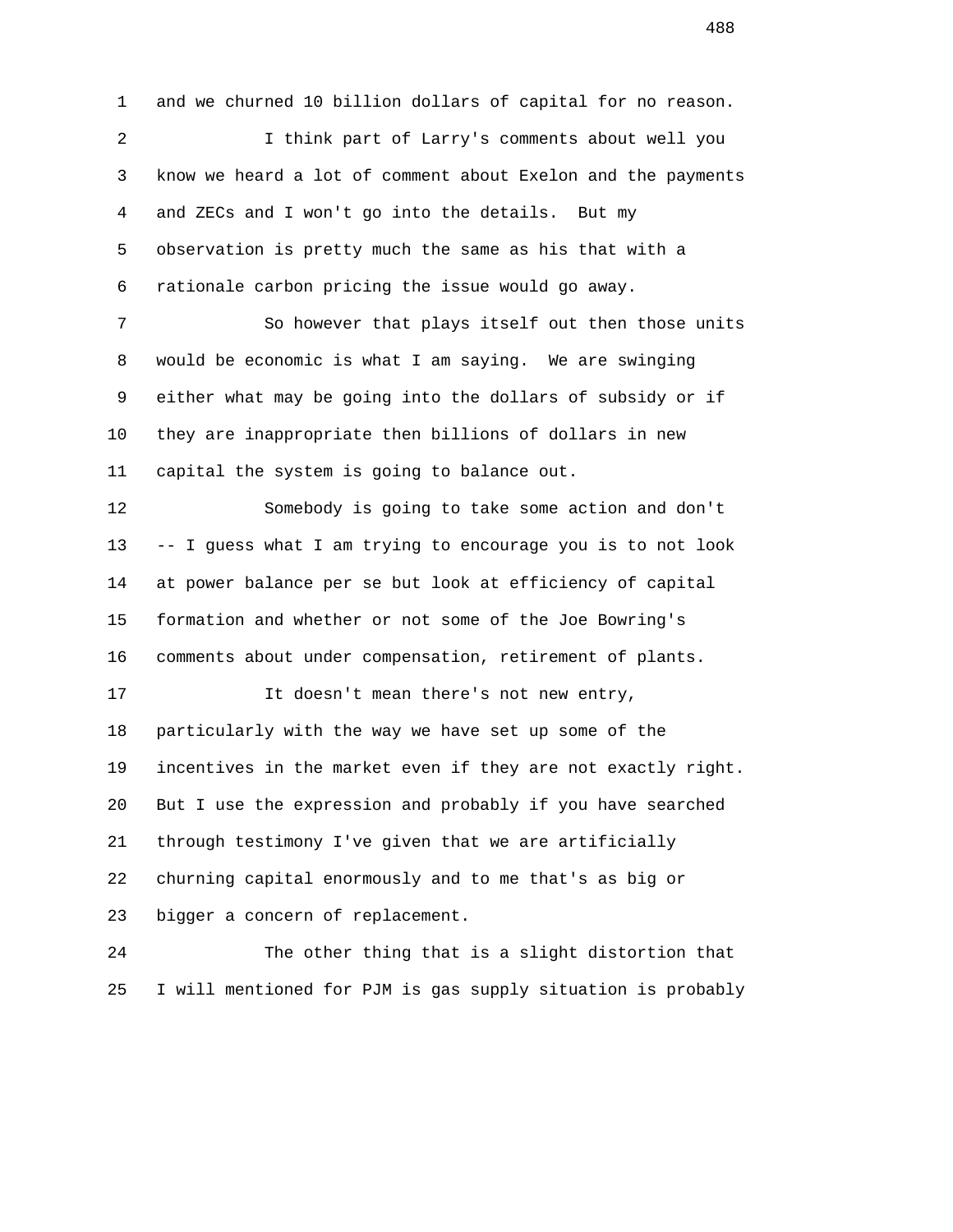1 bearing a multitude of sins. I get to see let's say a dozen 2 new plants. I have a nice -- because I'm by myself I'm sort 3 of neutral so I get to see what other people have done to 4 advise them.

 5 And obviously I can't talk about numbers per se 6 but you know there's a lot of gas out there and there are 7 some very attractive projects that are probably coming into 8 the market not that there's anything wrong with it but the 9 timing versus all of this other distortion is something that 10 you shouldn't take for granted will always be there.

 11 And you are already starting to see that go away. 12 MR. QUINN: Thank you, Larry?

 13 MR. MAKOVICH: On this question of stakeholders I 14 think that you have to recognize the fact that they tend to 15 be very reactive, not proactive so that when problems are 16 cropping up in the power markets they are not likely to be 17 aggressive in trying to solve things and it takes crisis to 18 actually force some movement.

 19 So I think the example is you think of PJM went 20 through a couple of different designs on its capacity market 21 but it took the polar vortex to force them to finally define 22 what exactly do they mean by capacity even though they had a 23 market they had been trading it for over 10 years.

 24 And so that's an example of the kind of problem 25 you have got with the stakeholder process being very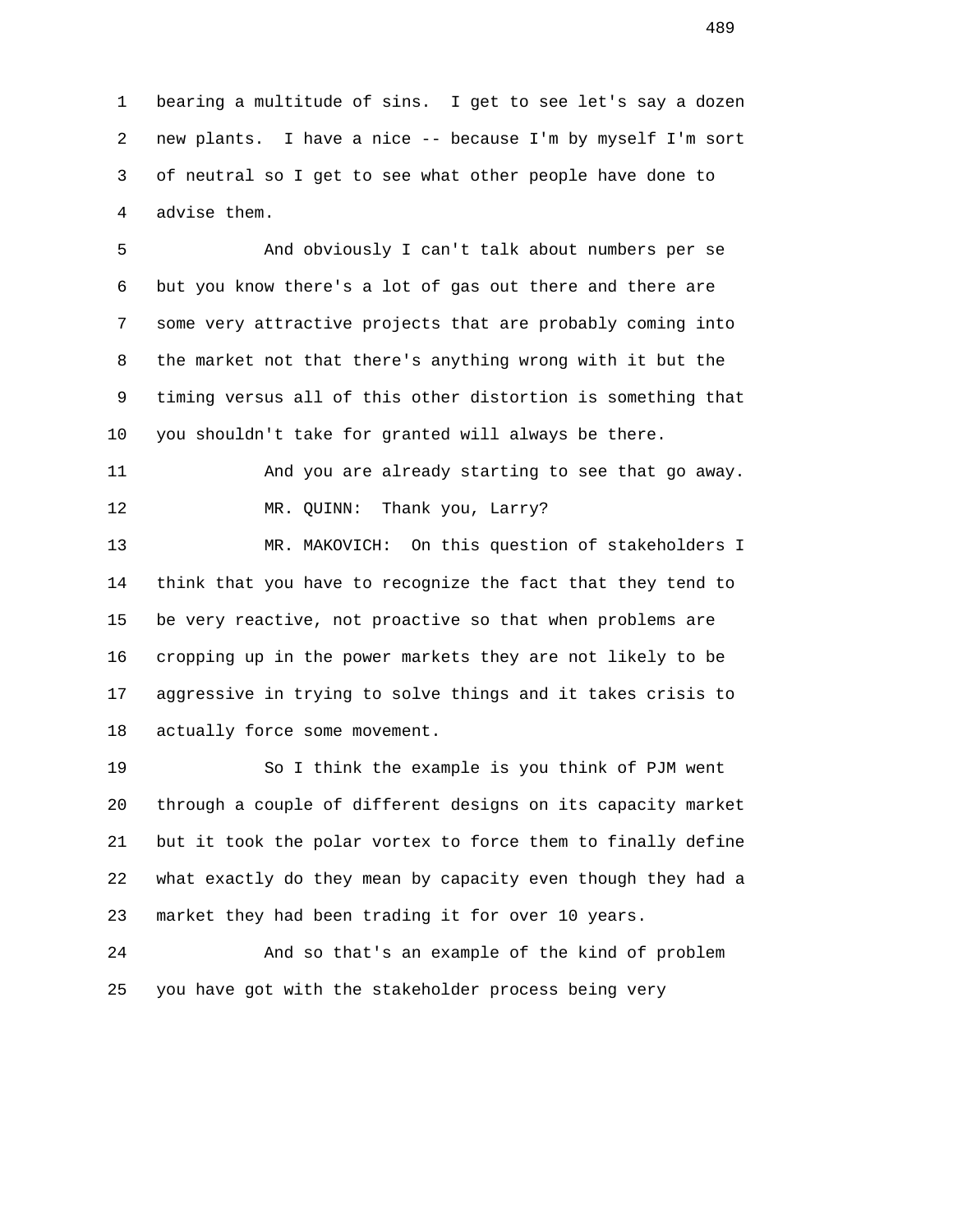1 reactive and with accommodation I think that right now it is 2 tempting to think that you can accommodate, particularly by 3 pricing resiliency or pricing flexibility and so forth.

 4 But Thad Hill said California in his opinion is a 5 market that has failed and when you look at California we 6 are talking about a marketplace where the subsidized wind 7 and solar make up about 12 to 15 percent of the annual 8 supply.

 9 And you have already got a market with the duck 10 curve and so forth it's showing tremendous stress to 11 function and to form prices that are efficient. And if we 12 have got this kind of problem at 12 or 15% then we are going 13 to have enormous problems when you have got markets like New 14 York saying that we are going to get to 50% by 2030.

 15 And so it may seem that you can accommodate now 16 when these problems are small but they are going to rapidly 17 expand and if the solutions don't get out in front of this I 18 think it is going to be very hard to be effective in a 19 reactive mode.

20 MR. QUINN: Thank you, Sue?

 21 MS. TIERNEY: On this question of this trade-off 22 of time I really agree with Roy. I think that the insights 23 about whether the lights are going to stay on is not the 24 problem. It's really about quarterly reports of publicly 25 owned firms will cause them to make decisions about whether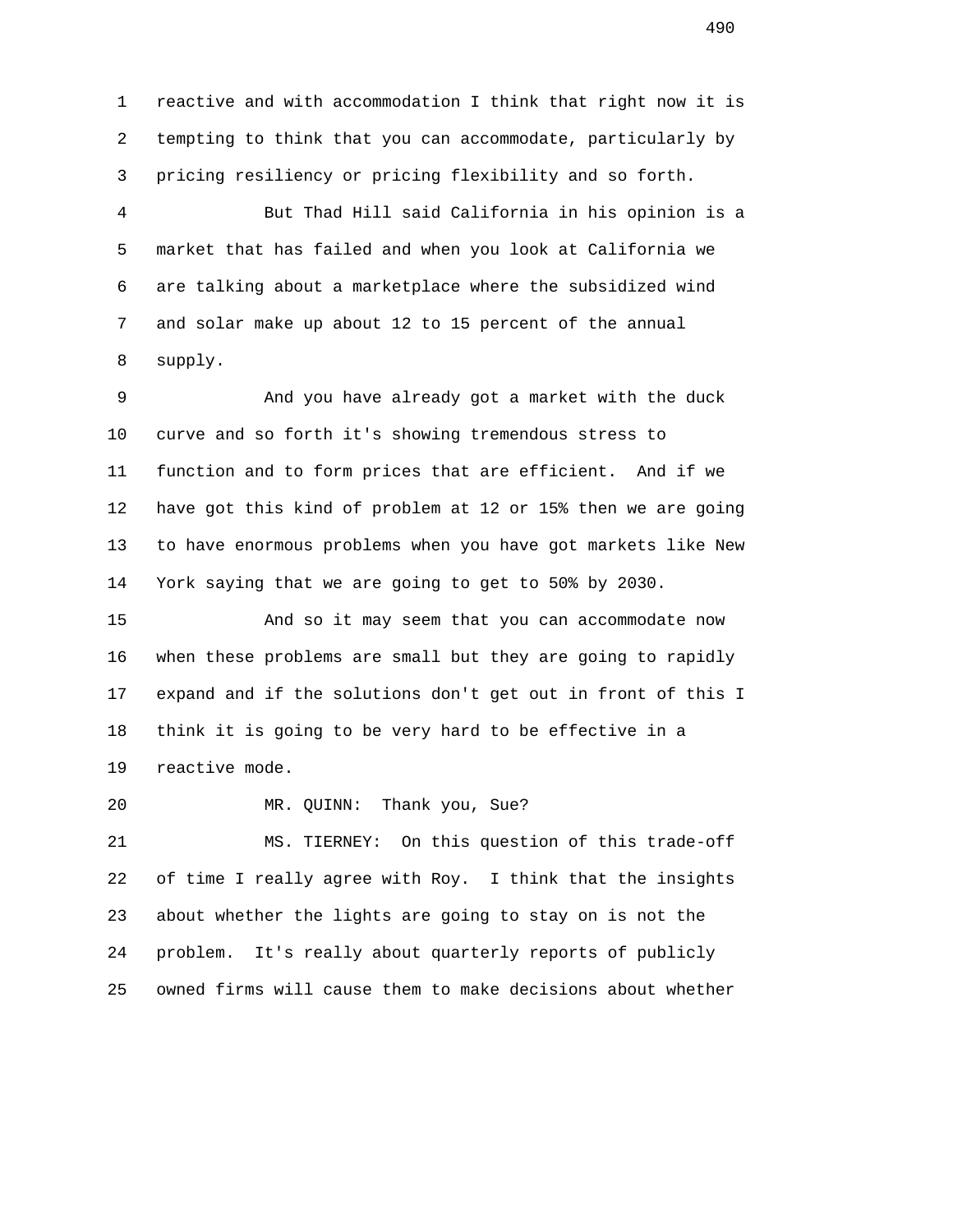1 or not to leave or to invest.

 2 And so maybe that becomes then a "lights is on" 3 problem eventually but I don't think keeping the lights on 4 is yet urgent so addressing the financial considerations in 5 the markets I think is a bigger driver. 6 MR. QUINN: Robert? 7 MR. STODDARD: Yes I think it is also critical to 8 realize the markets are already looking way forward. You 9 know we are in the capacity markets procuring three years 10 ahead of need so any changes we make today are really not 11 fully affecting the markets until the early 2020's. 12 And a lot of states have a lot of renewable goals 13 and other policy goals to achieve in that time frame. So I 14 think the urgency of putting in front of people a clear path 15 to do something other than massive policy in state-directed 16 bills is quite high. 17 To second Lawrence's point it doesn't take much 18 to tip this over. If we look at the new stuff coming on 19 board there's very little except renewables getting built 20 and virtually all of those renewables are now coming in with 21 some sort of baked in contract which immunizes them from the 22 ISO markets energy ancillary services and so forth. 23 MR. QUINN: Thank you, Cliff? 24 MR. HAMAL: I guess in terms of urgency I see 25 sort of two kinds of issues. One has to do with the nuclear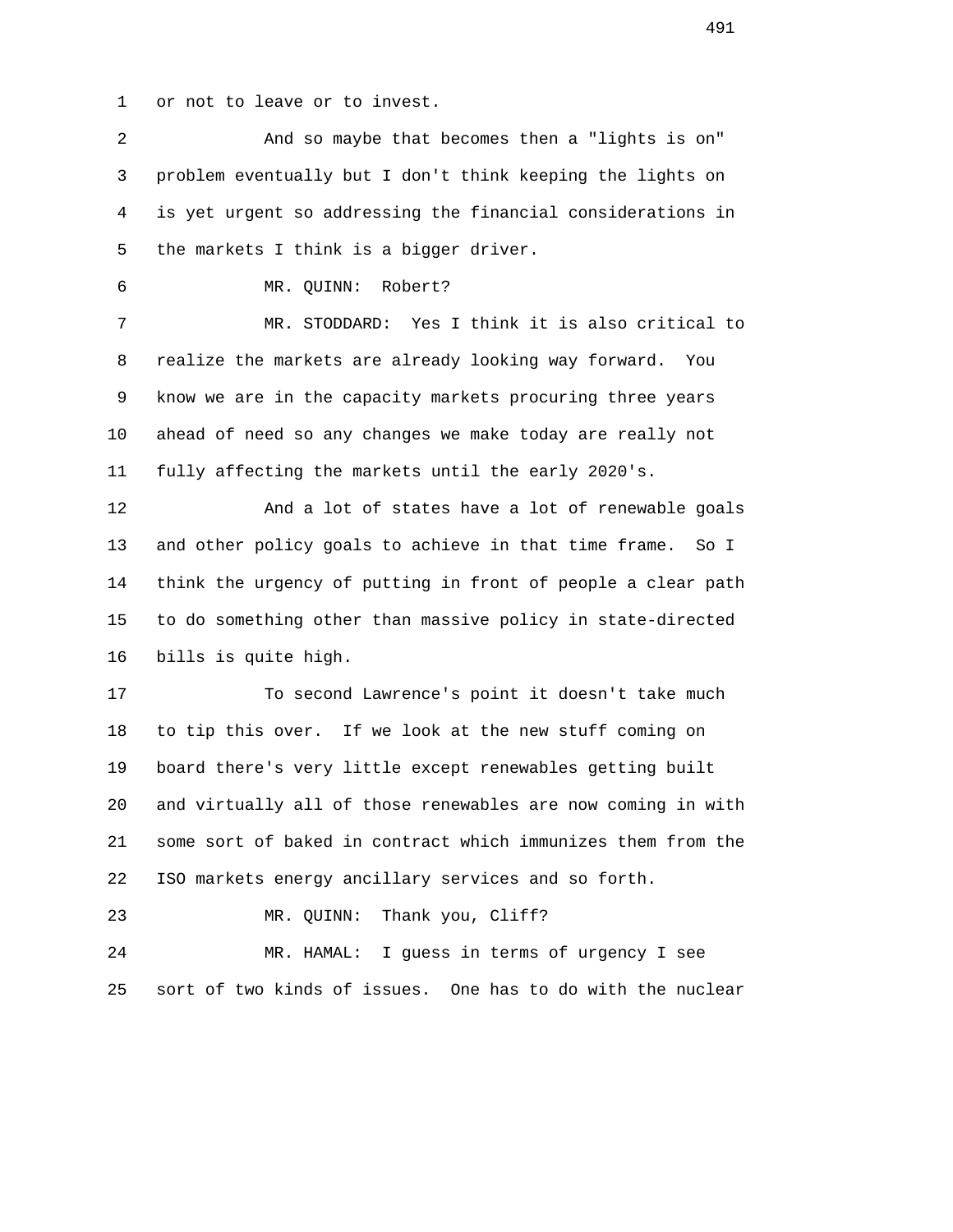1 units. We certainly talked a lot about that this morning. 2 I see value in having zero carbon-based load generation that 3 is not valued by the marketplace.

 4 I think it's a big deal. I know a lot about 5 nuclear power plants and they are not replaceable as we are 6 seeing evidence of with people trying to do that. It's just 7 a one of a kind circumstance that I think deserves attention 8 before bad decisions are made.

 9 Now I say that without having looked at the 10 numbers and not trying to pass judgments on who is paying 11 for that and what the costs might be but I do think that 12 those are unique resources.

 13 With respect to the rest of the marketplace you 14 know PJM with reserved margins of 22% I think of Yogi Berra 15 my favorite economist. We have so much capacity we are 16 going to run out and I think that gives us a little bit of 17 time about dealing with the rest of it. I think we do need 18 a long-term strategy that can incorporate these issues.

 19 And you know nearing the end I want to make one 20 last plug that's not directly on your point. But as we look 21 at that and look at that long-term option -- competition is 22 great, we need competition. We don't have perfectly 23 competitive markets. The mere fact that this product unlike 24 any other produce in the history of the world needs to have 25 a centralized construct is being built to keep it around is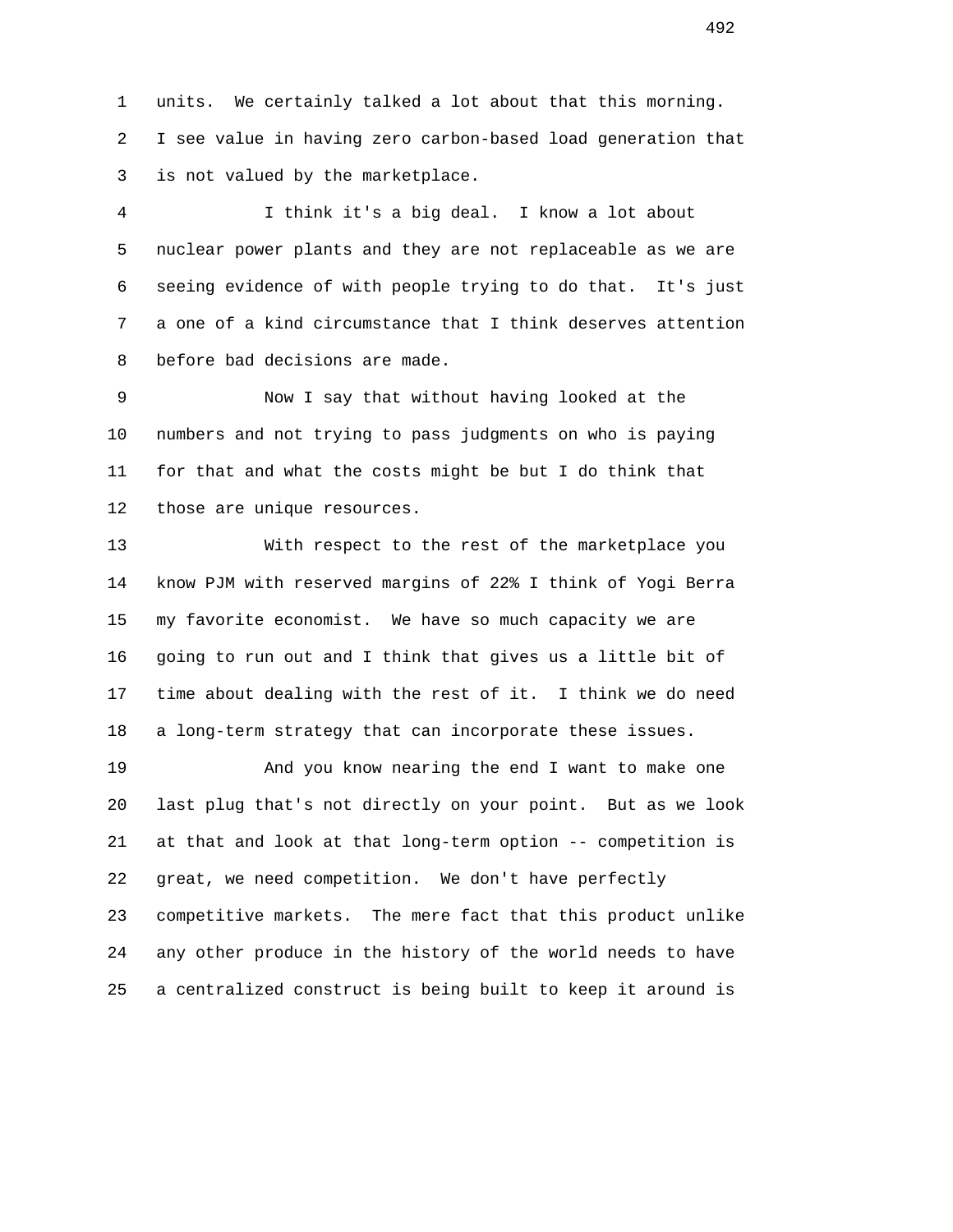1 just proof that this is not a normal, efficient market with 2 buyers and sellers and acting on it.

 3 So what that means is when you look at options 4 and we try to value what we are going to need to do over the 5 long-term. You can't say well this looks like more 6 competitive than the other, this is the land of second best. 7 You have to look at the overall implications, look at 8 competition, look at entry.

 9 Thoughtfully come up with something that will 10 work long-term for all of the goals that we have but not use 11 -- you know we have to adopt this because it is the only 12 competitive solution. We left that when we adopted capacity 13 markets in the first place, just tying back into Bill 14 Hogan's comments.

15 MR. QUINN: Thank you, Sam?

 16 MR. NEWELL: Thanks Arnie. So I first of all 17 agree with you Sue, that you know the lights aren't about to 18 go out so it is not urgent in that sense. And I also think 19 some of the urgency is overplayed by people who are 20 demonizing renewables as if that were the entire cause -- 21 that the policies around renewables are the entire cause of 22 other resources earning low revenues and it's not.

 23 And so there is urgency about no we have to stop 24 this or change how they are treated in the market. The fact 25 is that you know low energy prices are much, much more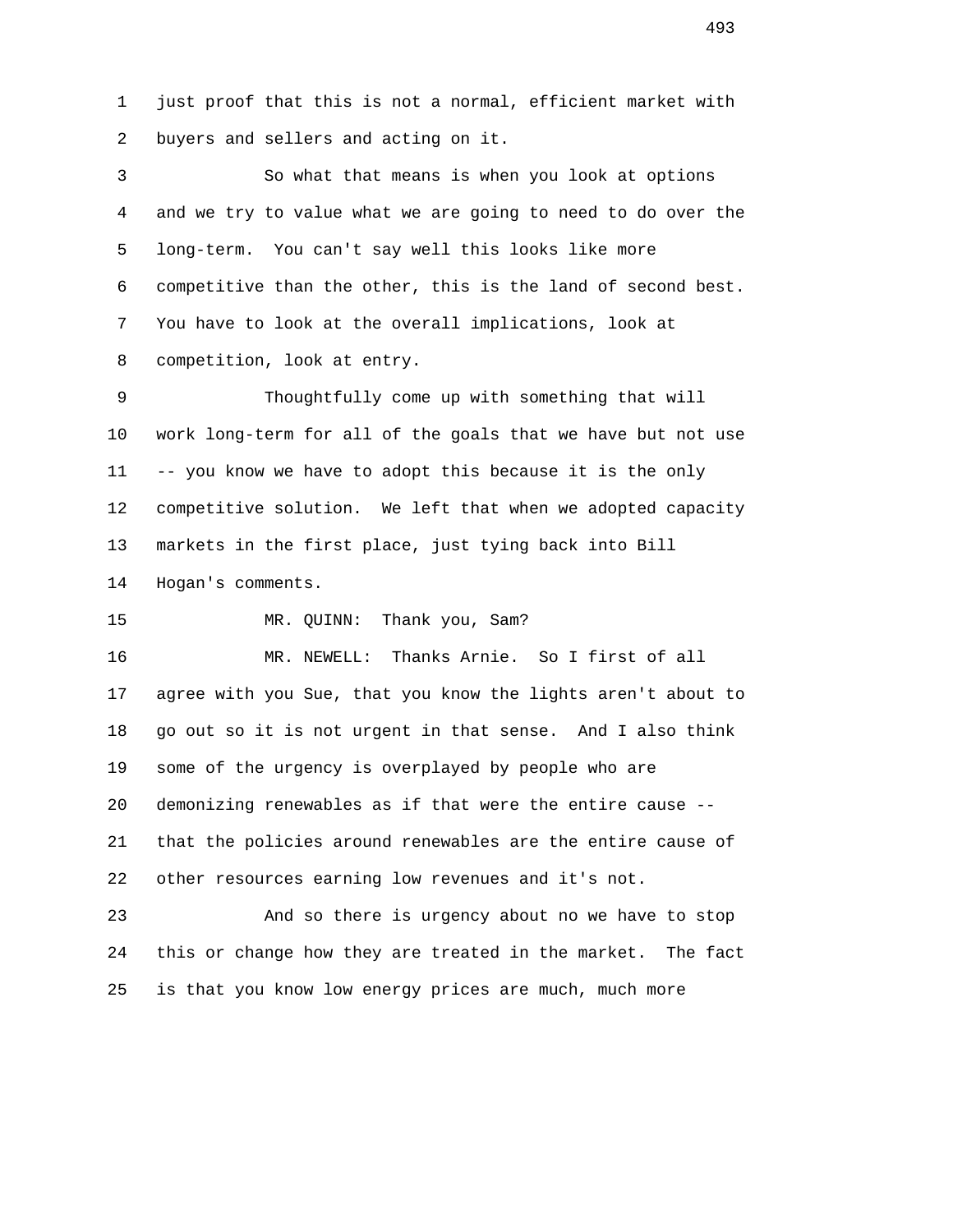1 because of fundamentals -- gas prices are low.

 2 You know in most places we don't see the negative 3 prices were often. I mean that is a big consideration for 4 the future, whether we are getting things right there. With 5 capacity -- there too it's mostly fundamentals, low load 6 growth and amazing I can't believe how much low cost new 7 entry there has been even by a new gas-fired generation in 8 these markets, all of these markets we are talking about.

 9 And you know meanwhile renewables have fairly low 10 capacity value so really some of the discussion and sense of 11 urgency I think has been somewhat misplaced. I do think 12 there are a couple of decisions -- a couple of elements here 13 that are imminent and do need to be addressed.

 14 So one is the nuclear plants -- and you know when 15 a nuclear plant retires you lose the option value on years 16 of generating vast amounts of clean energy. Now in some 17 cases, maybe not all, in some cases that may be at a 18 relatively low cost of carbon abatement -- and again I like 19 the benchmark that you suggested Larry.

 20 You know they would be in the money if you had a 21 market with a carbon price. Some of the New England states 22 -- well one in particular is about to embark on some very 23 large renewable procurements which do have much higher 24 capacity value and you know so there too I think how do 25 accommodate in the capacity market becomes you know fairly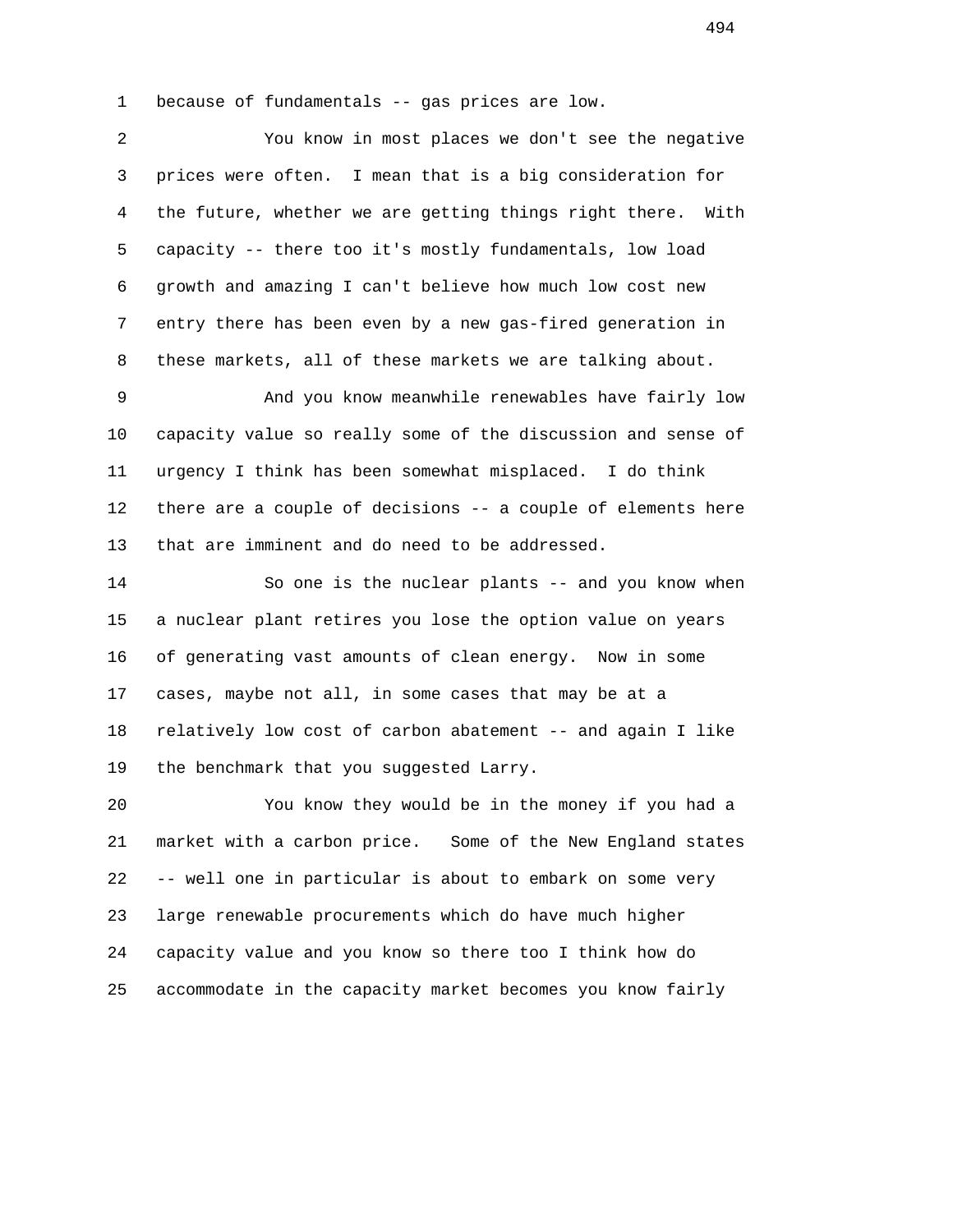1 urgent -- that needs to be addressed pretty soon.

2 MR. QUINN: Thanks, Larry?

 3 MR. MAKOVICH: Yeah just a quick clarification on 4 this question of what's really going on right now. There 5 are a lot of people that think that low natural gas prices 6 are the reason why nuclear plants for example aren't able to 7 make it in the marketplace.

 8 And a lot of people think well this is just kind 9 of the creative destruction that you have in a marketplace. 10 People use the term uneconomic and so forth and I would 11 agree with that if I saw evidence that with low natural gas 12 prices the natural gas fired generators were making great 13 profits because this unanticipated shale gas revolution has 14 put these people in a really competitive vantage position 15 and now they are able to become really profitable.

 16 And what you see is, even when gas prices were 17 hitting their historic lows over the past year, if you look 18 at the peer group of natural gas-fired competitive 19 generators so NRG and Calpine and so forth they lost 40% of 20 their market valuation across the past year.

 21 And you look at the market report from PJM and 22 they are telling you most of the gas-fired merchants aren't 23 profitable and they look over the long 7 year time frame 24 they said you are not making it on your basic economics with 25 the gas-fired generator.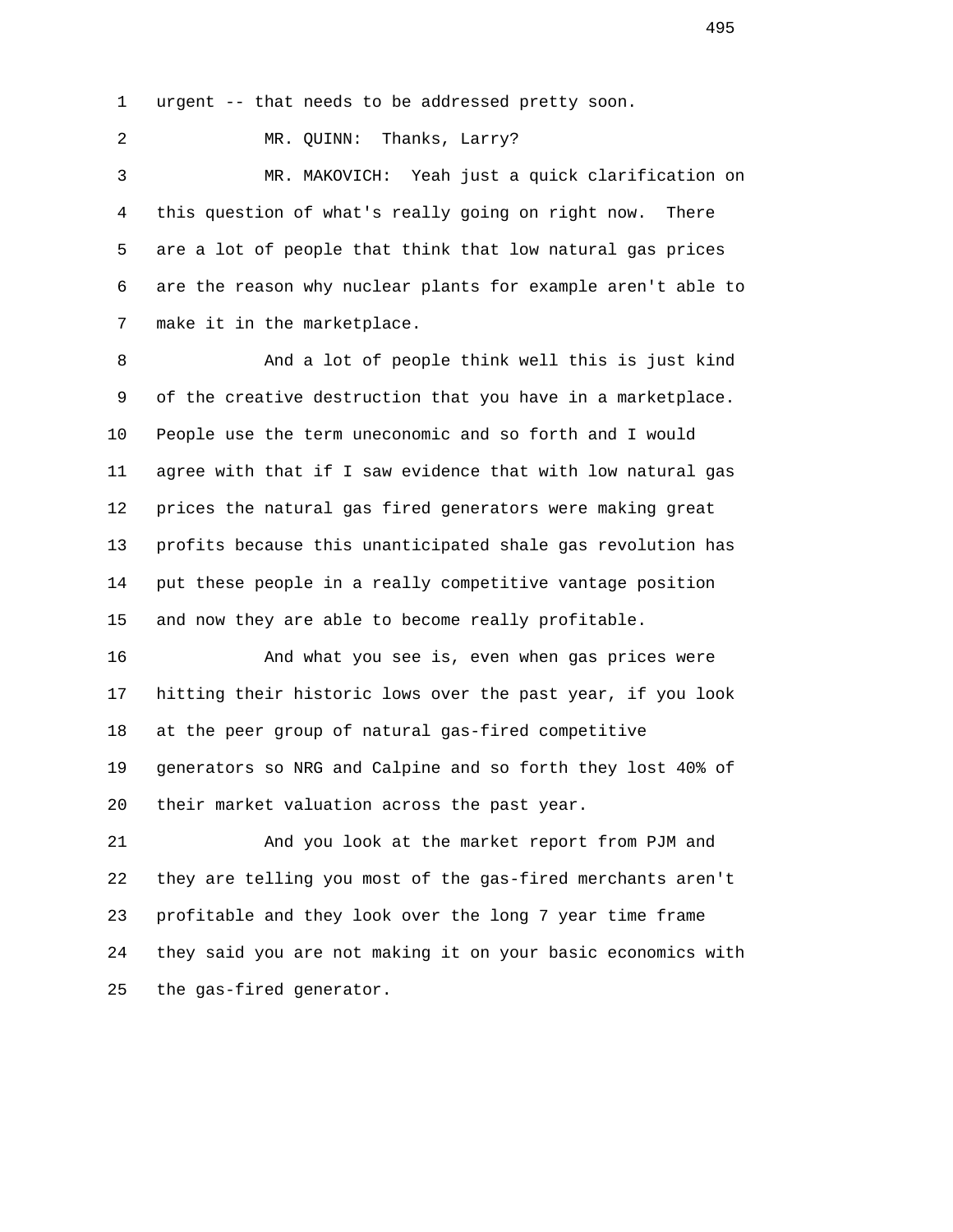1 So I think it is true that natural gas prices 2 have fallen dramatically but what it has done is it created 3 a missing money problem that was concentrated in gas-fired 4 competitive generators and now it has expanded it to the 5 whole rest of the marketplace.

 6 So I think there's a danger in concluding that 7 natural gas prices are creating this creative destruction 8 that we see with these plant closures because I think 9 instead we are seeing a distorted, uneconomic set of 10 retirements.

 11 MR. QUINN: I see that but I want to make sure 12 that I get to the Commissioners, so Commissioners questions? 13 CHAIRMAN LA FLEUR: Thank you. I want to take 14 the conversation a little further out in time and broader 15 while I have my Genius Bar here. Because I have to say I 16 have been very focused in the last day and a half and in the 17 last since February 4th with the short-term.

 18 What do I do the day we get quorum? What about 19 the hundreds of backed up orders? What about the dozens of 20 rule-makings? What do we do about this? What do we do that 21 day? What do we put out? What do we do?

 22 But these decisions are going to have long tails 23 and just a few things -- I want to make sure that if we 24 launch the RTOs and the stakeholders on a process you know, 25 we think big enough. And a couple of the things that are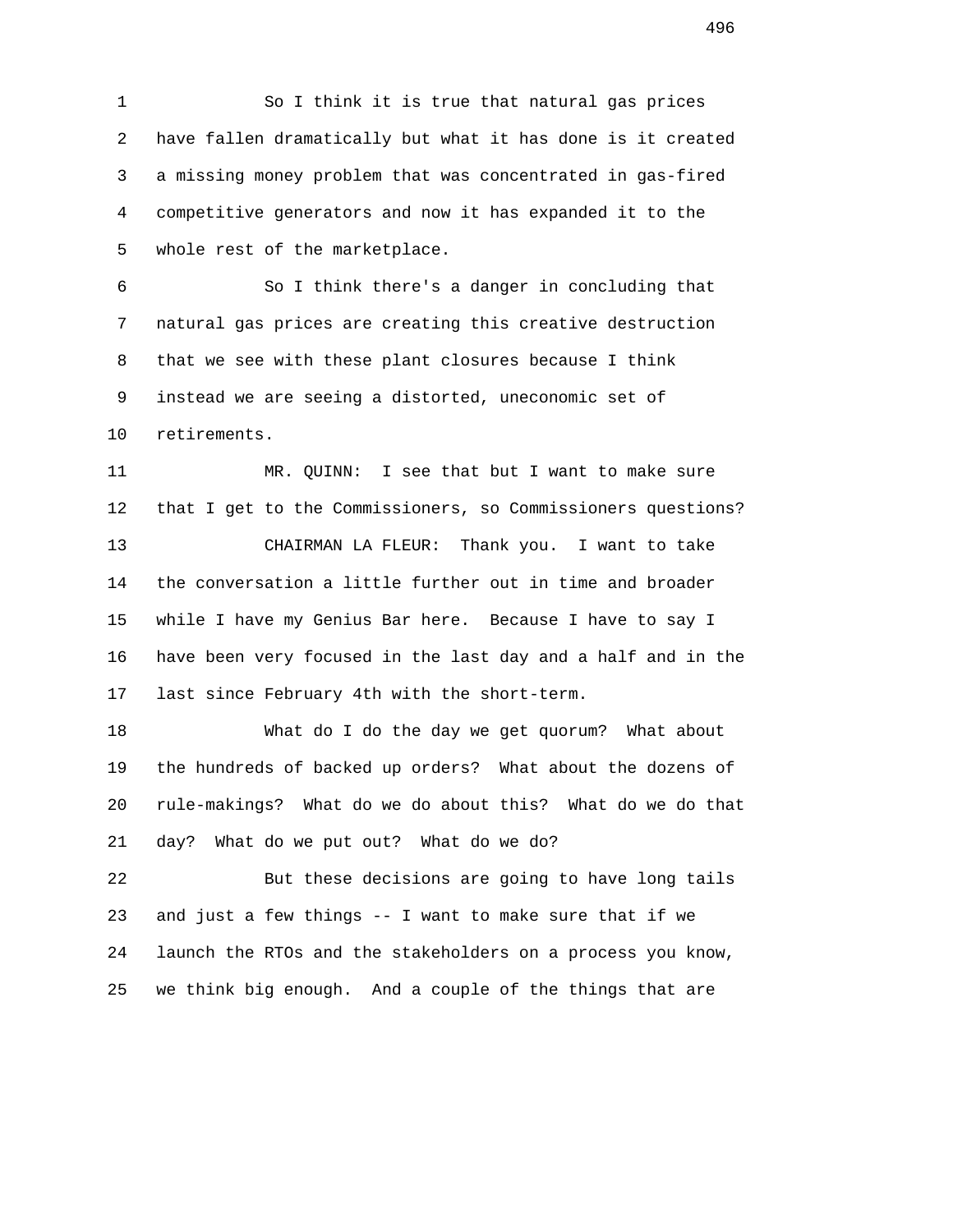1 kind of swirling in my mind just to set up the question -- 2 the first is that all of the New England states, New York 3 and four of the PJM states have carbon goals.

 4 In most cases 80% by 2050 that could make a real 5 long-term change in the profile. So you know, we are 6 talking about gas or nuclear or whatever but there are other 7 types of technologies here. I'm trying to figure out if the 8 reason we hear about the renewables needing long-term 9 contracts is that because they are new and fledgling or is 10 it just something different about the whole way their 11 structure of when you spend the money, you know, you spend 12 it all up front and you don't have fuel.

 13 And if so, does that mean we have to do something 14 different with the ways the markets attract capital? And 15 also, California I mean we moved past worrying about nukes 16 in California which obviously they aren't but the gas plants 17 are losing money because of the duck curve and the duck is 18 getting deeper.

 19 And so I just want to be sure we don't solve like 20 today's problem here only just in time for pushing forward 21 another problem. So you all have given a lot of thoughts 22 and you know the trajectory of how we got here. What kind 23 of challenge should we be giving to the markets for that 24 longer term and I just want to say from the start I know 25 that pricing carbon makes a lot of sense. I hectored on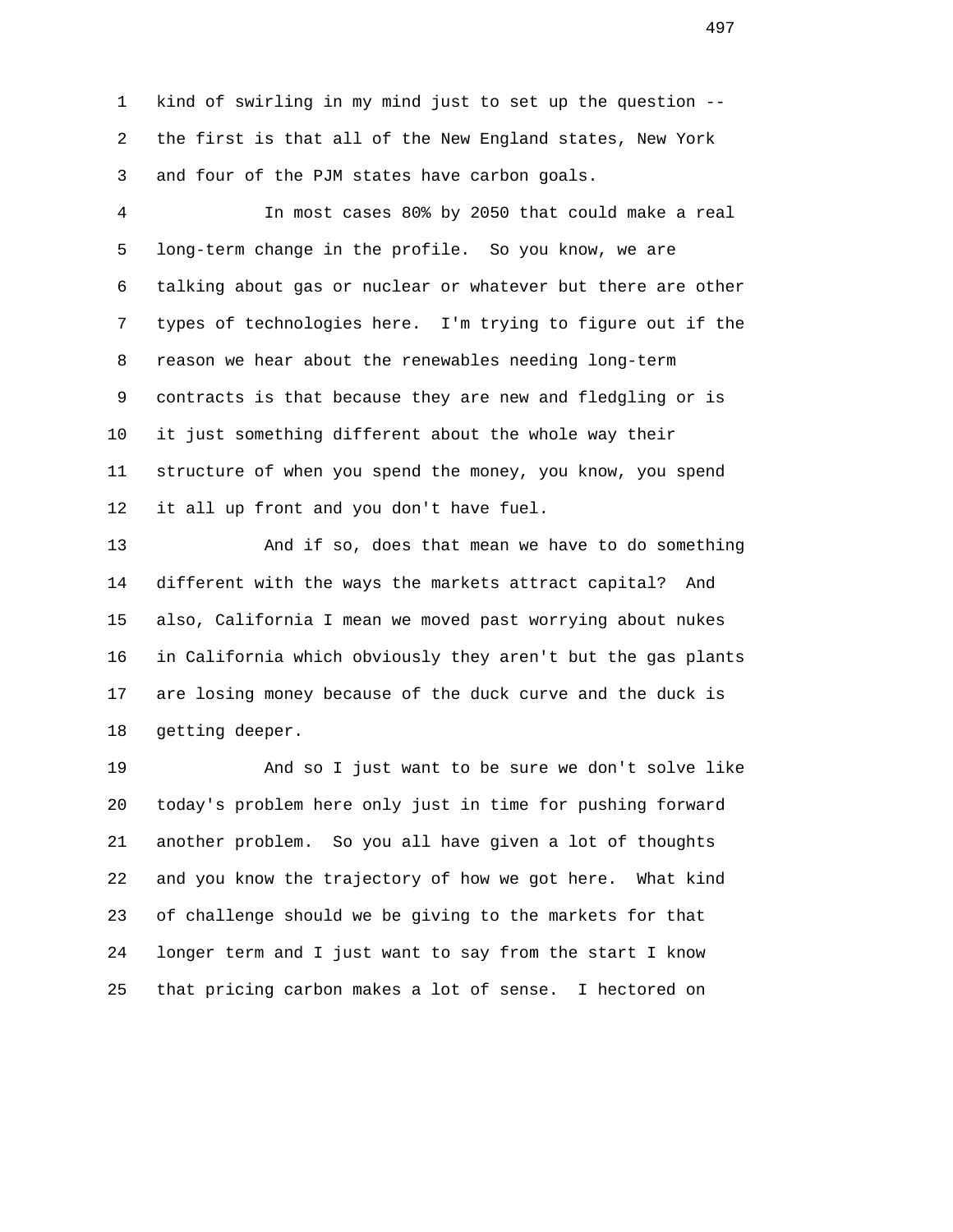1 RGGI yesterday and had very little uptake on wanting to use 2 that to solve the problem for various state reasons that are 3 very real.

 4 And so beyond just pricing carbon even though 5 that might be the right thing, are there other 6 accommodations we should be making in the markets? 7 Capacity, energy, ancillary services that we need to start 8 now to get to the future?

 9 MR. SHANKER: Actually this sort of meshes in 10 with the last -- what I was going to follow-up with before 11 and Larry's comments, it's worth looking at. All of the 12 market monitors have a good display using the levelized 13 entry cost relative margin, net revenue analyses and I don't 14 want to say anyone is rolling in money, we are seeing the 15 gas units finally exceeding in the option revenues and net 16 energy margins at the levelized cost of entry.

 17 This has crept up a little bit. It used to be 18 impossible and if you do indeed take a 10 or a 15 year view 19 it's dismal. The last three or four years the margins are 20 there even with the lower gas prices.

 21 Part of the and the lead-in, that is a lead-in 22 part of the security as a proxy for a plant is the 23 investment community to some extent, there are no changes to 24 that uniform and I'm sure you would find people that would 25 disagree with this.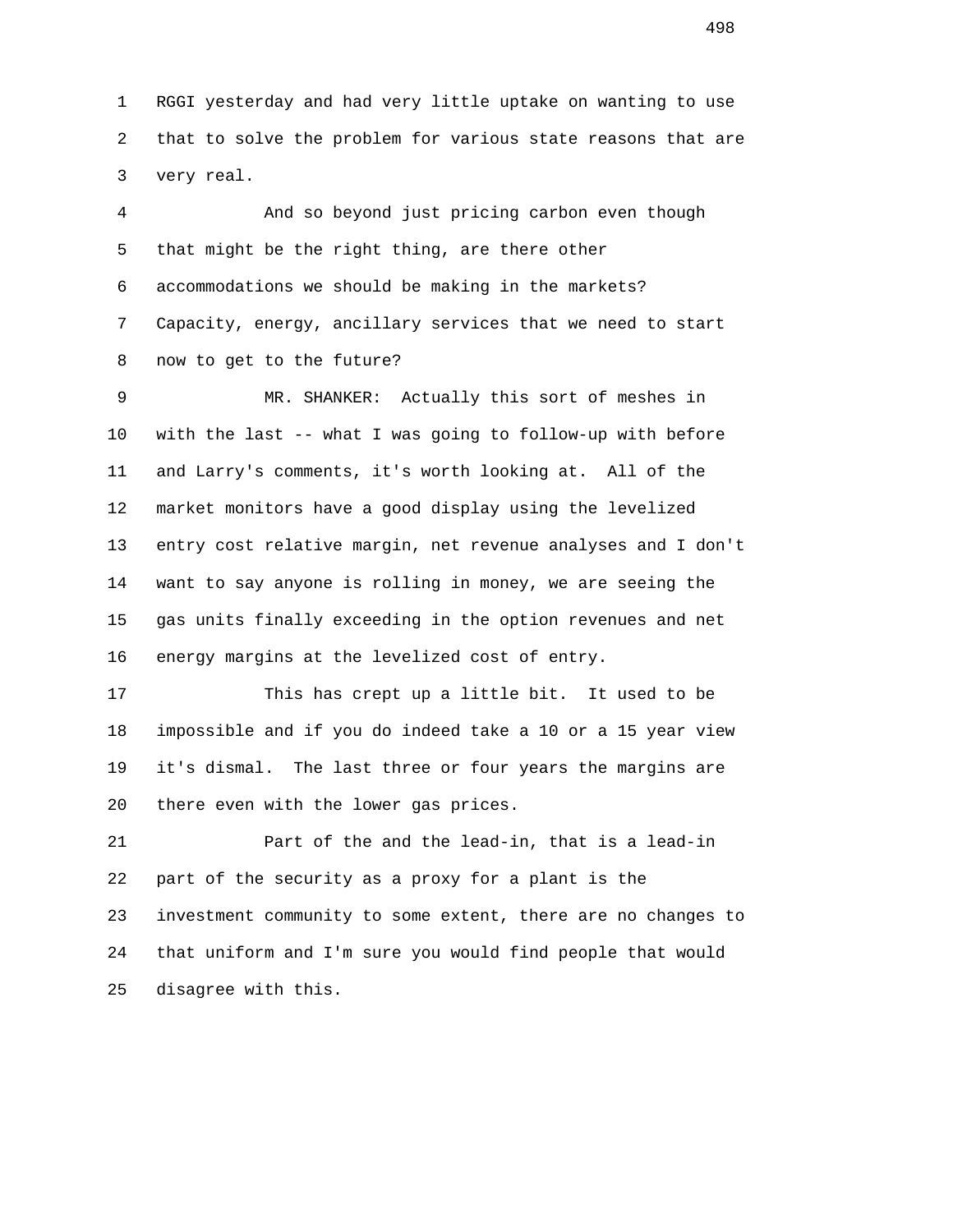1 But the institutional stability of the market 2 design is part of the asset that's being invested and if it 3 is unpredictable, if it is being able to be manipulated to 4 be biased, to be overturned by state action priced out by a 5 whole variety of things then contracts probably are the only 6 way you could form capital.

 7 If you fix those things and part of it is the 8 carbon fix, part of it is the sanctity of law in the rules, 9 you know stability of the rules -- then when people are 10 buying and we are starting to see a little of that and we 11 saw that and I think it has actually gone up and down just 12 in the three or four year window around gas -- then you may 13 see real merchant activities and you may see it in the clean 14 energy area, particularly given the incentives we have.

 15 CHAIRMAN LA FLEUR: Is that better than reliable 16 contracts? I conceptually think so but I don't --

 17 MR. SHANKER: Well it depends on -- if it is a 18 bilateral contract you knew and you have to clear the market 19 and you have to have these attributes and then we are back 20 to Nazarian and Solomon type issues in giving those 21 attributes.

 22 You are saying -- somebody says I want to buy "x" 23 megawatts of the cheapest power I can get or the cheapest 24 clean power I can get but it is not pulling on the 25 externals. It is meeting our qualifications, then there is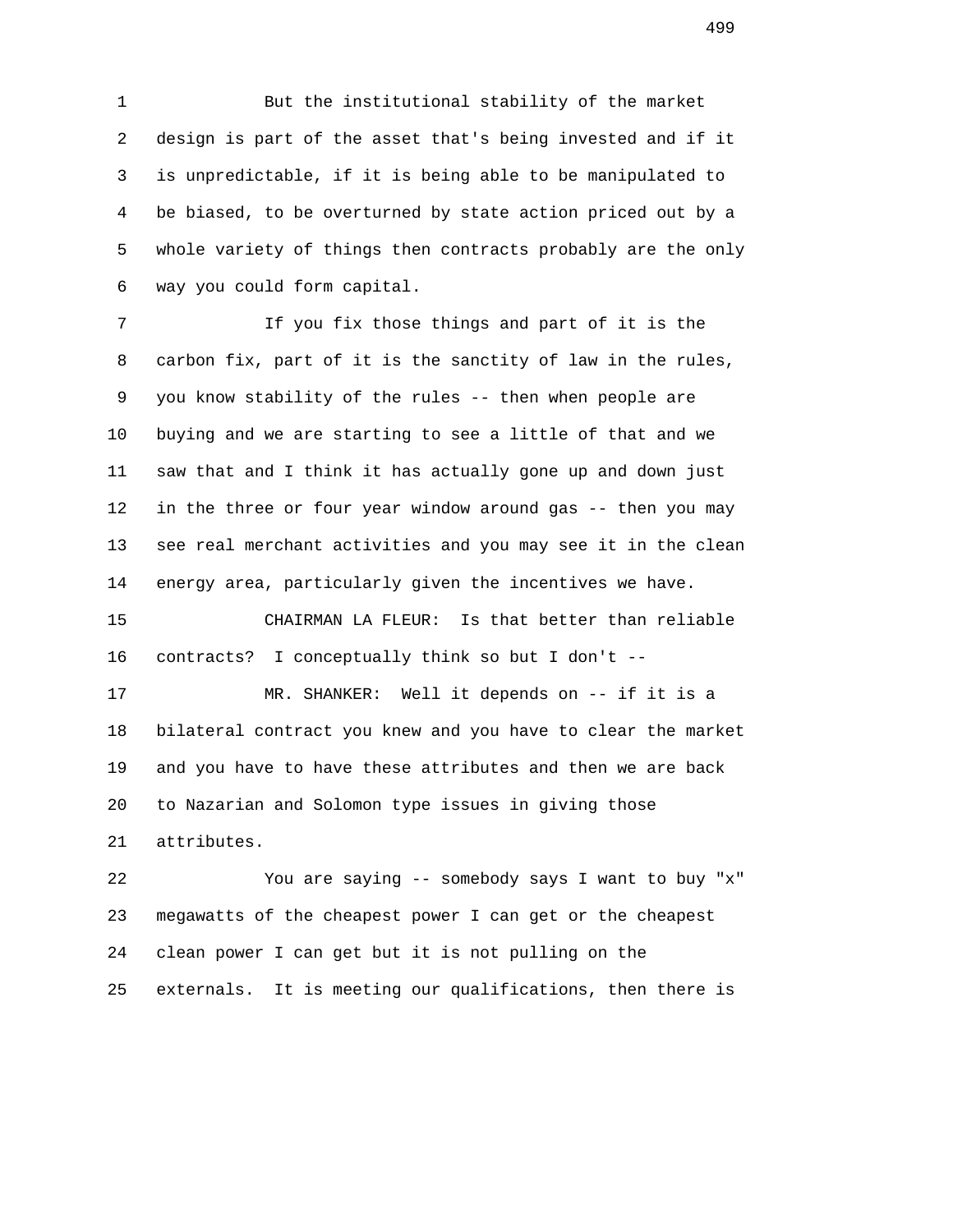1 no reason it wouldn't occur.

| 2  | But the basic support mechanism is that the                 |
|----|-------------------------------------------------------------|
| 3  | design itself is reasonable, stable and compensatory and we |
| 4  | are starting to see that but for the environmental. We are  |
| 5  | starting to see some of that come into play within PJM.     |
| 6  | CHAIRMAN LA FLEUR: You mean it is just starting             |
| 7  | to work?                                                    |
| 8  | MR. SHANKER: No, I think it's the environmental             |
| 9  | that has to catch up and think it.                          |
| 10 | CHAIRMAN LA FLEUR: Oh okay.                                 |
| 11 | MR. SHANKER: We will go into that -- I'll give              |
| 12 | you a side story about California pricing and my home       |
| 13 | generator later but it will emphasize why you don't want to |
| 14 | do some of these things.                                    |
| 15 | MR. QUINN: I'll just go down the row, Sue?                  |
| 16 | MS. TIERNEY: Well I do have to say another joke.            |
| 17 | If you had hoped that you would get the vacancies filled on |
| 18 | this Commission you have to hope nobody is watching that    |
| 19 | because they are going to get scared off about taking the   |
| 20 | job.                                                        |
| 21 | Okay so just roll back those tapes -- so a couple           |
| 22 | of things.<br>I believe everything I have seen about        |
| 23 | renewables coming in through bilateral contracts is         |
| 24 | consistent with what Michael Polsky said.                   |
| 25 | You see that at various scales of renewables that           |
|    |                                                             |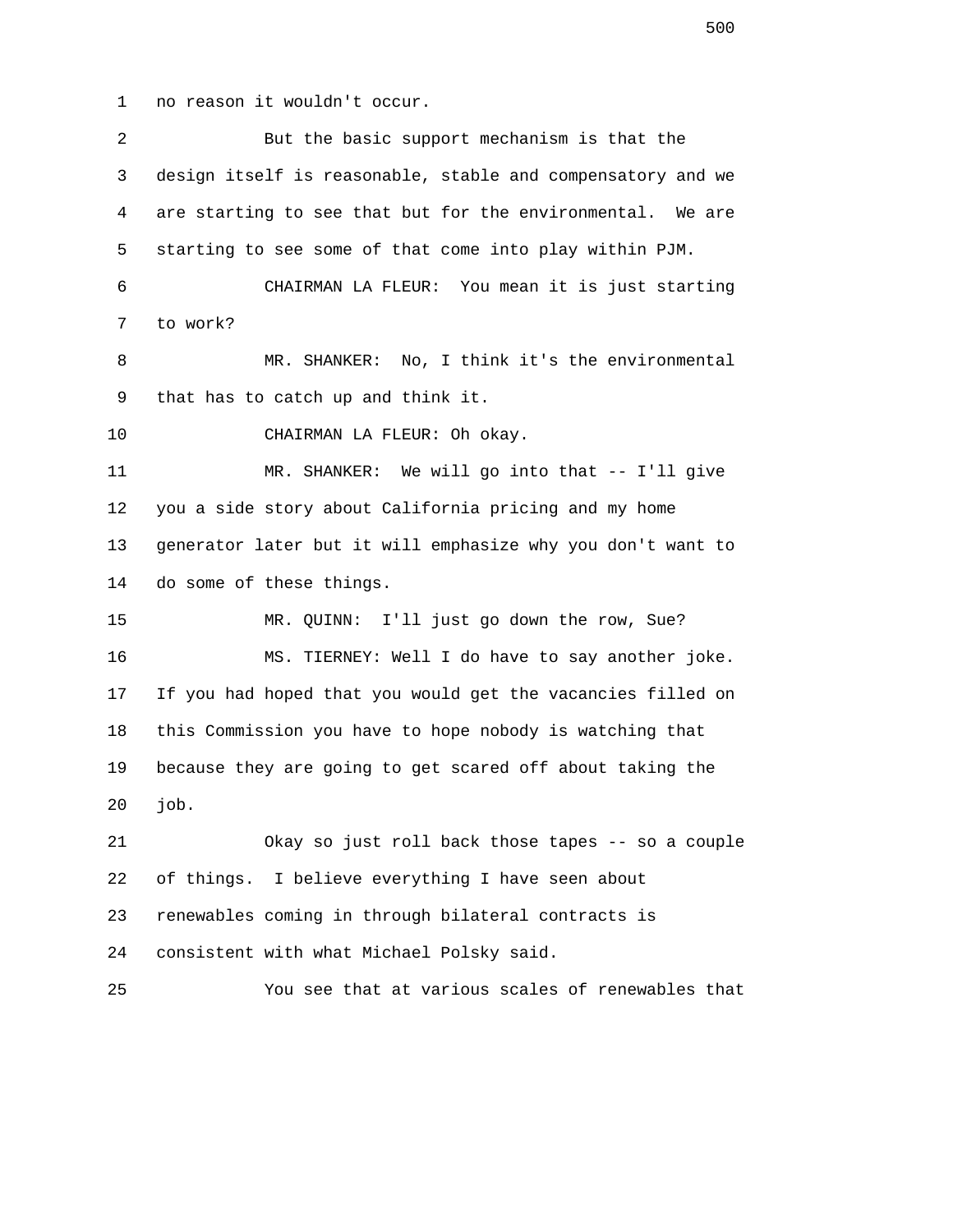1 that's the case and in large part that is because financers 2 don't provide monetary value in the deal for RECS. So if 3 you are basing it on long-term energy prices they may not 4 support the initial capital investment.

 5 So there is a lot of sound reason why renewables, 6 except in a very large company with a very large balance 7 sheet is going to be delving out some urgent ones. So fast 8 forward -- how many years do we want to go out, 20?

 9 CHAIRMAN LA FLEUR: Whatever you think made 10 sense. These resources that we are trying to attract 11 capital for are going to be around longer than me for sure, 12 I mean decades.

 13 MR. TIERNEY: Yeah, God, longer than me for sure 14 then. So 10 to 20 years you see if states stay on the path 15 that they have adopted and if we believe that climate change 16 is actually real which I do then we are likely to see in 17 this 10 to 20 years not very many carbon capture and 18 sequestration projects, not very many advanced nukes however 19 improved they may become with different business models and 20 other things.

 21 In that time frame it is unlikely from what I 22 read. And that world will require a lot of capital 23 intensive facilities, storage, renewable energy, zero 24 variable costs for the most part, net grid to move delivery 25 systems as well as long-distance transmission so it's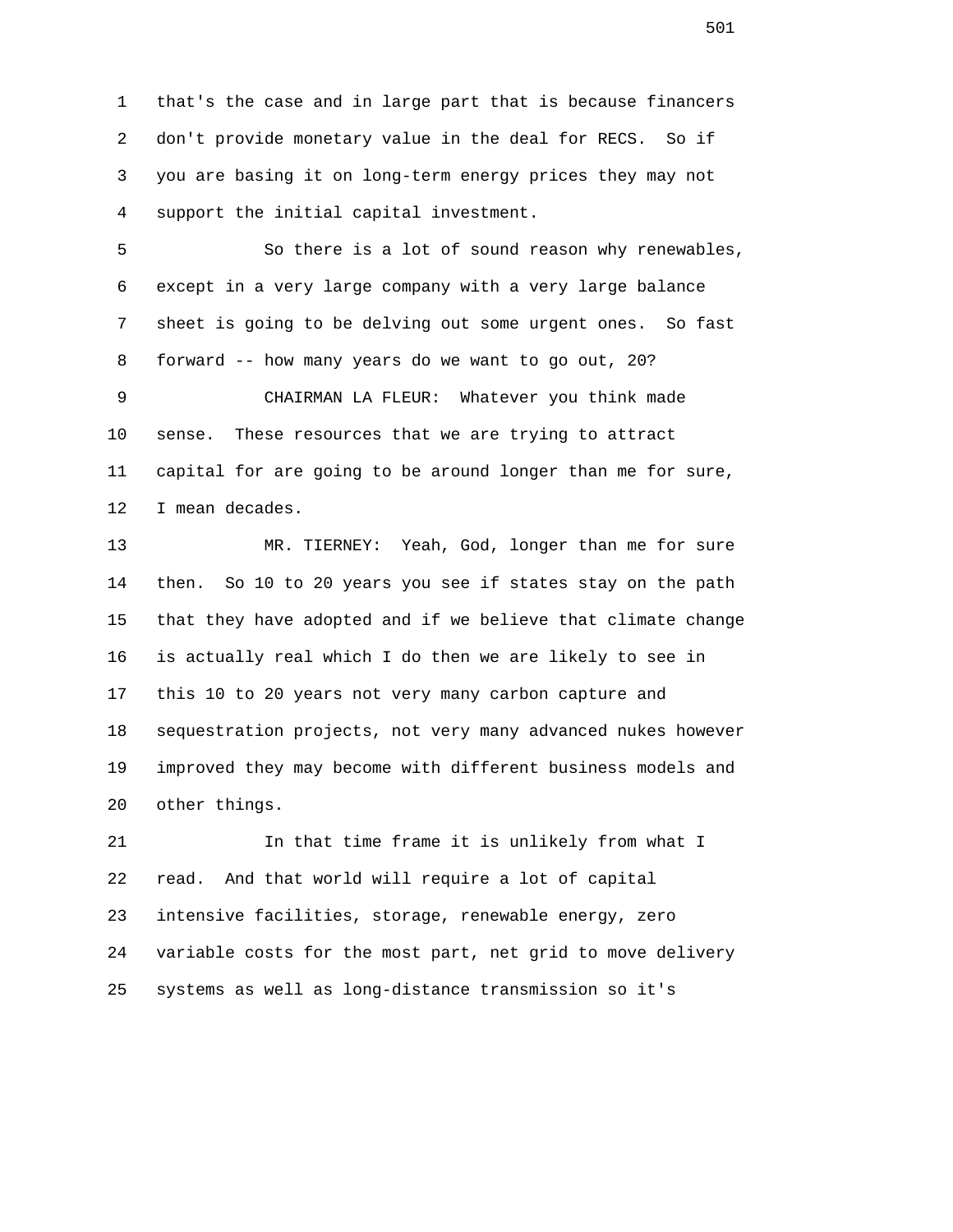1 capital cost, no variable cost to associate with grid 2 improvements.

 3 And natural gas plants that will have very low 4 capacity factors because of integrating renewables and so 5 keeping those plants online without a lot of revenue flows 6 from energy markets, to me that leads me to think that they 7 are eventually going to need long-term -- some year 8 contracts to stay online when they might otherwise excuse me 9 and I still have this water here.

 10 CHAIRMAN LA FLEUR: Do you think we will ever see 11 method pricing in the markets for them like some kind of 12 service like we do with tele-com?

 13 MS. TIERNEY: Yes, especially focused on we are 14 renting you right now to stay around so yes and I'll stop 15 there.

 16 MR. STODDARD: Let me pick up because I agree 17 wholeheartedly and I would like to put some focus on that. 18 And I'll take a page out of Professor Hogan's here -- this 19 is about getting pricing right in the energy market. We 20 have got to do that. Because we are moving to a future 21 assuming that we see where we are going, we are by and large 22 on a typical hour we will have nothing setting the clearing 23 price above zero.

 24 We will have a lot of renewable energy, maybe 25 some nukes still left or a few new ones getting built in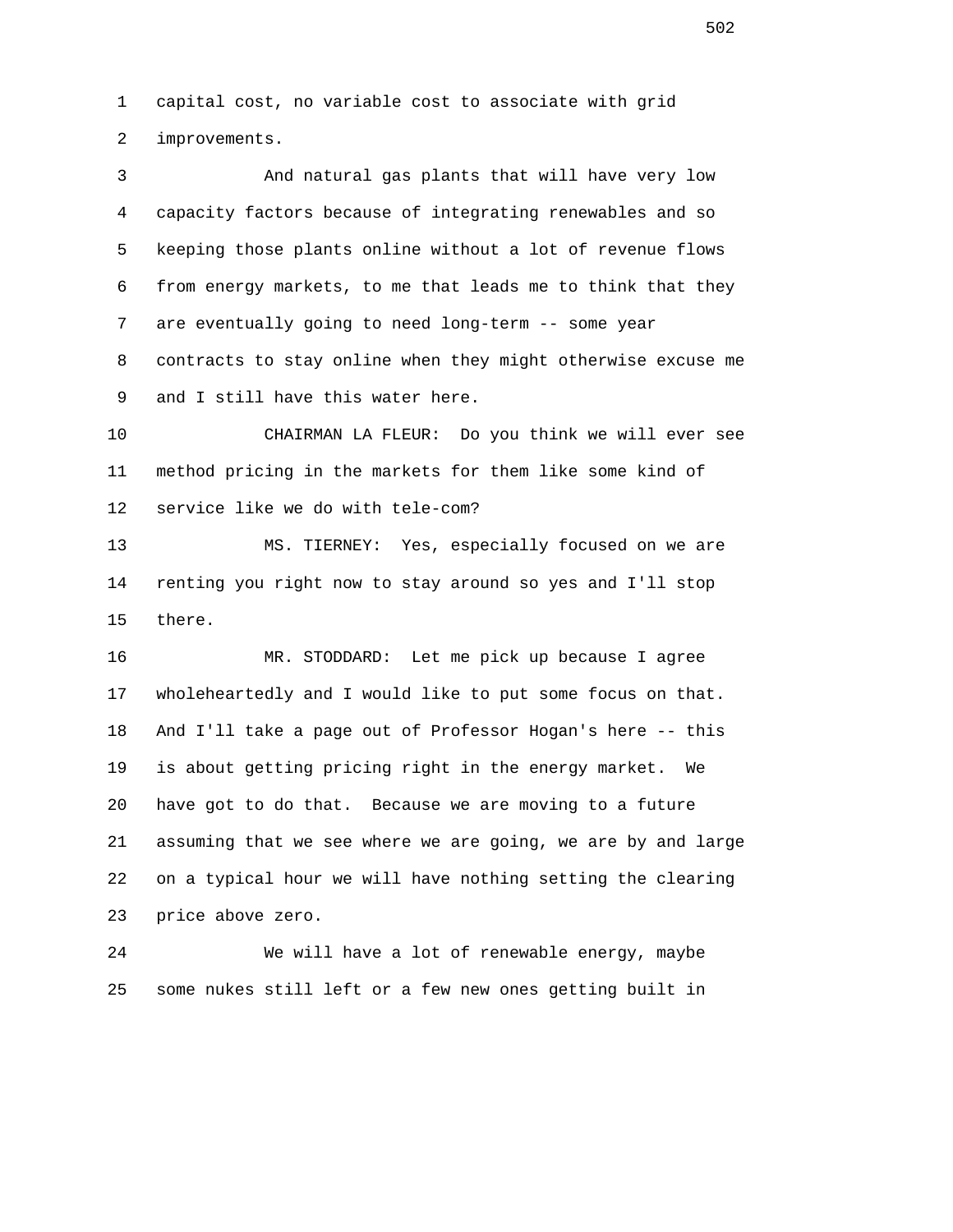1 some regions and so we have to have really good pricing so 2 that storage units are able to know when to absorb energy 3 and when to put it back in.

 4 We need to have good pricing so that demand side 5 can become an active participant. This is a weird market, 6 it is one of the very few in the world where we take demand 7 as given, that's going to be not for price responsive. 8 That's not how markets work. Markets usually are two sides 9 of the scissor not just one.

 10 So we will do better by having good pricing and 11 letting that get down into the retail rates. And maybe my 12 nephew will work with your brethren at the states so that 13 more customers can see where we are and use the internet of 14 things so that smart, electric vehicle charging, other 15 changes can really adapt to integrate renewables -- 16 intermittent renewables more effectively and improve grid 17 reliability.

18 And that will solve the duck curve. The duck 19 curve is a sign of pricing failures in California. Not to 20 be that there are people -- roomfuls of people at Calpine 21 trying to figure out how to waste electricity. That is -- 22 there ought to be a way of storing it or shifting demand to 23 use more productively in the middle of the day.

 24 The contracts are as correctly diagnosed symptom 25 of lack of institutional confidence. It's also in many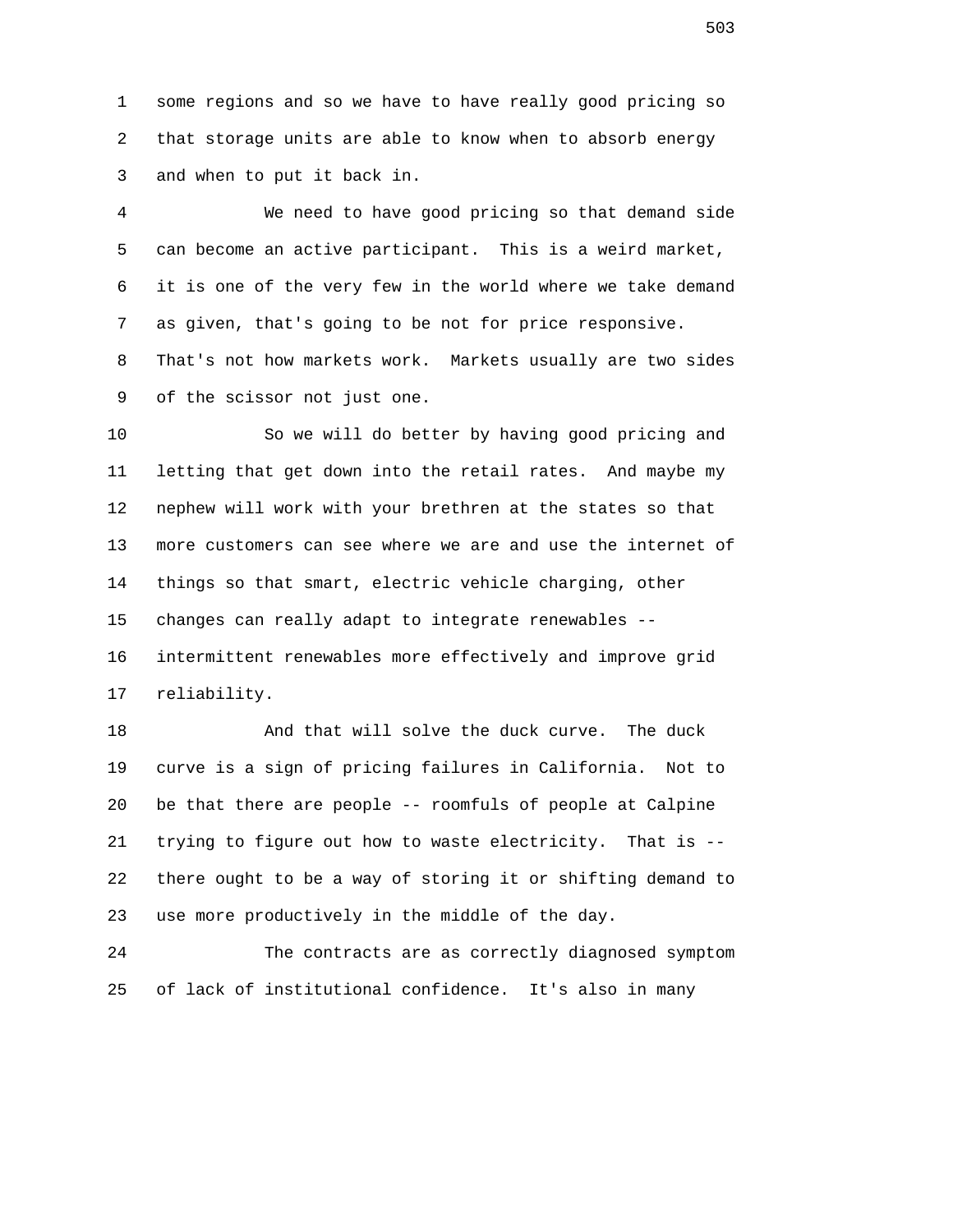1 states a lack of a bilateral contract party, restructured 2 states, most of the load is served by standard offer which 3 is a 6 month -- 1 year, sometimes 3 year product.

 4 These people cannot write contracts that will 5 cause a plant to come onboard. So the capacity market 6 construct at least in New England was built with a long-term 7 contract implicit in it to stand in for the fact that the 8 New England states with the exception of Vermont have all 9 restructured and the utilities who might write contracts 10 don't have a load serving obligation any longer.

 11 MR. NEWELL: Well I very, very much agree that in 12 the long-term when you get to very high levels of renewable 13 penetration that the Northeast markets are not close to the 14 price formation is the most important for all of the reasons 15 that Robert described and I'm sure Bill will tell you.

 16 As for your specific question about what's 17 different about renewables -- so they are different. I mean 18 the nature of their costs it's all capital so compared to a 19 gas plant, even if it has similar you know levelized cost of 20 energy, a smaller amount of capital -- a lot of that is 21 variable and variable that is correlated with the market 22 prices so that makes it inherently less risky.

 23 So that's one. The other is as you mentioned 24 Robert with the lack of institutional confidence so if a 25 large amount of their value is going to be captured from the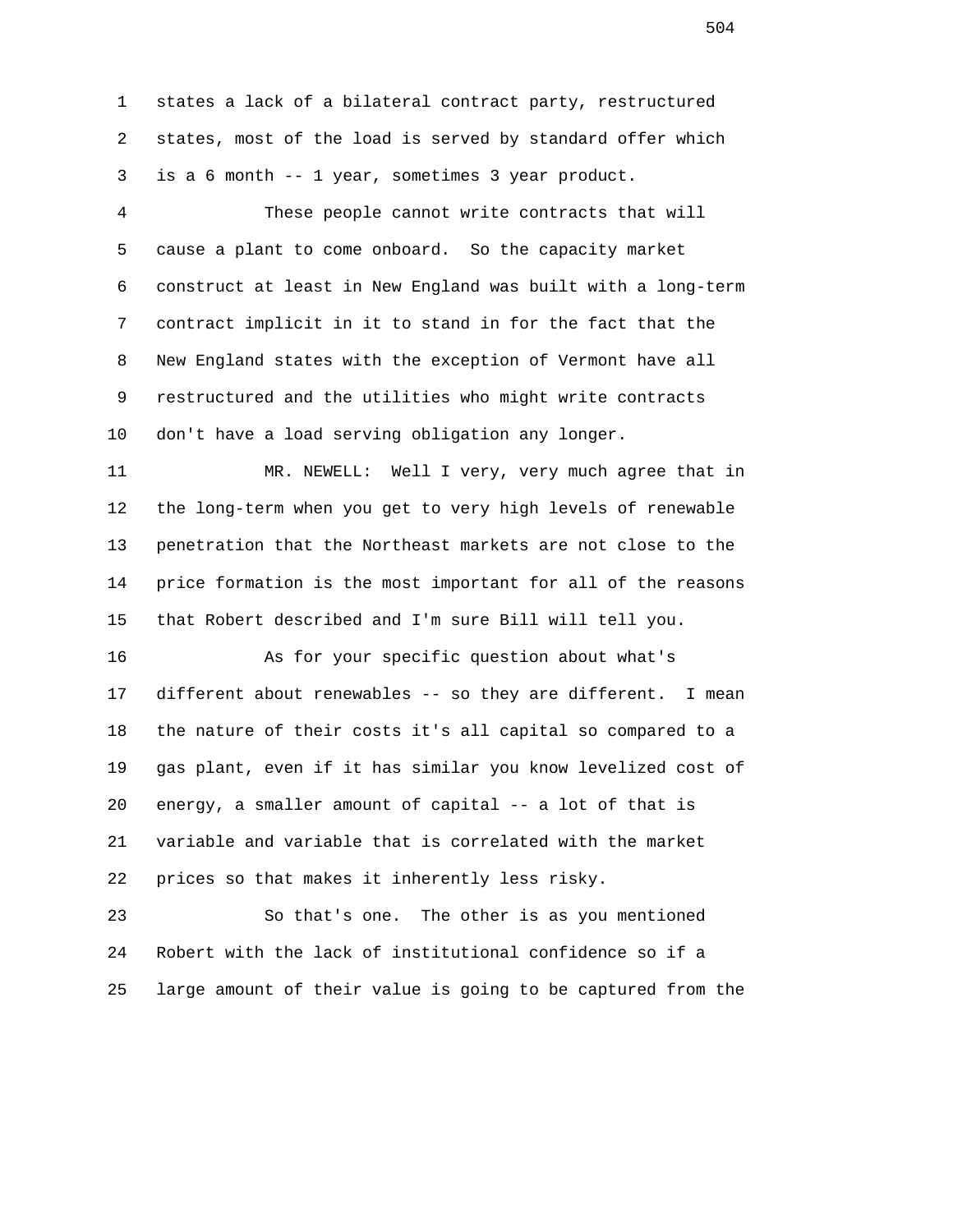1 value of the clean energy attributes -- so for example if I 2 have a \$20.00 REC that might be a third of their all in 3 revenues or more.

 4 And there's going to be perceived a huge amount 5 of regulatory risk around that.

 6 CHAIRMAN LA FLEUR: But I mean if they don't make 7 a lot of -- if they don't have a lot of variable costs 8 because the energy market -- I mean a lot of the markets 9 were designed around that gas front on the margin whatever, 10 if they don't have a lot of variable costs and it is all up 11 front doesn't that mean you either need a really good 12 capacity market that's actually going to pay them or 13 contracts?

 14 MR. NEWELL: And I'll be brief on this I'm sure 15 Bill can say it better but it is not going to be true if the 16 price is zero all of the time. If you really have price 17 formation right both for energy and all of the other 18 services, maybe you need a ramping product there will be a 19 lot of other on zero value and especially again if storage 20 and demand are in place.

 21 Again that becomes an issue when you are at much 22 higher levels of penetration. I mean California is already 23 there but I don't think the Northeast is that close to that 24 being fundamentally the issue. I do think but back to why 25 renewables are different in terms of investing and you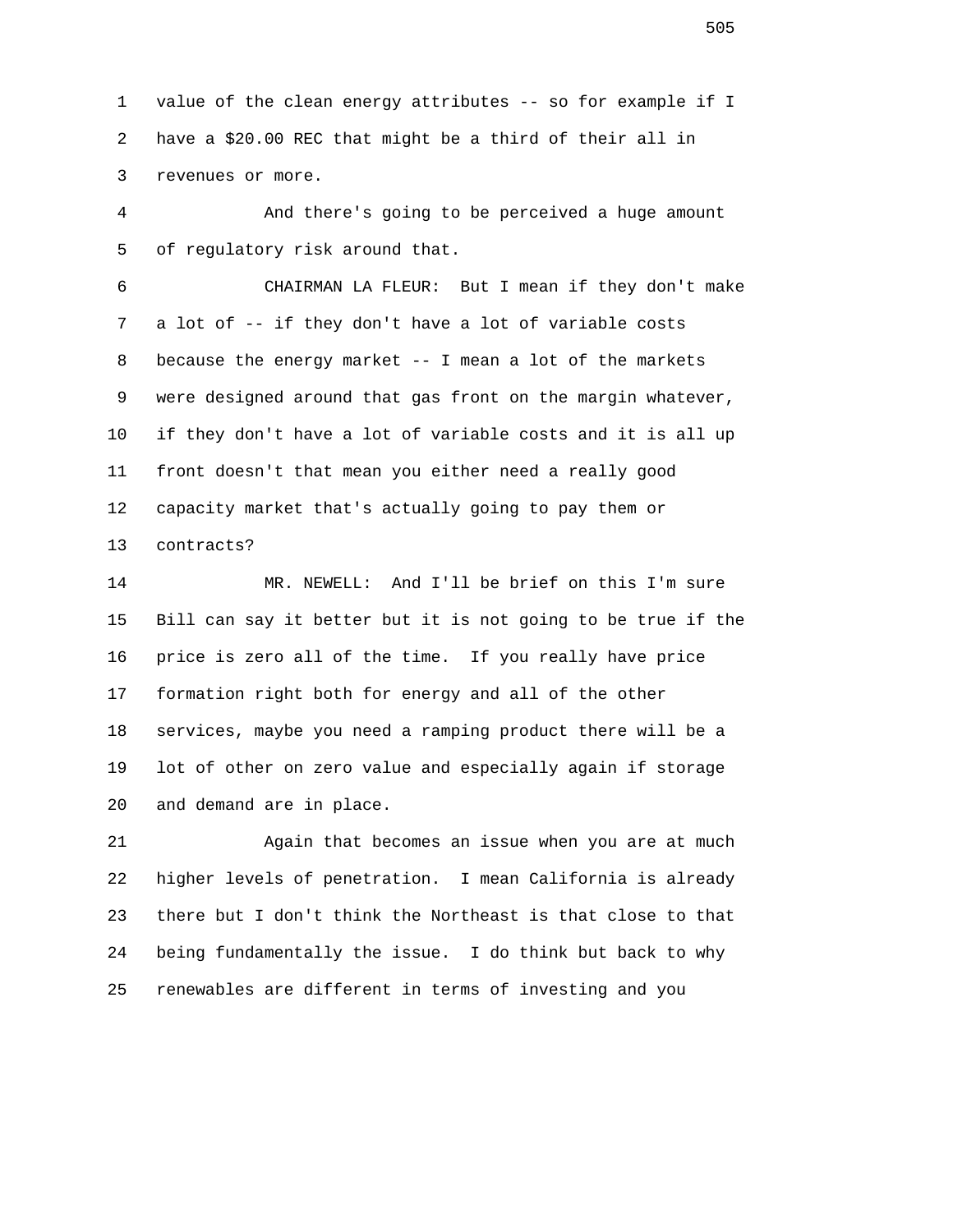1 mentioned long-term contracts.

 2 That of course, is a way to deal with the 3 regulatory stability but I would urge thinking about -- well 4 that regulative storage stability is important. But also 5 thinking about the product definition and market so you 6 don't necessarily have to have a long-term contract, a PPA 7 for the entire output -- it could be like in New York it's 8 just a REC, so I think even more focused than that on the 9 clean energy value if you had some way of locking in an 10 effective carbon price that they get the value of. 11 You know and it is still nothing to say long-term 12 contracts, you could have multi-lateral options that have 13 longer term products. I mean so there is a lot of possible 14 ways. 15 MR. MAKOVICH: So to answer the question about 16 how will states tackle this challenge of meeting 40% 17 reductions as I think somebody said about New York by 2030 18 or greater kind of targets. 19 I think that if the market prices are correct I 20 think and that is the importance as I mentioned of getting a 21 good sense for what would be the least cost pathway if you 22 had a charge on CO2 emissions and you did away with all of 23 these subsidies and mandates and what you would find from 24 the research I have done is that a large part of getting 25 there would involve an increase in consumption efficiency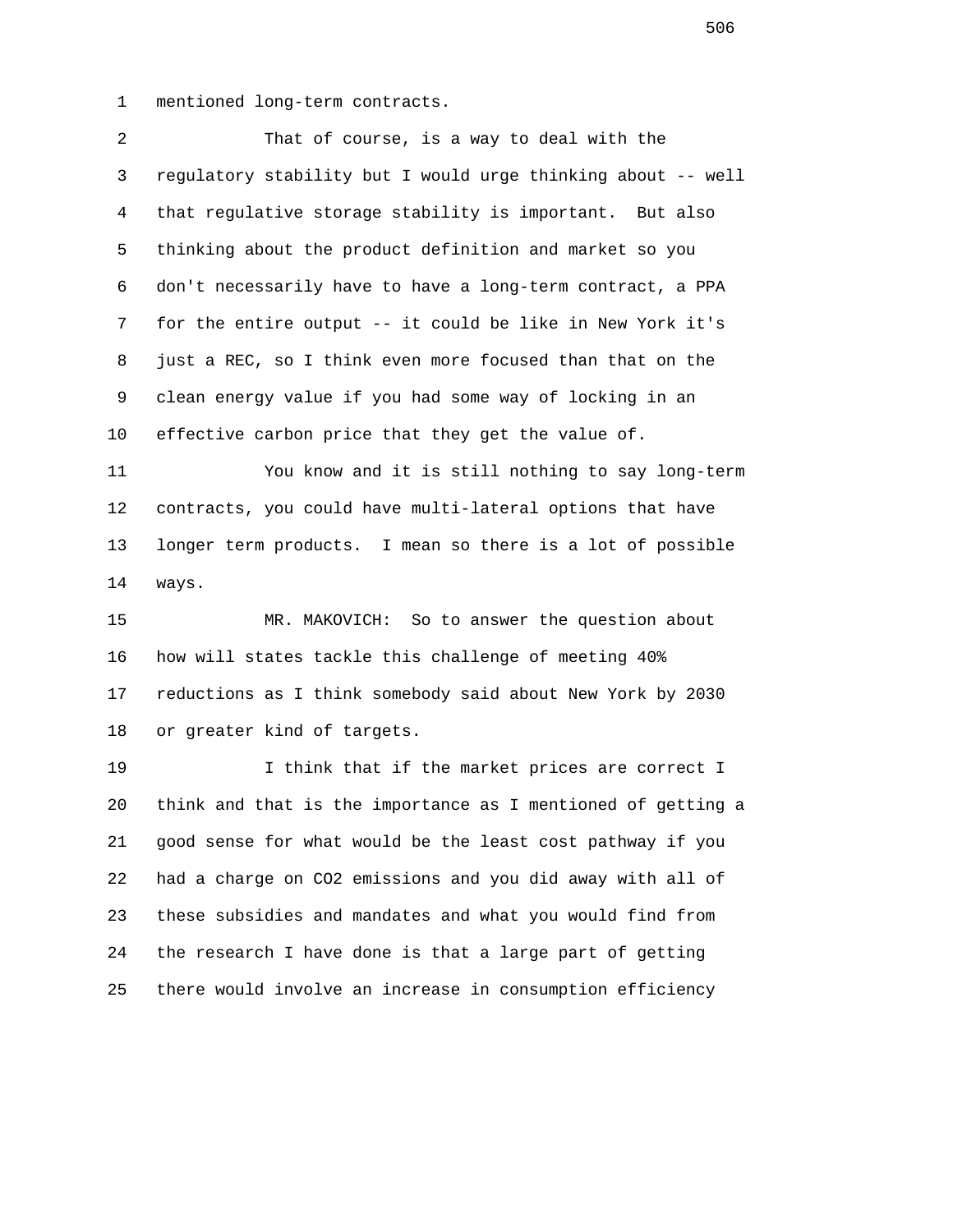1 but is primary by incorporating that CO2 charge in the 2 retail price and less so from rate-payer funded efficiency 3 programs -- that you would get the incentive to continue to 4 run the nuclear plants, to maintain a fairly large base load 5 of non-CO2 emitting nuke and hydro.

 6 There is an optimal market efficient amount of 7 renewables that come about and the price signals will tell 8 you if renewables make money or not. There is still room 9 and a necessity for some fossil fuels to give you the load 10 following capability you need to integrate those renewables.

 11 And there would be actually fairly little storage 12 given the cost and performance of existing storage. But 13 again if storage is going to make it in the marketplace it 14 has to beat the economics of meeting the ups and downs in 15 load with peaking and cycling units.

 16 And until the storage costs and performance can 17 outperform that it is not going to be economic to 18 incorporate into the marketplace. And so the price signals 19 are there -- the same price signals that will pay for the 20 flexibility on load following units are the price signals 21 that will get you a sufficient amount of storage with the 22 only observation that if storage does become very economic, 23 it actually advantages high utilization of power plants more 24 so than low utilization intermittent technologies if you are 25 optimizing the whole system.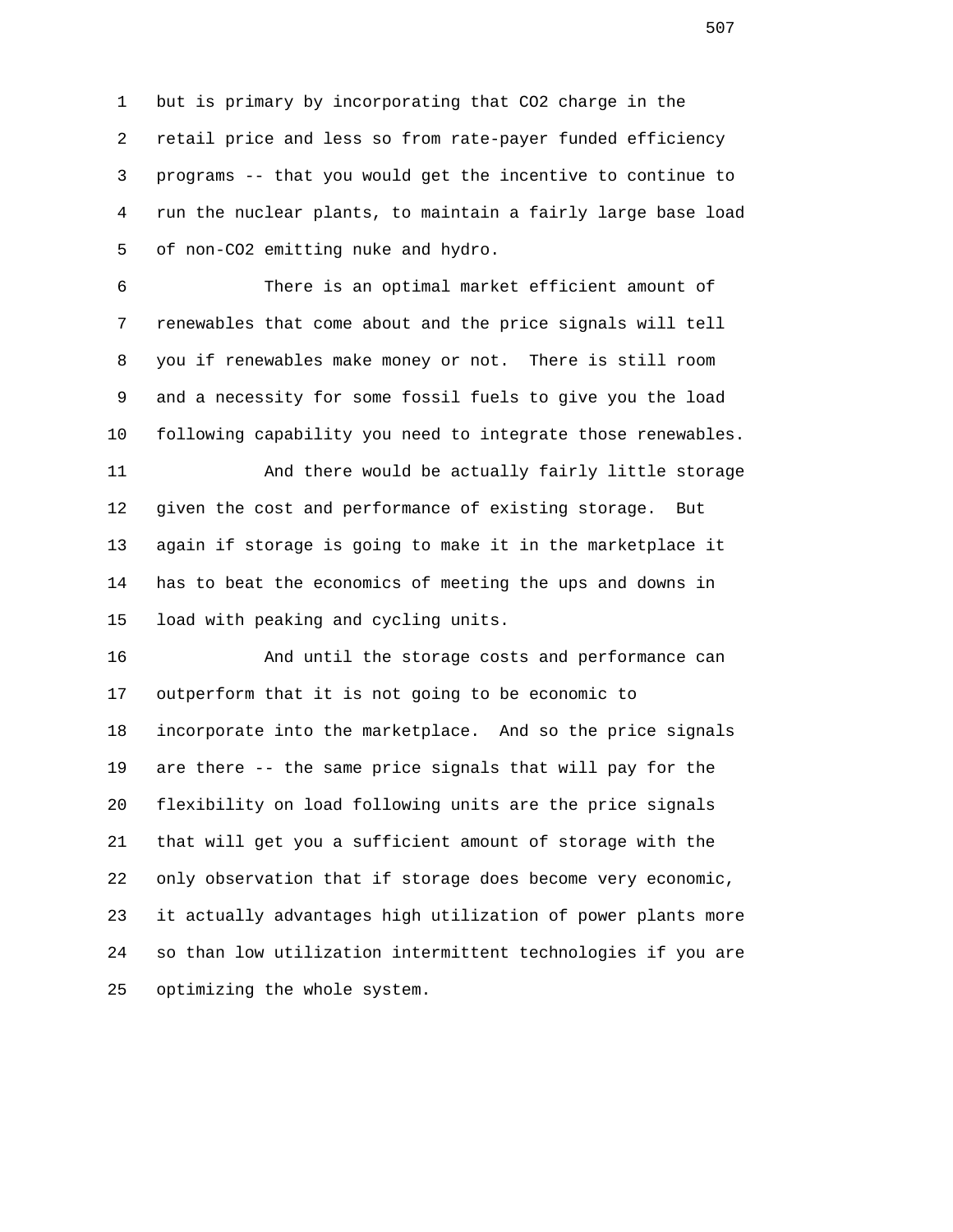1 But having a sense of what that looks like is 2 going to tip you off to when you see state policies that are 3 trying to achieve those reductions with a very different 4 prescription that's where you are going to have a lot of 5 market distortions.

 6 MR. HOGAN: The long run and then there's the 7 really long run. The one thing we know about long, long run 8 of this problem is that the efficient solution in theory and 9 I think ultimately we will get there is we are going to have 10 a common price of carbon in the globe, that's the ultimate 11 for problem and the quantity reduction in every continent, 12 nation, state, county, city will be different. So we are 13 just characterizing it so it can't be true that the right 14 way to formulate the problem is a 50% reduction or an 80% 15 reduction unless you go all the way to 100% and you get an 16 end point kind of story.

 17 So as soon as people start coming along and 18 proposing things you should always be translating this back 19 into what does this mean in terms of the cost and the 20 implicit cost of carbon and does this proposal make sense in 21 that context or is it some aberration that is going to go 22 away?

 23 So in California we have now simultaneously 24 regulations -- can we talk about California -- is that legal 25 here? We have regulations in California for the Clean Fuel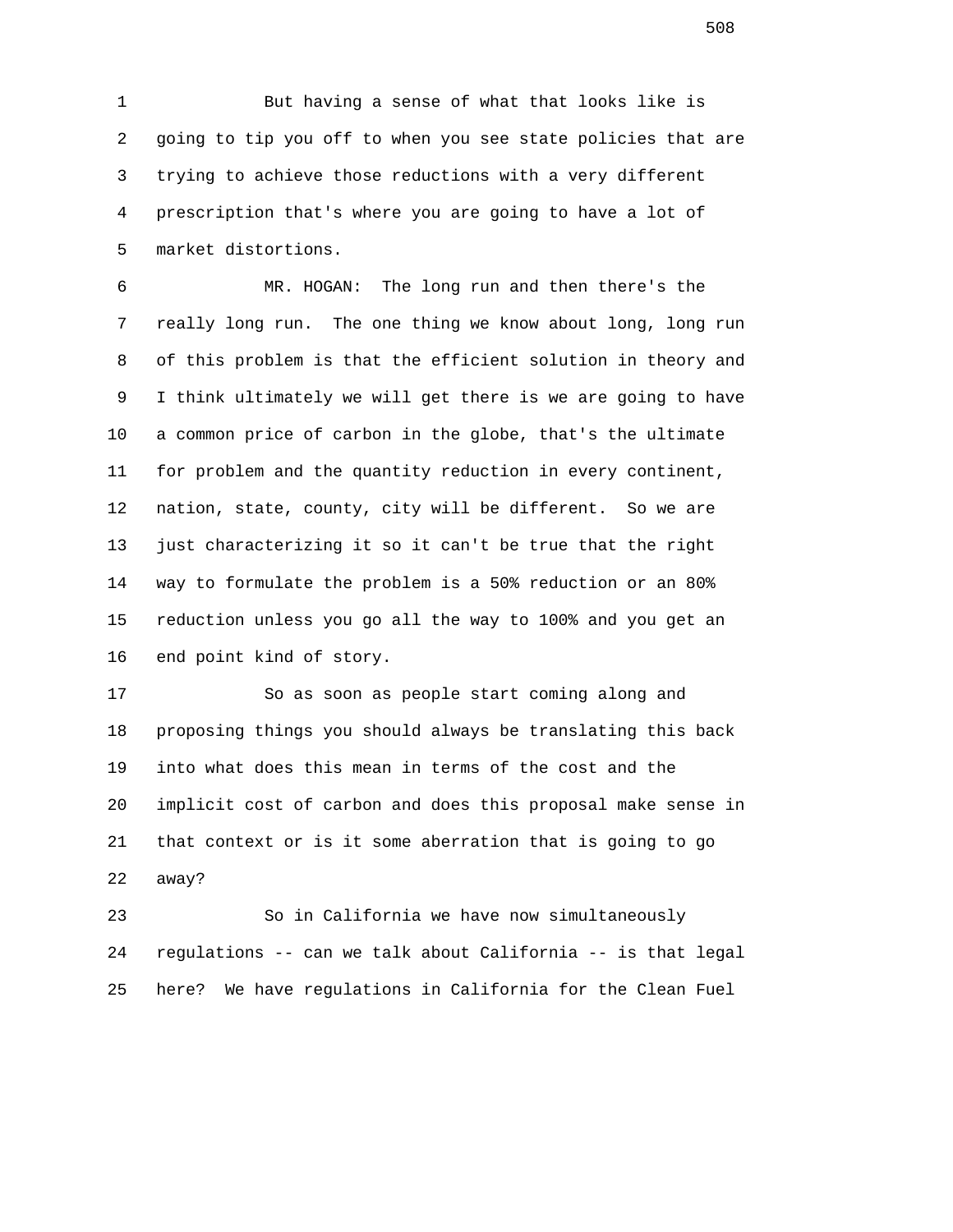1 Standard where they actually have a tradable item that you 2 could go look up the price of carbon and the price of carbon 3 backed, for carbon dioxide was over \$100.00 a ton the last 4 time I looked which was a couple of weeks ago.

 5 They have other cap and trade programs where the 6 price of carbon is about \$12.00 per ton. This can't make 7 sense, simultaneously that we are doing this kind of 8 proposal so you should be evaluating it always in terms of 9 that and then putting these things into the framework.

 10 And then when people want you to accommodate if 11 the answer is make the market more efficient and get the 12 pricing to reflect the costs of it, this becomes economic in 13 a way that's consistent with that then that's a good idea.

 14 If the request is accommodate by doing something 15 which decreases the efficiency of the markets I have 16 responsibility for in order to make you happy that's a bad 17 idea and so you should say no. And so the benchmark would 18 always be the cost of carbon and as I understand the 19 administration's position is that this is now your 20 responsibility to figure out this number because they just 21 got rid of the inner agency working group that was 22 responsible for doing this but their work was quite good and 23 you can use that you know, round numbers -- and the agencies 24 are supposed to figure out this themselves when they are 25 supposed to be guidance so you should accept this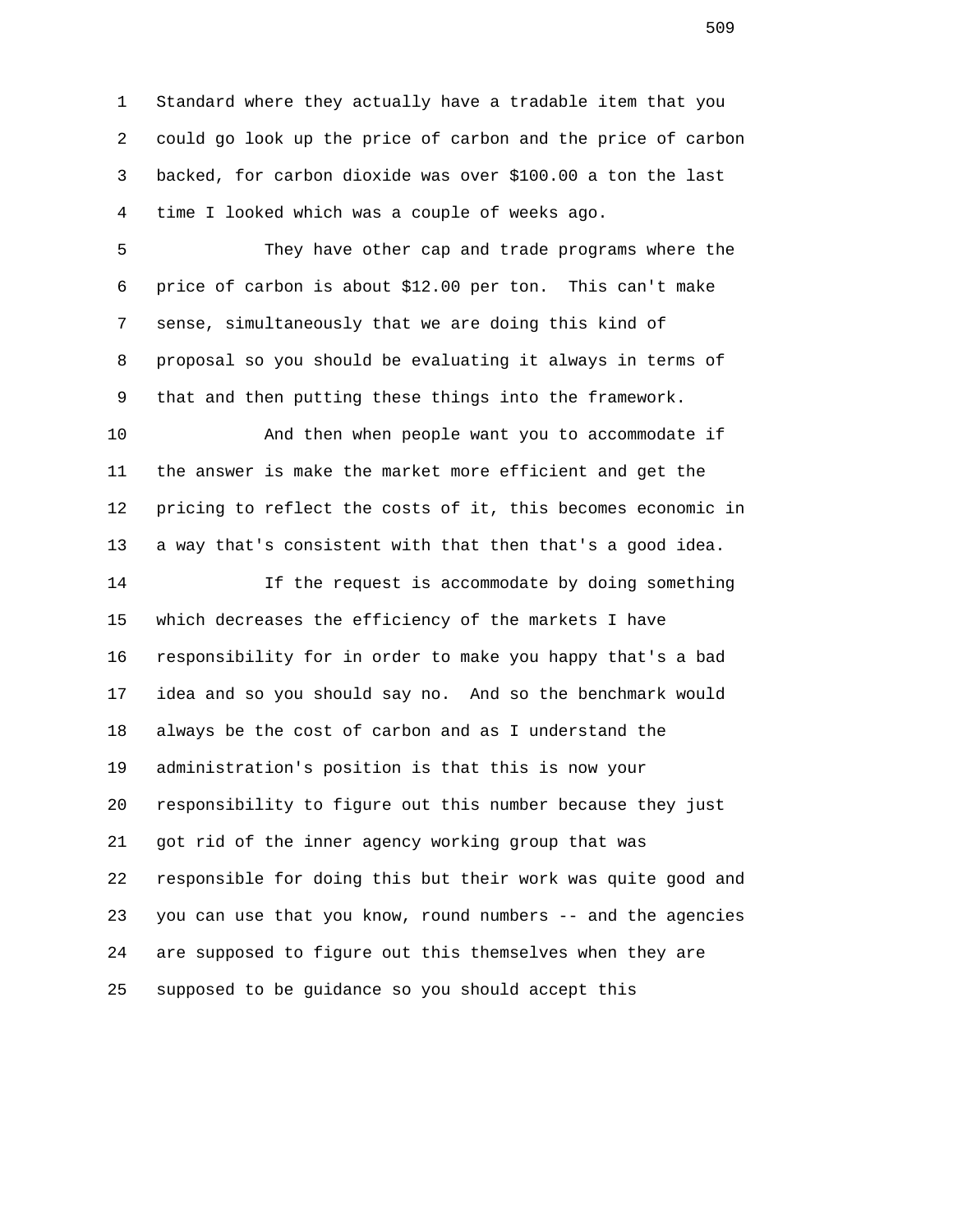1 opportunity and use that as your standard.

 2 And when people come in to do things which sound 3 like the Clean Fuel Standard in California you should say we 4 are not going to accommodate that. You know if you want to 5 do that I can't stop you but that's another thing -- but you 6 should be very encouraging of things which are consistent 7 with the social cost of carbon that you are now responsible 8 for estimating.

 9 MR. HAMAL: I always enjoy following Bill, thank 10 you. I'm not going to look that far out into the future. I 11 would like to look to 2021 at the Third Quadrennial Capacity 12 Market Technical Conference.

 13 CHAIRMAN LA FLEUR: And there still will be no 14 quorum.

 15 MR. HAMAL: Let's hope and there is a quorum. 16 COMMISSIONER HONORABLE: Cheryl will be Chair. 17 MR. HAMAL: I remember Commissioner Clark talking 18 about how he said he spent a quarter of his time on this 19 issue and I think that's going to continue. I mean not for 20 him obviously. But I think that I don't hear a fundamental 21 driver to an efficient price coming out of this market that 22 is purely competitive that we can step back away from the 23 rules.

 24 I think this process itself is entirely dependent 25 on decisions made at this Commission to do tweaks necessary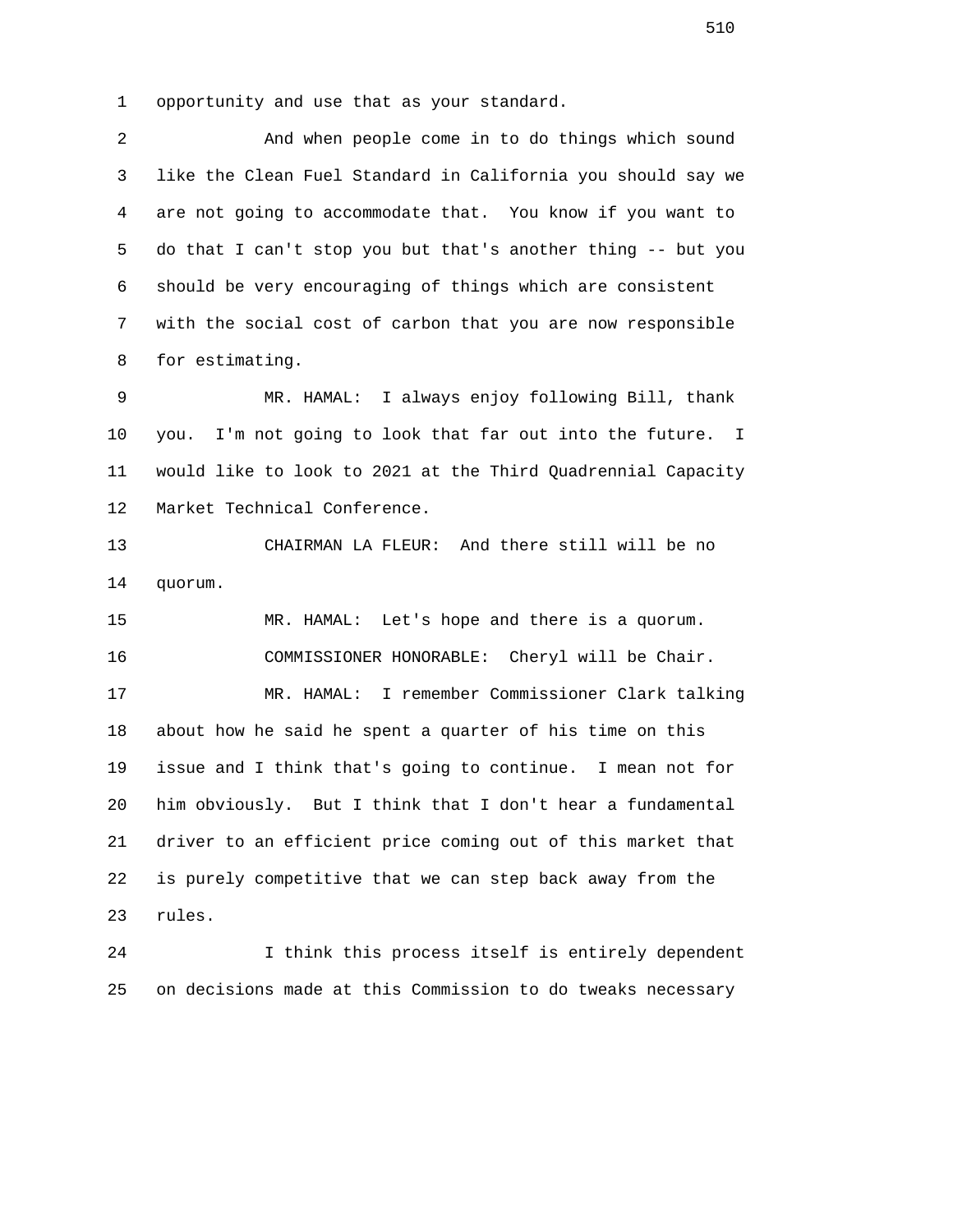1 to get what we want. We know what we want -- we have to 2 keep tweaking it to get there.

 3 And I think as long as we continue with this 4 market and this market process that's where we are going to 5 be for the next 4 years. Now hopefully there are some 6 changes, hopefully the Hogan is not here. 7 And hopefully it is because -- hopefully it is 8 late in the day, it is because we have accepted his 9 proposals and suggestions to price energy more efficiently. 10 Scarcity pricing -- I think I am totally on board with that. 11 I am not going to think that he needs to be honored by my 12 support for that proposal but I think that makes a lot of 13 sense.

 14 I personally don't think that gets us all of the 15 way there. I think as we think about a market that is going 16 to be increasingly zero dispatchable cost resources, more 17 things along those lines stress build on by not a special 18 duck kind of things.

 19 We are having multiple problems coming up. The 20 job in maintaining reliable markets is getting more 21 complicated. We just can't keep building a bunch of peakers 22 to take care of whatever we need both in terms of 23 responsiveness and rampability and then add the capacity 24 that we want.

25 So I think we are going to see this Commission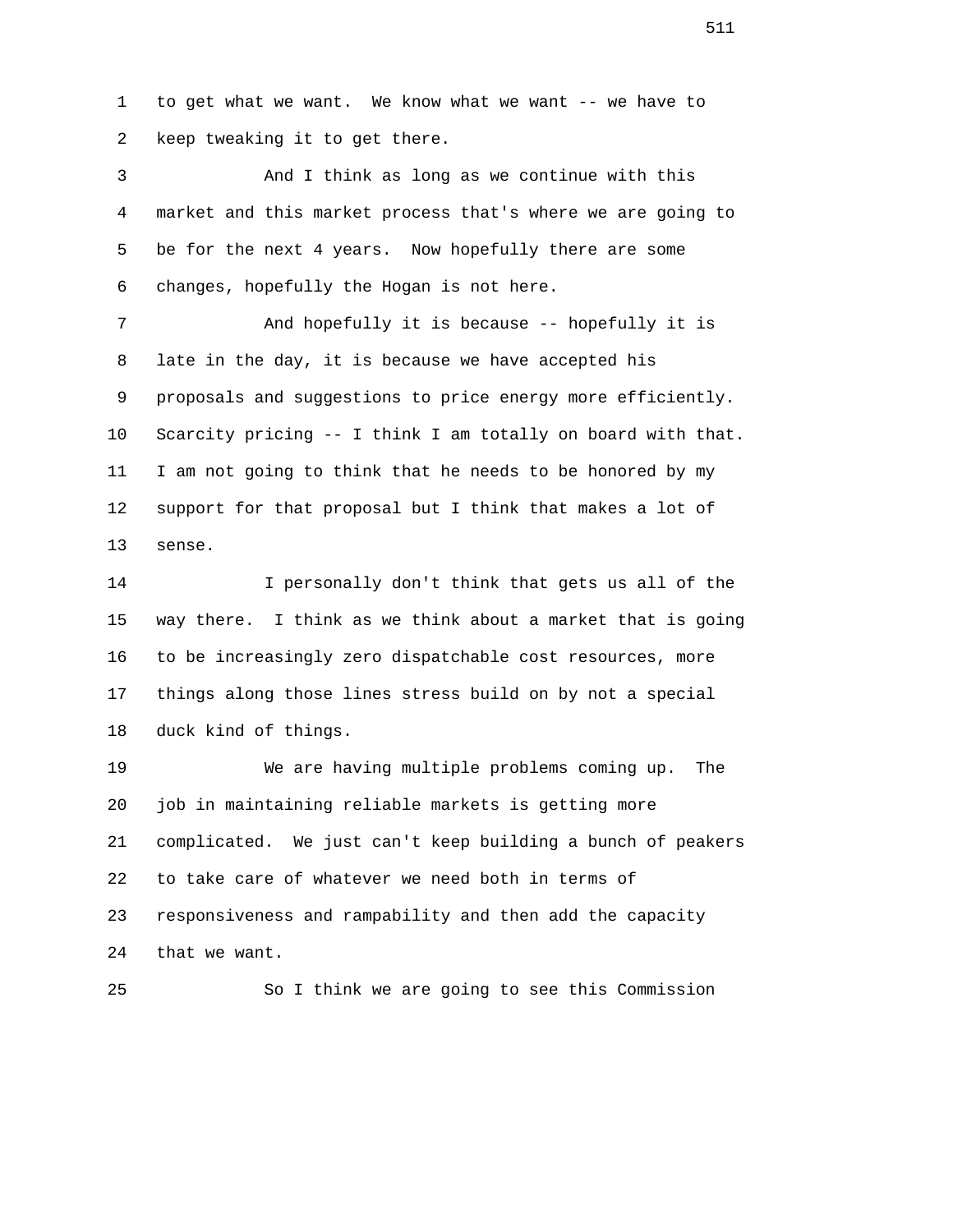1 struggle with how do you price storage and variability and 2 things like that and I don't have an answer for all of those 3 pieces but I think one thing that makes sense to me on a 4 common sense standpoint is you don't layer on a layer of 5 environmental rules that are run by these same markets at 6 the same time, that just makes the problem more 7 complicated.

8 **People want to price carbon which would be great,**  9 you let them price carbon like RGGI outside of the FERC run 10 markets. If states want to have decisions to do things 11 along the lines that we have been talking about to the 12 maximum extent you let them do that but you don't complicate 13 the markets themselves.

 14 You take what's left turn to capacity markets, 15 energy markets to make them efficient. Capacity markets 16 were originally designed -- to otherwise phrase the missing 17 money -- it's what's left after everything else is taken 18 care of.

 19 We don't need higher prices if we have enough 20 capacity. We need it only when we need that capacity. The 21 other thing that I would like to see 4 years from now is 22 some state or two step up and say what we need to do is 23 integrate all of these choices into a more bilateral 24 framework.

25 And what we need to do to do that right is create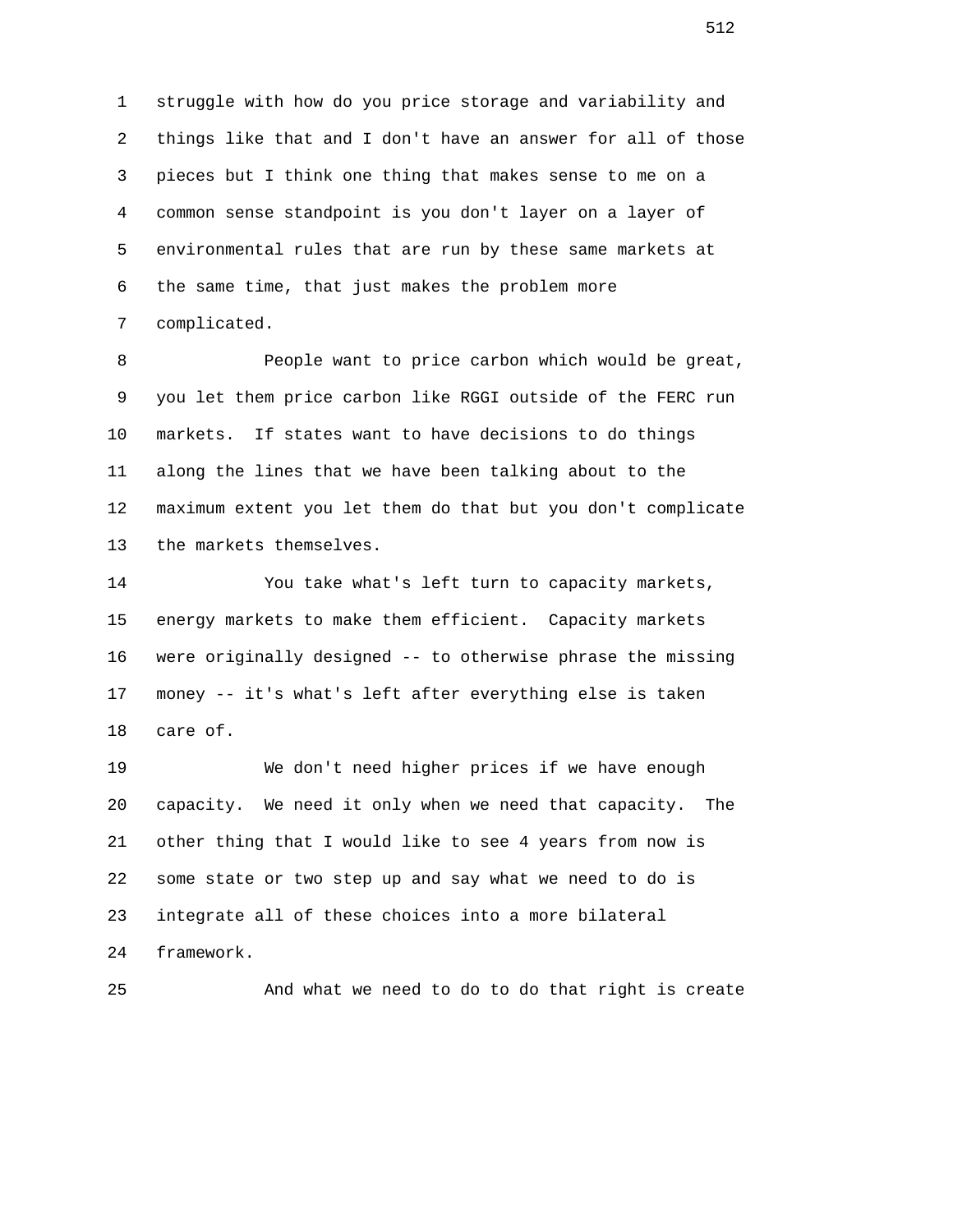1 competition on the buy side. What element can we do to 2 create buyers within our states who would buy this pure 3 capacity product? Who could think about carbon emissions, 4 investments, technology, reliability issues in certain areas 5 perhaps where it is not being served by the market 6 themselves and create -- from the states. 7 I don't think you could do this here. I think

 8 the states could adopt that and then what this Commission 9 will deal with is states who have decided to take the 10 reliability targets put forward by the RTO's, but take 11 responsibility for delivering those in a bilateral manner.

 12 So that in 2021 we can see if we can get that 13 adopted, expended at other places so that we are not here 14 again in 2025.

 15 CHAIRMAN LA FLEUR: I'd know that either the town 16 is burning or the town is simmering or elements of the town 17 are burning so there are faster things but it is good to 18 have a sense of the long-term and that was very thought 19 provoking, thank you.

 20 COMMISSIONER HONORABLE: Thank you Genius Bar 21 it's been great to be informed by you and more importantly I 22 think in some ways we should have visited with you all first 23 because you have really helped us get back to the basics. I 24 think over the last course of this Technical Conference we 25 have been really looking at where we are and how we need to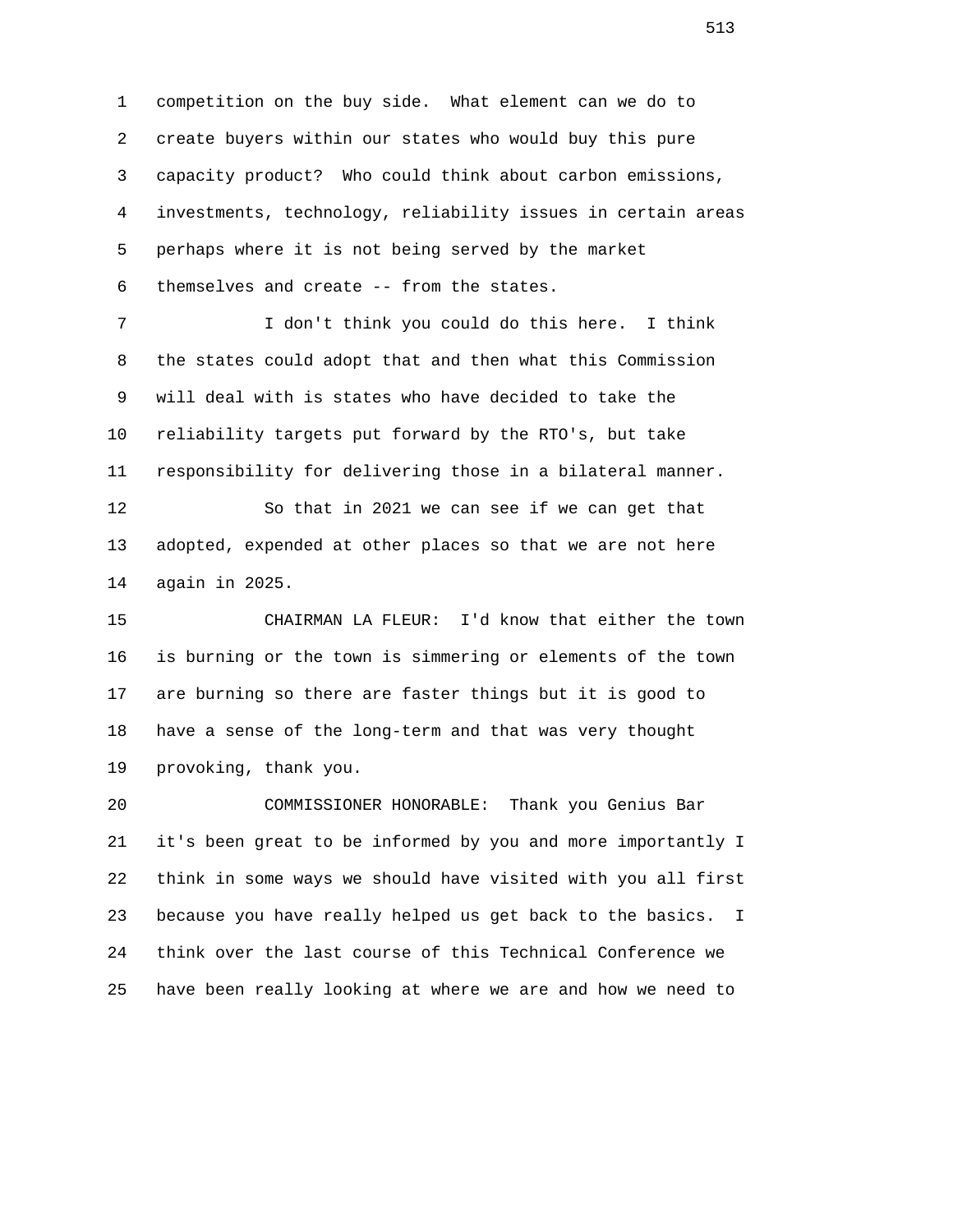1 get to the next place.

| 2            | And we probably need to step back a bit further              |
|--------------|--------------------------------------------------------------|
| $\mathsf{3}$ | to think about how markets operate in the purest sense and   |
| 4            | to make sure that we are honoring those core principles and  |
| 5            | I want to thank each of you for helping us recall those.     |
| 6            | And you may have listened in on the last session             |
| 7            | -- session IV where we talk a lot about the paths and we     |
| 8            | talked quite a bit about attributes that sometimes may or    |
| 9            | may not, or should or should not be factored into markets in |
| 10           | terms of pricing.                                            |
| 11           | I thought it was an interesting discussion                   |
| 12           | because in addition to carbon pricing I also heard someone   |
| 13           | say that they thought that maybe we should be taking into    |
| 14           | account reliability, resilience, fuel diversity and I also   |
| 15           | heard someone say no, the market should already be doing     |
| 16           | that.                                                        |
| 17           | So while we have you all and you are free for the            |
| 18           | moment I want to ask your thoughts about that. It seems      |
| 19           | like a fundamental question to some -- you may have          |
| 20           | differences of opinion but I would like to know that, that's |
| 21           | important.                                                   |
| 22           | To me as a regulator as long as I am here with               |
| 23           | Cheryl, but more importantly we are building a record upon   |
|              |                                                              |

25 and your opinions will be helpful, that's question number 1

24 which our quorum of Commissioners can consider this issue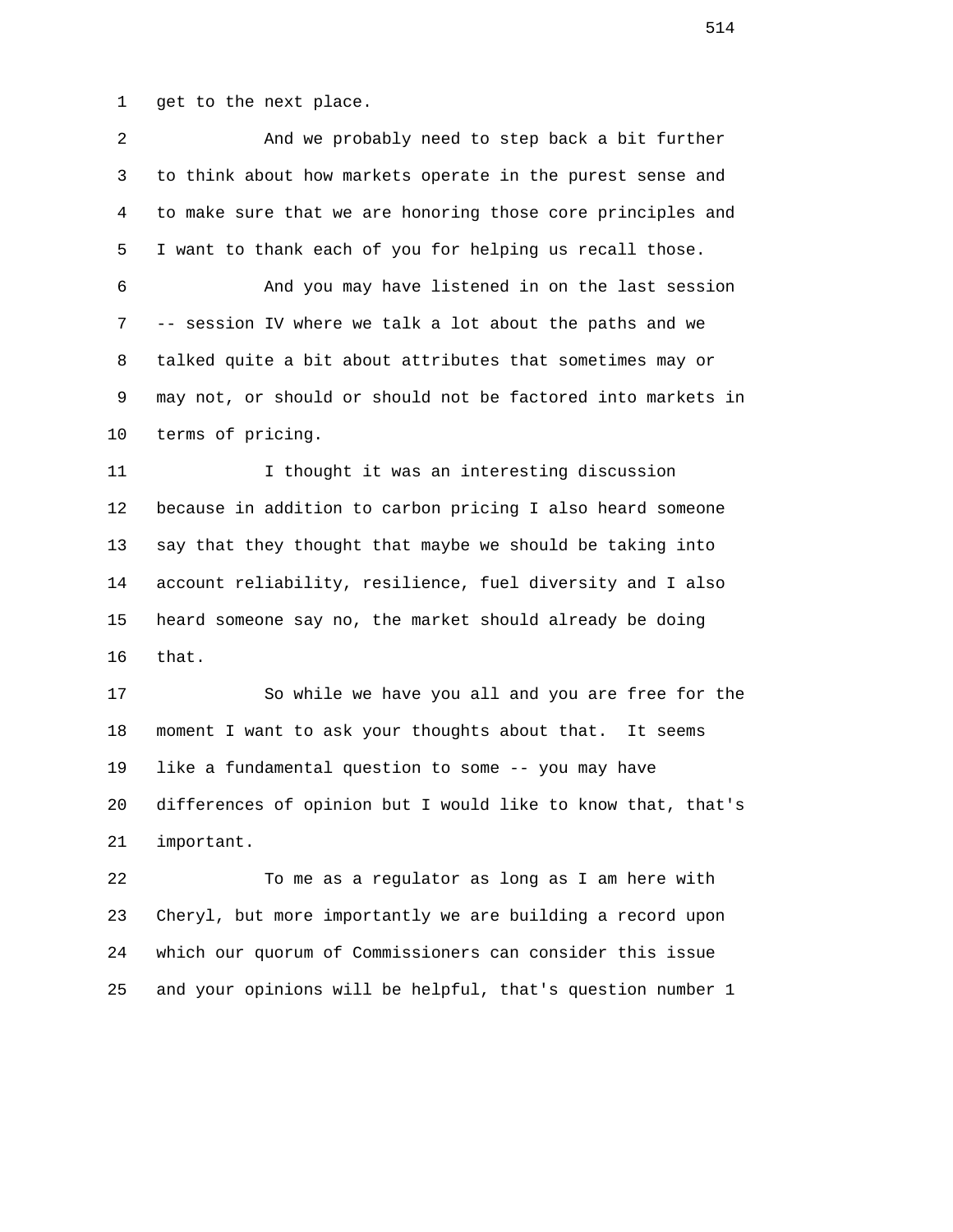1 and then I have another 4, yes Mr. Stoddard I have one for 2 you after we get done with this one.

 3 MR. SHANKER: FERC will very narrowly go to the 4 reliability attribute. I think Andy Ott's answer was 5 correct. If the security constraint dispatch and commitment 6 those are constraints -- one of the things that strikes me 7 as a little comical that maybe points this out is people 8 talk about well we will build a whole bunch more 9 transmission and become more reliable.

 10 But that isn't really what happens. It expands 11 the capacity of the system, it runs in the same reliability 12 standards which is what I think Andy was trying to explain, 13 we have more capacity to move things.

 14 But we move them to the limit and we believe that 15 the limit is appropriate. Okay now you may argue that the 16 way we set the M minus 1 or M minus 1 minus 1 or the various 17 contingency limits is wrong and they need to be more 18 conservative.

 19 But given those reliability attribute is fixed 20 and everything we do is an adjustment to accommodate or 21 state within those constraints. So if his example or maybe 22 California is a good example here. California needs more 23 ramping, I mean that's one of the flexible capacity issues 24 that have been before the Commission.

25 You don't not have it and be unreliable. You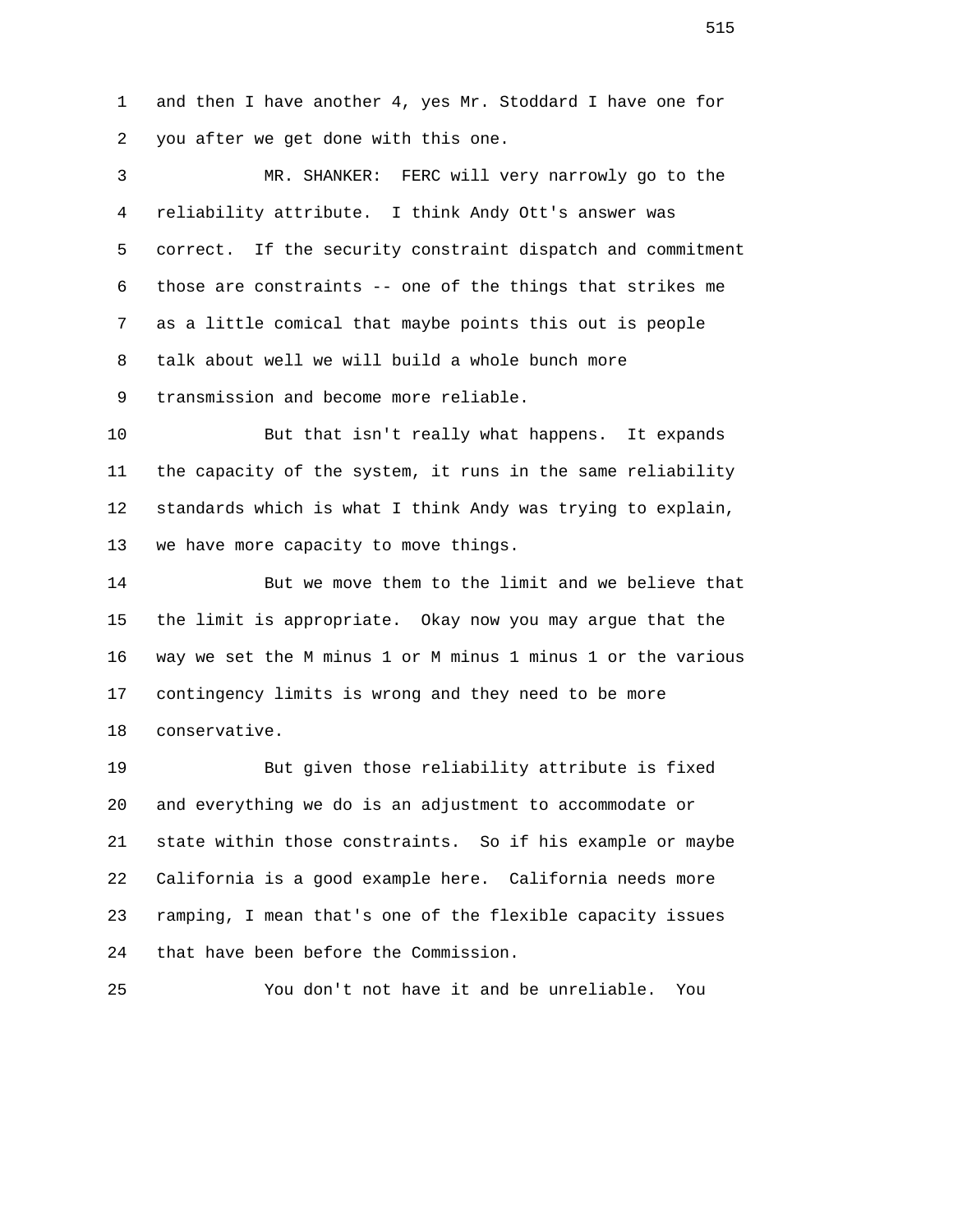1 know that that is going to be a constraint that you have to 2 keep the Ace at regulation within certain bounds and so they 3 will commit more resources. And that may mean they buy them 4 elsewhere or they adjust other operating procedures or over 5 commit -- I have more units than minimum capacity to give 6 themselves more upside ramp.

 7 But they do it and those are because they are all 8 structured as constraints.

 9 MR. STODDARD: So recognizing we are here to talk 10 about integrating state policy in the markets I think the 11 challenge I have with resilience or other security goals -- 12 I don't think properly at least in the multi-state RTOs that 13 states ought to be focused on those things.

 14 I think those are the proper purview of the RTO, 15 of the stakeholder process, of review by technical folk. 16 When I see states within these multi-state RTOs talk about 17 fuel diversity or et cetera it typically is a jobs program 18 where they have a particular goal, a particular plant or 19 something they want in their state and so they are going to 20 push that.

 21 I -- again I'll put on my reading glasses as 22 someone said in the previous session and wonder whether the 23 claim of resiliency at a state-level is actually a 24 legitimate policy goal.

25 MR. QUINN: Sue?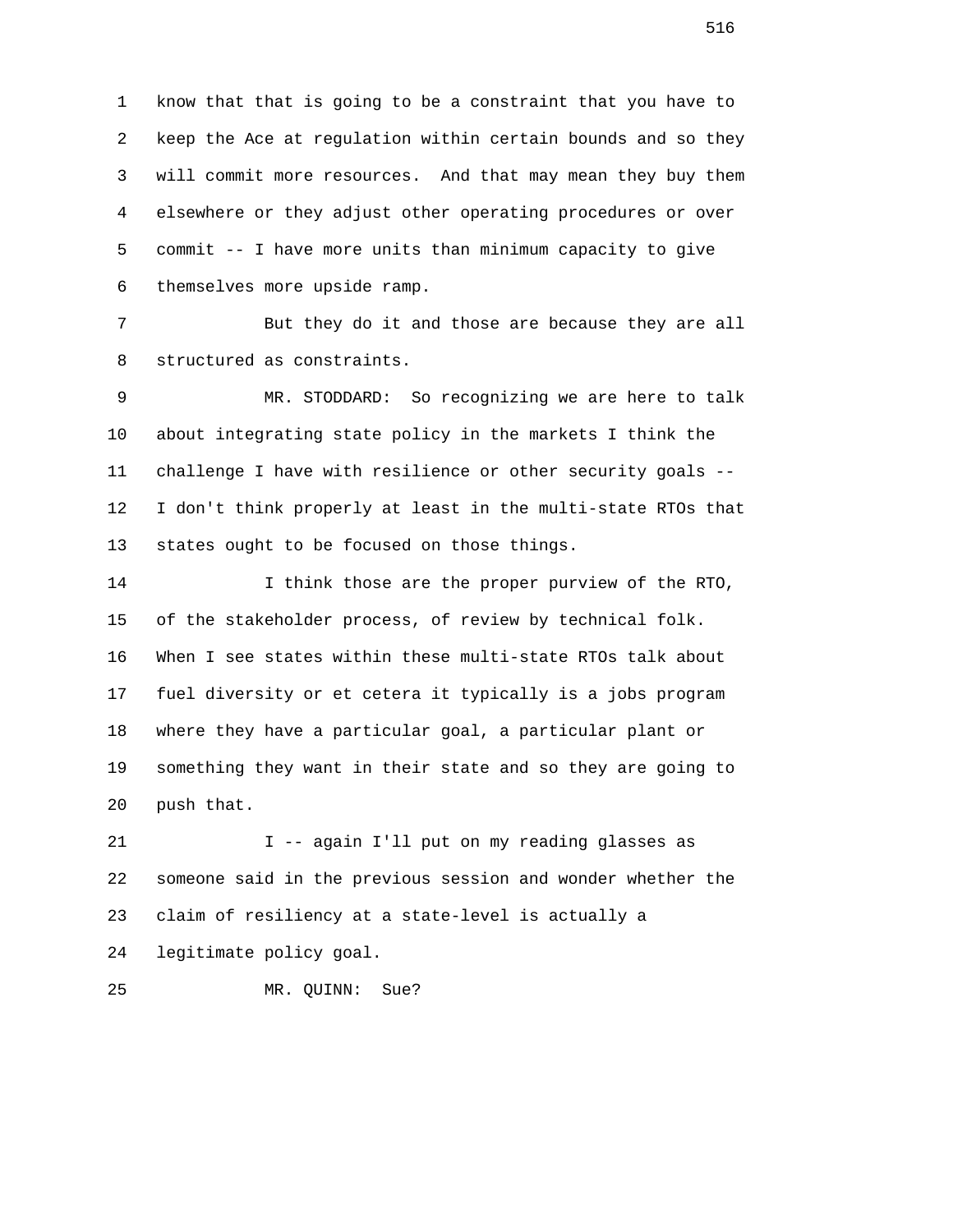1 MS. TIERNEY: I disagree with what my colleague 2 just said. Resiliency is different than reliability in my 3 view and I'm informed in making these remarks just now by 4 many to many hours spend on the National Academy of Sciences 5 Panel on resiliency of the grid.

 6 And we will be finalizing our report so you will 7 get to read all about it -- but resiliency is really being 8 ready for an event, you know mutual assistance agreements. 9 Making sure that you have got the hardware and software to 10 identify where there is an outage.

 11 Events would be in this case a terror attack, a 12 physical hardware hit -- cyber-attacks, extreme weather 13 events. So before the event do you have the capabilities to 14 address it? During the event are you managing through it in 15 a safe way? Is your system going to be ok?

 16 And then after the event are you recovering the 17 operation of the system as fast as you can to provide access 18 to services?

 19 States are extremely concerned about the 20 assurance of critical services, hospitals, sewage, water 21 treatment, and a variety of other things during events like 22 Hurricane Sandy, Katrina.

 23 So states, indeed are working a lot on resiliency 24 issues, because of this problem of assuring that people 25 don't die and are not harmed during all of that. So I do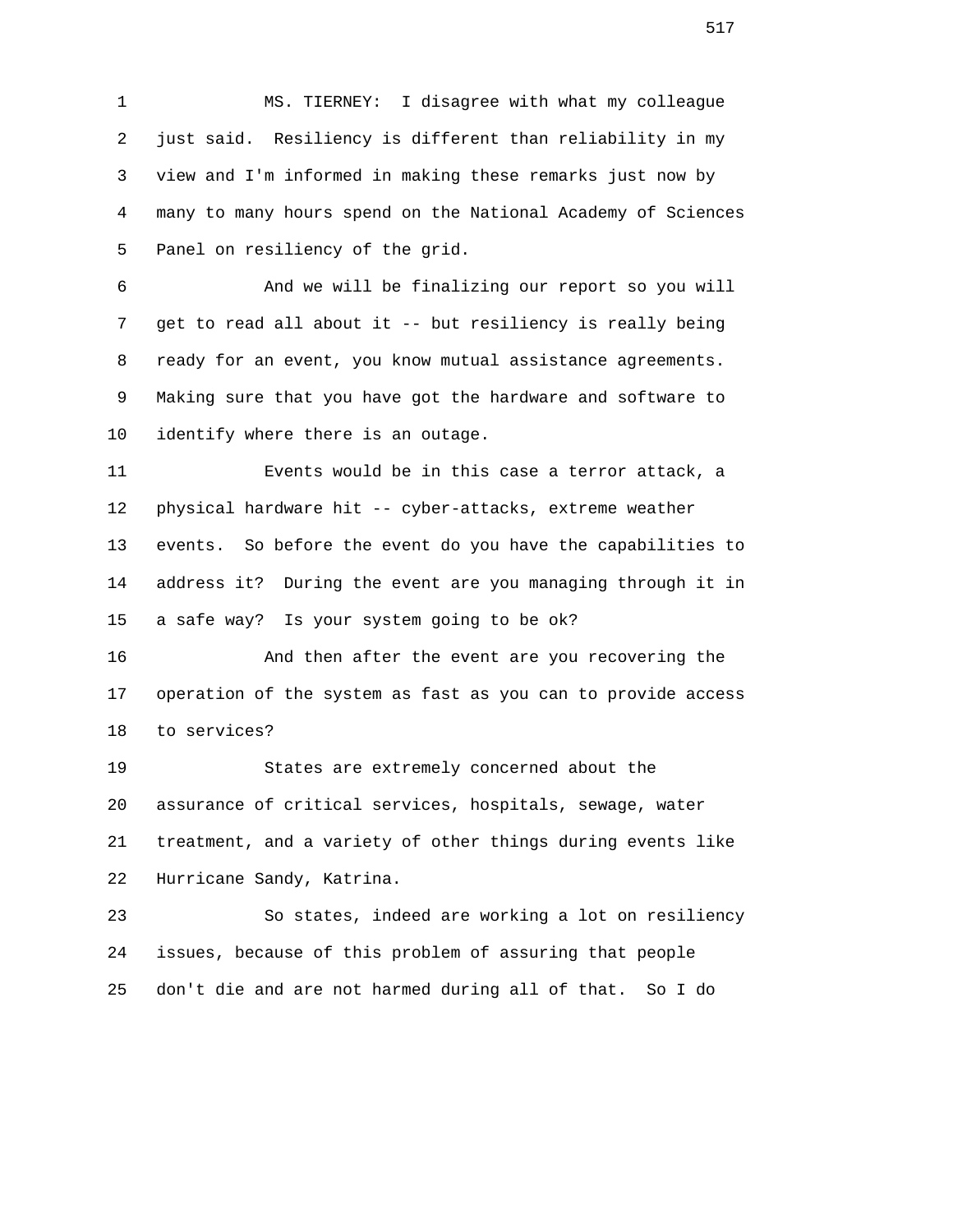1 think that there is going to be increasing attention because 2 of cyber -- because of extreme weather events but I don't 3 know how you monetize those things and I say that after 4 spending all of those hours around the table on that. 5 I don't thing we are -- we are just at the cusp 6 of doing metrics to identify what is a resilient system. 7 That's different than you know all the retail reliability 8 things we have about outage, frequency and number of minutes 9 you are out. These are really different things. 10 The resiliency I think is very hard, it would 11 surprise me if early on you see markets for resiliency but I 12 do think we are going to see a lot of resiliency but that 13 will be -- that may involve a state ordering a micro-grid 14 and turbine and a variety of other things in a particular 15 place and it is out of market and for reasons that they 16 want. 17 So I think it does come up as an issue that you 18 will need to think about. 19 MR. QUINN: Thank you, Larry and then Cliff. 20 MR. MAKOVICH: Yes Susan makes a good point about 21 defining resiliency because it is such a complex issue but 22 to Colette's point I think we do see that we have got market 23 distortions right now that are reducing the diversity in our 24 supply portfolio.

25 And the idea here isn't to maximize diversity,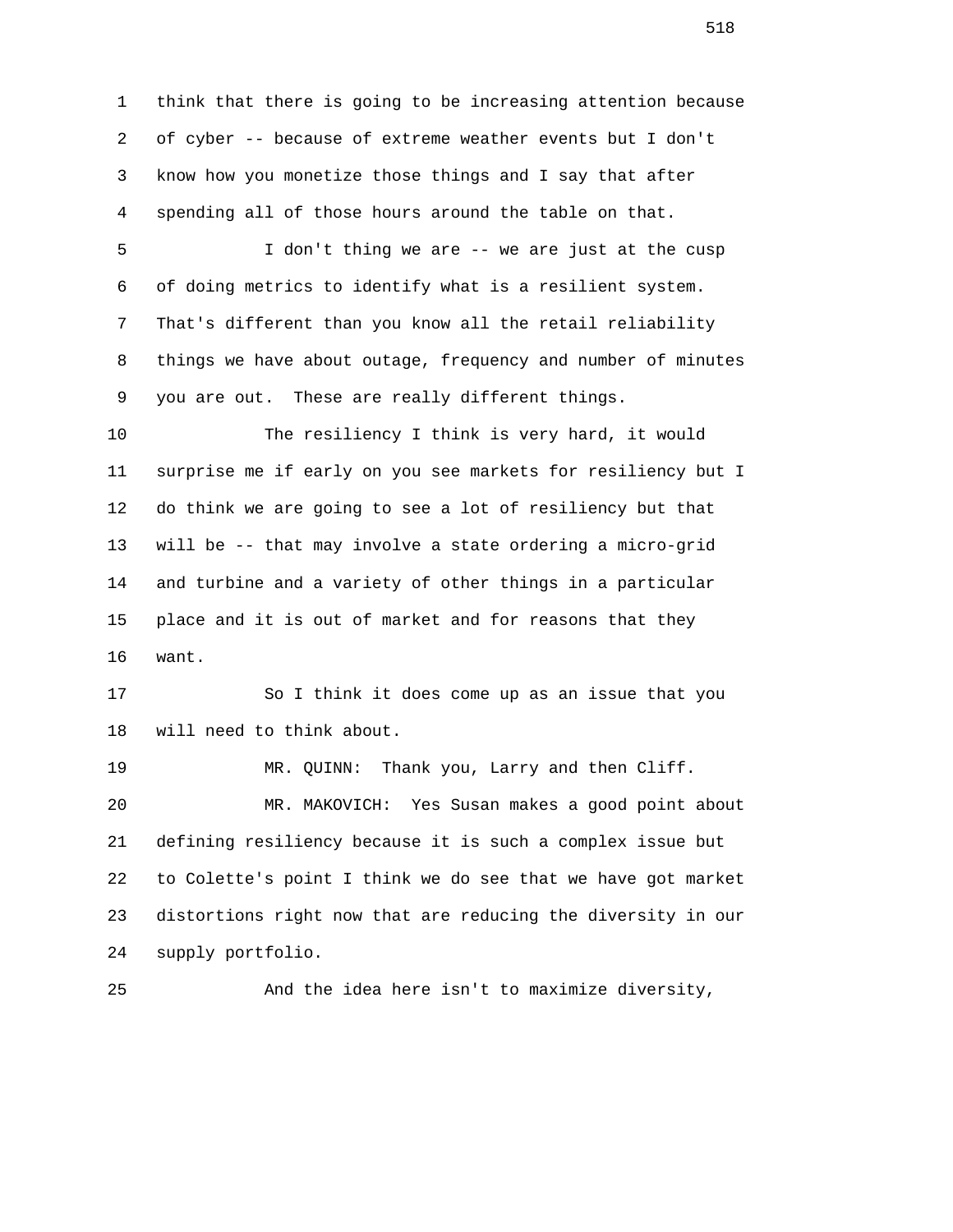1 have equal shares of all of the different types of 2 generating resources but the market tends to produce a nice 3 mix of fuels and technologies and we have got a distortion 4 now that seems to be moving us to too many CT's not enough 5 base load and a really increasing reliance on natural gas 6 and that's what has got people concerned.

 7 Natural gas is a fuel that tends to have 8 multi-year cycles, periodic extreme volatility and some 9 deliverability problems when you have some weather events 10 like the polar vortex and so forth.

 11 We also have to worry about things like 12 hurricanes and cyber-attacks and physical attacks on the gas 13 infrastructure and if we get some disturbing seismic 14 activity in Oklahoma that led to a year-long moratorium on 15 fracking you could have a real pinch point on fuel supply to 16 the power sector.

 17 So I think this resilience issue is big. I think 18 that it is getting triggered by the fact that people are 19 just getting nervous that we seem to have all of our eggs 20 increasingly in one basket which is natural gas.

 21 MR. HAMAL: I thought I heard a slightly 22 different question and maybe I got that wrong. But whether 23 we should create a different product with a different 24 attribute in the system -- resiliency might be mean ramping 25 or some other quick start capability or something like that.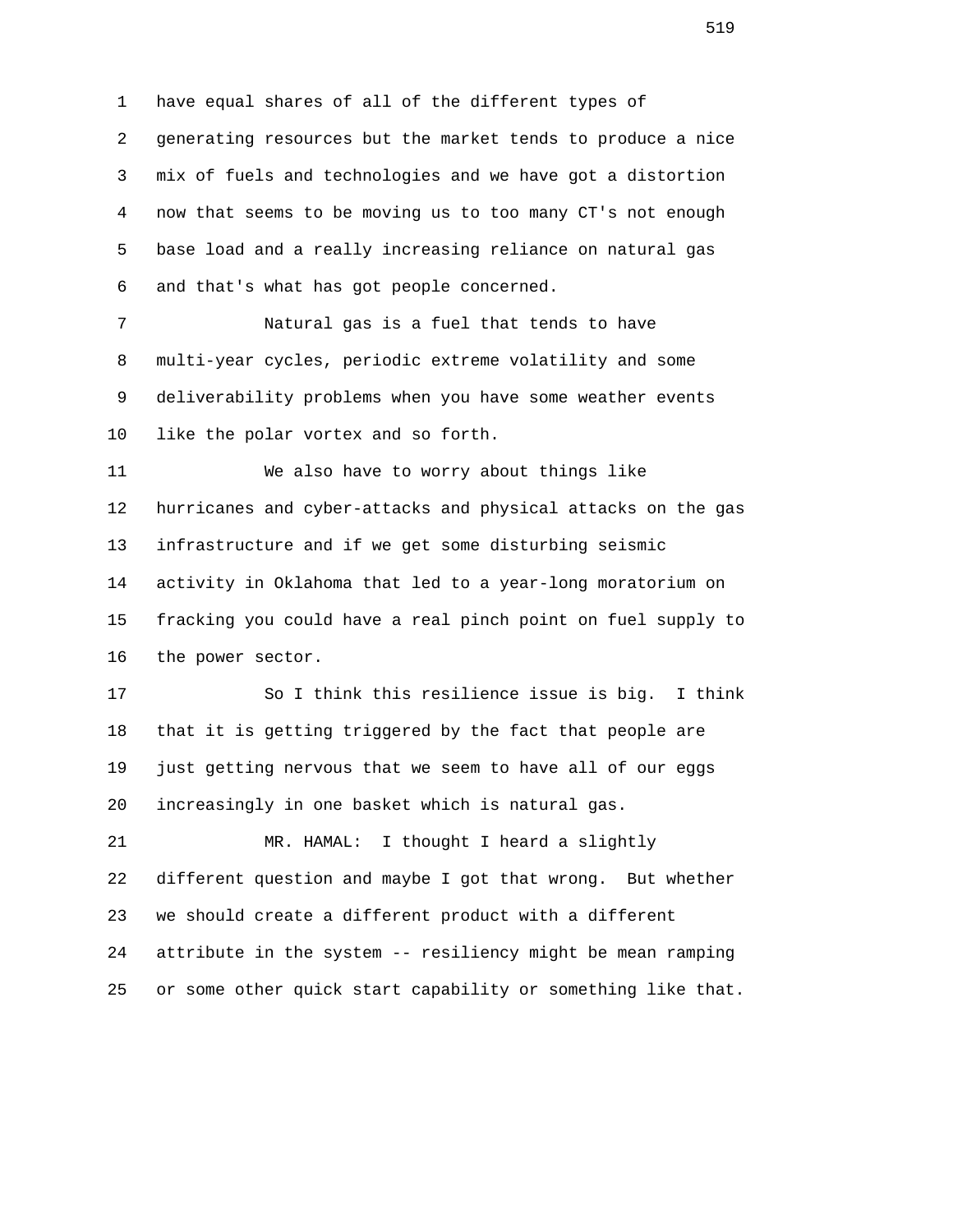1 I don't have a full answer. I would like to put 2 my thumb on the scale. I think as much as I think 3 competition is great I think that we shouldn't rush to kind 4 of create a competitive market and something new that we 5 haven't need up until now. 6 I think if it is needed, it is truly needed the 7 cost of service paradigm is a way to get it built and get it 8 running for a while until we make sure we have enough 9 understanding of the vibrancy of this extra attribute before 10 we build that. 11 I also think that given the kind of stuff we 12 talked about for two days now showing the different dynamics 13 that are taking place in this market gives a little bit 14 extra cover for cost of service of those or other 15 attributes. 16 There's a lot going on here driven by different 17 factors which would lean away from trying to create a 18 special kind of physical characteristic market. 19 MR. NEWELL: Thanks, so I'll skip some of the 20 ones -- attributes that others have already discussed a lot 21 but one obvious one is resource adequacy aspect of 22 reliability -- that is very much already covered by the 23 market location and let's see, flexibility. 24 We may need new kinds of flexibility but that is 25 very much a challenge for market design. At Brattle Group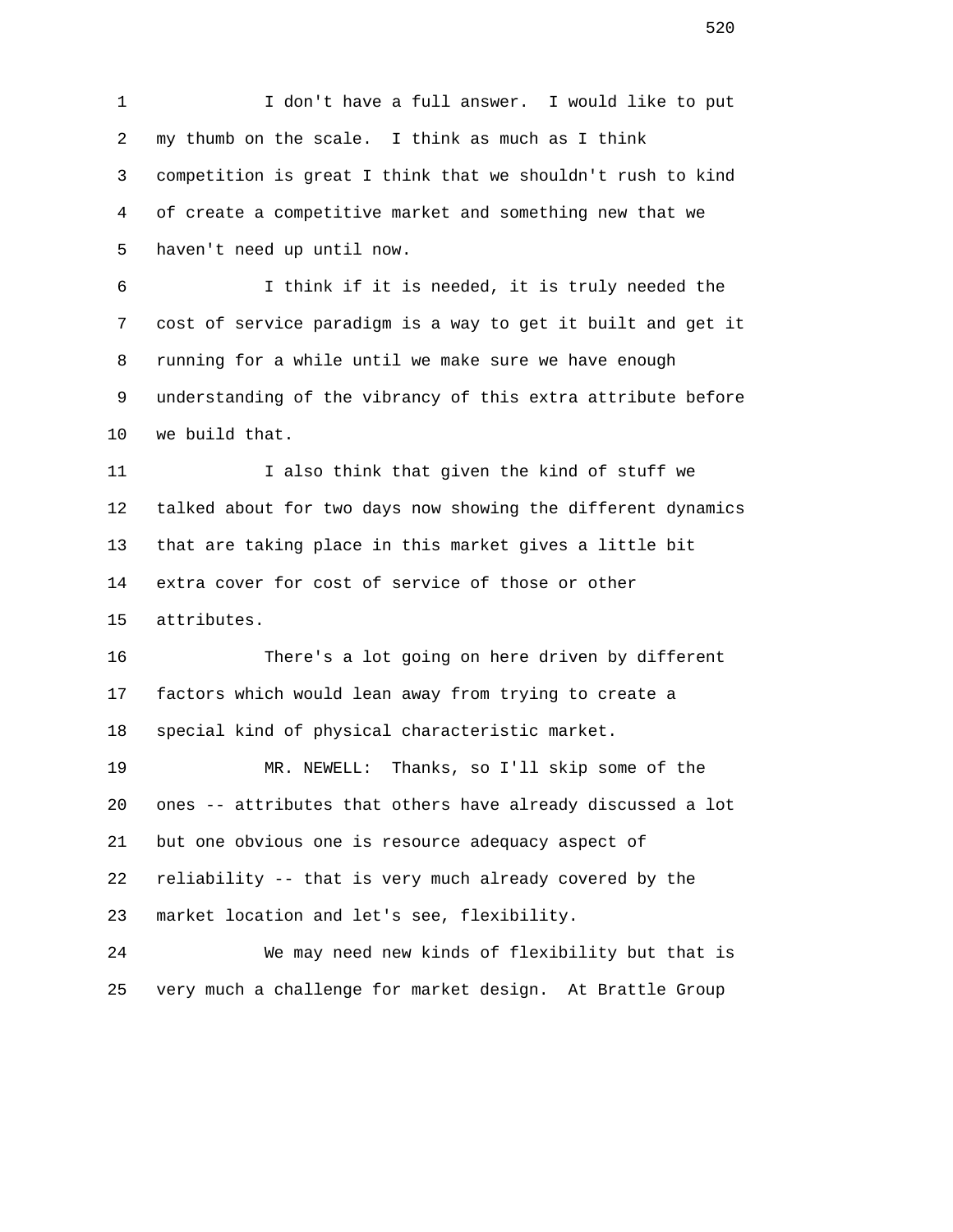1 we talk about developing what is market design 3.0 going to 2 look like for a future that does have all of the zero 3 variable cost and intermittent resources online and you may 4 need new parts. That is a market design question not a 5 state planning question -- they can't figure it out as well 6 or do is as efficiently.

7 As for we are hearing a lot about base load 8 lately -- that is not an intrinsic value and the energy 9 market sorts out how much you need base load versus peaking, 10 sure I will agree there is some distortions to the price for 11 a lot of reasons and not just from renewables so it is not 12 like we have that perfect but the energy market is the place 13 to sort that out -- not with a different product.

 14 And fuel diversity too I hear that a lot from 15 states and sure that matters but it almost never very well 16 defined and so I sometimes do wonder if it is being used as 17 a proxy for other objectives.

 18 And you hear this in places where the fuel 19 diversity is improving and by the way I have worked for 20 generators a lot evaluating investments or aspects of their 21 portfolio. When you look at a non-gas generator they think 22 a lot about the possible value if gas prices go up.

 23 So economically the contrarian position is real 24 and I am skeptical that the market -- I think the market 25 does to a large degree if you are asking about fuel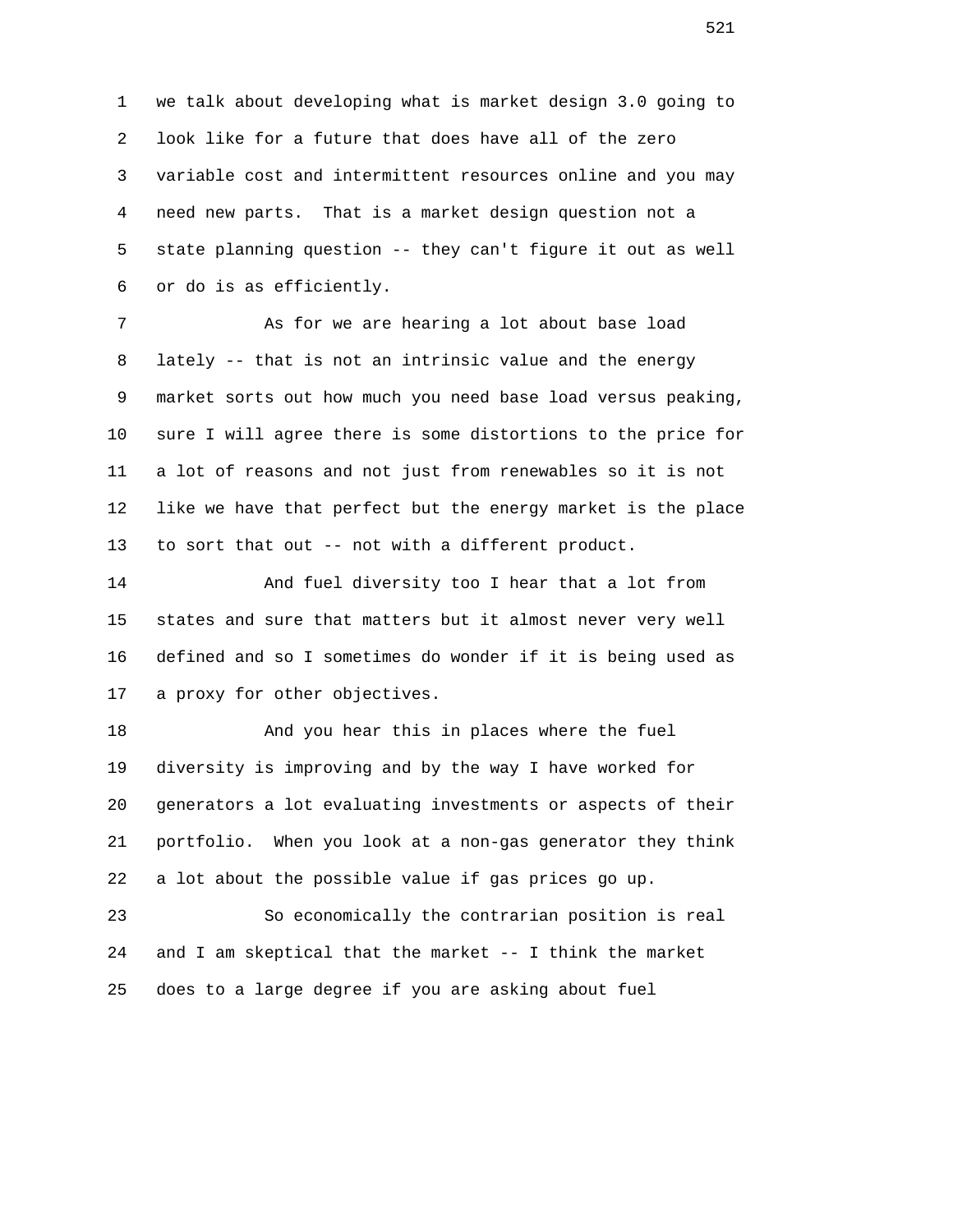1 diversity from an economic standpoint and from a reliability 2 standpoint as well because and only to the extent that the 3 markets have the right scarcity pricing and/or capacity 4 performance which you know really puts the economic stakes 5 of the value of lost load on the resource suppliers.

 6 So you see for example a lot of back up oil 7 generation.

 8 MR. SHANKER: I'm not sure if this fits into the 9 paradigm that we have been using so far. Excuse me I take 10 some medication it makes me all hoarse. But there's an 11 information transfer on pricing that is underneath some of 12 this and Bill goes to get the price right.

 13 Assume we have the price right in the wholesale 14 market and we know there is a communication problem at 15 retail. It's that lack of communication that is creating 16 the demand for some of these attributes. It's the mismatch 17 of now I can talk about my silly tariff in California.

 18 I'm want something called smart rate which is a 19 misnomer. At the low point of the duck curve where last 20 year I was looking at LNPs around \$60.00 or something now 21 probably make it into the negative. I will see \$1,000 22 retail rate. I have a very inefficient generator it's about 23 \$13,000 heat rate and I can run \$20.00 retail gas and make 24 \$260.00 power dome that's dirty and it's not that dirty but 25 it is a gas generator.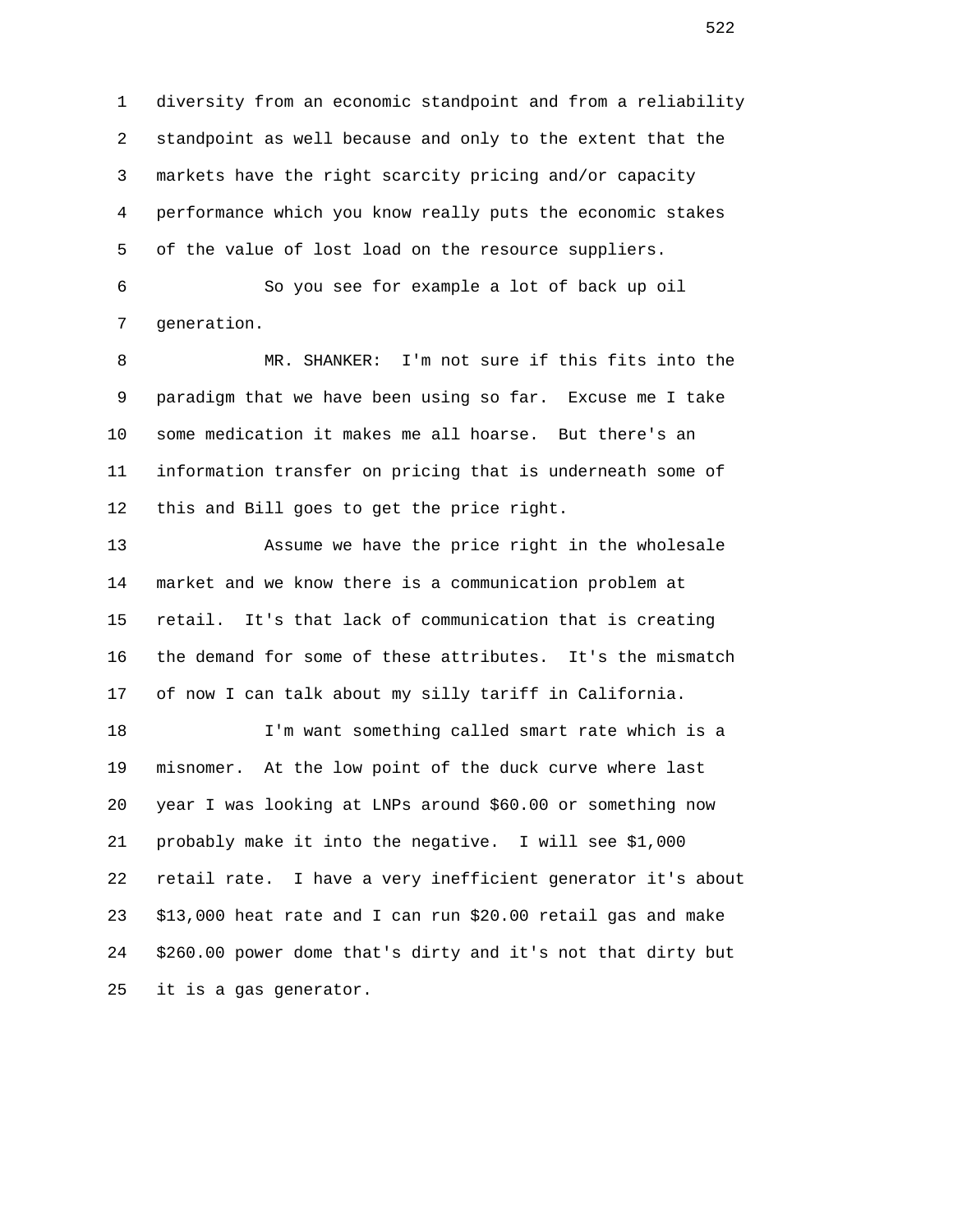1 And I'm messing up the net load, I'm making it 2 worse from the ISOs making the duck curve worse and so I 3 don't know what the attribute -- we talked about getting the 4 prices right but it is the communications link.

 5 And I have never really thought about it until 6 this discussion of how do you -- we always say the states 7 have to get the prices right but is there an attribute that 8 we consider at FERC that pushes that in the end to create a 9 mandate? Because that mis-match is horrendous -- generating 10 \$260.00 power, marginal costs varied load negative and 11 retain at 1,000 tells you that you are going to force 12 operating problems.

 13 I mean it's just the exact kind of configuration 14 of the whole bad price information that leads to bad 15 dispatch and operations. So some of these little operating 16 attributes that you are concerned about are derivative of 17 the communications and pricing and as Bill says get the 18 pricing right.

 19 But this is a really macro one because it is an 20 issue that is coming before you in terms of things like 21 flexibility. If pricing was better in this context the need 22 for flexibility would be way lower I mean much lower.

 23 If the carbon pricing was transparent the level 24 -- rather to Bill's comment about I don't need 80%, I don't 25 need 50% or 100% I just need to see the pricing on the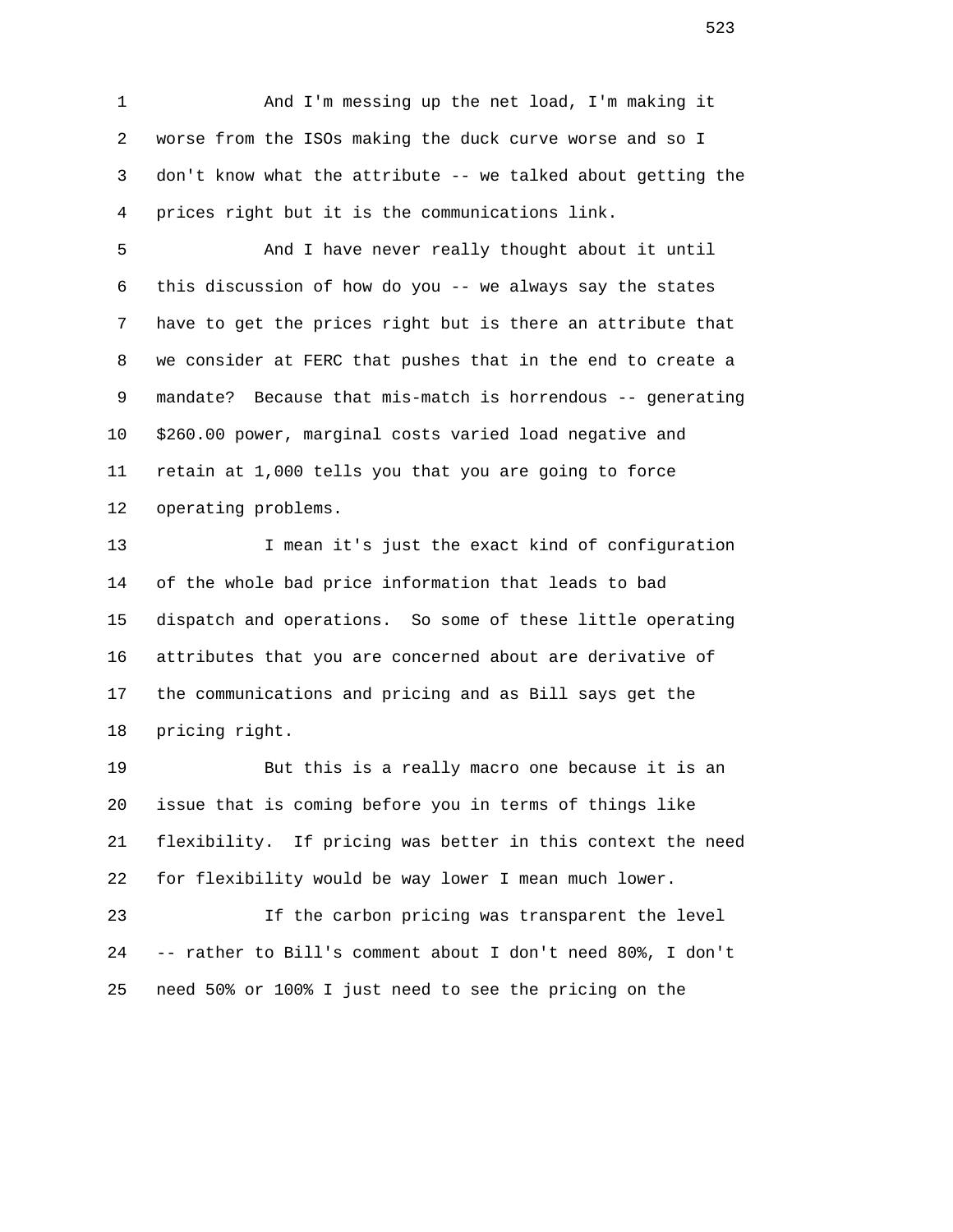1 carbon attribute and maybe that curve won't look like that. 2 So we may need another name for it and somebody 3 else can suggest it but that information gap is an attribute 4 that we need to fix more than this same transparent 5 wholesale prices, it's the communication and pushing it 6 through the system better. 7 COMMISSIONER HONORABLE: Thank you for mentioning 8 that because that isn't something we have touched upon and 9 it could also factor in an important level of coordination 10 that is necessary between the wholesale and retail. 11 We sometimes do a bit of finger-pointing, but 12 maybe if we were working more in tandem -- I understand the 13 point you are trying to make. 14 In the interest of time I know everyone needs a 15 break and I do too but I wanted to ask Mr. Stoddard because 16 in your pre-filed comments you talked about forward markets 17 and the clipper approach and someone else mentioned it in 18 the course of our -- the presentations and also I recall 19 that National Grid referenced a forward clean energy market. 20 And as we are thinking broadly about potential 21 solutions and maybe what some of the keys might be I wanted 22 to ask you to shed a little light on that for the record. 23 And if anyone had thoughts about it, you are standing 24 between Mr. Stoddard and me and a break but now is the time, 25 thank you.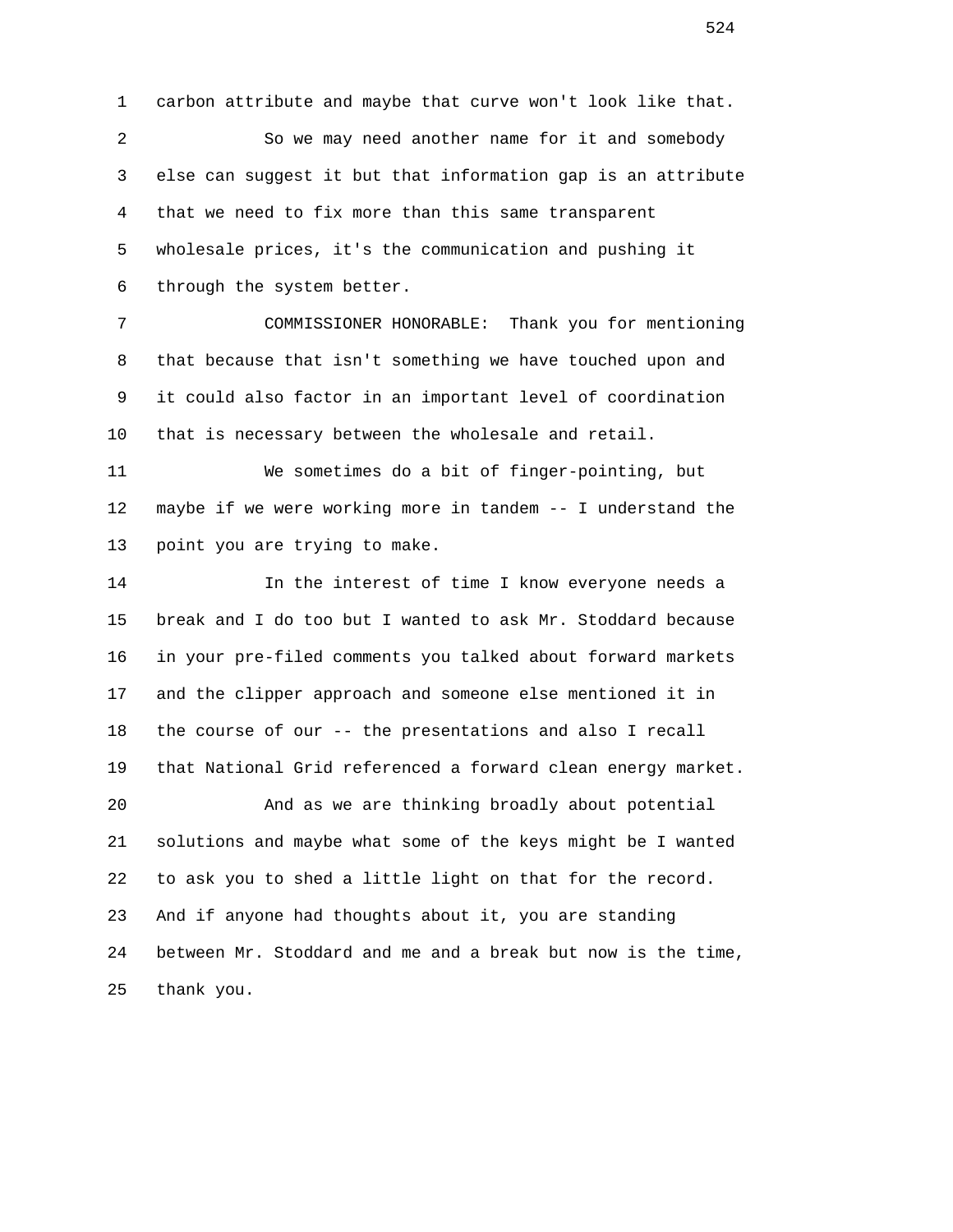1 MR. STODDARD: I'll try to be brief but 2 persuasive. We have spent a lot of time in New England in 3 the IMAPP process and a lot of the questions sort of 4 surfaced over the past day and a half have been surfaced 5 there and discussed and I think some very useful thinking 6 going on.

 7 I originally walked in with the idea of we ought 8 to put carbon in dispatch and that was all we needed. And 9 as I worked with stakeholders and the states and you know 10 many conversations with lots of people it became clear that 11 there are some flaws in trying to implement the carbon, not 12 least of which is the state's strong resistance to having a 13 federal thumb on the scale of carbon.

 14 But there was a real need for something so the 15 other challenge again from the states is a very clear cost 16 causation linkage. They wanted to make sure that if New 17 Hampshire doesn't want to purchase any renewable -- more 18 renewables, they are not getting any cost socialization.

 19 Now there's an argument that says they ought to 20 be bearing it because they are getting some of the benefits 21 but again for the sake of trying to actually get something 22 past through the stakeholder process, we were looking for 23 ways of having a clean 1 to 1 allocation.

 24 If you said you wanted to buy a product and we 25 figured out what the cost of that product is and charge it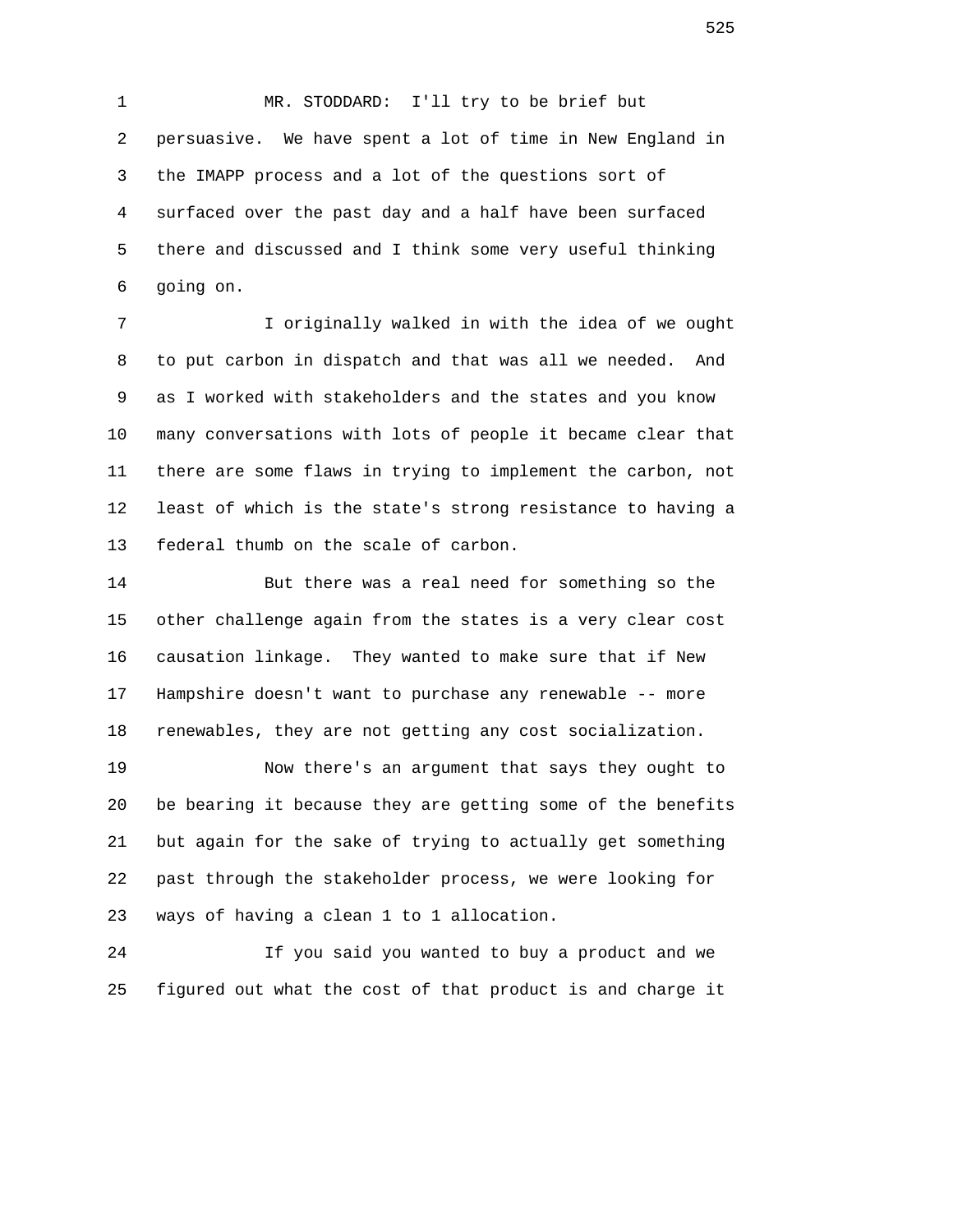1 to you. So the product we developed over time and we I 2 should mention was the core of the idea came from two 3 economists Kathleen Spee's and Judy Chang -- I've been 4 working on the edges to refine it and I took perhaps the 5 opportunity prematurely to name it -- it needed a name.

 6 But Flipper is a good old Yankee term so we 7 settled on that for the moment. Something that mimics a 8 carbon adder but only for the unit that have it -- now that 9 produces its own inefficiencies that we don't get the 10 benefits of dispatch but realistically ISO New England 11 there's very little re-ordering of the dispatch merit of 12 whether it will occur -- it's mostly a gas state.

 13 The key property is that it is much like a REC 14 but that the value in any hour is not fixed and flat but 15 depends on the marginal carbon intensity in that hour 16 relative to a benchmark that is established as part of the 17 auction.

 18 So when the marginal carbon intensity is zero it 19 is worthless. So if you are running your windmill overnight 20 and producing lots of power but you are not off-setting any 21 carbon, you are not getting paid.

 22 Likewise if you are a storage unit you have the 23 opportunity of picking up those free variable incentives 24 overnight with their energy and deploying them in the middle 25 of the day when the carbon offset is very high.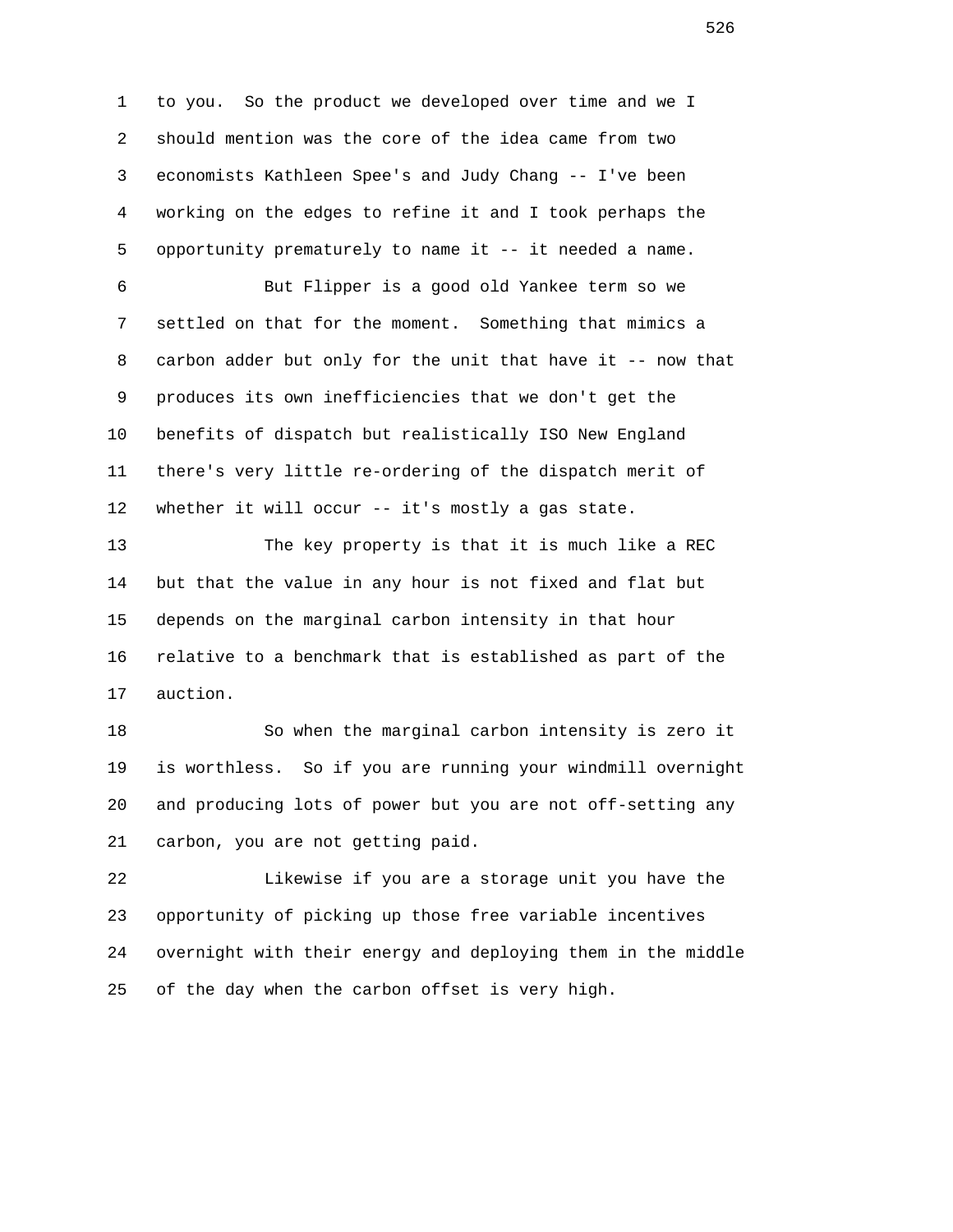1 So this creates a real value for storage or for 2 hydro that can choose to vary its dispatch. It creates a 3 carbon-like price but particularly for units that are able 4 to respond to carbon and it helps sort out which units are 5 actually doing the best in terms of off-setting.

 6 We tend to think of a megawatt hour from a wind 7 farm in Maine as being equivalent to a megawatt hour from a 8 wind farm off Nantucket or a solar panel in Hartford and 9 they are not -- in terms of the actual carbon offset there's 10 a real difference.

 11 And that gets priced into this clipper product. 12 So it has some of the desirable attributes of the carbon 13 adder but because the demand for these is set by state 14 policies -- states bid in a quality price pair.

 15 And ISO is acting in effect as an auctioneer and 16 then as an administrator to calculate what the cost of it is 17 and then they assign the cost back to the people whose bids 18 cleared. So it keeps a very tight link between cost 19 causation and cost allocation.

 20 It achieves many of the benefits of the carbon 21 adder in dispatch, particularly for units that are able to 22 do it and it helps sort renewables into a sensible metric 23 which is a carbon offset rather than just a megawatt hour. 24 MR. QUINN: Alright this has been a great 25 conversation. We really appreciate all of the panelists we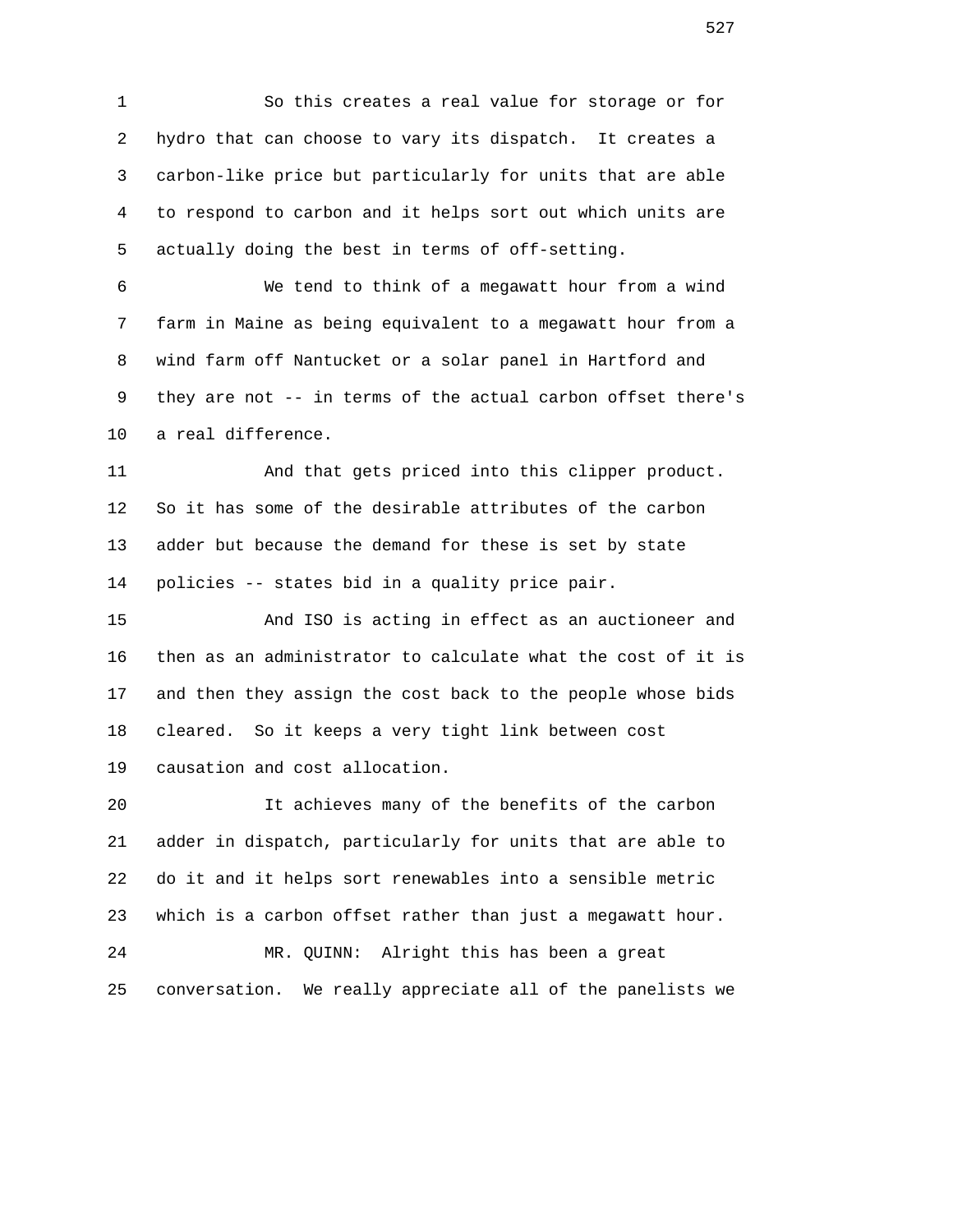1 will take a 10 minute break and try to be back here by about 2 8 minutes to, thank you all.

3 (RECESS.)

4 PANEL 2

 5 MR. QUINN: Alright we would like 6 to get going. We have a couple of time constraints that we 7 are managing for the end of the day so we would really like 8 folks to allow us to get this last panel going.

 9 Alright first off thanks to our panel for going 10 last, staying around all day, having to listen actively 11 because we might ask you about what you heard and following 12 the Genius Bar is troublesome.

 13 Think about how smart you must be that you are 14 going after the geniuses. So again I very much appreciate 15 all of you staying the whole time. I appreciate the folks 16 that are still watching and for staying engaged.

 17 We are at our last session of the day, last panel 18 of the day, I'm very pleased to welcome Jeffrey Bentz, the 19 Director of Analysis for the New England States Committee on 20 Electricity.

 21 Stu Bresler, Senior Vice President PJM, Rana 22 Mukerji, Senior Vice President of Market Structure at New 23 York ISO, Scott Weiner who is the Deputy of Markets and 24 Innovation at the New York State Department of Public 25 Service.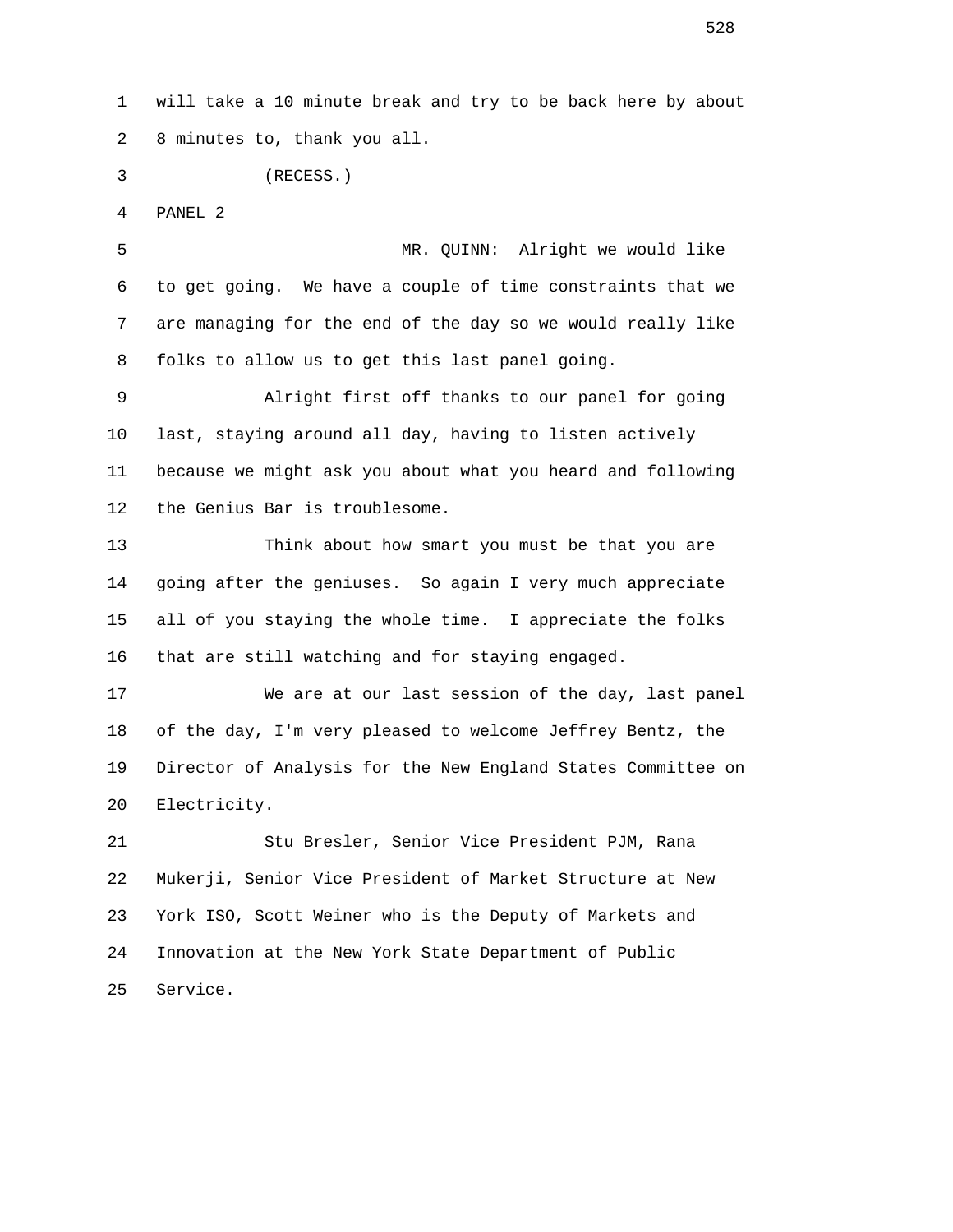1 Matthew White the Chief Economist at ISO New 2 England and Vice Chairman Andrew Place from the Pennsylvania 3 Public Utilities Commission.

 4 We had prepared as on a notice level a set of 5 detailed questions and even contemplated asking you those 6 set of detailed questions but we have had a lot of 7 discussion today and thought it might be most productive to 8 ask you all and especially since it is the last panel of the 9 day and purposely selected so we are talking to our market 10 operators and our companions and states to get a sense from 11 you at a high level what you heard.

 12 You know one or two takeaways for you things that 13 you heard and you want to make sure that we heard. Another 14 go at timing, you know, how either what is your timing or 15 what should our timing be and then last is there anything 16 that we can do to help you know, I'll reference Ronald 17 Reagan -- "We are from the government and we are here to 18 help."

 19 So what is it that we the government can do for 20 you to help move this process along? And you all can 21 collect your thoughts it kind of looked like you were ready 22 to kind of go first, please.

 23 MR. WEINER: Thank you and again thank you for 24 the opportunity to participate. This has been a very 25 important, very interesting couple of days.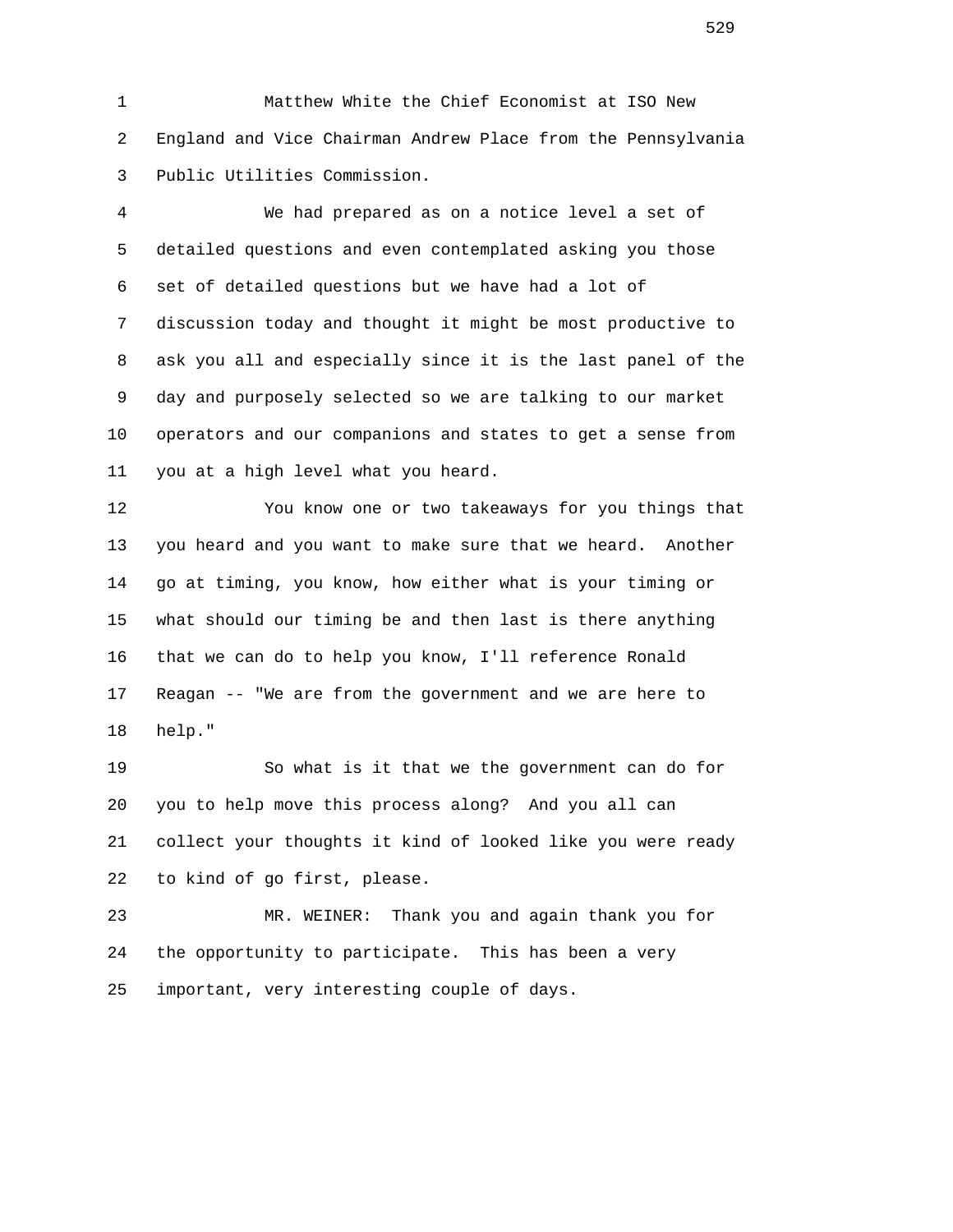1 Let me first respond to the question of timing. 2 Go back to the construct of looking for a couple of 3 principles and provide some thoughts around that and 4 literally just a couple or three principles and then answer 5 the question of how I think you might be able to help. 6 And much of this you have heard yesterday but I

 7 appreciate the opportunity to repeat it. In terms of timing 8 we all recognize -- the panels recognize and I know you all 9 recognize that things are happening as we speak and that's 10 particularly the case in New York.

 11 And in New York we in fact not only believe but 12 think that we have demonstrated that we are addressing a 13 number of the issues that were discussed today and 14 yesterday, but particularly today.

 15 REV represents we think one iteration of what the 16 future paradigm is going to look like. There are many other 17 states around the country that are taking pieces of what we 18 are doing, they are approaching it differently. They are 19 responding to their own unique jurisdictional situation.

 20 But the fact of the matter or the three forces 21 that brought REV together are going to bring other change 22 fairly quickly -- change always occurs quicker than we think 23 it is going to and that is a customer focused policy -- 24 number 1.

25 Number 2 -- concern about system efficiency and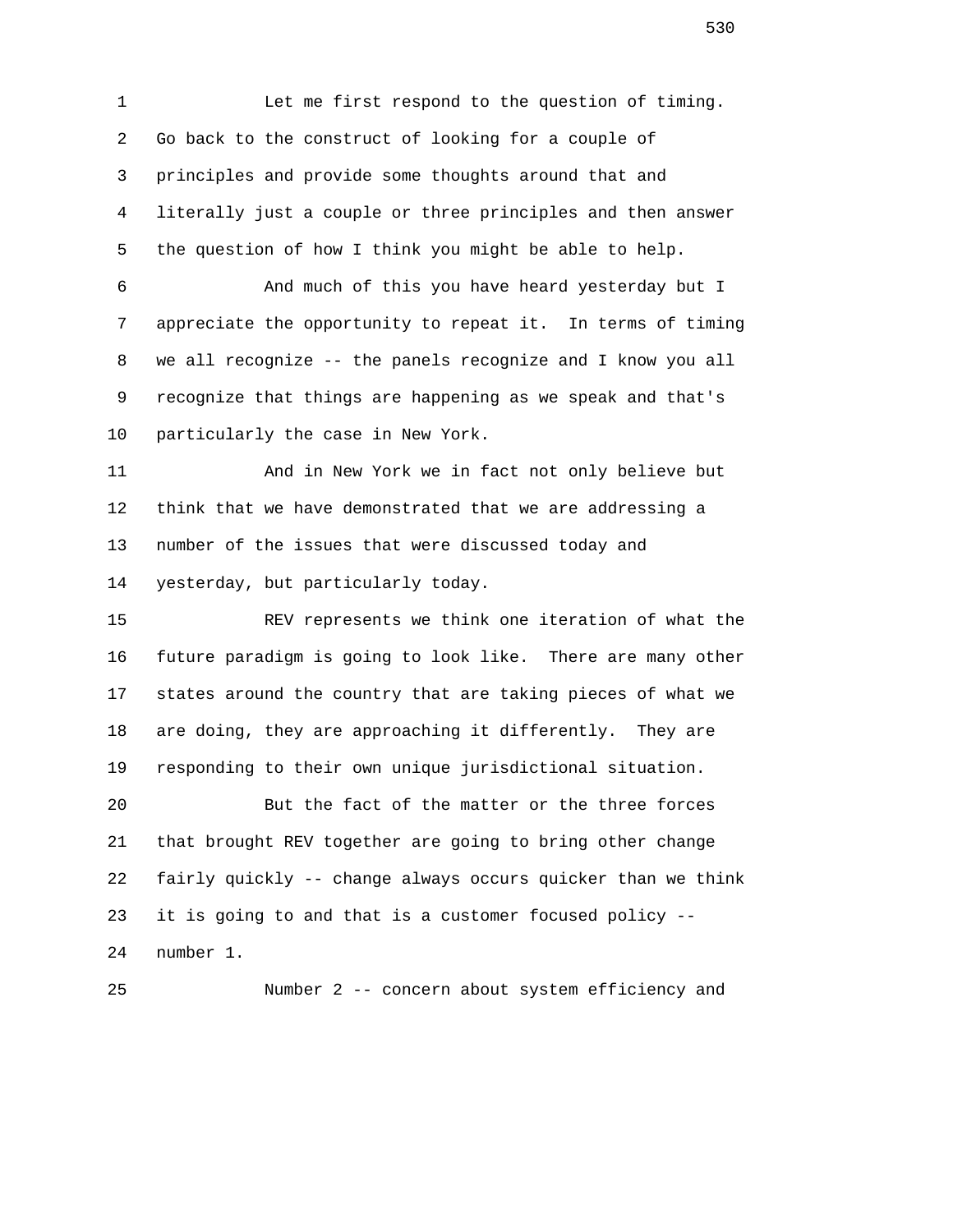1 improving system efficiency and the third -- the enabling 2 aspect of emerging technology and those things bring us 3 everything that allows us three or four years ago to start 4 the REV initiative.

 5 So we are looking at a system and we are taking 6 steps to in fact implement a system that has a new utility 7 business model as a different role for LSEs in general.

 8 It activates load as a resource. It is building 9 out a dynamic trans-active response of distribution grid -- 10 all of which is going to come into the operation of the 11 marketplace as we thought about it in New York, and my 12 colleague Rana will talk about that.

 13 So principle number 1 -- it's not the same old 14 grid. I used the phrase yesterday bolting on -- I think 15 anything we do, anything this Commission directs the 16 RTO/ISOs to do should take into cognizance that we are 17 looking to the future -- not just because the life of the 18 assets that are going to be placed but because of the local 19 market designs and the state policies that are taking place 20 today and that those are going to be there for the future.

 21 Number 2 -- I want to echo Cliff's point about 22 the multiplicity of markets. Sometimes the language that we 23 all use tends to conflate concepts. So the term market can 24 simultaneously mean the federally FERC administered markets. 25 It might mean markets in general.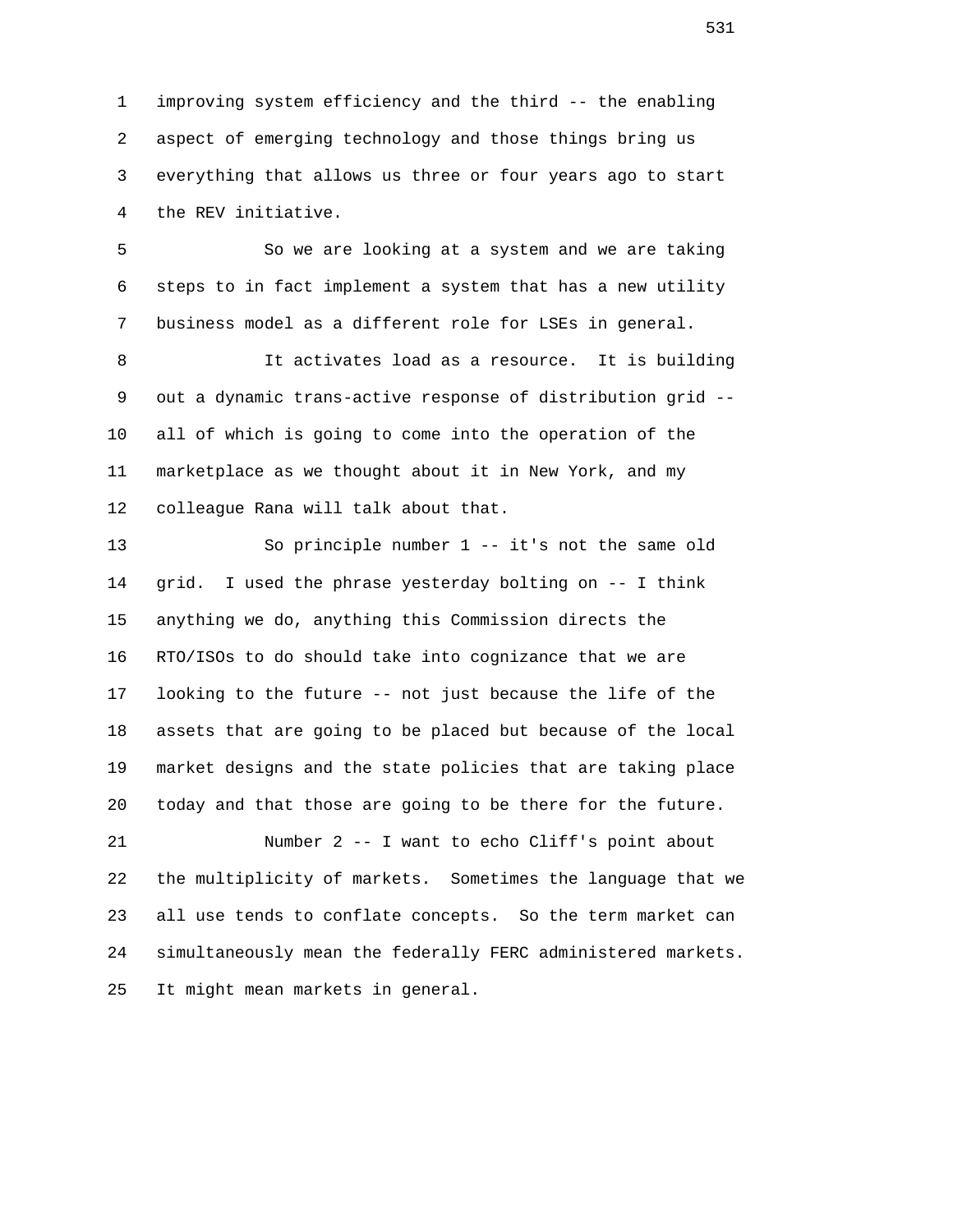1 But as we think about markets as a whole there is 2 obviously a multiplicity of them and some of them include 3 state-level markets. They include RPS procedure which is a 4 competitive procurement. It is going to involve a 5 distribution level market.

 6 I mentioned yesterday the Commission adopted a 7 new methodology to replace net metering that is going to -- 8 in fact has already started valuing and compensating DER on 9 a much different basis all centered on the focus of accuracy 10 and accurate pricing all to the point of being able to get 11 the bill down.

12 12 It is going to change the operation of the grid. 13 It is going to change planning, and it is going to be its 14 own market and we will talk a little bit more about that. 15 So principle number 2 and I know I am swimming upstream on 16 this, but I want to again suggest and I understand where the 17 word accommodate comes from, I understand it has been 18 institutionalized in some of the New England activities but 19 I want to suggest that the more effective word is 20 harmonize.

 21 Frankly and I'll say this with my tongue partly 22 in my cheek New York is not interested in being 23 accommodated. We are interested in working together as 24 partners to harmonize the market responsibilities.

25 And I think words can matter and I think if we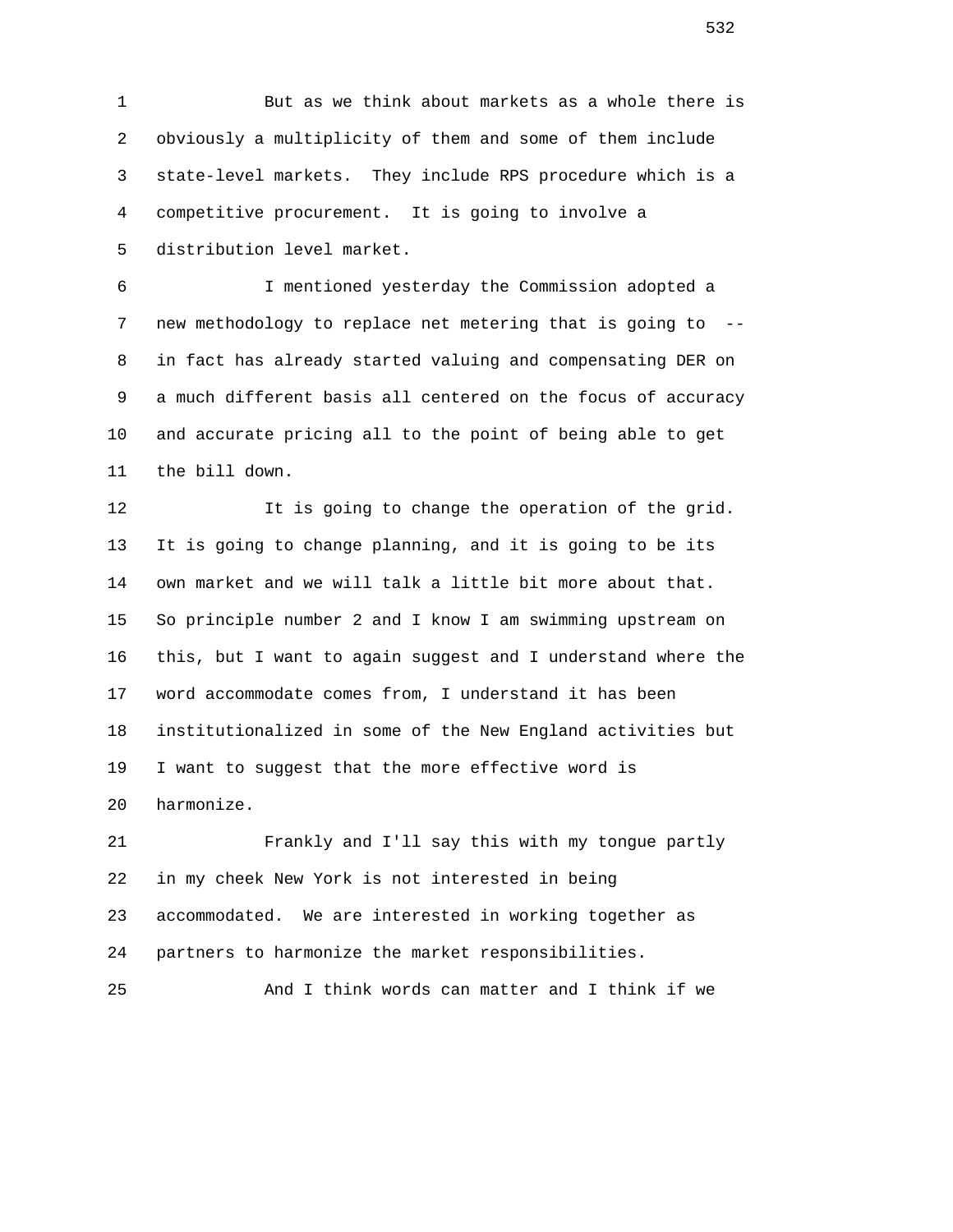1 change the terminology from accommodate to harmonize that 2 will be very important in terms of setting a tone.

 3 So number 3 -- when thinking about state policies 4 and this is one of the points I want to underscore that came 5 out of the past two days, state policies are multi-faceted. 6 They are interconnected.

 7 In New York for example when we think about 8 carbon -- carbon is not ZEC. Carbon is much more than that. 9 Carbon and our strategy towards carbon as was pointed out 10 yesterday starts with the state energy plan.

 11 It involves the Clean Energy Standard, the Clean 12 Energy Fund, the value of distributed energy resources. It 13 involves all of those things. So as we commence later this 14 week our collective work with the NYISO to look at the plan 15 that they are developing we are going to be doing it 16 collectively, collaboratively in the context of the state's 17 entire carbon program and begin to see how do we harmonize 18 it. We need to understand how these different programs and 19 these different policies and these different markets are 20 going to operate.

 21 Right now DER including storage in New York is 22 going to be compensated through a value stack. And one 23 element of that value stack is an E-value and that E-value 24 right now is the price of the REC in New York, the last 25 public price of a REC in New York.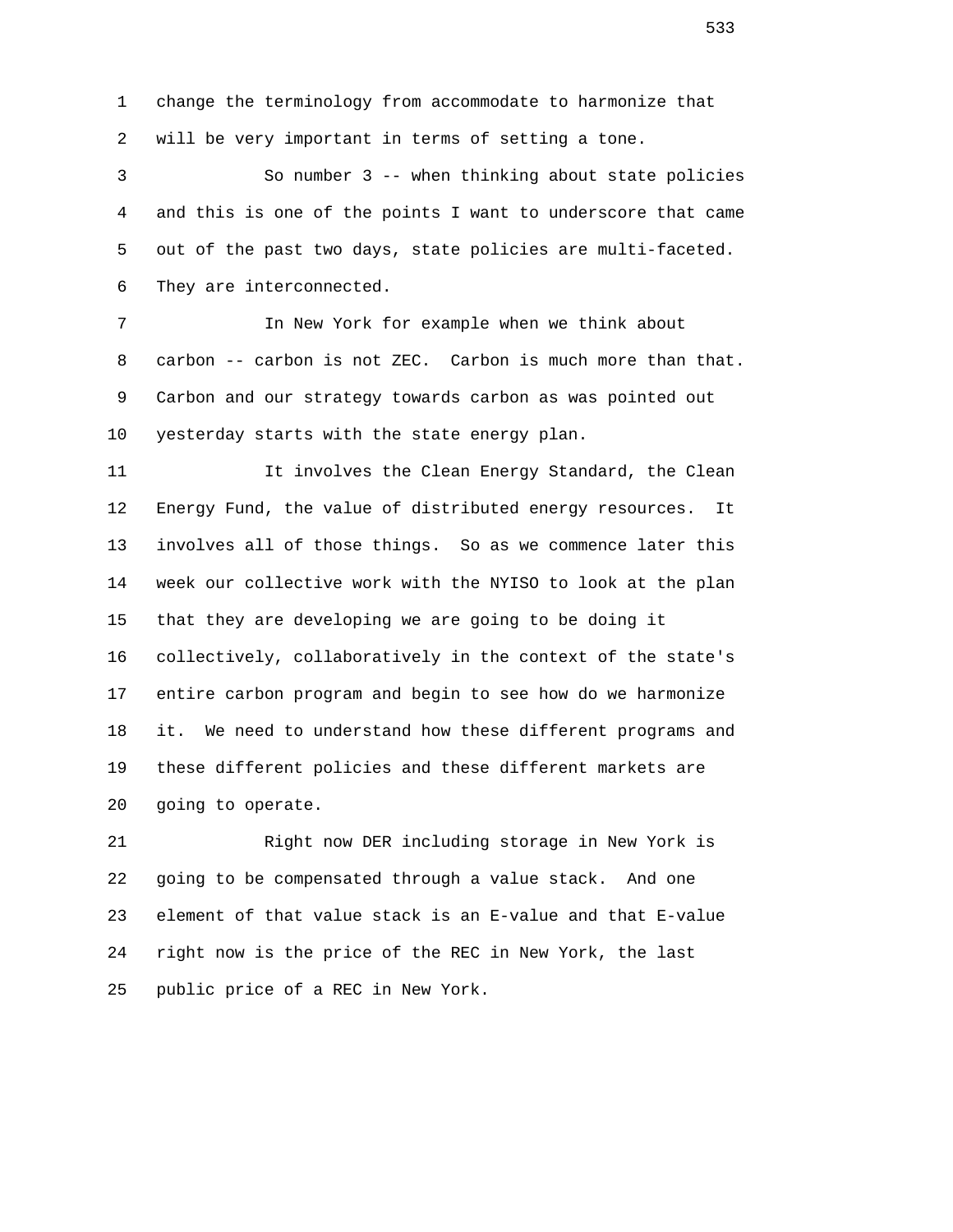1 So there is interaction, there's interweaving, 2 they are interconnected -- that doesn't mean we can't do 3 things, it just means we have to be cautious about it and 4 sometimes the focus on one aspect can lose the bigger 5 picture.

 6 Number 4 is federalism -- there's been a lot of 7 talk about that, cooperative federalism, dual federalism. I 8 raised it as a state official to say out loud that we 9 recognize that there are boundaries. We recognize that 10 there is an exclusive jurisdiction for this Commission and 11 that it is important and has to be recognized and honored. 12 We too -- as I said in my earlier comments have 13 our own jurisdiction and if we come at it together to 14 harmonize there may be some accommodations along the way, 15 there is going to be compromise along the way but I think it 16 is an important distinction and that leads into sort of a 17 related -- I don't know whether this is number 5 or number 18 4A, but I can't pass up the opportunity to have the 19 microphone even at this late hour and say one of the 20 principles we would argue is to change the presumption 21 around the application to MOPR.

 22 Don't assume and put the burden on state policy 23 to prove what it is not doing. If there's a concern that 24 state policy is violating that boundary -- and I'm not going 25 to pretend to define it right now but where that boundary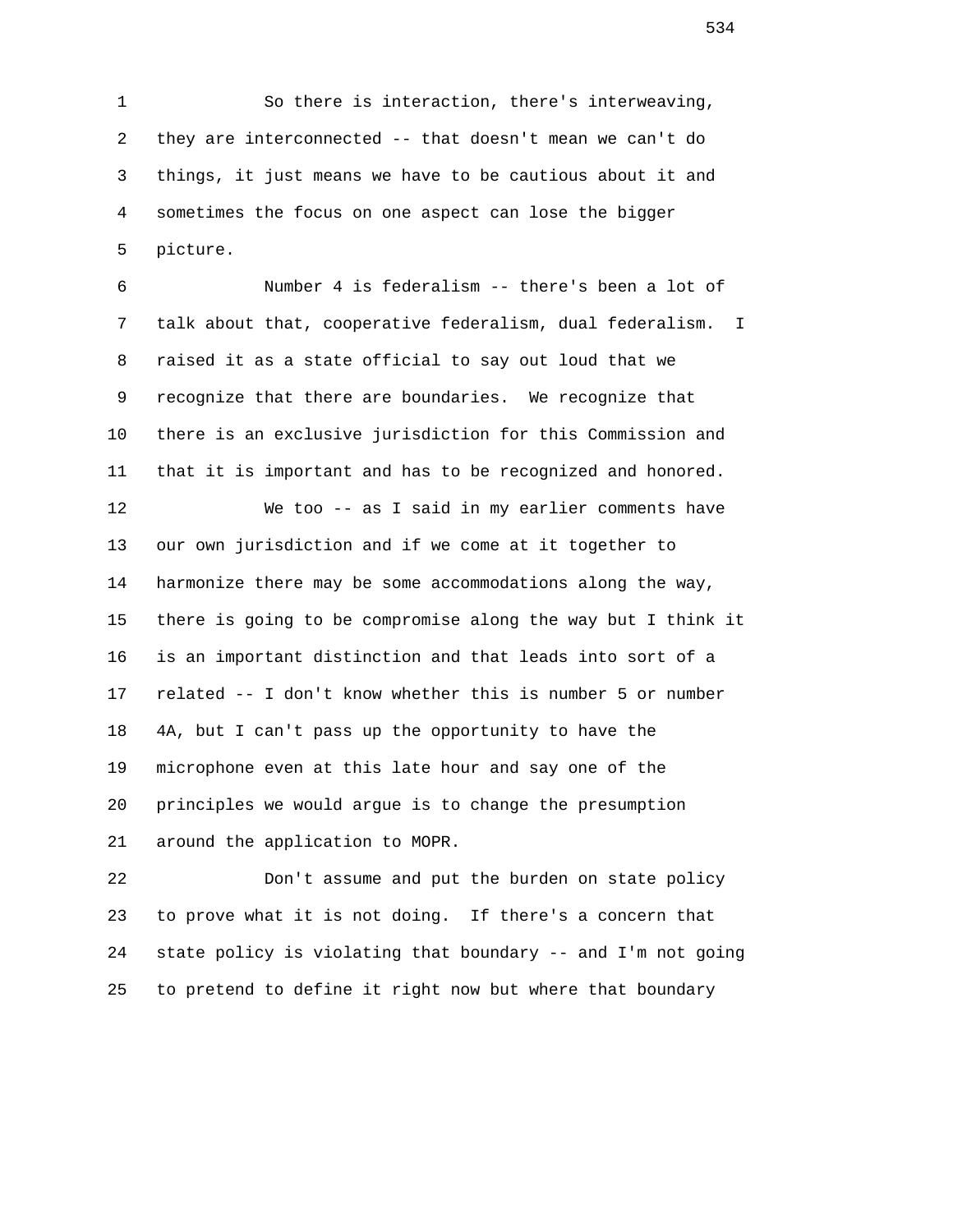1 exists -- then establish it.

| 2  | Show it. I sat here today and I heard lots of                |
|----|--------------------------------------------------------------|
| 3  | people talk about what New York's policies were, what our    |
| 4  | policy intentions were with our Clean Energy Standard and    |
| 5  | all I can tell you is for the most part everybody was wrong. |
| 6  | That matters in litigation, anybody who wants to             |
| 7  | know the facts as we assert them can take a look at the      |
| 8  | pleading but I think that this change of assumption becomes  |
| 9  | very important and sort of is something to consider.         |
| 10 | And finally in terms of principles I would ask               |
| 11 | you to consider taking an approach that we took in our       |
| 12 | analysis of valuing DER and say what's at issue again is     |
| 13 | accurate pricing. And I think that there is sometimes a      |
| 14 | convergence between what a product is and what a market is.  |
| 15 | There is lots of value that is being brought by              |
| 16 | generators into the marketplace. Much of that value is       |
| 17 | recognized in one way or another. Some of it is not          |
| 18 | recognized yet. Some of it may not even be known yet.        |
| 19 | And even if it is known we may not know how to               |
| 20 | calculate it yet. We don't have the tools to do that.<br>But |
| 21 | the commitment to precise and accurate pricing which will    |
| 22 | get better and better and better over time I think will      |
| 23 | solve some of the issues that the last panel was talking     |
| 24 | about.                                                       |
| 25 | Lastly in terms of what the Commission can do now            |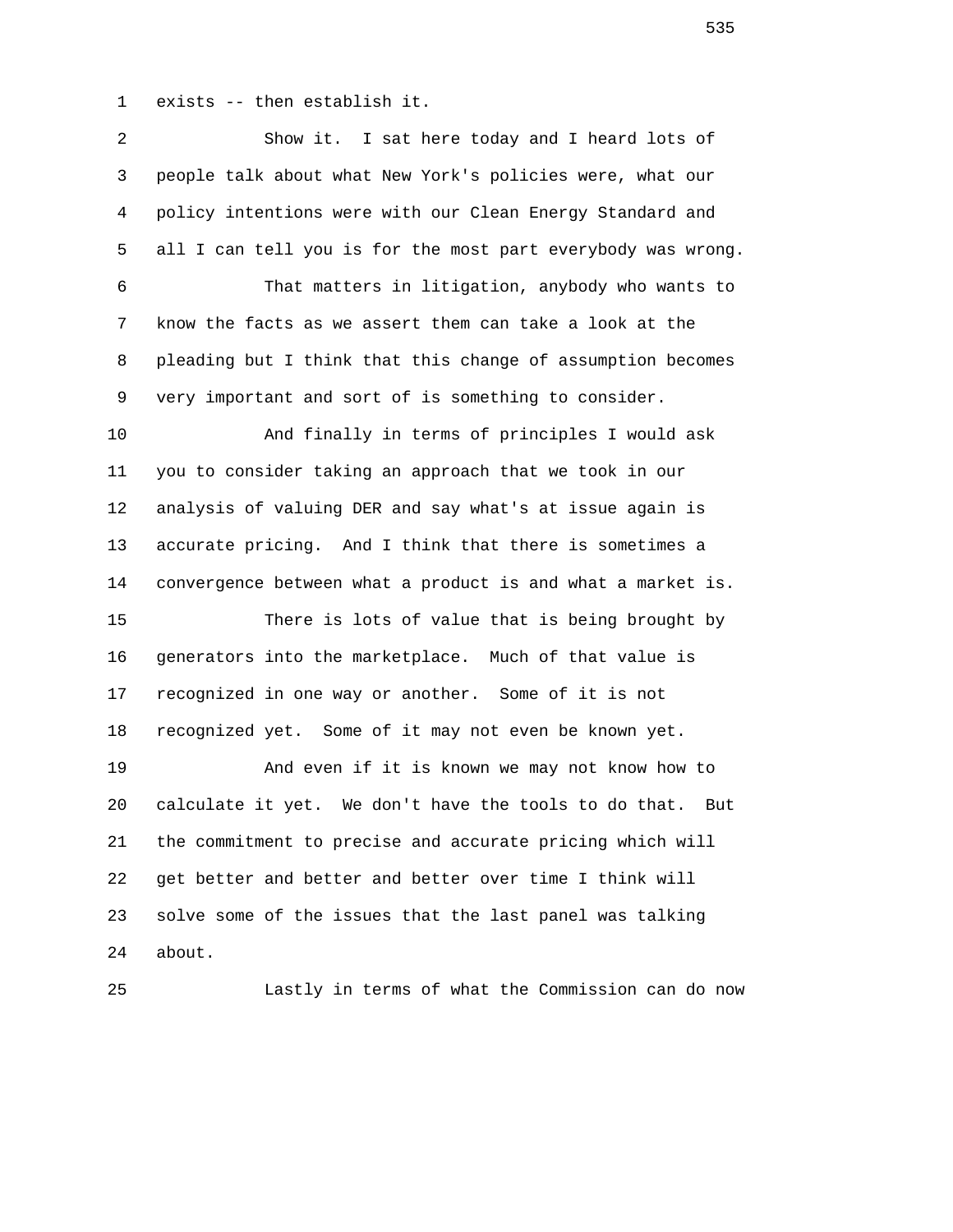1 I would like to renew my suggestion that the staff convene 2 an ongoing discussion, not once every 3 years, not once 3 every year and a half although you are always welcome to 4 come back to Broadway.

 5 But to convene a discussion among yourselves, 6 among policy makers in the states, the leadership of the 7 RTOs and ISOs and let's begin to talk about what are the 8 principles. Undoubtedly the decisions that are made in New 9 York are a little different than the other regional markets 10 and we have the advantage and we talked about being a single 11 state ISO.

 12 But there would be enormous value if we can begin 13 to talk and understand the implications of the policies just 14 by hammering out the common principles that will be applied 15 throughout the three regional markets. That we should be 16 able to do and now we can do on our own today.

 17 MR. QUINN: Thanks and I think it's a good idea 18 to stay in New York Rana?

 19 MR. MUKERJI: Thanks for having me and thanks 20 Commissioners. I think one -- New York is in the forefront 21 of de-carbonizing the grid and also transitioning to a 22 distributive future with distributed resources and demand. 23 And the wholesale market is an integral part of 24 achieving both of those goals which are de-carbonization and

25 distributed resources. One of the principles and one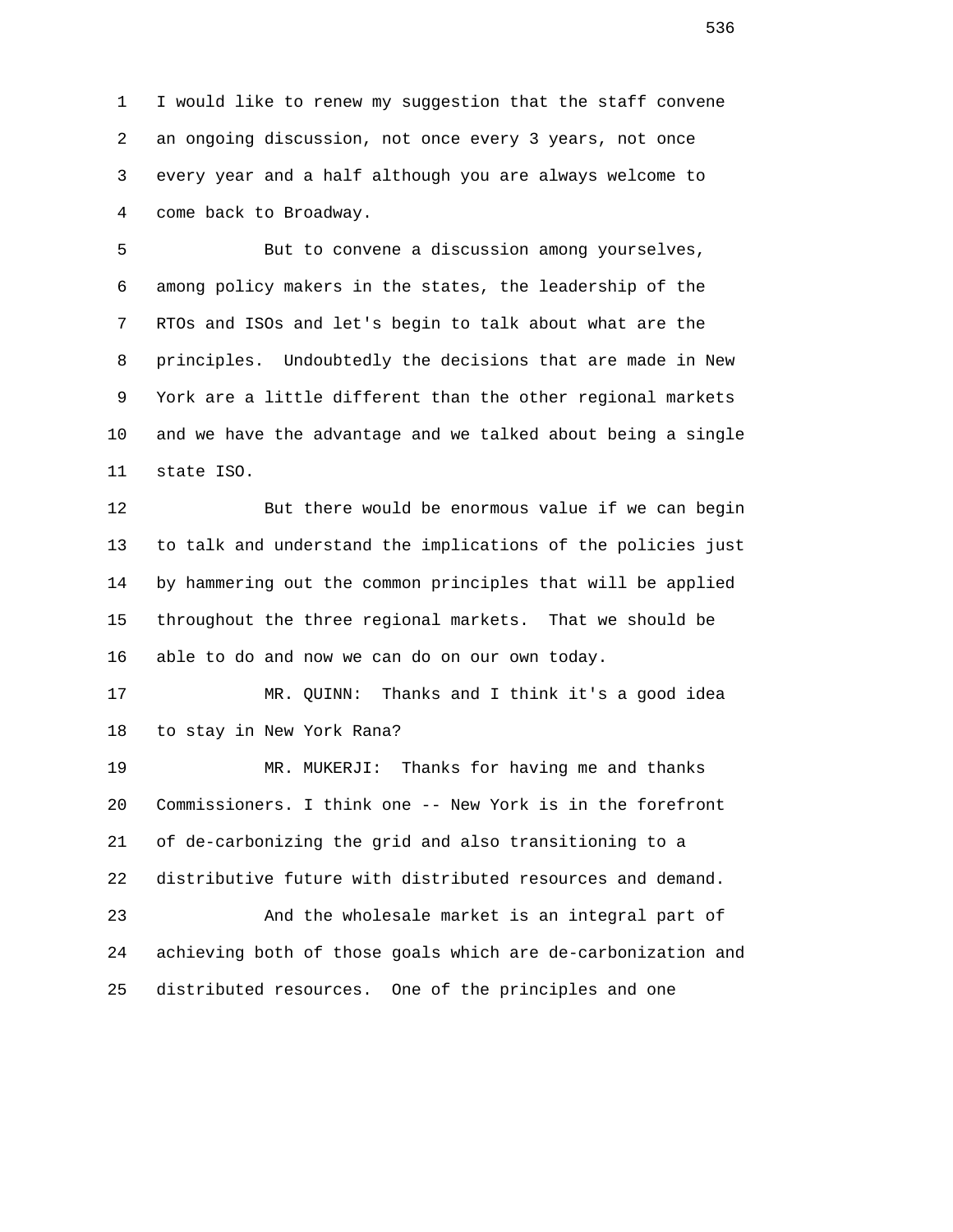1 article is that preserving the revenue adequacy for 2 resources which are capital at risk in wholesale markets is 3 a very important principle we must strive for.

 4 For the state to reach 50% by 2030 the ability to 5 calculate it is approximately 9,000 megawatts of solar and 6 5,000 megawatts of wind which has to come online between now 7 and 2030.

 8 To do that within the markets we have to still 9 have a significant amount of conventional resources to 10 balance this intermittent resource. It is not one for one. 11 Wind has about 20 to 25% contribution to capacity at peak. 12 Solar has 30 to 40. So if you have 15,000 megawatts -- 14 13 or 15,000 megawatts of more intermittent resources you would 14 assume the contribution to peak is about 5,000.

 15 You would assume that about 5,000 megawatts or 16 some amount of megawatts of conventional resources should 17 and need to retire. But it still would have something to 18 the tune of 30,000 megawatts of conventional resources which 19 has capital at risk.

 20 Our peak load is around 35,000 which depend on 21 the market for market signals. So we have to preserve the 22 revenue adequacy of conventional resources. And how we plan 23 to do that -- again recognizing the fact that low gas prices 24 are driving down in for marginal revenues and intermittent 25 resources have zero marginal cost.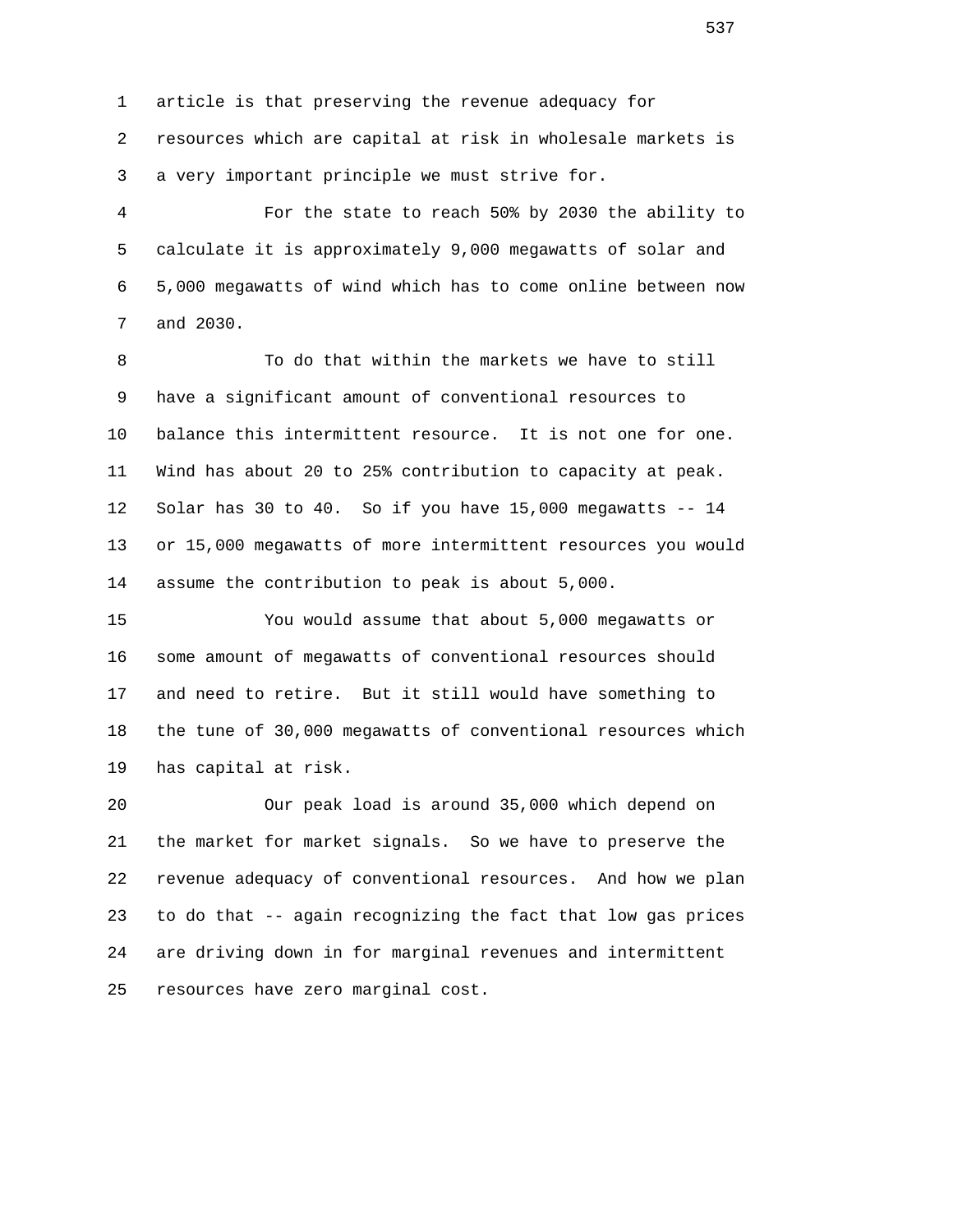1 We have to look at Bill Hogan's pricing, scarcity 2 pricing, new services like ramping, start up, load 3 following. We have to also look at performance components 4 in the capacity market. So you are going to look at revenue 5 adequacy of the conventional fleet which has capital at 6 risk.

 7 So that is almost like a pre-requisite to reach 8 the de-carbonization goal. It is not good enough because if 9 the New York goal is 50% of energy through renewable 10 resources if you would like we could inspire the market to 11 not be a 50% market but 100% market and the market should 12 drive resource additions which are for all of the resources, 13 even the renewable ones.

 14 So that's what we are working with the state to 15 harmonize, if you can complement -- this is the study that 16 we have asked Brattle to help us with which essentially 17 looks at putting the social cost of carbon in the offer 18 stack as an input under the offer and it looks very 19 promising in terms of providing marginal revenues to the 20 renewable resources, giving a fleet-wide signal, giving 21 signals to even conventional resources having a better 22 carbon footprint to perform better, give better locational 23 signals.

 24 And we have find an equitable way of returning 25 the revenues from the carbon by taking the penalties of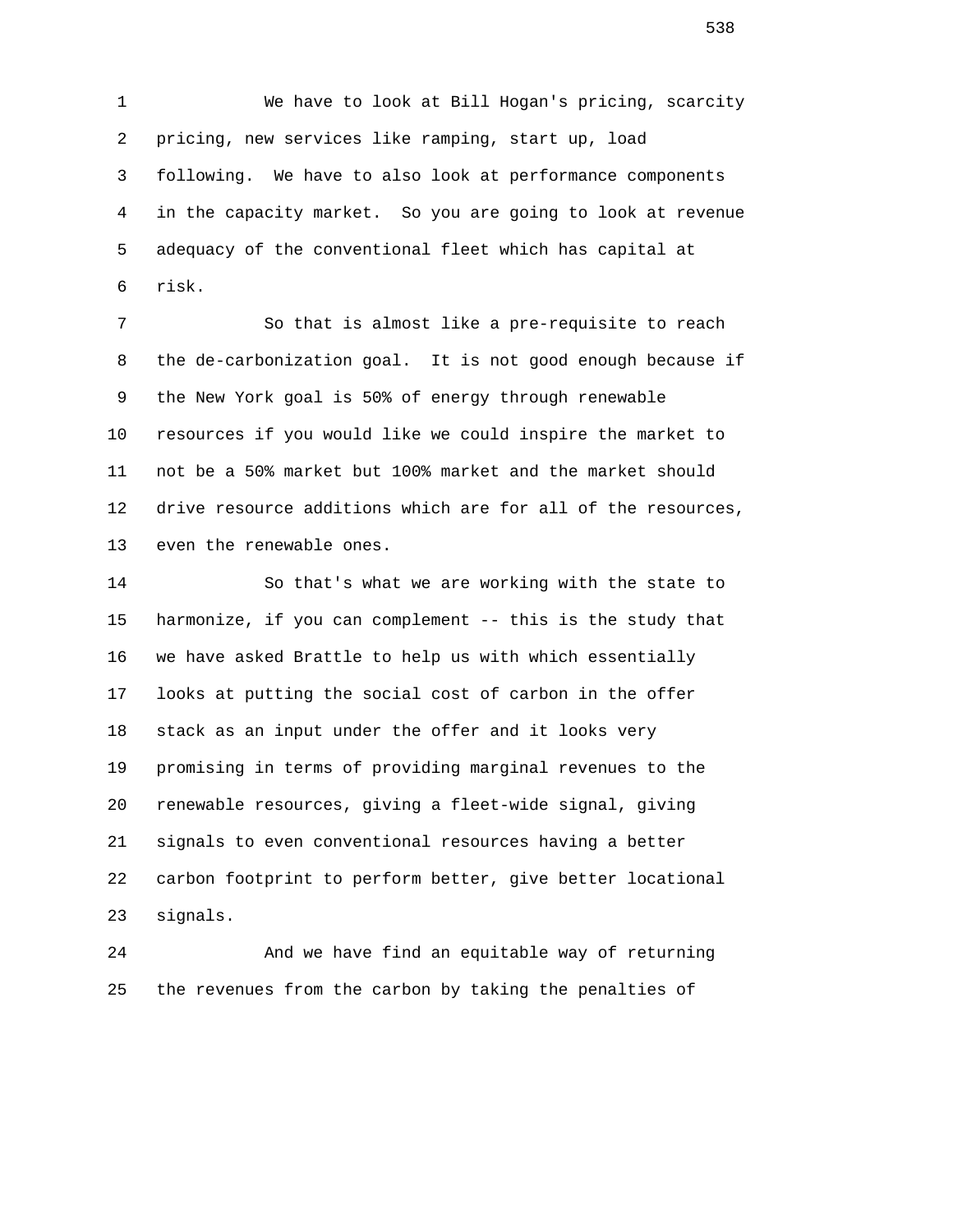1 carbon penalties back to LSEs. And all of that, it is a 2 state policy that we are implementing so we have to work in 3 partnership with the state and we tried to find a way to 4 harmonize what our program is with the state programs.

 5 And one of the things that I want to stress is 6 that what we have asked Brattle to look at is not instead of 7 what the state programs are doing it is in addition to. So 8 if you put -- if you are investigating a social cost of 9 carbon but we are not saying then you would have to have 10 less money from REC's or ZEC's or whatever way.

 11 For example if the social cost of carbon only 12 incents inland wind and the state throughout their policy 13 objectives want to build offshore wind they have to only pay 14 that premium.

15 15 I mean we are not questioning what the legitimacy 16 is of the policy but we are saying that this is the way to 17 harmonize the de-carbonization goals into the markets. So 18 there is a lot of work to be done. We want to preserve 19 revenue adequacy of the cost of resources which have put 20 capital at risk.

 21 We want to make -- we don't want to run a 50% 22 market, we want to run a 100% market. We want it to be the 23 market that all resources depend on our market signals for 24 entry decisions and we will work with the state to achieve 25 those goals.

 $\sim$  539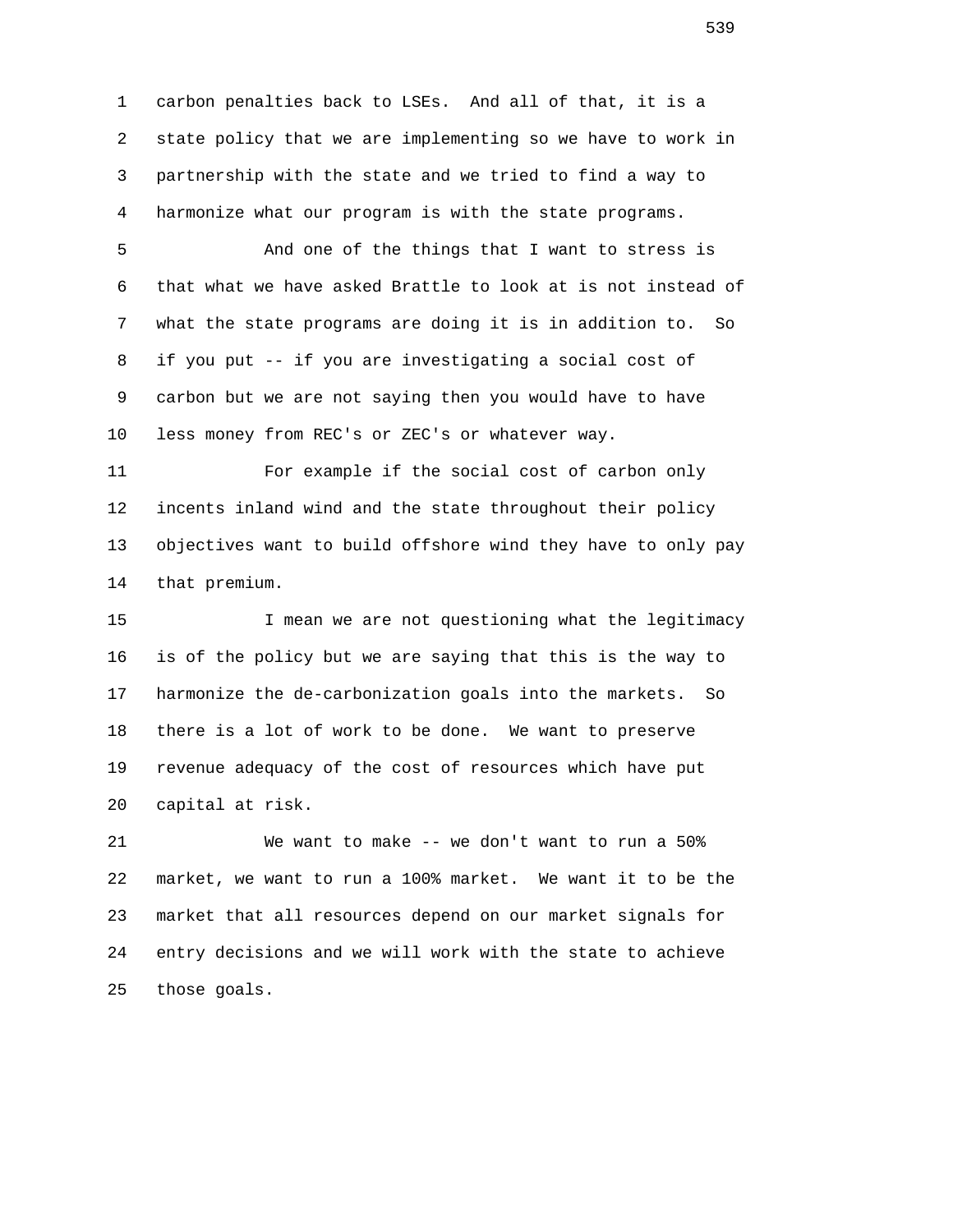1 MR. QUINN: Is there anything that the Commission 2 can do to help make that process more productive? 3 MR. MUKERJI: Absolutely. You have already you 4 know started the price formation work. We also would not 5 need guidance and deadlines it helps the stakeholder process 6 as everybody noted is long and contentious. 7 Having deadlines works miracles and so it would

 8 -- that would and having clear directives that this is what 9 you would want us to work on would help.

 10 One other thing is that we are also working with 11 price formation which is critical of some of the state 12 programs like the REV resources need the locational prices 13 to actually function to get the prices covered for storage 14 in the REV resources.

 15 So the state also very much applauds our efforts 16 to give the group the right prices.

17 MR. QUINN: Thank you, Jeff?

 18 MR. BENTZ: Thank you, Jeff Bentz from NESCOE as 19 I'll just tick off a few items here in response and we can 20 go from there. First of all I do want to clarify something 21 that someone said -- I think it was Roy Shanker said in the 22 last panel about Chair Vannoy expressing this opposition to 23 carbon adder that Maine would consider leaving the grid.

 24 He did express an opposition to carbon adder. I 25 want to be clear that he did not express leaving ISO New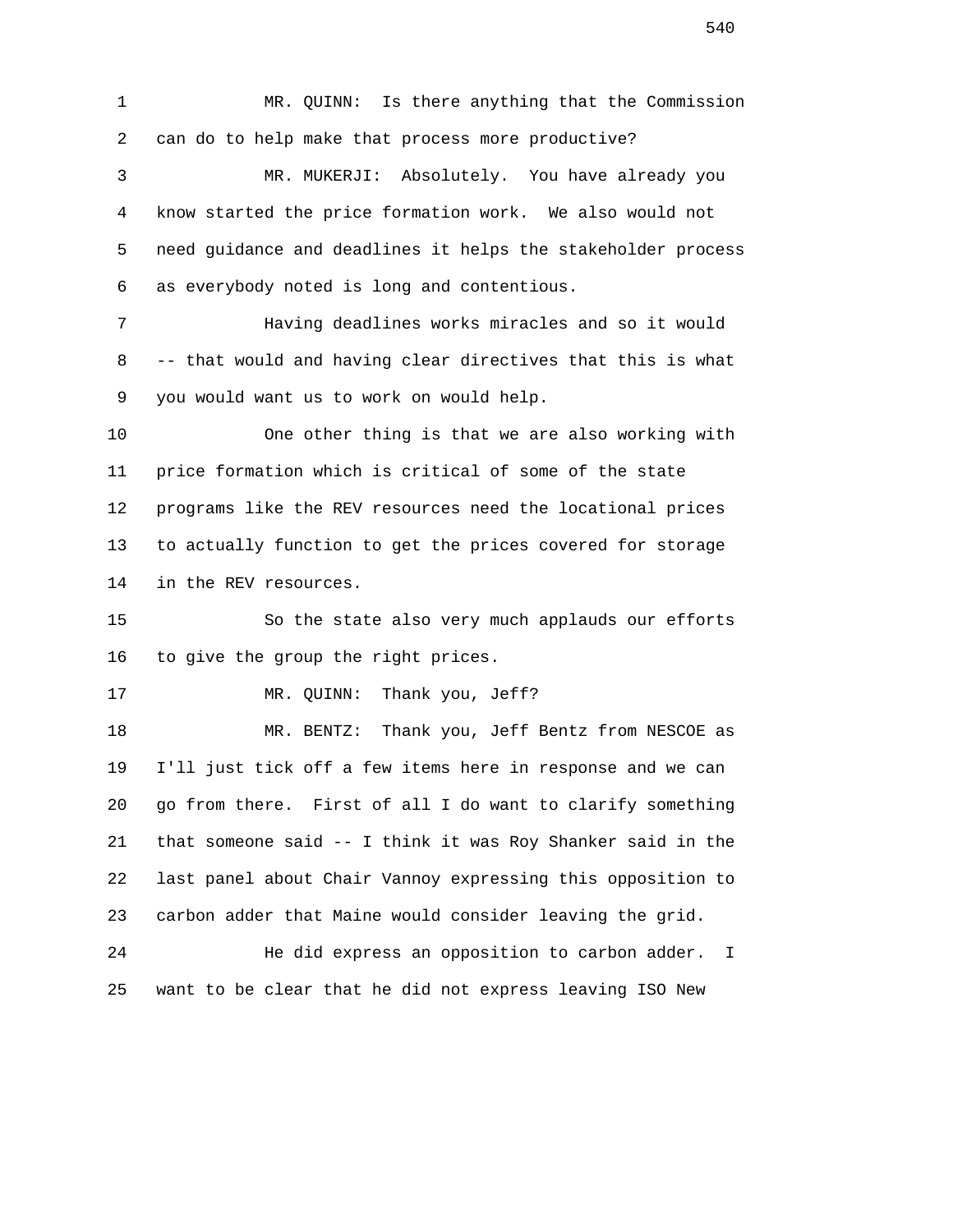1 England. And on the carbon adder a lot of people in the 2 last panel talked about Maine opposing it. I want to be 3 clear that that was a 6 state collective view that's listed 4 in our April 7th memo to NEPOOL.

 5 We listed about 8 different reasons why the 6 states had concerns with the carbon adder and so I just 7 don't want all of the pressure going on for Maine. All 6 8 states stand by those statements about the carbon adder.

 9 On the urgency issue you know we see this issue 10 coming. In New England I will say that about 5 years ago I 11 was here talking about a renewable exemption. We saw this 12 problem coming from the state's perspective when the MOPR 13 was passed.

 14 We came down, we tailored -- narrowing tailored a 15 limited proposal that could accommodate or harmonize, maybe 16 I'll use a new word here now in the IMAPP process and we 17 went through a stakeholder process and ISO, NEPOOL, states, 18 supported this mechanism.

 19 Yes it was part of the compromise deal to 20 implement a sloped demand curve in New England but we saw 21 that as a mechanism and we still see that as a mechanism 22 today that will accommodate state policies into competitive 23 markets. And we can read all the pleadings about why we 24 think it doesn't harm the market over the long-term et 25 cetera but I did want to point out that you know that was an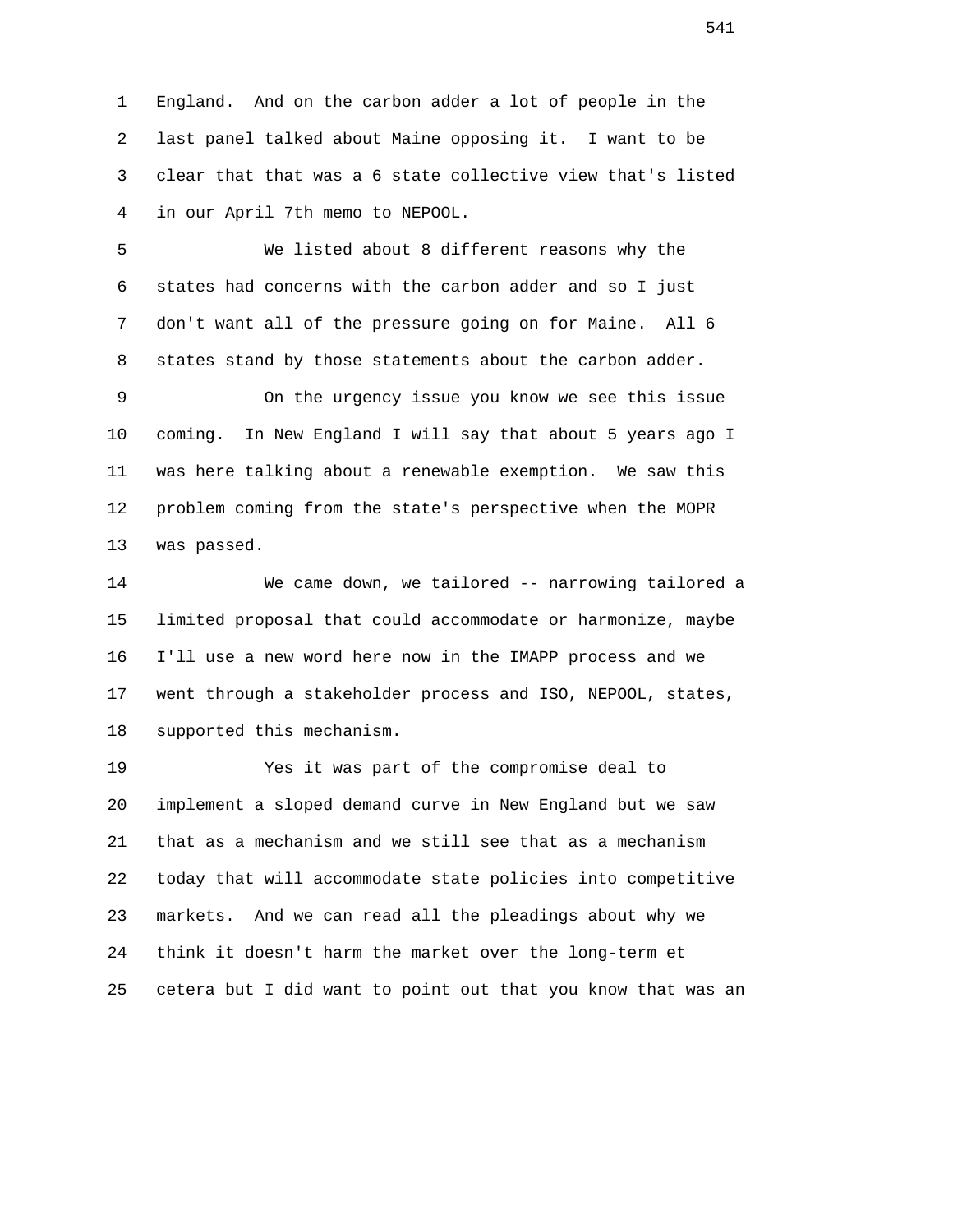1 agreed upon group stakeholder effort which I think speaks 2 well to the stakeholder effort.

 3 We have been able to even just recently working 4 with Tom Kaslow in NEPCA to come to an agreement on a new 5 demand curve that's being implemented. So to talk about the 6 stakeholder process I think at times it can drive you crazy 7 and get you frustrated and get you a little bit mad at the 8 folks sitting on the other side of the room, but generally 9 if you look at the IMAPP process NEPOOL took that on because 10 they saw this state problem coming.

 11 We have had a lot of talk about carbon pricing. 12 We at the states have gotten a lot of education about 13 different proposals. We -- ISO New England has now latched 14 on to one of those it was originally aired retirements from 15 First Light and that's now part of their CASPAR program.

 16 So I think the stakeholder process and especially 17 the IMAPP process has given a lot of discussion and I know 18 we at the states just for both NESCOE collectively and 19 individual states have spent a lot of time with individual 20 participants.

 21 In fact we are meeting with Robert next week to 22 hear more about the clipper program. So this is not an easy 23 answer, this is not an easy problem and I think that 24 collaboration is probably been positive.

25 So when I go to the urgency though I look at it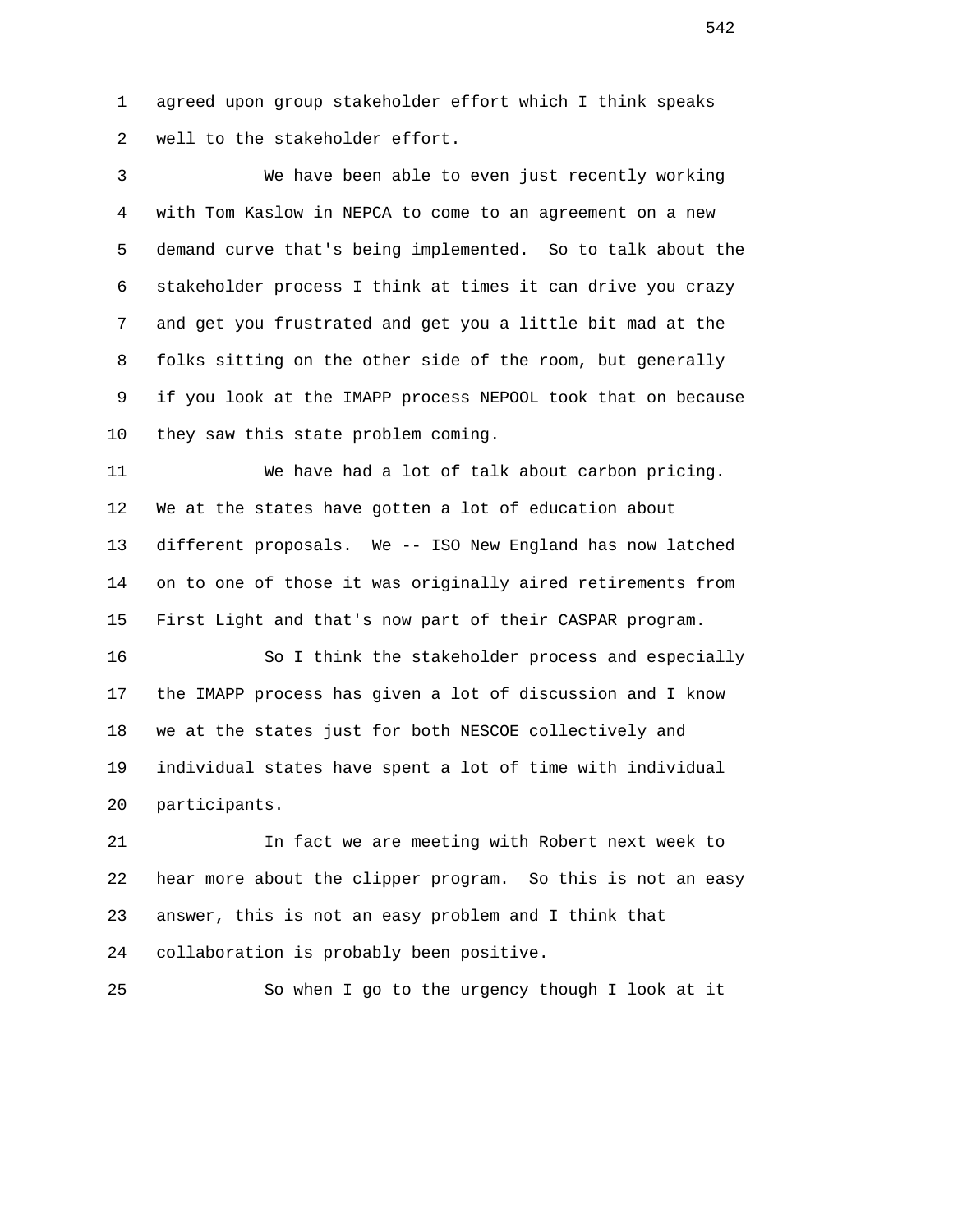1 and I certainly don't think the town is burning down around 2 us. This renewable exemption has been in place for three 3 options now. The procurements that are taking place have 4 been known for a long time.

 5 The three-state RFP was a 3 year process so it is 6 very transparent. Participants could see those procurements 7 way ahead of time. They knew the possibility of what they 8 could be, but they have also turned out to be a little bit 9 lower than what they were originally advertised for.

 10 The Connecticut procurements those were also kind 11 of a year-long plus process and are now in the contracting 12 phase which is going to be another year. So when I hear 13 that the town is burning down I have to look back and say 14 well participants knew about the renewable exemption 5 years 15 ago.

 16 It was really tailored to these procurements that 17 are happening right now and yet in the last 3 years we have 18 had good responses to our options in New England. We have 19 had new resources cleared in every option. We are long in 20 New England, even with this renewable exemption and people 21 knowing that these procurements were coming up.

 22 So we take it with a little bit of a grain of 23 salt when we hear the urgency. We don't -- we certainly 24 agree and this is why we have been very active in the IMAPP 25 process that with new state laws changing -- the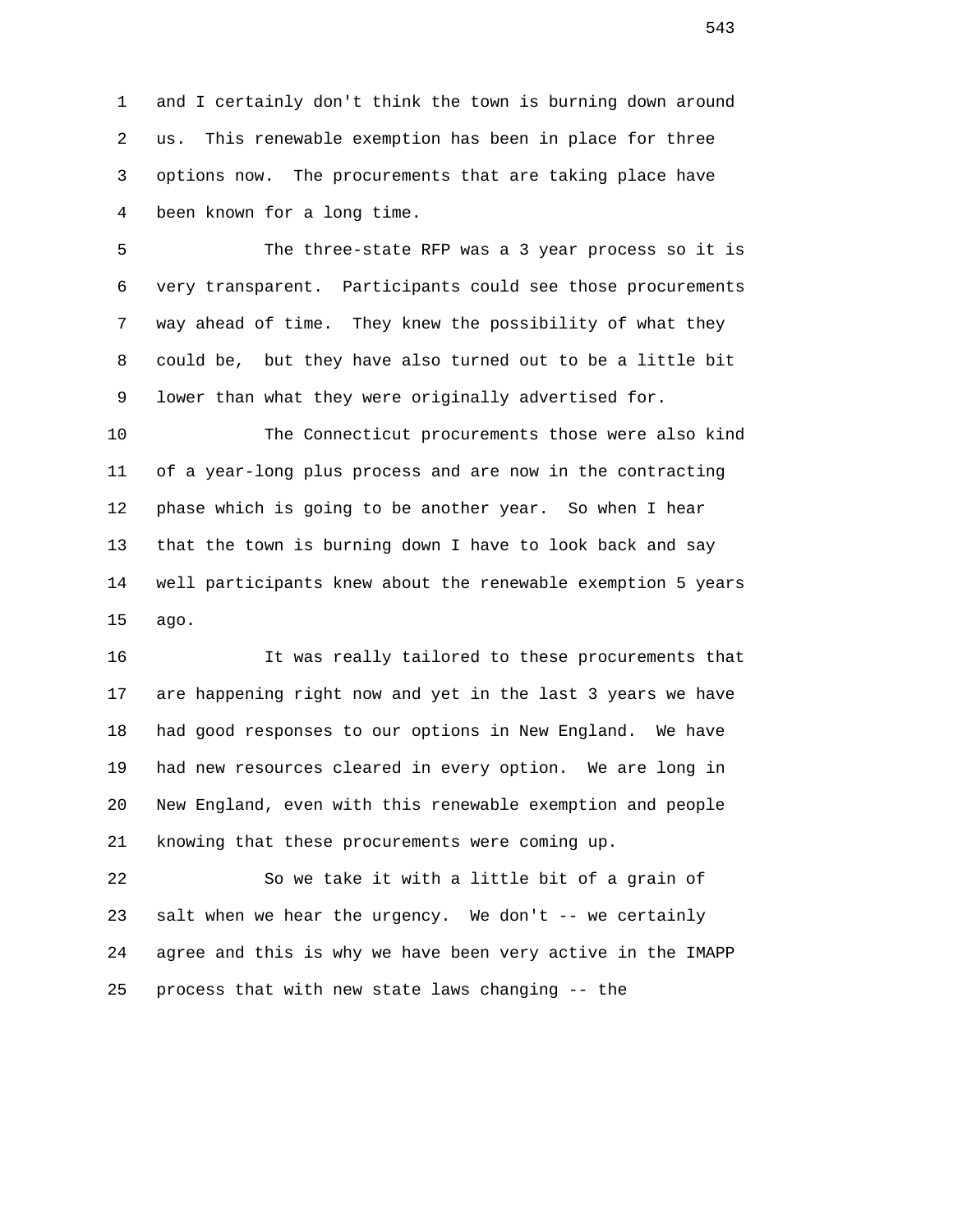1 Massachusetts -- we see maybe bigger problems coming than 2 what we originally saw when we developed the renewable 3 exemption, but the town is not burning down at least from 4 our perspective.

 5 And then as to path 4 I think path 4 is an 6 excellent path for us to try to go down. Again if you look 7 in our April 7th letter to NEPOOL the states are supportive 8 of a forward market design -- that's what we called it.

 9 We recognized in our letter and I will say here 10 that the states have some work to do. We have gotten some 11 great information from the IMAPP process. We are taking it 12 back, we are digesting it. We understand that we need to 13 say what do we want to buy and when do we think we want to 14 buy it and that will help in the forward market design.

 15 But as far as principles go and goals -- we put 16 out a goalpost docket about 8 months ago -- you could go 17 online on the NESCOE website or the IMAPP website to set up 18 some principles and priorities that we thought this forward 19 market design should be shaped around.

 20 And I think that's my response from what I have 21 heard the last day, thanks.

 22 MR. QUINN: Thank you I think we will stay in New 23 England, Matt?

 24 MR. WHITE: Good afternoon and let me second my 25 panelists thanks to the Commission and Commission staff for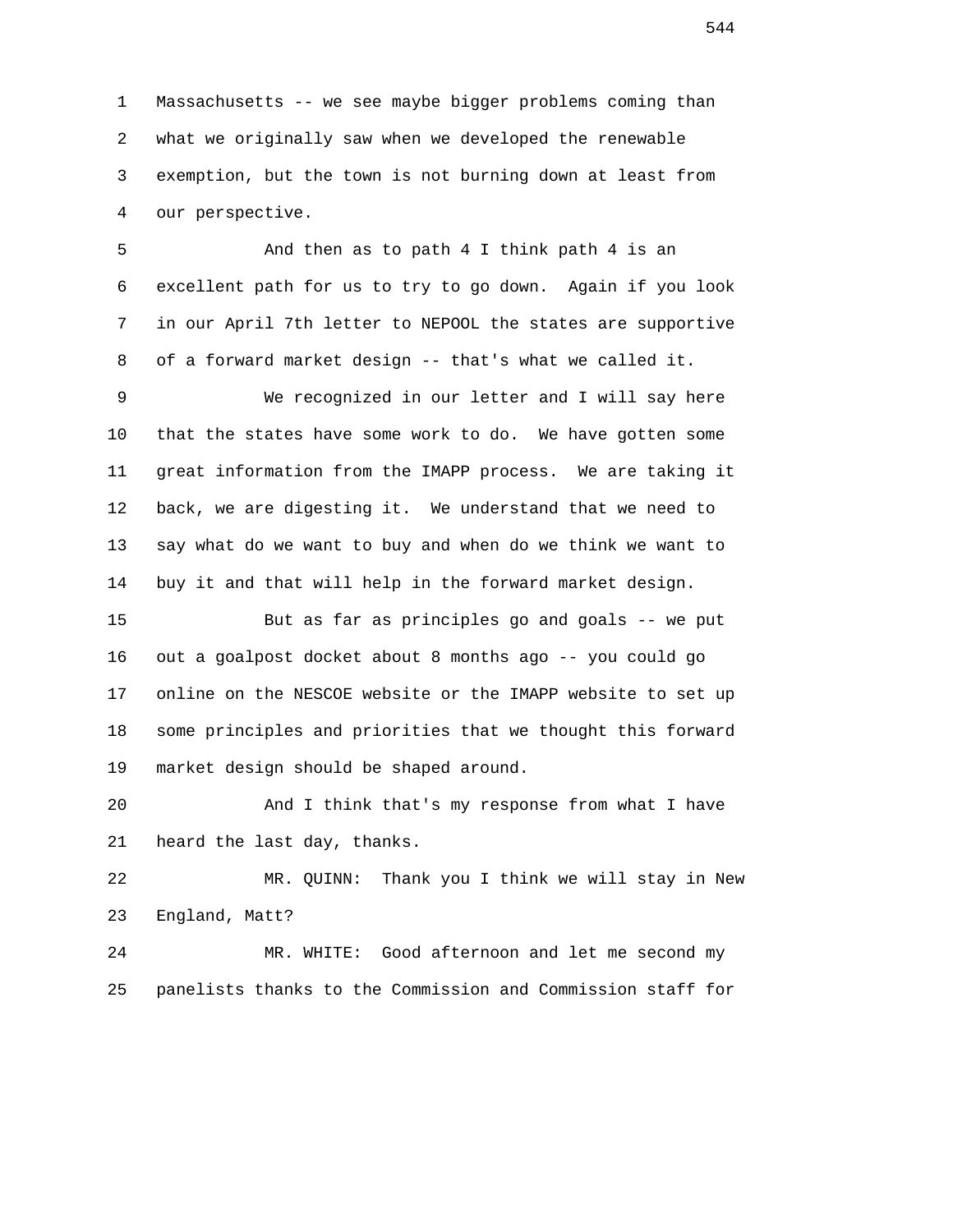1 spending two what feels to me very long days with I'm sure 2 of a lot of attention to the nuances and code with which we 3 speak amongst each other and certainly very thoughtful 4 questions from all of you to unpack it all I think are very 5 helpful.

 6 Dr. Quinn I would like to make a few points 7 responding to your requests about takeaways, timing and what 8 can FERC do to help linking to some other broader themes I 9 have heard.

 10 First as Jeff Bentz alluded we have been at this 11 stuff in New England for some time. I hope that comes 12 through clearly in the conversation of the last day and a 13 half. We started a formal integrating markets and public 14 policy process nearly a year ago now that has developed many 15 proposals which we characterize broadly as falling into the 16 achieve category -- that's our term or path 4 in the new 17 FERC lexicon that we have all got to learn.

 18 The other ones fall in what we have called 19 accommodate so that could be called harmonize as you wish. 20 It's really path 2 in the new FERC's lexicon. The first 21 takeaway I have both from our experience in New England and 22 I think I would suggest is consistent with what you heard in 23 at least the New England panel yesterday and in many of the 24 comments in this morning's panel is there is a common view 25 -- though a caveat it is not a consensus that it is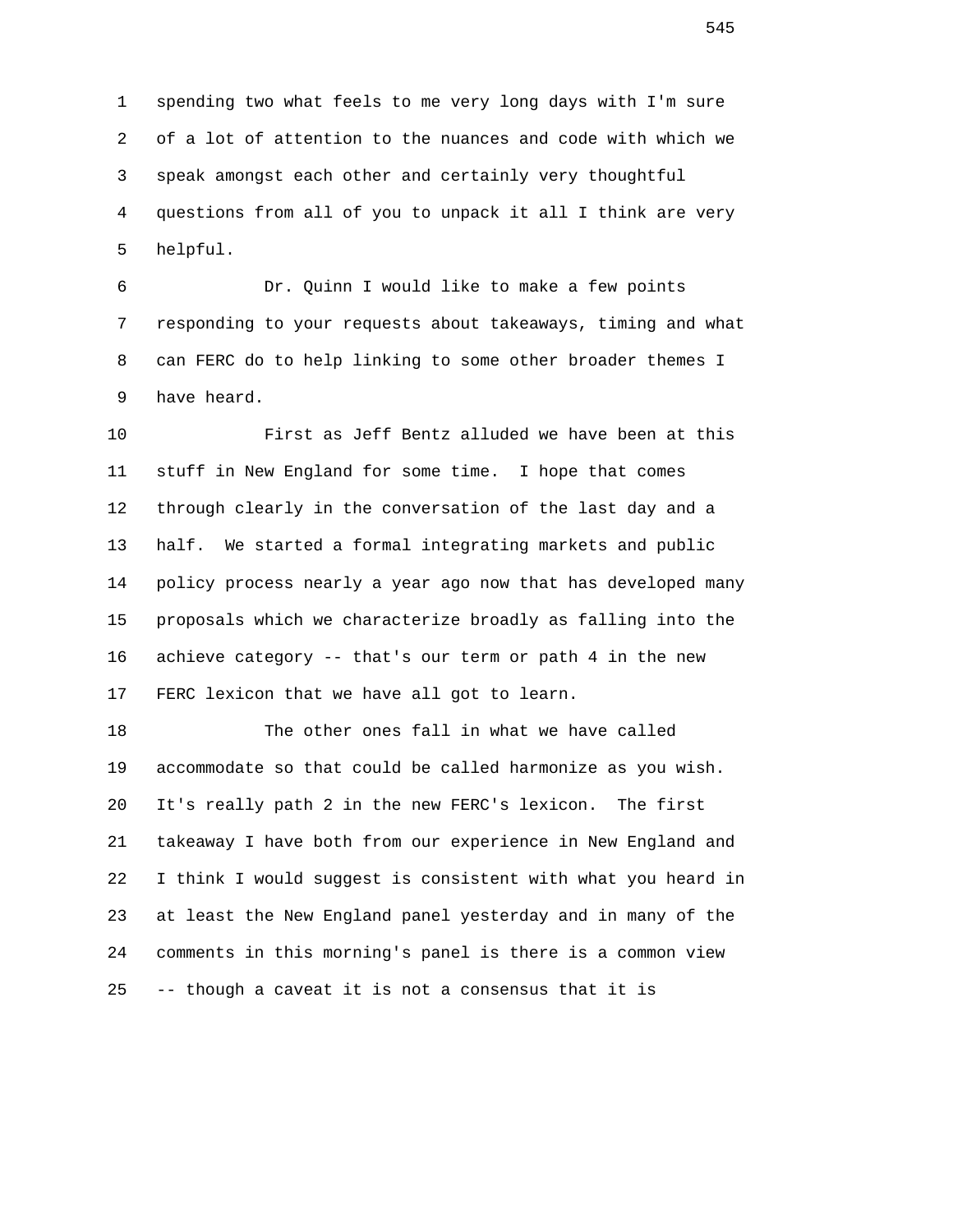1 important to move forward diligently on an accommodating 2 track that makes sense, that is sustainable, that has some 3 well design.

 4 The house is not burning down so fast that we 5 must make an exigent circumstance is fine with you within a 6 week. Coming up with something that we can do and you will 7 not be tweaking it again and again and again and again is 8 probably worth 6 to 9 months of our time.

 9 I think there is also -- rather I think there's 10 not a common view on whether or how ISOs should take 11 responsibility or have an active role in implementing 12 achieve state-type objectives where the states articulate 13 specific objectives and look to the ISO to implement them.

 14 Not to say that that can't be done but rather 15 there is really not yet a clear statement on what the 16 specific objectives would be, what should be achieved and 17 how so. That is something that will take a much longer 18 period of time to reach some sort of a consensus in the 19 region.

 20 The second point in terms of what the ISO thinks 21 is most productive as next steps and here I mean to point 22 out that the in concrete matters because the market design 23 details matter.

 24 We have listened very carefully to the IMAPP 25 proposal and as Jeff alluded to we took what we thought were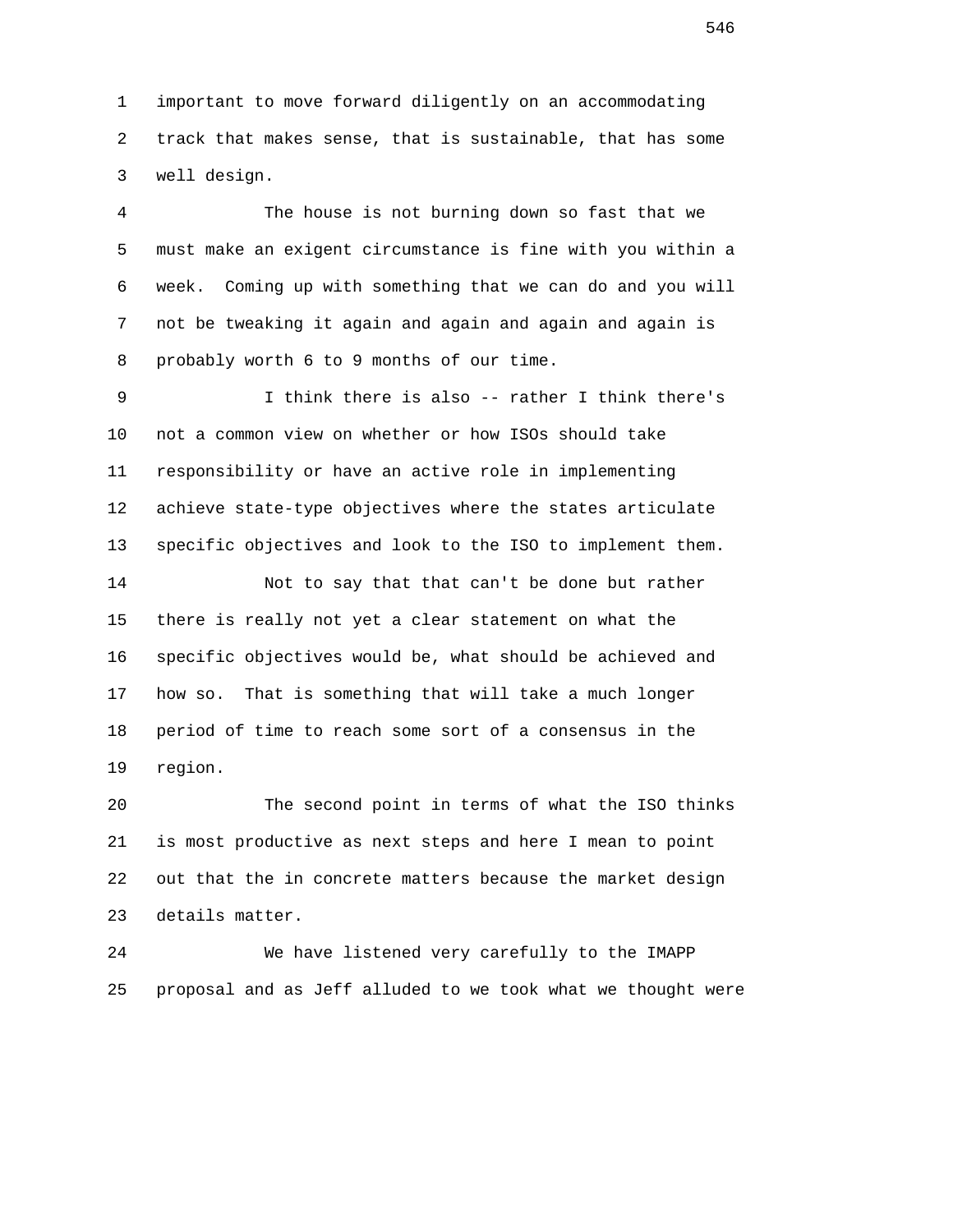1 some of the most promising ideas in that process and 2 developed a 35 page roughly paper going through many of the 3 details.

 4 I was pleased to be able to put in lots of 5 different supply and demand diagrams for anyone who is 6 interested. Rather than go through the details that of 7 course are on the web I'll just note that we think this is a 8 productive way to coordinate capacity options with 9 subsidized policy resources.

 10 We think it is based on sound principles, it's 11 sustainable, the fundamental markets change over time and it 12 will funnel itself to two of the core problems that came 13 through all of the discussions in the last two days.

 14 One is the possibility if you do nothing you can 15 greatly depress capacity prices impairing the abilities of 16 the capacity markets to function. At the same time if we 17 choose to do nothing at least in New England the way the 18 MOPR currently works we are quickly on a path to having far 19 more capacity in our system than we need to reliably operate 20 from the ISO standpoint. That would be in the words of the 21 economists "terrible efficient highly costly to consumers."

 22 So the status quo is not ideal to say the least. 23 I have to take just a moment here since this panel was 24 titled "Opportunities for Responses" to note two things that 25 came up earlier that I think are not quite correct -- there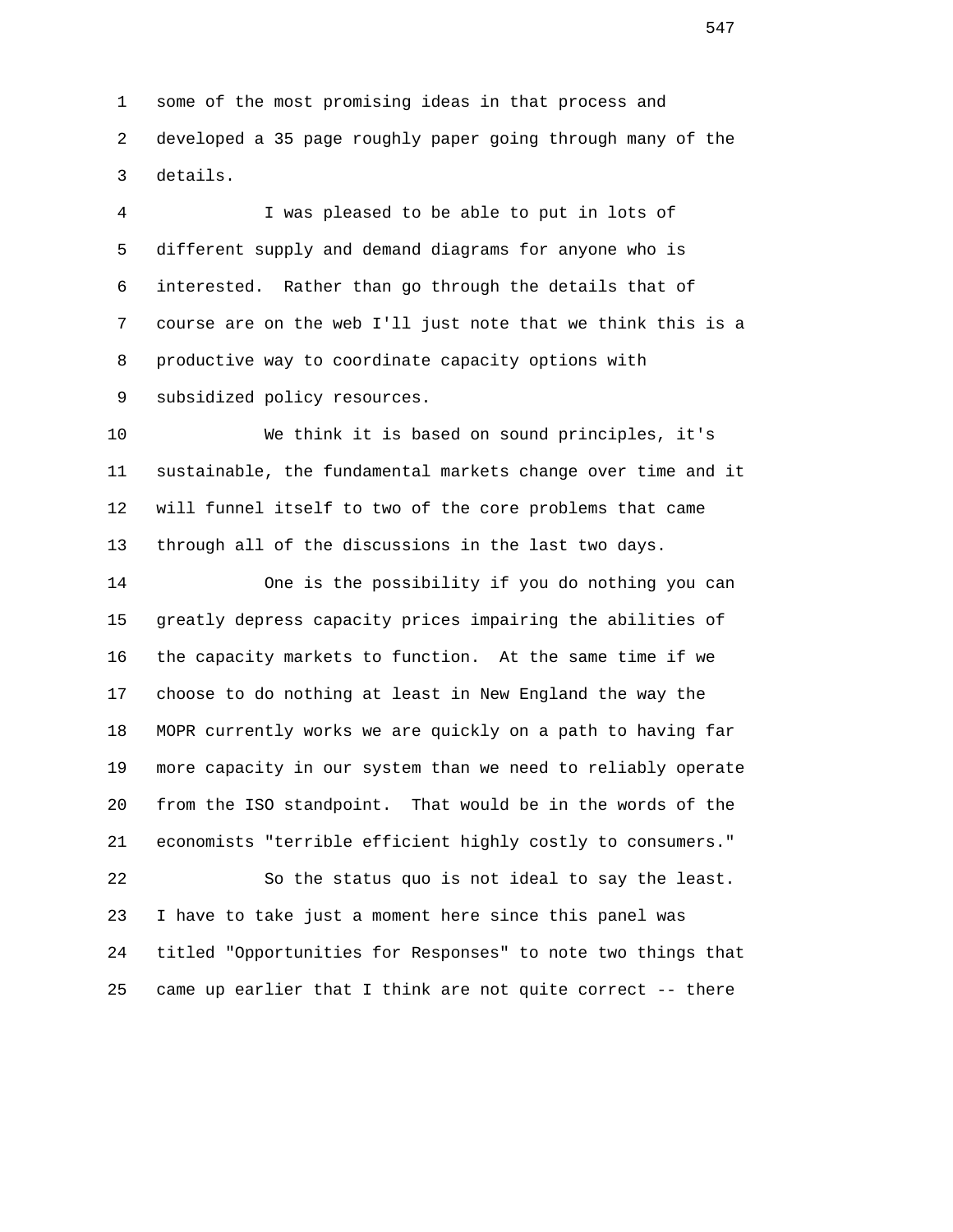1 was a comment which I noted from Cliff Hamal on the last 2 panel that he was concerned that these types of 3 accommodating ideas emerging in New England might ultimately 4 cost consumers more.

 5 I think the phrase was used, pay it three times. 6 I think that's not a correct reading of what either the ISO 7 or the stakeholder or the states are looking to do. Really 8 it's actually to quite do the opposite. The status quo is 9 we will end up buying what we need to maintain a resource 10 adequacy through the capacity market.

 11 And most of the resources the states want to 12 bring on will not clear because of the MOPR. The costs are 13 simply too high. Those will get bought in addition but not 14 paid through the ISO, those will get paid through the 15 states. Those are expensive by definition that's why they 16 are not clearing.

17 17 If we don't find a way to take those state 18 resources -- state sponsored resources many of which will 19 have very high capacity values. I give them credit for 20 that. The process will cost consumers too much. What we 21 are trying to do is of course not have such a costly 22 solution and inefficient solution. So I think it will take 23 more time for the region to fully understand these details 24 and implications -- I want to set that straight.

25 Also on that there was a comment that doesn't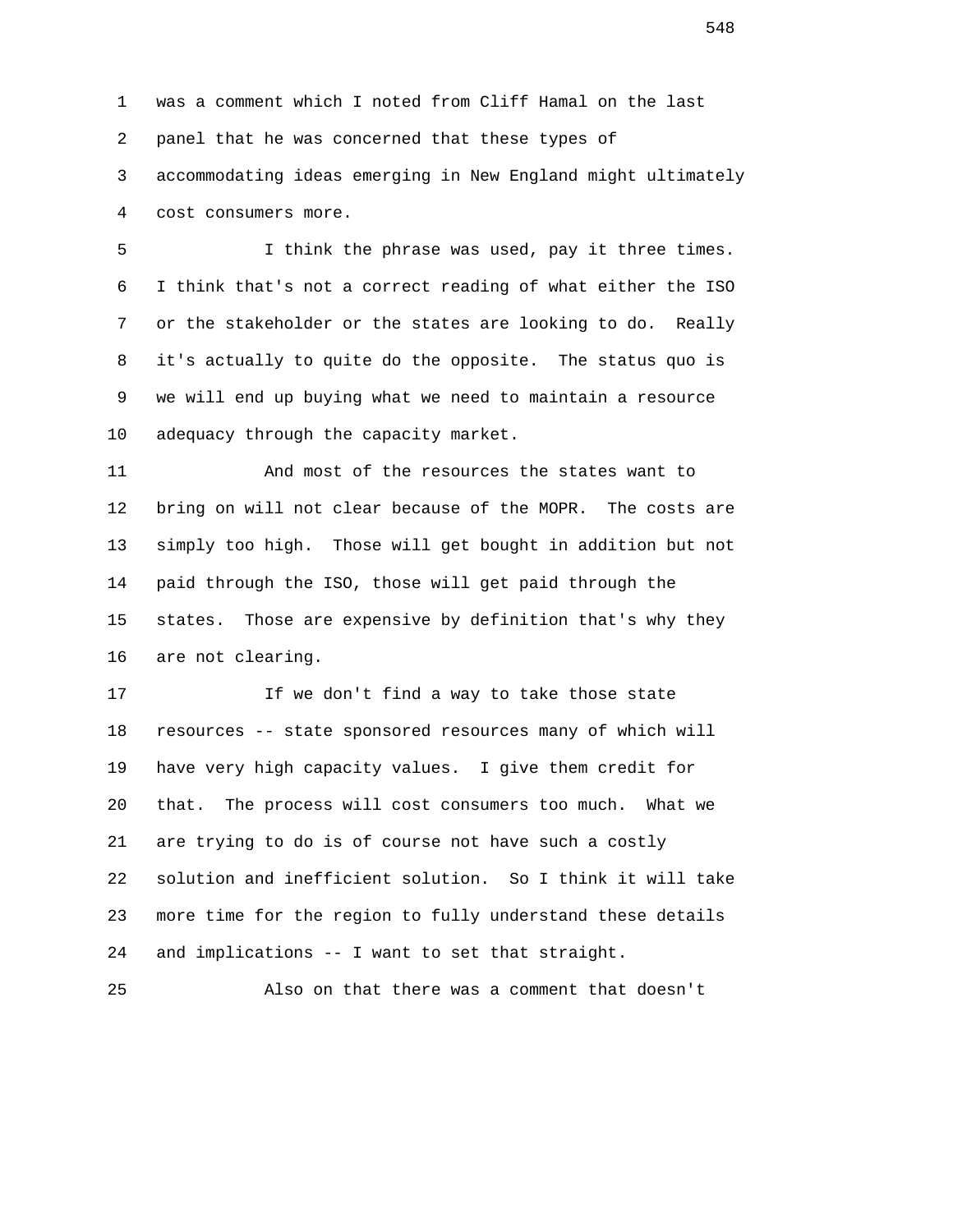1 this set New England on a path towards the states really 2 taking on resource adequacy and I hope what came through 3 yesterday is we don't perceive that to be the case in New 4 England.

 5 To put some numbers on a comment that Jeff Bentz 6 just alluded to, the sum of the procurements pending under 7 the Massachusetts legislation that may procure hydro that 8 Angie O'Connor noted yesterday plus things in the works 9 under previously purchased -- previously enacted legislation 10 might add up to as much as maybe 6% of total capacity on a 11 capacity value.

 12 But it is noting that things like wind have a 13 very low capacity that's 6% of our system, the other 94% is 14 still stuff that is not state subsidized directly at least 15 into the generation fleet. So we do not see this as like on 16 the slippery slopes. The state is taking resource adequacy 17 and doing 80% of the procurements maybe after 2050 by then 18 there will of course be a new Commission so that will solve 19 that problem.

 20 Last let me note on timing issues -- and this is 21 back to the great communicator's admonition about be careful 22 when you ask the government to help. I'm going to differ a 23 little bit from what you have heard from the last panel 24 yesterday and comments you have heard from some of the 25 leadership in other regions.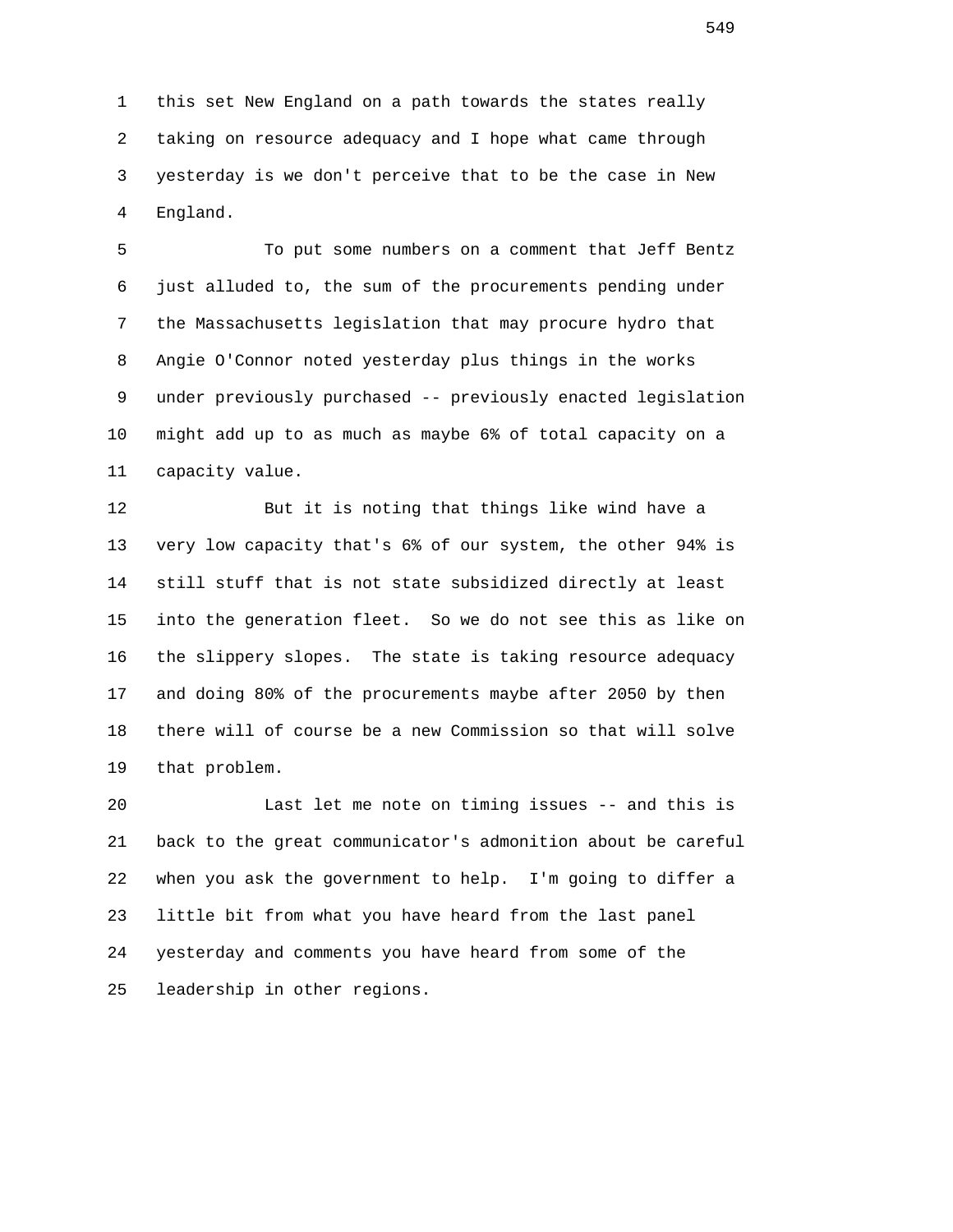1 And here I think this synchronizes well with what 2 you heard from Jeff. In New England we have a very active 3 stakeholder process that is deeply engaged on these issues. 4 We have articulated to our stakeholders a timing that we 5 think is appropriate.

 6 That is to bring something to you by late this 7 year or early the next. We have indicated the drivers for 8 that -- it is really driven by the timing of the potential 9 procurements in the region. You may not call that an 10 economic fundamental but it is a big economic effect.

 11 What I am pointing out is that I think for New 12 England as a region having a FERC deadline to deliver 13 something by a tangible date is not productive for our 14 region. Our stakeholder process is on a good course, is 15 actively engaged in these issues.

 16 At best such a deadline would not be terribly 17 helpful because you are going to get something for us. The 18 governance process in New England is not the same as it is 19 in other regions.

 20 And in addition if those fundamentals were to 21 change, something that Jeff was alluding to, the region may 22 want the flexibility to adapt the timing accordingly and an 23 artificial regulatory deadline to bring a filing by a 24 specific date may not give us the flexibility as a region to 25 deal with changes in the timing of some of those potential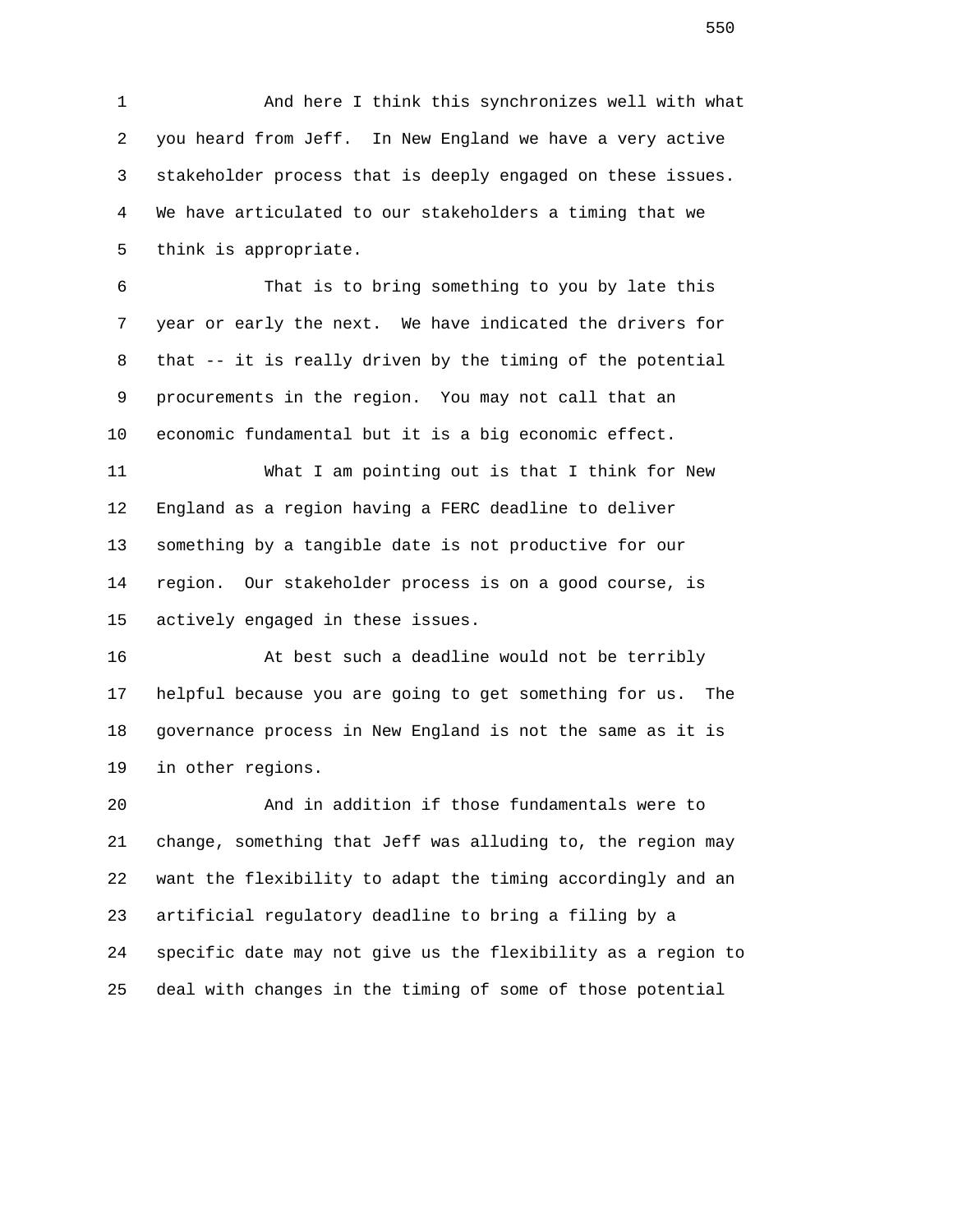1 procurements. That may make the region want to take more 2 time with this.

 3 So for those reasons I think -- and this is truly 4 the highlight of a broad theme, the best steps forward in 5 the near term may differ slightly across regions. We are 6 all in slightly different places. In New England the 7 primary issue we are concerned with is out of market, in 8 with the new resources.

 9 It's a very different issue on the issue front 10 and center in Illinois. Accordingly, the near term 11 solutions may appropriately be somewhat different in the two 12 regions. I think the region in New England is on a good 13 path to a productive resolution. There is a great deal of 14 work to be done ahead but we look forward to that 15 opportunity.

 16 We look forward to the Commission's support and I 17 would say what I look forward to mostly is that when we 18 bring to you a filing and you have a quorum and you have by 19 my estimation probably a backlog by then of some 800 to 20 1,000 cases needing approval that you will humbly view -- 21 just doing the math on that while I was here.

 22 That you will humbly view based on the urgency of 23 everything that came up that the proposal we bring to you 24 should be placed pretty much near the top.

25 MR. QUINN: So I guess we are going to move over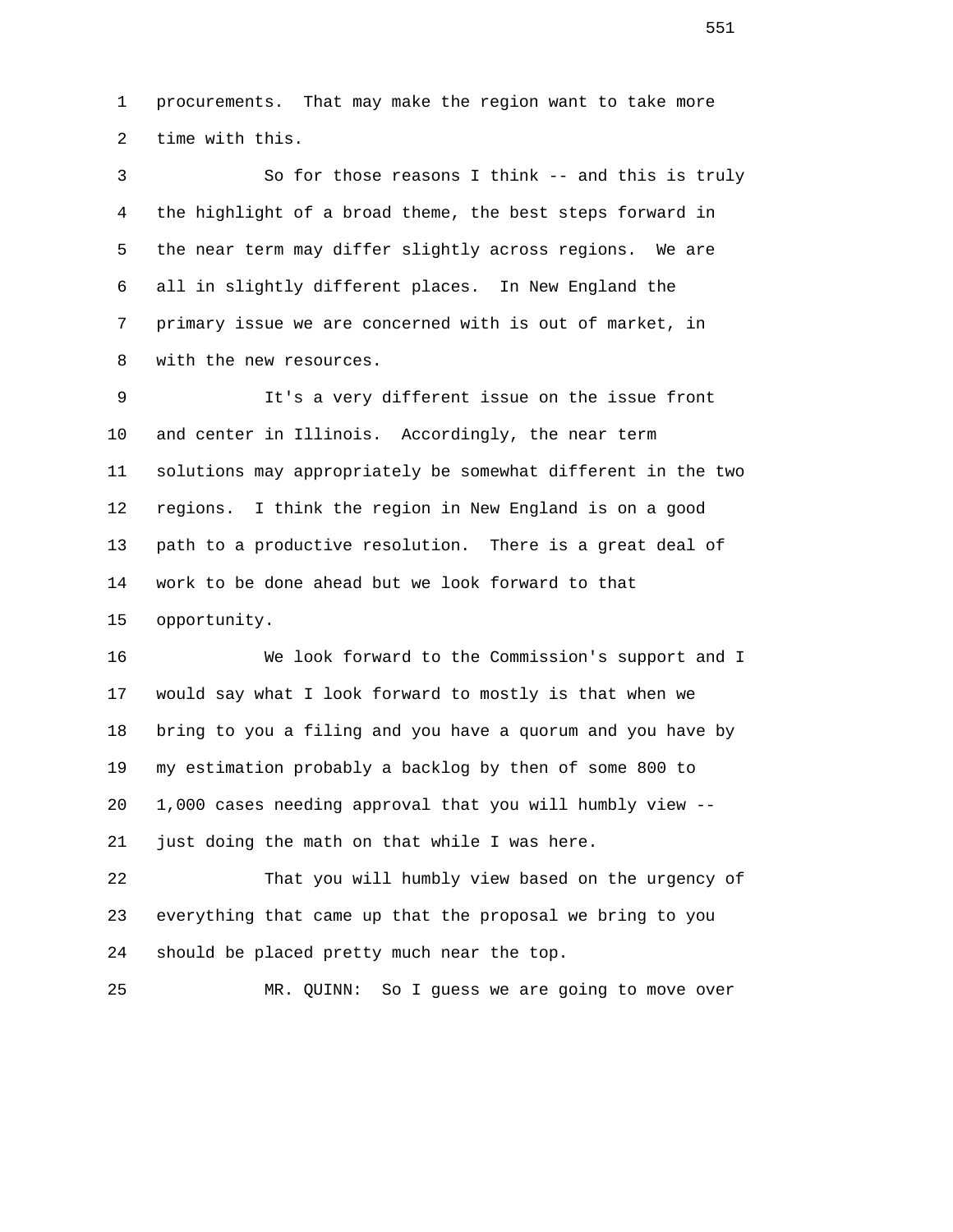1 to PJM, Stu do you want to go first?

| 2              | MR. BRESLER: Sure thanks Arnie and thank you                 |
|----------------|--------------------------------------------------------------|
| 3              | Chairman LaFleur, Commissioner Honorable and the staff for   |
| $\overline{4}$ | having us these two days. I certainly agree with the other   |
| 5              | panels that I think it has been a really, really fantastic   |
| 6              | session, lots of great information and dialogue and ideas so |
| 7              | kudos to you on putting this together and leading it.        |
| 8              | I figure it's probably a really good way to start            |
| 9              | off your comments by repeating something back to the         |
| 10             | Chairman as said earlier. So given what we are here to       |
| 11             | examine which is interaction of state public policy and      |
| 12             | these wholesale markets I would agree wholeheartedly it      |
| 13             | doesn't make any sense to try to judge or evaluate the       |
| 14             | legitimacy of the state actions in any way, shape or form.   |
| 15             | The second best way to start your comments is to             |
| 16             | repeat back something that your CEO said so for us           |
| 17             | litigation just is not a viable strategy here. And so sort   |
| 18             | of fighting these things as they come up we don't believe is |
| 19             | a good long-term position for us to be in.                   |
| 20             | States have you know the rights to do things and             |
| 21             | sooner or later that way will be in a manner that survives   |
| 22             | scrutiny under the FPA and so we need to figure out a way to |
| 23             | harmonize and work through these things along with our       |
| 24             | states since that's the position we find ourselves in.       |
| 25             | Having said that, and I think this came through              |
|                |                                                              |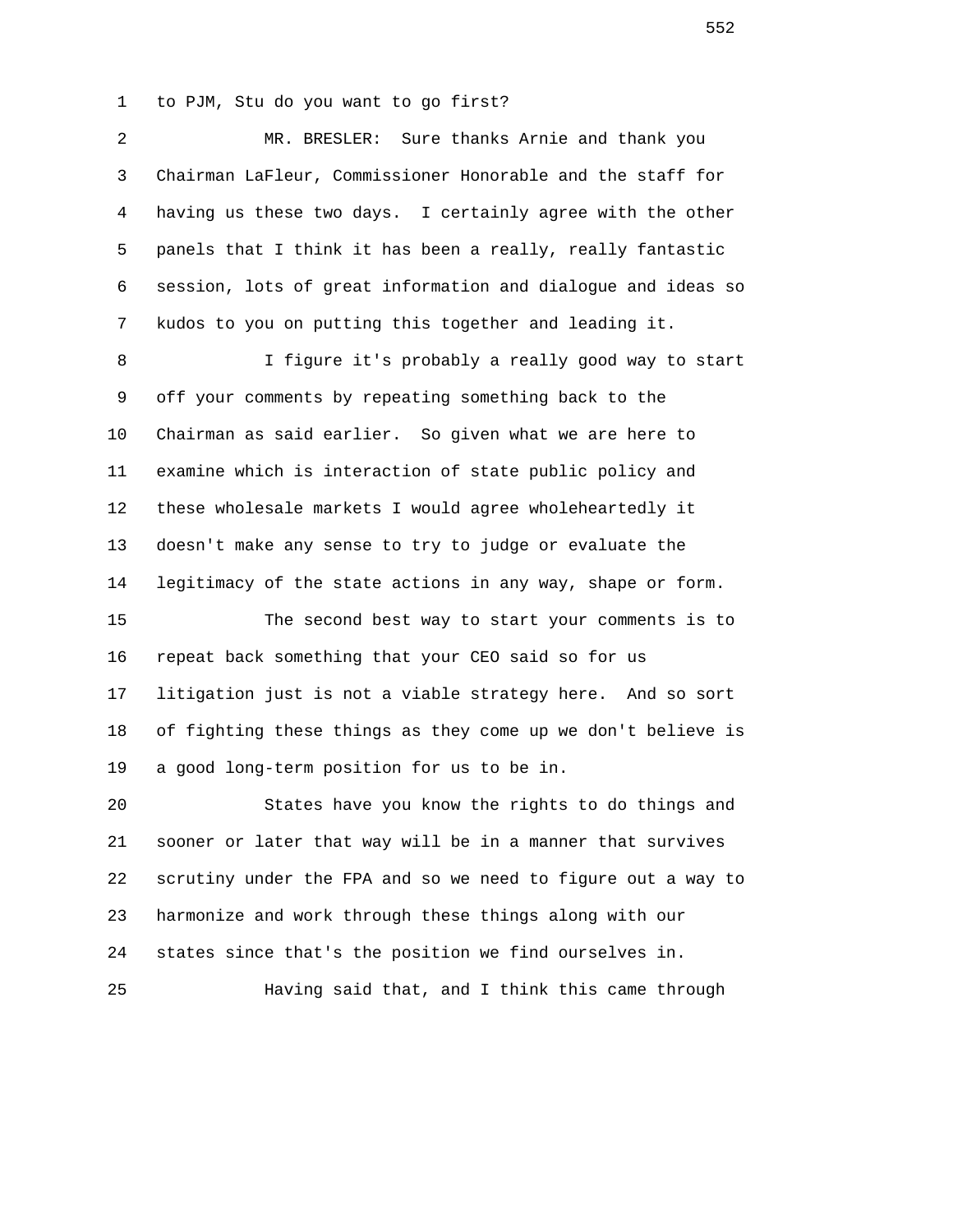1 in the last panel, we really think that a multi-faceted or 2 multi-pronged approach here is required. And I don't think 3 that those facets need to be accomplished sequentially. I 4 think these things can move forward in parallel but I think 5 there are several things that we need to do -- just to tick 6 through them very briefly.

 7 We need to offer our states a mechanism through 8 which their desire to price attributes can flow through the 9 markets. And we need to do that in a way where it is 10 possible for not all of our states in the entire footprint 11 -- I should say not all of our jurisdictions necessarily 12 need to come together on that but rather a way it could work 13 sub-regionally.

 14 Carbon I think is the most obvious -- the poster 15 child if you will of those attributes that could be priced. 16 There may in fact be others that are possible as well 17 frankly we haven't been able to think through how any others 18 would work but certainly I think we need to leave the 19 possibility open.

 20 Earlier today we actually posted on our website a 21 very brief document that was what was intended to get that 22 conversation started and we sincerely hope that you know at 23 least some of our states or jurisdictions will come to us 24 and be willing to again engage in that discussion, how that 25 could actually be done.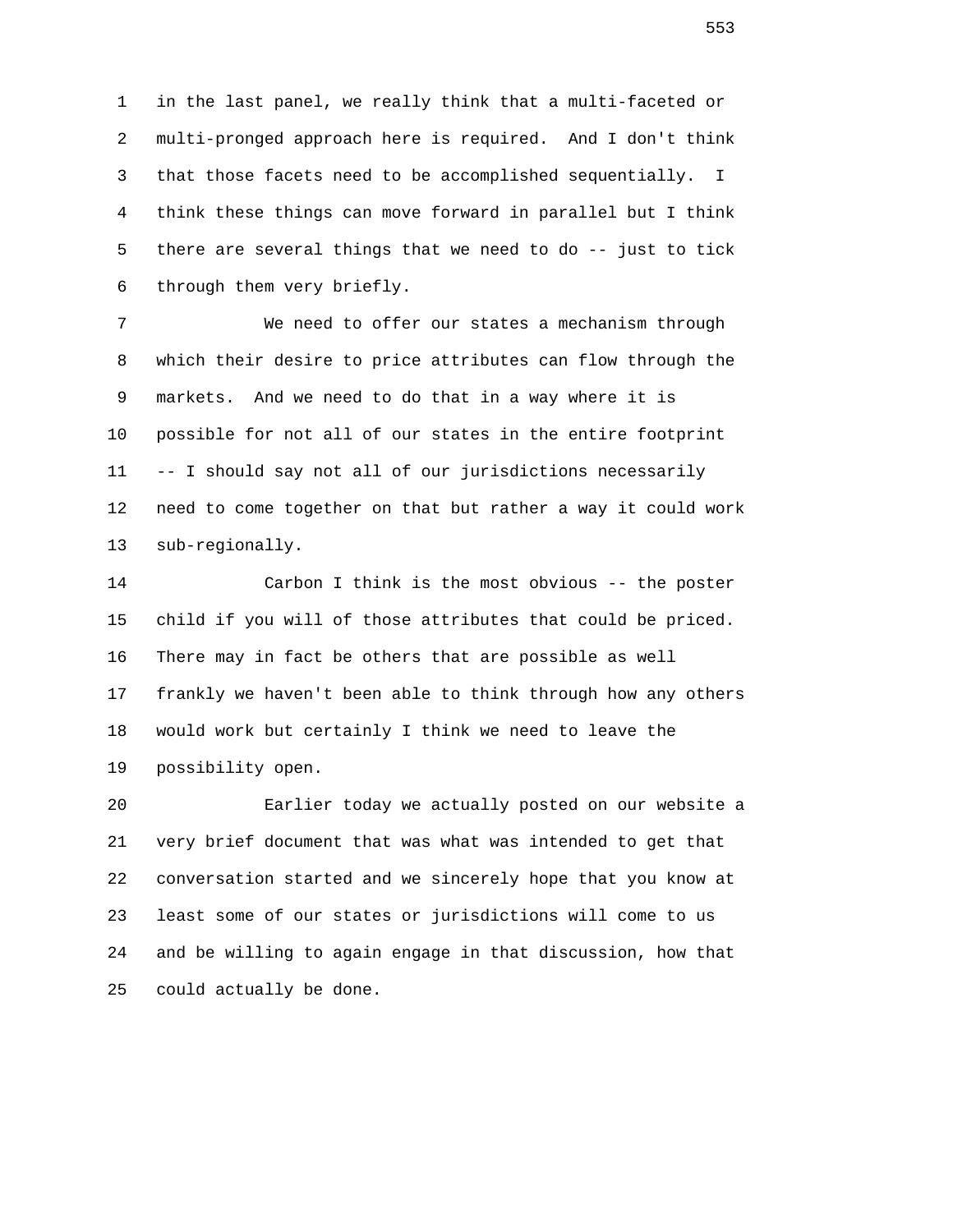1 The second thing that I heard fairly directly 2 during the last two days and I think Matt just sort of 3 reinforced it for New England as well is we need to design a 4 mechanism by which we can harmonize these state actions with 5 the operation of in particular -- the capacity market.

 6 And that needs to be done in a way that does not 7 require load to pay twice for the capacity and also 8 maintains the establishment of competitive price signals 9 that are so critical to these markets being able to perform 10 their long-term function which is to drive reliable and 11 efficient operation and entry and exit of resources.

12 12 I think we can do that. We posted another 13 document earlier today that actually is an update of an 14 earlier one which was a straw sort of idea or proposal that 15 PJM put forth along similar lines to what has been proposed 16 in New England. I think it was referred to as a -- sort of 17 a two-tier or re-pricing type approach to the capacity 18 market that is intended again to achieve those goals.

 19 I certainly heard a concern on the last panel -- 20 the genius panel if you will about you know heading too far 21 down that path and sort of the trade-offs if you will and I 22 would certainly concede that any kind of approach along 23 those lines is intended to counter-act an external 24 intervention into the markets and I think therefore almost 25 by definition will have trade-offs, will have warts on it.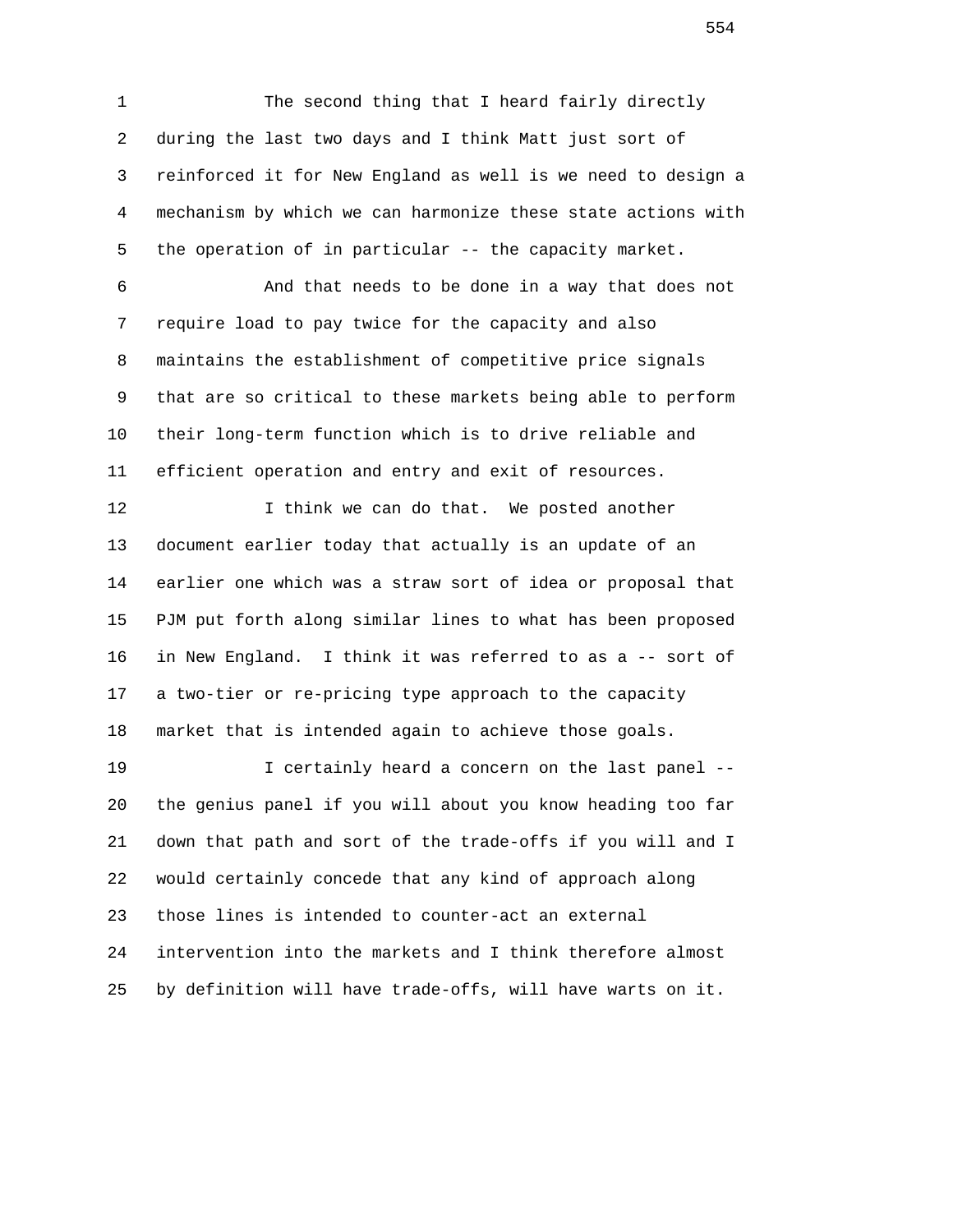1 But that doesn't mean that it is not something 2 that we should evaluate and pursue and so I think that's the 3 second thing that we need to do. And as was also noted on 4 your last panel we already have a stakeholder process 5 engaged at the beginning of walking down that path and I'll 6 get back to that later.

 7 I would also point out that any kind of a 8 proposal like that does require definition of what amounts 9 to a subsidy. What amounts to an external intervention that 10 needs to be addressed?

 11 We don't quite have something we can put out 12 publicly yet but we are somewhat close and we will be 13 releasing somewhat in the near future anyway our thoughts on 14 how we might be able to make that determination again with 15 the idea of initiating that discussion and really continuing 16 it again through the stakeholder process we already have 17 underway in PJM.

 18 So that's sort of the capacity market side. The 19 first one I touched on was the pricing attributes again is 20 an energy market issue. And I think we all need to realize 21 while we typically start these conversations with the 22 capacity market I think the implications are actually much 23 more significant for the energy market than they are for the 24 capacity markets and so I need to come back there.

25 Because I think the third thing that we need to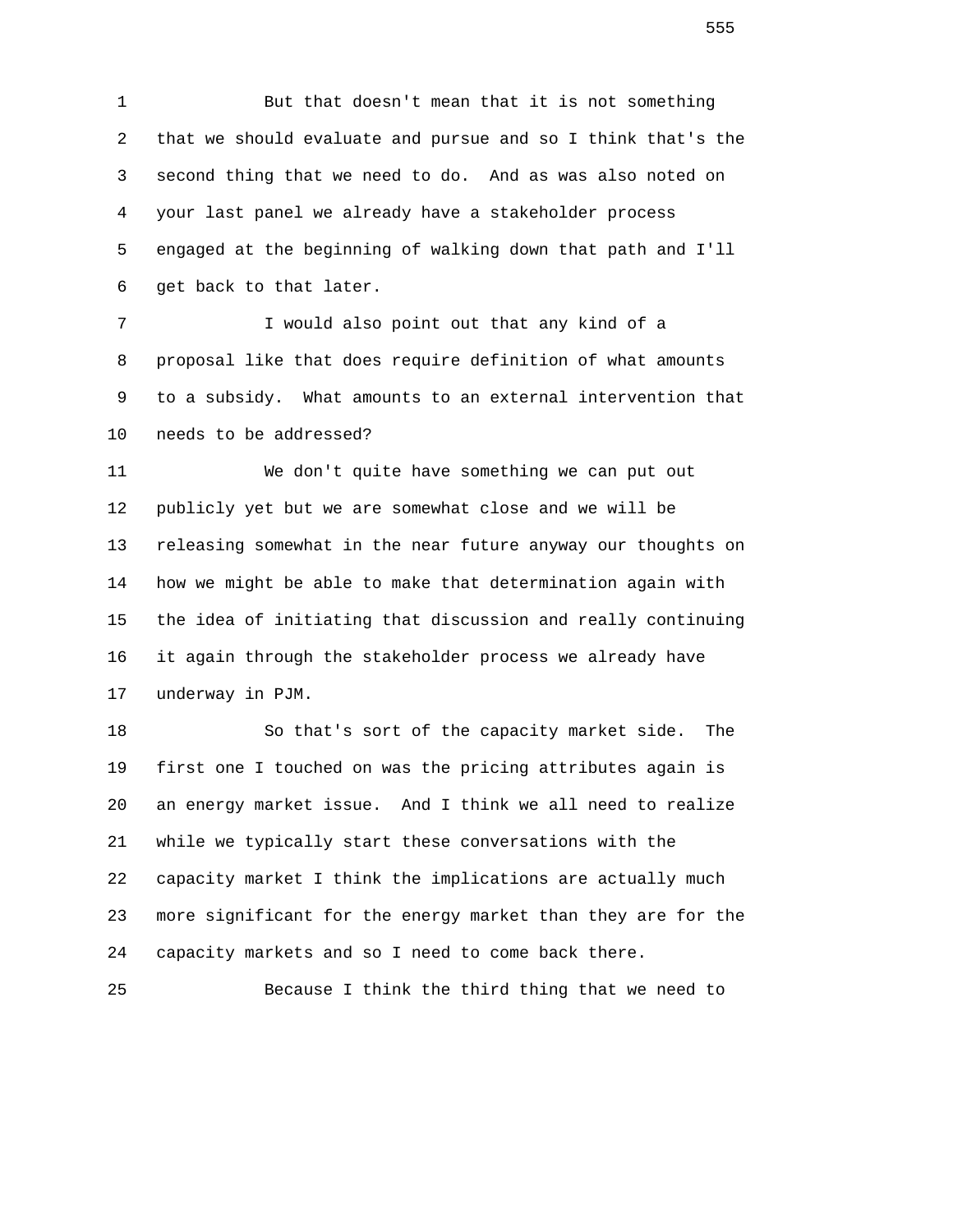1 do and this is probably where we can use Commission guidance 2 and help the most is we need to implement energy market 3 pricing reform. I think I would like to refer to it as I 4 know your father is energy market design but I was there 5 when we put it in the first time so I can't do that.

 6 But there are some components I think that need 7 to be looked at as to exactly how they work. The negative 8 offers I know Andy mentioned on his panel the eligibility of 9 resources to set energy market prices, sort of an expansion 10 of what was in the Commission's best pricing MOPR and to the 11 extent we go down that path and we actually included this in 12 our MOPR comments it is imperative that what goes along with 13 that is a mechanism to provide the necessary incentives for 14 resources to follow efficient ISO dispatch in the energy 15 market.

 16 To the extent we can actually increase those 17 incentives we have seen multiple examples of how those 18 incentives lead to innovation and more efficient provision 19 of those types of services and so we think we need a serious 20 look at how we incentivize resources to follow dispatch.

 21 The last thing or the last item I'll note because 22 it was brought up on multiple panels and so I think it bears 23 being reinforced. And this one I think is really incumbent 24 upon the RTO as the primary entity responsible for insuring 25 reliable grid operations is we need to work resilience and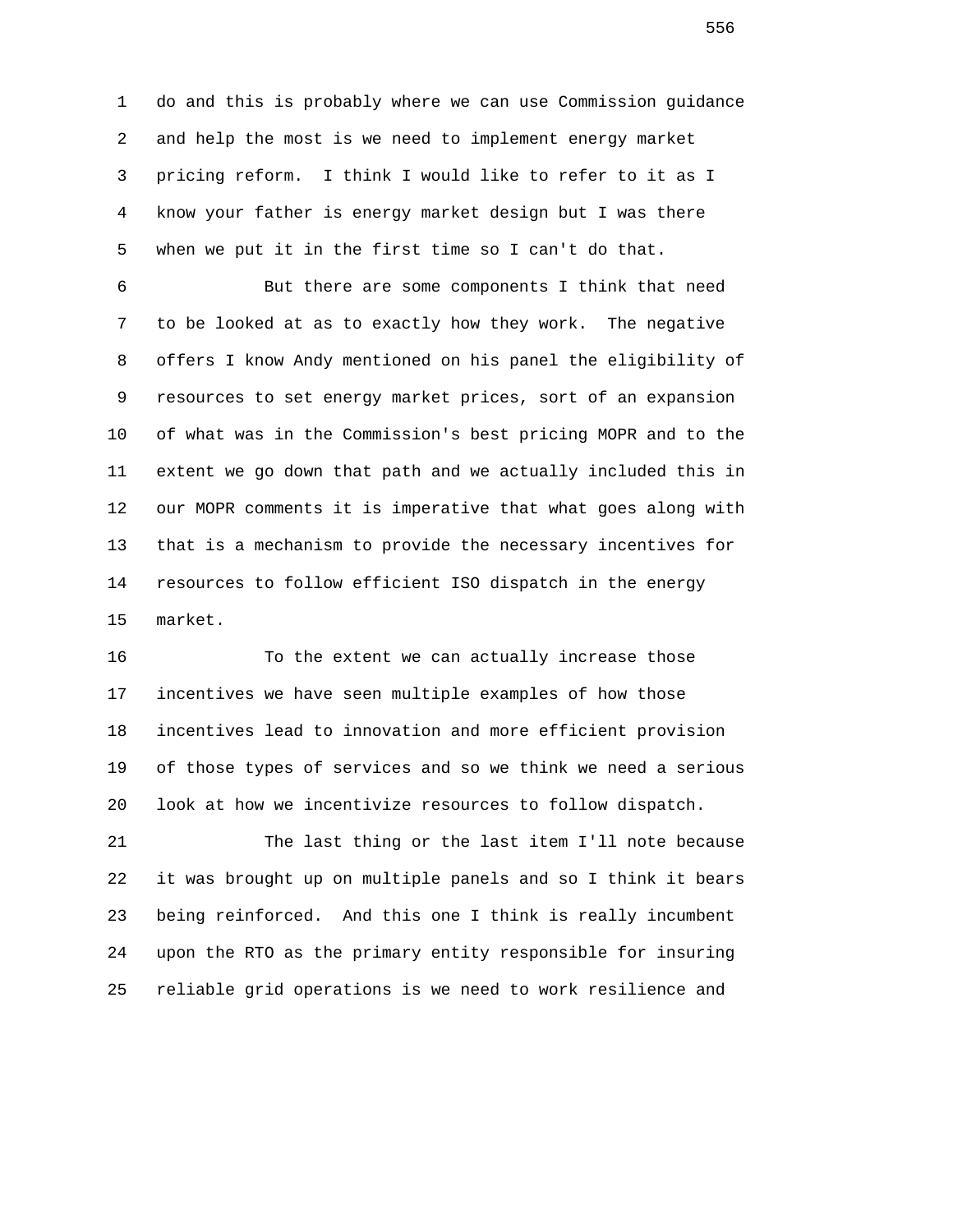1 the concept of resilience into those operations.

 2 To the extent we do so it needs to be done in a 3 way that then flows through the markets so again there is 4 the transparent opportunity for competition to provide 5 what's necessary to maintain system resilience and again we 6 have seen the benefits from the standpoint of innovation and 7 entrance into the market when those incentives are made 8 transparent through the markets.

 9 So I think those are sort of my list of kind of 10 the things I heard that we need to address. Let me circle 11 all the way back to the stakeholder process because I did 12 hear some discussion on the last panel about the stakeholder 13 process and I always joke and sort of paraphrase Winston 14 Churchill with respect to the stakeholder process and say 15 it's the worst form of RTO governance on the face of the 16 earth with the exception of every other form of RTO 17 governance, but it is absolutely positive.

 18 I say that in joking, it's absolutely positively 19 necessary. And yes there are compromises that come out, yes 20 it can lead to suboptimal if you will approaches, but I can 21 say without reservation that almost universally what comes 22 out of a detailed stakeholder vetting of an issue is better 23 than what went into it from a standpoint of proposals.

 24 And so I think the stakeholder process is 25 invaluable to what we do as ISOs and RTOs. Having said that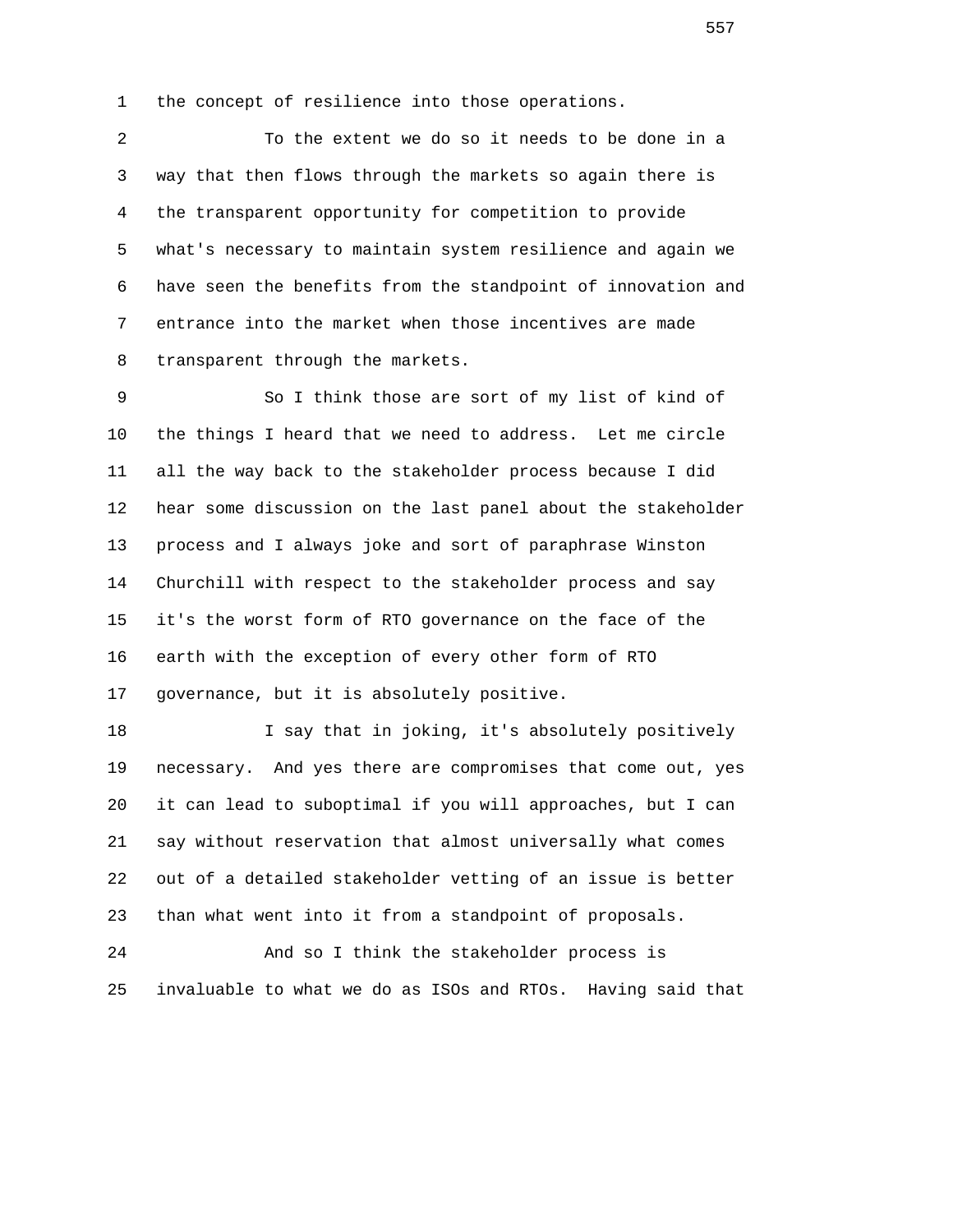1 I will agree with my colleague to my left, deadlines and 2 guidance from the Commission are always helpful with respect 3 to the efficiency of how that stakeholder process works in 4 getting through issues in a timely manner.

 5 So I hope that answers your questions as far as 6 what will be helpful and where I think we need to go and 7 again thank you very much for the opportunity to be here. 8 I'll wind up there.

 9 MR. QUINN: Thank you, Andrew? You're the last 10 word.

 11 MR. PLACE: Well thank you that puts a very heavy 12 burden. I did want to express again as everyone as 13 mentioned here a great gratitude for this session the last 14 two days, a huge dedication from all of you. How much this 15 got into the forethoughts, the questions that have been 16 asked, the digestion of all of the material that has been 17 before you, what an epic undertaking for that. I'm sure I 18 speak for everyone in the room and the room is crowded too. 19 I may as well quote Churchill since it came up 20 but my favorite quote is, "It is not the end, or the 21 beginning of the end, but the end of the beginning." Maybe 22 that's not relevant but it is entertaining.

 23 And I'll also note my third maybe nonsensical 24 rationale here is that wiser folks than me have said a lot 25 of words today. I don't want to keep anybody from a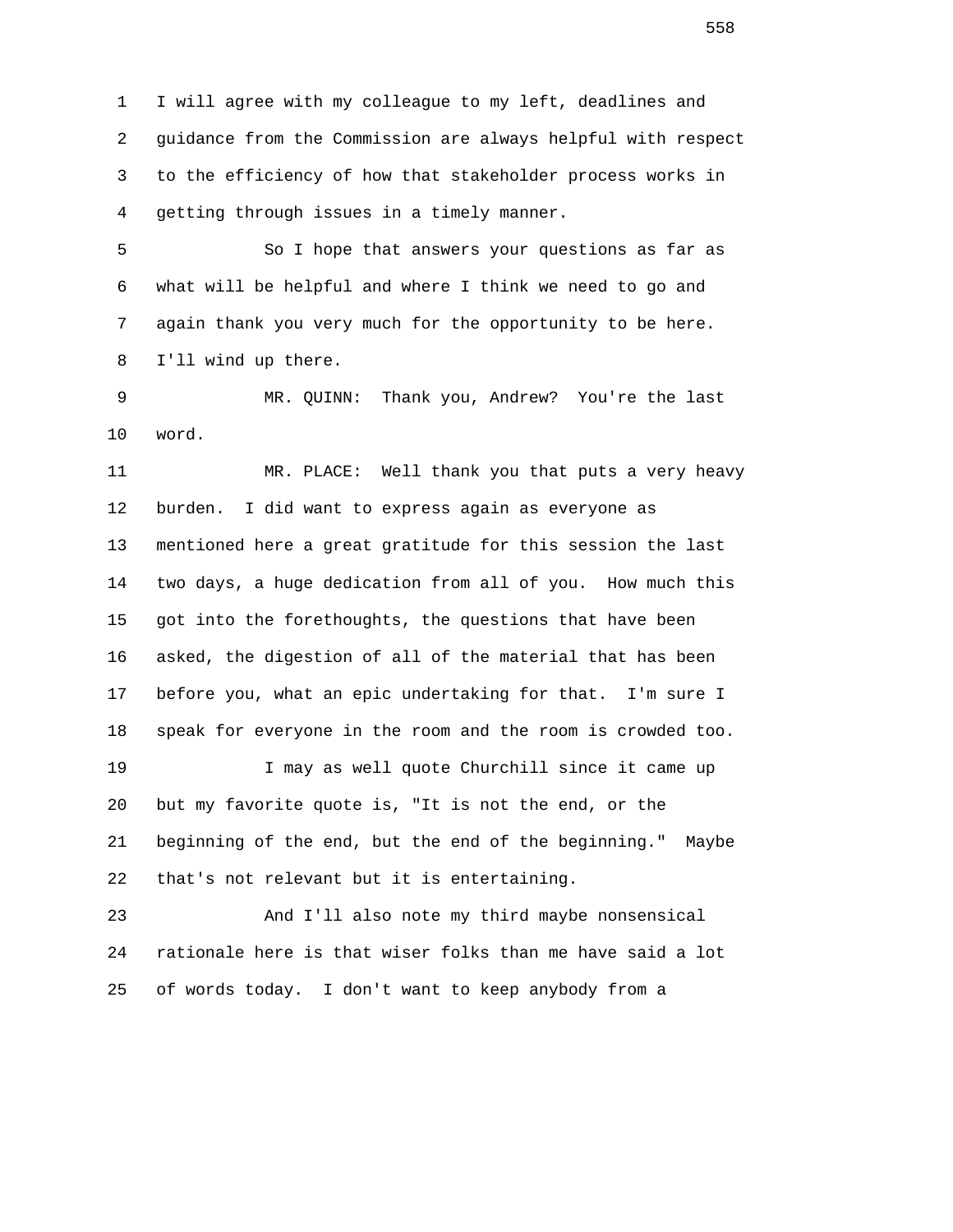1 beautiful spring afternoon by being too repetitive.

 2 That said what I have heard here I could not 3 disagree with. There is a raw consensus on what are the 4 issues before us, the challenge that is before us, the 5 urgency points, maybe some slight differences of opinion but 6 a general consensus that there is a stark need for 7 addressing the questions here.

 8 The heterogeneity point that not only between 9 states and ISOs restructured, regulated, whether it is FERC 10 or the ITOs or ISOs or what's happening with the states 11 great need for internalizing that that heterogeneity exists 12 and that it is likely to exist in the solutions we come up 13 with.

 14 I do have concerns about the accommodation 15 routes. It always seems a bit like the square peg and the 16 round hole that came up yesterday. But that said we can 17 spill the milk, the cow is out of the barn mix -- pick 18 whatever metaphor you want.

 19 The -- and it was also said in the last panel we 20 are living in the land of second best and perhaps that's 21 good to keep in mind that we are not going to be looking for 22 the perfect. And a good friend of mine in graduate school 23 said, "Don't let the perfect get in the way of the good." 24 As Stu mentioned both the energy markets and the

25 capacity markets -- the need to be attentive to the tools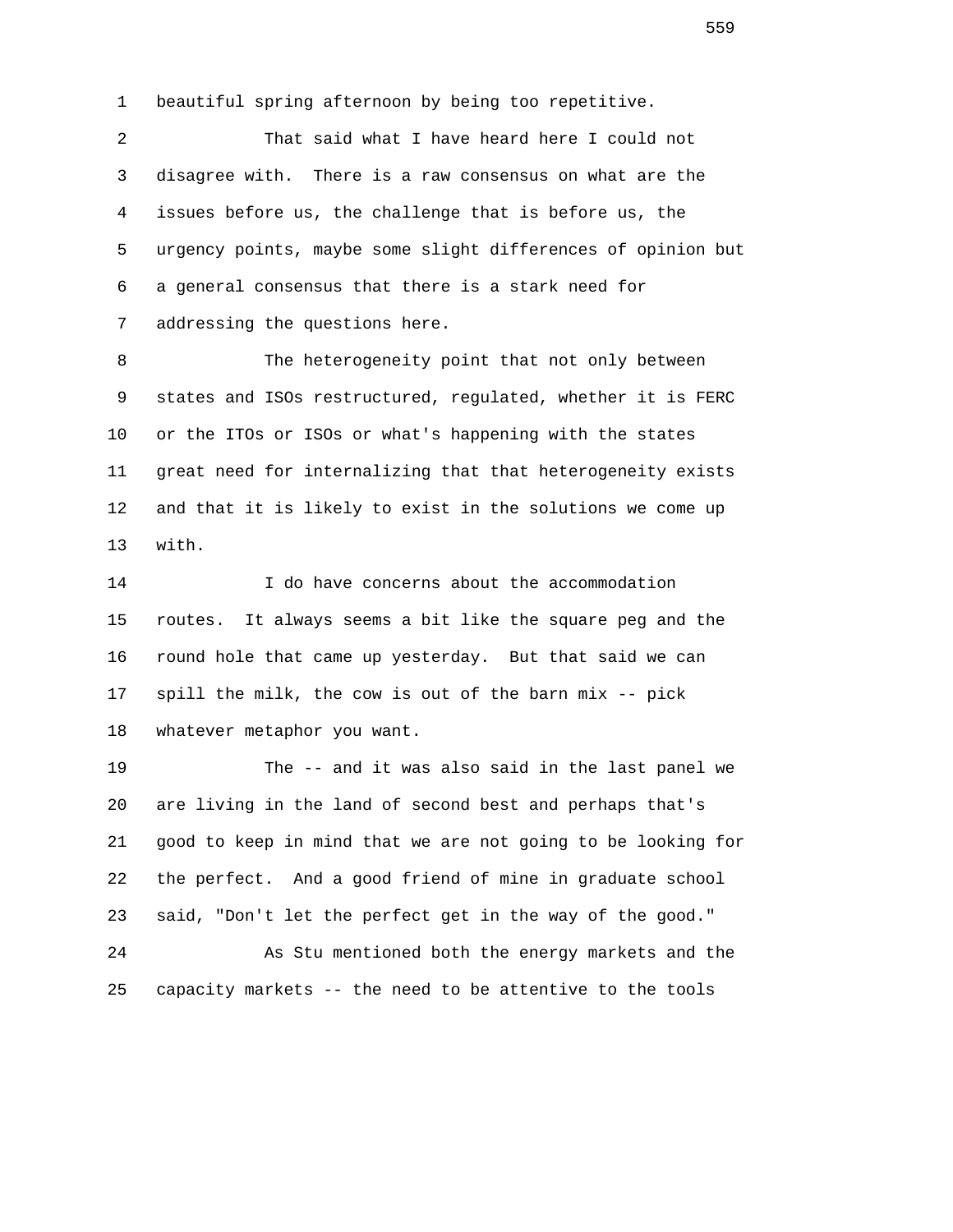1 and mechanisms, what FERC can be very helpful with in this 2 collaborative process is insuring that all of this 3 complexity comes into us from so many different directions 4 we are attentive to how we mitigate that in clever, 5 innovating and supportive ways.

 6 Pennsylvania is not facing the issues that New 7 England and New York are facing in many ways you are ahead 8 of us but I don't begrudge you your efforts to make those 9 work within the competitive setting.

 10 And I meant to say -- note number 1 to myself was 11 to note the value of the market that this is an 12 extraordinary valuable piece and we would be remiss 5 years 13 from now we may be regretful of resources that have left the 14 market perhaps but I think we would be ultimately regretful 15 if we lose sight of the value that market brings to us.

 16 The only other part I would make -- Stu mentioned 17 and it's been noted several times agnostic to legitimate or 18 illegitimate state policy. I came in probably two days ago 19 thinking that I could thread that needle between those two 20 but A -- I think that's an impossibility and B -- I think it 21 is not a necessity.

 22 As long as we are attentive to mitigating the 23 impacts of those that come in or litigating the challenges 24 if it cannot be mitigated. I don't see any value in being 25 moralistic in what legislatures bring before any of us in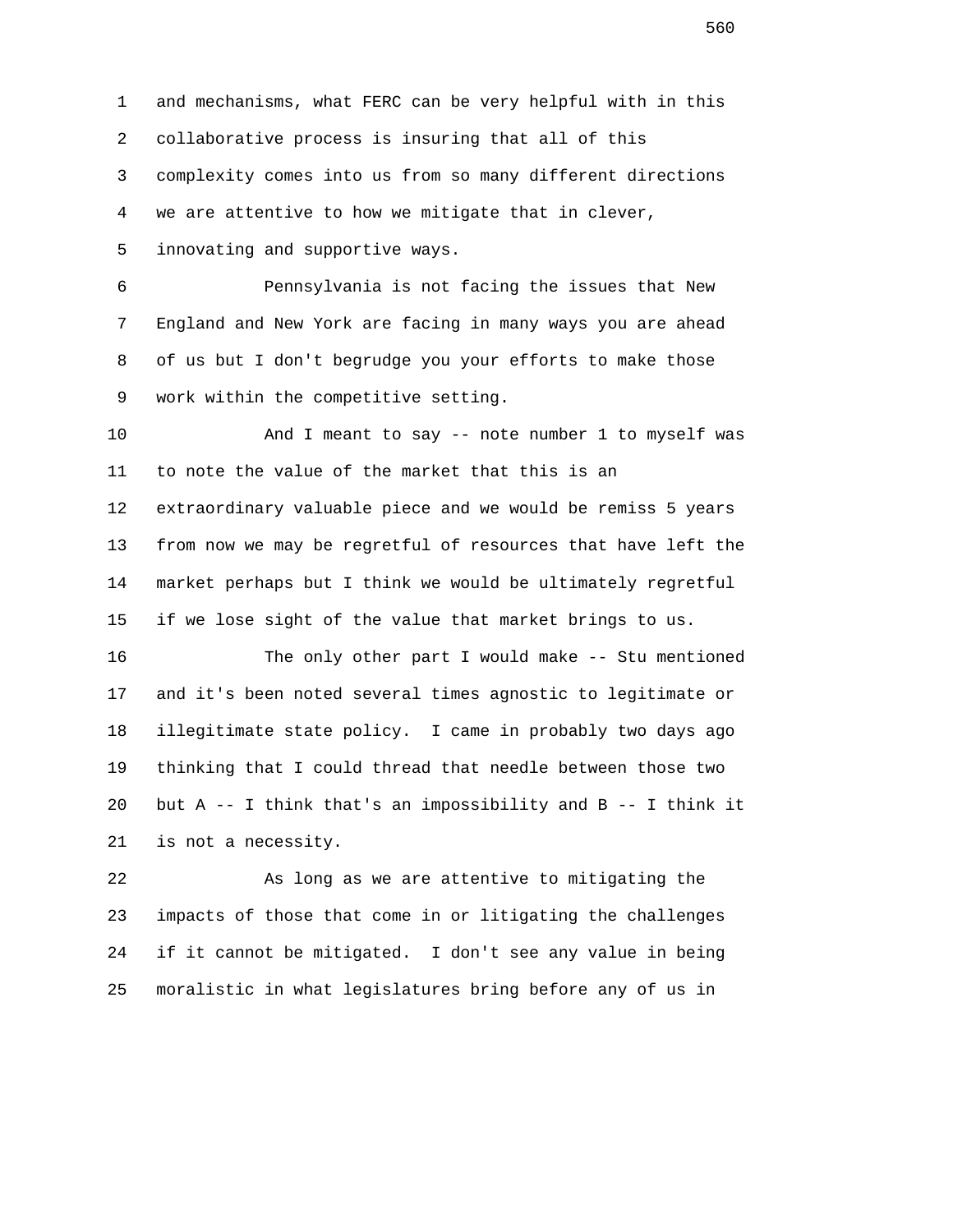1 any of our jurisdictions.

| 2      | And finally perhaps the carbon question -- that's                                                                                                                                                                             |
|--------|-------------------------------------------------------------------------------------------------------------------------------------------------------------------------------------------------------------------------------|
| 3      | going to be challenging for any of us and any of your                                                                                                                                                                         |
| 4      | settings and the work we can do collaboratively through the                                                                                                                                                                   |
| 5      | state of call to process to see if embedding a carbon price                                                                                                                                                                   |
| 6      | in the energy market can mediate a lot of the concerns we                                                                                                                                                                     |
| 7      | have in our individual cases to me would be very fruitful                                                                                                                                                                     |
| 8      | work ahead of us. So with that I'll close, thank you.                                                                                                                                                                         |
| 9      | MR. QUINN: Thank you very much. Commissioners                                                                                                                                                                                 |
| 10     | do you have any comments?                                                                                                                                                                                                     |
| 11     | CHAIRMAN LA FLEUR: Well thank you. I'll see if                                                                                                                                                                                |
| 12     | I can read these notes which I have been scribbling on for                                                                                                                                                                    |
| 13     | the last couple of hours. I want to start by thanking the                                                                                                                                                                     |
| 14     | team of folks at FERC who pulled together the last two days.                                                                                                                                                                  |
| 15     | Certainly Arnie, Jamie, David and Amr but                                                                                                                                                                                     |
| 16     | everybody on the large team who worked on this for the last                                                                                                                                                                   |
| 17     | couple of months or however long we have been working on it                                                                                                                                                                   |
| 18     | to make it valuable. And particularly the folks in the                                                                                                                                                                        |
| 19     | Office of External Affairs and all of the folks in the                                                                                                                                                                        |
| 20     | Office of the Executive Director who worked on logistics and                                                                                                                                                                  |
| 21     | security to pull it all together and I want to thank my own                                                                                                                                                                   |
| 22     | team for helping me lead the effort.                                                                                                                                                                                          |
| $\cap$ | The complete the definition of the complete state of the state of the state of the state of the state of the state of the state of the state of the state of the state of the state of the state of the state of the state of |

 23 I want to thank all of the panelists who came on 24 a Sunday and hung in with us for the last couple of days and 25 all the folks who have been participating in the room, in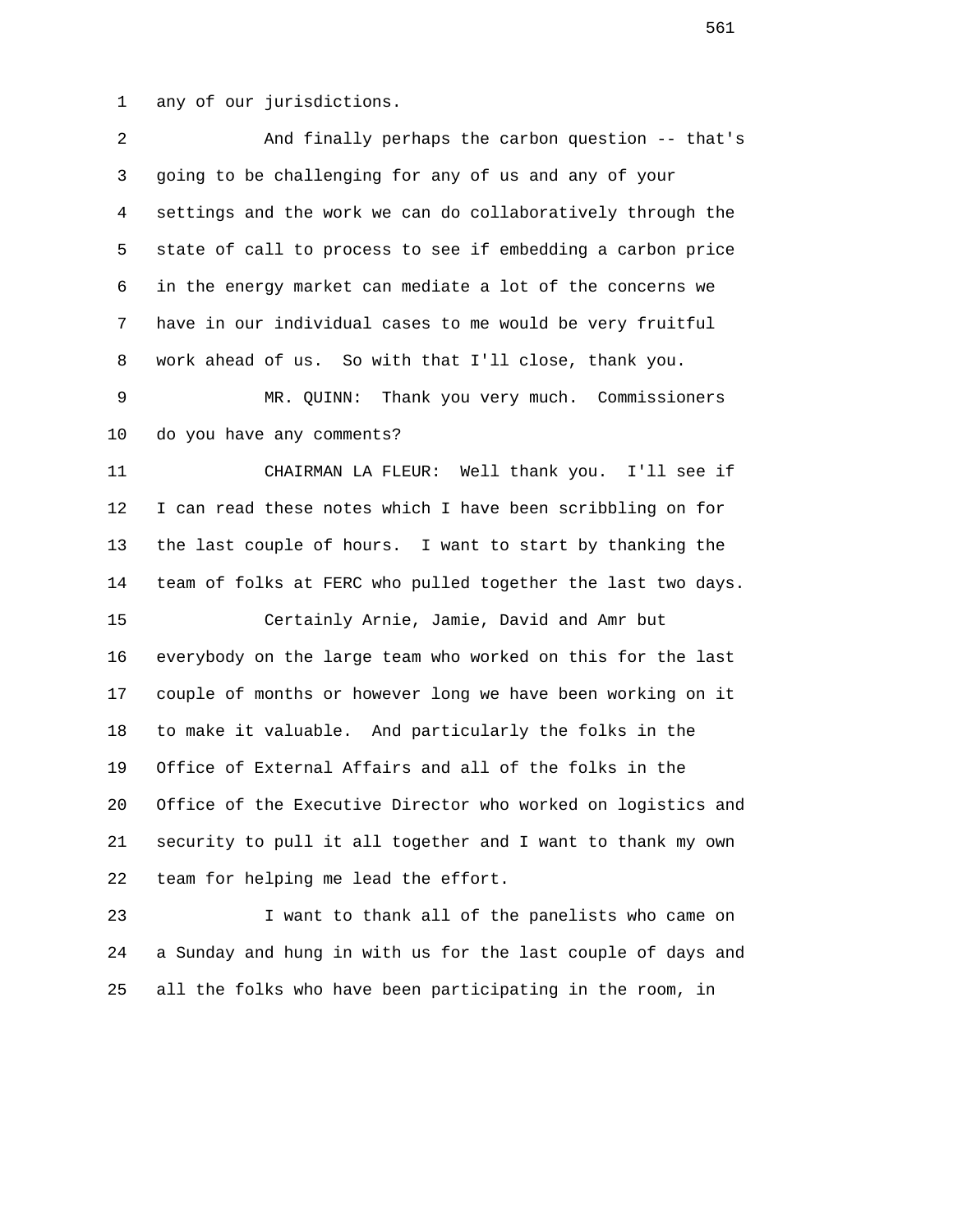1 the overflow rooms or watching online for your interest in 2 the topic.

 3 We really appreciate the level of interest we had 4 and how honest and straight-forward everybody was which I 5 think made it a very good discussion. I especially 6 appreciated how many of our state colleagues were able to 7 come. You really can't have the discussion of state 8 policies without states so that would have pretty much made 9 it useless.

 10 I also want to thank Colette and her team for all 11 of your help, all that you contributed the last couple of 12 days in leading this and I know this isn't goodbye, I hope 13 it's not goodbye but I'm deeply appreciative of the 14 opportunity to work with you not just the last two days but 15 the last two years.

 16 So what I thought I would try to do is with some 17 temerity is reflect back what I thought I heard just like 18 you all did and some of the lessons I thought I learned.

 19 So the first thing I definitely thought is that 20 there is a commitment on the part of very many people who 21 were on all sides of this issue to really giving it 22 concentrated thought and attention. Nobody poo-poo'd it as 23 an issue or whatever and I think that's very important.

 24 Definitely heard loud and clear that different 25 regions are in different places for various reasons but they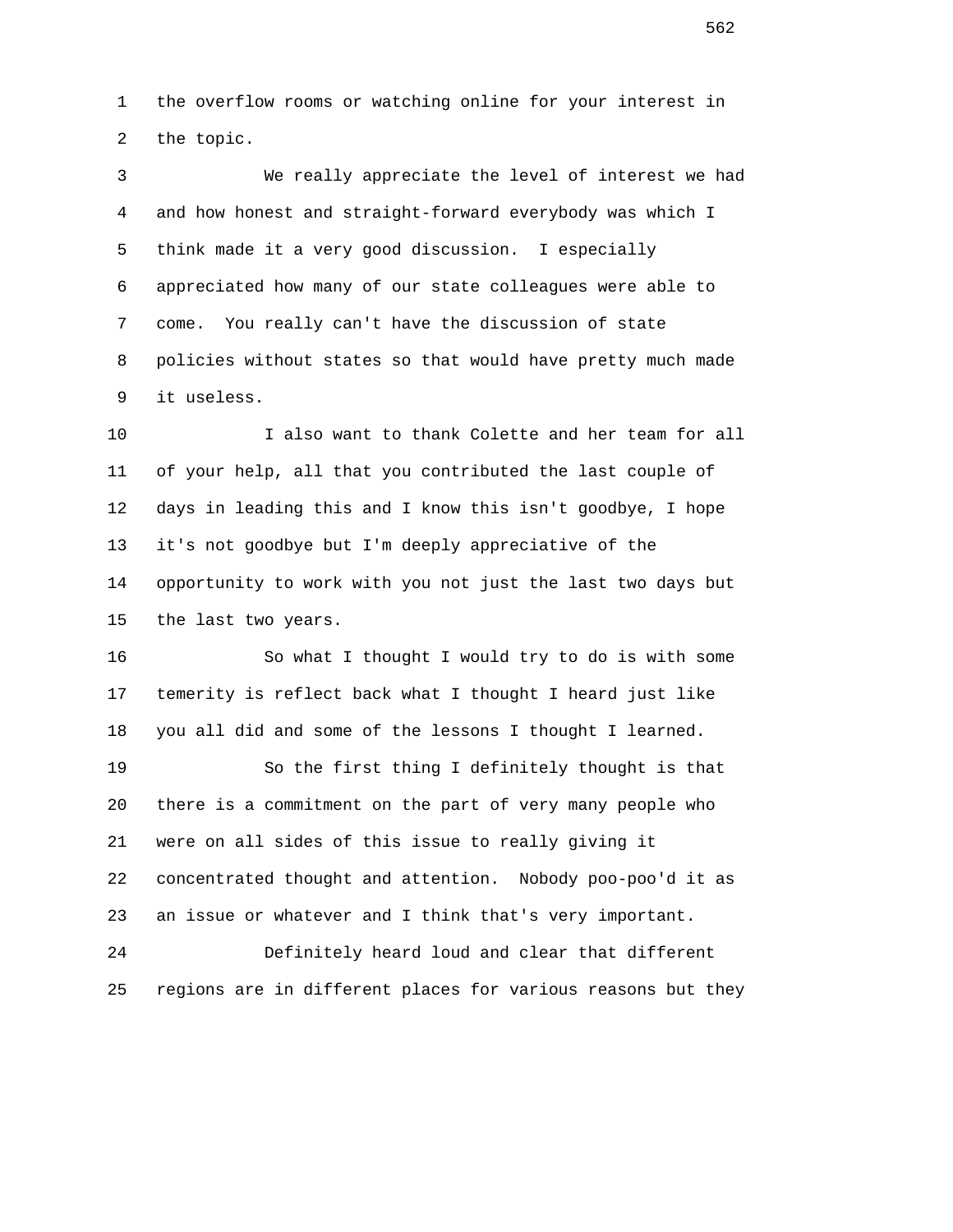1 are all committed to it for their own unique reasons. I 2 just want to take a second and say that I don't want to 3 spend the next two and a half years of my term defending my 4 comment on the stakeholder process.

 5 I value the stakeholder process but I did -- I 6 thought, I think things like this are an opportunity to ask 7 a question and where that came up if it puts a little heavy 8 burden on us whichever one of the geniuses said, "Oh the 9 stakeholder process is fine as long as you correct

10 everything that comes up."

 11 Well I'll just put on my 20/20 vision perfect 12 judgment and do that because we have our own stakeholder 13 process on the floor when we have the Commissioners.

 14 In terms of the 3 doors that I started with so we 15 will go in backwards order -- the 3rd door was 16 re-regulation. I think the two most scary -- the most scary 17 word I heard over the whole day was "un-restructuring" what 18 a thought.

 19 But nobody said they wanted re-regulation or 20 taking back of resource adequacy. I would say New York with 21 it's one state ISO came the closest by saying it depends but 22 there just seemed to be a commitment to continue to use the 23 wholesale markets for at least a piece of resource 24 procurement.

25 In terms of the number 2 door litigation -- much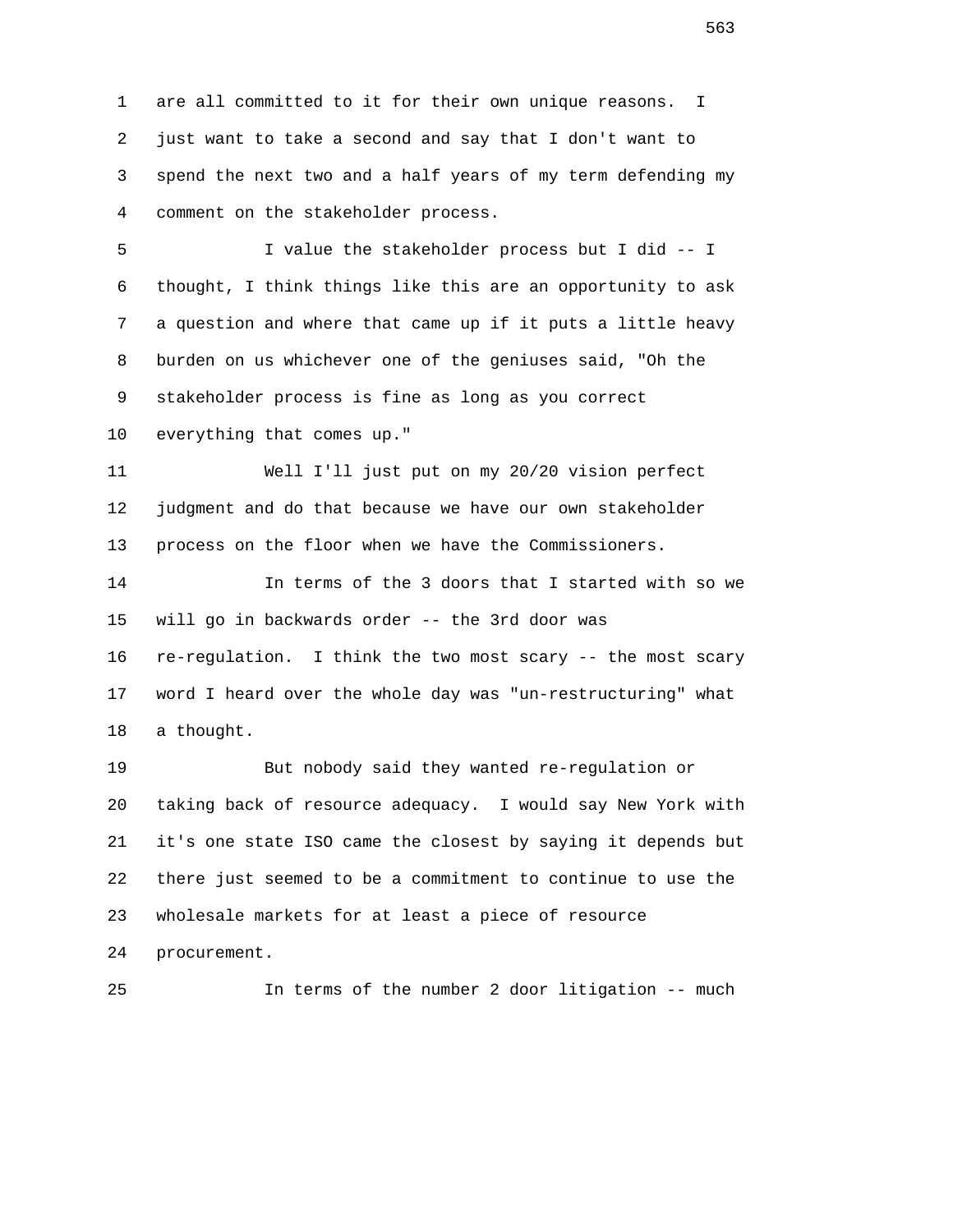1 as it's nobody's favorite strategy, litigation is happening. 2 It will be decided including litigation before the 3 Commission is a part of this I just don't think that will 4 leave us with some kind of like -- Oh everything's fine now, 5 it's all over -- that's just a step on the path.

 6 So that brings us to a design solution and so 7 starting with ISO New England as I knew coming in and as was 8 clear over the last two days because they have been at the 9 stakeholder process since last summer.

10 10 I think ISO New England is the farthest along and 11 with the ISO New England proposal -- because the situation 12 in ISO New England, the primary problem you seem to be 13 solving is the state's desire to buy their own new 14 resources. That makes the accommodate or harmonized 15 solution as you have put forward that kind of feathers that 16 in adapted to new resources.

 17 To the extent people come and want to choose 18 existing resources to pay differently than in the market 19 that will give a different problem but that has not yet 20 happened and I must have said 100 times in the last several 21 months well ISO New England doesn't have ex parte so I could 22 talk about ISO New England and I am very happy for that.

 23 ISO New York -- we heard the word preliminary a 24 lot from Brad Jones, he was talking about it in terms of 25 where you are in the process but I have a fair degree of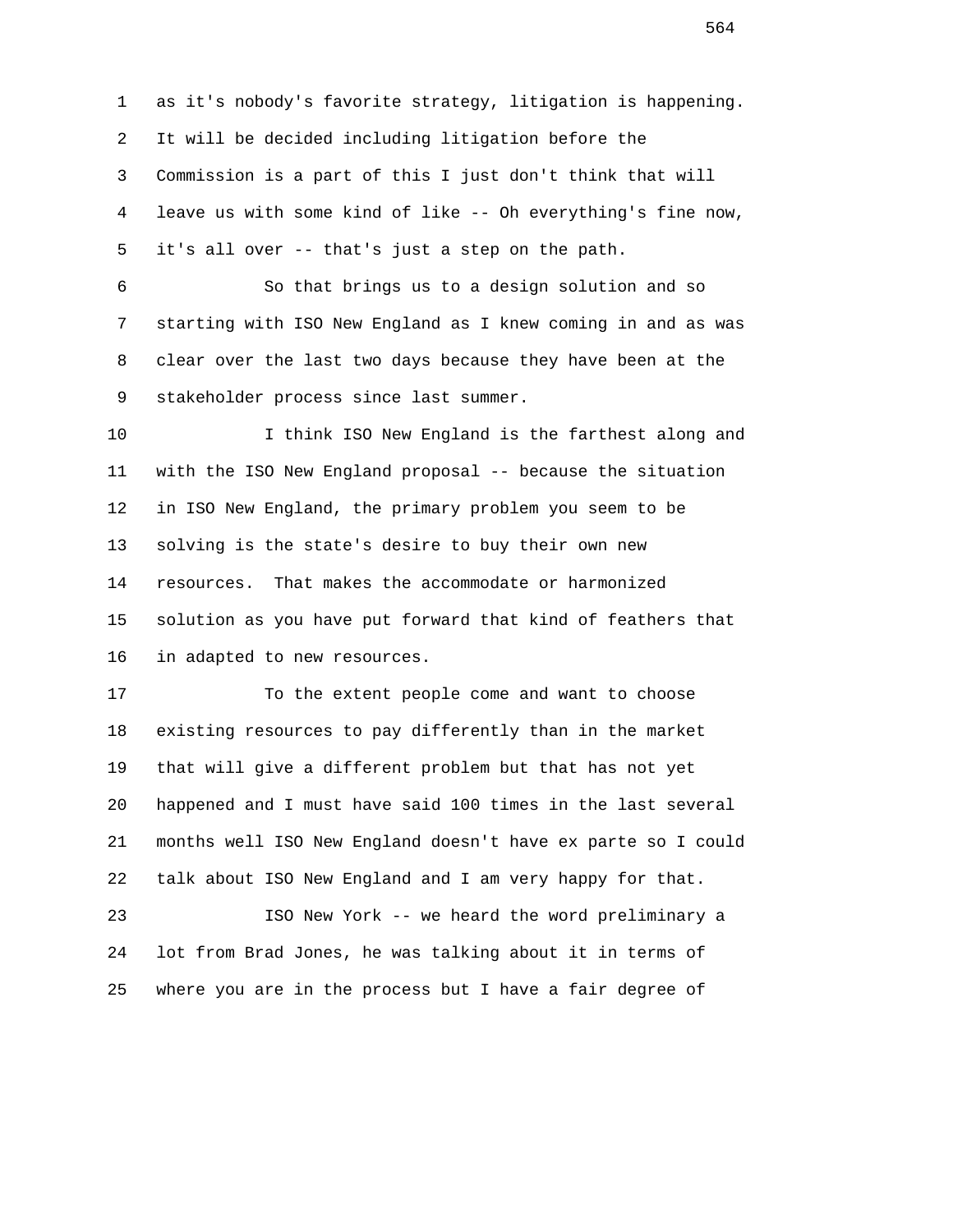1 confidence that a one-state ISO and a state can work out 2 policy. We will just still have to fulfill our 3 responsibilities on the wholesale market as that goes 4 forward.

 5 In PJM I think I appreciate the proposals that 6 were circulated last night and today. I think the problems 7 in PJM are a little more thorny because the primary thing we 8 are seeing in PJM so far is a desire to re-price existing 9 resources because of attributes that the states want to 10 price and so on accommodation or harmony, harmonization 11 strategy if it involves repricing resources.

 12 I mean I don't want to distance myself from the 13 Minimum Offer Pricing Rule. I believe it is an important 14 part of the market not just for market power but to make 15 sure that you are actually setting a market price that 16 represents market fundamentals.

 17 But if what you are doing is re-pricing resources 18 that a state re-priced and then you are re-pricing them 19 back, it's neither accommodating nor will it lead to 20 harmony. So it might be necessary but it is not a 21 harmonious solution which means that I think for PJM if 22 that's the problem you are trying to solve an achieve 23 strategy of deciding what you want the market to buy is 24 more likely to result in a -- it sounds like more likely to 25 result in an actual resolution you know, and that is harder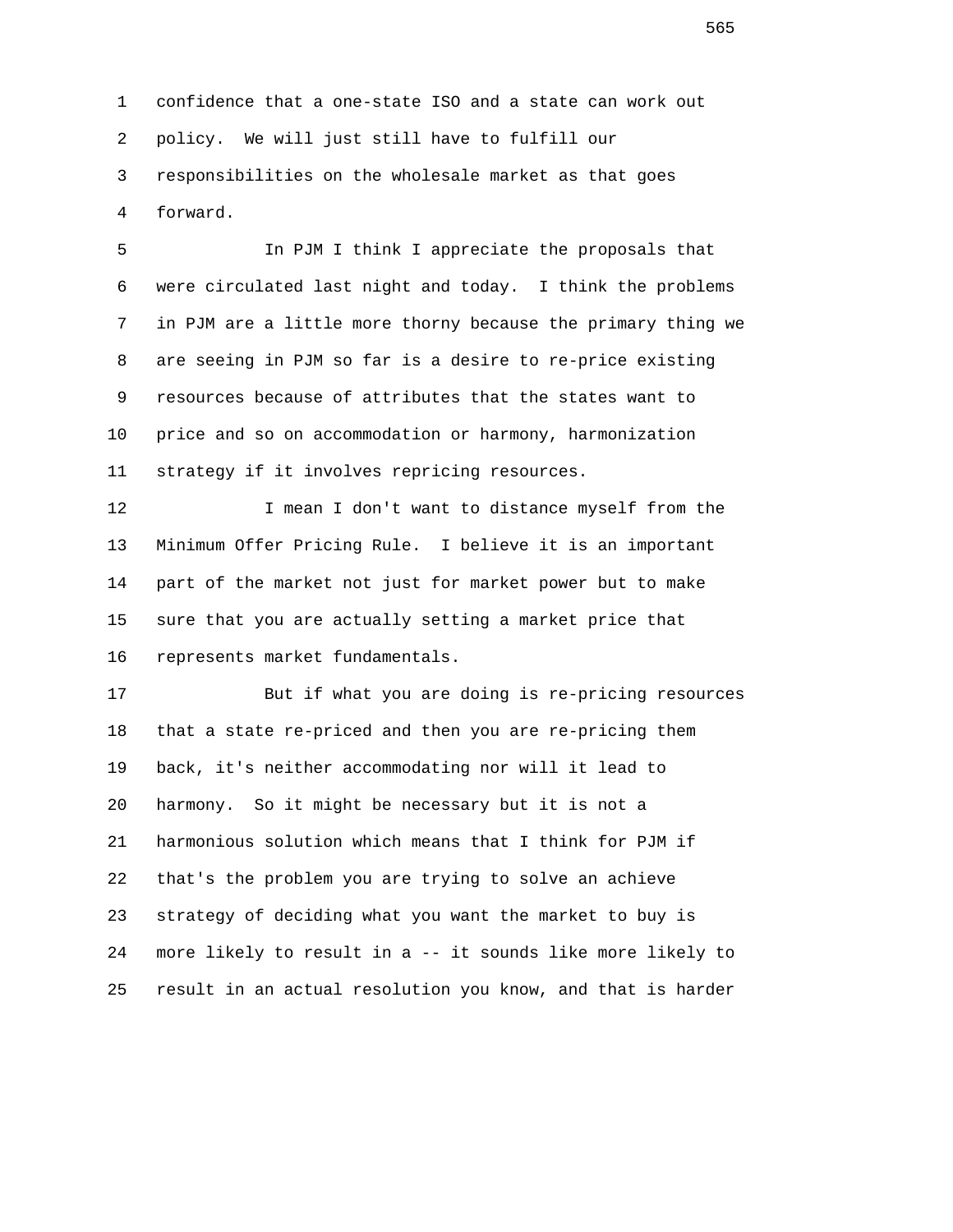1 I know.

 2 But that's what I heard in the sessions I heard 3 in terms of what people are looking for in PJM.

 4 Longer term I think we have a clear message that 5 we have to look beyond the capacity market, that price 6 formation as we defined it in our dockets but other forms of 7 energy market pricing reform, new ancillary products are 8 very important -- I don't think the capacity market is going 9 to solve everything I never have.

 10 I do think as you get more low-marginal costs or 11 zero marginal cost generation some of the non-zero cost 12 traditional resources, conventional resources are going to 13 need revenues from somewhere and it might be more from the 14 capacity market than before as a higher percentage of their 15 revenues, unless we really do something different with 16 reserves or ancillary services.

 17 So I don't think it's likely to go away without 18 fundamental market redefinition.

 19 So going forward I think there is a couple of 20 basic work streams. So if FERC when we get back our quorum 21 I think there will be a lot to do. I mean we heard from 22 several people and I think myself that FERC has a role to 23 play here, either as a forcing function with deadlines, 24 resolving things that are before us, suggesting changes in 25 the market, whatever that may be.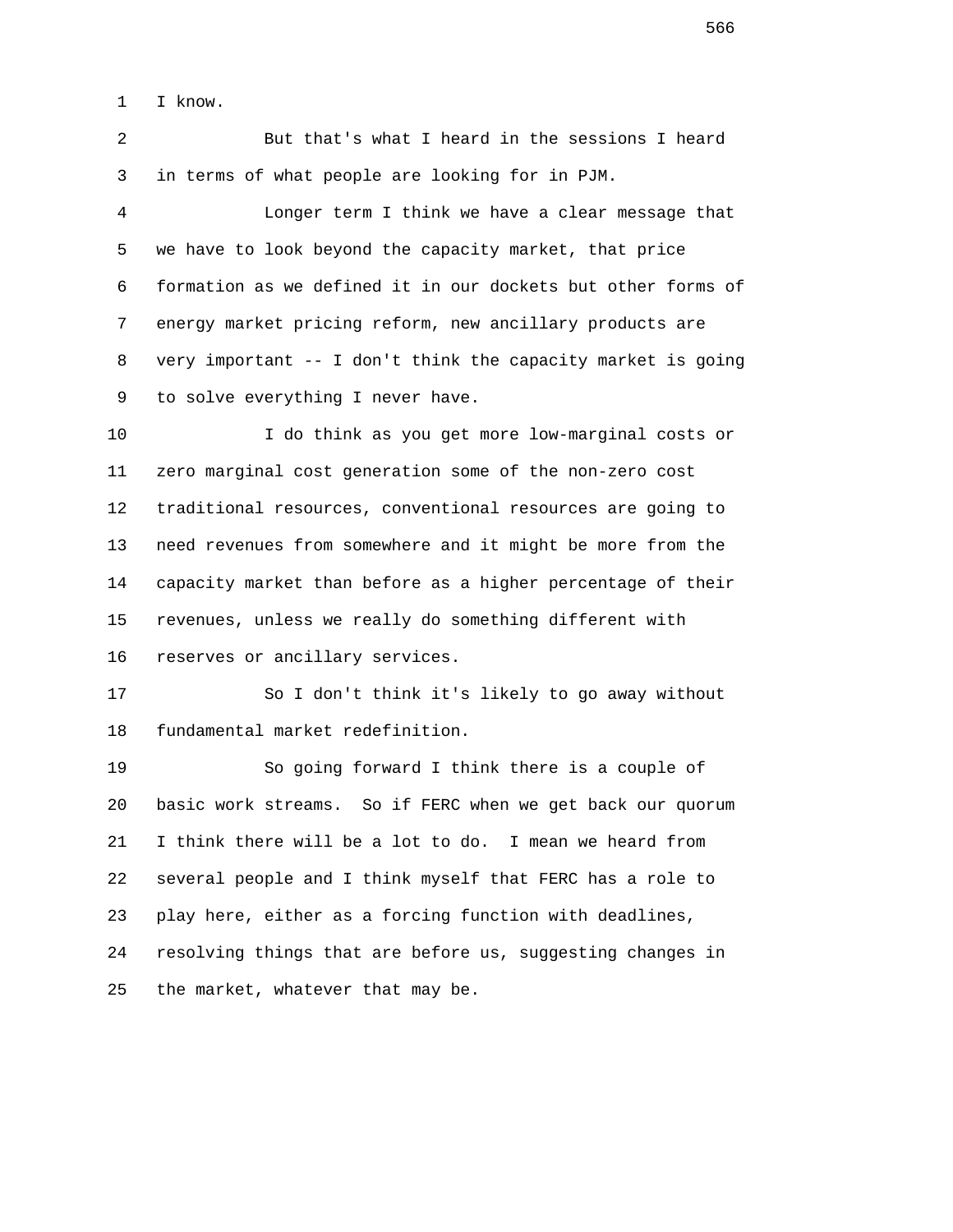1 I'm extremely aware that I don't speak for the 3 2 or maybe 4 new Commissioners we are going to get. I'm 3 probably not going to be Chairman, I guess I would say I'm 4 definitely not going to be Chairman and I certainly don't 5 blithely assume that they will all see the world exactly as 6 I do.

 7 I'm not even sure that I will see the world 8 exactly as I do but I know they won't because everyone is 9 different. But I will work as hard as I can with our staff 10 to frame transparent options so when the people come in as 11 with all the other issues before the FERC it will be laid 12 before them as well we can.

 13 In the meantime though you all have a quorum and 14 our lack of a quorum should not keep the work from going 15 forward where these programs are really being developed. 16 And if there are things that we can do as individuals to 17 help I would certainly pledge my commitment to do that while 18 we work through however long this period is and thank you 19 very much.

 20 COMMISSIONER HONORABLE: And I'll be limited by 21 that clock because hopefully by 5 I will have said 22 everything that I needed to say. Pardon me, I want to begin 23 by thanking our very capable and very experienced senior 24 staff. As you can see it wasn't just in theory they 25 absolutely have led this effort.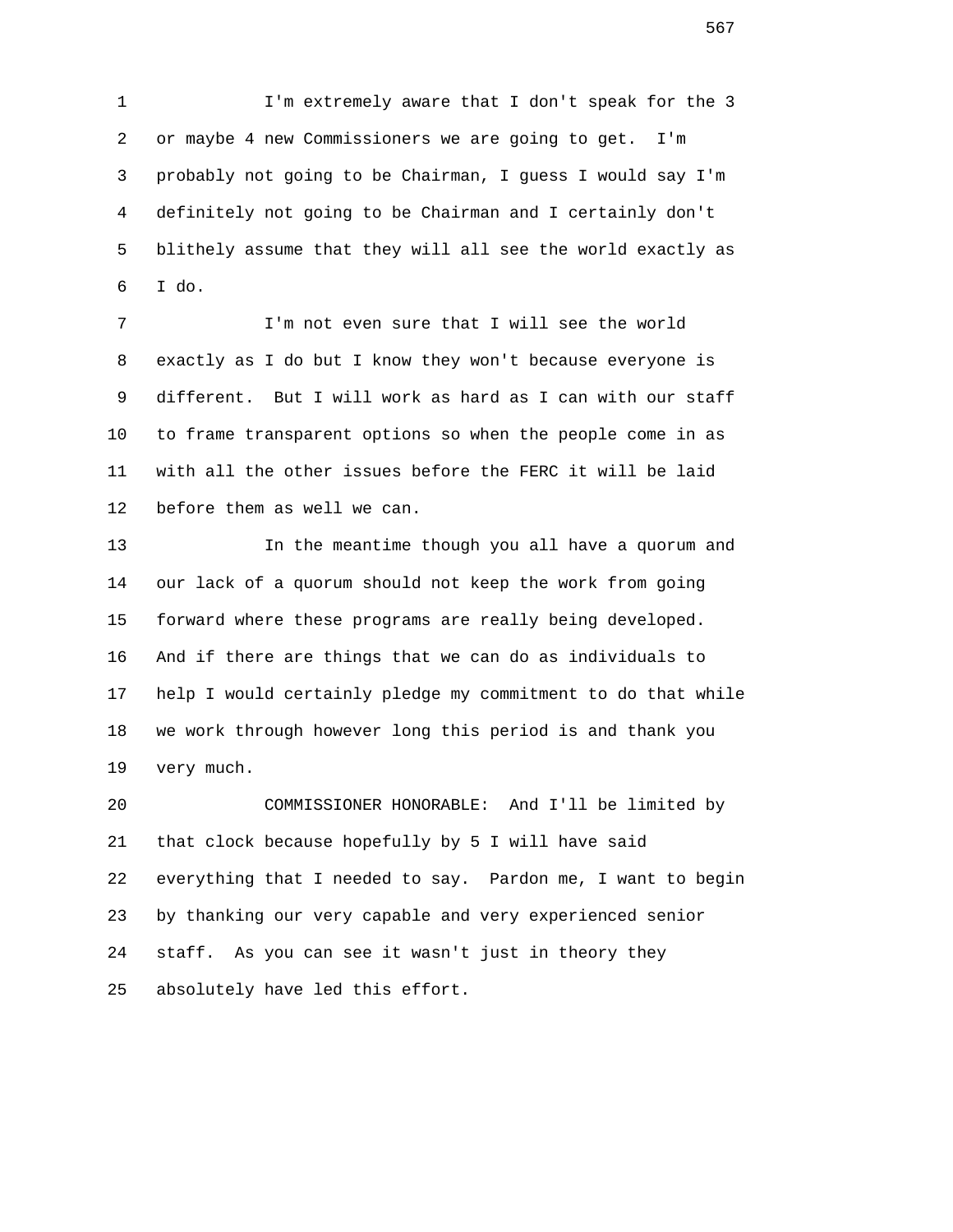1 It was absolutely a staff-led Technical 2 Conference and I shared with a number of you in stakeholder 3 meetings prior to the Tech Conference we are in the very 4 best hands and you saw that over the last two days and I 5 wanted to compliment them along with Amr wherever he is -- 6 there he is, and the entire team.

 7 We have met with literally dozens of them over 8 the course of months. I want to thank Cheryl and her team 9 because we did a bit of horse trading in helping to offer 10 suggestions to streamline it as best we could.

 11 You really couldn't imagine how many of you 12 offered to participate and who we wanted to participate and 13 it was almost an unwieldly issue so I am very pleased to how 14 well it was executed and that we really did accomplish the 15 goals we set out to do.

 16 We wanted to hear back the state of play right 17 now in the markets in the Northeast where we are today, 18 where we are headed and how on earth are we going to get 19 there. And so many of you and I want to add a special thank 20 you to our state colleagues and to the ISO staff and 21 leadership and to all of you who work in the stakeholder 22 processes each and every day.

 23 I should also add when I was thanking staff to 24 thank my personal staff and the staff here at FERC more 25 broadly. And I can't leave out Mark Retlinsky and the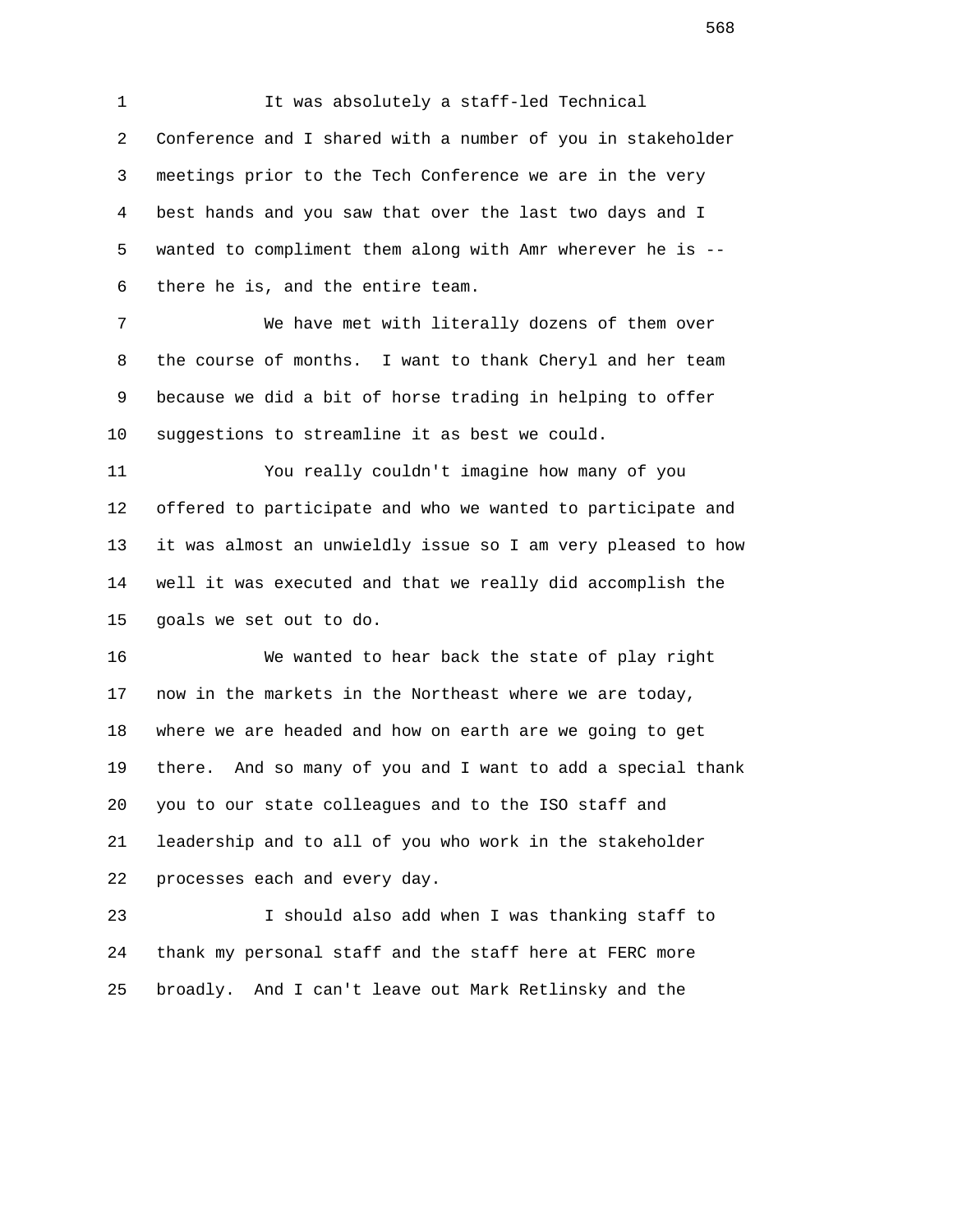1 security team, thank you gentlemen. I don't recall the last 2 time we have met for two whole days and have had the luxury 3 of doing so, so thank you for your service.

 4 I want to thank you for three C's -- your candor 5 and your cooperative spirit even as we have seen differences 6 among you and going forward, your commitment, because it is 7 going to take all of that in order for us to move forward 8 and to help our energy and capacity markets become what they 9 need to be.

 10 And it is very clear that we are all invested in 11 that cause. I do see light at the end of the tunnel 12 certainly in New York with your work, thank you for sitting 13 back at the table after two very long days.

 14 Brad's proposal -- I wish you well with that. It 15 does seem hopeful and ISO New England with your substitute 16 action and yes even with PJM with your recent proposals and 17 your ability to really harness the potential in a very 18 diverse region I'm grateful to all of you.

 19 I want to ask you in your post-Technical 20 Conference comments along with the direction that you will 21 get from our staff to consider a couple of points. I would 22 like to hear your thoughts about these two pathways that we 23 have heard a lot about -- pathway 2 the accommodate pathway; 24 pathway 4 -- the achieve pathway and some of you have said 25 you are on board with one and not the other.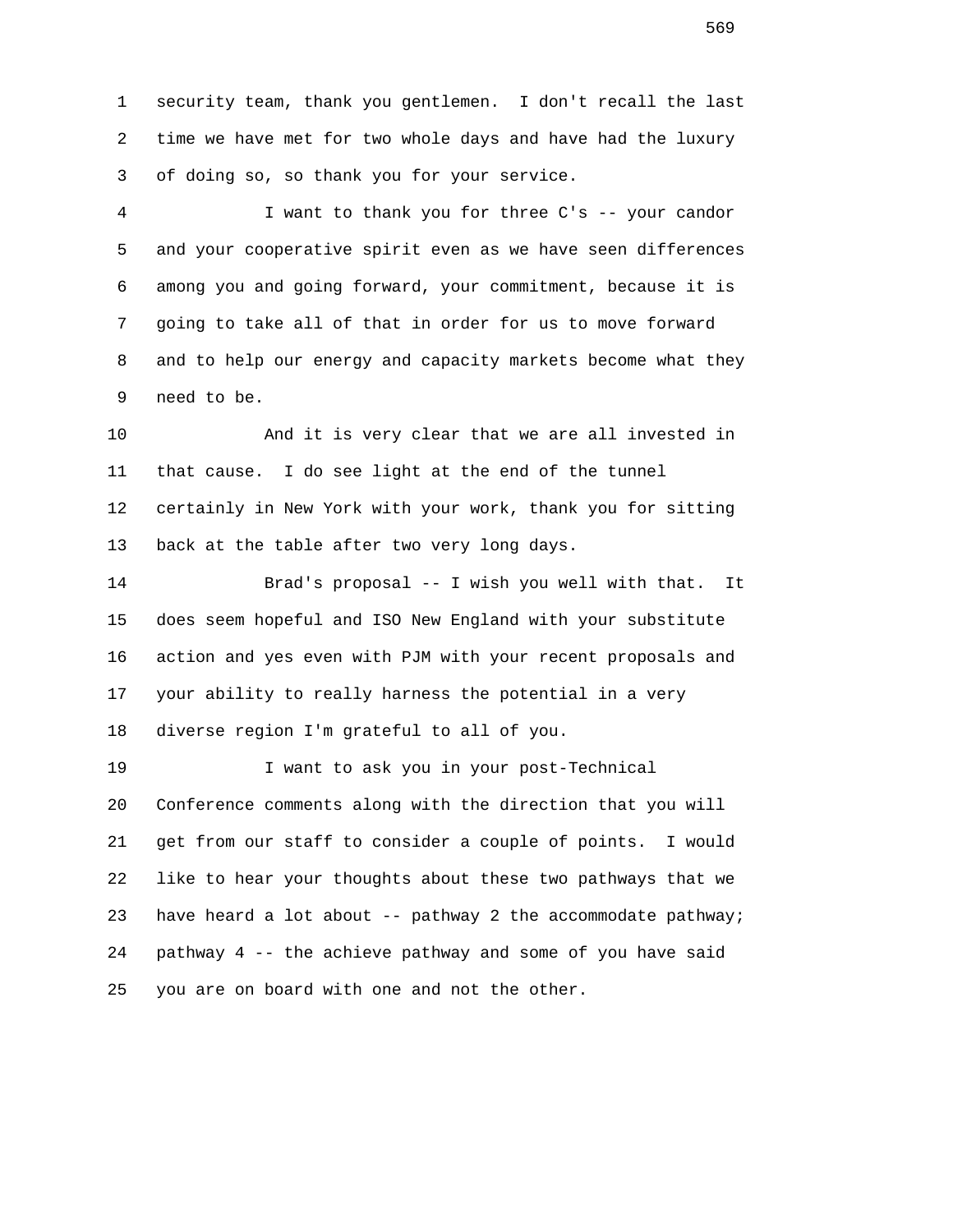1 Some of you have said we can do both, I would 2 like to hear your thoughts about that. I would like to hear 3 from the states especially and Jeffrey I was very pleased to 4 hear you mention that you are going to visit with Robert 5 about the clipper concept. I wanted to highlight that here 6 in the record because we are very respectful of the states 7 that come from the states in understanding the 8 jurisdictional boundaries and the skepticism about giving 9 FERC the ability to say grace or bless your work.

 10 But I see that as a glimmer of hope too, as a way 11 to move forward to aid and something I heard so many of you 12 talk about the way that we can incorporate carbon pricing 13 and the fact that we really think it's the key but that 14 practically is it achievable -- so I'm looking forward to 15 hearing from you all when the time is right about your 16 thoughts states, about a forward market concept -- pardon 17 me.

18 And I too would like to hear from you. A number 19 of you have said you need guidance except for one of you, I 20 think ISO New England. I think Matt said, "No we don't need 21 any deadlines, we don't need your help."

 22 But some of you have and you have said it a 23 number of times. What is it that you need to hear from us? 24 Again we are creating a record. What is the guidance that 25 you need? How long do you need to act? We have heard that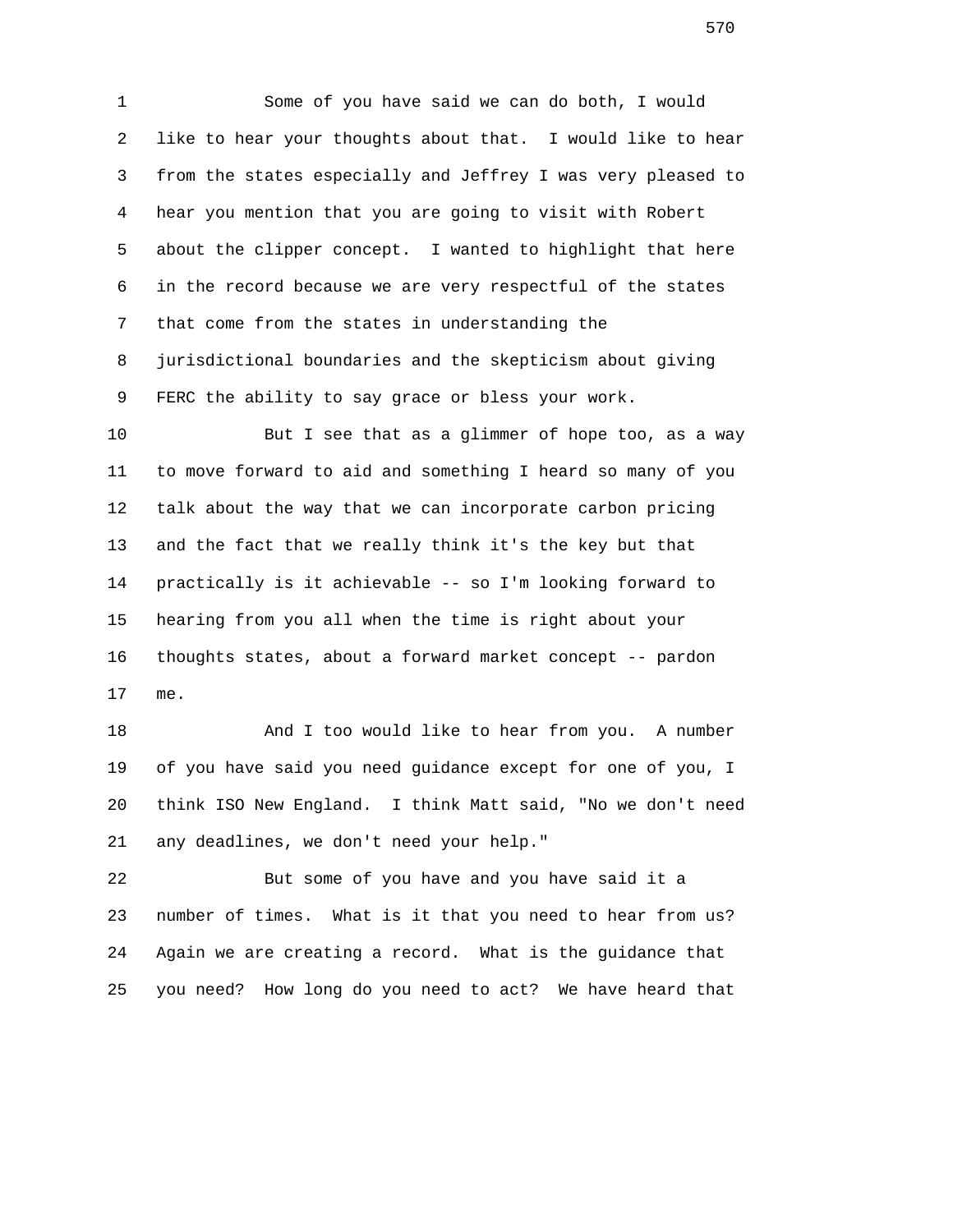1 3 years is too long.

 2 So with that and if I might take a point of 3 personal privilege to thank each of you -- I've been an 4 Energy Regulator now almost 10 years, I'm a little long in 5 the tooth for an Energy Regulator but I loved every minute 6 of it and I hoped that you sensed that I've come here each 7 and every day to work as hard as I could for the work that 8 we collectively undertake.

 9 I want to thank Cheryl who's been a true 10 colleague long before I came to FERC and her team, there 11 have been a number of them that have popped in and out over 12 the years. Curt -- he was kind of one of my first advisers 13 along with Jack. Cheryl let me kind of use them until I set 14 up my staff here, there are so many -- there are so many 15 beautiful things that you don't see about this agency that 16 really lend to how wonderful it is to be a part of this 17 place, more than the rankings and more than the survey 18 results it is the people and how committed they are.

 19 So on a personal note I want to thank you for 20 indulging me and it's been an incredible opportunity and I'm 21 not going anywhere so I hope to be here when the 22 post-Technical Conference comments file and thank you again 23 to our staff.

 24 MR. QUINN: Thank you Commissioners. I have two 25 or three logistical comments before we all say goodbye. As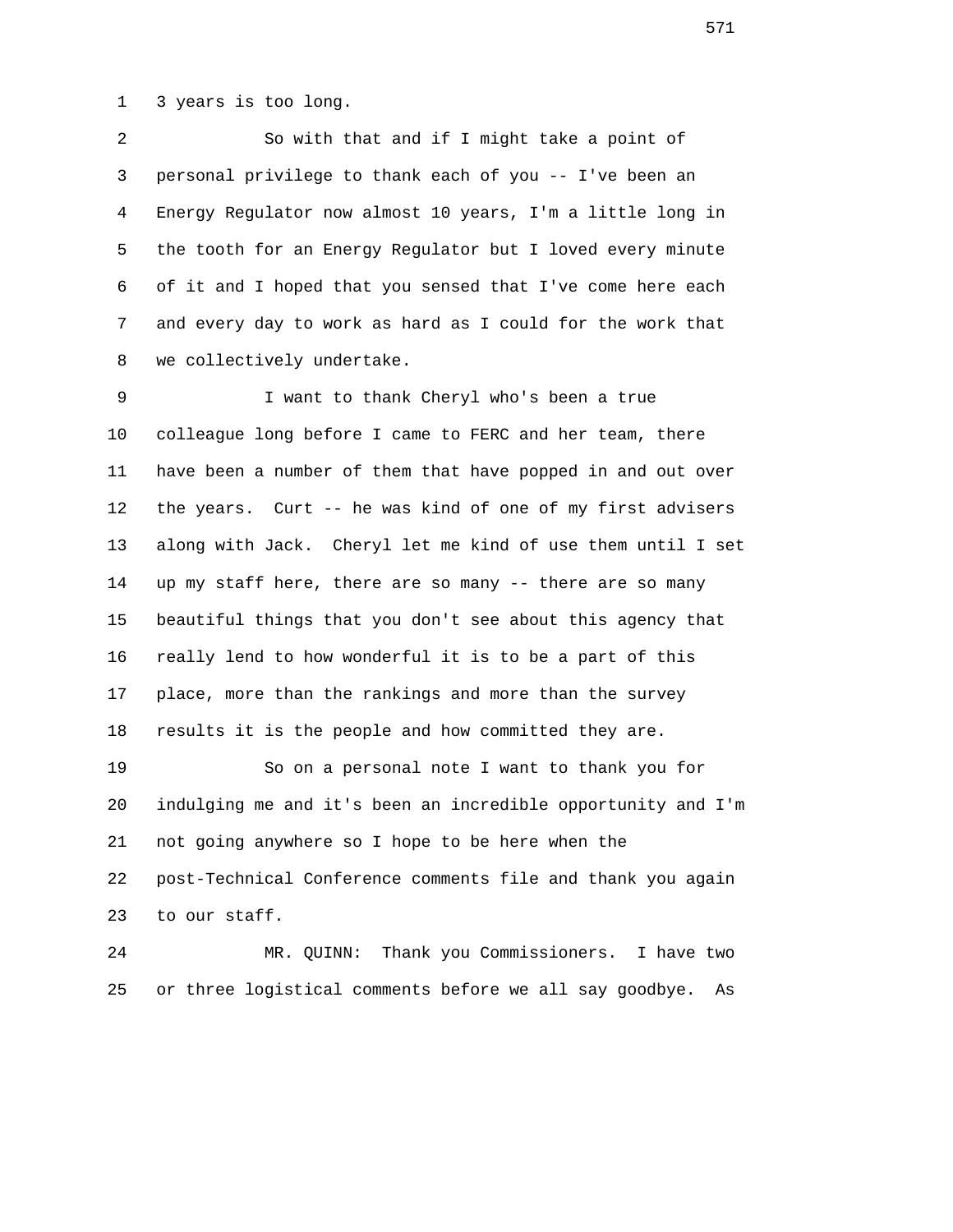1 the Commissioners have noted staff will be issuing a Notice 2 requesting post-Technical Conference comments. 3 Along the way we have been talking about 4 pre-Technical Conference statements. Some folks have 5 mentioned those are not all entirely on E-library but they 6 should all be on the calendar page for the Conference to the 7 extent that you heard something particularly interesting and 8 you can't find it start looking at that calendar page. 9 Eventually that will all get to E-library. And 10 then finally our security staff has asked that I remind you 11 all to turn in your security badge on the way out the door, 12 that helps them greatly and so they have been a great help 13 here so I would ask you to be a great help on the way out 14 and with that I'll thank you all and close the Conference. 15 (Whereupon the meeting was adjourned at 4:45 p.m.) 16 17 18 19 20 21 22 23 24 25